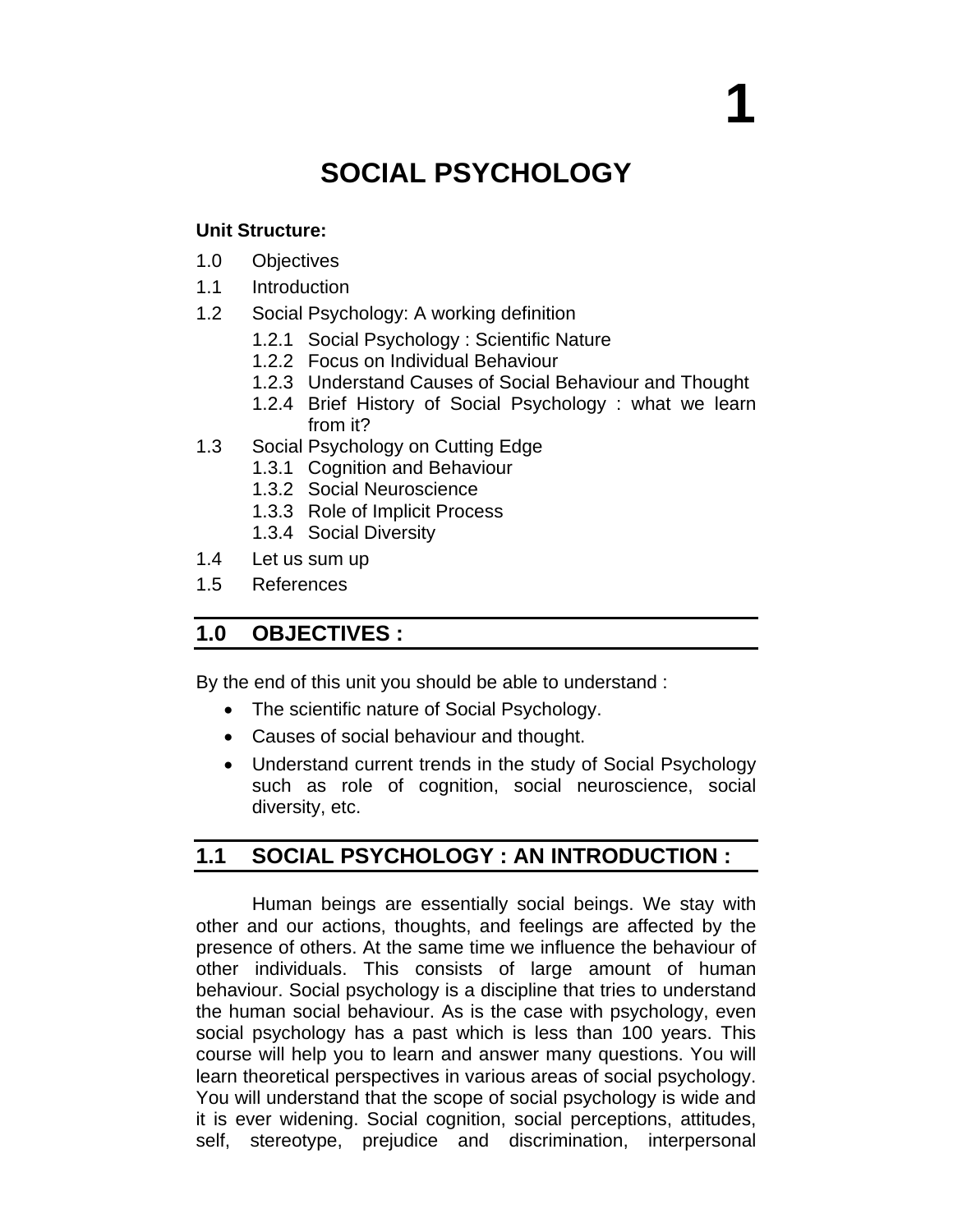attraction, close relations, social influence, pro-social behaviour, aggression, group and individuals, applications of social psychology, and many more are the topics of social psychology. Most of the important topics are covered in this course. This course will equip you to understand social behaviour and will also motivate you to work in the area of social psychology and to become social psychologist.

# **1.2 SOCIAL PSYCHOLOGY : A DEFINITION :**

Defining any field is a very difficult task. So is the case with social psychology. Here are some examples:

According to **Gordon Allport** (1954) social psychology is best defined as the discipline that uses scientific methods in "an attempt to understand and explain how the thought, feeling and behavior of individuals are influenced by the actual, imagined, or implied presence of other human beings".

**Myers and Spencer** (2006) define social psychology as the "scientific study of how people think about, influence, and relate to one another".

**Barron and Byrne** (2007) defined social psychology as "the scientific field that seeks to understand the nature and cause of individual behaviour and thought in social situations".

#### **1.2.1 Social Psychology: It's Scientific Nature :**

For many students, the word science means physics, chemistry biology, genetics, etc. They and many others would wonder whether social psychology is science. To understand the scientific nature of social psychology, we need to understand what we mean by science. In reality science is not a label for certain fields of advanced studies in natural sciences. It has set of values and methodology. Accuracy, objectivity, scepticism, and openmindedness are the values of science. The data collection, analysis and inferences are drawn in most error-free manner. The collection of data and interpretation is as free as possible from the human biases. Only those scientific conclusions are accepted that have been proved time and again. The views are open to change, no matter how strong they are. The principles that are determinants of science are Empiricism; Objectivity; Parsimony; and Converging evidence. Empiricism means human experience, so the scientific enquiry should be human experience and not beyond and without it. Parsimony means simple explanations are preferred over complex (also known as Occam's Rezor). Considering all these parameters, science differs from the non science.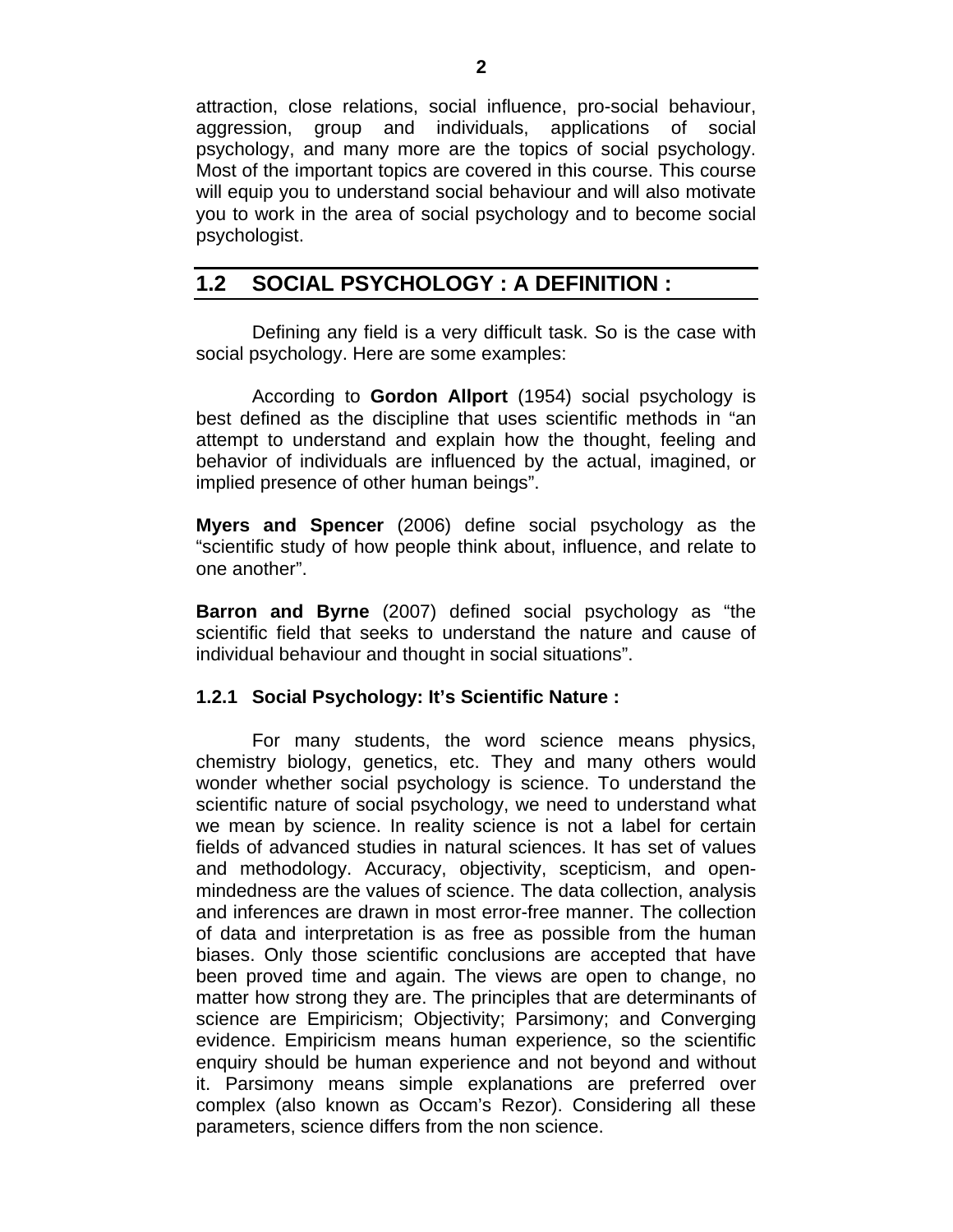The social thoughts and actions are taken by individuals. They might be influenced by the society. But the thought and actions are of the individuals, and not groups. The social psychology has a very strong focus on individuals, and tries to understand the behaviour of individuals. It also tries to understand various environmental influences on social thought and actions, viz., Culture, social norms, etc. Still the focus of the social psychology enquiry is individual.

#### **1.2.3 Understand Causes of Social Behaviour and Thought :**

Human social behaviour and thoughts are caused by many things. Social psychology would try to understand them. Let's see some of the important ones:

#### **Actions and Characteristics of Other Persons :**

We are affected by various actions of others. For example, you are standing in the queue for a local train ticket and somebody tries to break the queue. In no time, you would get upset with the person and shout at him. This and many other instances would help you to understand that your behaviour is affected by the actions of other individuals. Similarly, certain characteristics of people also change your behaviour. For example, you are waiting at bus-stop, and you realize that a blind man wants to cross a road. You would quickly move ahead and help him. These and many other physical psychological and social characteristics of people are responsible for our actions.

#### • **Cognitive Process :**

Our thinking determines what we do in social circumstances. This is studied in the area of social cognitions. Cognition is our thinking process. Our behaviour is determined by what we think. That is one reason why two people do not respond to the same situation identically. Since two different people think differently about the situations and social realities, they respond differently.

#### • **Environment :**

The physical world around us to a great extend determines our behaviour. Researchers have shown that the temperature is negatively related with individual aggression and irritability. Similar types of questions are also asked in social psychology.

#### • **Cultural Context :**

The culture in which we stay or are born and brought up determines our behaviour. Culture is sum of values, beliefs, practices, art, language, etc. Every culture has a different belief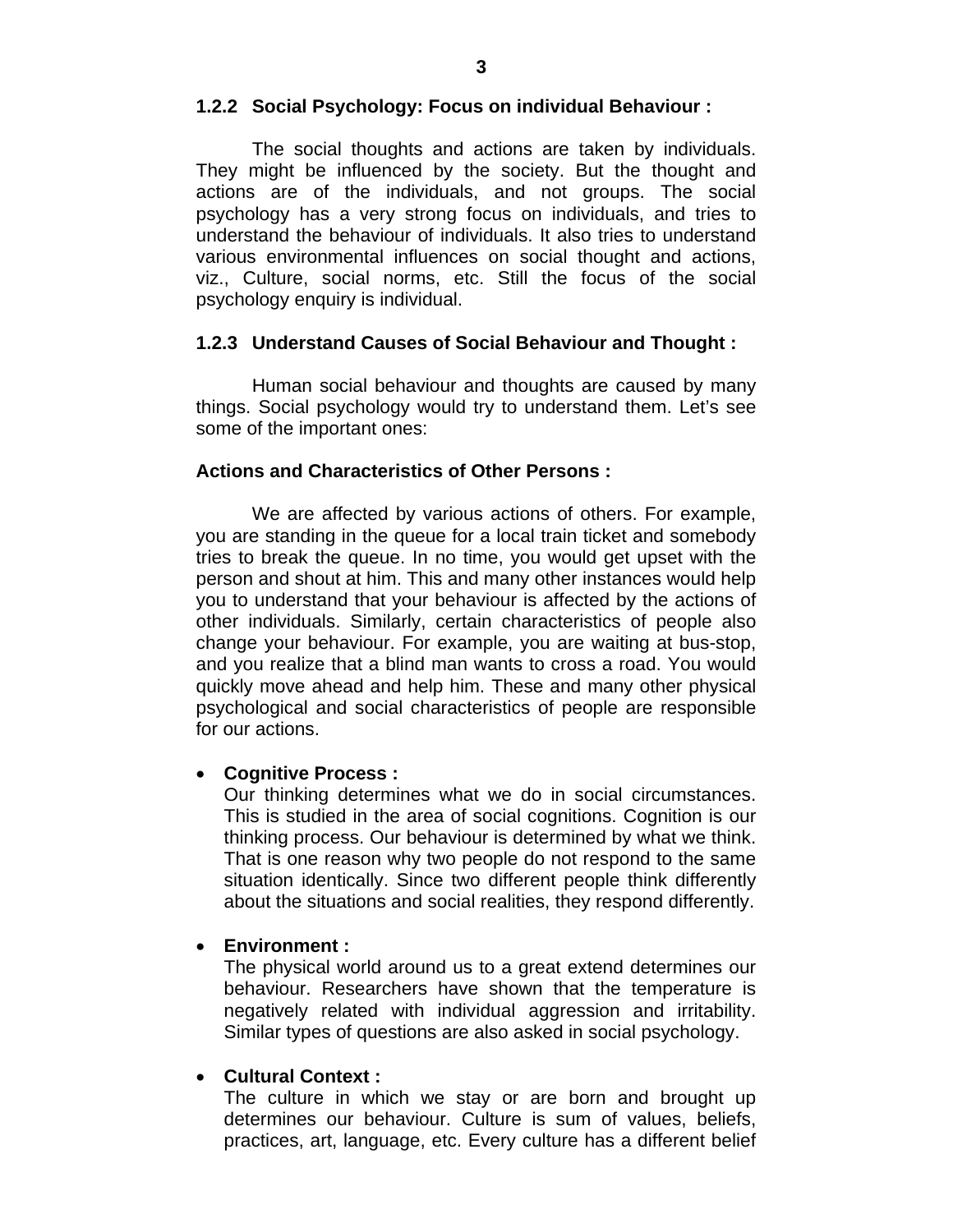and value system. For example, our decisions would depend on whether we belong to individualistic culture or collectivistic culture. For instance, marriage would be decided by individual in individualistic cultures and they are decided by a process of mutual agreement among the family members in collectivistic cultures.

#### • **Biological Factors :**

The biological factors influence our social behaviour. They can be understood as physiological factors and neurological factors, genetic factors, and evolutionary factors.

The physiological factors contain hormones, functions of various glands, immune system, motor system, etc. The neurological factors include the brain structures, the neural cells (neurons), the neurotransmitters, etc. The genetic factor would contain the study of influence of genes on human behaviour. The evolutionary psychology focuses on explaining the social behaviour as a function of process of evolution.

#### • **Physiological and Neurological Factors :**

These factors focus on the physiological and neural substrates of social psychological processes of mind. Typically, it studies the impact of brain and biology on social behaviour. Brain waves (electroencephalography, EEG), fMRI (functional magnetic resonance imaging), measures of skin conductance (galvanic skin response, GSR), cardiovascular measures (heart rate, HR; BPM; HRV; vasomotor activity), muscle activity (electomyography, EMG), changes in pupil diameter with thought and emotion (pupillometry) and eye movements, etc., are commonly used methods of measurement in this area. The details of neuroscience are provided in the next section.

#### • **Behaviour Genetics :**

Behaviour genetics approach is used in social psychology to understand variation in social behaviour of human beings as a function of two components: genetic and environmental. The research methods used are family studies, twin studies, and adoption studies. **Family studies** are based on the idea that children share 50 percent of their genes with each parent. If genes have to influence social behaviour, the trait in question must run in families. **Twin Studies :** Monozygotic twins share 100% genetic information, whereas dizygotic share 50% (similar to non-twin siblings). Similarities and differences between them indicate the genetic and environmental influence. **Adoption Studies** : The sibling reared in the same family should show similar social behaviour similar to the behaviour of siblings reared apart (because of adoptions most of the times), such a behaviour indicates the influence of environment.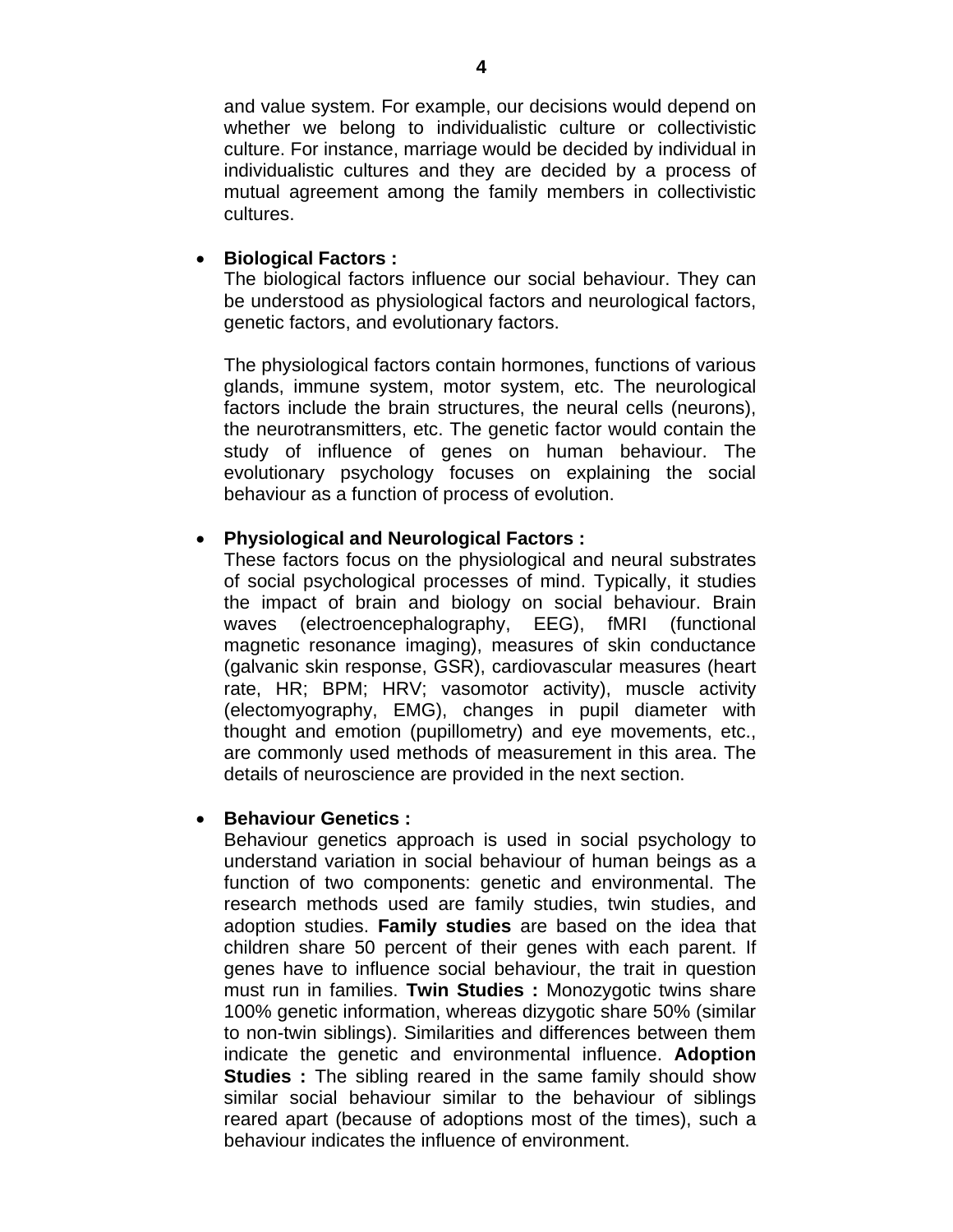#### • **Evolutionary Social Psychology :**

When we think of evolution, we tend to think of biological evolution. The same process would hold true for psychological processes. In last one decade, the evolutionary psychology has grown up as a discipline. David Buss is one of the pioneer psychologists in this field. Evolutionary psychology tries to explain the traits and social behaviours as a function of evolutionary process. The evolutionary process is based on key process known as natural selection (sexual selection). In addition to natural selection, kin selection and parental involvement are important components of evolutionary social psychology. If certain trait has evolutionary benefits, then that social trait will become part of human psyche. Buss has stated three important conditions of evolution of social behaviour. They are variation, inheritance and selection. *Variation* refers to the fact that members of specific species vary (are different) on various traits. For example, Intelligence, everybody has different intelligence. At least, part of this variation in the specific trait is inherited i.e., *inheritance*. For example, some part of intelligence is contributed by genes. If this trait gives an advantage in reproductive success, then this trait is *selected* and it develops as a process of evolution. For example, intelligent people are more likely to be resourceful; hence the reproductive success would be high for intelligent people.

Our ancestors, some thousand years back, have gone through the same process and so we have the set of traits and social behaviours and preferences. For example, evolutionary psychology has a principle of sexual selection. One of the prediction is the sex that invests more in parenting is more choosy in mate selection. Several studies all over the world have provided evidence to this hypothesis. These studies have shown that males prefer more partners than women, over any period of time (For example, Schmitt, 2004).

In this section we have learned that the social psychology is the science. It qualifies for the definition of science. It focuses on individual behaviour. The social psychology seeks to understand the causes of human social behaviour. These causes are characteristics and actions of others, cognitive processes, environmental variables, culture, and biological causes.

#### **1.2.4 Brief History of Social Psychology :**

Social psychology has an interesting history. It can be traced back to 1895 when Le Bon theorized crowd behaviour. Triplett's (1897) experiment on "social facilitation" effects, Ross and McDougall's (1908) first textbook of social psychology, were the early events. Social psychology started as "Experimental" science.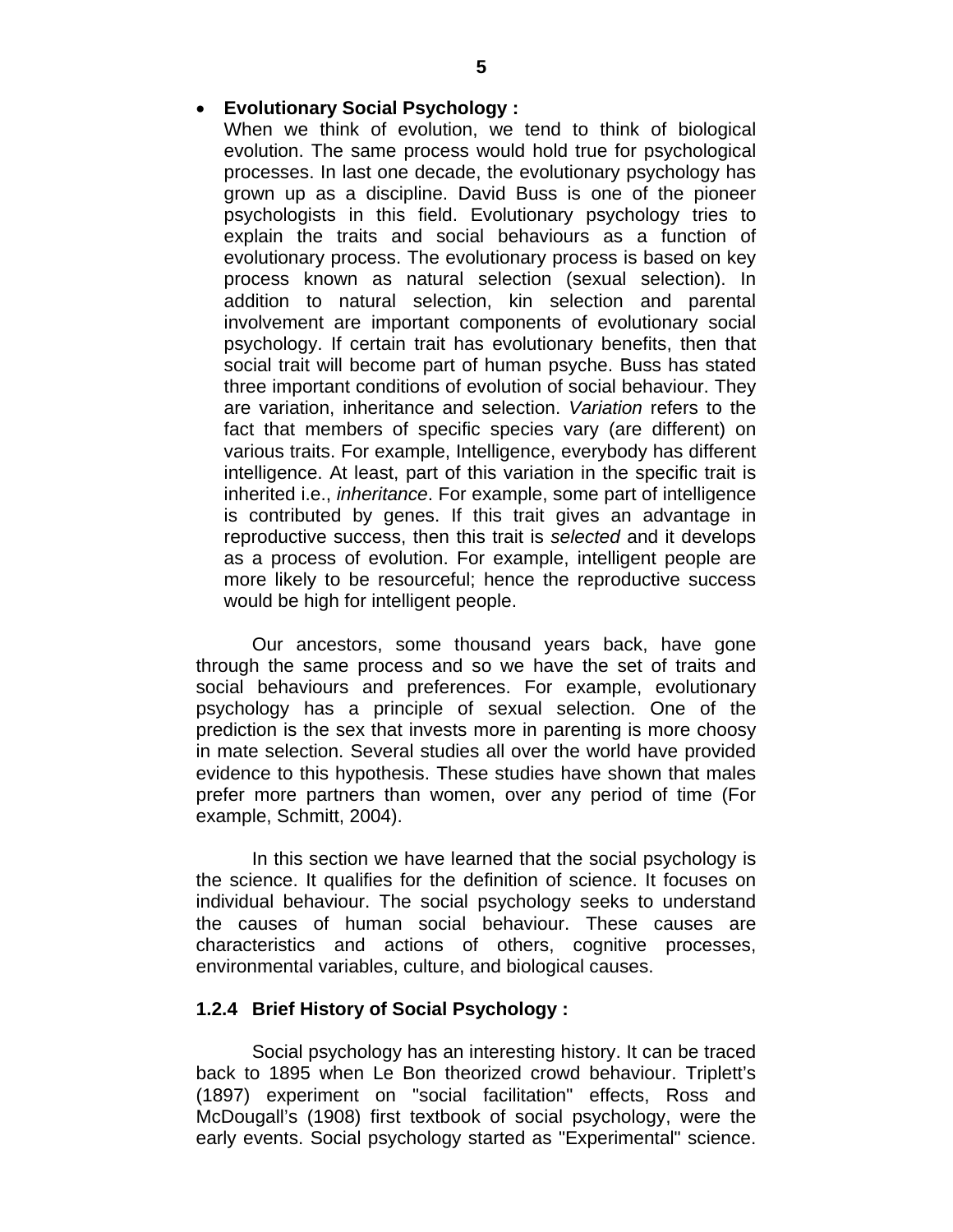Sherif (1936) studies on development of norms, Lewin's field theory (1935), and Lewin, Lippitt, and White's (1939) three leadership styles test were early important studies. Lewin trained many famous social psychologists, like, Festinger, Schachter, Deutsch, Kelley, Thibault, etc. Three Influential Gestalt Psychologists are Kurt Lewin, Solomon Asch, Fritz Heider.

The World War II was a major event in the history of social psychology. Many social psychologists fled Europe and went to USA. They have started working in the auspicious funding atmosphere. The topics they chose were related to American problems, e.g., to combat moral warfare strategies during the time of war. Then studies by Milgram on obedience, Festinger studies on cognitive dissonance and social comparisons, Heider's work on balance theory and attribution theory dominated 1940's and late 1950's. In the decade of 1960's Stereotyping and Prejudice, School Desegregation, Aggression, Altrusim, Bystander Intervention, Interpersonal Relations, Attraction, became topics of modern research. The decade of 1970's saw the emergence of Kahneman-Tversky model of heuristics, models of schemas and increasing cognitive trends.

There are many other disciplines that have emerged in the social psychology. Evolutionary social psychology, neuroscience perspective in social psychology, studies on implicit processes, cross-cultural research, are the new methods that lead to the development of modern social psychology.

The history of social psychology also teaches us interesting lessons. Because of the World War II, most of the social psychology initially developed in USA. Most of the social psychologists at the time were white, men, upper-middle class, Americans dealing with the problems of America. So the field initially was subservient to American social problems. In last three decades the picture is changing. Social constructivism, and feminism have also made a mark in changing this picture. Similarly, in India, social psychologist, partly, have studied phenomenon that cannot be considered as science because of their political, religious preferences. Indeed, science and religion are two different epistemological views, and both can't be done together. On the positive note, Indian psychologist have also studied issues of poverty, discrimination, deprivation, religious tensions, gender issues, etc.

### **1.3 SOCIAL PSYCHOLOGY ON CUTTING EDGE :**

Social psychology is ever developing science. Various journals of social psychology publish research done in this area: some of them are Journal of Personality and Social Psychology,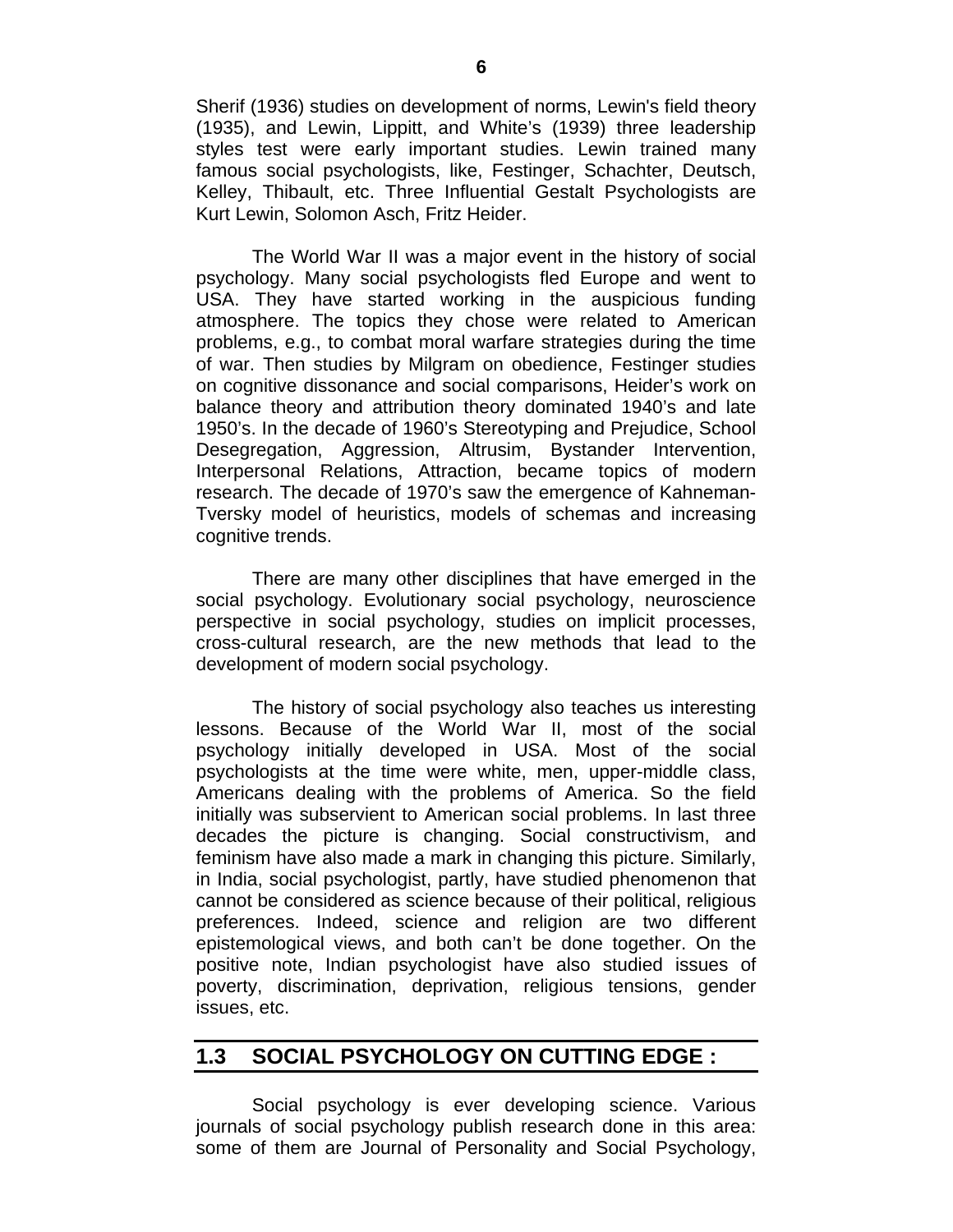Personality and Social Psychology Bulletin, Journal of Experimental Social Psychology, Journal of Applied Social Psychology, are some examples. In this section, we would discuss current trends, the cutting edge of Social Psychology.

#### **1.3.1 Cognition and Behaviour :**

Couple of decades back, cognition and behaviourism were considered as two different kinds of things in psychology. But it no longer exists. Cognition and behaviour are currently considered as intimately linked and related approaches. Present research findings are clearly indicating that the cognition and behaviour need to be considered as strongly linked with each other.

#### **1.3.2 Social Neuroscience :**

Social neuroscience is merging of two different fields: social psychology and neuroscience. In fact, now specialist journals are being published in this area, eg, Social Neuroscience. This interdisciplinary field is devoted to understanding how biological systems execute social processes and behaviour. It uses concepts and methods from biological sciences to understand and purify theories of social thought, behaviour and processes. The MRI (Magnetic Resonance Imagery), fMRI (Functional MRI), PET (Positron Emission Temography) are commonly used techniques in this science. Typically, when people engage in social activities, their biological parameters are measured.

For example, Ito and Urland (2003) asked white students to indicate ethnicity (black / white) and gender (Male / Female) of the photograph shown while measuring their *event related brain potential*. Results shown that initially attention was paid to ethnicity and then to gender. Other social factors (presence of other members) activated brain later. This indicates that people consider ethnicity and gender as important factors and paid attention first.

#### **1.3.3 Role of Implicit Process :**

The implicit processes are nonconscious processes. The process that occur in the mind but we are not aware of them. We are not aware of many factors that influence our behaviour. Pelham, Mirenberg, and Jones (2002) have shown that if something is closer to our self concept then we tend to like it more. For example, they found that significantly more number of people stay in the city that resembles their own name (more than chance number of people with the name Louse stay in the city St. Louse). They have called it *implicit egotism*.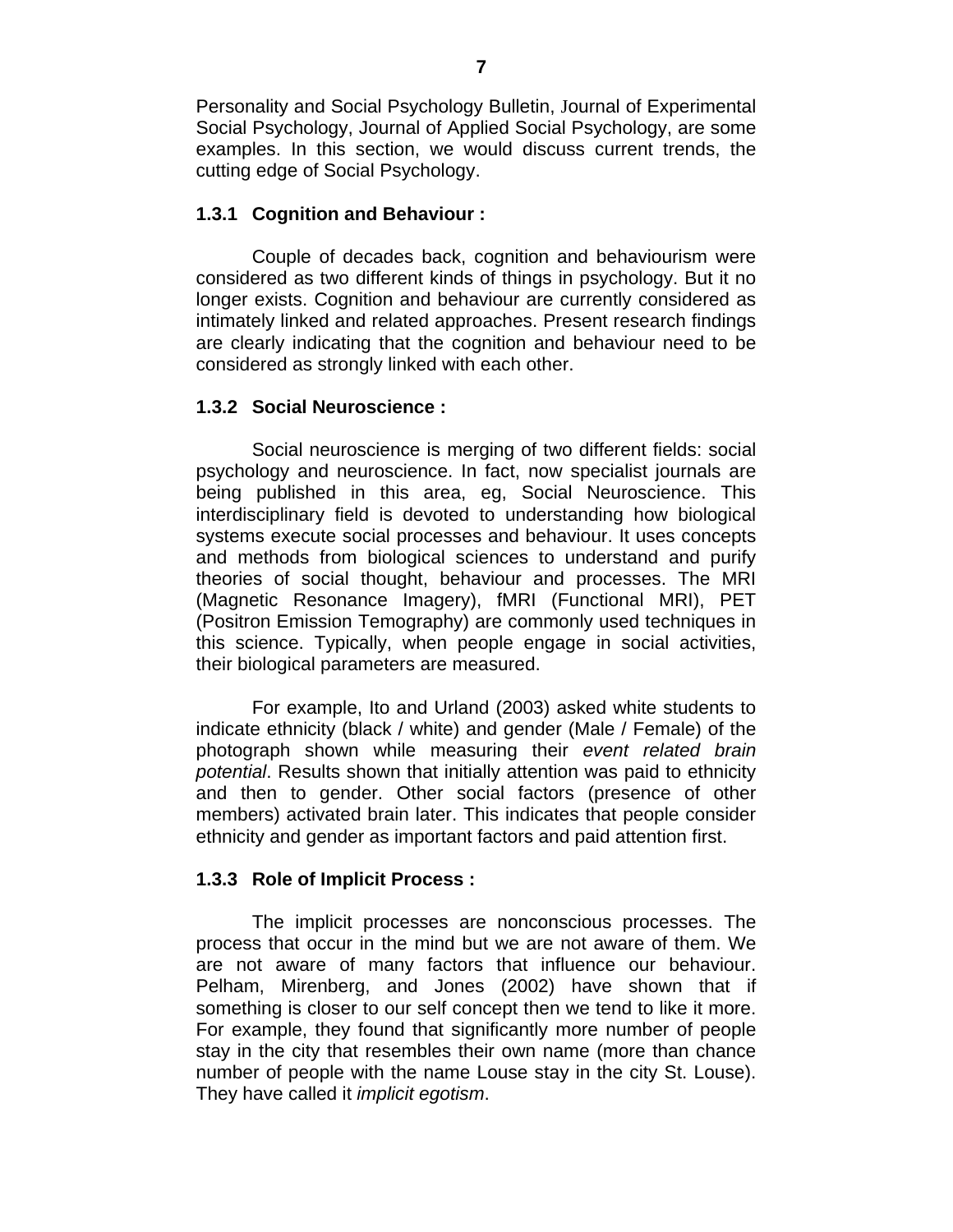#### **1.3.4 Social Diversity :**

If you look at India, you will realize that it is a multi-lingual, multi-ethnic, multi-religious country. It has 18 languages and more than 3000 dialects. Every part of the world shows the diversity that exists. Cross-cultural research focuses on this diversity. Recently, multiculturalism has been promoted as a position to understand this diversity. Multiculturalism means the acceptance or promotion of multiple ethnic cultures, for practical reasons and for the sake of accepting and celebrating diversity. It is useful in many demographic setups. e.g., schools, businesses, neighborhoods, cities, etc. It promote the idea of equitable status to all religious, ethnic groups without encouraging any specific values as central. This has been used in various psychological practices, for example, multicultural counselling.

## **1.4 LET US SUM UP :**

This unit has provided an introduction to various aspects of social psychology. We studied the definition of Social Psychology. While doing so we have understood the scientific nature of social psychology. We know that focus of social psychology is on individual behaviour. We have also learned the various causes of social behaviour and thought. While discussing the current trends in social psychology we have discussed issues like cognition and behaviour, social neuroscience, role of implicit process, and social diversity. This will help you understand the rest of the chapters in social psychology.

# **1.5 REFERENCES :**

- 1. Baron, R. A., Byrne, D. and Branscombe, N. R. (2006). *Social Psychology*. Prentice-Hall India: New Delhi.
- 2. Feldman, R. S. (2001). *Social Psychology*. Prentice Hall.
- 3. Buss, D. M. (1995). Evolutionary Psychology: A new paradigm for psychological science. Psychological Inquiry, 6, 1-30.
- 4. Buss, David M. (Ed.) (2005). *The Handbook of Evolutionary Psychology*. Hoboken, NJ.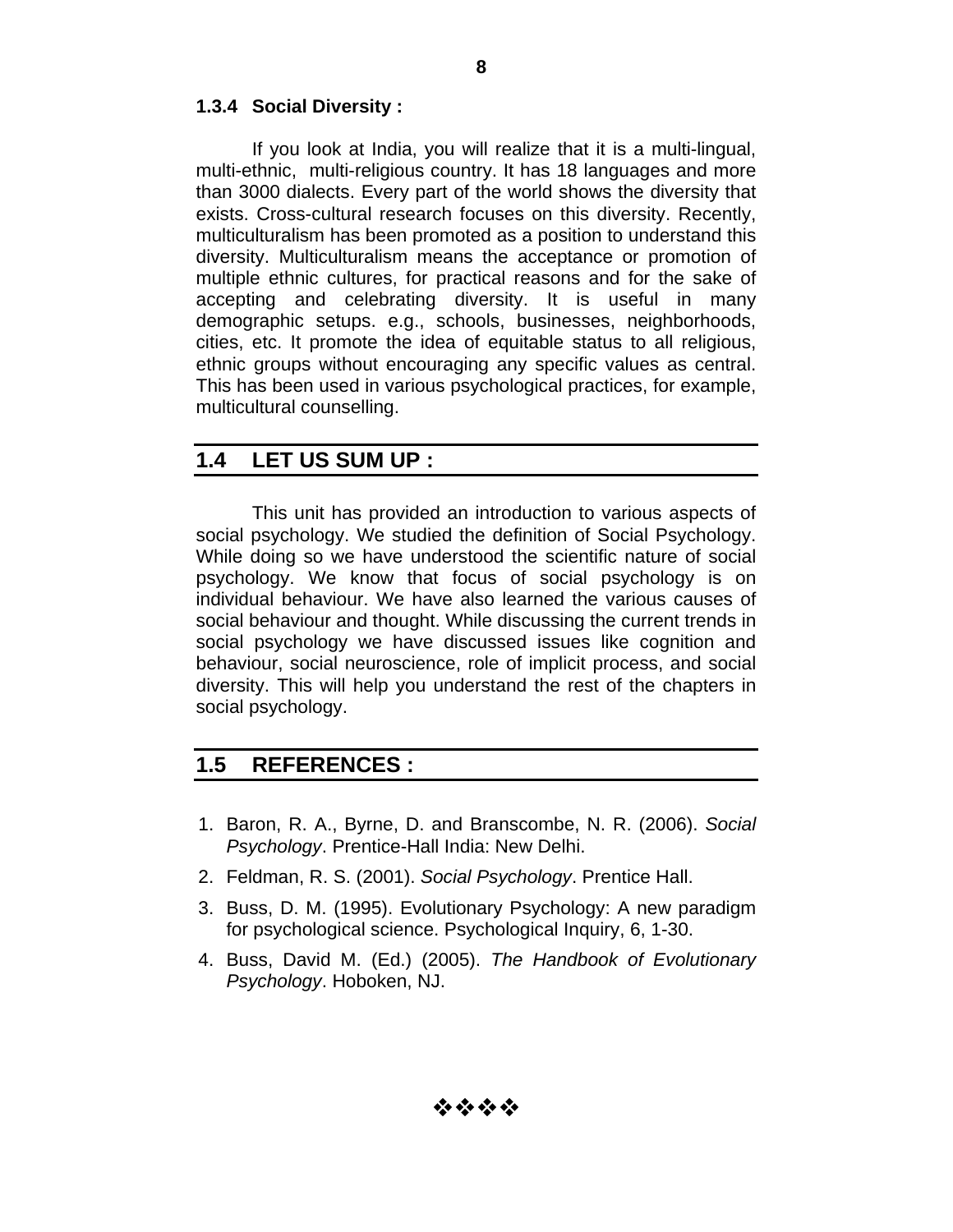# **RESEARCH AS THE ROUTE TO INCREASED KNOWLEDGE**

### **Unit Structure:**

- 2.0 Objectives
- 2.1 Introduction
- 2.2 Understanding Research Methods
	- 2.2.1 Systematic observation
	- 2.2.2 Correlation
	- 2.2.3 The experimental method
	- 2.2.4 Interpreting research results: the role of statistics
- 2.3 The Role of Theory in Social Psychology
- 2.4 The Quest for Knowledge and the Rights of Individuals: Seeking an Appropriate Balance
- 2.5 Let us sum up
- 2.6 References

# **2.0 OBJECTIVES :**

By the end of this unit you will be able to :

- Explain basic research methods in social psychology.
- Understand the role of theory in social psychology.
- Discuss ethics of research in social psychology.

# **2.1 INTRODUCTION :**

 Research is the back bone of any scientific information. Social psychology has good backup of research studies conducted in diverse field. To understand the subject matter in social psychology, insight in to the research methods is of considerable help. Though there are many research methods of investigation, social psychology employs some of them more frequently. These methods include careful observations in natural settings, correlational research methods and most importantly experimental methods. Theory plays an important role in any given subject. The major role of theory is to guide research. However, the quest for knowledge should consider the rights of individuals in all research endeavours.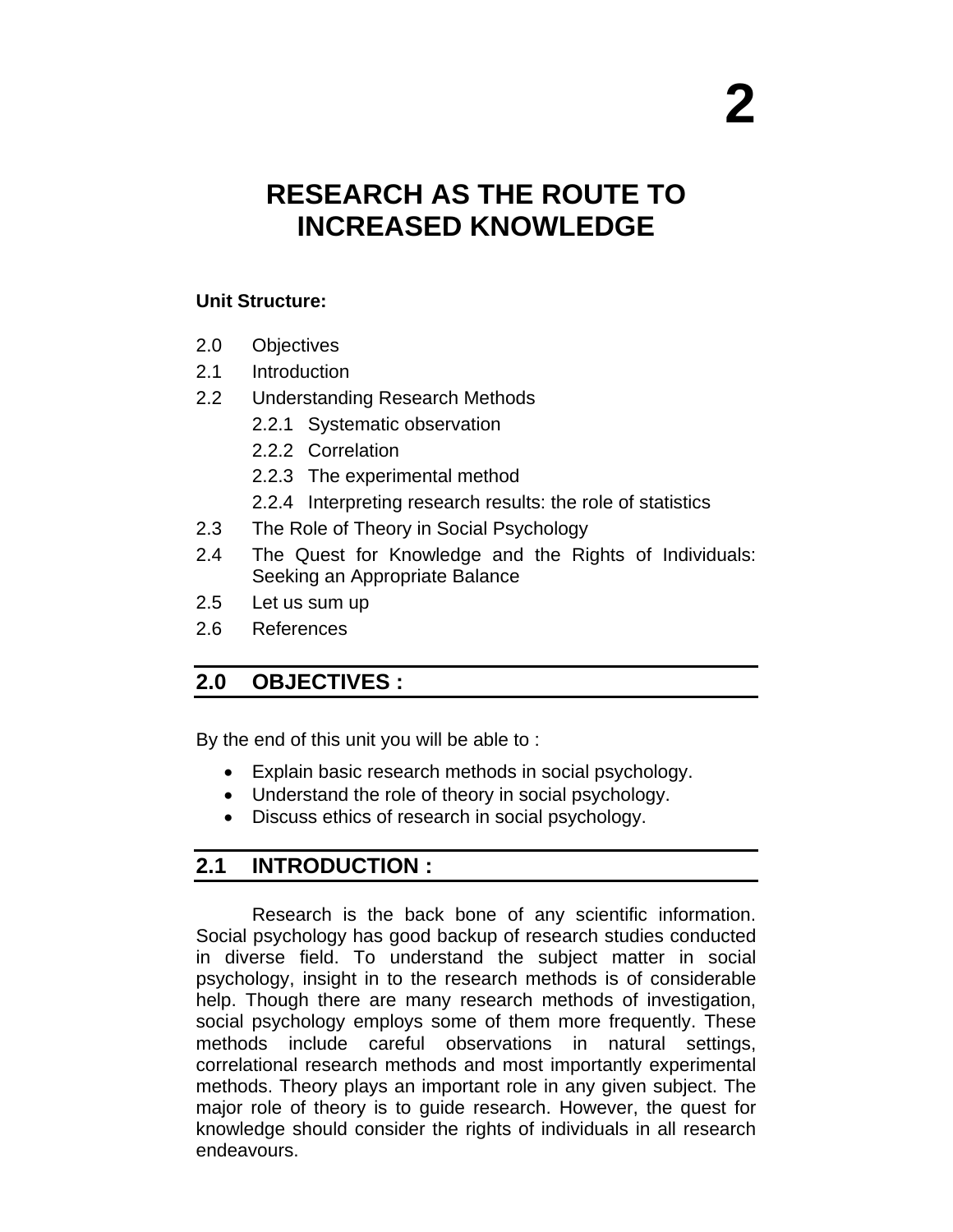#### **2.2 UNDERSTANDING RESEARCH METHODS :**

 In social psychology we study human behaviour in social context. Information based on the research covers major part of any text on social psychology. To be scientific in understanding, it is essential to know how the information is gathered. This picture becomes clear when we have some basic understanding of research. It is important to know what was the method used in any research. We often come across research regarding attitude of people towards certain product, what is the opinion of people regarding a political party, political leaders, etc. To rely on this information the way research was conducted needs to be explored. This helps us to develop insight in to the issue. Following are some basic methods employed in social psychological research:

#### **2.2.1 Systematic observation :**

 This is a widely used and appreciated research method. In this method there is a systematic observation and recording of behaviour. It is a careful observation of behaviour as compared to our routine observation. It is also called as naturalistic observationobservation of behaviour as it occurs. Here a great effort is laid on the observer to avoid any interference or influence on the person who is being observed.

 Another method is survey method. In this method a large number of people are asked about their responses regarding their attitudes or opinions on different issues. There can be a verbal inquiry or written questions in the form of semi-structured interview schedules, scales, questionnaires and inventories can be used. However, certain aspects needs to be taken care. One is the sampling and another is the wording of the questions. In sampling it is important to see that the sample is representative of the entire population in question. For example, if you are investigating the attitude of the people towards compulsory (mandatory) voting in the country, than it is not sufficient to take sample only from one state of the country. It will not represent the opinion or attitude of the entire country. Similarly, wording is also as important as sampling. For example, if you worded your question as person who murdered someone should be hanged, possibly you will get an answer as 'yes', but if you frame your question as "is death penalty necessary" or "are you in favour of death penalty", you may get both type of answers. Wording is important because it can have different impact on different people.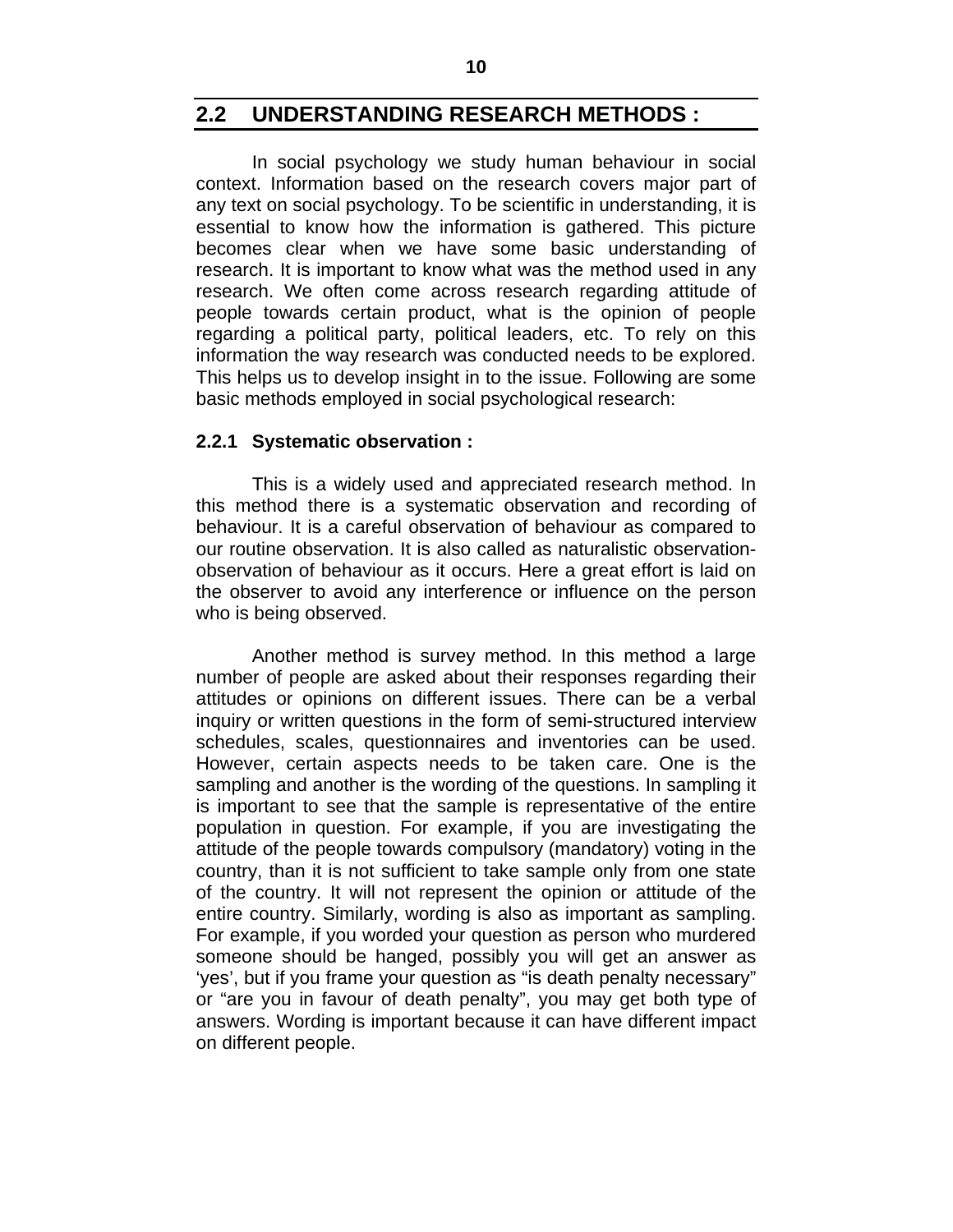#### **2.2.2 Correlation :**

 Research question often ask, "are two factors related?" For example, does rain fall in particular region is related to the type of crops cultivated? Or how study habits are related to better performance in exams? Such questions helps us in finding the correlation among two factors. Research refers to these factors as variables. Correlation method is scientific and systematic observation of whether a change in one variable is accompanied by changes in the other variable. This method helps in investigating or establishing relationships among the variables. Correlation can range from zero to -1.00 or +1.00. More the departure from the zero indicates stronger relationship. These relationships can be either positive, negative or no correlation. However, it is necessary to explore that correlations focuses only on relation and not causation. For example, low self-esteem eventually leads to depression indicates relation but not the cause of depression; as depression could be a result of some life event. Though there are limitations to this method, it is a regularly used and trusted method in social psychology.

#### **2.2.3 The experimental method :**

 As correlation speaks about the relationships among the two variables, experimental method gives explanation for the relationship. In short experimental method answers the 'why' of the relationship. The strategy experimental method follows is like; a systematic change in the one variable produces measurable changes in the other variable. In this way it tries to establish causeeffect relationship which helps in prediction.

 In experimental it is assumed that (a) changes in one factor may produce change in another variable, (b) that the change can be measured. The variable that is systematically changed is called as independent variable and the variable that is measured for change is called as dependent variable. To illustrate this we will consider one example, thirty students were participant of the experiment where it was to investigate that does amount of food increases the levels of concentration in the classroom. For this experiment the ten students were given no food at all, next ten received only half the lunch than required and another group received complete meal as required. This is called as systematically making variations in independent variable. All thirty students were exposed to a lecture for one hour. Later rating scale was given to them on which all students have to report how much was their concentration, concentration was the dependent variable, where changes could be measured in the three groups according to the amount of food they received. This was a simple illustration. In an experiment there could be many independent and dependent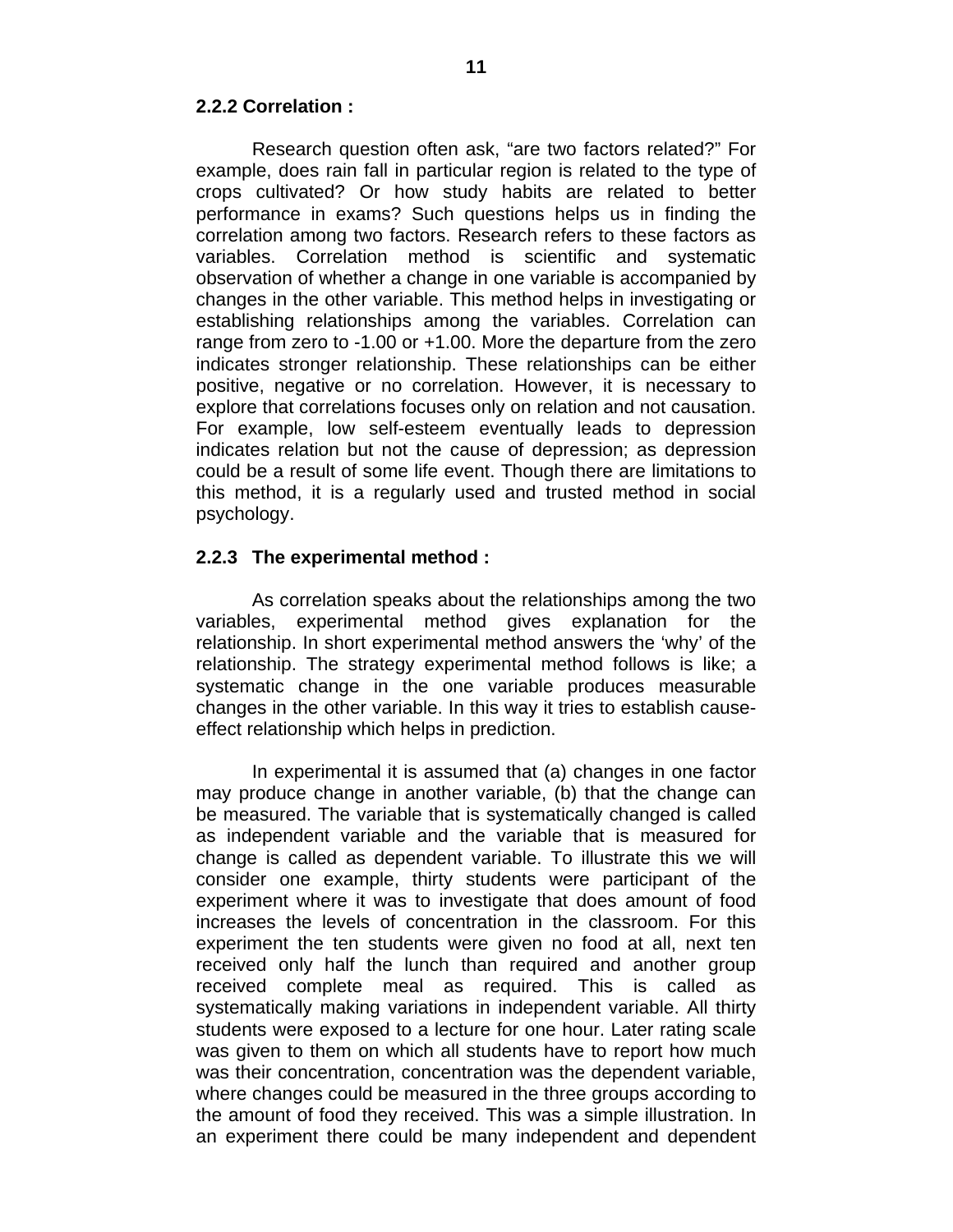variables. However, this is not all about an experiment, there are other factors that need to be taken care for a good experiment.

 There are two very important influences on an experimental research, (i) one is that all the participants in the experiment needs to be randomly assigned to the systematic changes made in the variables in the experiment. In short every participant should have equal chance for all conditions. This procedure removes errors from results like effect due to chance rather than experimental manipulation. (ii) Second is the question of external validity. For example, like our earlier experiment of amount of food and concentration, if the class happens to be close to a busy street which is very noisy then the effect of food amount gets confounded by noise on concentration rather than only amount of food. The point is that every research must have the ability to generalise the findings and it is indicated by the external validity of the research.

#### **2.2.4 Interpreting research results : the role of statistics :**

 Once the research has been conceptualised and conducted the major treatment to be given is statistical analysis. In the beginning of any research we can think of possible statistical analysis, however, it is only after collection of the data one can decide which statistical test can be conducted on the basis on the tendency of the data. For example, if you have collected a data which do not meet the assumptions of the normal distribution then, you will have to go for non-parametric statistical tests rather than parametric tests. It is also important to see that what is your research question, whether you want to check the relation, the difference among the variables or predict a variable on the basis of other variables is a deciding factor for statistical treatment. Further, it is essential to know that the findings of the study are not by chance. To determine this test of significance of the statistical values can help us, which will state whether the findings are by chance or not.

 In any stream of social sciences it is less likely that a finding will be accepted without the replication of the study in variety of situations and by different authors. Replications of the study with similar findings help to establish the theory. It is observed that there are studies conducted on similar concepts, but there are differences in the measurement tools or the parameters used. These types of problems are dealt by conducting Meta analysis. Meta analysis is a statistical technique for combining data from various studies to determine that specific variables have significant effects across studies.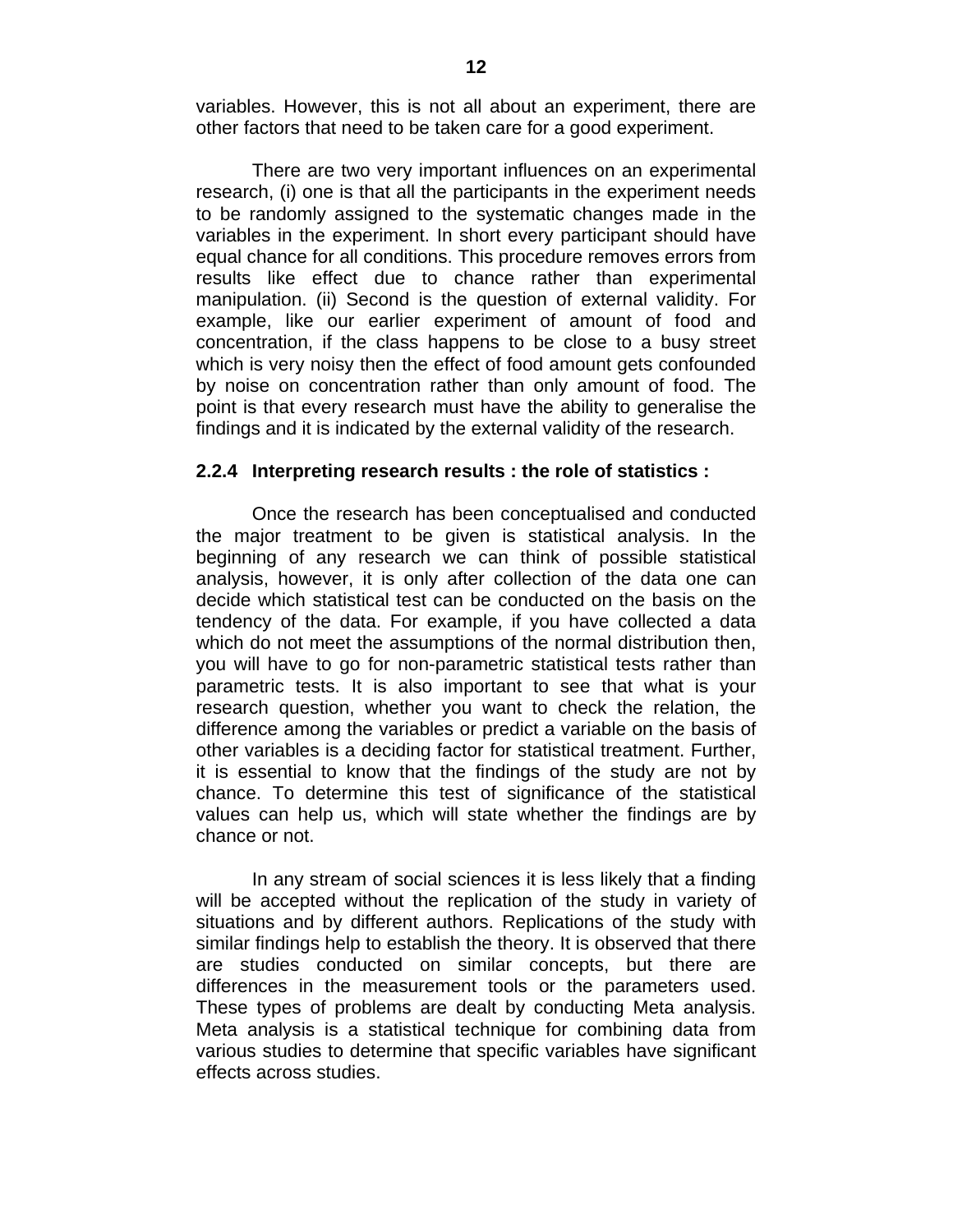# **2.3 THE ROLE OF THEORY IN SOCIAL PSYCHOLOGY :**

There are many ways through which the topics for research projects are formulated. Some are formulated by informal, day-today observations of the social world, events around us. Social psychologists observe and take note of these incidents and plan research to increase their understanding of that aspects/events. However, sometimes ideas or topics for research is suggested by the earlier studies. Earlier research indicated need to further explore some of the facts. Successful experiments not only answer questions posed but also raise new questions. Therefore, the research work based on such ideas are valuable in the field.

Even though these are the various ways through which the ideas for research are generated, the most important basis for research ideas in social psychology is formal theories.

Theories are defined as the efforts by scientists in any field to answer the question **Why?** Theories involve attempts to understand why certain events or processes occur as they do. Where other type of research tries to observe and describe the various social behaviours, the research based on theories tries to explain and attempt to understand the principles behind it.

Regardless of how they are expressed, theories consist of two main parts: (1) several basic concepts and (2) statements concerning relationships among these concepts.

Formulation of a theory is just the first step in a continuing process, however. Only theories that have been carefully tested and confirmed are useful. After a theory is proposed, several steps are undertaken: (i) Predictions are listed from the theory. (ii) These predictions are listed in accordance with basic principles involved in that theory. These predictions are known as hypotheses. For example, if people have more tolerance of frustrations than they exhibit less aggressive behaviour. (iii) These hypotheses are tested in actual research. (iv) If they are confirmed, confidence in the accuracy of the theory is increased. If they are disconfirmed, however, confidence in the theory is reduced. (v) Then the theory is revised to generate new predictions. Having evidence obtained thorough research is an important feature of useful theories. Theories considered useful by scientist have several features. First, it will explain why people high on frustration tolerance show less aggressive behaviour. Second, successful theory can be expanded so that it will explain a wide range of phenomena.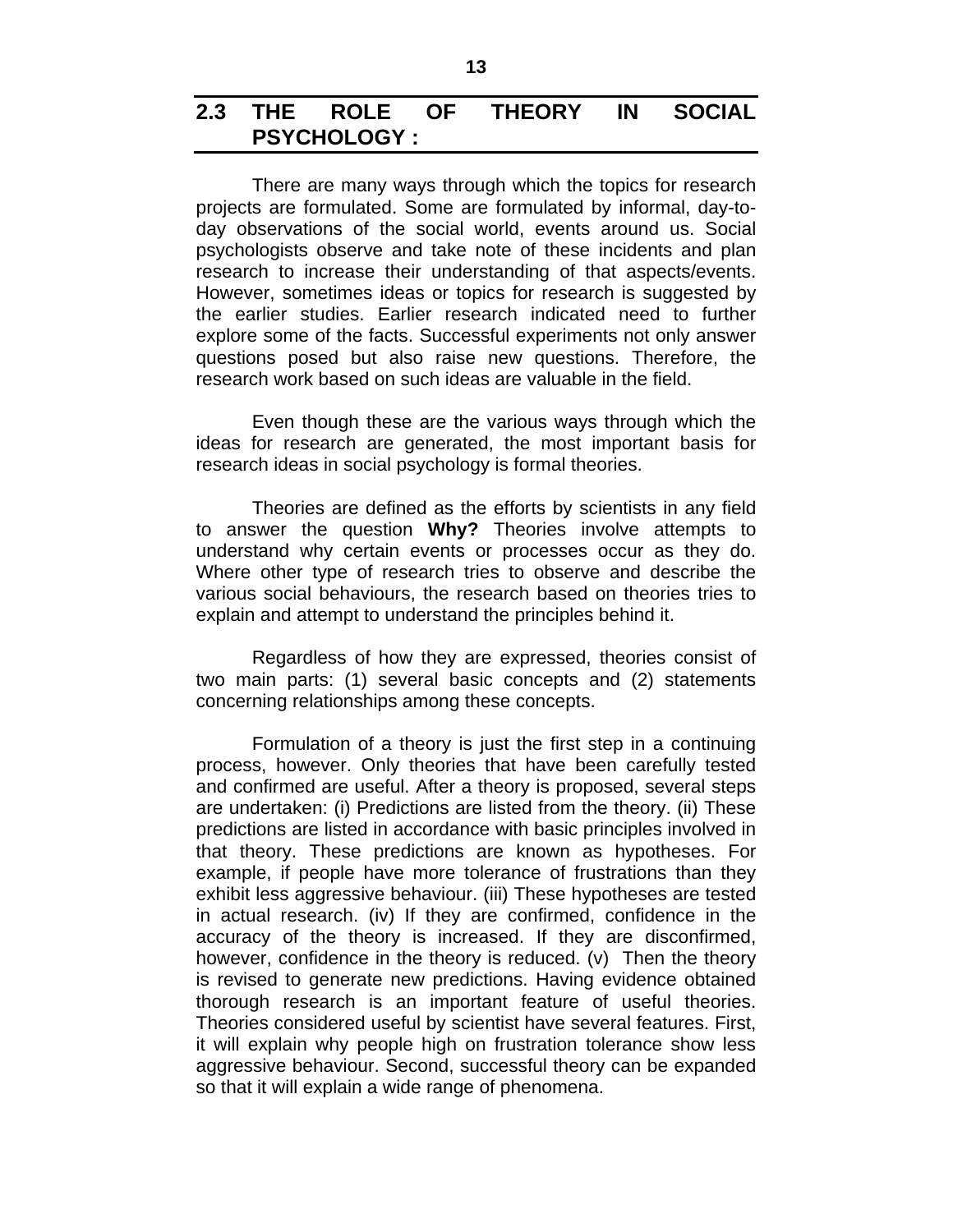It must be remembered that theories are open to test and are accepted with more or less confidence depending on the weight of available evidence. In addition, research is never undertaken to prove or verify theory.

## **2.4 THE QUEST FOR KNOWLEDGE AND THE RIGHTS OF INDIVIDUALS : SEEKING AN APPROPRIATE BALANCE :**

There is similarity between social psychologist and researchers from many other fields. They use similar types of experimentation and systematic observation methods, and in their emphasis on theory construction. However, there is one technique which is unique in social psychology, which is **deception**. This technique involves efforts by researchers to withhold information about experimental conditions; it is because many social psychologists believe that if participants know the true purpose of an investigation then their behaviour will be changed by that knowledge.

However, the use of deception raises important ethical issues, which are worth considering.

First, Deception may result in some kind of harm to the persons/participants participated in it. Participants may be upset/ disappointed with the procedure used, or by their own reaction, which they have given during experimental procedure. The procedures in which deception is involved had powerful psychological effects on research participants, and raise important ethical issues. This is serious lacuna of this technique.

Second, there is possibility that participants will resent being "fooled" during a study, and they may develop negative attitude about these experimental activities and towards the field of social psychology as a whole.

Because of these issues, the use of deception poses something of a dilemma to social psychologist. Dilemma that the use of deception technique may yield genuine responses which are useful for the phenomenon under study but at the same time, use of it raises several problems.

There are two opinions on it. First, deception is inappropriate, no matter how useful it is. Second, majority believes that temporary deception is acceptable if certain safeguards are adopted like **informed consent** procedure i.e., receiving as much information as possible about the procedure to be followed before making their decision to take part in a study and at the end of a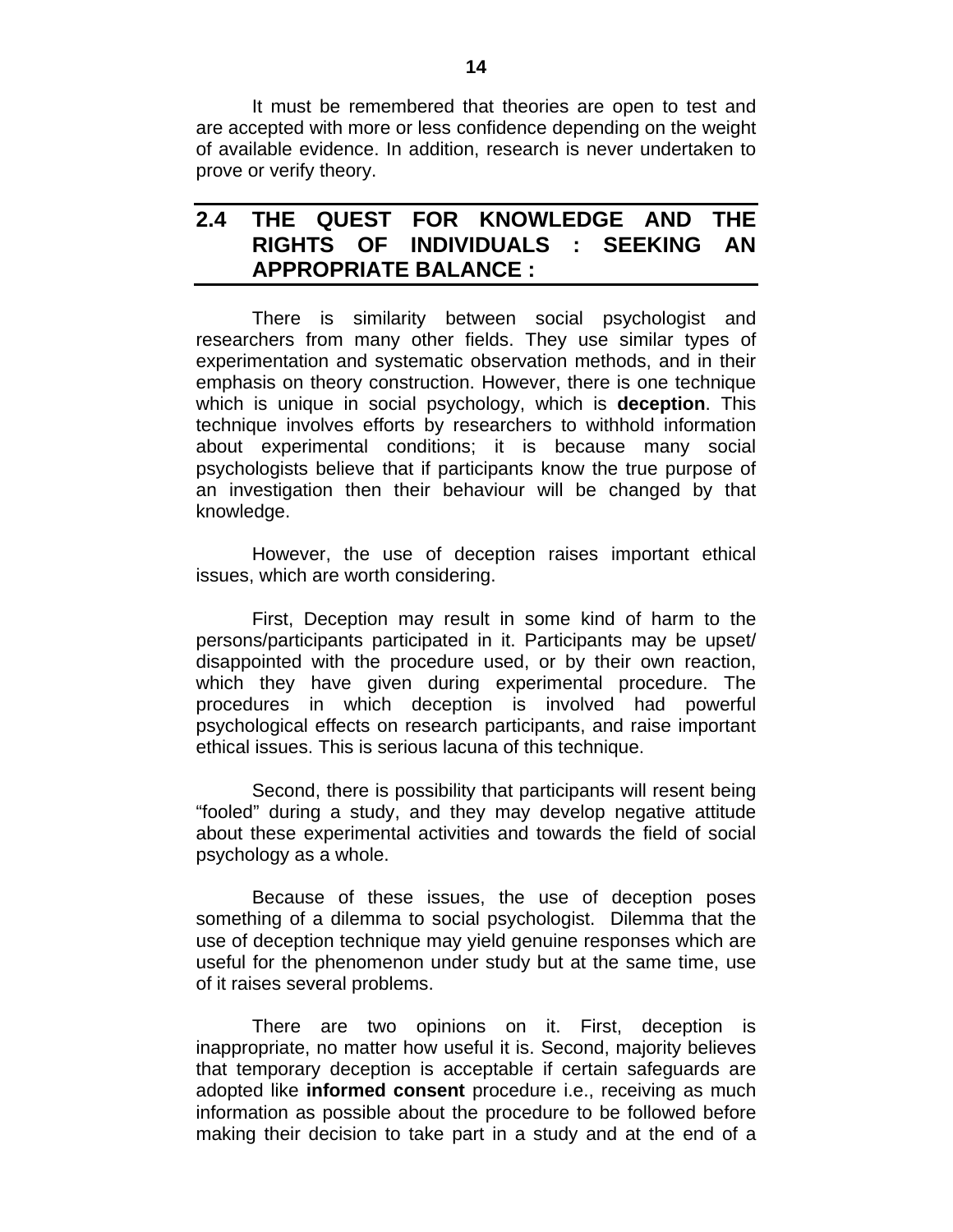study, participants should be provided with full **debriefing** i.e., they should receive a full explanation of all the study, including its true goals, plus an explanation of the need for temporary deception.

Considerable research has been carried out to get an idea about what participants think about it. The results also reveal that both informed consent and debriefing significantly reduce the potential dangers of deception. For example, most participants report that they view temporary deception as acceptable provided potential benefits are in great proportion than the potential costs and if there is no other means of obtaining the information sought then the use of deception technique is tolerable.

We can summarize this topic by stating that deception has its significance in revealing genuine responses by participants but it has ethical issues too. Large majority of research reveal that participants do not react negatively to temporary deception. Therefore, the use of temporary deception technique is understandable.

Some important guiding principles for use of deception are as follows :

- (1) Use deception only when it is essential to do so-when no other means for conducting a study exist;
- (2) Always proceed with great caution; and
- (3) Make certain that every possible precaution is taken to protect the rights, safety, and welfare of research participants.

# **2.5 LET US SUM UP :**

 In this chapter we have tried to focus on the very important aspects of understanding social psychology. First we considered the importance of research methods in understanding the research studies in psychology. Second, the importance of theory in psychology and thirdly the ethical issues one must be cautious while conducting the research.

# **2.6 REFERENCES :**

• Baron, R. A., Byrne, D., and Branscombe, N. R. (2006). Social Psychology. (11<sup>th</sup> edition, Indian print).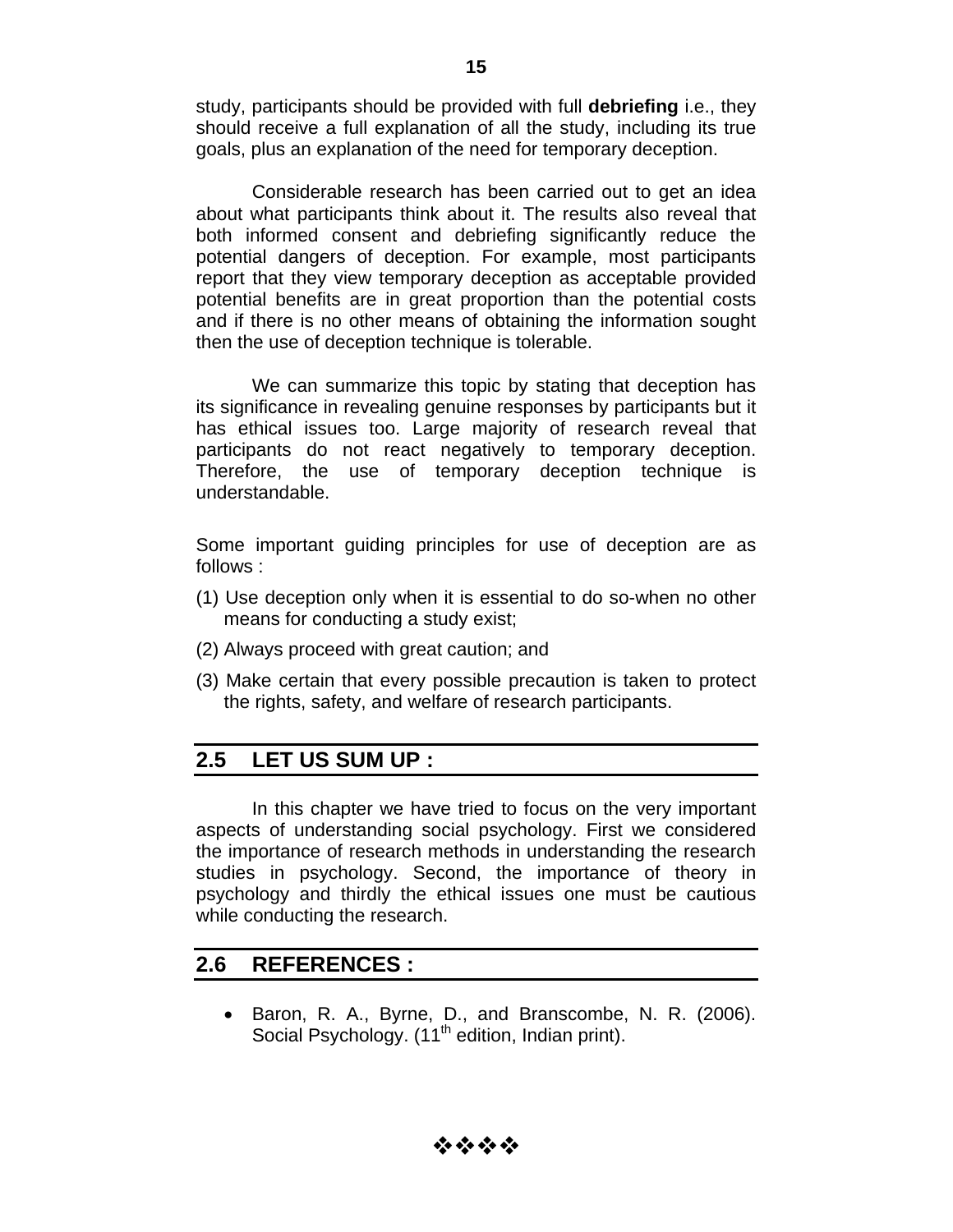# **SOCIAL COGNITION**

The following two units of this chapter on Social cognition, will deal with social cognition. It contains discussion on five major points. They are as follows:

- 1. Schemas: Mental Framework for Organizing and Using Social Information.
- 2. Heuristics: How We Reduce Our Efforts in Social Cognition.
- 3. Automatic and Controlled Processing: Two Basic Models of Social Thought.
- 4. Potential Sources of Errors in Social Cognition.
- 5. Affect and Cognition: How Feelings Shape Thought and Thought Shape Feelings.

Out of these five points, the unit titled 'Social Cognition-I' presents a discussion on 1. Schemas: Mental Framework for Organizing and using social information and 2. Heuristics: How we reduce our efforts in social cognition. Whereas unit titled 'Social Cognition-II' presents a discussion on 1. Automatic and Controlled Processing: Two basic models of Social thought; 2. Potential Sources of errors in social cognition; and 3. Affect and Cognition: how feelings shape thought and thought shape feelings.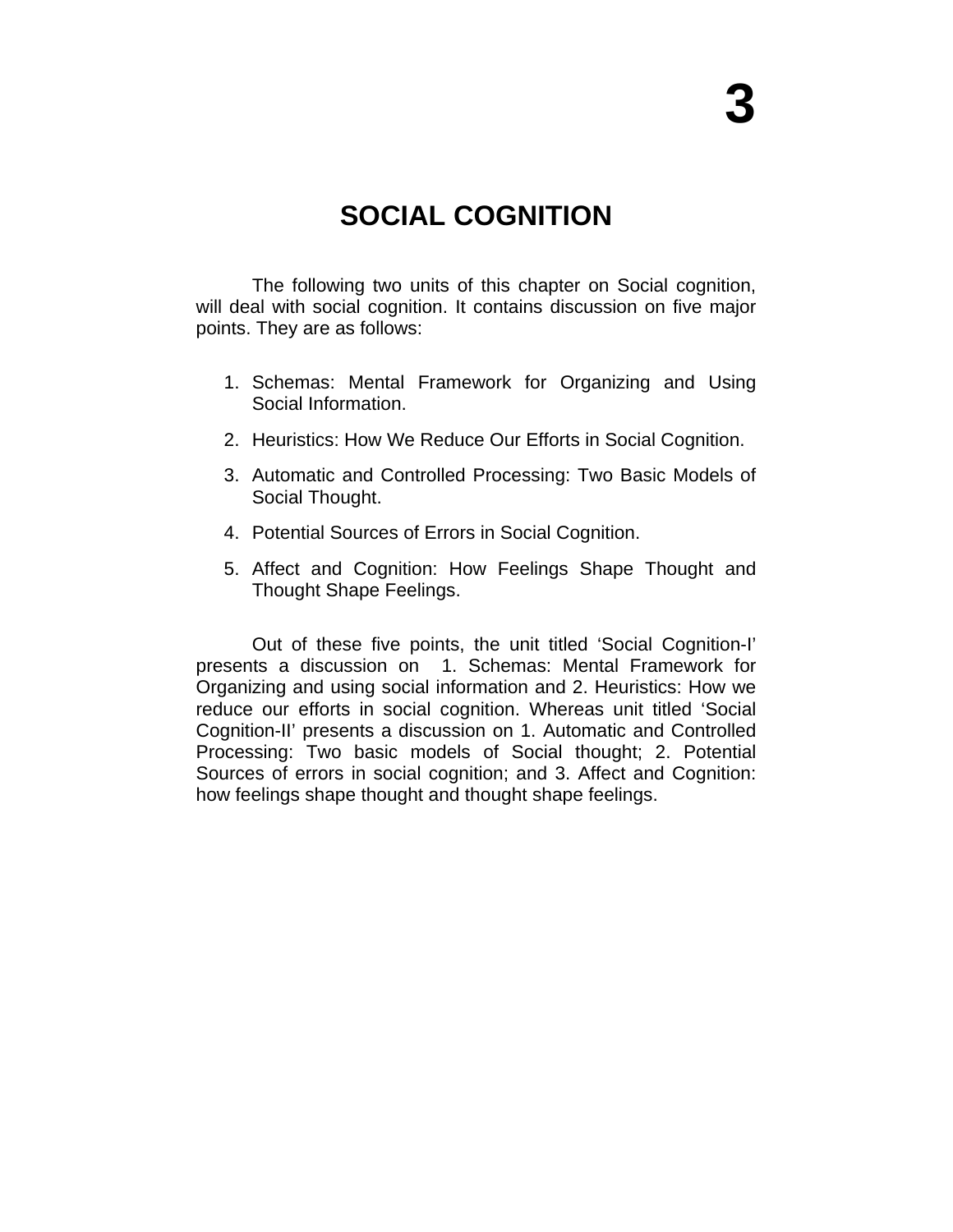# **SOCIAL COGNITION - I**

#### **Unit Structure:**

- 3.0 Objectives
- 3.1 Introduction
- 3.2 Schemas : Mental Framework for Organizing and Using Social Information
	- 3.2.1 The Impact of Schemas on Social Cognition: Attention, Encoding, and Retrieval
	- 3.2.2 Priming
- 3.3 Heuristics : Reducing Efforts in Social Cognition
	- 3.3.1 Representativeness Heuristics
	- 3.3.2 Availability Heuristics
	- 3.3.3 Anchoring and Adjustment Heuristics
- 3.4 Let us Sum up

### **3.0 OBJECTIVES :**

By the end of this unit you should –

- Understand what are schemes and how they influence us.
- Know the concept of priming.
- Acquire knowledge about heuristics, its types and ways in which they influence us.

# **3.1 INTRODUCTION :**

**Social cognition** refers to the ways in which individuals interpret, analyze, remember, and use information about social world. Social cognition studies the ways in which social information is processed by people, particularly encoding, storage, retrieval, and application to social situations. It means application of knowledge and methods of cognitive psychology and information processing theory to the field of social psychology. For example, if we want to buy a new mobile in a buy-back offer, then we neither meticulously mathematically calculate the exact price of the old and new mobile nor we do any probability calculations to maximizing our profits. We simply have a rough estimate of the prices and accept bargains more or less around that price. We can understand few interesting things about our mind from this example. (a) One, we have frameworks developed from the past experience (often called as 'schema') regarding selling and buying and we propose a lower price to buy and higher price to sell than our expectations. (b) Two, the mental processes we carry out are faster, automatic and very quick. (c) Third, at the same time these mental frameworks are prone to systematic errors and biases in decisions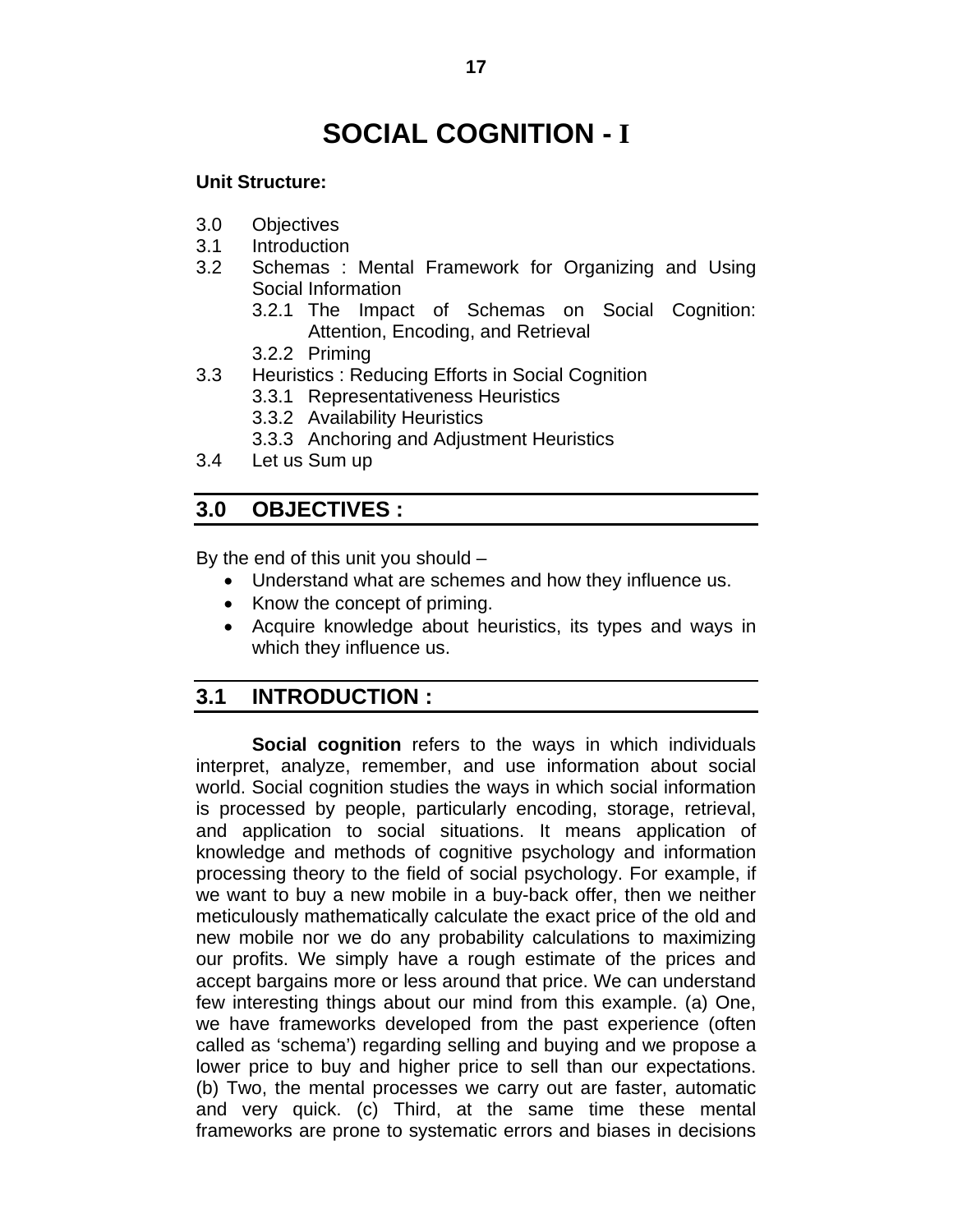we make. In this chapter we shall discuss some of these aspects of social information processing.

**Social cognition refers to the ways in which individuals interpret, analyze, remember, and use information about social world.** 

# **3.2 SCHEMAS : MENTAL FRAMEWORK FOR ORGANIZING AND USING SOCIAL INFORMATION :**

Schemas are mental frameworks centering on specific theme that help us to organize social information. There are various types of schemas. "Self schema" is for organizing knowledge about our-self knowledge. Schemas for other individuals are "person schema". Schema for social roles are called "role schemas" and Schemas for events or situations are called "event schema" (event script).

**Schemas are mental frameworks centering on specific theme that help us to organize social information.** 

While discussing the social schema we would study three aspects of schema: (i) Effect of schema on social cognition; (ii) effect of priming; and (iii) schema persistence.

#### **3.2.1 The Impact of Schemas on Social Cognition: Attention, Encoding, and Retrieval :**

Schemas influence social cognition by acting upon three basic cognitive processes. They are **attention, encoding and retrieval**. Attention is cognitive process of focusing on specific information while ignoring other things. Encoding is storing this information in memory. Retrieval refers to the processes of recalling the information stored in memory and using it.

**Attention :** Schemas work as mechanism that helps individuals to focus attention on specific aspects of environment. The stimulus that is coherent with schemas is more easily noticed than the stimulus that is not fitting with the schemas one hold (unless the information has high strength of attracting information). E.g., while watching a cricket match we quickly notice happenings on the ground as compared to the noise in the stadium.

**Encoding :** Information that is consistent with schemas is more likely to be saved in the long-term memory than the one that is less relevant. We remember easily the instances when people have agreed with us than when they have disagreed. In contrast, we also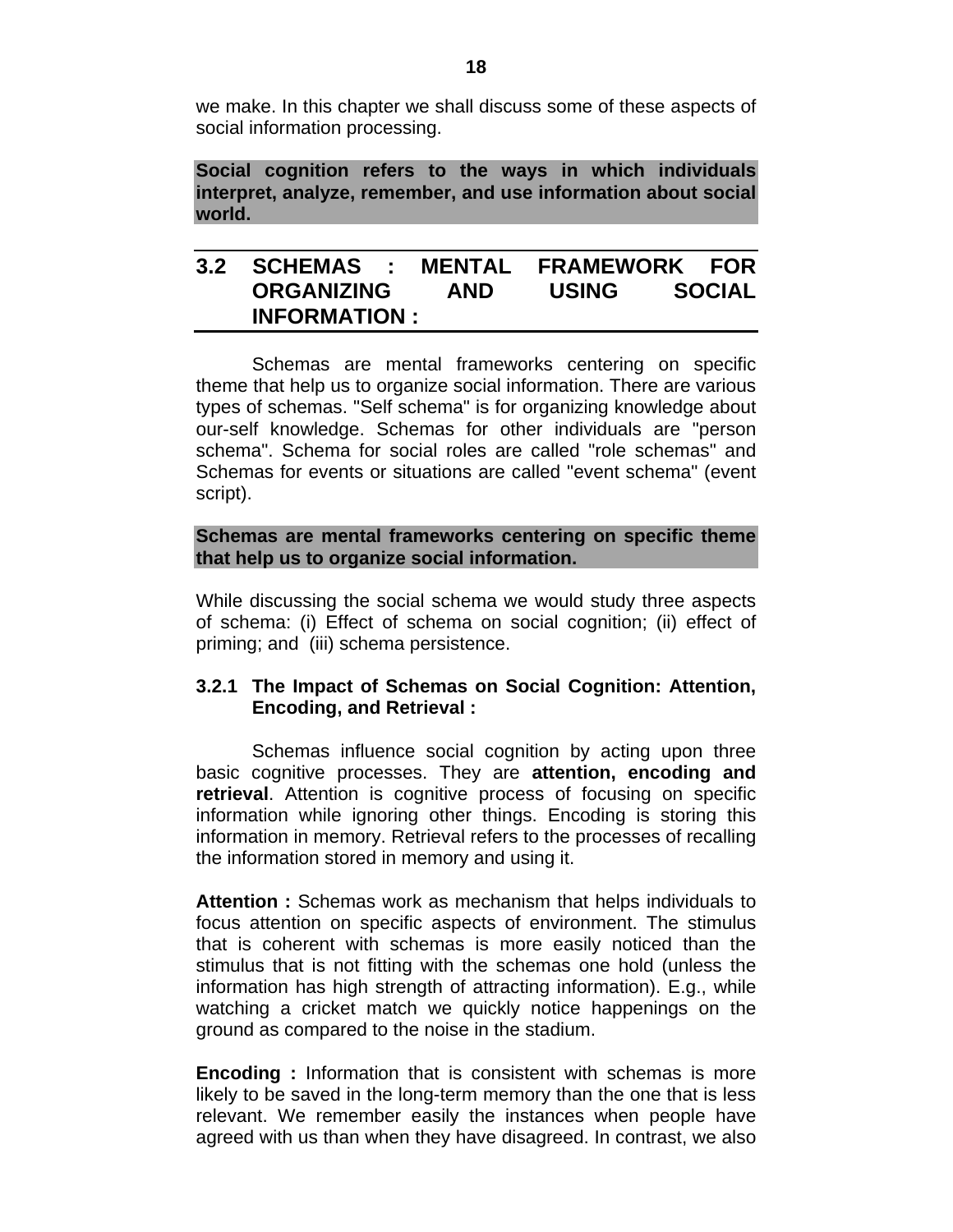remember some instances, which do not at all fit in the schemas. For example, if you go to the government office and your work is done in five minutes, most probably you will not forget the instance, because it was contradictory to your expectations.

**Retrieval :** The relationship between schemas and retrieval is a complex issue. Some researchers have shown that information that is consistent with schemas is better retrieved. Others have shown that the information inconsistent with the schemas are more easily stored and retrieved.

#### **3.2.2 Priming :**

We have large number of schemas. Out of them specific schema is used for interpreting social information. Priming is one of the mechanisms that influence the selection of schema. Priming refers to the events or stimulus that increases the availability of the specific type of information in the memory or consciousness as compared to other type of information. Usually stronger schemas are used for processing. But priming can also have an impact on the activation of certain schemas. For example, you had fight with your boss when you came out of the office. While walking on road, somebody bangs you, and before he says anything you get extremely angry with him. This is because you have schema of aggressively interpreting social information that is activated. Studies on the *effectiveness of priming* have suggested that the effect of priming last for years together.

#### **Priming : Events or stimulus that increases the availability of the specific type of information in the memory or consciousness.**

The effects of priming can decrease. This is called as **unpriming**. If the priming is expressed in thinking process or in social action (behaviour), then effect of priming decreases. This is unpriming. If priming is not expressed, then it does not lose its effect.

**Figure1 :** Unpriming of Schemas in Sparrow and Wagner's experiment. Experimental study carried out by Sparrow and Wagner (2006) supported this hypothesis. They had two groups of subjects. The task was to *incorrectly* answer very simple questions. Group 1 did this task twice, first they were asked to answer correctly, and on the second occasion, they were required to answer *incorrectly*. The Group 2 had to answer incorrectly on their first trial.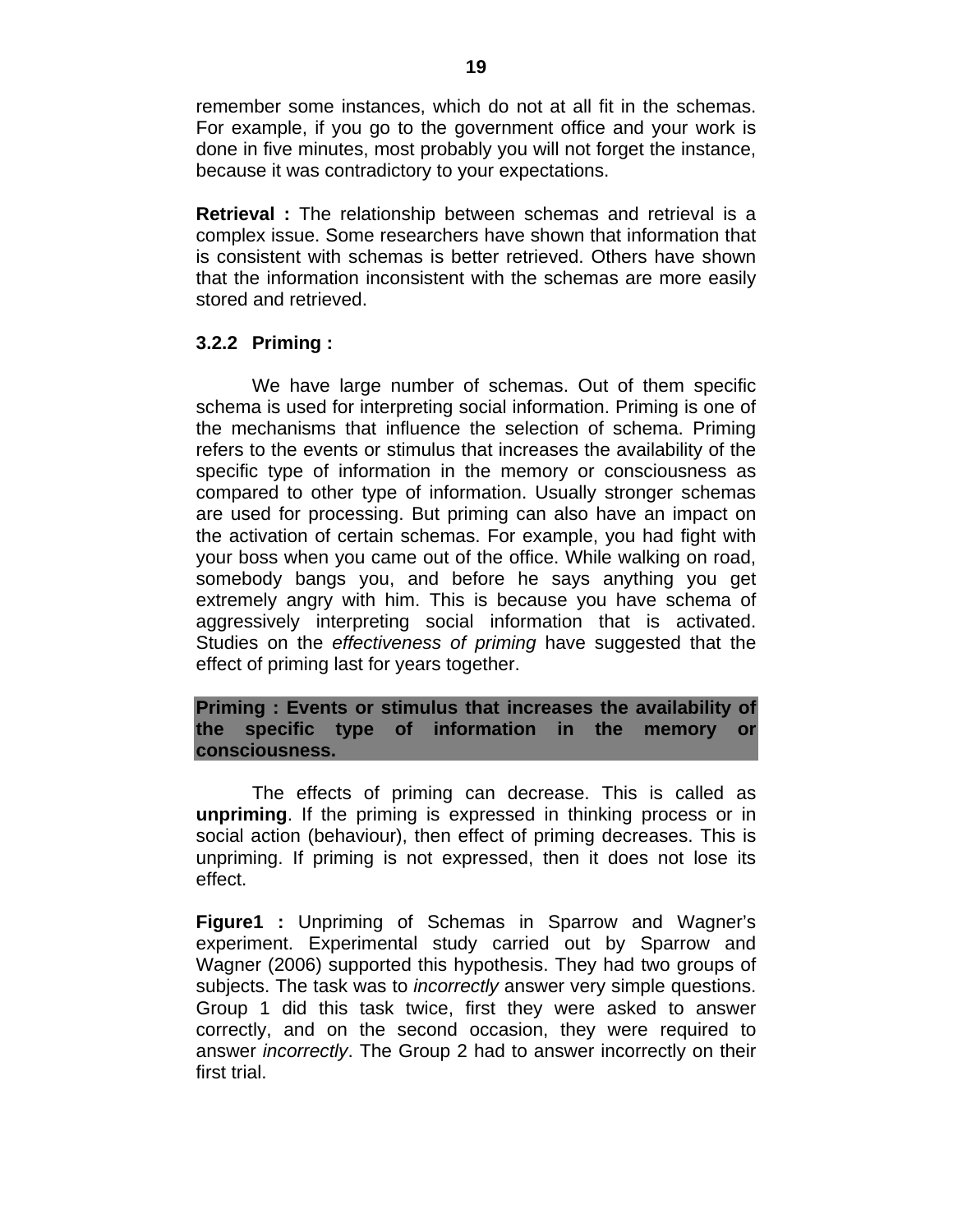

This means that the schema for correct answers was activated for both groups. The Group 1 expressed their schema by giving correct answers on first trial. So the unpriming happened on the second trial. Group 2 did not express their schema and so no unpriming happened for them (Figure 1 explains the same). The result showed that Group 1 gave 59% correct answers, and Group 2 gave 49% correct answers. This clearly demonstrates the impact of unpriming on group 1, because of which they could give *incorrect* answers.

# **3.3 HEURISTICS : REDUCING EFFORTS IN SOCIAL COGNITION :**

Amos Tversky and Daniel Kahneman have carried out series of experiments to demonstrate that human beings use mental short-cuts to make sense of the world under conditions of uncertainty. They proved that individuals do not think rationally while making judgments. They make systematic errors and biases in their inferences. They argued that human beings use heuristics because they cannot manage information. This is known as information overload. Human cognitive system can process limited amount of information at a given point of time. When the information is more than it could be processed, we fail to process all information. This is called as information overload.

#### **Information Overload is a situation when the information for processing is more than the ability of our cognitive system.**

We use smart tactics under conditions of information overload and manage this information. These tactics are known as heuristics. Heuristics are simple rules of thumb or mental shortcuts that help us to make complex decisions and drawing inferences in speedy and efficient way. They reduces our mental efforts. Tversky and Kahneman have demonstrated the use of three heuristics.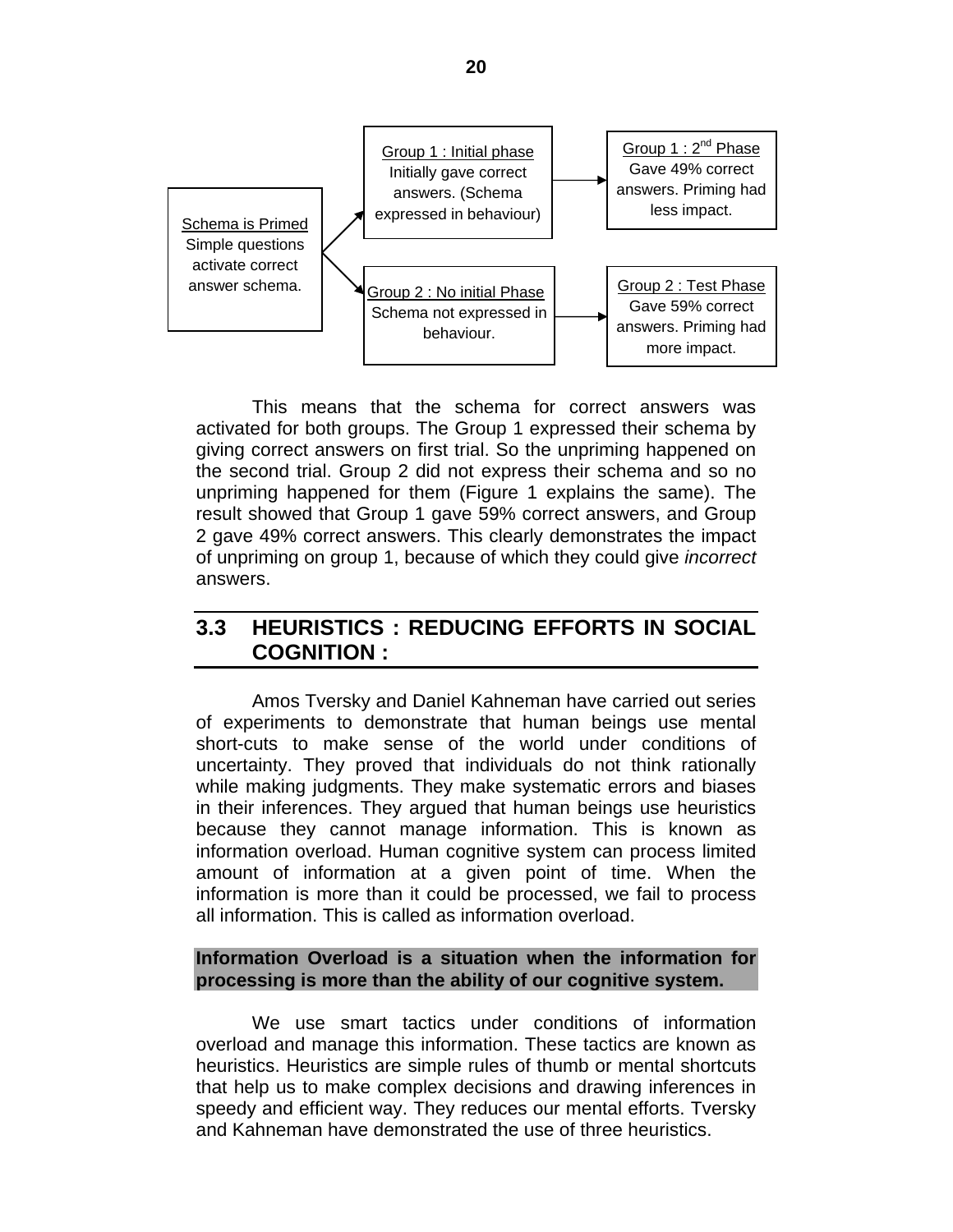They are :

- 1. Representativeness Heuristics,
- 2. Availability Heuristics, and
- 3. Anchoring and Adjustment Heuristics.

Heuristics may help us in making correct judgments. But Tversky and Kahneman have viewed them as potential sources of errors in our thinking. Kahneman was awarded Nobel Prize in Economics in 1992 for this work (Tversky died on 2 June, 1996 and Nobel is not given posthumously). Now we will discuss each of these heuristics.

Heuristics are rules of thumb or mental shortcuts that people use to make decisions and draw inferences rapidly and with reduced efforts when the cognitive system is overloaded with information.

#### **3.3.1 Representativeness Heuristics :**

Have a look at following example give by Tversky and Kahneman: Linda is 31 yrs, single, outspoken, and very bright. She majored in philosophy in college. As a student, she was deeply concerned with discrimination and other social issues, and participated in anti-nuclear demonstrations. Which statement is more likely?

- a. Linda is a bank teller.
- b. Linda is a bank teller and active in the feminist movement.

Most of you would answer 'B', that is 'Linda is a bank teller and active in the feminist movement.' In reality, 'A' is more likely than 'B'. Because 'B' (bank tellers who are feminist activist) is a subset of set 'A' (bank tellers). We know that probability of subset is always less than (or at the most equal to) the probability of set.

Why did we make this error? It happened because we used something called as 'representativeness heuristics'. When likelihood of an event is judged on the basis of the extent that it represents the essential features of the parent population or of its generating process is called as representativeness heuristics. When an individual is similar to a typical member of a given group, then he/she is judged to be more likely a member of that group. The heuristic is useful in inductive reasoning.

Representativeness heuristics is a strategy for making judgments and decisions on the basis of the extent to which current stimulus or event resembles to other stimuli or category.

The use of this heuristic can systematically lead to make errors in judgements. One such example is '**base rate fallacy**'. In an experiment by Tversky and Kahneman, subjects were told that a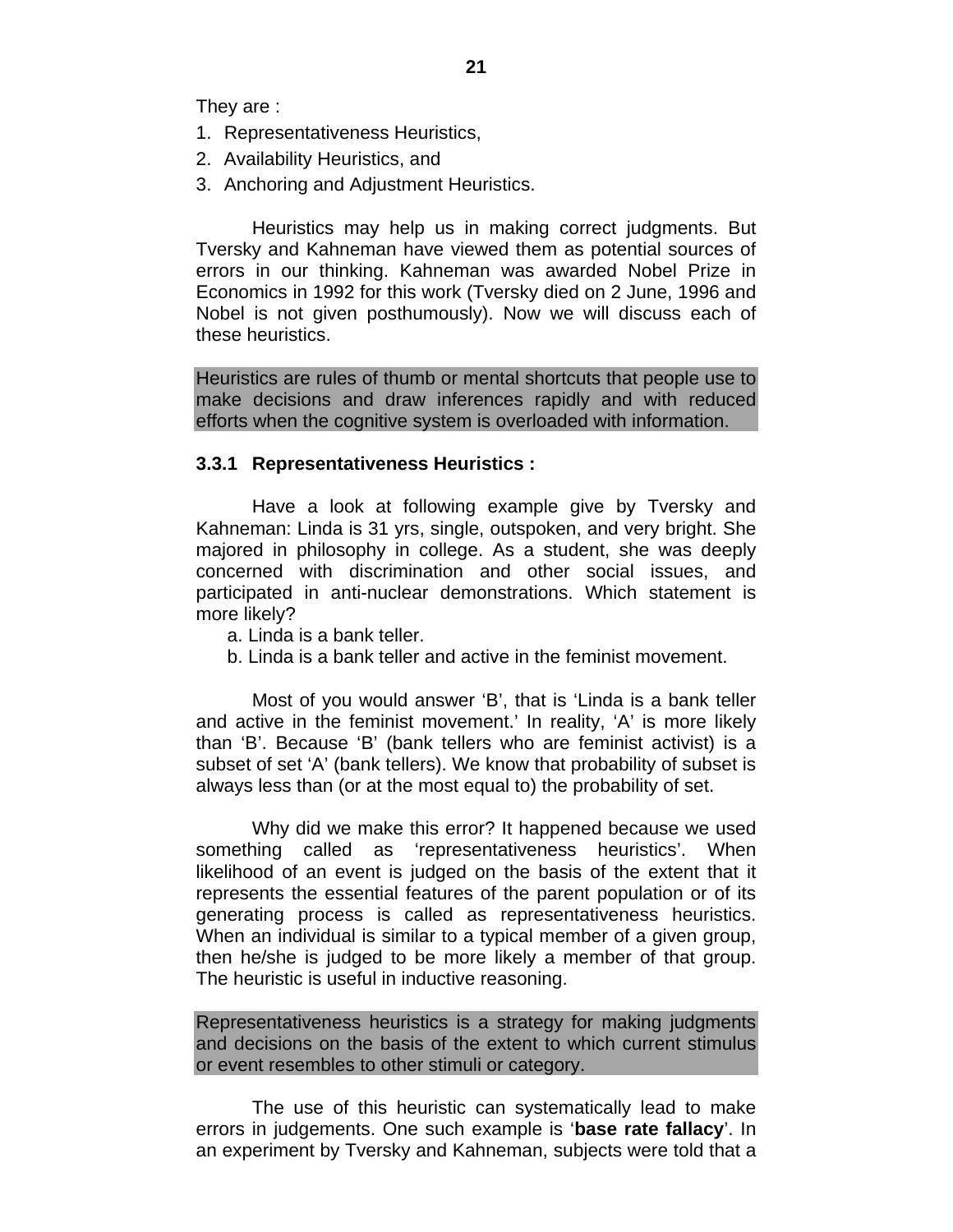profile of Jack is picked up from 100 profiles in which 30 are engineers and 70 are lawyers. Jack is 30 yr old man. He is married and had no children. He is man of high ability and high motivation and promises to be quite successful in his field. He is liked by his colleagues. What is more likely occupation of Jack? Many responded Engineer. While doing so they ignored very important information regarding base rate. The base rate of engineers is 30% and so the probability of Jack being an engineer can not be more than .30. This is called as base rate fallacy. Subjects ignored base rates because they focused on representativeness. Hence, representativeness heuristics can also lead to errors.

#### **3.3.2 Availability Heuristics :**

The availability heuristic is a phenomenon in which people predict the frequency of an event, or a proportion within a population, based on how easily an example can be brought to mind. There are situations in which people assess the frequency of a class or the probability of an event by the ease with which instances or occurrences can be brought to mind. E.g., one may assess the risk of heart attack among middle-aged people by recalling such occurrences among one's acquaintances. Availability is a useful clue for assessing frequency or probability. Kahneman and Tversy asked participants to judge whether letter 'K' would appear more frequently at  $1<sup>st</sup>$  place or  $3<sup>rd</sup>$  place in all English language words. Many answered  $1<sup>st</sup>$  place. This simply happened because you can think of many words that begin with letter 'K' than that have letter 'K' in the third position (Tversky and Kahneman, 1974).

Availability Heuristics refers to the strategy of making judgements or assess the frequency of a class or the probability of an event on the basis of how easily specific type of information can be easily brought to mind.

Availability heuristics may lead to errors in decisions and judgments. A person argues that cigarette smoking is not unhealthy because he knows somebody who smoked three packs of cigarettes a day and lived 100 years. That case could simply be an unusual case that does not represents health of smokers in general.

#### **3.3.3 Anchoring and Adjustment Heuristics :**

Anchoring and adjustment is a heuristic that influences the way people intuitively assess probabilities. While assessing the probability of an event, people start with an implicitly suggested reference point (anchor) and make adjustments to it to reach their estimate. A person begins with a first approximation (anchor) and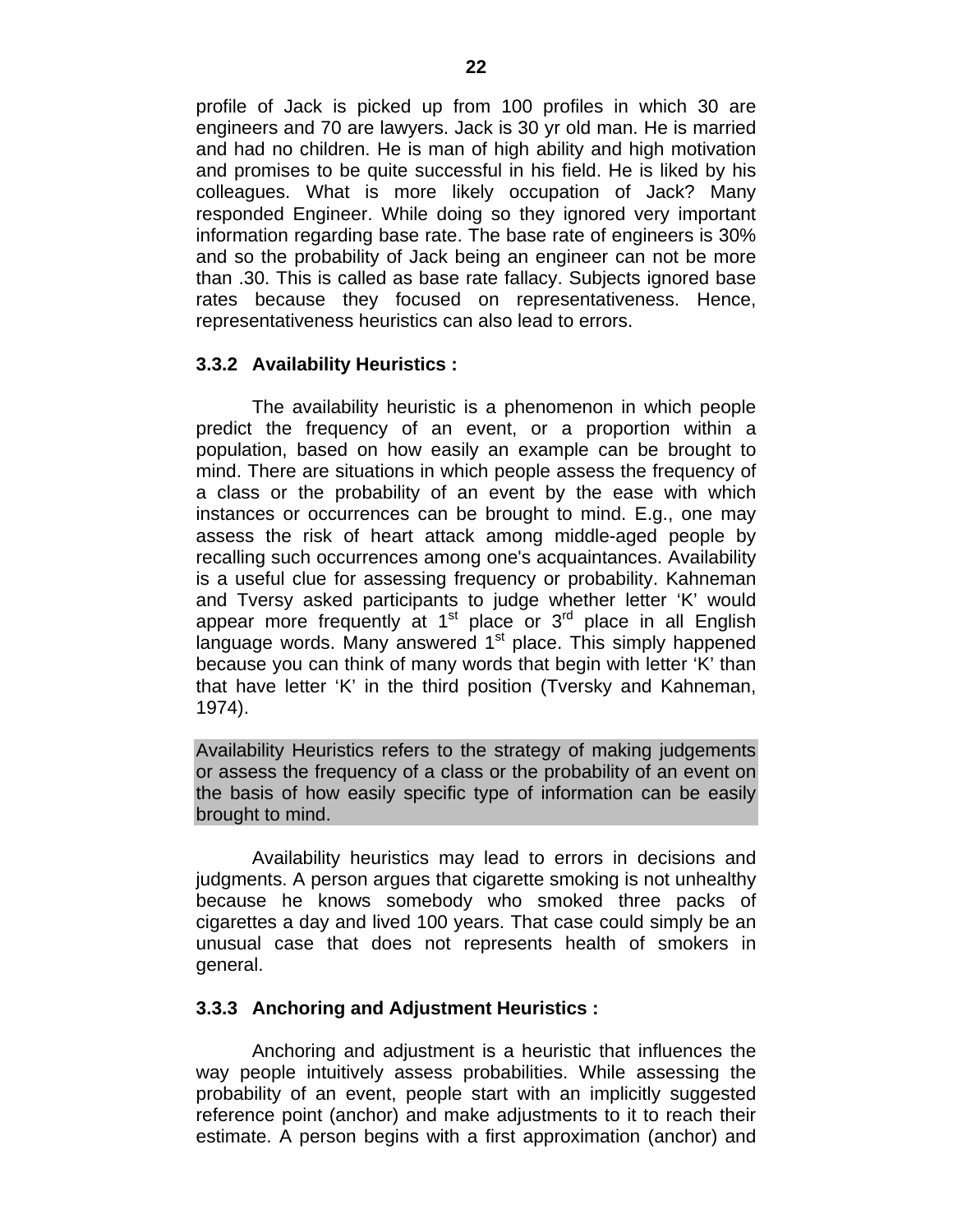then make adjustments to that number based on additional information.

For example, in one of the experiments, Kahneman and Tversky asked students to guess the percentage of African nations which are members of the United Nations. One group of students were first asked "Was it more or less than 45%?" whereas other group of students were asked "Was it more or less than 65%?" The first group of students guessed lower values than the second group. This is because of the use of Anchoring and Adjustment heuristics. The initial question set the high (65%) or low (45%) as an anchor. Then individuals made adjustment around that anchor and gave answers around anchor. So individuals under high anchor condition judged the percentage of African nations much higher than those who are in low anchor condition. Similar pattern of answers have been found for other kinds of estimates. Typically impact of adjustments are not sufficient to overcome the effect of anchor.

This may be evident in selling and buying of goods. Suppose you go for buying in the markets where bargaining is possible. You want to buy a 'Jeans', then what is the process you follow. The shopkeeper tells you a price and you bargain around that price and settle for something lower than that. Your bargain is adjusted around the anchor (initial price told by shopkeeper).

Anchoring and Adjustment Heuristics refers to the tendency to use some value as a initial point and then adjust the final judgment.

So far we have discussed various kinds of heuristics explained by Tversky and Kahneman. Availability, Representativeness and Anchoring-Adjustment heuristics are important biases in judgments and decision making. The recent research has shown that there are many other forms of heuristics that are used by human beings. They are Affect Heuristics, Fast and Frugal Heuristics, etc.

# **3.4 LET US SUM UP :**

This chapter has discussed some of the issues related to social cognition. Initially we have discussed Social Schemas and their impact of social thought. We have also discussed various other aspects of social schemas. Then we have discussed heuristics and biases in social cognition. We have studied the three heuristics that influence our social judgments and decision making.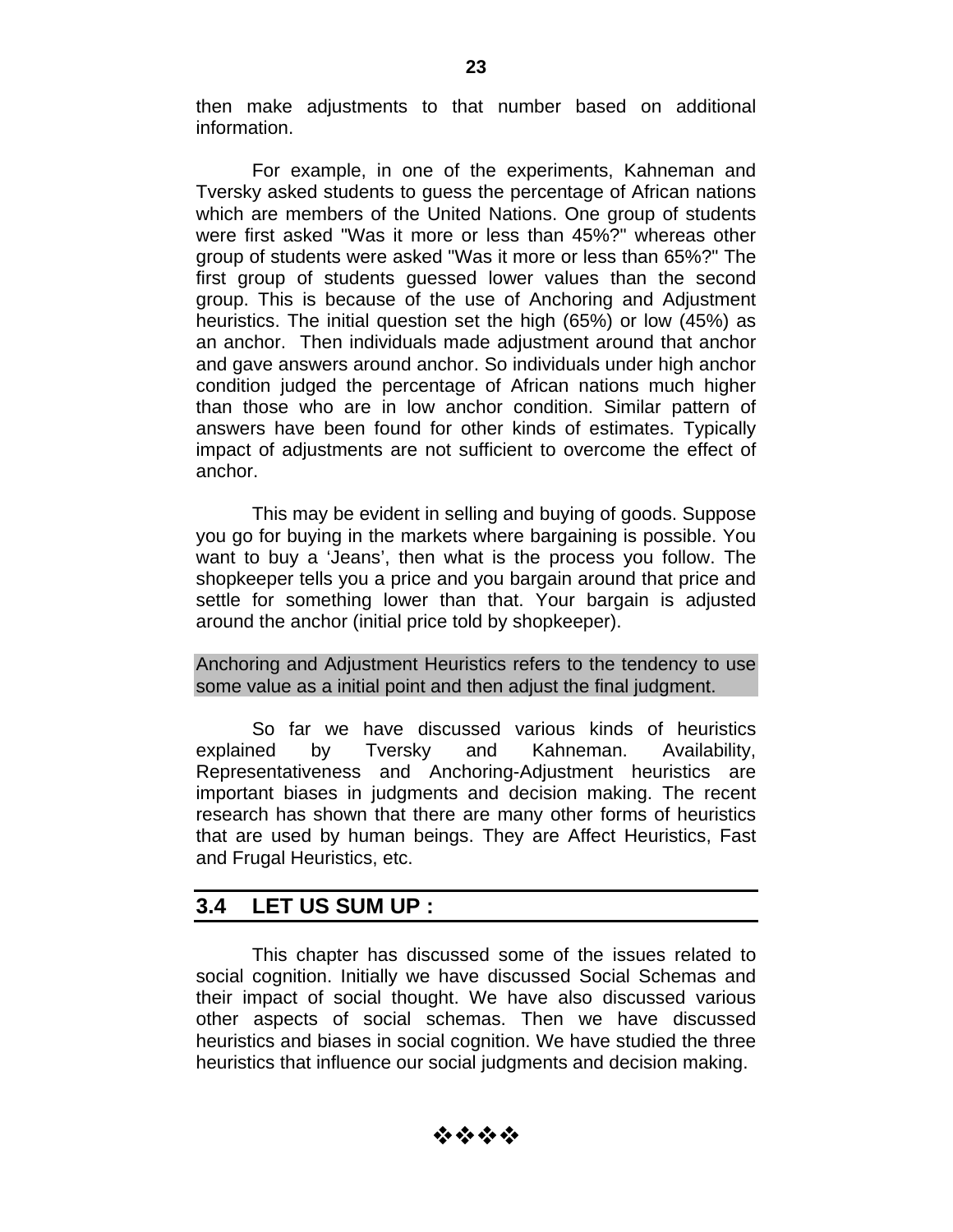# **SOCIAL COGNITION - II**

**4** 

#### **Unit Structure:**

- 4.0 Objectives
- 4.1 Introduction
- 4.2 Automatic and Controlled Processing: Two Basic Models of Social Thought :
	- 4.2.1 Automatic Processing and Automatic Social Behavior
	- 4.2.2 Benefits of Automatic Processing: Beyond Mere **Efficiency**
- 4.3 Potential Sources of Errors in Social Cognition :
	- 4.3.1 Negativity Bias.
	- 4.3.2 Optimistic bias
	- 4.3.3 Counterfactual Thinking
	- 4.3.4 Thought Suppression
	- 4.3.5 Magical Thinking
- 4.4 Affect and Cognition :
	- 4.4.1 Influence of Affect on Cognition
	- 4.4.2 Influence of Cognition on Affect
	- 4.4.3 Affect and Cognition: Social Neuroscience
- 4.5 Let us sum up
- 4.6 References

# **4.0 OBJECTIVES :**

- To understand automatic and controlled processing as two basic models of social thought.
- To learn about the mechanism of Automatic Processing that influences automatic social behavior and to learn the benefits of automatic processing.
- To know potential sources of errors in social cognition: Counterfactual Thinking, Thought Suppression, and Magical Thinking.
- Understand the positive aspects and limitations of human cognitive systems.
- To understand the relationship between affect and cognition.
- To study how affect influences cognition and cognition influences affect.
- To understand social neuroscience of affect and cognition.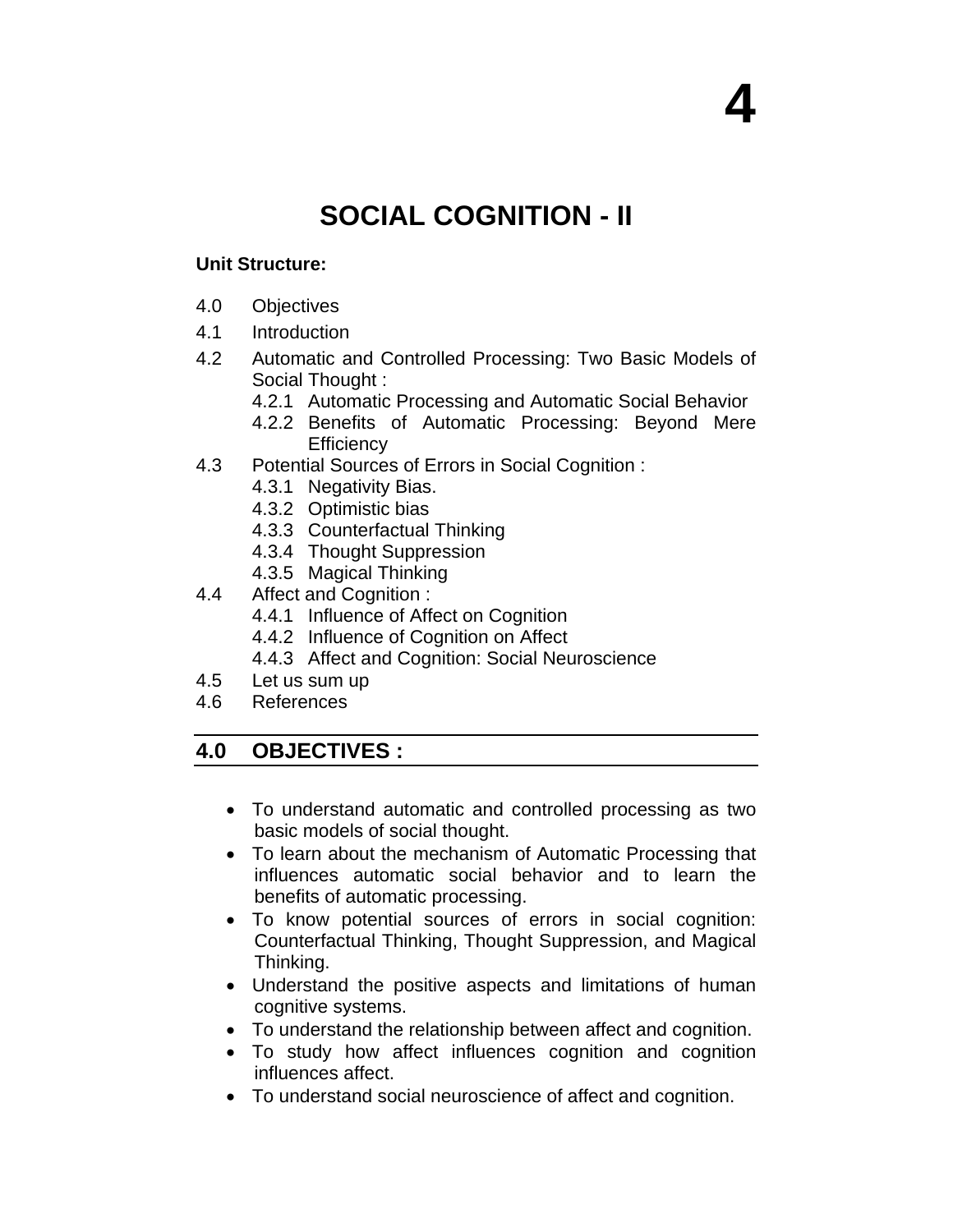#### **4.1 INTRODUCTION :**

In the previous unit we have discussed the effects of social schema and heuristics on social cognition. It enlightened us as to how we think about the social reality. We understood that the thinking about the social mind of individuals is affected by the limitations of the structural and processing abilities of our own minds. In this part we are going to discuss various other aspects of our thought. They are concerned with models of social thought, errors in social thinking, and complex relationship between affect and cognition. These three aspects of social thinking would help us in understanding social thought clearly. Now, let us move to the discussions of these issues.

### **4.2 AUTOMATIC AND CONTROLLED PROCESSING: TWO BASIC MODELS OF SOCIAL THOUGHT :**

The distinction between automatic and controlled processing has been well-established. According to this idea, social thoughts are processed in two distinct ways: (a) Automatic Processing, and (b) Controlled Processing. **Controlled Processing** refers to the processing of social information in careful, systematic, logical, rational, and effortful way. In this kind of processing, individuals think systematically and logically to reach to a conclusion. E.g., when you want to make a travel plan for your holidays, you find out most of the information, carefully choose the destinations and then systematically make the travel plans. Automatic Processing refers to fast, relatively effortless, and intuitive kind of processing of social information. This not necessarily means that these processing are entirely independent of each other. Some studies have shown that they work together.

Automatic Processing refers to fast, relatively effortless, intuitive, automatic and non-conscious processing of information due to sufficient experience of the cognitive task or social information.

Good amount of correlational as well as experimental research has supported this distinction. In addition, neurological research has also indicated the support to this distinction. It was found that there are two kinds of neural systems that process social information; one for automatic and the other for controlled. The automatic processing of thought is primarily associated with *amygdala*, whereas controlled processing primarily occurs in prefrontal cortex. Now, we shall discuss the effect of automatic processing on automatic social behavior.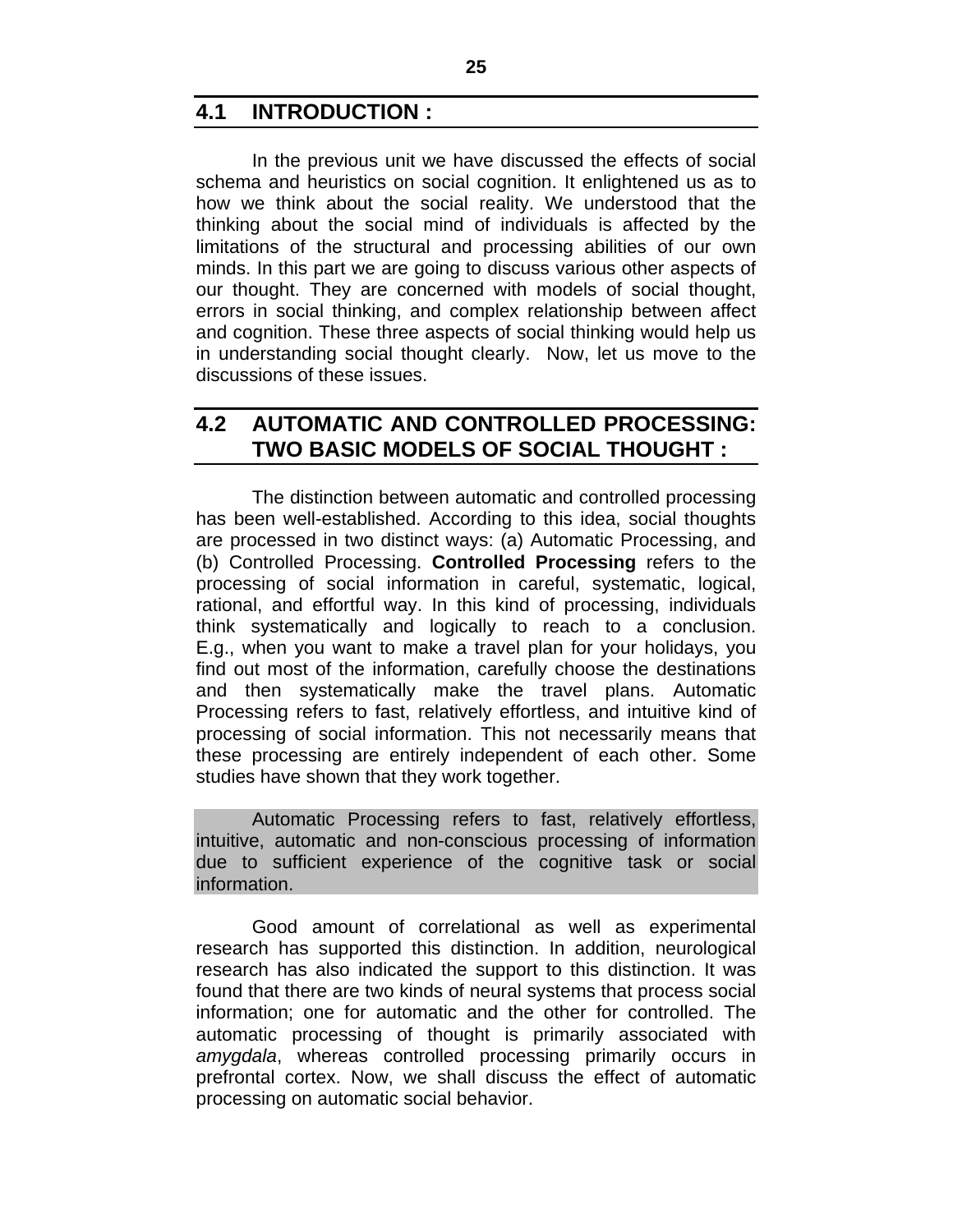We have already learned about the schemas. In order to demonstrate the effect of automatic processing on automatic social behavior, Bargh, Chen, and Burrows (1996) conducted some experiments. In one of the experiments, they wanted to find the impact of rude and polite schema on subject's behavior. These schemas were activated by giving scrambled sentences containing words relevant schema. There were three groups of subjects. The group one had received scrambled sentences containing words related to rudeness, group two received words related to politeness and group three received unrelated words. After this task, they were suppose to report to the experimenter and ask for the next task. The experimenter was talking to another person (confederate). Experimenter ignored the subjects. Whether subject interrupted this conversation or not was the dependent variable. It was found that group 1 subjects interrupted the conversation more than anybody, confirming the hypothesis that the behavior has occurred in automatic manner. Further, it was found that it had no relation with subject's ratings of experimenter's politeness. In another study, they found that when the schema for 'old age' is activated, the subjects walked slowly than when it was not activated. Obviously confirming that the stereotypes, which are one type of schemas, have an impact on automatic behavior. In other studies, they have found that automatic processing have general effects than specific ones. They concluded that once automatic processing is activated, people automatically get ready for the interactions with the people for whom the schema is activated.

#### **4.2.2 Benefits of Automatic Processing :**

It is well known that the automatic processing is comparatively effortless, fast and efficient. In addition, whether it is beneficial than the systematic controlled processing is an interesting question to answer. Dijksterhuis and van Olden (2006) conducted an experiment showing the benefits of automatic processing. They investigated effects of immediate, conscious (controlled, systematic), and unconscious (uncontrolled, automatic) processing on satisfaction with the decision. They had three groups of subjects. The looked at posters and indicated their liking. Group 1 (immediate condition) has seen all the posters simultaneously and had to make decision immediately. Group 2 (Conscious condition) saw each poster for 90 seconds, listed their thoughts and evaluation systematically. Group 3 (Unconscious condition) worked on anagram problem after seeing the pictures, giving them no time to think. Later on they indicated their preferences. Subjects were gifted the posters of their choice. After five week, they were asked about their satisfaction with the poster and the money that they would want to sell it off. The figure 1 below clearly shows the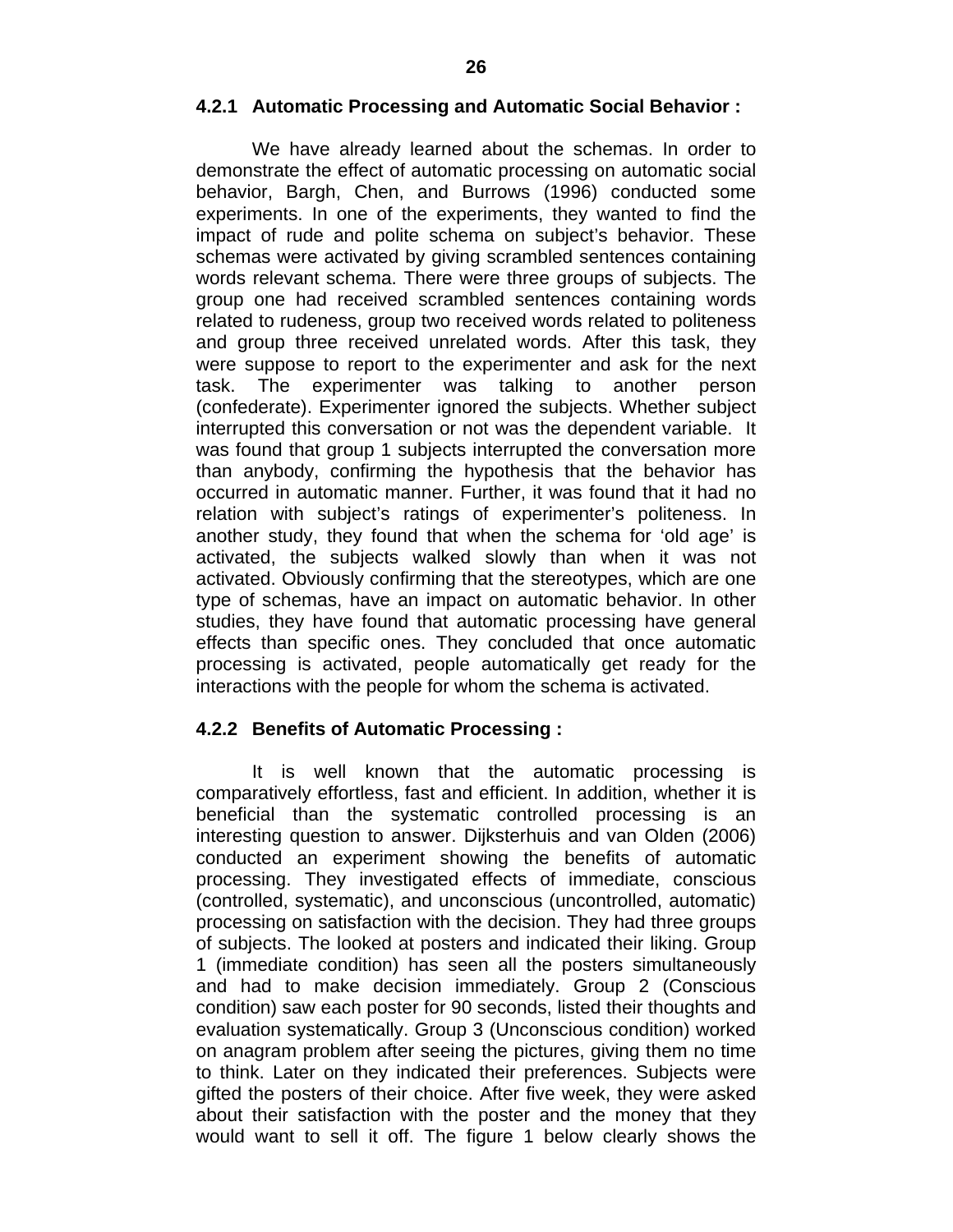results obtained by these researchers. These finding clearly indicate that the group that processed the information systematically was most dissatisfied group whereas the one that processed information automatically was most satisfied group.



This may be due to the different capacity of the two processing style to process the information, automatic superseding. This and similar studies indicates that automatic processing is not only effortless but can be useful too.

# **4.3 POTENTIAL SOURCES OF ERRORS IN SOCIAL COGNITION :**

Human beings reason thoughtfully on most of the social occasions, does not guarantee us rationality of thinking. This means that though we try to be correct in our thought process, we are likely to make errors in our social judgments. We shall explore some errors in cognition.

#### **4.3.1 Negativity Bias :**

Take following example: Niranjan is bright, helpful, social, jealous, and friendly person. Which adjective has attracted your attention the most. Perhaps, jealous…right…! This happens because of our tendency called as negativity bias. The tendency of Human beings to pay more attention to negative information than positive information is called as negativity bias. Social psychologists have recognized this tendency of human beings for a long time.

Negativity bias refers to the tendency to show greater sensitivity to negative information than positive information.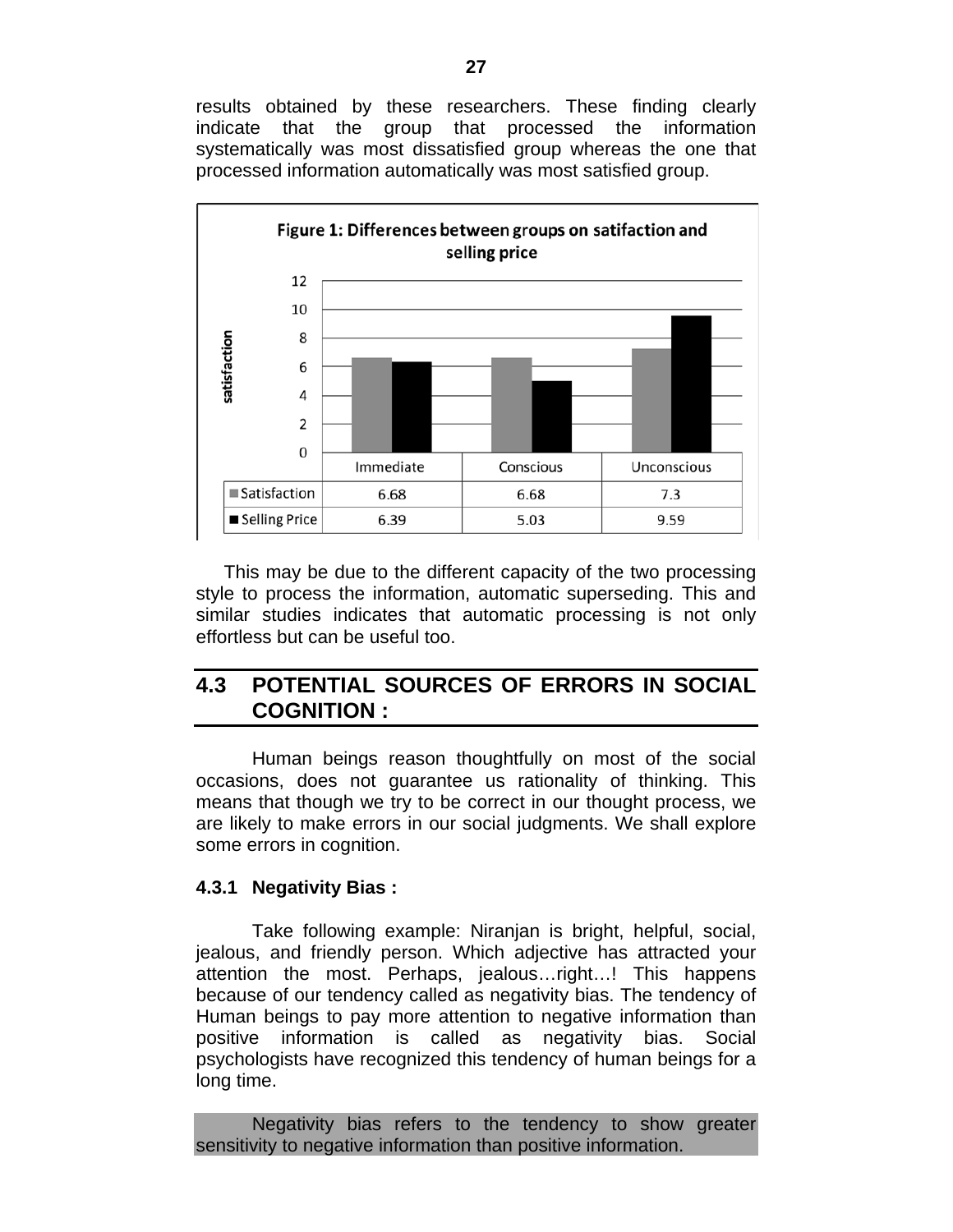We pay more attention to any negative event, characteristics, etc., of social situation. This is seen in variety of social situations.

Such a tendency has a strong evolutionary relevance. Negative information reflects potentially dangerous aspects of the situation which may cause threat to the survival of the individual. Hence, one need to be sensitive to such an information. Human beings detect negative emotions very quickly than positive emotions. This does not mean that we are always negative in our attention. Indeed we also pay attention to positive information, and negativity bias gets eliminated under positive priming conditions.

#### **4.3.2 The Optimistic Bias :**

We also have an exactly opposite bias called as 'optimistic bias'. The optimistic bias refers to the tendency to expect the overall outcomes as positive. Generally, most people believe that they are more likely to experience positive events than others.

The optimistic bias refers to the tendency to expect the overall outcomes as positive.

The effect of optimistic bias is seen on many of our actions and behaviors. Two examples are overconfidence barrier and planning fallacy.

Overconfidence barrier refers to tendency to be more confident about the accuracy of our judgments than sensible.

We believe that we are more likely to be successful in studies, relations, marriage, jobs, and live longer life than what seems reasonable. This bias is called as overconfidence barrier.

Another result of the optimism is planning fallacy. Planning fallacy is a tendency to make optimistic bias regarding the time estimations for a given task. We tend to believe that we will finish a task much earlier than what it would actually take. Think of your time-tables for examination studies. We typically never finish our studies in the planned time. Because we tend to be unrealistically optimistic in our estimations of time.

Planning fallacy is a tendency to believe that we can do more work in given period of time than actually or realistically is possible.

The planning fallacy occurs because we tend to ignore how much time a particular task has taken in past. We tent to focus on future and make a narrative account. Even when we focus on past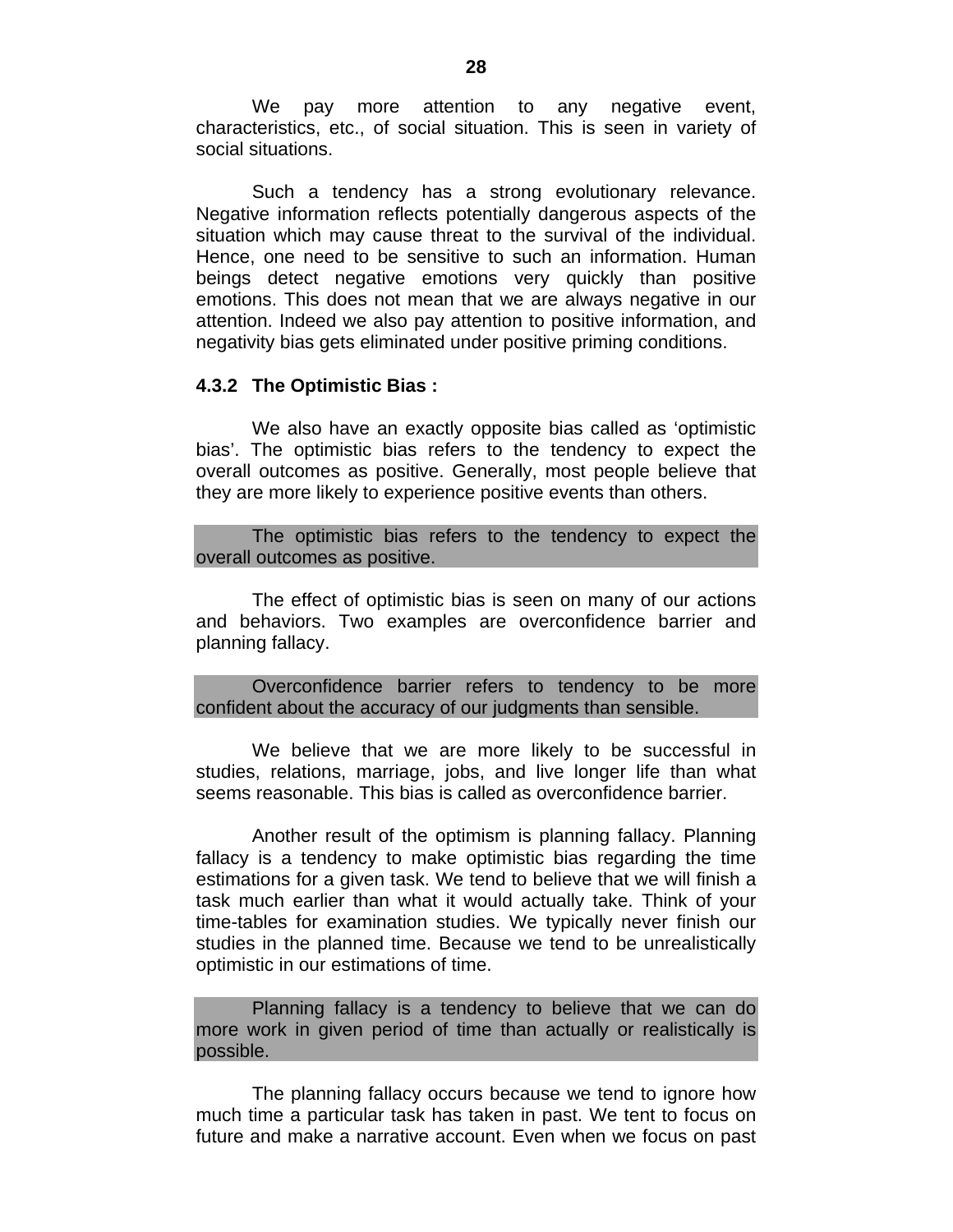we believe that we took more time because of the external factors outside our control which may not affect us now. So if we pay careful attention to potential obstacles, then we can correctly estimate the time required and avoid the planning fallacy.

#### **4.3.3 Counterfactual Thinking :**

Suppose your friend applies for a specific college and fail to get admission because of less merit. You quickly think that 'he should have studied more'. If you know that somebody met with an accident and you think 'what if he wouldn't have started at that time. This is typically known as counterfactual thinking. Counterfactual thinking is thinking about a past that did not happen. It is tendency to imagine other outcomes in the situation than the once that have occurred. Counterfactual thinking is not just limited to the negative events. It is wide range of automatic thinking that influences our social cognition.

Counterfactual thinking is thinking about a past that did not happen. It is tendency to imagine other outcomes in the situation than the one's that have occurred.

Counterfactual literally means 'contrary to the facts'. The term counterfactual thinking refers to a set of cognitions involving the simulation of alternatives to past or present factual events or circumstances. Suppose, two of your friends failed in unit test because they did not study well. Since the outcome is similar, you should feel similar sympathy for them. Now, imagine that A otherwise studies regularly, and B rarely studies. Now for whom you will have more sympathy..? You think of alternatives for the behavior of A than B and feel more sympathetic for him.

Counterfactual thinking is a very strong bias in thinking. In order to get rid of counterfactual thinking one need to suppress counterfactual thoughts or discount them.

Counterfactual thinking can be beneficial or costly for the user depending on how it is used. Suppose you have missed a top position in your class by one point. You think that 'you could have done better' or 'least you retained second position in class', you are engaging in two different types of counterfactual thoughts: upward and downward. This is one useful classification of counterfactuals is based on their direction of comparison (Roese, 1994). Counterfactuals may result in alternative circumstances that are evaluatively better than actual (i.e., upward counterfactuals) or evaluatively worse than actual (i.e., downward counterfactuals).

Often, regret can be confused with counterfactual thinking. Regret is an emotion whereas counterfactual thinking is thought.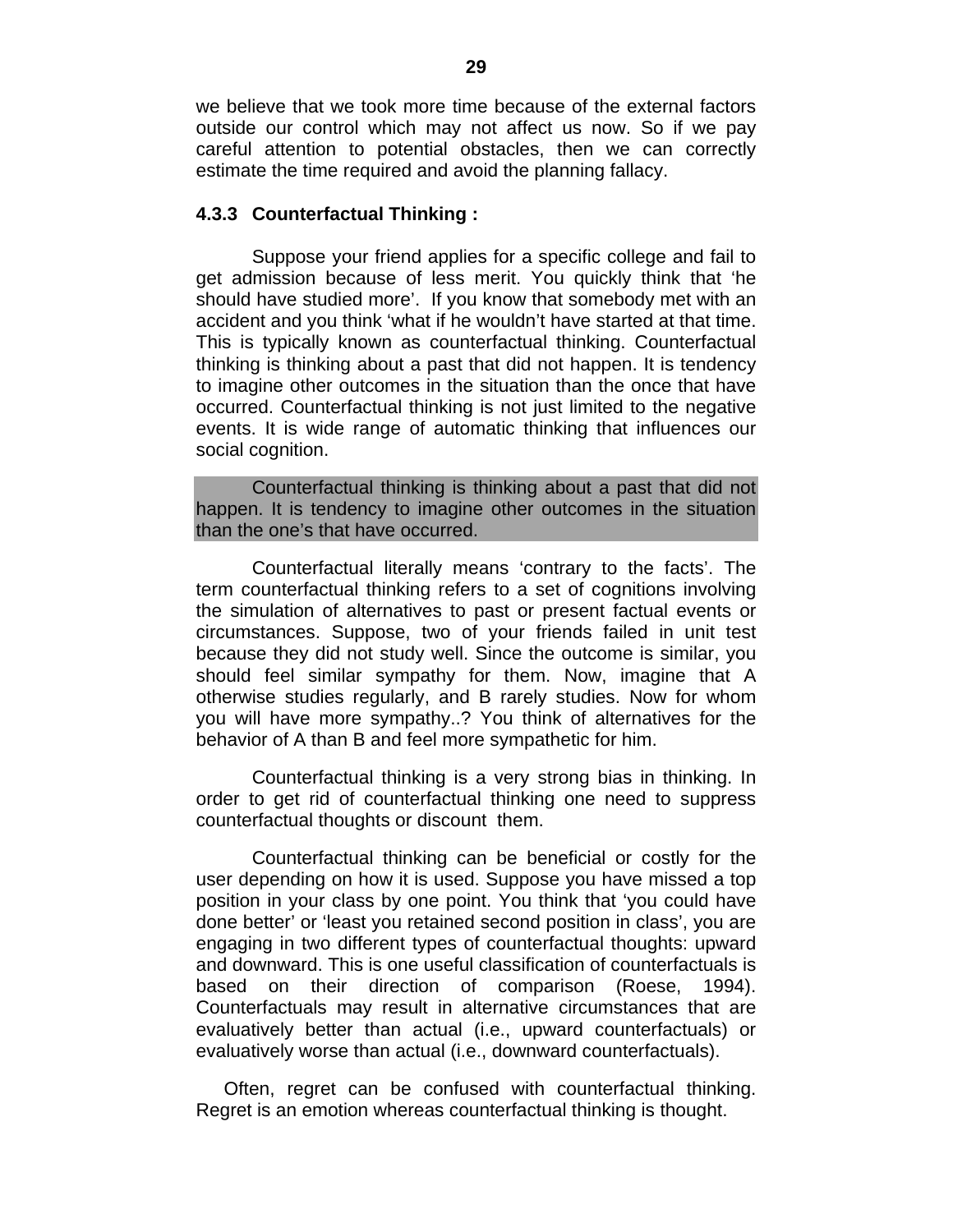#### **4.3.4 Thought Suppression :**

Human beings can manage to keep some thought out of their consciousness. This is called as thought suppression. If certain thoughts are disturbing, we can stay mentally healthy by keeping them out of mind. Thought suppression can be achieved in two stages: (i) Monitoring Process: this is an automatic monitoring process, which identifies an unwanted interrupting thought. (ii) Operating Process: this is an effortful, controlled process to find other important thought to distract from the disturbing thought. Individuals engage in thought suppression by influencing their feeling or behaviors.

#### **4.3.5 Magical Thinking :**

Suppose your friend offers you chocolates that have shape of insect, or cockroach. Will you eat that chocolate..? Most probably no. if you think rationally, the shape of the chocolate does not decide the contents. But still you will not, this is because of magical thinking. Magical thinking involves assumption that does not hold under rational scrutiny, but still individuals believe in them. One of the examples of it is, if two things resemble in external appearance, then they share similar fundamental properties. The plastic or rubber model of snakes or lizard can also create panic among the people.

Magical thinking involves assumption that does not hold under rational scrutiny

#### **Positive view of Social Cognition :**

From the earlier discussion it appears that we are making only errors in thinking. Look at various kinds of heuristics that human beings use and various kinds of errors we make in social thinking. This provides a vey grim view of social cognition. As if we are making all judgments and decision irrationally. But in reality, we are processing huge amount of social information. And still, most of the time, in our social interactions, we are making useful and efficient judgments. It is also true that we are cognitive misers, and lazy about using rationality, but these rules of thumb often give us useful judgments. So we need not feel that this is making our life worse. It is certainly bringing some limitation to human thinking, and hence we are not becoming machines that process information, computers. This is what gives humanness to human thinking.

# **4.4 AFFECT AND COGNITION :**

In this section we shall discuss the complex relationship between affect and cognition. Cognition involves thinking, decision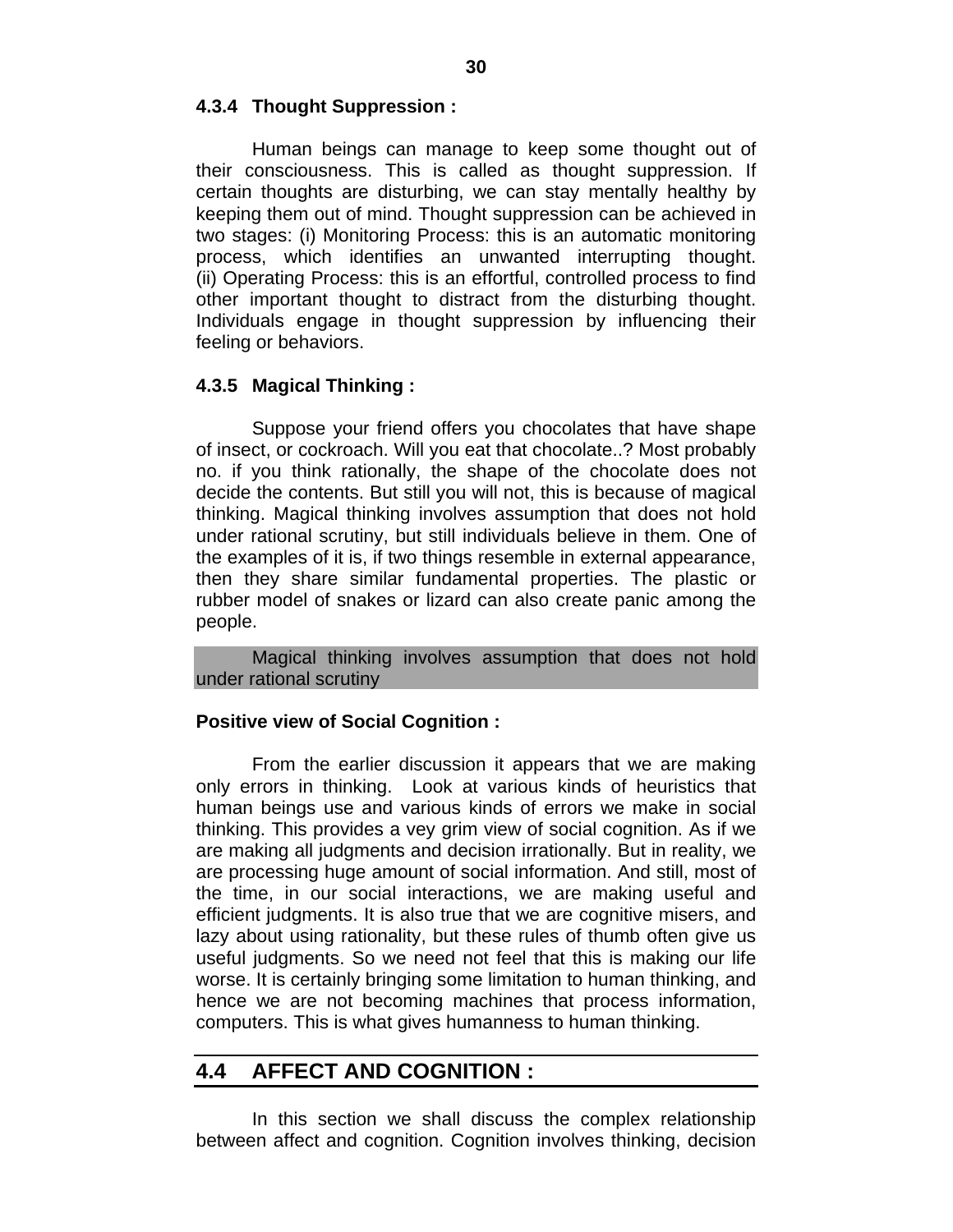making, etc., whereas affect is expression of mood, a feeling state. Thought these two are independent systems of mind, their interplay has been a matter of extensive research. Affect influences cognition and cognition also influences affect. We shall discuss both in detail.

#### **4.4.1 Influence of Affect on Cognition :**

Our mood influences perceptions of the world around. When we are in sad mood, everything just looks gloomy to us, whereas when we are in cheerful mood, everything seems to be brighter than usual. Mood influences our memory, judgments, perceptions and many other aspects of cognition. Researchers have found that even experienced interviewers are influenced by their mood while evaluating the candidates. Mood in general is seen as a mediatory mechanism that influences cognition.

The impact of mood on memory is very well researched. There are two important effects that have been found in this connection. They are **mood congruent memory** and **mood dependent memory.** Mood dependent memory refers to the idea that the material can be better recalled in the mood in which the material is learned. (Earlier it was also known as state dependent hypothesis). If we learn (i.e., store in memory) something in positive mood, then we are more likely to recall it in positive mood (Figure 2). The mood in which the material was stored serves as a tag and the current mood serves as a retrieval cue. This is called as a mood dependent memory.

The **mood congruent memory** refers to the phenomenon that the present mood determines what would be recalled (Figure 3). If you are in positive mood then the positive information would be entered in the memory and recalled form the memory. If you are in the negative mood then the negative information will be easily recalled. So the information consistent (congruent) with the present mood is recalled. Here mood serves as a filter.



**Figure 2 : Mood Dependent Memory**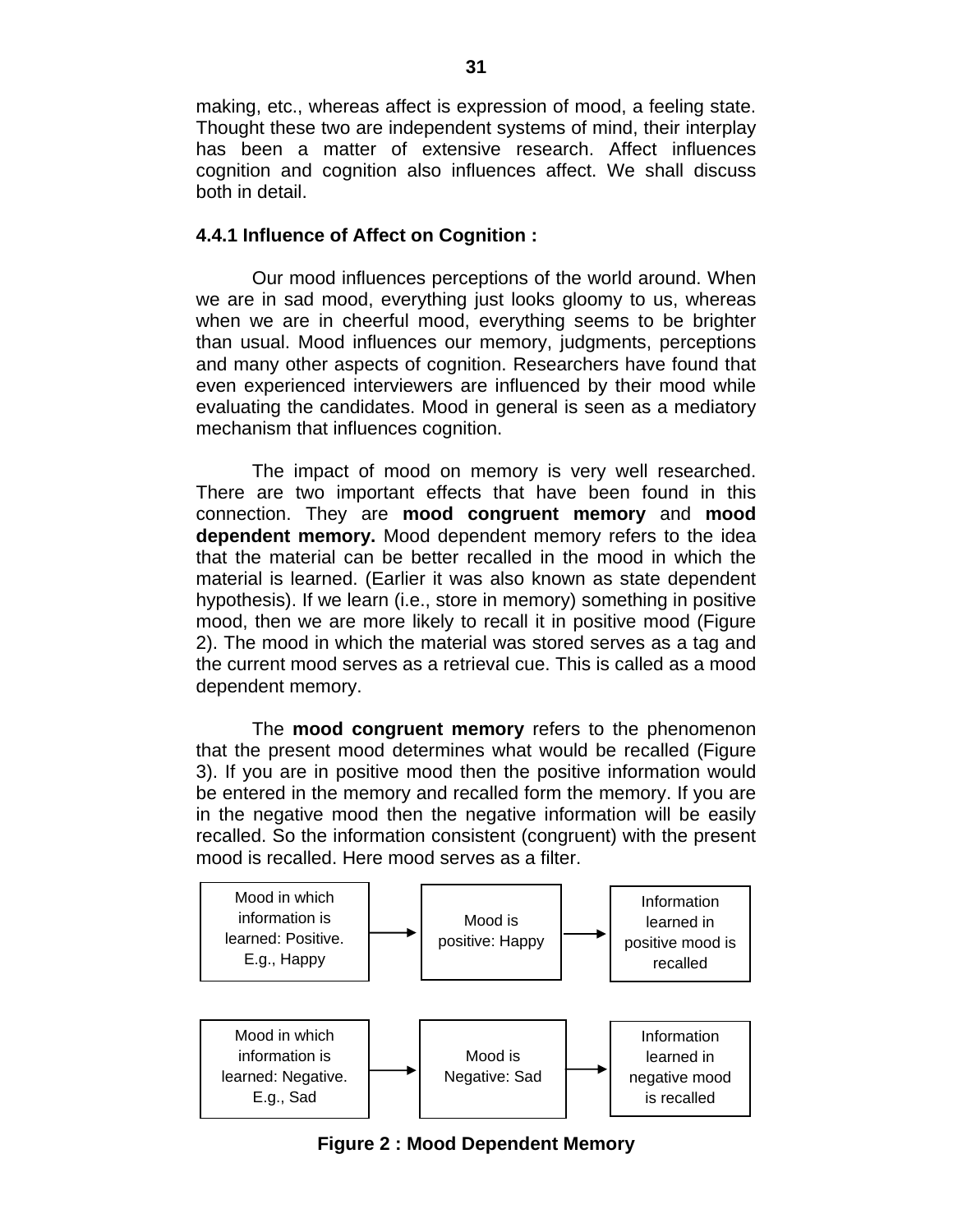

**Figure 3 : Mood Congruent Memory** 

Among these two effects, the mood dependent is comparatively inconsistent in research literature. The findings regarding the mood congruent memory are more consistent. In addition, an *asymmetry* has also been reported in mood congruent memory. Mood congruent memory for positive mood is far more common than for negative mood. This can be attributed to the motivational mechanism to maintain the mood.

Mood also influences other cognitive functions than memory. Several research studies on **creativity** indicate that positive mood influences creativity positively. Mood helps in creating new associations that are required in creativity.

We have discussed heuristics in previous section. People who are in positive mood are more likely to use **heuristics** as compared to those who are in negative mood. This may be beneficial for tasks with experience. But it may not be similarly beneficial for novel tasks wherein systematic problem solving is required.

Mood also influences the way we **attribute motives** to people's behavior. When we are in positive mood we tend to attribute positive motives to people's behavior than when we are in negative mood.

#### **4.4.2 The Influence of Cognition on Affect :**

As affect influences cognition, cognition can also influences mood. One of the sources to understand this influence is to understand **Schachter's Two-Stage** model of emotions. This theory suggests that initial physiological arousal is general and people look out for cues to attribute that arousal. Depending on the cue they find out, they label the emotion. This process of identifying the cue and attribution is cognitive in nature. The second source is through the **activation of schemas**. If the schema contains affective information, and if that schema gets activated, then the related affect is also experienced.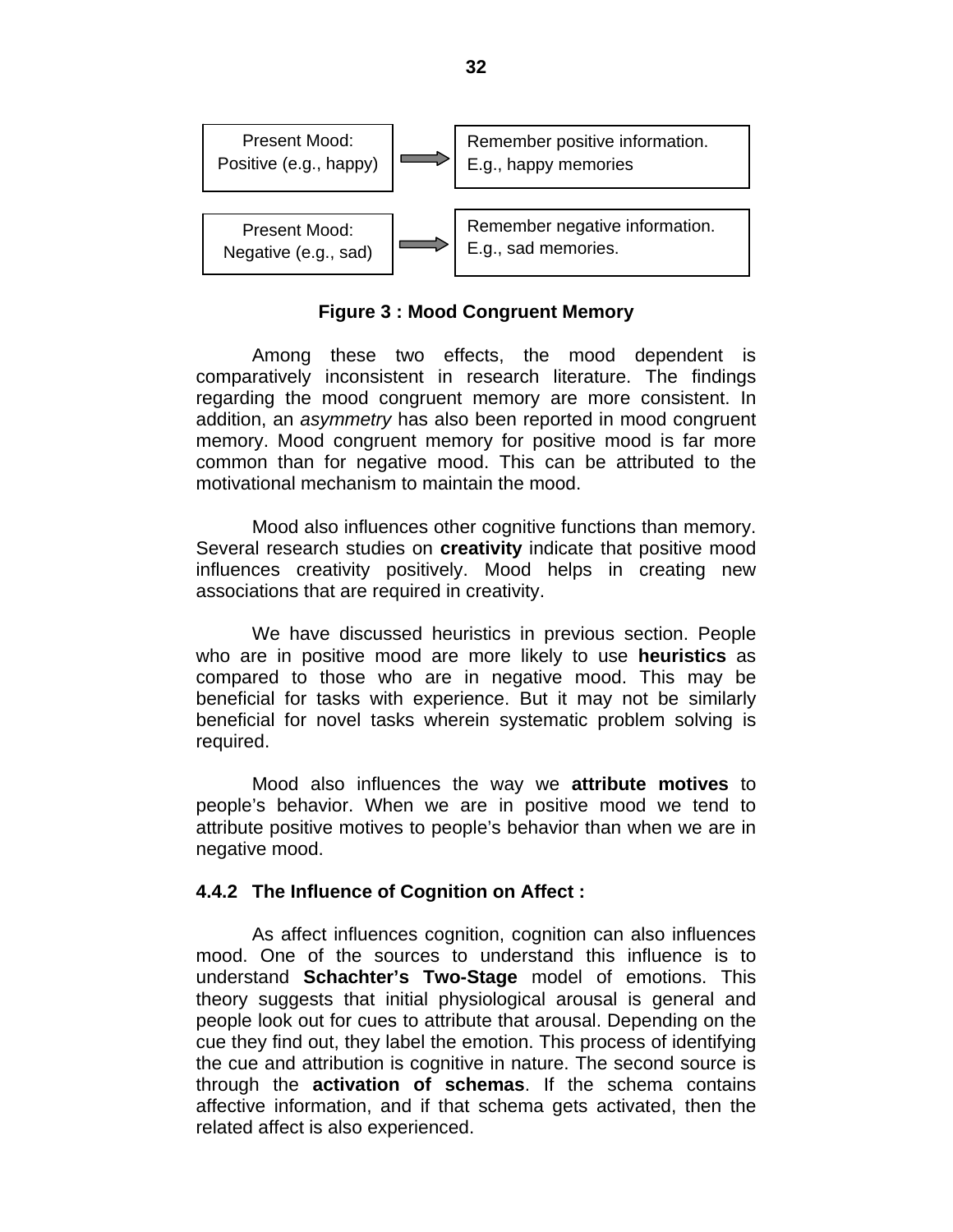#### **Cognition and Regulation of Affective States :**

We need to control our emotional reactions in almost all social circumstances. We also need to manage our own negative feelings in order to function effectively. We employ various techniques to do so. One of them is that we engage in behaviors that give pleasure but are potentially unhealthy. We deliberately **give in to our temptations** in order to lift our mood. Tice and others (2000) have conducted an experiment where they put the participants in good and bad mood. They were provided 15 minutes break to prepare for IQ test. The bad mood subjects procrastinated and their mood has got lifted because of that. Another strategy people use to cope with negative events is **'not to generate counterfactual thoughts'**. So, one thinks that the negative outcome was completely unavoidable. This reduces the negativity of the emotional reaction.

#### **4.4.3 Affect and Cognition: Social Neuroscience Evidence :**

It was stated earlier that there is an interplay of affect and cognition, essentially they are two separate systems. Several factor analytic studies have clearly demonstrated that cognition and mood are independent dimensions. In addition, the neuroscience research has also confirmed the view that there exist two distinct systems in the brain for these two dimensions. The brain region that is associated with cognition is prefrontal cortex whereas the limbic system is associated with emotions. Some experimental research on game theory highlight this fact. One of the games is **'ultimatum game'**. In this first subject is provided with some money. He had to offer some part of it to other individual, if the other individual agrees, the money is shared, and if the other individual doesn't agree then no one gets anything. Classic economics theory would predict that the other person would accept any non-zero amount, whereas in reality the offers below 40% are rejected. The MRI studies indicated that when people make such judgments, both, the prefrontal cortex and limbic system were active. In addition, the research on **delayed and immediate gratification** through rewards also supports this distinction. Increased activity is observed in limbic system for immediate reward than for delayed reward.

#### **4.5 LET US SUM UP :**

In this chapter we have seen that two basic processing mechanisms are involved in the processing of social information. They are automatic processing and controlled processing. In addition, we have also learned that various potential sources of errors can lead to mistakes in social judgments and decision making. Hence, we need to guard ourselves against those. Though,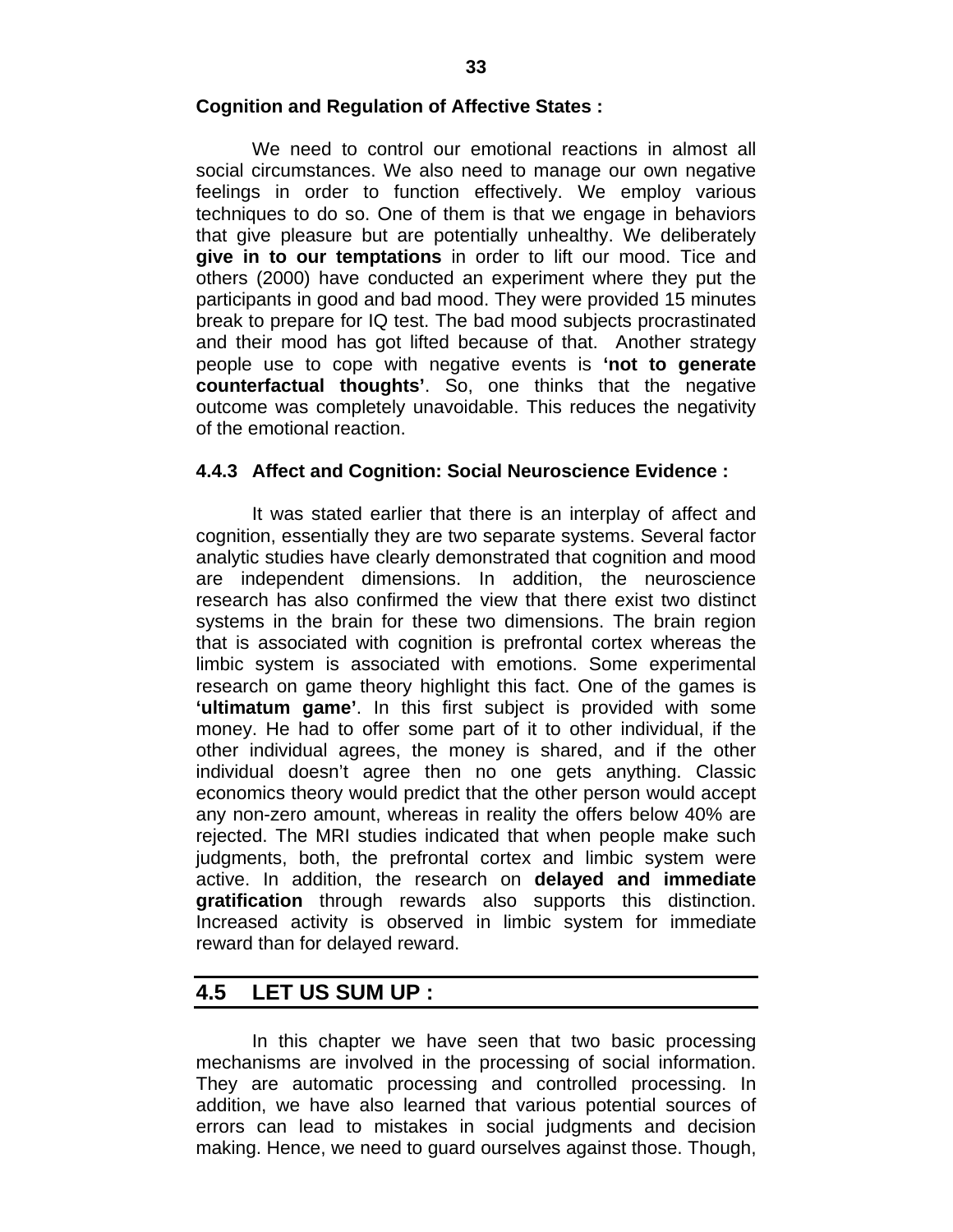heuristics and various other errors in cognition increases vulnerability to make errors in thinking, most of the times they turn out to be useful. We also learned that the mood and cognitions are two distinct systems and both of them affect each other.

# **4.6 REFERENCES :**

- 1. Baron, R. A., Byrne, D. and Branscombe, N. R. (2006). Social Psychology. Prentice-Hall India: New Delhi.
- 2. Feldman, R. S. (2001). Social Psychology. Prentice Hall.
- 3. Bless, H. (2007). The Consequences of Mood on the Processing of Social Information. In A. Tesser, N. Schwarz (Eds.). Blackwell Handbook of Social Psychology: Intraindividual Processes (p 391-412). Blackwell Publishing Ltd.
- 4. Kahneman, D. (2003). A perspective on judgment and choice: Mapping bounded rationality. American Psychologist, 58, 697- 720.
- 5. Tversky, A., and Kahneman, D. (1981). The Framing of Decisions and the Psychology of Choice. Science, New Series, 211, 453-458.

# 安全空空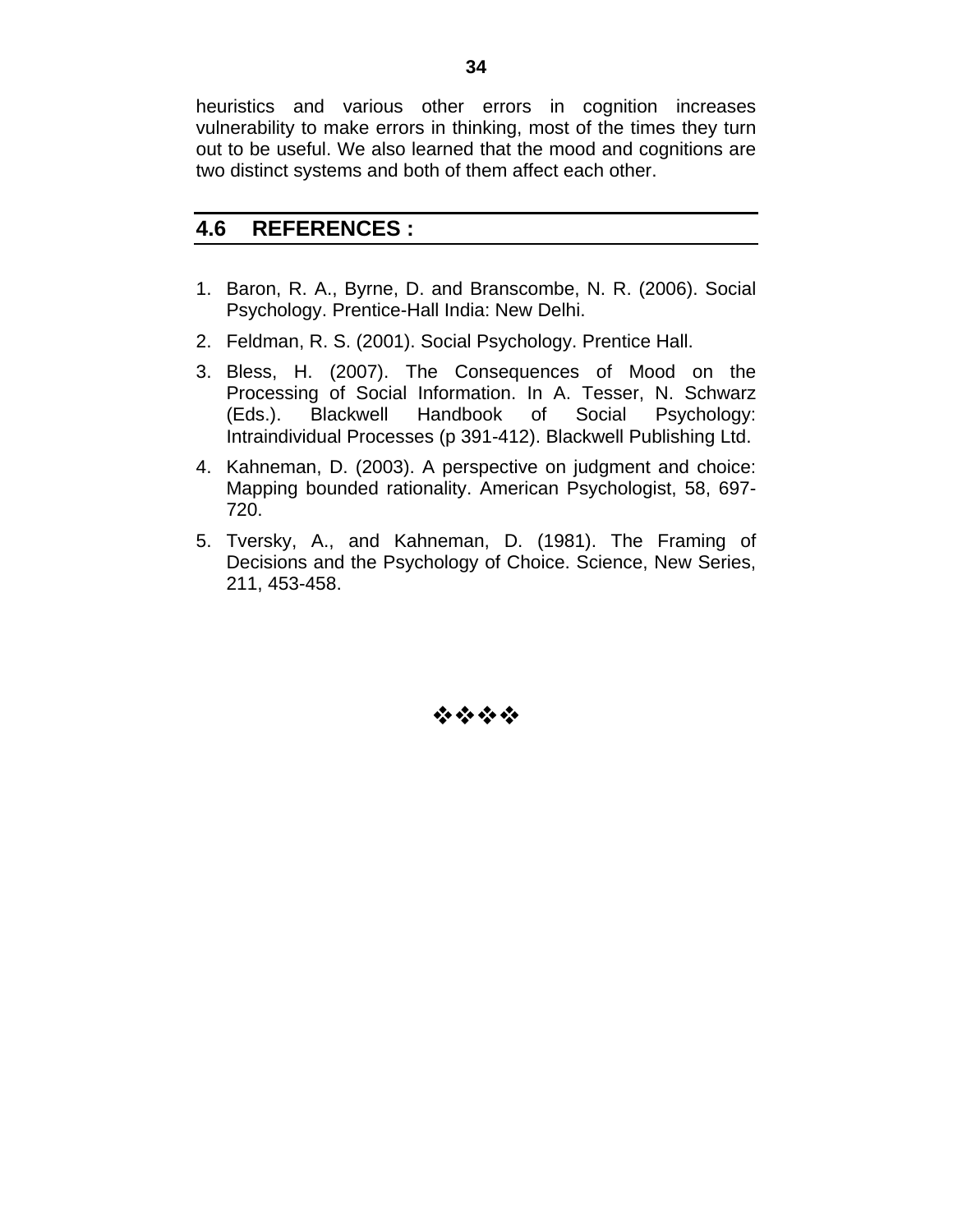# **SOCIAL PERCEPTION**

#### **Unit Structure**

- 5.0 Objectives
- 5.1 Introduction
- 5.2 Definition of Social perception
- 5.3 Different channels of nonverbal communication
- 5.4 Darwin's theory of universal facial expressions of emotion.
- 5.5 Attribution, theories of attribution and attribution bias
- 5.6 Applications of Attribution Theory
- 5.7 Let us sum up
- 5.8 Questions

# **5.0 OBJECTIVES :**

 Dear students! In the previous units you have studied about the field of social psychology and the process of social cognition. Just to refresh your memory social psychology incorporates the study of attitudes and perceptions, persuasion, and typical behaviors of people in their relationships with others. Social cognition is a mental process by which we attend to, store, remember, and use information about other people and the social world. In this unit you will be studying about the mental process called social perception which is one aspect of social cognition.

After the completion of this unit you will be able to:

- 1. Define social perception.
- 2. Identify the different channels of nonverbal communication.
- 3. Explain Darwin's theory of universal facial expressions of emotion.
- 4. Identify the focus of attribution theory.
- 5. Discuss the two-step process involved in making attributions
- 6. Describe the covariation model of Kelley and the process it attempts to describe.
- 7. Identify self-serving attributions for success and for failure.
- 8. Discuss the motives underlying defensive attributions.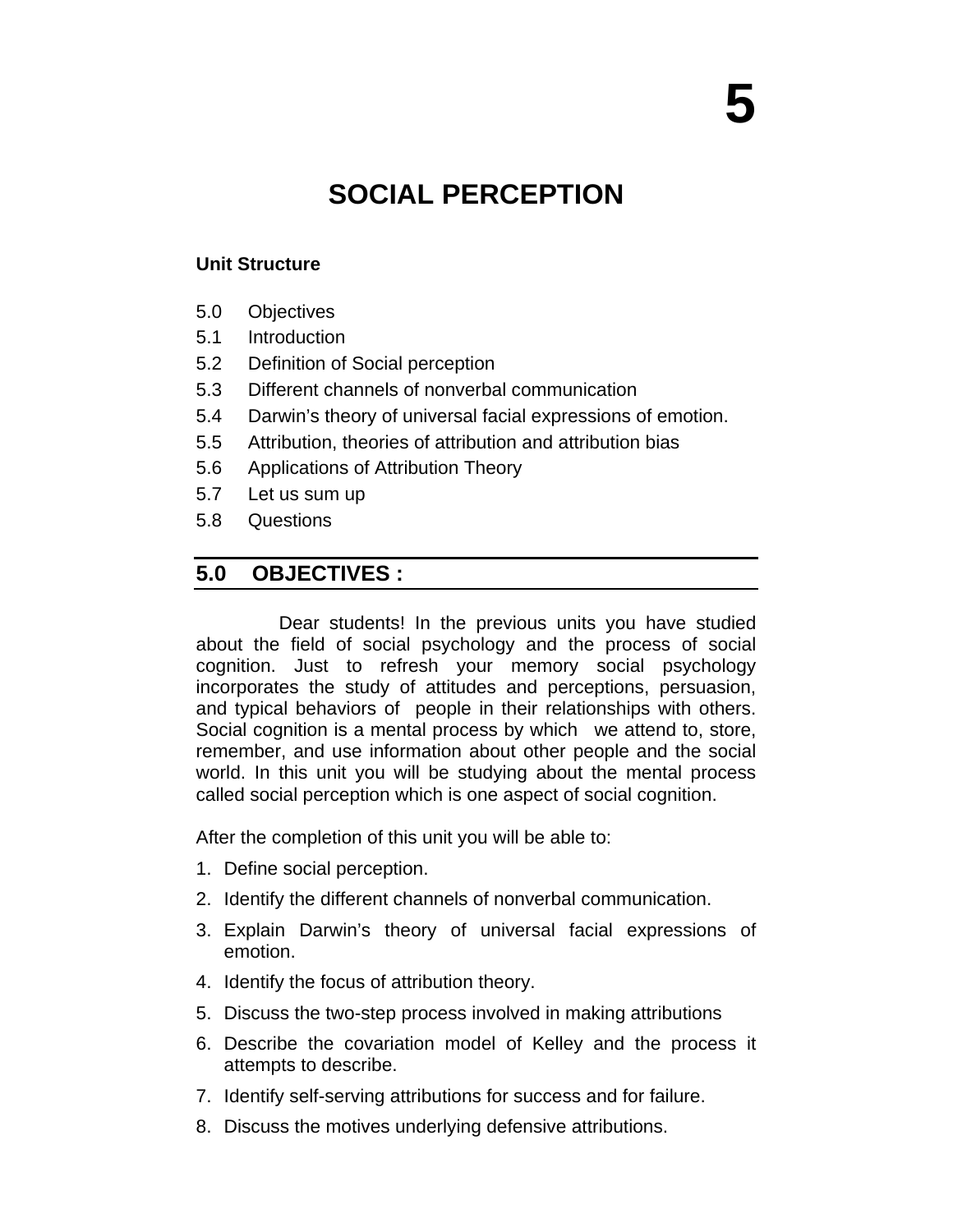### **5.1 INTRODUCTION :**

It is a well documented fact that human beings are social animals whose survival is contingent on their ability to interact with others.Naturally, human beings are predisposed to knowing about others' personalities which enables them to deal with them amicably. Social psychology is the discipline that deals with a scientific analysis of human behavior. It tries to explain how the thoughts, feelings and behaviors of individuals are influenced by presence of others. It examines how our experience is understood in terms of the social influences and relationships vis-a-vis the cultural groups to which we belong.

When humans meander through the social mileu,they are constantly bombarded with variety of information through the various senses. **Social perception** is, that part of perception that allows us to understand the individuals and groups of our social world, and thus is an element of social cognition.

### **5.2 DEFINITION OF SOCIAL PERCEPTION :**

 Social perception and cognition are mental processes that help us to collect and remember information about others, and to make inferences and judgments based on that information

**Social perception** is defined as the study of how we form impressions of and make inferences about other people. In order to know about other people, we depend on information gained from their physical appearance, and verbal and nonverbal communication. Missing informations are filled in by using an implicit personality theory: If a person is observed to have one particular trait, we assume that he or she has other traits related to this observed one. These assumptions help us to categorize people and then infer additional facts and predict behavior.

An **implicit personality theory** is a type of schema people use to group various kinds of personality traits together. Like other schemas, using these theories help us form well-developed impressions of other people quickly**.** 

 Social perceptions are also interlinked with self-perceptions. Both are influenced by self-motives. Society has the desire to achieve beneficial outcomes for the self and to maintain a positive self-image. Just as you prejudge the people you come across in society, you are being judged by them. As it is natural for humans to want to make a good impression on people, your selfperceptions almost mirror other's social perceptions.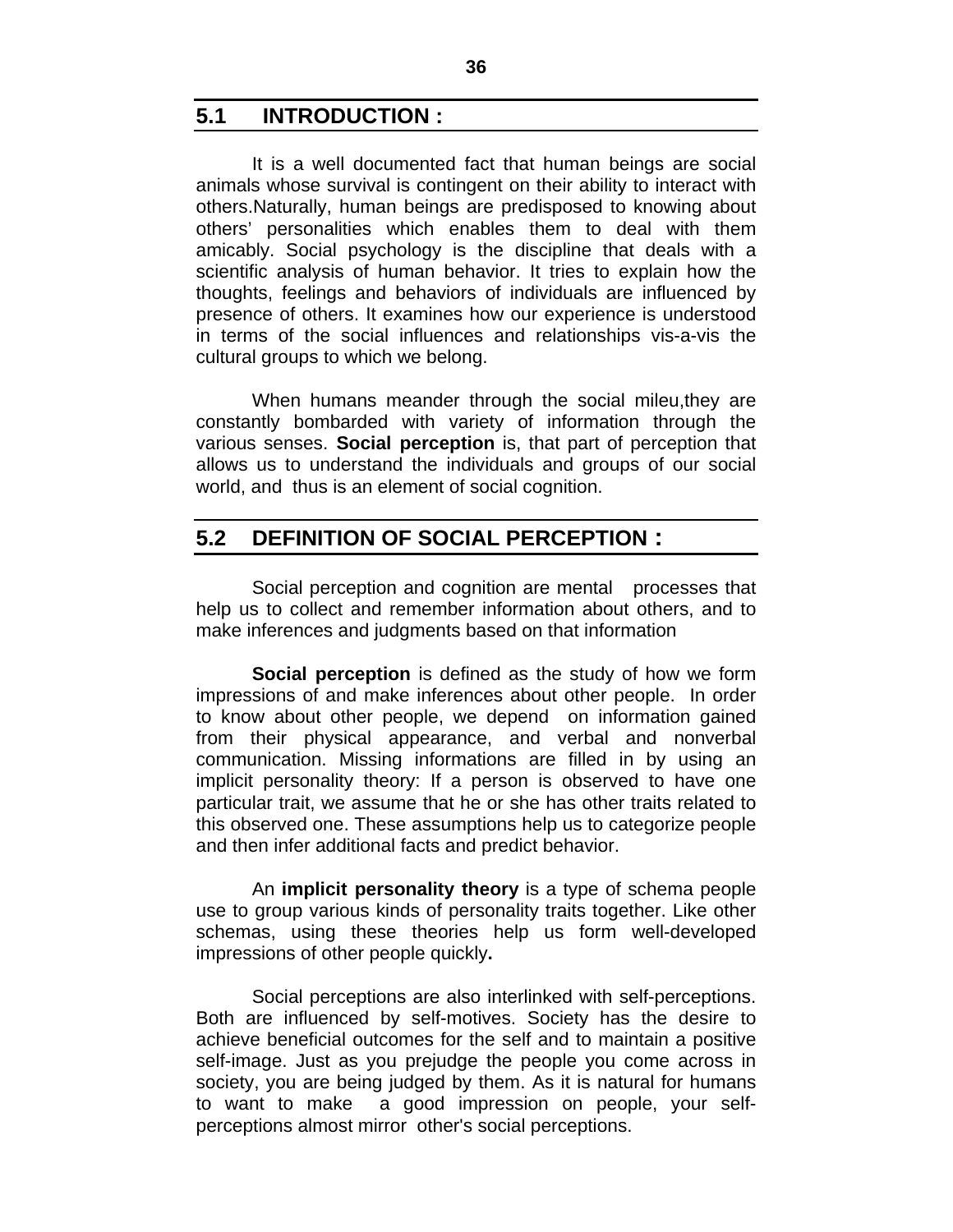According to David Krech and Richard S. Crutchfield there are two major determinants of perception, structural factors and functional factors

By structural factors we mean those factors driving solely from the nature of the physical stimuli and the natural effects they evoke in the nervous system of the individual. Thus, for the Gestalt psychologist, perceptual organizations are determined primarily by the psychological events occurring in the nervous system of the individual in direct reaction to the stimulation by the physical objects. Sensory factors are independent of the perceiving individual's needs and personality.

The functional factors of perceptual organization are those, which derive primarily from the needs, moods, past experience and memory of the individual. All functional factors in perception are social in the usual sense of the term.

Social perception is one important component of social competence and successful social life. Being competent in social perception includes three domains of competence: (1) knowing that other people have thoughts, beliefs, emotions, intentions, desires, and the like, (2) being able to "read" other people's inner states based on their words, behavior, facial expression and the like, and (3) adjusting one's actions based on those "readings". That is, a socially competent person can make note of other people's facial expressions, tone of voice, posture, gestures, words, and the like, and on the basis of these clues, make reasonably accurate judgments about that person's state of mind, emotions, and intentions. Socially competent people then use these inferences about other people's inner states to make good decisions about how to behave socially.

Thus socially competent people must have knowledge of social rules, roles, routines, and scripts in their social lives. Furthermore, they must make use of this knowledge and of these scripts in their decision making and acting. They also have a concern for other people and make it a habit to adjust their behavior based on the needs of others. Finally, they have the confidence needed to interact socially and accept the vulnerability associated with potential rejection.

Researchers have confirmed the fact that first impressions are important. Studies show that first impressions are easily formed, difficult to change, and have a long-lasting influence. Rather than absorbing each piece of new information about an individual in a vacuum, it is common for people to invoke a preexisting prototype or schema based on some aspect of the person, modifying it with specific information about the particular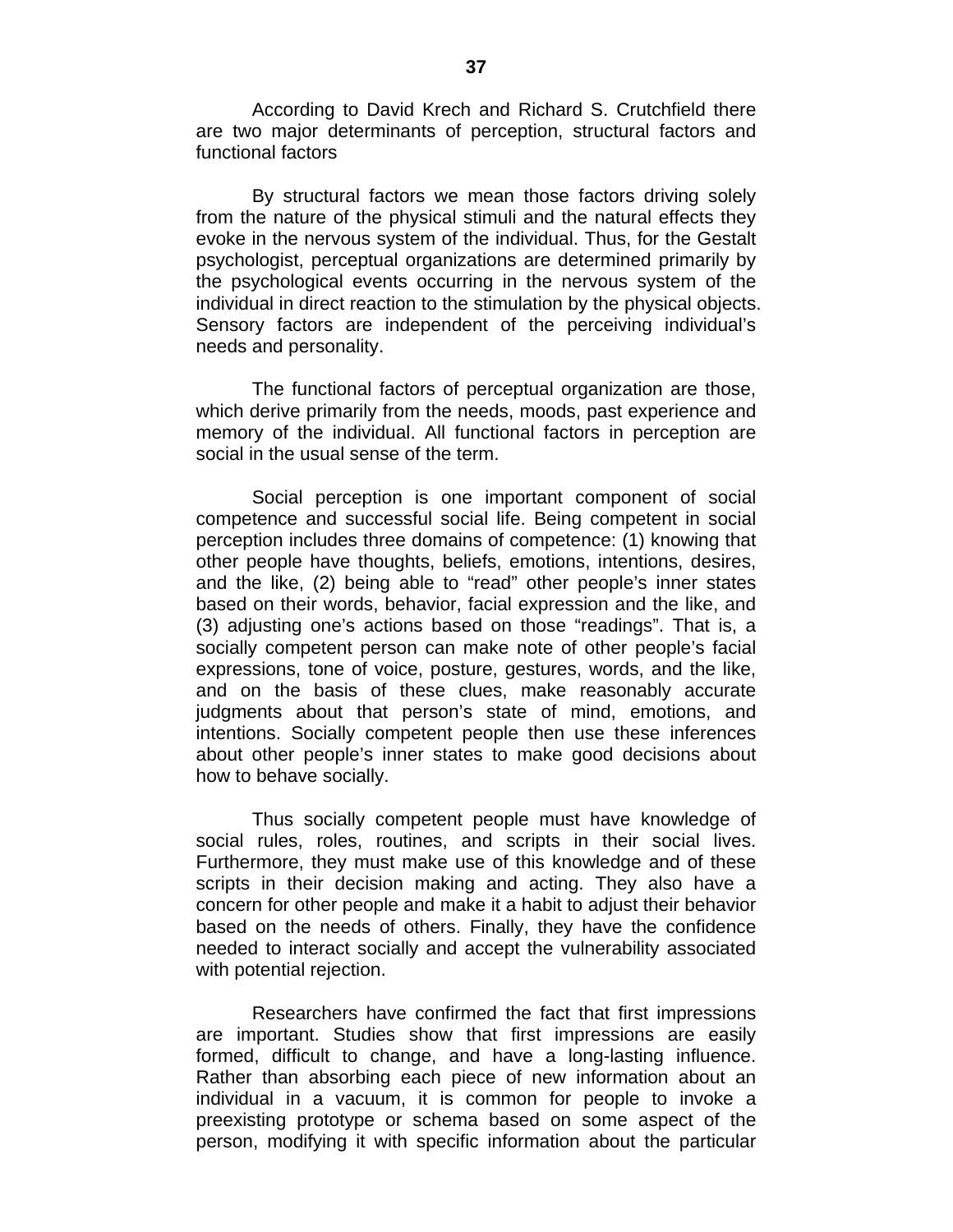individual to arrive at an overall first impression. One term for this process is schema-plus-correction. It can be dangerous because it allows people to infer many things from a very limited amount of information, which partially explains why first impressions are often wrong.

If there is no special reason to think negatively about a person, one's first impression of that person will normally be positive, as people tend to give others the benefit of doubt. However, people are especially attentive to negative factors, and if these are present, they will outweigh the positive ones in generating impressions. One reason first impressions are so indelible is that people have a tendency to interpret new information about a person in a light that will reinforce their first impression. They also tend to remember the first impression, or overall schema, better than any subsequent corrections. Thus if a person whom one thinks of as competent makes a mistake, it will tend to be overlooked and eventually forgotten, and the original impression is the one that will prevail. Conversely, one will tend to forget or undervalue good work performed by someone initially judged to be incompetent. In addition, people often treat each other in ways that tend to elicit behavior that conforms to their impressions of each other.

## **Stereotypes :**

**Stereotypes** are beliefs about people based on their membership in a particular group. Stereotypes can be positive, negative, or neutral. Stereotypes based on gender, ethnicity, or occupation are common in many societies.

### **Stereotypes have several important functions:**

- 1. They allow people to quickly process new information about an event or person.
- 2. They organize people's past experiences.
- 3. They help people to meaningfully assess differences between individuals and groups.
- 4. They help people to make predictions about other people's behavior.

Nevertheless stereotypes can lead to distortions of reality for several reasons:

- a. They cause people to exaggerate differences among groups.
- b. They lead people to focus selectively on information that agrees with the stereotype and ignore information that disagrees with it.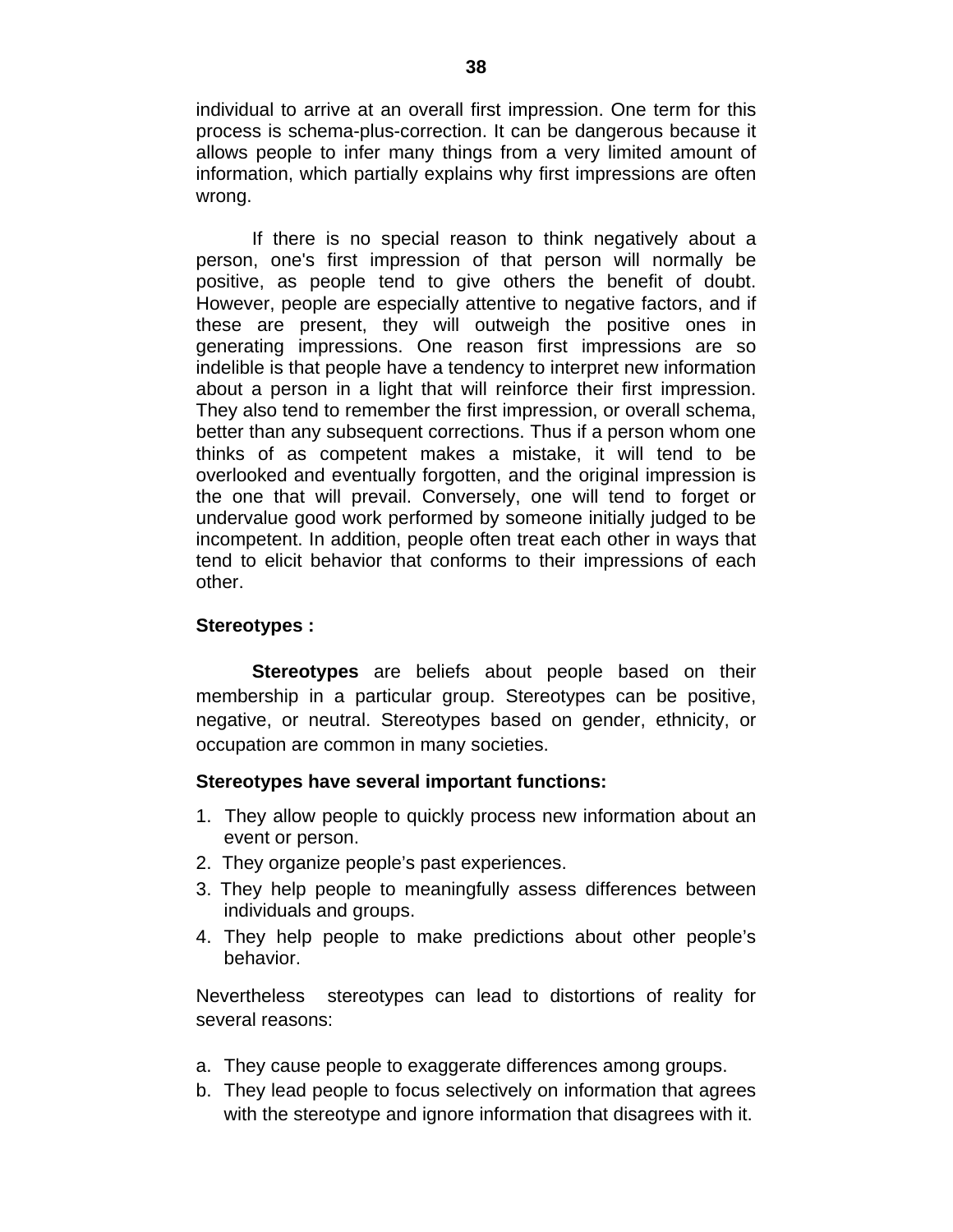c. They tend to make people see other groups as overly homogenous, even though people can easily see that the groups they belong to are heterogeneous.

One way to simplify things is to organize people into groups. For each group, we have a stereotype, a fixed set of characteristics we tend to attribute to all group members. Stereotypes enable us to make quick judgments, but these are often wrong.

**Gender stereotypes :** Males are considered more independent, dominant, aggressive, scientific, and stable in handling crises. Females are seen as more emotional, sensitive, gentle, helpful, and patient.

Evolutionary psychologists have speculated that humans evolved the tendency to stereotype because it gave their ancestors an adaptive advantage. Being able to decide quickly which group a person belonged to may have had survival value, since this enabled people to distinguish between friends and enemies.

Some evolutionary psychologists believe that xenophobia, the fear of strangers or people different from oneself, has genetic roots. They argue that humans are to some extent programmed by their genes to respond positively to genetically similar people and negatively to genetically different people.

Now communication is a vital part of human life. It is what allows us to share thoughts, feelings, wonderings, and knowledge with others and also shapes our social perceptions to a great extent. Though we use both verbal and nonverbal communication, the vast majority of communication we do is through nonverbal channels. The next section deals with nonverbal communication in detail.

# **5.3 DIFFERENT CHANNELS OF NONVERBAL COMMUNICATION :**

Nonverbal communication is one of the many interesting topics studied by social psychology. Social psychologists view it as an essential element of social perception. Although there are many other forms of nonverbal communication, the term usually means conveying thoughts and/or feelings without words using body language or sounds as the medium. Nonverbal communication can be defined as the way in which people communicate, intentionally or unintentionally, without words. The main channels of nonverbal communication are facial expressions, eye contact, body movements, posture and touching.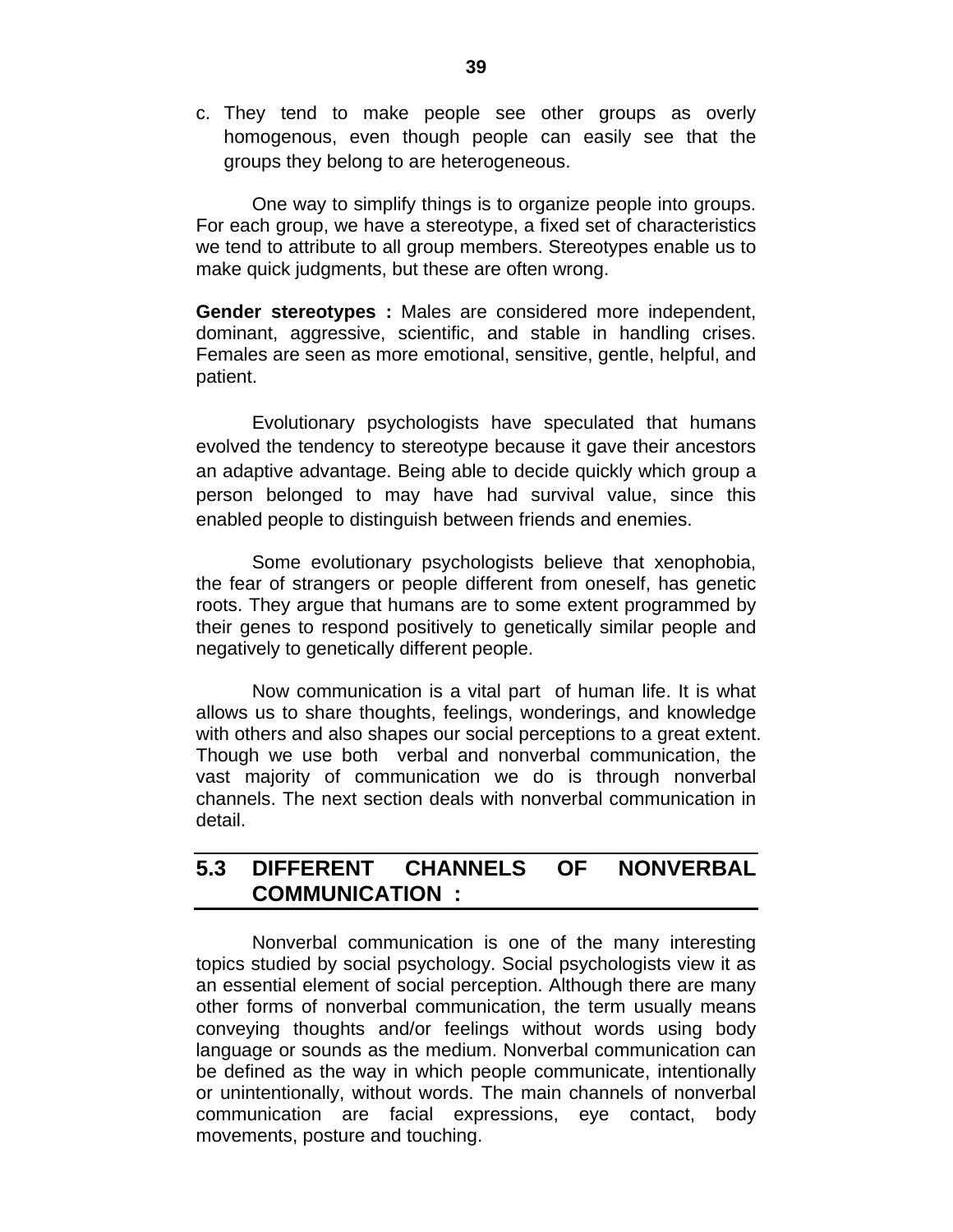Nonverbal communication takes place in every social setting, though often it is not recognized for what it is or for what it means. It makes up a substantial portion of our communicative experience. Much research has been undertaken in recent years to analyze different kinds of nonverbal communication, and much of this research has addressed issues of interpersonal and intergender communication, addressing questions of interpersonal attraction, flirting, interactions in business situations, comparisons of male versus female interpretations of nonverbal behavior, and so on.

Many of us associate facial expression and gestures with nonverbal communication, but these are not the only two types involved. There are, in fact, eight different types of nonverbal communication

- **1) Facial Expression** This makes up the largest proportion of nonverbal communication. Large amounts of information can be conveyed through a smile or frown. The facial expressions for happiness, sadness, anger, and fear are similar across cultures throughout the world.
- **2) Gestures** Common gestures include pointing, waving, and using fingers, etc. You can tell a person's attitude by the way they walk or by the way they stand. Same goes for gestures.
- **3) Paralinguistics** This includes factors such as tone of voice, loudness, inflection, and pitch. Tone of voice can be powerful. The same sentence said in different tones can convey different messages. A strong tone of voice may indicate approval or enthusiasm, whereas the same sentence said with a hesitant tone of voice may convey disapproval or lack of interest. Vocal Behaviors such as pitch, inflection, volume, rate, filler words, pronunication, articulation, accent, and silence, often reveal considerable information about others.
- **4) Body Language and Posture** A person's posture and movement can also convey a great deal of information. Arm crossing or leg-crossing conveys different meanings depending on the context and the person interpreting them. Body language is very subtle, and may not be very definitive.
- **5) Proxemics** This refers to personal space. The amount of space a person requires depends on each individual's preference, but also depends on the situation and other people involved in the situation. -The Use of Space- The only time you really notice this one is when we particularly need the space. For instance, being in a crowded elvator or being in a overly crowded house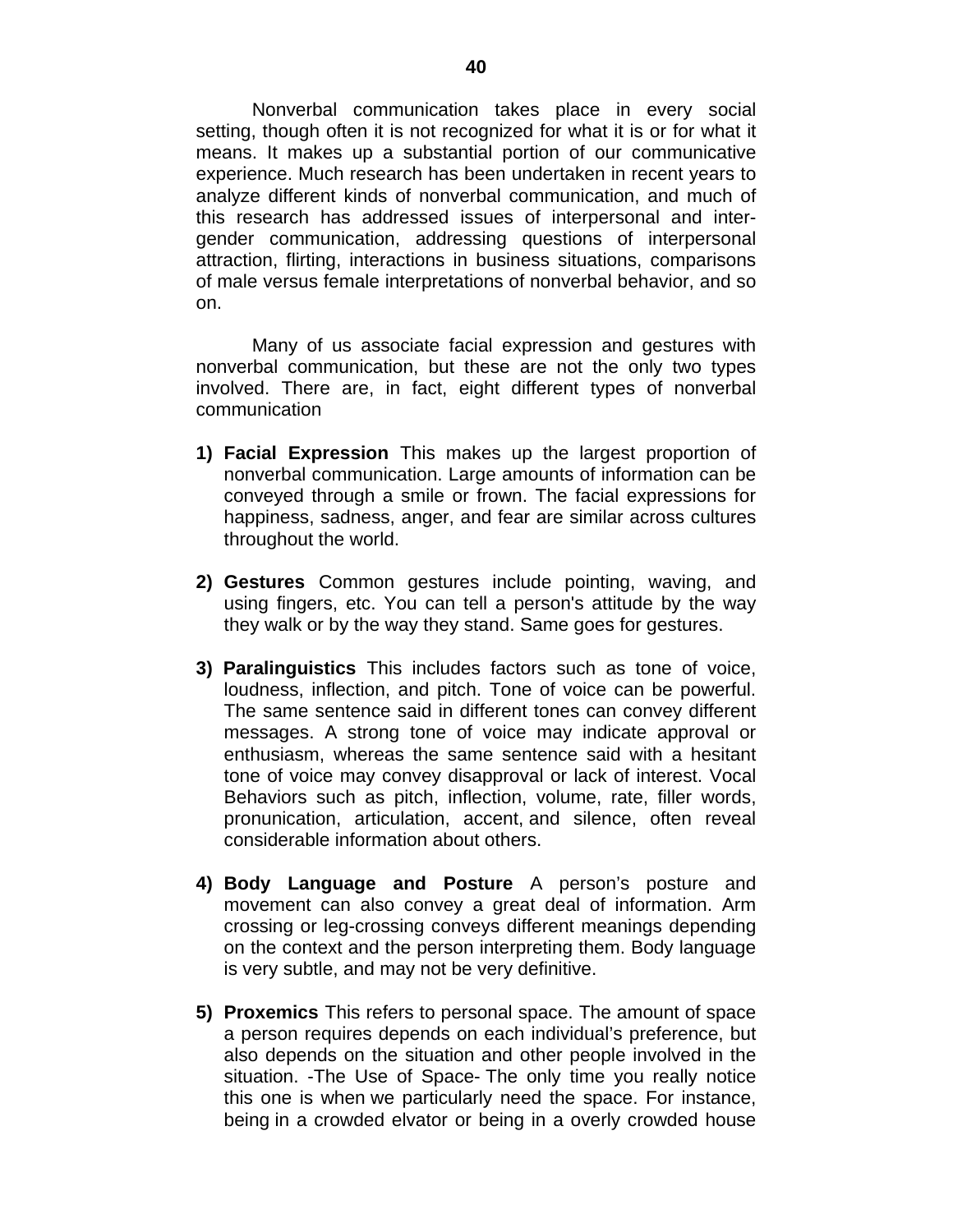party. A lot of times when a person is upset they just need their space to calm down.

- **6) Eye Gaze** Looking, staring, and blinking are all considered types of eye gaze. Looking at another person can indicate a range of emotions including hostility, interest, or attraction. - Eye behaviors- plays a role in several important types of relational interaction.
- **7) Haptics** This refers to communicating through touch. Haptics is especially important in infancy and early childhood. -Touch is one of our five senses, but, every touch has a different kind of meaning to it and when nonverbally communicating - its something you need to know. Five major areas of touching is : affectionate touch, caregiving touch, power and control touch, aggressive touch, ritualistic touch.
- **8) Appearance** Our choice of color, clothing, hairstyles, and other factors affecting our appearance are considered a means of nonverbal communication.

Even Chronemics which implies the way we use time or the way we give time to others makes for a nonverbal behavior. It is indicative of two important relational messages, one concerning value and the other concerning power.

**Culture and the Channels of Nonverbal Communication** Paul Ekman and his colleagues have studied the influence of culture on the facial display of emotions. They have concluded that display rules are particular to each culture and dictate what kinds of emotional expressions people are supposed to show. Eye contact and gaze are also powerful nonverbal cues. The use of personal space is a nonverbal behavior with wide cultural variations. **Emblems** are nonverbal gestures of the hands and arms that have well-understood definitions within a given culture.

#### **Multichannel Nonverbal Communication** :

In everyday life, we usually receive information from multiple channels simultaneously. The Social Interpretation Task (SIT), which uses videotaped naturally occurring interactions as stimuli, reveals that people are able to interpret such cues fairly accurately by making use of multiple cues. Research with the SIT indicates that extroverts may be better decoders than introverts.

## **Gender and Nonverbal Communication** :

Women are better than men at both decoding and encoding nonverbal behavior, with respect to whether people are telling the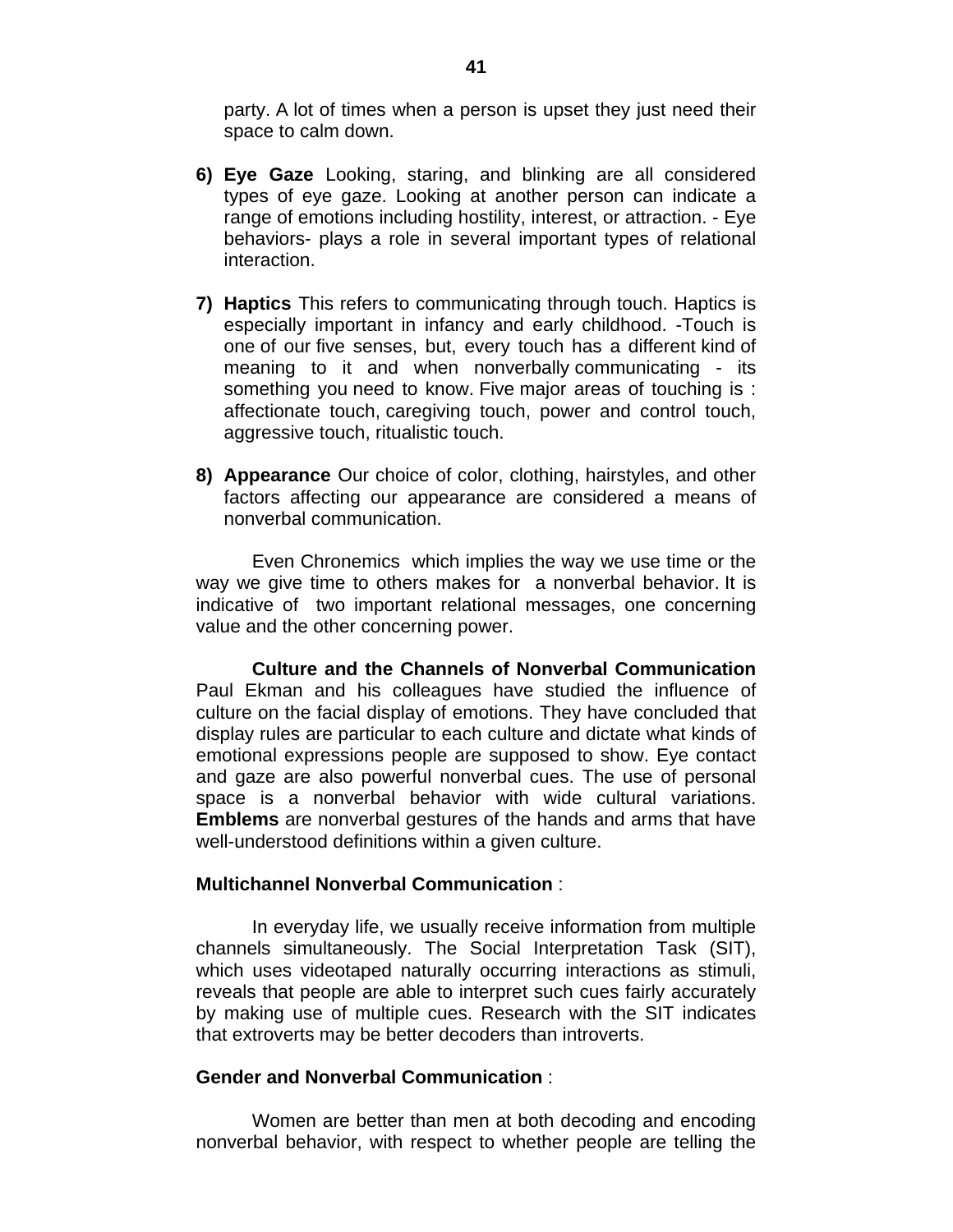truth. Men, however, are better at detecting lies. This finding can be explained by **social-role theory**, which claims that sex differences in social behavior are due to society's division of labor between the sexes. Supportive evidence for this interpretation is provided by Hall (1979), who found that women's "nonverbal politeness" or attending to nonverbal cues that convey what people want others to see and ignoring nonverbal cues that leak people's true feelings. It has also been found that decoding is correlated with the degree of oppression of women in the culture.

Thus, it is seen that nonverbal behavior is used to express emotion, convey attitudes, communicate personality traits, and facilitate or modify verbal communication. Among the various channels of nonverbal communication much research has been done on facial expressions. In the following section we will discuss Darwin;s theory of universal facial expressions of emotion.

### **Check Your Progress : I**

- 1. Fill in the blanks :
	- a. The study of how we form impressions of and make inferences about other people is called as --------------.
	- b. The way in which people communicate, intentionally or unintentionally, without words is known as -------------.
- 2. List the various channels of nonverbal communication.

# **5.4 DARWIN'S THEORY OF UNIVERSAL FACIAL EXPRESSIONS OF EMOTION :**

How do we convey our emotions to others? One obvious way we have of doing this is by making specific facial expressions. We smile when we are happy, we frown when angry, and we may appear tearful when sad. It is remarkable that relatively small movements of the facial musculature can alter dramatically the emotion which we display to others. Our ability to both make and recognise different facial expressions is an indication of an extremely vital social skill. Investigators from a number of fields of psychology have been interested in facial expressions of emotion. Social psychologists studying person perception have often focused on the face. Recent research is examining the relative weight given to the face as compared to other sources of information, the relationship between encoding and decoding, and individual differences.

Charles Darwin was the first to suggest that the main facial expressions are universal. In "The Expression of the Emotions in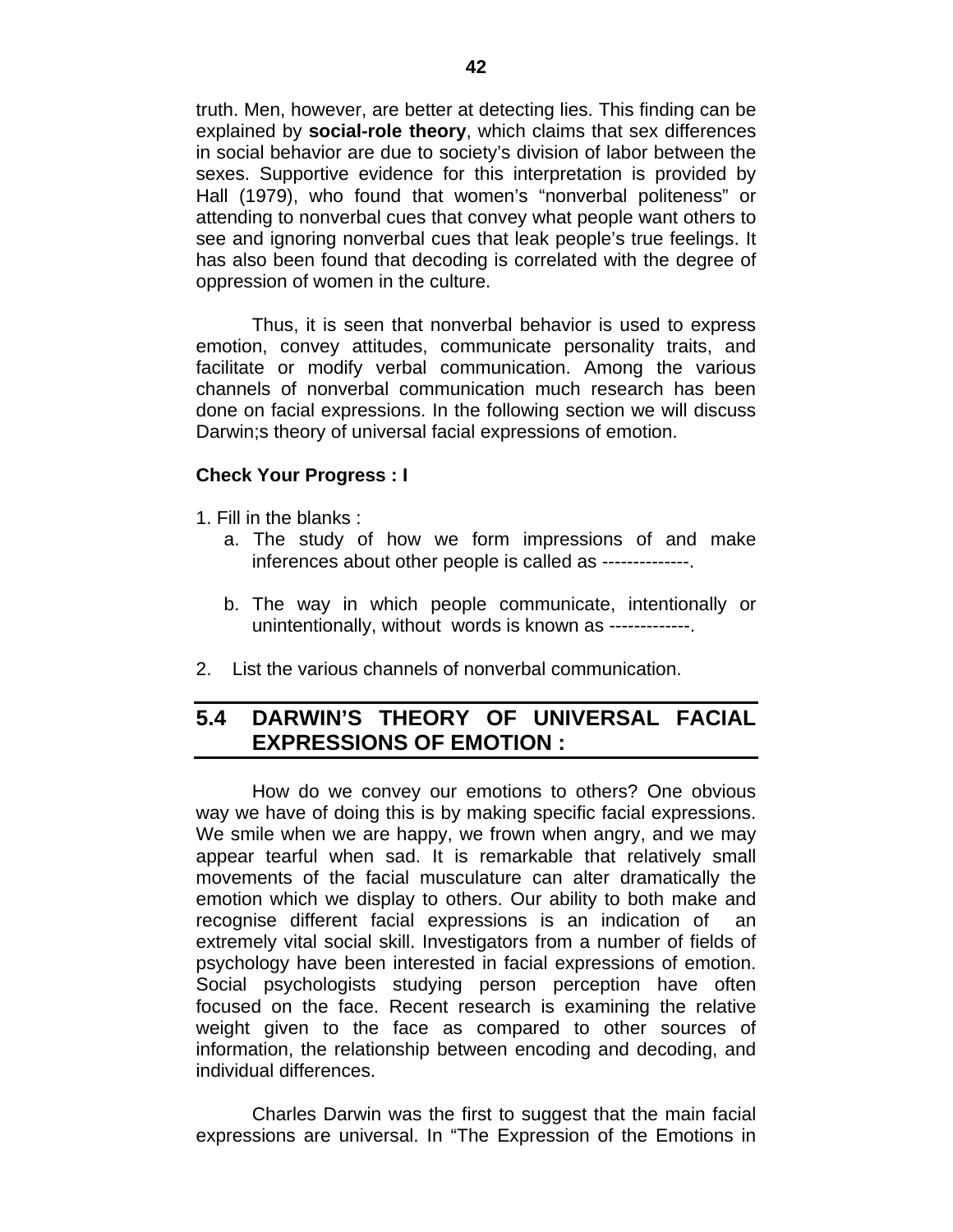Man and Animals" (1872), he examined the facial behaviour of nonhuman primates in order to find out about the origins of expressions in man. He chose this comparison with primates for they were the closest relatives to the ancestors of man and had to be therefore similar to them. According to his belief in the principles of evolution, they could therefore give a clue about the origins and development of facial movements. His findings were based on his own observations as well as on the observations of zookeepers. The result was that some facial expressions of nonhuman primates are similar to those of man including the expressions of anger, happiness and sadness. Although they share these expressions, they do not always have the same function in primate and man. For example, is the expression of happiness in man a development of the grimace that monkeys have used to signalise fear.

 It interesting to note that he not only described the various different emotional expressions in man and animals in detail, but also attempted to explain the reason for the association of a particular expression with a specific emotion, for example why we blush when we are embarrassed, or why we make a characteristic mouth movement when disgusted. He provided evidence that facial expressions of emotion are universal, i.e., that facial expressions for specific emotions are similar in many different cultures and that human emotional expressions are universal -- that all humans encode and decode expressions in the same way. Modern research suggests that Darwin was right for the six major emotional expressions: anger, happiness, surprise, fear, disgust, and sadness.

- Face—reveals current moods/feelings.
- Eye contact—reveals friendliness, shyness, aggression.
- Body language (position, posture, movement) reveals emotional states, status, cultural emblems.
- Touching—reveals affection, interest, dominance, caring, threat and aggression.

 Further, he investigated the functions of facial expressions. He concluded that facial expressions in nonhuman primates represent, like in man, feelings. Mimic, as a means of communication is essential for a species in order to regulate the social interaction within the group. By facial expressions and sounds, animals indicate if they feel attracted to each other or if they feel hostility toward each other. Additionally, Darwin investigated the determinants of facial expressions and defined them along certain universal principles. The first is the principle of serviceable associated habits meaning that behaviour performed consciously in order to survive becomes unconscious with a certain state of mind. Behaviour like fleeing from an enemy is then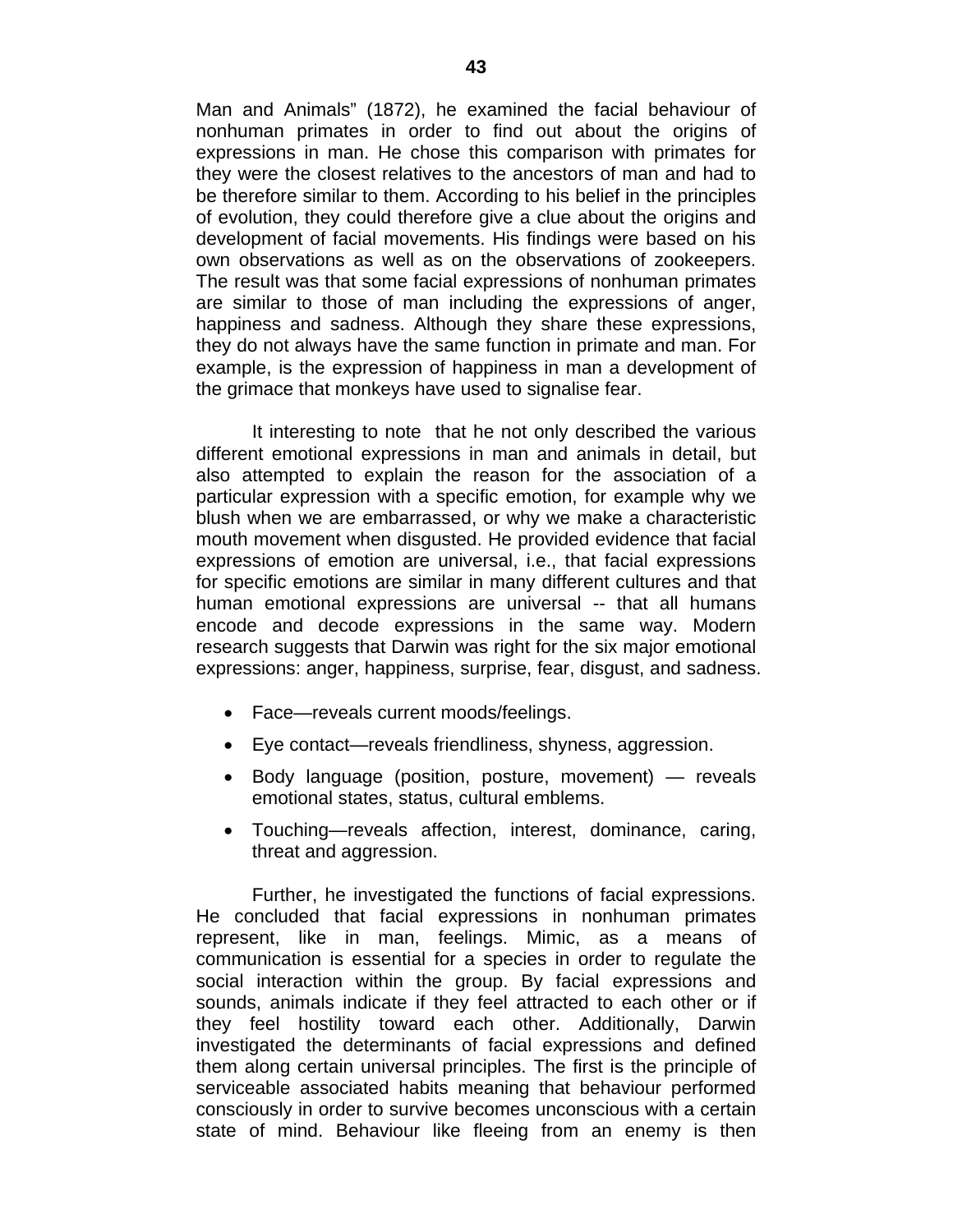associated with fear. Unconscious performance develops by habit when fear or anger arouse. The second principle is the principle of antithesis meaning that when certain states of mind produce habitual, serviceable actions, the opposite state of mind leads to a strong tendency to produce opposite action although they are not of use.

Although facial expressions are a prime source of nonverbal communication**,** they may sometimes be hard to interpret accurately because people may display **affect blends**, facial expressions where one part of the face registers one emotion and another part registers a different emotion.

The fact that people sometimes try to appear less emotional than they are also makes decoding difficult. Culture also influences emotional expression; display rules that are unique to each culture dictate when different nonverbal behaviors are appropriate to display.

As Darwin observed, all humans, regardless of race, use the same muscle contractions and facial movements for simple and complex emotions. These observations lend themselves to the theory that individuals who were better able to communicate through expression were more likely to reproduce and pass on their genes.

Darwin further explored the facial expressions of primates and other mammals to prove the evolutionary connections between the species. Most notable are the similarities between humans and primates like the similarities between the expression of simple emotions in human and chimpanzee infants. It is now known through more in-depth evolutionary analysis that chimpanzees are the most closely related species to humans.

Over the past two decades, emotion researchers have uncovered convincing data to support Darwin's contention that there are facial expressions with "universal" meanings. Studies have found that human facial structure results in the most telling facial expressions of any species. The presence of eyebrows, more visible white in the eyes, more pronounced lips and additional muscles in the faces has expanded the repertoire of expressions humans can make to articulate more complex emotions, such as love and disappointment. On the other hand, other species can only communicate simple emotions and often must use other body parts to fully express themselves. Therefore, the use of emotional expression was crucial to the development of the more complex communication that is characteristic of Homo sapiens.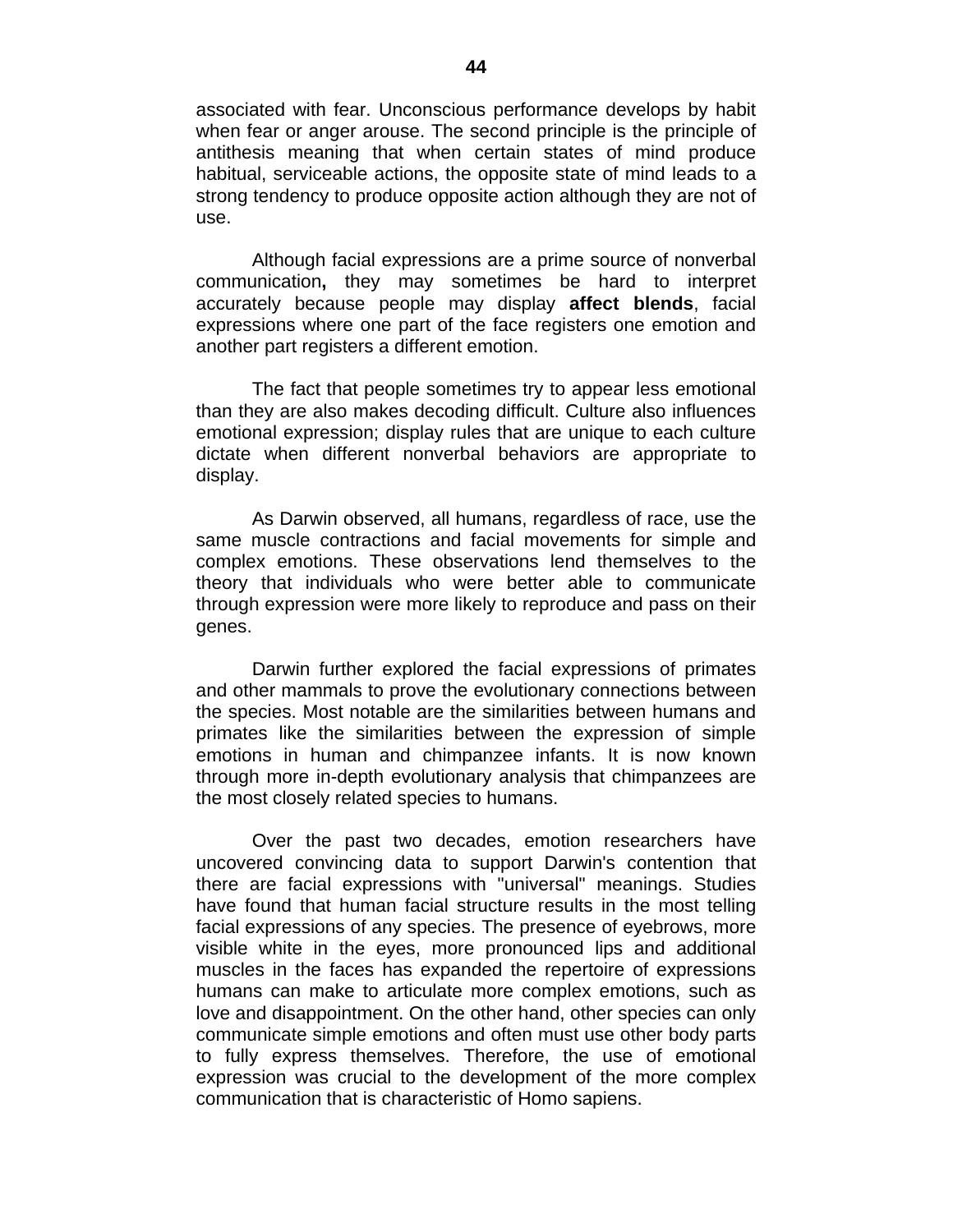## **Check Your Progress : II**

- 1. Which according to Darwin are the common expressions of emotion?
- 2. List some factors that influence the facial expression of emotions.

# **5.5 ATTRIBUTION, THEORIES OF ATTRIBUTION AND ATTRIBUTION BIAS :**

Attribution refers to the the thought processes we employ in explaining the behavior of other people and our own as well. Attribution implies an explanation for the cause of an event or behavior. Attribution theory explains how individuals pinpoint the causes of their own behavior or that of others. We are preoccupied with seeking, constructing and testing explanations of our experiences and to render it orderly, meaningful and predictable for adaptive action.

 Fritz Heider is considered the father of attribution theory. He believed that people are like amateur scientists, trying to understand other people's behavior by piecing together information until they arrive at a reasonable cause.

 He proposed a simple dichotomy for people's explanations: internal attributions, in which people infer that a person is behaving a certain way because of something about that person (e.g., a trait or attitude) versus external attributions, in which people infer that a person is behaving in a certain way because of the situation that he or she is in. Heider also noted that people seem to prefer internal attributions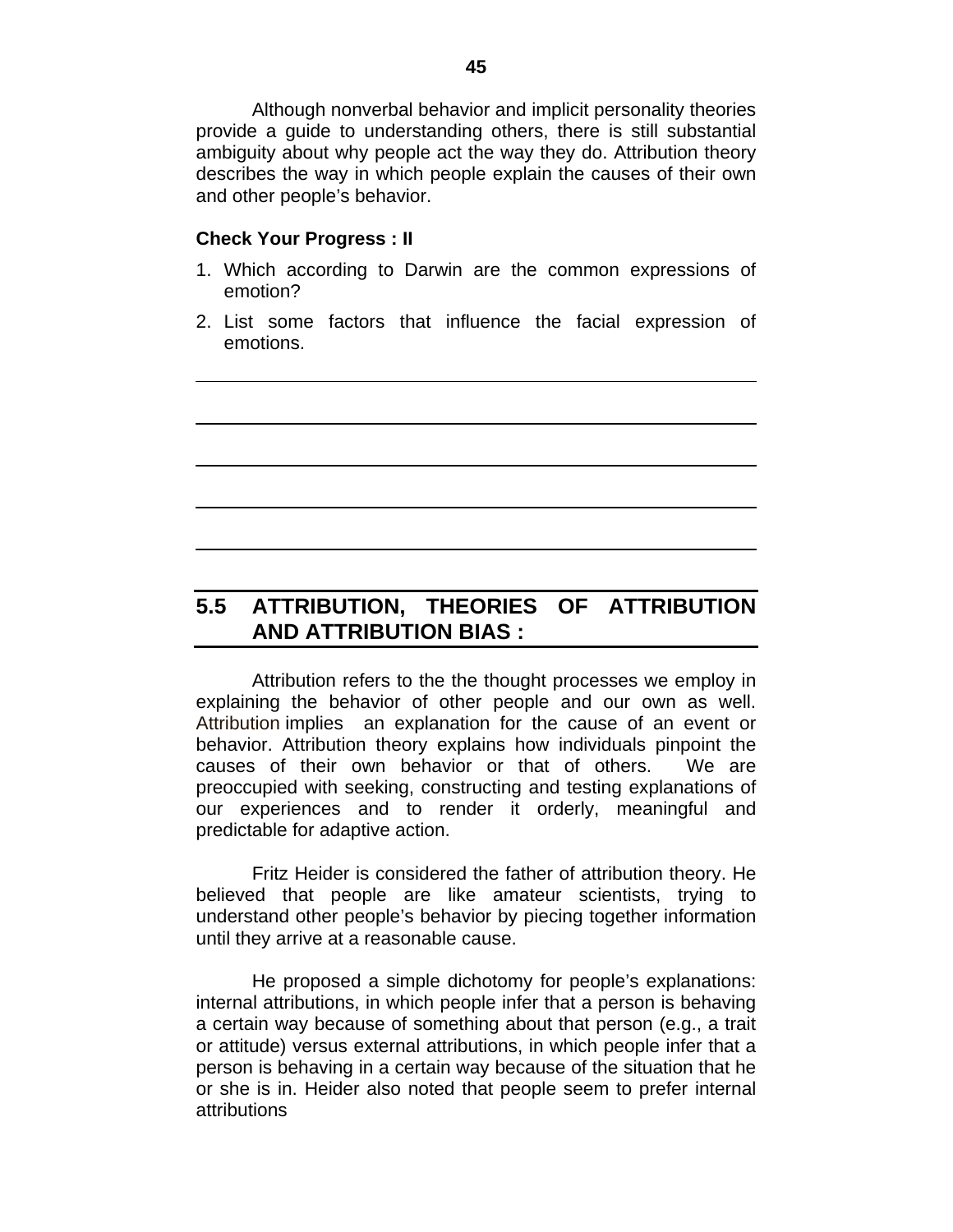#### **The Two-Step Process of Making Attributions**

There are two steps involved in the process of attribution.

**First step :** Here people analyze another's behavior, they typically make an internal attribution automatically.

**Second step :** Here they think about possible situational reasons for the behavior. After engaging in the second step, they may adjust their original internal attribution to take account of situational factors.

Because this second step is more conscious and effortful, people may not get to it if they are distracted or preoccupied. People will be more likely to engage in the second step of attributional processing when they consciously think carefully before making a judgment, when they are motivated to be as accurate as possible, or if they are suspicious about the motives of the target.

 Research has demonstrated that spouses in happy marriages make internal attributions for their partner's positive behaviors and external attributions for their partner's negative behaviors, while spouses in distressed marriages display the opposite pattern.

Internal and external attributions can have dramatic consequences on everyday interactions. How you react to a person's anger may be dependent on whether you believe that they are having a bad day or that they dislike something about you - the ripples flow into the future and influence how you treat that person henceforth.

Jones and Davis's (1965) correspondent inference theory explains how people infer that a person's behaviour corresponds to an underlying disposition or personality trait. Dispositional (internal) cause is preferred as it is stable and renders people's behaviour more predictable and increases sense of control.

#### **Theory of Causal Attribution :**

 According to this theory in the case of Single-Instance Observation the following principles are used in making attributions.

**Discounting principle** works on the idea that we should assign reduced weight to a particular cause of behavior if there are other plausible causes that might have produced it.

**Augmentation principle** works on the idea that we should assign greater weight to a particular cause of behavior if there are other causes present that normally would produce the opposite outcome.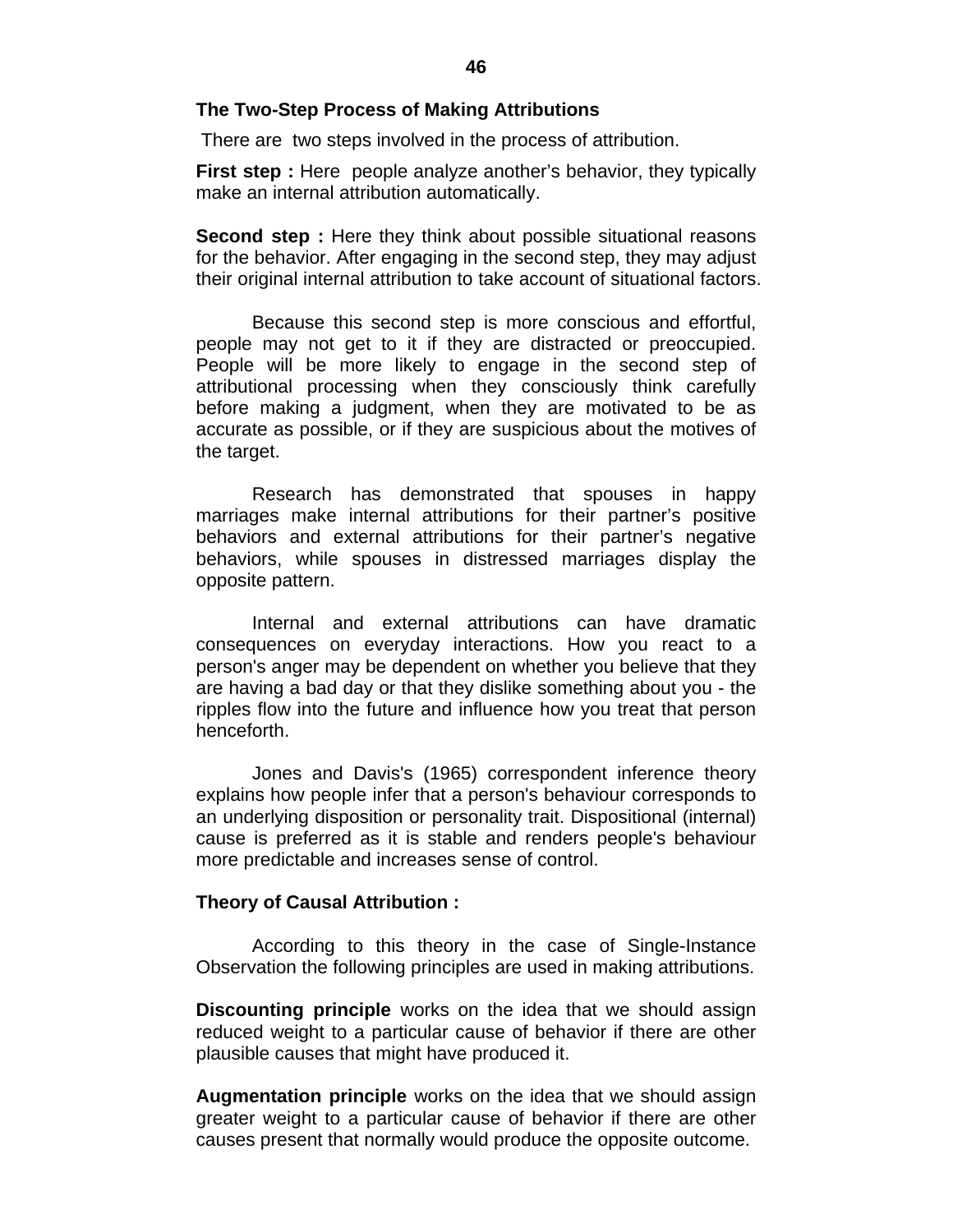In the case of multiple observations the co variation principle centering on the idea that we should attribute behavior to potential causes that co-occur with the behavior is used. People act as scientists and assign causes of behaviour to the factor that co varies most closely with the behaviour.

#### **The Covariation Model :**

The Co-variation Theory assumes that people make causal attributions in a rational, logical fashion, like detectives, drawing inferences from clues and observed behaviours. By discovering covariation in people's behaviour you are able to reach a judgment about what caused their behaviour.

The covariation model of Kelley (1967) focuses on how people decide whether to make an internal or an external attribution and on instances where there are multiple observations of behavior. It explains the attribution process as a search for information about what a particular behavior is correlated (covaries) with: When behaviour is correlated with the Situation it is called external attribution. When behavior is correlated with the person it amounts to internal attribution The theory views people as naive scientists who analyze the world in a rational manner.

 According to Kelly,in order to form an attribution about what caused a person's behavior, we note the pattern between the presence (or absence) of possible causal factors and whether or not the behavior occurs. The most fundamental observation we make about a person's behavior is whether it is due to internal or external causes (Is the behavior determined by the person's own characteristics or by the situation in which it occurs?). The possible causal factors we focus on are (1) consensus information, or information about the extent to which other people behave the same way towards the same stimulus as the actor does; (2) distinctiveness information, or information about the extent to which one particular actor behaves in the same way to different stimuli i.e., is concerned with whether the behavior occurs in other, similar situations; and (3) consistency refers to whether the behavior occurs repeatedly;. When these three sources of information combine into one of distinct patterns, a clear attribution can be made.

1. *Low Consensus, Low Distinctiveness and High Consistency* leads people to make an internal attribution of the actor.

2. *High Consensus, High Distinctiveness, and High Consistency* lead people to make an external attribution. It is something about the situation or target.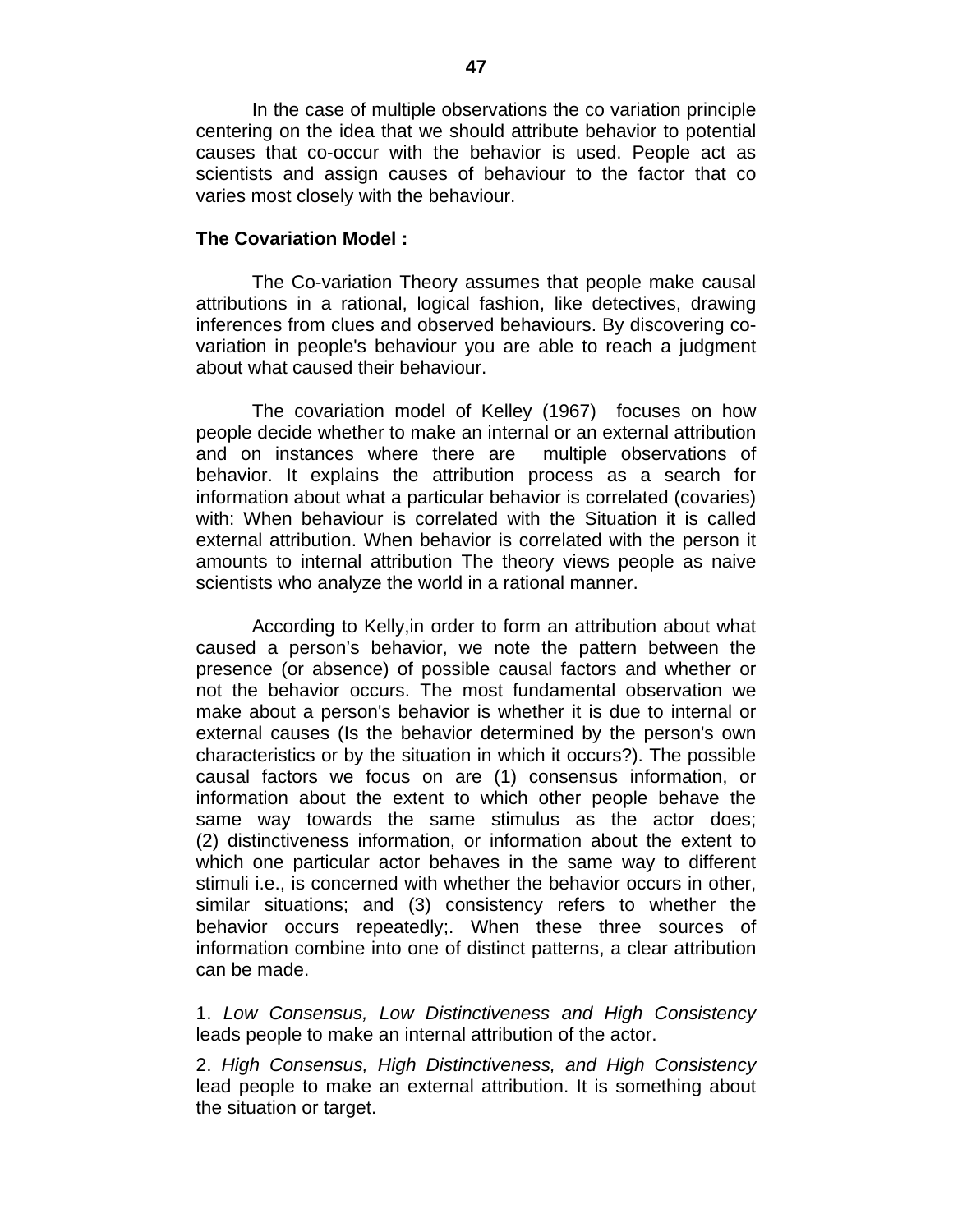3. Finally when *Consistency is Low* we cannot make a clear internal or external attribution, and so resort to a special kind of external or situational attribution.

- A) So when there is a *Low Consensus*, and *High Distinctiveness*, it is due to an actor and situation interaction that uniquely causes the outcome.
- B) When there is *High Consensus*, and *Low Distinctiveness*, it is either an actor attribution or a situation attribution. You basically don't know in this situation.

Several studies have shown that people often make attributions the way Kelley's model say they should with one exception. In research studies, people don't use consensus information as much as Kelley's theory predicted; they rely more on consistency and distinctiveness information when forming attributions.

People are most likely to make an internal attribution when consensus and distinctiveness are low but consistency is high; they are most likely to make an external attribution when consensus, distinctiveness, and consistency are all high. When these dimensions are coupled with the internal and external labels a powerful tool comes into place to make judgments that influences decisions. For example, high consistency can be associated with both internal and external attributes, while high distinctiveness aligns with external attributes, and high consensus with internal attributes.

The covariation model assumes that people make causal attributions in a rational, logical fashion. Several studies generally confirm that people can indeed make attributions in the way that these models predict, with the exception that consensus information is not used as much as Kelley's model predicts. Also, people do not always have the relevant information they need on all three dimensions.

 Covariation is not causation .Making co-variation judgments requires multiple observations, often this information is not available. We need to be aware that attributes are only inferences. The initial causes of behaviour may never be known, what we are doing is guessing.

#### **Attribution Theory in Education :**

Also, known as the Attribution Theory of Motivation, this theory describes how a person's reasons, alibis and vindications about self or others influence motivation. One of the most prominent psychologists who focused on The Attribution Theory of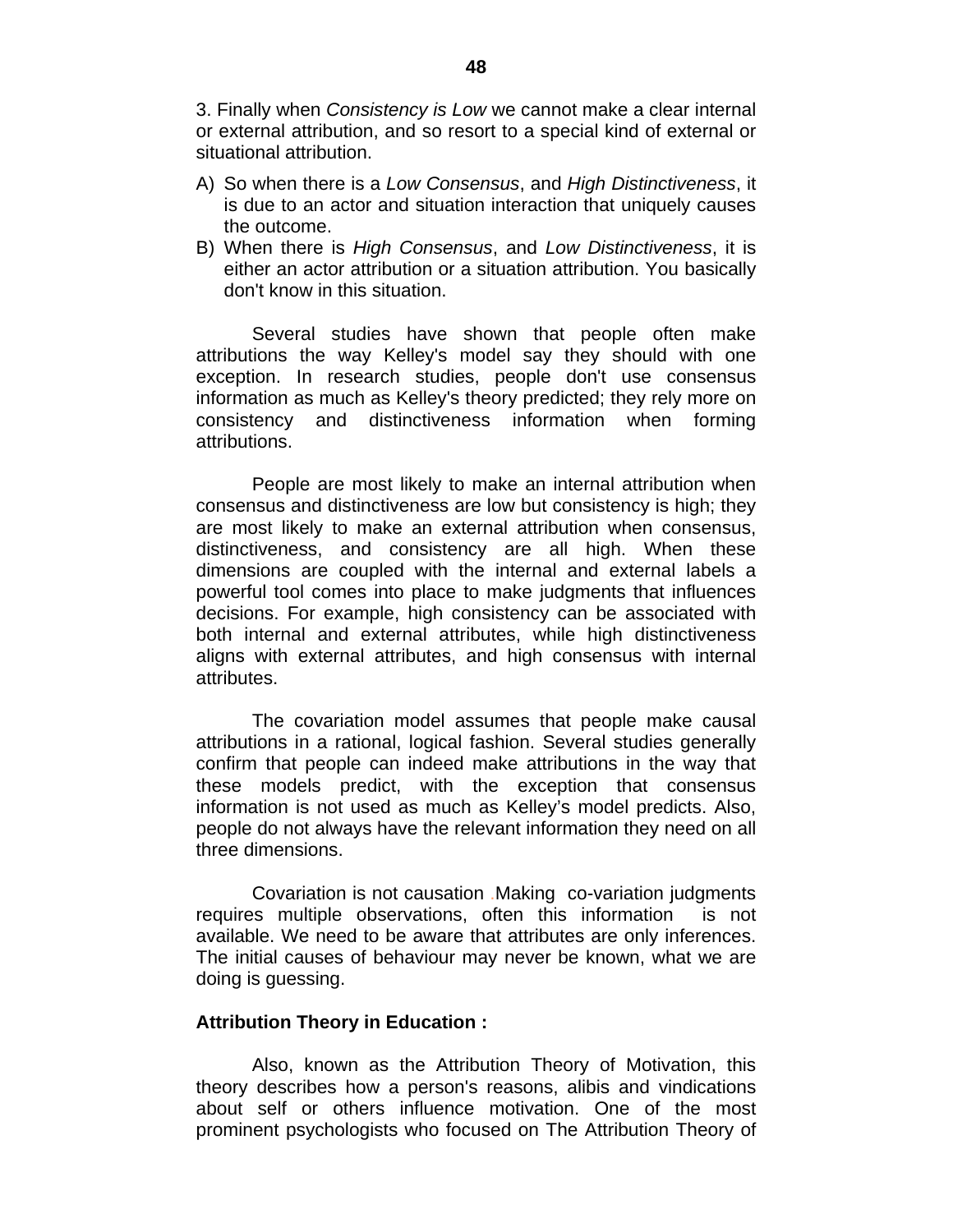Education was Bernard Weiner. Mr. Weiner said that all the factors influencing achievement or motivation can be classified as effort, ability, luck and level of task difficulty. These factors mainly provide details of the things which are under or beyond our control; effort, an unstable factor on which we exercise a great deal of control; ability, a stable factor on which we do not have much control; luck, an unstable factor over which we exercise little control and level of difficulty, a stable factor which is beyond our control.

#### **Attribution Biases :**

In psychology, an **attribution bias** is a cognitive bias that affects the way we determine who or what was responsible for an event or action (*attribution*). It is natural for us to interpret events and results as the consequences of the purposeful actions of some person or agent. This is a deep-seated bias in human perception which has been present throughout human history. Our ancestors invariably attributed natural events like earthquakes, volcanoes, or droughts to the angry retaliation of gods. Attribution biases are triggered when people evaluate the dispositions or qualities of others based on incomplete evidence.

Attribution biases typically take the form of *actor/observer differences*: people involved in an action (*actors*) view things differently from people not involved (*observers*). These discrepancies are often caused by asymmetries in availability (frequently called "salience" in this context). For example, the behavior of an actor is easier to remember (and therefore more available for later consideration) than the setting in which he found himself; and a person's own inner turmoil is more available to himself than it is to someone else. As a result, our judgments of attribution are often distorted along those lines.

The attribution bias causes us to under-estimate the importance of inanimate, situational factors over animate, human factors. For instance, we might talk to a person from another country who mentions they only venture outside the house for outdoor recreation only once a week, and assume this means that they are a person who loves the indoors. However, we may be unaware that they live in a cold location where it is freezing outside for most of the season.

The **fundamental attribution error** (also known as **correspondence bias** ) describes the tendency to over-value dispositional or personality-based explanations for the observed behaviors of others while under-valuing situational explanations for those behaviors. It is most visible when people explain the behavior of others. It does not explain interpretations of one's own behavior where situational factors are often taken into consideration. This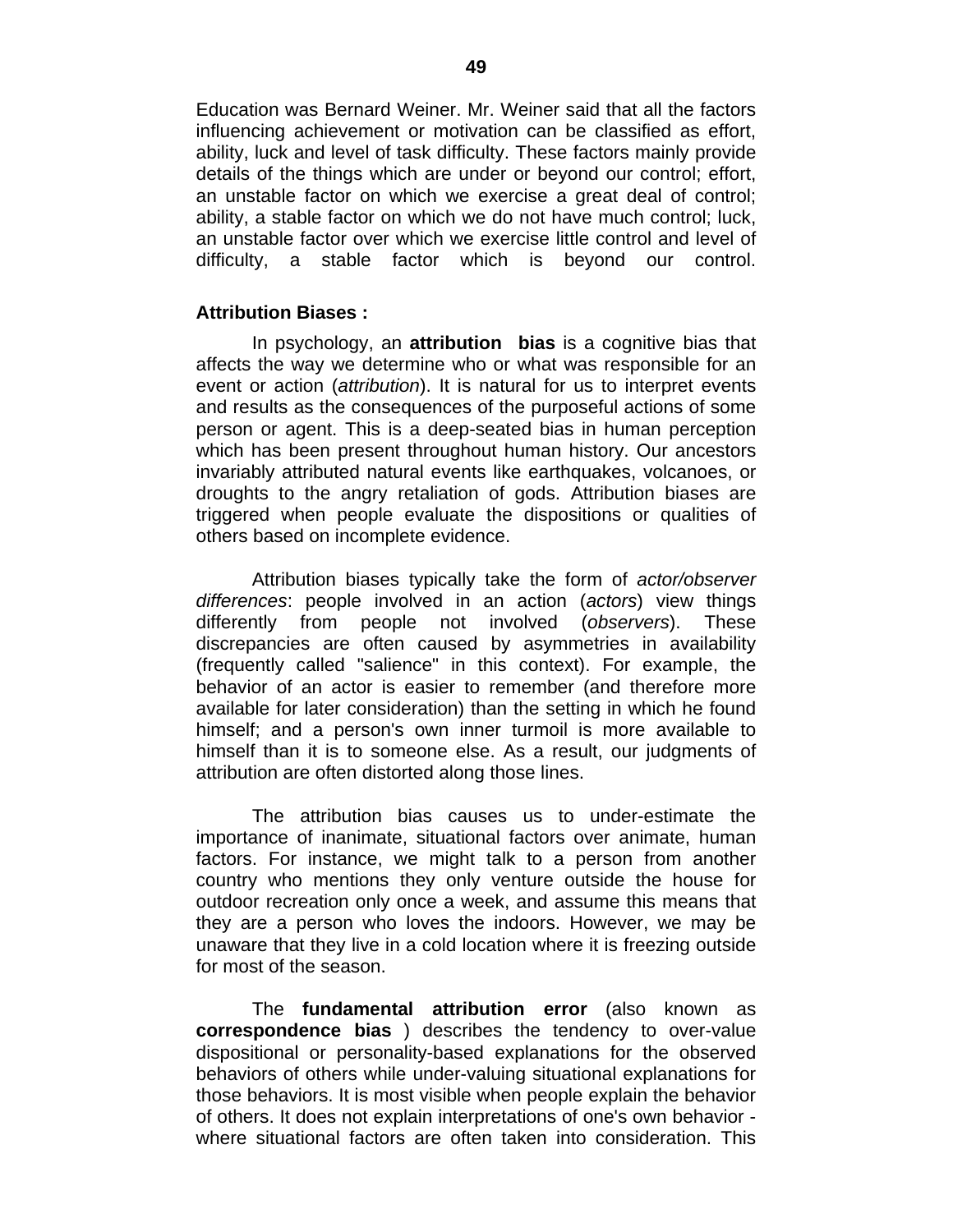discrepancy is called the **actor-observer bias**. Fundamental Attribution Error refers to the tendency to make attributions to internal causes when focusing on someone else's behavior. When looking at the behavior of others, we tend to underestimate the impact of situational forces and overestimate the impact of dispositional forces. Most people ignore the impact of role pressures and other situational constraints on others and see behavior as caused by people's intentions, motives, and attitudes.

#### **Self-Serving Attributions** :

Self-serving attributions are explanations for one's successes that credit internal, dispositional factors and explanations for one's failures that blame external, situational factors. Self-serving bias is a tendency to attribute one's own success to internal causes and one's failures to external causes. This pattern is observed in the attributions that professional athletes make for their performances. It has been found that lessexperienced athletes, more highly skilled athletes, and athletes in solo sports are more likely to make self-serving attributions.

One reason people make self-serving attributions is to maintain their self-esteem. A second reason is self-presentation, to maintain the perceptions others have of one self. A third reason is because people have information about their behavior in other situations, which may lead to positive outcomes being expected and negative outcomes being unexpected (and thus attributed to the situation). People often blame themselves for their own misfortune. Because otherwise, they would have to admit that misfortune was beyond their control, and they would be unable to avoid it in the future.

 **Defensive attributions** are explanations for behavior or outcomes (e.g., tragic events) that avoid feelings of vulnerability and mortality. One way we deal with tragic information about others is to make it seem like it could never happen to us. We do so through the **belief in a just world**, a form of defensive attribution wherein people assume that bad things happen to bad people and that good things happen to good people. Because most of us see ourselves as good, this reassures us that bad things will not happen to us. The belief in a just world can lead to blaming the victim for his or her misfortunes.

Culture also influences attributional bias. With regard to the belief in a just world, in cultures where the belief is dominant, social and economic injustices are considered fair (the poor and disadvantaged have less because they deserve less). The just world belief is more predominant in cultures where there are greater extremes of wealth and poverty.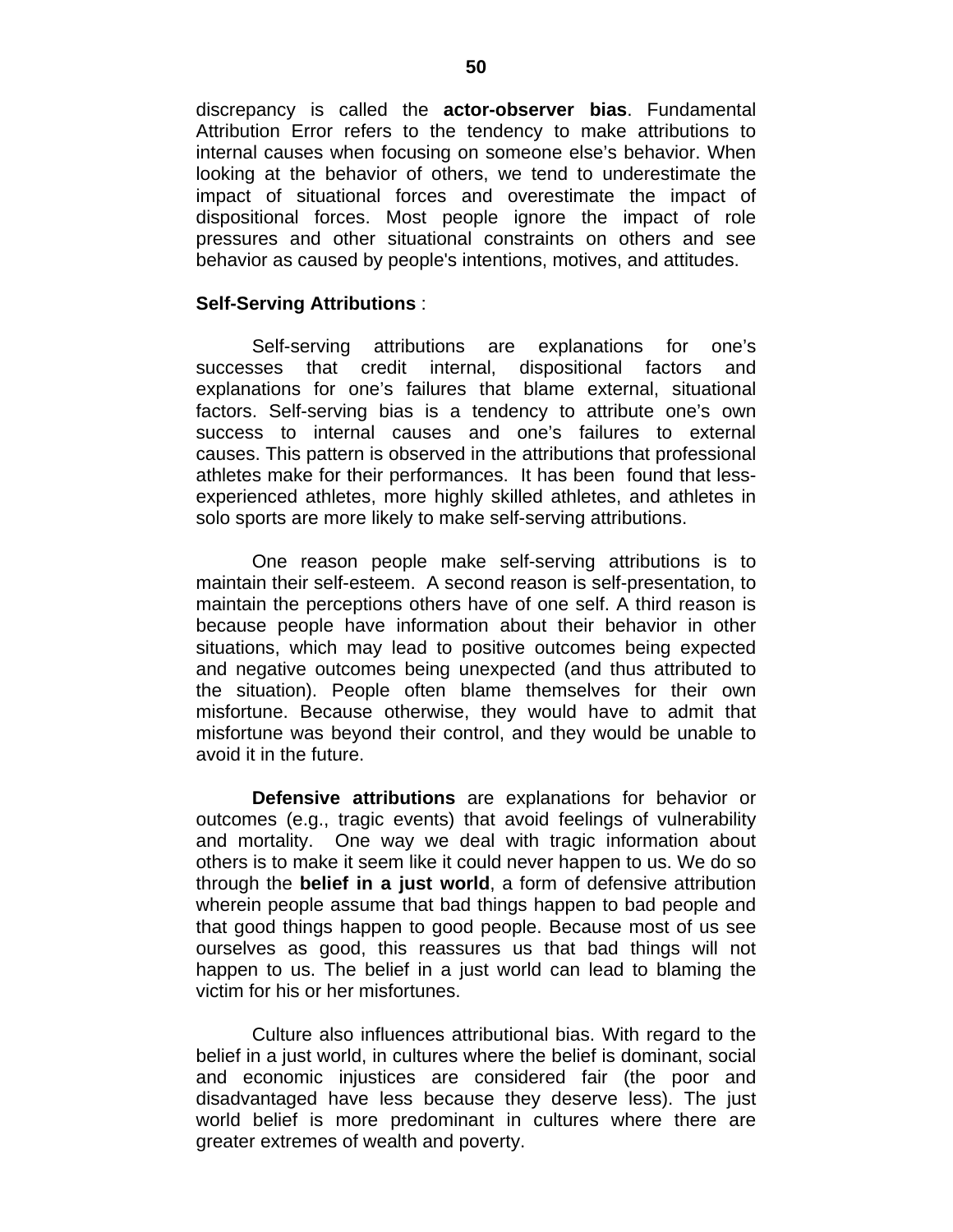Our attributions may not be always accurate under many circumstances. First impressions, for example, are not very accurate. However, the better we get to know someone, the more accurate we will be about them .

One reason our impressions are wrong is because of the mental shortcuts we use in forming social judgments.. Another reason our impressions can be wrong concerns our use of schemas, such as relying on implicit theories of personality to judge others. Attribution errors are the most pervasive and ultimately the most destructive of the cognitive deficits. Avoiding the attribution bias can be difficult. One strategy is to simply give other people the benefit of the doubt. Another would be to inquire into the background behind the circumstances of a situation, to clarify whether a dispositional explanation is really most plausible. Yet another would be to ask oneself how one would behave in a similar situation. Eliminating the attribution bias completely seems impossible, as it is built into human nature. However, through reflective thinking, it appears possible to minimize its effects. To improve accuracy of your attributions and impressions, remember that the correspondence bias, the actor/observer difference, and defensive attributions exist and try to counteract these biases.

# **5.6 APPLICATIONS OF ATTRIBUTION THEORY :**

 Attribution theory helps us to understand why people have depression and prejudices.

## **Attribution and Depression :**

Depressives have a different attributional style than nondepressives. They are often more realistic in their attributions, which may be why they are depressed! Depressed persons often show a self-defeating pattern of attributions, which is the opposite of the self-serving bias. They attribute negative outcomes to stable, internal causes and positive outcomes to temporary external causes They are characterized by a particular attributional style specifically, they tend to make internal-stable attributions for bad events (e.g., I can never do well in mathematics). These are the most punishing of all possible attributions. They undermine the person's self-esteem and make him/her have a dismal outlook about future performances. Depressives may have an unrealistically dark view of life.

## **Attribution and prejudice :**

A **prejudice** is a negative belief or feeling about a particular group of individuals. Prejudices are often passed on from one generation to the next.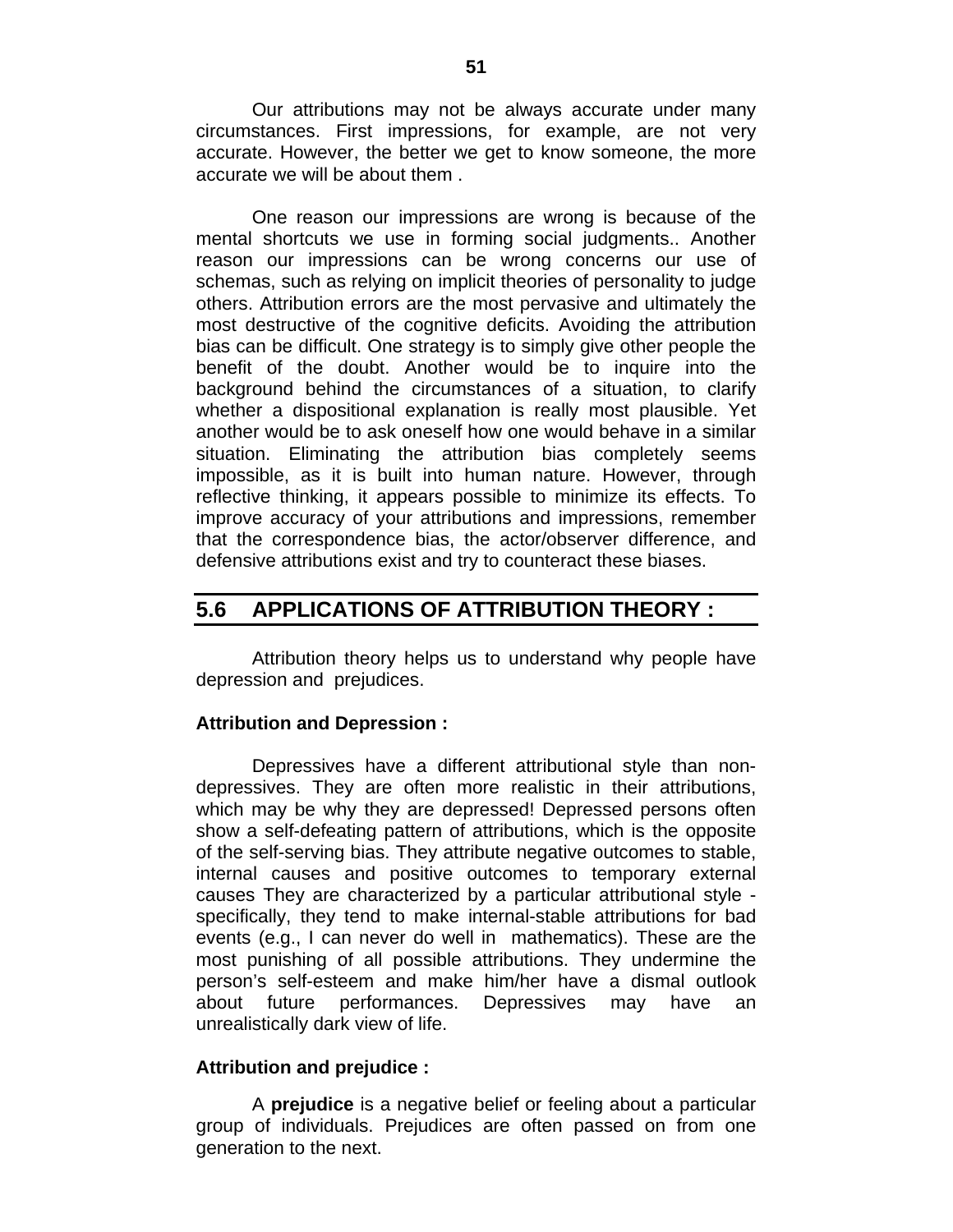Prejudice is a destructive phenomenon, and it is pervasive because it serves many psychological, social, and economic functions. It allows people to avoid doubt and fear. It gives people scapegoats to blame in times of trouble and can boost self-esteem. Evolutionary psychologists suggest that prejudice allows people to bond with their own group by contrasting their own groups to outsider groups. For example most religious and ethnic groups maintain some prejudices against other groups, which help to make their own group seem more special. Prejudice legitimizes discrimination because it apparently justifies one group's dominance over another.

People's social identities depend on the groups they belong to. From a person's perspective, any group he belongs to is an **ingroup**, and any group he doesn't belong to is an **outgroup**. People generally have a lower opinion of outgroup members and a higher opinion of members of their own group. People who identify strongly with a particular group are more likely to be prejudiced against people in competing outgroups.

Prejudices in workplaces affect how people perceive sexual harassment. Men are more likely than women to attribute blame to the victim. Changing men's attributions regarding sexual harassment may help to prevent it. The theory also helps in criminal law to understand the psychology of criminals. In today's world, with the increase in crime and global terrorism understanding criminal psychology has become essential.

### **Check Your Progress : III**

- 1. What is meant by attribution?
- 2. Name the model which assumes that people make causal attributions in a rational and logical manner.
- 3. When does fundamental attribution error occur?

## **5.7 LET US SUM UP :**

Social perception refers to the processes through which we use available information to form impressions of other people, to assess what they are like. Social perceptions can obviously be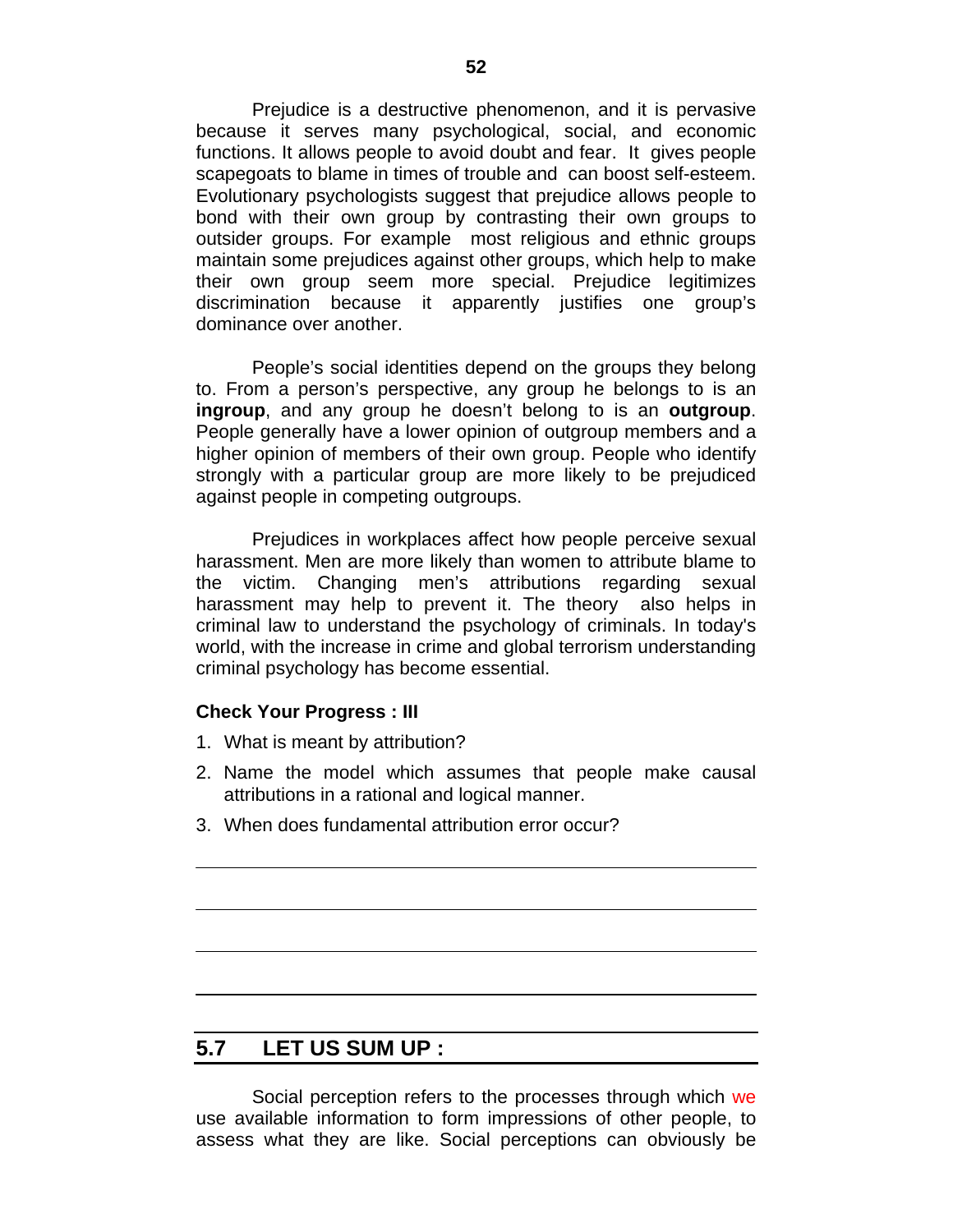flawed - even skilled observers can misperceive, misjudge, and reach the wrong conclusions. Once we form wrong impressions, they are likely to persist.

Just as we form impressions about others, they also form impressions about us. At some point, most of us try to influence the impressions others hold of us. We use self-presentation and impression management tactics. We often try to simplify the complex flow of incoming information by putting people into useful categories. We pay attention to some stimuli while ignoring others. These classifications help to specify how various objects or events are related or similar to each other.

Nonverbal communication refers to the communication and interpretation of information by any means other than language. Nonverbal communication includes communication through any behavioral or expressive channel of communication such as facial expression, bodily movements, vocal tone and pitch, and many other channels. Nonverbal communication involves cues related to the communication (also referred to as the encoding or sending) of information as well as the interpretation (or the decoding or receiving) of information. The communication and interpretation of nonverbal behavior draws on tacit, implicit knowledge that all human beings possess. Such communication is often subtle, uncontrollable, and spontaneous, rapidly and unconsciously communicated and interpreted, and provides a great deal of information regarding affective states.

In The Expression of the Emotions in Man and Animals, first published in 1872, Darwin argued that emotional expressions are adaptive responses; they communicate internal states, send out signals that enemies are present and have a powerful survival value for many species. Darwin's primary interest was in describing facial expressions and demonstrating that they are linked to the same emotions in all human cultures.

Attribution is a very special percept about assigning cause to people or events**.** 

People are naive psychologists trying to understand the causes of their own and other's behaviour. People take account of consensus, consistency and distinctiveness when deciding between internal and external attributions.

Our attributions have a profound impact on our emotions, self-concept, and relationships.

A special attribution is the correspondent inference in which we link behaviors directly to personal traits in an actor. But they can be biased in many ways. As observers, we tend to locate the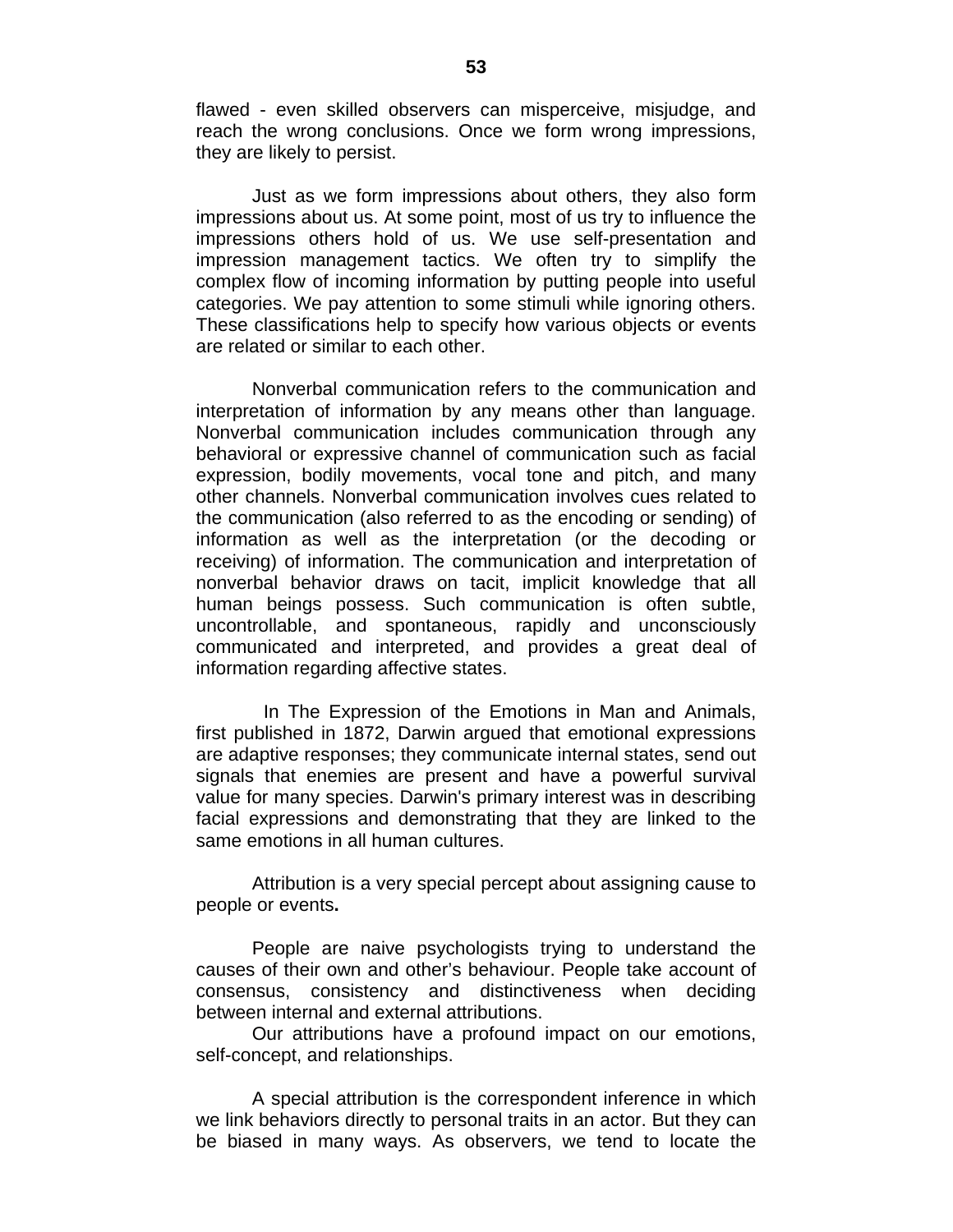causes of behavior in actors (as actors, however, we attribute cause to the environment)--this is called the fundamental attribution error.

Attributions of people as group members are ethnocentric and based on stereotypes.

Attribution theory also helps in understanding depression and prejudice.

# **5.8 QUESTIONS :**

- 1. What is meant by social perception?
- 2. What evidence supports the existence of a person bias in attributions, and why is the bias often called the "fundamental attribution error"?
- 3. Explain, according to Kelley's model, how external and internal causal attributions are formulated.
- 4. What is the difference between fundamental attribution bias and the self-serving bias?
- 5. Discuss some implications of social perception in day to day life.

## **Web links :**

- http://en.wikipedia.org/wiki/Social\_perception
- http://en.wikipedia.org/wiki/Attributional\_bias

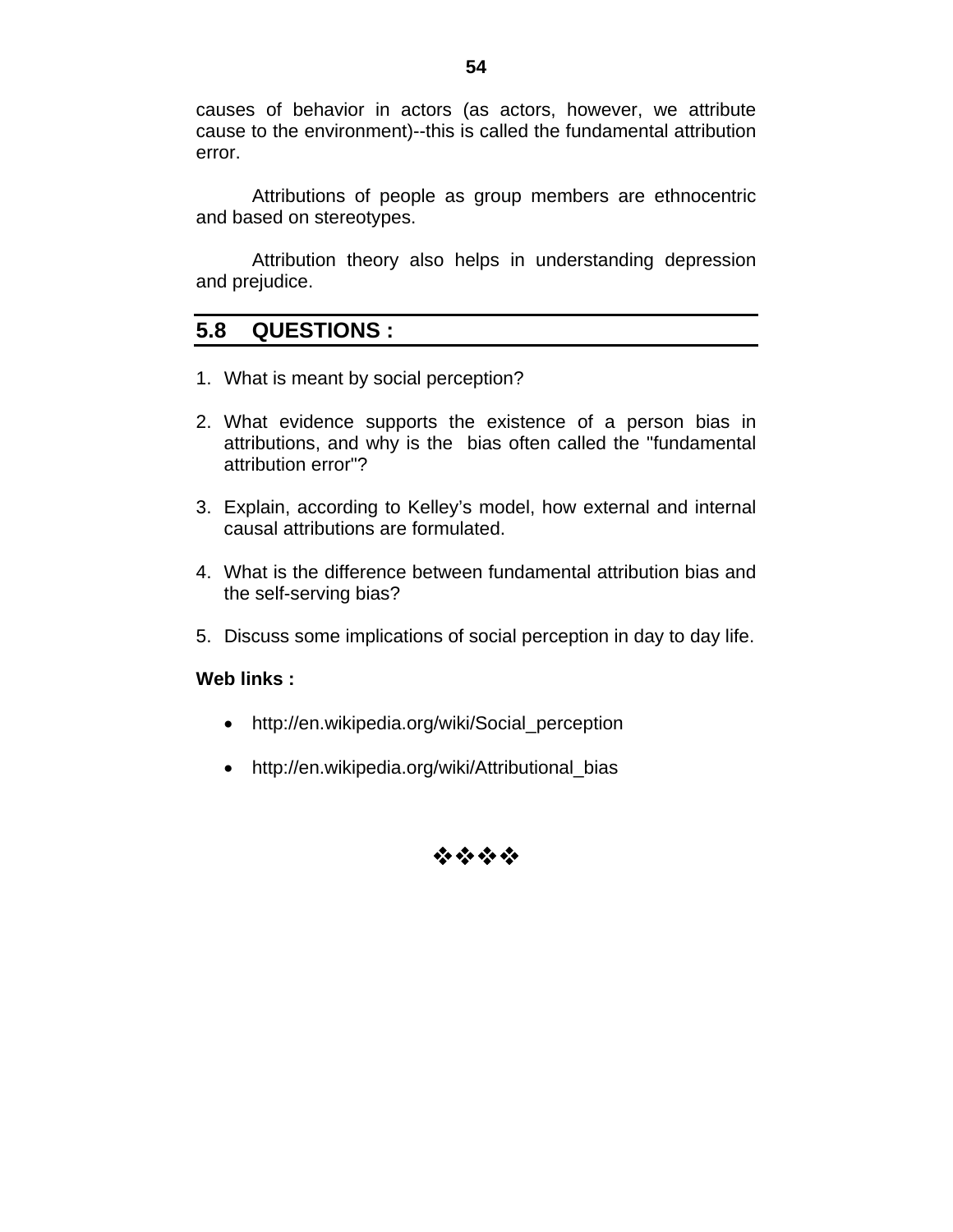# **IMPRESSION FORMATION AND IMPRESSION MANAGEMENT**

## **Unit Structure:**

- 6.0 Objectives
- 6.1 Introduction
- 6.2 Impression Formation and Impression Management defined
- 6.3 Research by Solomon Ash on Central and Peripheral Traits in Impression Formation
- 6.4 How Quickly are First Impressions Formed? and the Role of Schemas in Shaping First Impressions
- 6.5 Cognitive Approach to Impression Formation
- 6.6 Impression Management
- 6.7 Impression Management by Marginalized Persons: The Case of Hijras In India
- 6.8 Questions

Impression formation and impression management are two important topics within social perception. They are concerned with ways in which we influence others and help them to form impressions about ourselves. We also behave in ways so as to alter other's perception, generally in more positive ways towards ourselves.

## **6.0 OBJECTIVES :**

After studying this unit you should be in a position to:

- Understand the process of impression formation.
- Comprehend the classic studies of Solomon Asch on impression formation.
- Know as to how quickly our first impressions are formed.
- Understand the cognitive approach to impression formation.
- Know the various tactics of impression management.
- Develop an understanding of the impression management by marginalized persons in India.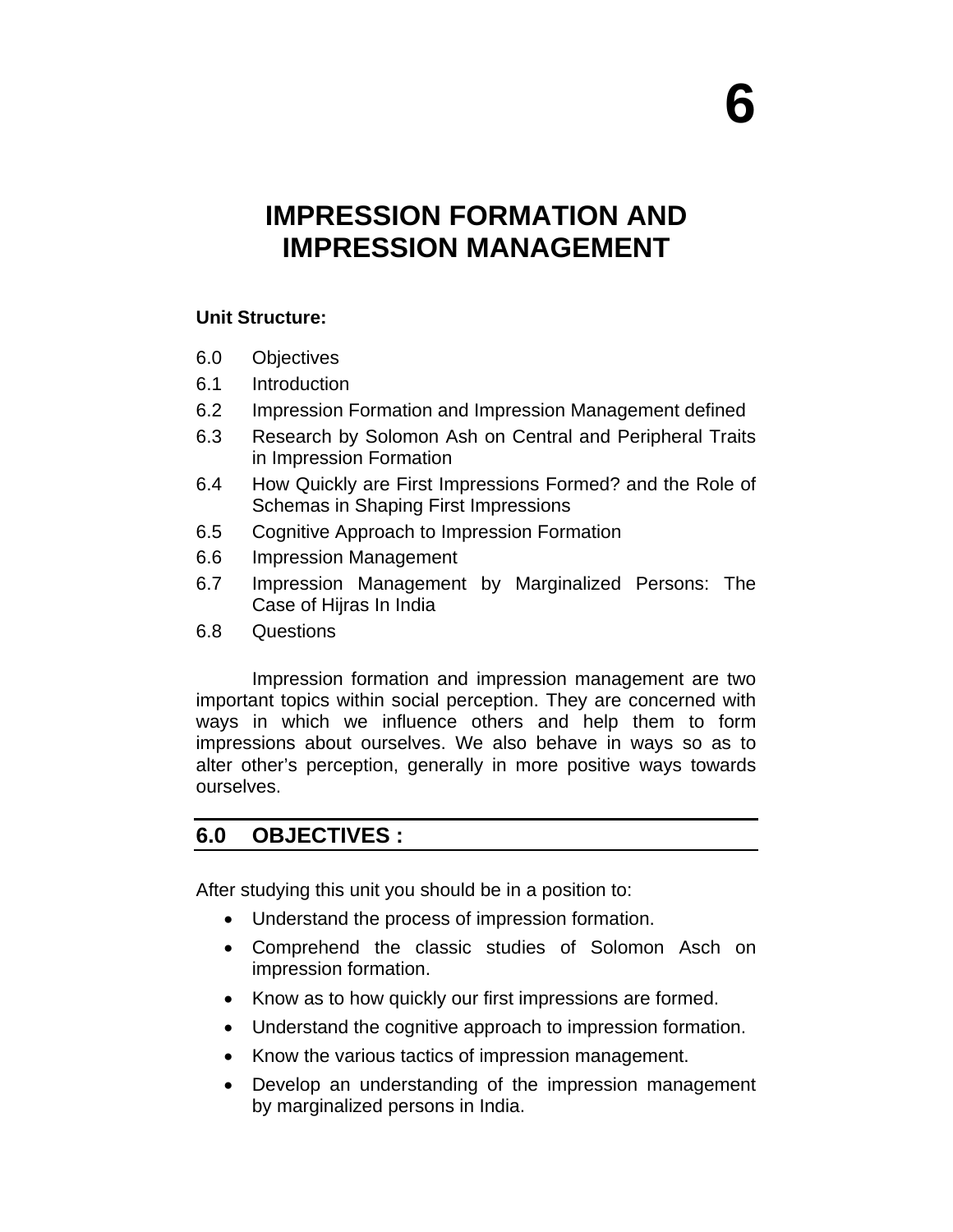## **6.1 INTRODUCTION :**

 Impression formation and impression management are interrelated topics having considerable practical significance in our everyday life. We very quickly form impression of people whom we meet. We also make attempts to create favourable impression on others, so as to gain considerable advantage from them, such as an interview, assignment, getting our work done, etc. We also attempt to influence how others would perceive us and form impressions about us. In this unit we will discuss how impressions are formed and how we influence other's impression about us.

## **6.2 IMPRESSION FORMATION AND IMPRESSION MANAGEMENT DEFINED :**

*Impression Formation:* Impression formation deals with the processes involved in the formation of impression about others. Impression Formation is the process through which we develop our beliefs and evaluations of other people. It refers to the process through which we combine diverse information about other persons into a united impression of them. Forming impressions about others is an elaborate cognitive process. The initial or first impressions about others are very important. It is rightly said that the "First impression is the last impression". The initial impressions we make on others will generally shape the course of our future relations with them in important ways. Once an impression is formed, it is generally resistant to change. Thus, it is necessary to be careful on first dates, interviews and other situations in which we will meet others for the first time. Large number of research studies have shown that first impression do seem to exert a lasting effect on both, social thought and social behaviour (Anderson 1981, Wyer et al, 1994).

**Impression Management:** It is also called as self-presentation. It deals with the various methods and efforts that individuals use to produce a favorable impression about himself/herself on others. We often attempt to influence others by projecting ourselves in ways which will present us in a favorable light. We often behave, act, dress and express ourselves in ways that produce favorable impressions on others. Impression Management is a skillful activity. Research on impression management has shown that people who can perform impression management successfully are often successful in many situations as they help others to form positive and good impressions about themselves.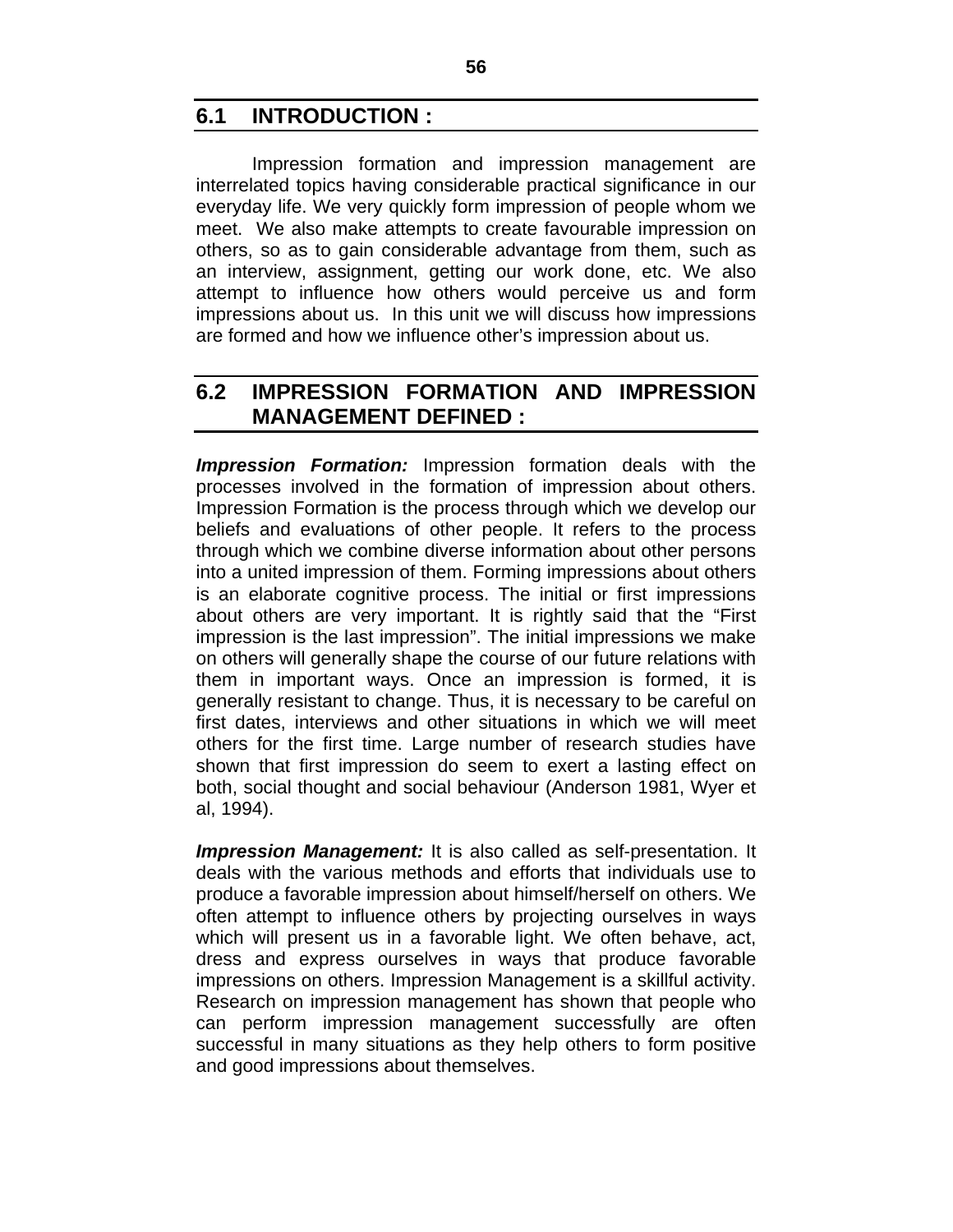## **6.3 RESEARCH BY SOLOMON ASH ON CENTRAL AND PERIPHERAL TRAITS IN IMPRESSION FORMATION :**

Solomon Asch (1946) did pioneering studies in the areas of Impression formation. He was heavily influenced by the work of Gestalt Psychologists, who believed that "the whole is greater than the sum of its parts" . Like Gestalt Psychologists, Solomon Asch held the view that we do not form impression simply by adding together all of the traits we observe in other persons. Rather, we perceive these traits in relation to one another, so that the traits cease to exist individually and become, instead, part of an integrated, dynamic whole. Asch studied impression formation by using a simple method. He gave individuals lists of traits supposedly possessed by a stranger, and then asked them to indicate their impression of this person by checking the traits on a long list that they felt fit with their impression of the stranger.

In one of his study participants were given the following two lists.

- Intelligent skilful industrious **warm**  determined practical - cautious.
- Intelligent skilful industrious **cold -** determined practical cautious.

The above lists differed only with respect to two words: warm and cold. Thus, if people form impressions merely by adding together individual traits, the impression formed by persons exposed to these lists would not differ very much. The results of his study revealed that persons who read the list containing "warm" were much more likely to view the stranger as generous, happy, good natured, sociable, popular, and altruistic than were people who read the list containing "cold."

According to Asch, the words "warm" and "cold" described central traits -- ones that strongly shaped overall impressions of the stranger and coloured the other adjectives in the lists. Asch obtained additional support for this view by substituting the words "polite" and "blunt" for "warm" and "cold." When he did this, the effects on participant's impressions of the stranger were far weaker; "polite" and "blunt", it appeared, were not central words with a strong impact on first impressions. Thus, Central traits have a stronger impact on our impressions than Peripheral Traits.

In further studies, Asch varied not the content but the order of adjectives of each list. For example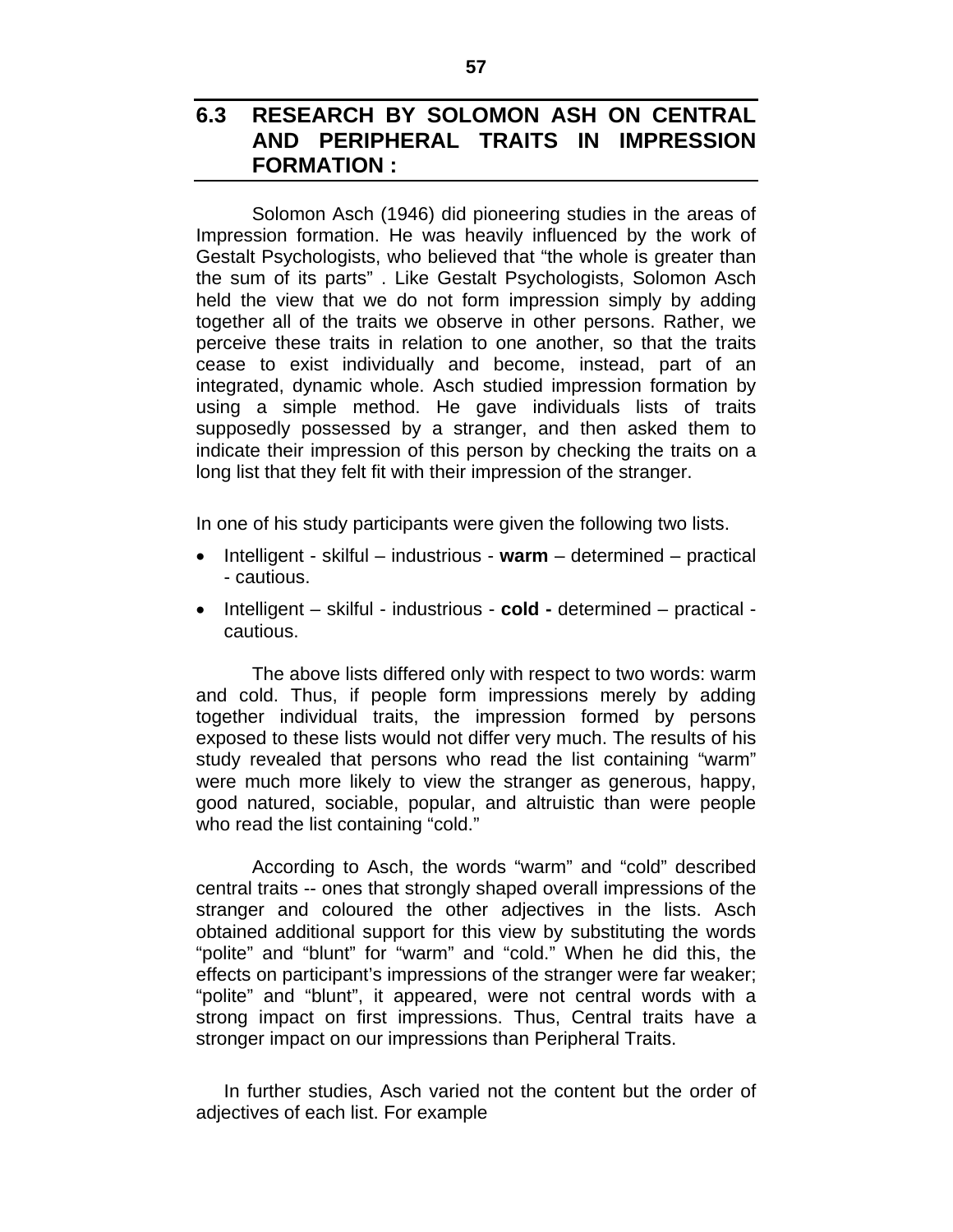- One group read the following list. "Intelligent industrious impulsive critical- stubborn - envious".
- Another group read: "Envious stubborn critical impulsive industrious - intelligent."

In the above list the only difference was in the order of the words on the two lists. Yet, again, there were larger differences in the impression formed by participants. For example, while 32 per cent of those who read the first list described the stranger as happy, only 5 per cent of those who read the second list did so. Similarly, while 52 per cent of those who read the first list described him as humorous, only 21 per cent of those who read the second list used this adjective.

Harold Kelly (1950) replicated the studies of Solomon Ash, and found that central traits affect not only our ratings of others, but also influences our behavior. On the basis of many studies such as these, Asch and other researchers concluded that:

- i) Forming impressions of others involve more than simply adding together individual traits.
- ii) Our perceptions of others are more than the sum of information (Traits) we know about others.
- iii) Individual Traits are evaluated in relation to other known Traits, and develop an overall picture where all the traits fit together consistently.
- iv) Impression formation is a coherent, unified and integrated process in which we take a wholistic and a global view of the various traits possessed by an individual.

## **6.4 HOW QUICKLY ARE FIRST IMPRESSIONS FORMED? AND THE ROLE OF SCHEMAS IN SHAPING FIRST IMPRESSIONS :**

We have a general tendency to quickly form first impressions about others. These first impressions, about others, are formed quickly and without any mental effort. Recent research on impression formation has revealed that we not only form first impressions of others quickly, but also that these impressions play a strong role in our overt actions, including the important behaviour of choosing between candidates for political office. Research studies by Willis and Todorov (2006) have revealed that when shown faces of strangers (male and female) individuals form first impressions of these people rapidly. In fact even exposure times of one-tenth of a second are sufficient, and increasing exposure times do not change the first impressions significantly. Thus, we form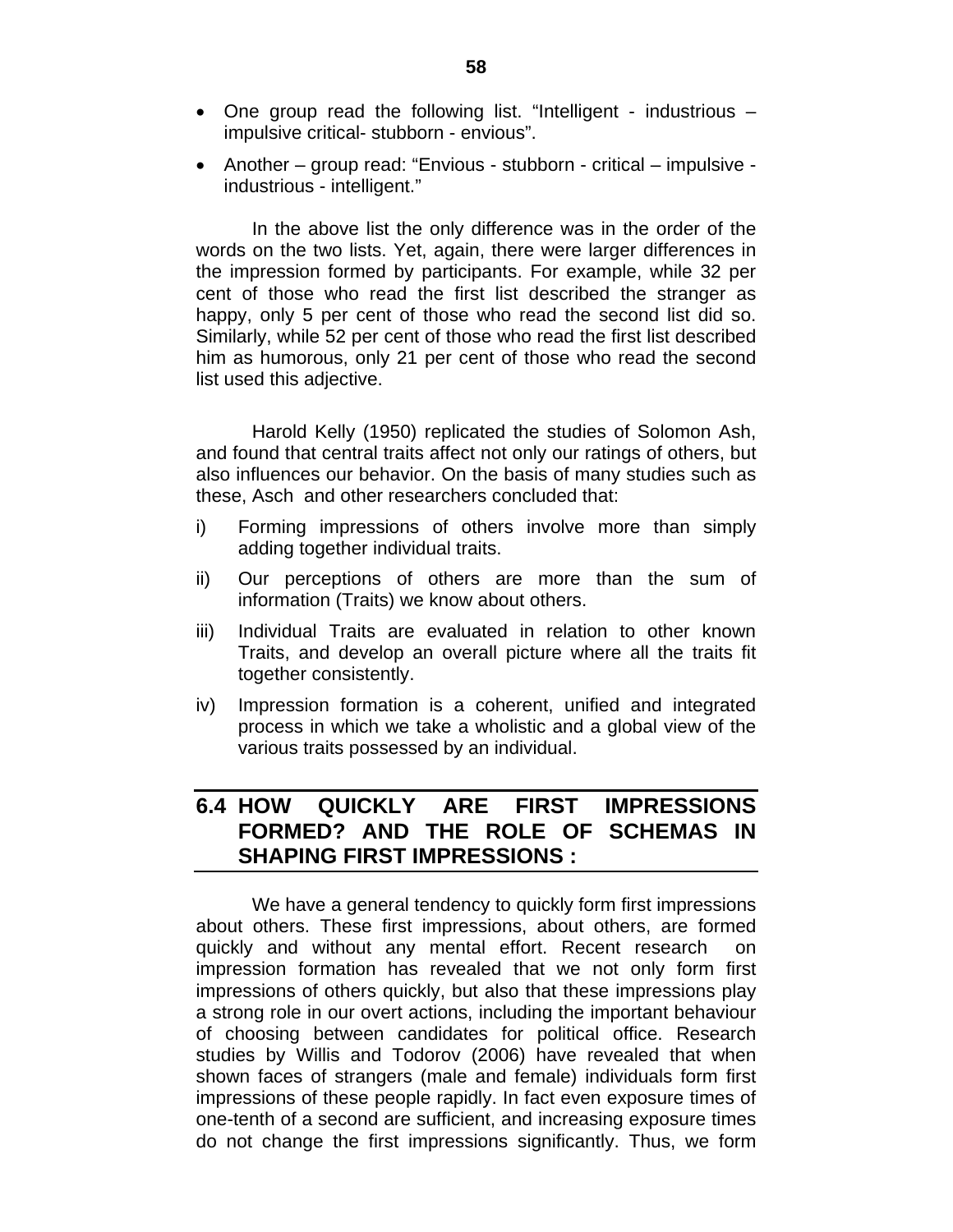impressions of others very quickly and often on the basis of limited amounts of information (e.g. their facial appearance). This has considerable practical significance in our interpersonal relationships, business meeting and other professional relationships.

**Implicit Personality Theories: Schemas that Shape First Impressions:** Implicit personality theories are beliefs about what traits or characteristics are assumed to go together. For example, if some one describes a person as "helpful" and "kind" we would also assume him/her to be sincere. Similarly, if our friend describes a stranger as "practical" and "intelligent" person, we would also assume him/her to be ambitious. This is largely due to the schema we hold about people and or events. For e.g., in many societies, it is assumed that "what is beautiful is good" – that people who are attractive also possess other positive traits, such as good social skills and interest in enjoying good times and good things in life. Large number of research studies, especially those related to birth order and personality reveal that our impressions of others are often strongly shaped by our beliefs about what traits or characteristics go together. These beliefs are often so strong that we will sometimes bend our perceptions of other people to be consistent with them. We often form impressions of others that reflect our implicit beliefs more than their actual traits.

## **6.5 COGNITIVE APPROACH TO IMPRESSION FORMATION :**

The term cognitive means perception, thinking, reasoning and other related mental processes. Impression formation is a cognitive process in which we combine available information about others into a weighted average in which each piece of information about another person is weighted in terms of its relative importance. The various factors that influence the relative weight age are as follows.

- **1. The Sources of Input:** The information from sources we trust or admire is weighted more heavily than information from sources we distrust (Rosenbaum and Levin, 1969).
- **2. Positive and Negative Nature of Information:** We tend to weight negative information about others more heavily than positive information.
- **3. Unusual or Extreme Behaviour:** The information that describes behaviour or traits that are unusual or extreme are more valued and weighted.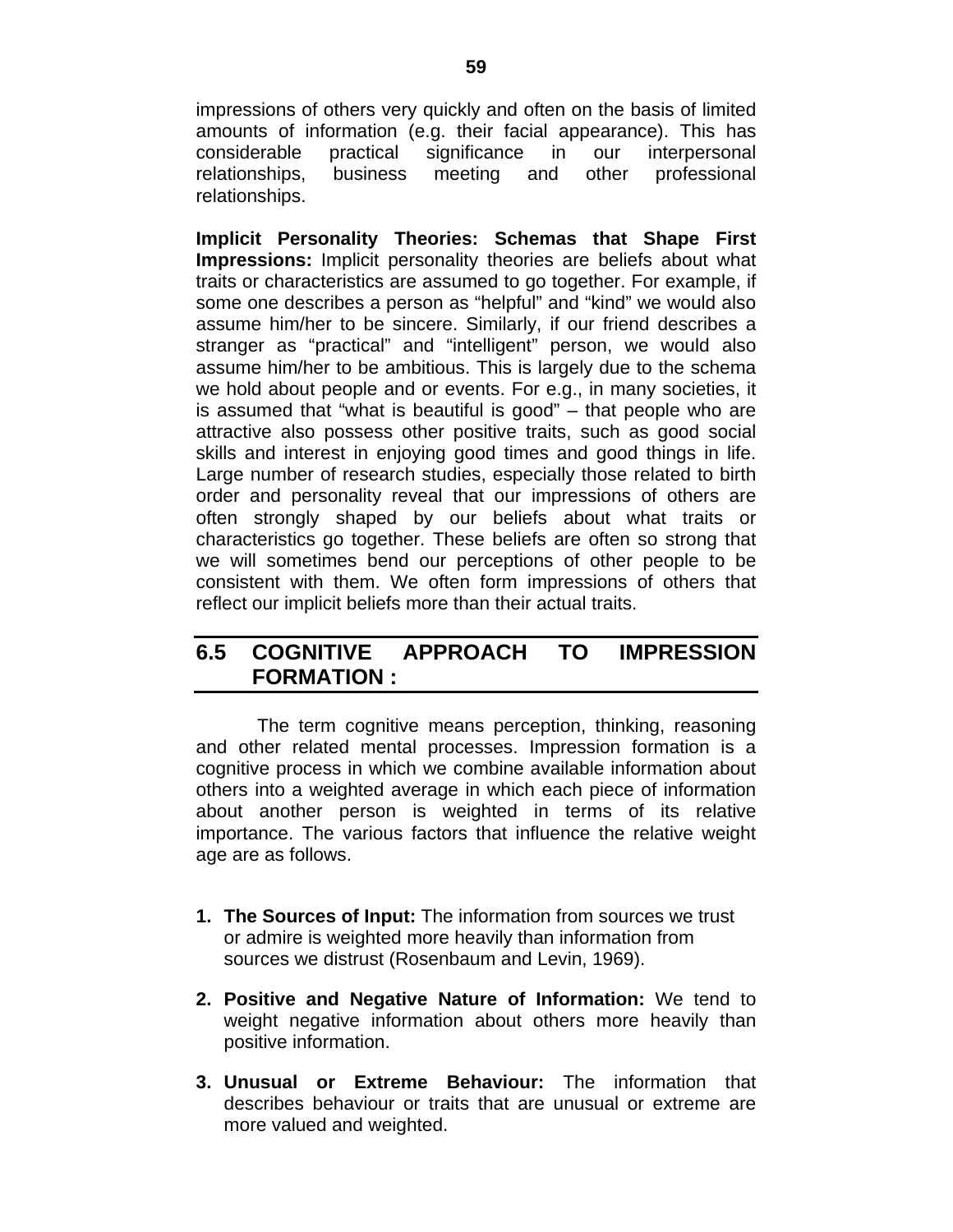**4. Primacy Effect:** Information received first tends to be weighted more heavily than information received later.

Modern investigators have attempted to understand impression formation in terms of the basic knowledge of Social Cognition i.e., the ways in which we notice, store, remember and integrate social information. According to cognitive view our basic ideas about how impressions are formed and changed is influenced by two factors: Exemplars of the trait and mental summaries that are abstracted from repeated observations of other's behaviours. We would discuss each of these briefly.

- **Exemplars:** It refers to concrete examples of behaviour other have performed that are consistent with a given traits. According to this view when we make judgements about others, we recall examples of their behaviour and base our judgement (and our impressions) on these. For e.g., we may recall that during our first meeting with person, how he/she was rude, made criticism about others, and did not co-operate with sick person who was with us. We will recall all these pieces of information and conclude that this person posses the trait of "inconsideration."
- **Abstractions**: It refers to mental summaries that are abstracted from repeated observations of other's behaviour. According to this view when we make judgement about others we simply bring our previously formed abstractions to mind, and then use these as the basis for our impressions and our decisions. If we have previously judged a person to be unfriendly, pessimistic, etc., we will combine these traits into an impression of this individual.

 A large number of research evidence (Klein and Loftus, 1993, Klein et al., 1992) supports the view that concrete examples of behaviour and mental abstractions play a role in impression formation. The nature of impressions considerably shifts as we gain increasing experience with others.

Research studies by Sherman and Klein (1994) have explained how our impressions of others develop. According to them our initial impression of others consists primarily of examples of behaviour they have shown that are indicative of various traits. After we have had more experience with people, however, our impressions shift towards consisting mainly of abstractions ---- mental summaries of their behaviour on many occasions.

In sum, existing evidence indicates that information does not occur in a cognitive vacuum. On the contrary, mental framework representing our previous experience in many social situations, and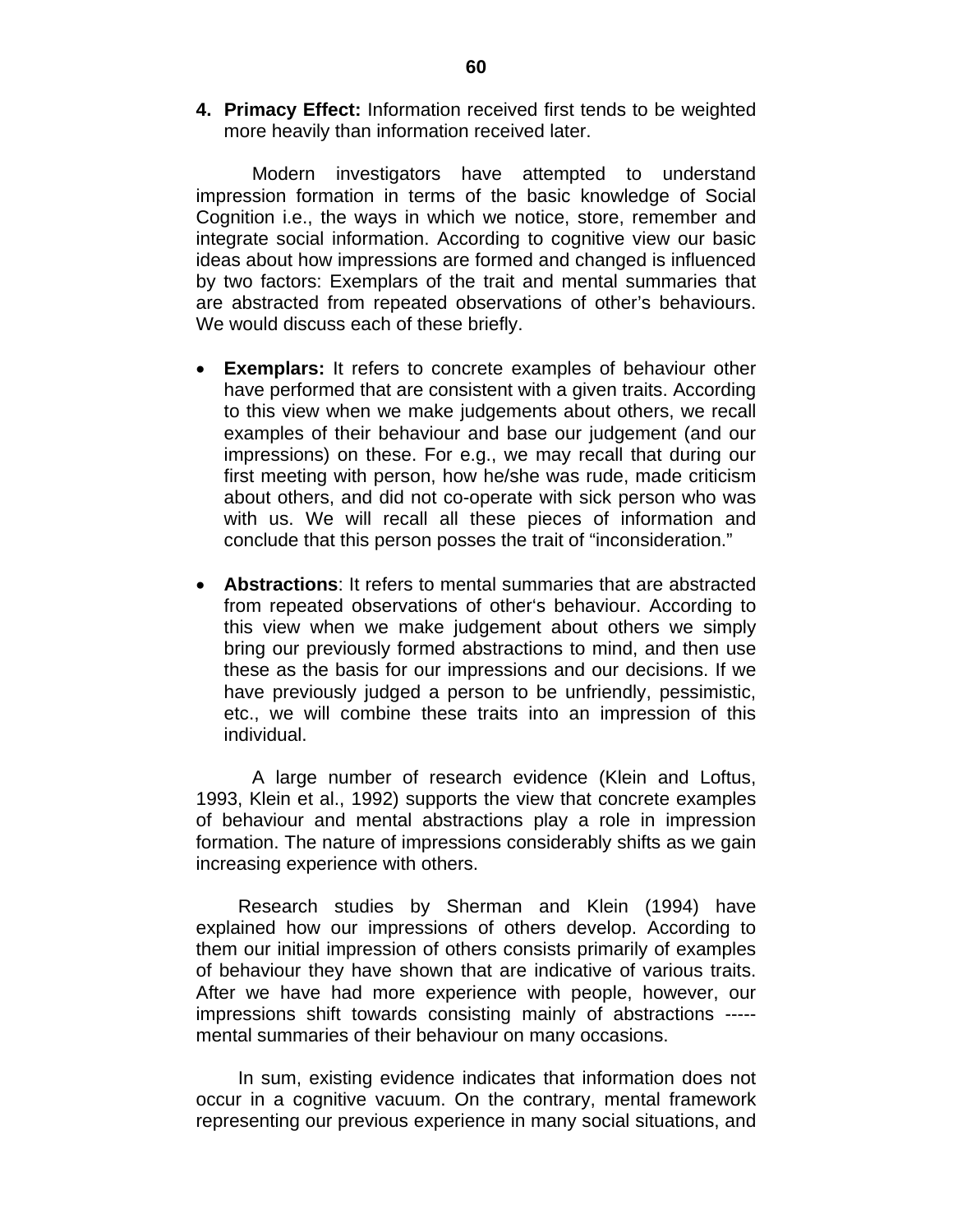basic cognitive processes relating to the storage, recall, and integrating of social information, play a role in it.

## **6.6 IMPRESSION MANAGEMENT :**

Impression Management is also called as self-presentation. It can be defined as our efforts to produce favorable impressions on others. Impression Management is a skillful activity. Research studies (Schlenker 1980, Wayne and Liden, 1995) have demonstrated that people who can perform impression management successfully often gain important advantages in many situations such as getting their work done, job promotions, increased popularity ratings, etc.

**Impression Management: Some Basic Tactics:** The two broad tactics of impression management are as follows:

*a) Self-enhancement:* It can be defined as efforts to boost our own self-image. There are many tactics of self-enhancement. One important tactic of self-enhancement is to improve our appearance. This can done in following ways:

- Changes in dress.
- Personal grooming (use of cosmetic, hairstyle, use of perfume).
- Use of various props (such as eye glasses).
- Judicious use of nonverbal cues.

Some additional tactics of self-enhancement includes:

- i) Efforts to describe one in positive terms,
- ii) Explaining how they overcame difficult obstacles, and
- iii) How they faced certain challenges, which are not common, etc.

Research studies indicate that all the above techniques work under some or other conditions. Brief summaries of some research studies using self-enhancement as an impression management technique are as follows:

• Women who dress in a professional manner (business suit or dress, subdued jewellry) are often evaluated more favorable for management positions than women who dress in a more traditionally feminine manner (Forsythe, Drake, and Cox, 1985).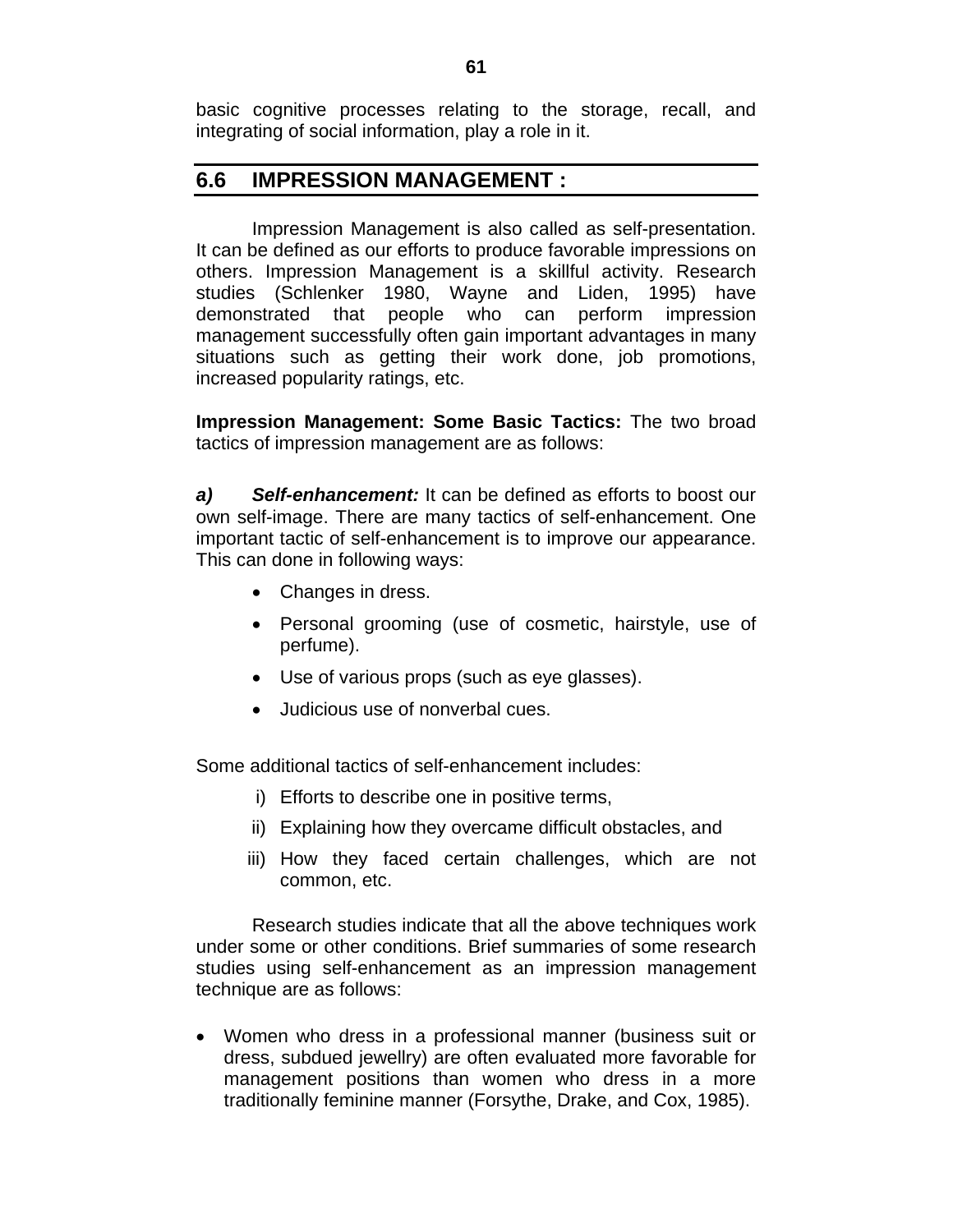- It has also been found that eyeglasses encourage impression of intelligence, while long hair for women or beards for men tend to reduce such impression (Terry and Krantz, 1993).
- Wearing perfume or cologne can enhance first impression provided this particular grooming aid is not overdone (Baron, 1983).

 Most of these efforts to improve personal appearance are not potentially dangerous to the persons who use them. However, one types of effort to enhance personal appearance ---- developing a suntan ---- is potentially harmful (Broadstok Borland and Gason, 1991). Other tactics of self-enhancement pose different kinds of risks. For instance, recent research by Sharp and Getz (1996) indicates that one reason why at least some young people consume alcohol is that it gives them the right "image." In other words, they engage in such behaviour partly for purpose of impression management. Research finding (Sharp and Getz, 1996) offer support for the view that some people do drink alcohol as a tactic of impression management to help look good in the eyes of others.

*b) Other – enhancement:* It refers to efforts on our part to make the target person feel good in our presence. There are many ways in which we can enhance other's self esteem. Some of these are as follows:

- Flattery heaping praise on target person even if they don't deserve it.
- Expressing agreement with their views.
- Showing a high degree of interest in them.
- Doing small favours for them.
- Expressing liking for them, either verbally or non verbally (Wayne and Ferris, 1990).

A large body of research evidence suggests that efforts to engage in impression management are highly useful. It has been found that impression management can influence important judgments based on impression of others.

Research studies by Wayne and Linden (1995) have demonstrated that impression management is a useful tactic during the first six weeks on the job. They found that the greater the extent to which the new employees engaged in other-enhancement (supervisor-focused) tactics of impression management, the more their supervisors viewed them as similar to themselves. Further, the more the employees engaged in self-enhancement tactic, the more their supervisors liked them. Most important, increased liking and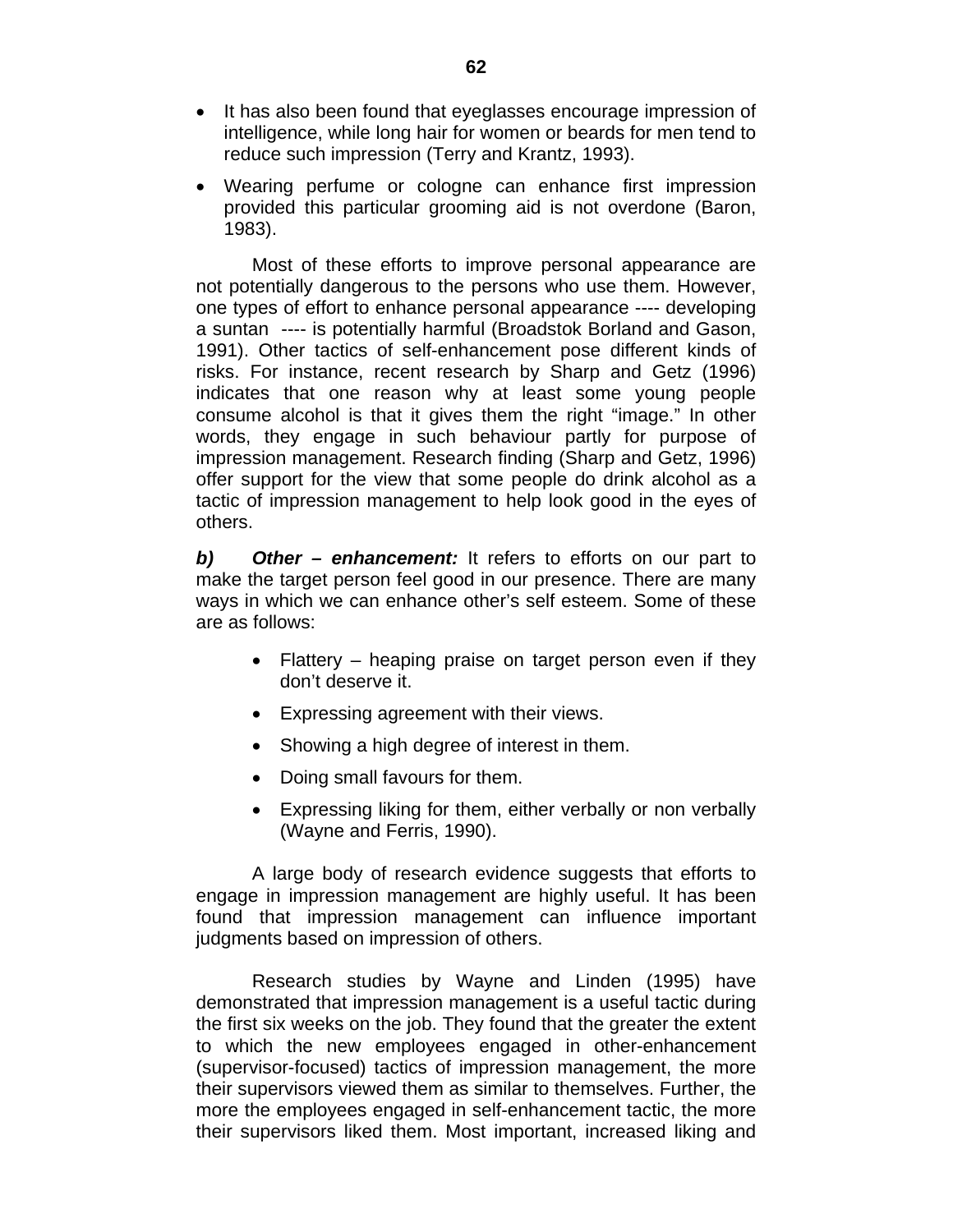feeling of similarity were strong predictors of performance ratings; the more supervisors liked their subordinates and felt similar to them, the higher they rated their performance.

These finding and those of many other studies (e.g., Wayne and Kacmar, 1991; Paulhus, Bruce, and Trapnell, 1995) indicate that impression management tactics often do succeed in enhancing the appeal of persons who use them.

# **6.7 IMPRESSION MANAGEMENT BY MARGINALIZED PERSONS : THE CASE OF HIJRAS IN INDIA :**

Many marginalized individuals especially hijras and gays have received considerable media attention in India in recent years. They have also raised many issues highlighting their identity and problems. Some have projected them in a favorable light. Many Hijras have contested elections and have defeated prominent Congress and BJP candidates. Research studies have revealed that marginalized persons can face conservative backlash if they reach positions of power through successful impression management. The plight of these marginalized groups, especially hijras and gays have received considerable media attention and some award winning movies have also been made. One such movie is "welcome to Sajjanpur" in which is depicted as to how a character Munnibai contests and wins elections.

 Gay individuals, through legal process as well as through media representations has highlighted their plights from time to time and have achieved considerable privileges in terms of increased sympathy, legal protection from courts, increased support from the general public.

## **6.8 QUESTIONS :**

- 1. Discuss the process of impression formation and management with reference to research studies?
- 2. Write short notes on the following:
	- a) Impression Formation
	- b) Impression Management
	- c) Impression Management by Marginalized Persons
- 3. Discuss the research studies of Solomon Asch on Impression Formation.

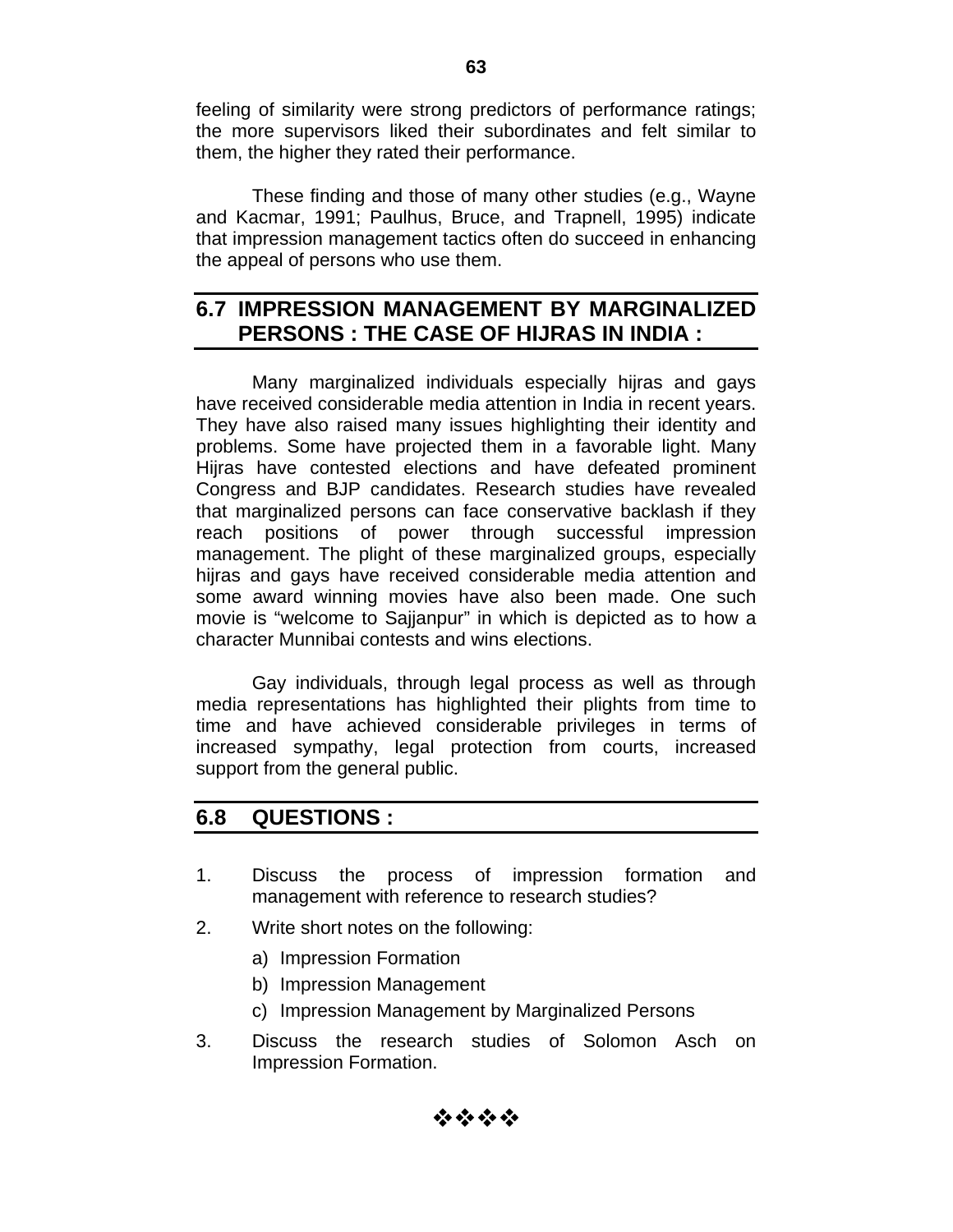# **ATTITUDES**

**7** 

## **Unit Structure:**

- 7.0 Objectives
- 7.1 Introduction
- 7.2 Attitude formation: How attitudes develop
- 7.3 Attitude development
- 7.4 When and why do attitudes influence behaviour 7.4.1 How do attitudes guide behaviour
- 7.5 The fine art of persuasion: How attitude are changed
- 7.6 Resisting Persuasion attempts
- 7.7 Cognitive dissonance. What it is and how we manage it?
- 7.8 Questions
- 7.9 References

## **7.0 OBJECTIVES**

After studying this unit you should –

- Understand how attitudes are formed and the process of development of attitude.
- Know when and why attitudes influence behavior.
- Techniques of changing attitudes such as persuasion and cognitive dissonance.

# **7.1 INTRODUCTION :**

Attitudes are dynamic phenomena that interact with all other elements of an organism. The concept of attitude originated in the United States. Allport described it as probably the most distinctive and indispensable concept in contemporary American Social Psychology. In their study of the Polish Peasant, Thomas and Znaniecki used the term attitude extensively. Often the term attitude is identified with prejudices, biases, states of readiness, beliefs or ideas with an emotional tinge.

Attitudes exercise a great influence on the life and behaviour. Attitudes indicate the direction and intensity of response of the person to stimuli. They reveal the drives which lead to some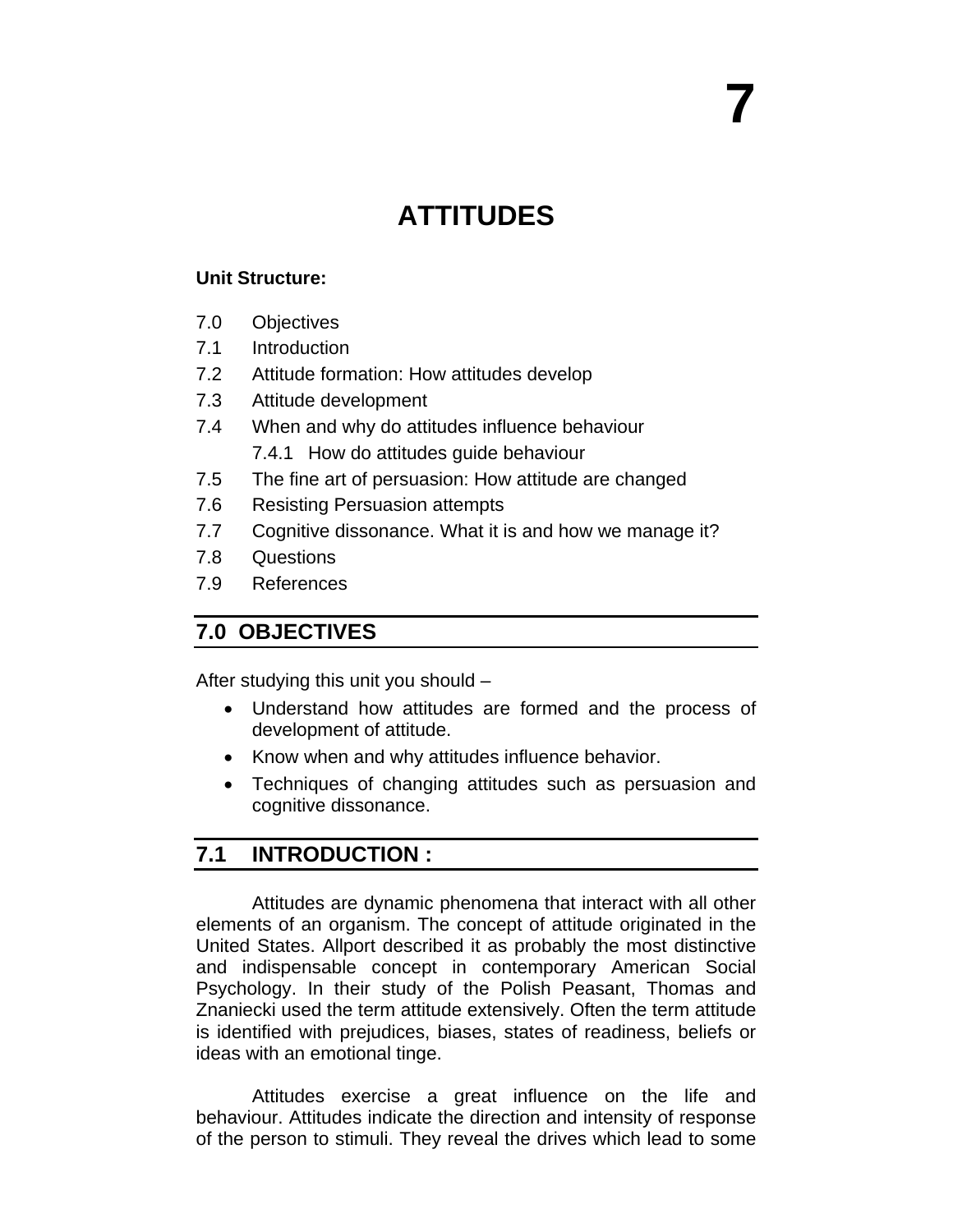form of behaviour. It is a clear fact that every individual has a vast array of attitudes: e.g., Attitudes towards health, children, food, clothes, God, pets, etc.

## **Definition :**

Attitudes refer to a mental and neural set of readiness, organized through experience exerting a directing or dynamic influence upon the individual's response to all objects and situations with which it is related. ......................... Gordon Allport.

An attitude is a readiness to respond in such a way that behaviour is given a certain direction. According to Allport attitudes are three types :

- 1. Social Attitudes
- 2. Attitudes towards specific persons.
- 3. Attitudes towards specific groups.

## **7.2 ATTITUDE FORMATION : HOW ATTITUDES DEVELOP :**

Attitudes are a result of beliefs. Beliefs about the object, feelings towards the object, behavioural intensions regarding the object and actual behaviour thus shown are all steps towards attitude formation. For example, if employees believe that their current job will provide them with experience and training a positive attitude is developed in them towards the job. There are four process in attitude formation. It is similar to how beliefs are formed. They include:-

- **1. Past experience:** People develop attitude on the basis of their past experience.
- **2. Available Information:** A piece of information that is happy will influence the beliefs. This will consequently affect the attitude formation. For eg: If an employee hear about the promotion of many people in an industry his attitude changes.
- **3. Generalization :** Generalization comes from similar situations or events. Eg: No one in a job is promoted. This will give a general feeling that there is no promotion.

 The most important thing to remember about attitude formation is that it is learned. Family, friends, experiences co-workers, are involved in attitude formation.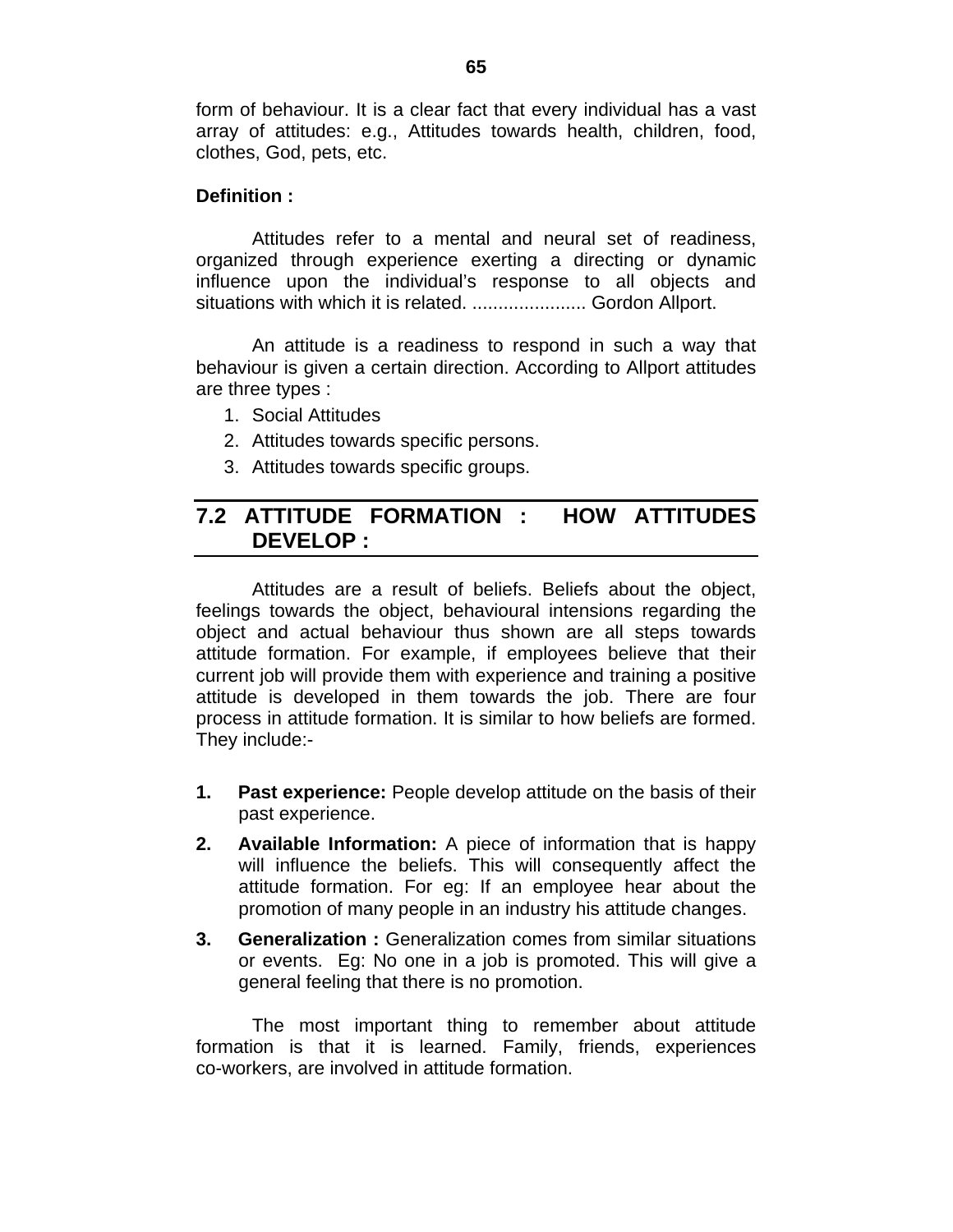## **7.3 ATTITUDE DEVELOPMENT :**

In early development stage (infant) attitudes exist in their most primitive form, as simple pleasant or unpleasant states of the infant. Some of these feelings are results of satisfied or unsatisfied biological needs. Others are produced by pleasurable or unpleasurable responses from mother, father or siblings. An infant gains pleasure from being helped and protected. But a child in the early period of walking is likely to resent and reject the helping hand. Developmental changes produce changes in child attitude with objects and situations.

Child's attitude towards authority figure is an important element of socialization. It determines his behaviour in school. A rebellious attitude towards authority (teacher, principal, peer group) can bring conflicts. Teacher can influence the attitude of a child considerably.

Attitudes of Children have their origins in the family relationships at home. The parental attitude of 'acceptance – democratic' seemed to facilitate growth and development more than others.

Attitudes developed during the preschool years are associated with the general culture. Day to day experiences and the child's perception of them have a strong influence on the development of attitude. Attitude develops moment by moment. Some of them are formed without direction. Others are a result of careful planning by a person or persons who desires to encourage the development of attitudes. Much of citizenship training is a matter of attitude formation. Emotional attitude play great role in one's life. Children should gain unbiased attitude through content mastery. School becomes a very important factor in the development of existing attitude and to create new ones. Teachers play a great role in this respect.

An individual's attitude is determined by various developmental factors. They are as follows :-

- **1. Physical growth and development:** This is responsible for poor emotional and social adjustment. Social adjustment has important effects on the formation of attitude.
- **2. Intellectual development:** The components of intelligence like memory, understanding, thinking and reasoning play a significant part in attitude formation. This is because they help in gaining perceptual experience.
- **3. Emotional Development:** Emotions play dominant role in converting behaviour in to attitudes.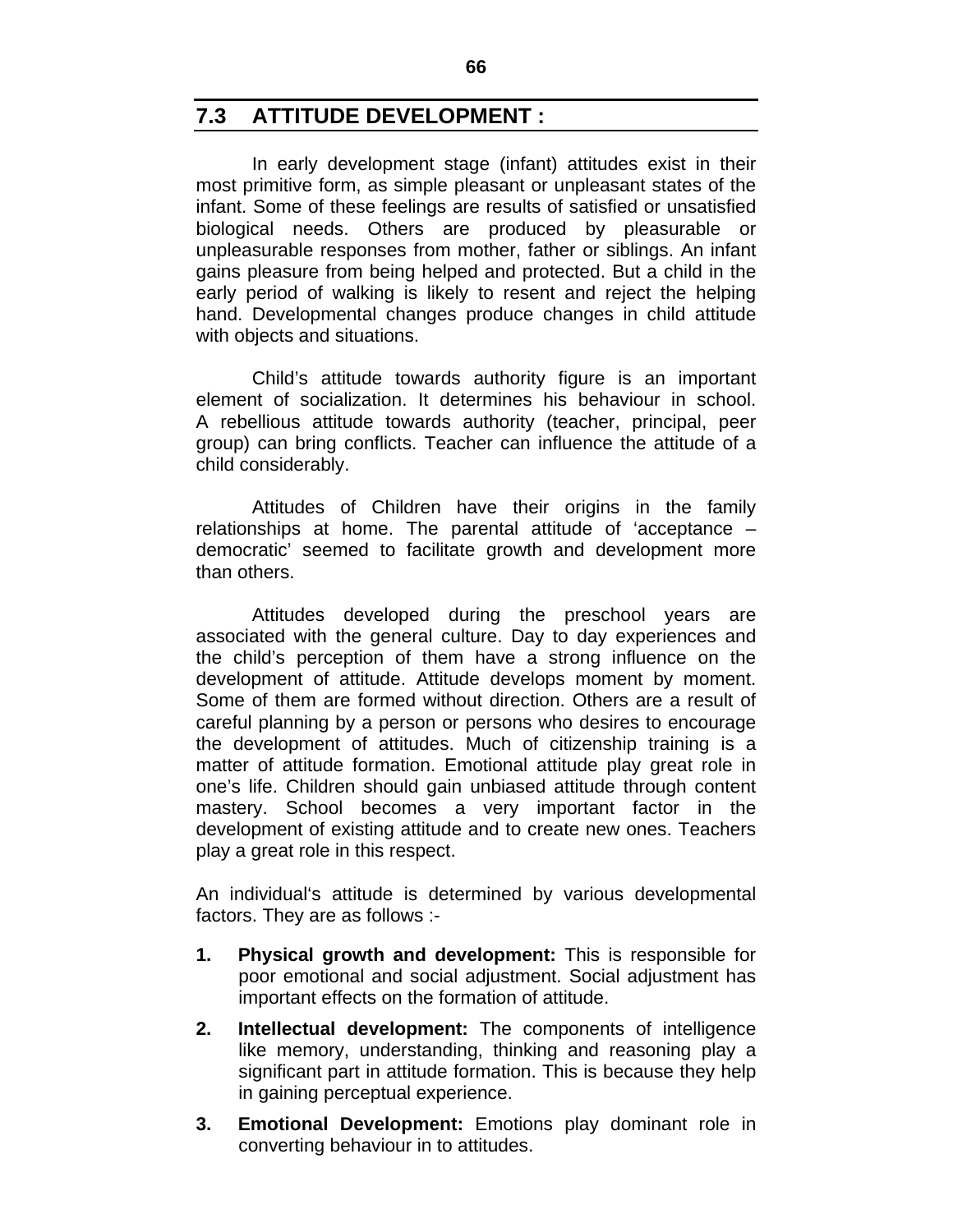- **4. Social Development:** Social interaction is a key to attitude formation at any age of human development. Social attitudes can be picked up from respective group.
- **5. Ethical and Moral Development:** Individuals enhancing his feelings of self-esteem tries to develop those attitudes that increases his values and ideals.

 In attitude formation, both home and family environment plays a leading role. Attitude offer great possibilities for successful achievement as well as failure in life. They are an important motivator of behaviour and influence all human values.

# **7.4 WHEN AND WHY DO ATTITUDES INFLUENCE BEHAVIOUR :**

How attitudes are formed and how to get it changed? They are an important determinant of behaviour. The link between attitudes and behaviour is quite weak. Therefore, knowing some one's attitude was not very useful in predicting their behaviour. There is a gap between one's attitude and behaviour on many occasions. Attitudes often do exert important effects on our behaviour. Research findings show the possibility of predicting people's behaviour from their attitudes. Social psychologists made progress in understanding the link between attitude and behaviour.

### **Attitude – Behaviour Link :**

Lapiere (1934) conducted a study to understand the attitude behaviour link. During those days, social psychologists generally defined attitudes in terms of behaviour. Allport (1924) defined attitude as tendencies to behave in certain ways in social situations.

Lapiere studied the relation of attitude and behaviour by travelling with a young Chinese couple. His results indicated a sizable gap between attitudes and behaviour between what people say and what they actually do. Attitude do not strongly influence overt behaviour. Accordingly to some social psychologists researches shows that under certain conditions, attitudes do indeed influence behaviour.

There are several factors that affect the strength of the relationship between attitude and behaviour. These factors determine the extent to which attitudes influence overt behaviour. Attitudes influence behaviour (1) When situational constraints moderate the relationship between attitudes and behaviour (2) when situational pressure shape the extent to which attitudes can be expressed. (3) when attitudes are powerful and strong.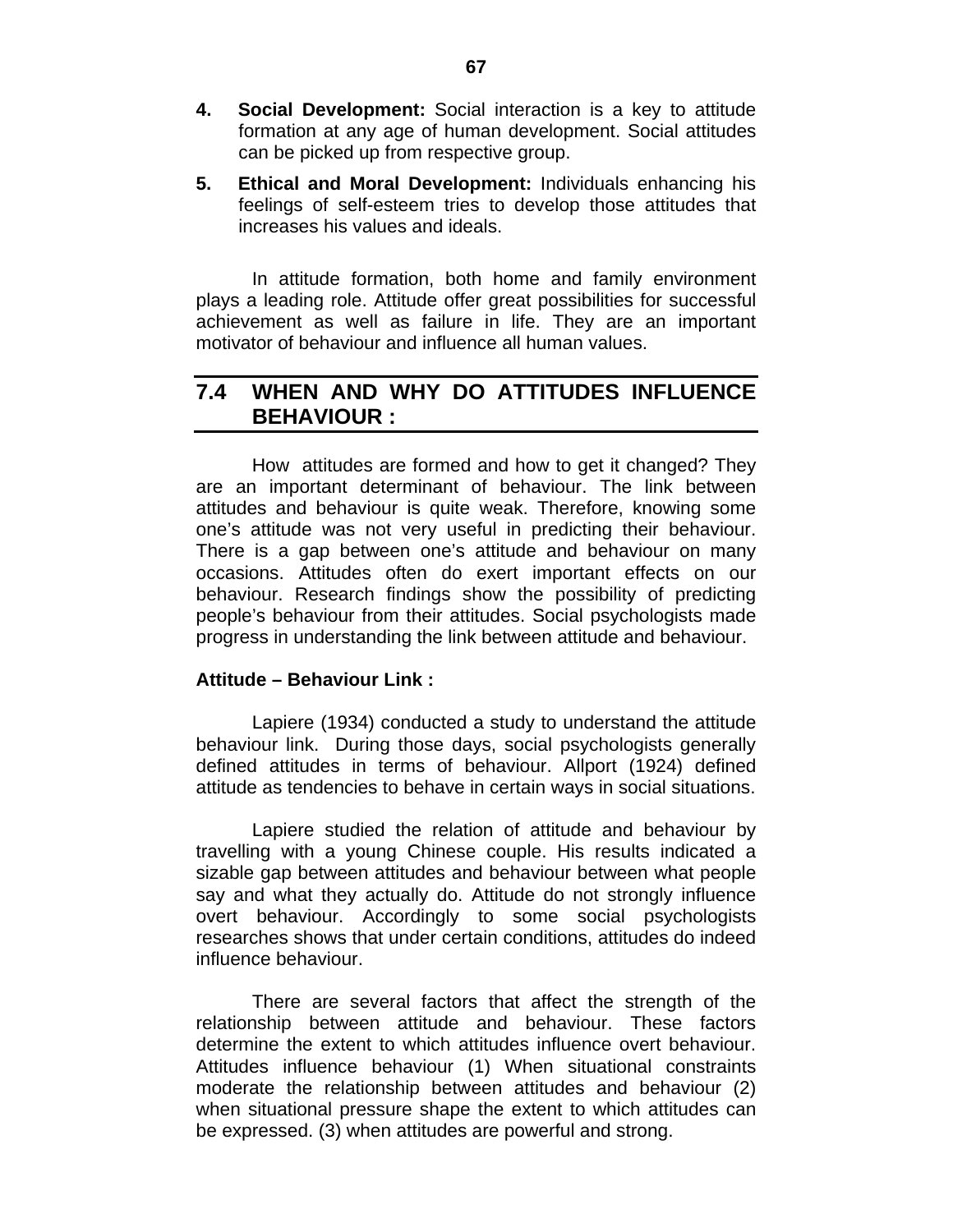The term attitude is used in describing people, and in explaining their behaviour. eg: "He has a poor attitude", "I Like her attitude", etc. Attitudes are complex cognitive process, that influence life. Attitude and behaviour has a relationship. In gaining a clear understanding of the relationship between attitude and behaviour both the causes and effects of attitude need to be examined. Fishbein and Ajzen, have done a study in this respect. Accordingly, the beliefs about the object provides the attitude. The behavioral intentions describes what the person is inclined to do. The actual behaviour is a function of attitudes and other many factors.



### **7.4.1 How do attitudes guide behaviour :**

 In late 1960s, social psychology was experiencing serious crisis. Many studies concluded the fact that the link between attitudes and behaviour is actually quite weak. This means knowing someones attitude was not very useful in predicting their overt behaviour. Later studies support the fact that our attitudes often do exert important effects on our behaviour Research findings in this respect supported the possibility, of predicting people's behaviour from their attitudes.

**The attitude behaviour link :** Study was conducted by Lapiere (1934). His study results indicated that there is a sizable gap between attitudes and behaviour. That is between what people say and what they actually do. Later studies indicated that attitudes do indeed influence behaviour. It is the type of attitude that matters in behaviour. Ambivalent attitudes are weaker predictors of behaviour. Recent research in this area, concluded that when attitudes are not ambivalent, that is, when attitudes have no positive and negative feelings–attitudes do indeed predict behaviour. Situational constraints moderate relationship between attitudes and behaviour.

There are several aspects of attitudes that guide behaviour :

- (1) Attitude origin Evidence indicates that attitudes on basis of direct experience have stronger effects on behaviour.
- (2) Attitude strength. The stronger the attitudes are, the greater their impact on behaviour.
- (3) Attitude specificity. This is the extent to which attitudes are focused on specific objects. Attitude behaviour link is stronger when attitudes and behaviours are measured at same level of specificity.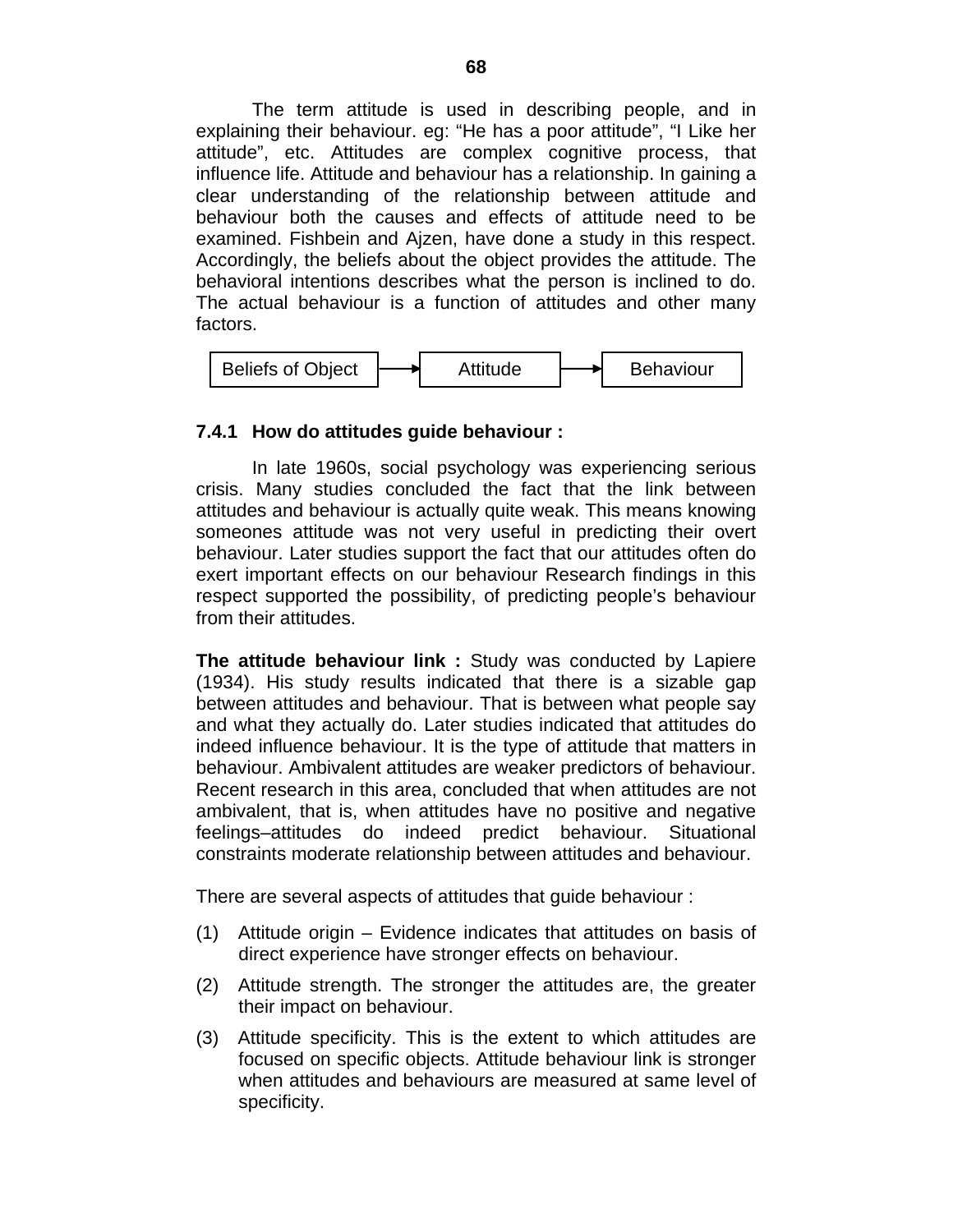Attitudes seem to influence behaviour through two different mechanisms. When we can give careful thought to our attitudes, intentions derived from our attitudes strongly predict behaviour. In situations, where we cannot engage in deliberate thought, attitudes influence behaviour.

### **Check Your Progress :**

- 1. Define attitude?
- 2. How are attitudes formed?
- 3. How have your attitudes been affected during the past week?
- 4. Explain attitude behaviour link ?
- 5. Give examples to show attitude development.

# **7.5 THE FINE ART OF PERSUASION: HOW ATTITUDES ARE CHANGED :**

 Persuasion is the effort to change our attitudes through the use of various kinds of messages. It is a part of daily life. Studies of social psychologists yielded insights into the cognitive process that play a role in persuasion. For attitude change persuasive communication plays a vital role. Persuasive communication is such a skill which is employed by a person to persuade other person or persons. The skill may be based on reason. In persuasive behaviour communication is vital. It can be through dialogue, written ideas, television or film Through these media, the messages sent might bring changes in our view point. Some persuasive appeal do not succeed in attitude change.

**Example :** Some advertisements fail to sell the goods advertised; while others are successful. The various ingredients of persuasion are:The communicator, communication, process of communication, these four elements include, 'What means', and to 'whom'.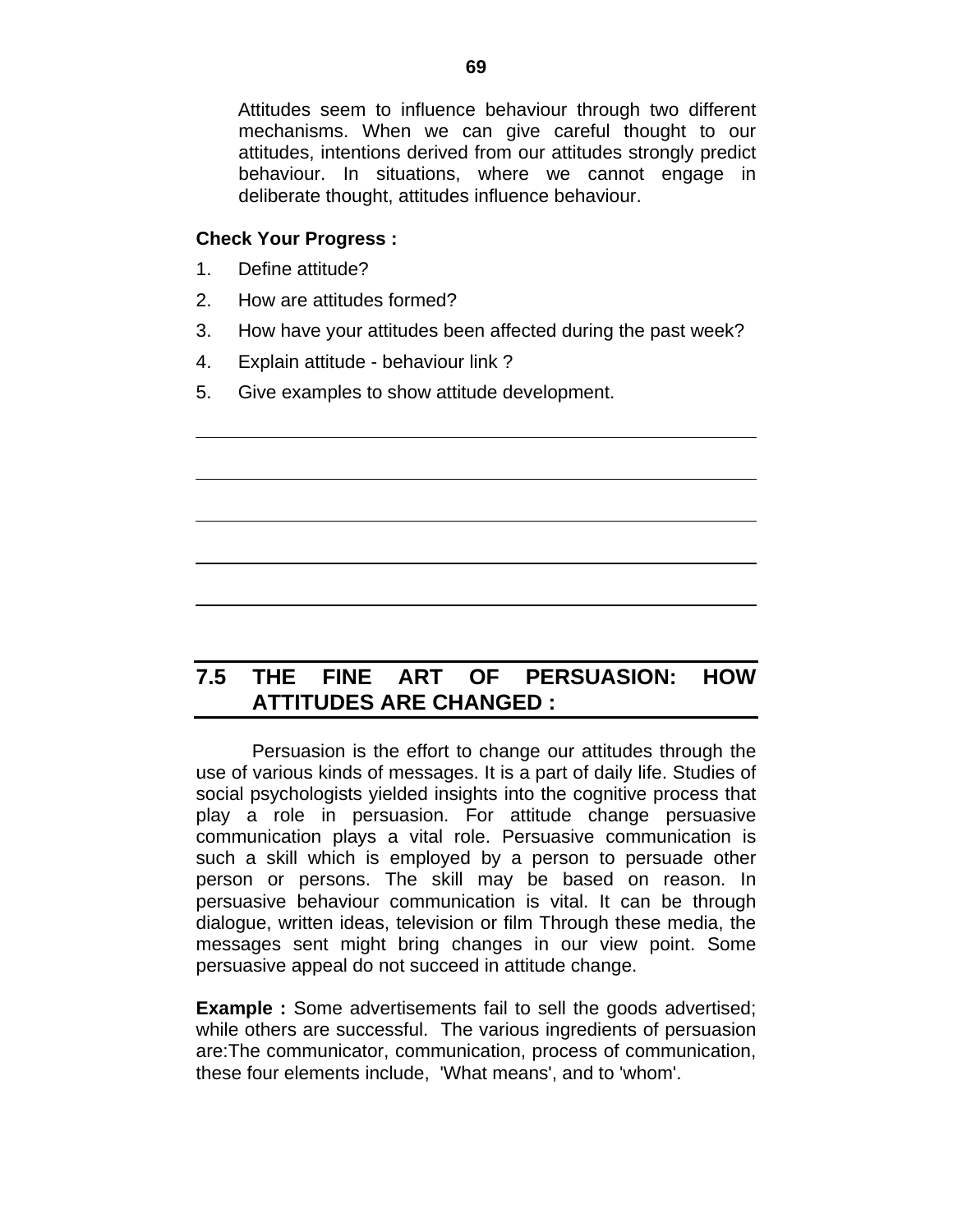There are two routes to persuasion. They are :-

- (1) The central route to persuasion. Persuasion that occurs when interested people focus on the arguments. e.g: Advertisement of computer.
- (2) Peripheral Route to persuasion. Persuasion that occurs when people are influenced by incidental cues. e.g: Attractiveness of the speaker.

## **The Early Approach to Persuasion :**

 It is found that source credibility is an important factor in persuasion. Following are some interesting findings of early research on persuasion.

- Communicators who are credible are more persuassive. Experts with respect to the topics are more persuasive than non-experts.
- Communicators who are attractive in some way. E.g. physically attractive.
- People are more susceptible to persuasion.
- When audience attitude is contrary to that of the persuader.
- People who speak rapidly are often more persuasive than persons who speak more slowly.
- Persuasion can be enhanced by messages that arouse strong emotions (especially fear) in the audience.

## **7.6 RESISTING PERSUASION ATTEMPTS :**

We are highly resistant to persuasive messages. If we are not, our attitudes would be in a constant state of change. Several factors contribute to such resistance to persuasion.

- 1. *Reactance:* It is negative reactions to efforts by others to limit our personal freedom. In other words we tend to protect our personal freedom.
- 2. *Forewarning:* It is the prior knowledge of persuasive intent. It is the knowledge that someone is trying to change our attitudes.
- 3. *Selective Avoidance:* It is a tendency to direct our attention away from information that challenges our existing attitudes.
- 4. *Counter arguing against competing views:* When exposed to persuasive messages we actively counterargue against the information they contain. This also increases our resistance to persuasion.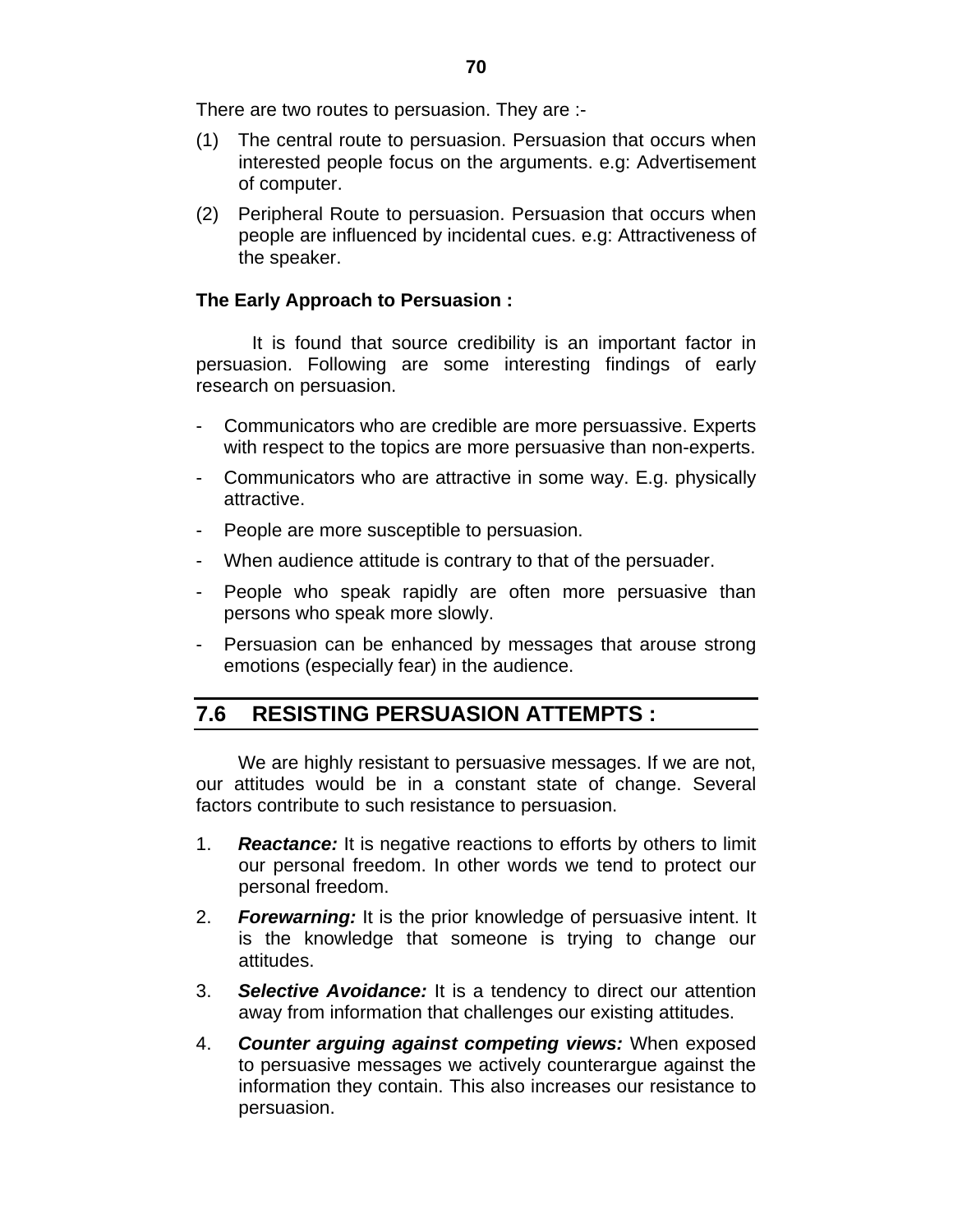5. *Biased assimilation and attitude polarization:* These are two additional processes that play a role in resistance to persuasion. Biased assimilation is the tendency to evaluate information that disconfirms our existing views as less convincing than that confirms these views. Attitude polarization is the tendency to evaluate information in such a way that it strengthens our initial views.

## **7.7 COGNITIVE DISSONANCE. WHAT IT IS AND HOW WE MANAGE IT ?**

 Congnitive dissonance is an unpleasant internal state that results when individuals notice inconsistency between two or more of their attitudes. It can also be an unpleasant state between attitudes and behaviour. It is a frequent occurrence in everyday life. It can sometimes lead us to change our attitudes.

 Cognitive Dissonance Theory proposed by Leon Festinger in 1957 begins with the idea that people do not like inconsistency and are uncomfortable when it occurs. Dissonance can be reduced through direct as well as indirect techniques.

## **Direct Approaches:**

- 1. Change of our attitude or behaviour so that these are more consistent.
- 2. Reduce cognitive dissonance by acquiring new information to support our attitude.
- 3. Trivialization. A technique for reducing dissonance in which the importance of attitudes and behaviours that are inconsistent with each other is cognitively reduced.

Direct approach focus on attitude behaviour discrepancies that are causing dissonance.

### **Indirect Approaches:**

Research by Steele (1988) and his colleagues indicate that :

- 1. Positive self evaluations by focusing on their positive self attributes reduce dissonance.
- 2. Engaging in distracting activities that takes one's mind off the dissonance (Zanna and Aziza 1976).

Scientific evidence relate the fact that dissonance is unpleasant. Also dissonance is indeed a universal aspect of human thought. But the conditions under which it occurs and the tactics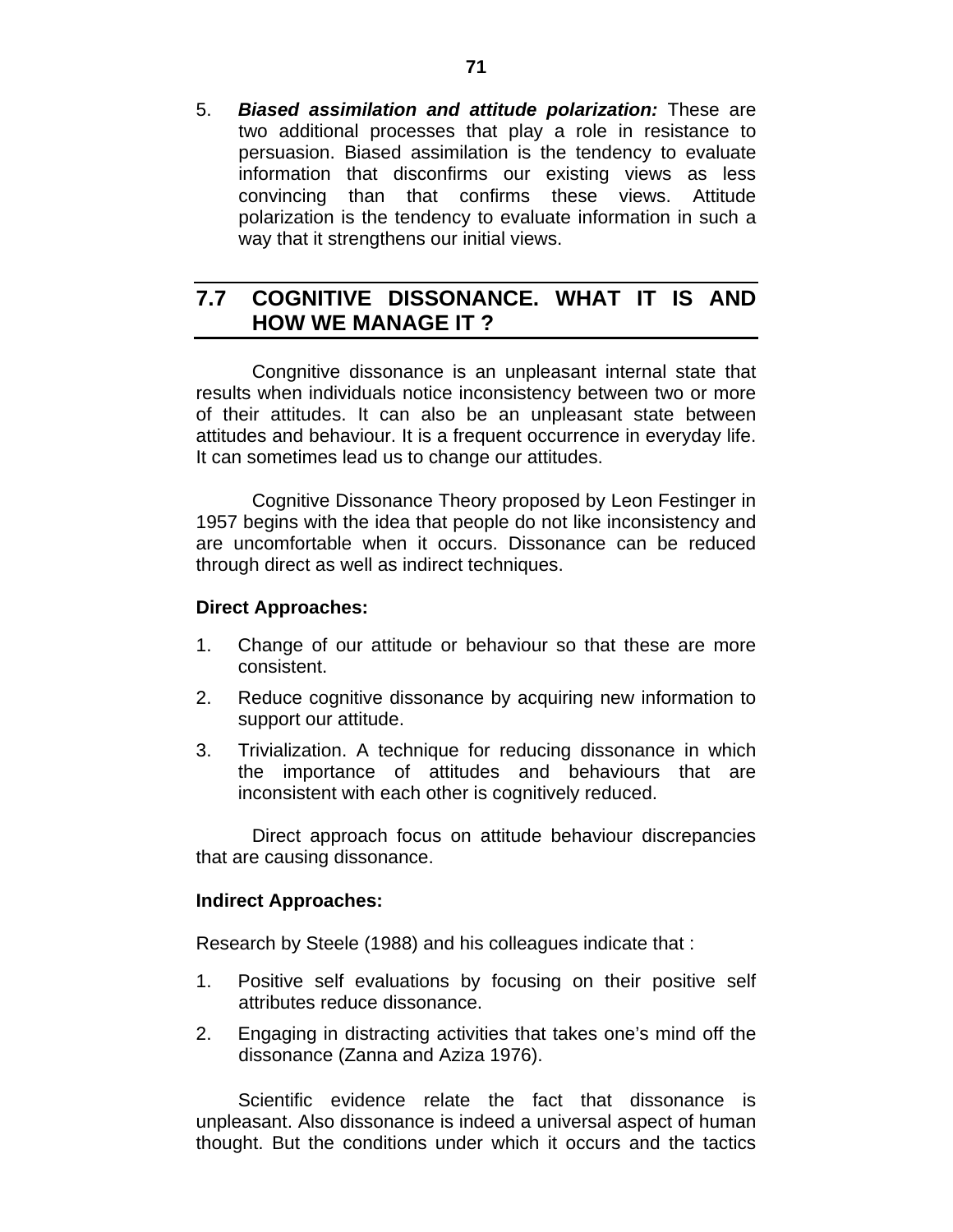individuals choose to reduce it appear to be influenced by cultural factors.

# **7.8 QUESTIONS :**

- 1. What is persuasion?
- 2. How can you change attitudes?
- 3. State the findings of early research on persuasion?
- 4. What are the factors contributing resistance to persuasion?
- 5. What is cognitive dissonance?

# **7.9 REFERENCES :**

- 1. Robert A. Baron and Donn Byrne (2004) Social Psychology. Pearson.
- 2. S. K. Mangal (2007). Essentials of Educational Psychology, Prentice. Hall of India Private Limited. New Delhi.
- 3. Crow and Crow (1991) Educational Psychology Eurasia publishing House (P) Ltd. New Delhi.
- 4. Kuppuswamy B An Introduction to social psychology. Asia publishing House, Mumbai 1971.
- 5. Aronson E. Wilson, T. D. and Akert RM (2007) Social psychology. New Jersey : Pearson Education.
- 6. Taylor, S. E. Peplau, L. A and Sears D. O. (2006). Social psychology (12<sup>th</sup> Edi) New Delhi. Pearson Education.

\*\*\*\*

7. www.beed.gov.be.ca/careers/planning.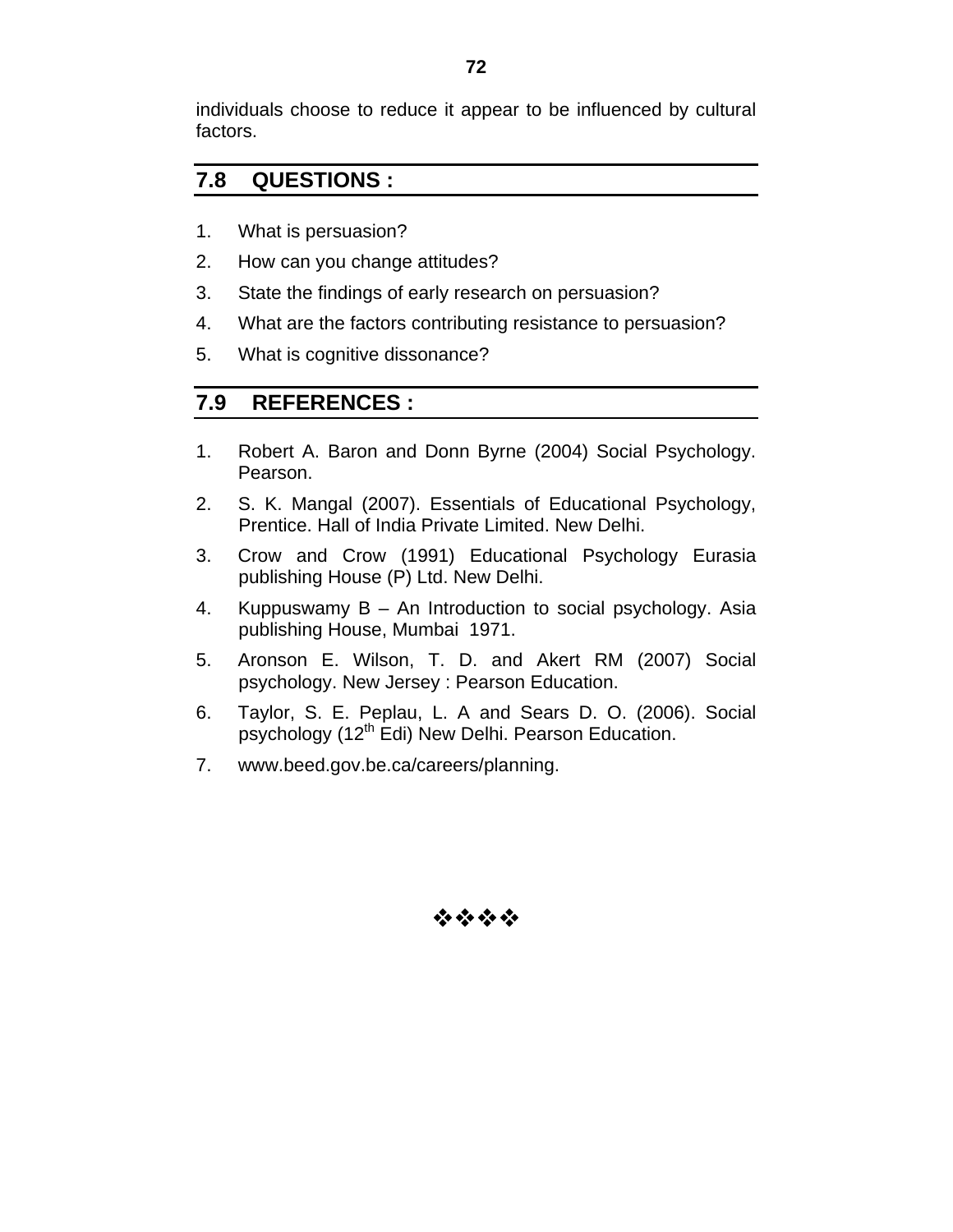## **STEREOTYPING, PREJUDICE AND DISCRIMINATION**

## **Unit Structure:**

- 8.0 Objectives
- 8.1 Introduction
- 8.2 How members of different groups perceive inequality?
- 8.3 Nature and origins of stereotyping.
- **Stereotypes**: *Beliefs* about members of a specific group.
- **Prejudice**: Negative *feelings* towards members of a specific group.
- **Discrimination**: Negative *behaviours / actions* directed at members of a specific group.

## **8.0 OBJECTIVES**

After studying this unit you will be able to :

- Define terms like stereotype, prejudice and discrimination.
- Explain the relationship between the three terms.
- Cite examples of different kinds of prejudice.
- List the ill effects of prejudice in any society.
- Explain the nature and origins of stereotyping.
- Pupils will be able to describe ways to counter prejudice.

## **8.1 INTRODUCTION :**

## **What is a Stereotype?**

**Stereotype -** A conventional, formulaic, and oversimplified conception, opinion, or image. A partiality that prevents objective consideration of an issue or situation. A preconceived opinion; bias; sentence passed before proper examination of the circumstances

Stereotypes can be either positive ("black men are good at basketball") or negative ("women are bad drivers"). But most stereotypes tend to make us feel superior in some way to the person or group being stereotyped. Stereotypes ignore the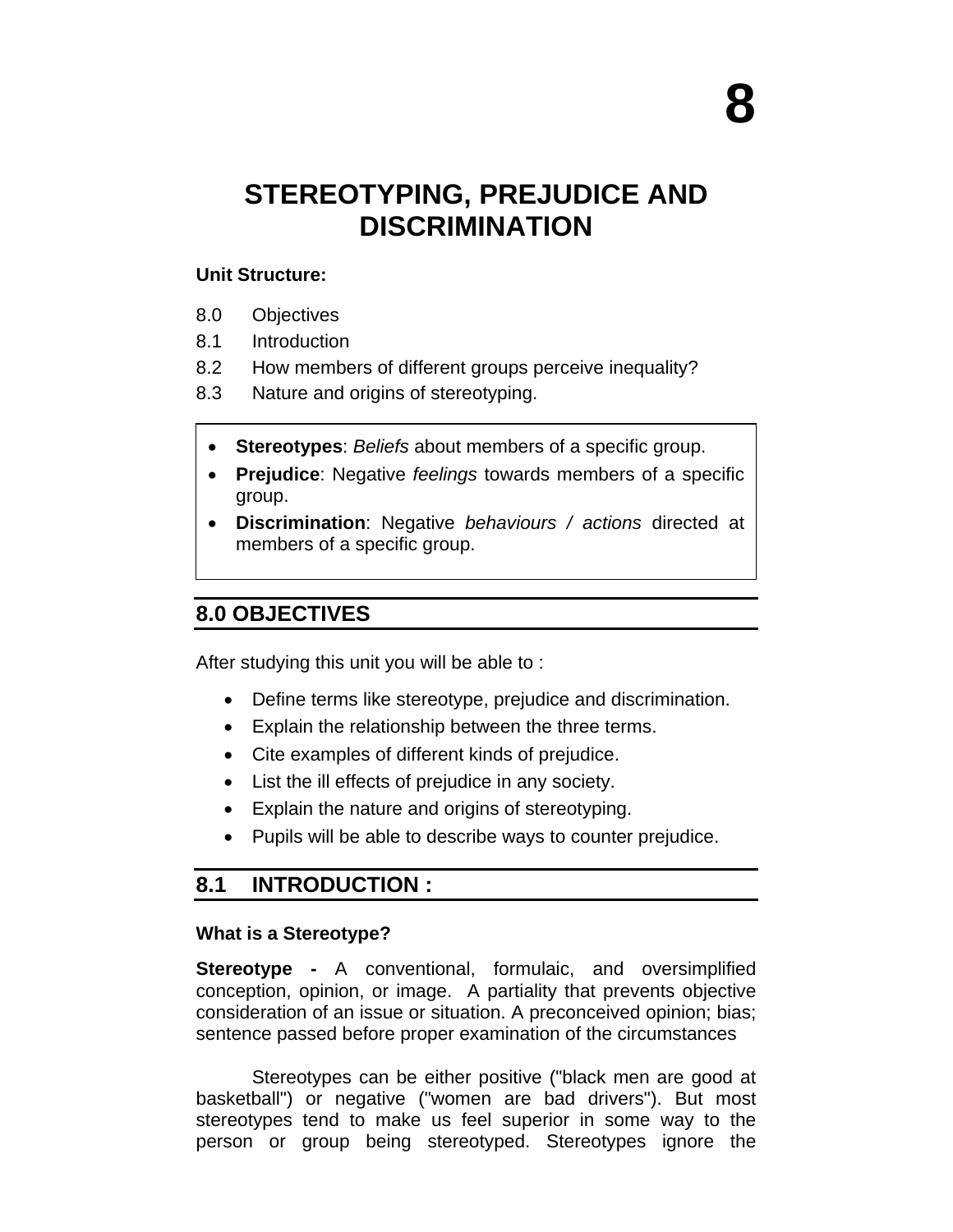uniqueness of individuals by painting all members of a group with the same brush.

**Prejudice** *–* A prejudice evolves from a stereotype. Prejudices can be positive as well as negative. Positive stereotypes can also lead to discrimination but largely not as harmful as negative. Based on our stereotypes if we start forming hostile or negative opinions of others or when a person dislikes another for no good reason, or has formed a hostile opinion of someone before even getting to know them it is prejudice. It is in other words a negative judgment or opinion formed about an individual or group without knowledge of the facts.

**Discrimination** *--* Treating people in a less favorable way because they are members of a particular group. Discrimination is prejudice in action. Let us take a concrete example

For instance you perceive '**A'** community as violent because of stereotyping. You might not show your hatred with words, but your prejudice is there and when you take a negative action you discriminate. For instance you are the boss of a company and a person from that **A c**ommunity applies for a job you already have a prejudice against them and so you might not select the candidate even if he/she is meritorious. This is discrimination. So you see how the three terms described above are interrelated.

Thus there is a relationship between stereotypes, prejudice and discrimination.



Prejudice and discrimination occur with respect to differences in race, ethnicity, gender, language and a variety of other social categories.

Thus, stereotypes and prejudice is a widespread phenomenon, present in all societies of the world. Our society often innocently creates and perpetuates stereotypes, but these stereotypes often lead to unfair discrimination and persecution when the stereotype is unfavorable. **Social perception** involves the development of an attitude towards another person or group of persons.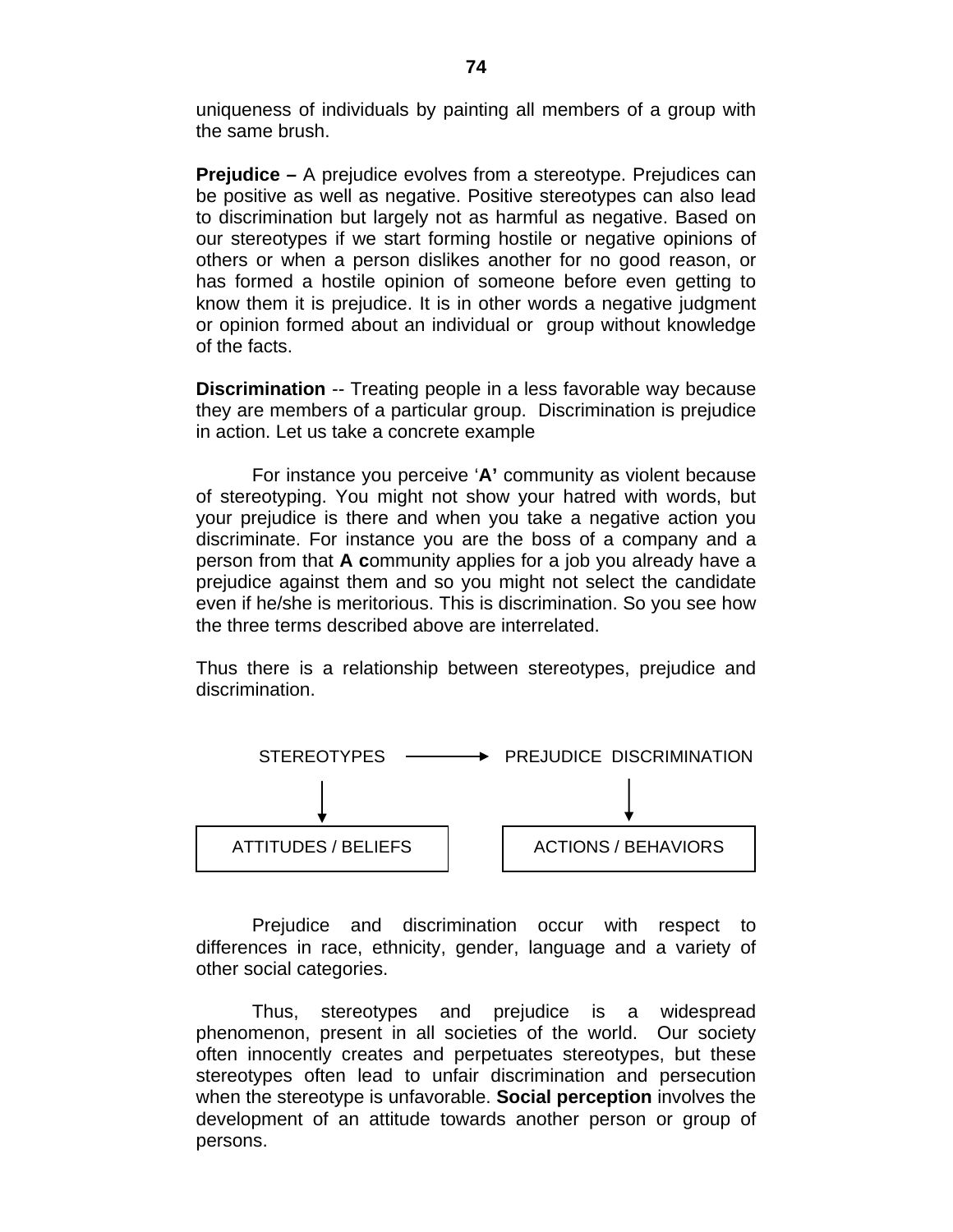A stereotype is an attitude towards a person or group on the basis of some physical characteristic or physical fact. A "stereotype" is a generalization about a person or group of persons. We develop stereotypes when we are unable or unwilling to obtain all of the information we would need to make fair judgments about people or situations. In the absence of the "total picture," stereotypes in many cases allow us to "fill in the blanks." For example, if we are walking through a dark lane at night and encounter three senior citizens wearing kurtas and having walking sticks, we may not feel as threatened as if we were met by three college-aged boys wearing jeans and leather jackets. Why is this so? We have made a generalization in each case. These generalizations have their roots in experiences we have had in the past, read about in books and magazines, seen in movies or television, or have had narrated to us by friends and family. In many cases, these stereotypical generalizations are reasonably accurate. Yet, in virtually every case, we are resorting to prejudice by ascribing characteristics about a person based on a stereotype, without knowledge of the total facts. For instance we may assume that a person from 'A' community will be illiterate or backward. Sometimes we may have positive over generalizations or stereotypes like all Tamilians are good in Mathematics.

Television, books, comic strips, and movies are all abundant sources of stereotyped characters. For example the Sardar jokes in movies and joke books depicting them to be foolish, Afro-Americans portrayed as being unintelligent, lazy, or violence-prone. As a result of viewing these stereotyped pictures or news items, we encourage prejudice. So generally a prejudice would emerge from a stereotype.

Social psychologists define a stereotype as the **cognitive component** of the prejudiced attitude. It is defined as a generalization about a group whereby identical characteristics are assigned to virtually all members, regardless of actual variation among the members. Prejudice is defined as the **affective component** - hostile or negative attitude toward a distinguishable group of people based solely on their group membership and discrimination **is the behavioral component** of the prejudiced attitude - an unjustified negative or harmful action toward members of a group based on their membership.

#### **Possible prejudicial effects of stereotypes are:**

- Justification of ill-founded prejudices or ignorance.
- Unwillingness to rethink one's attitudes and behavior towards stereotyped group.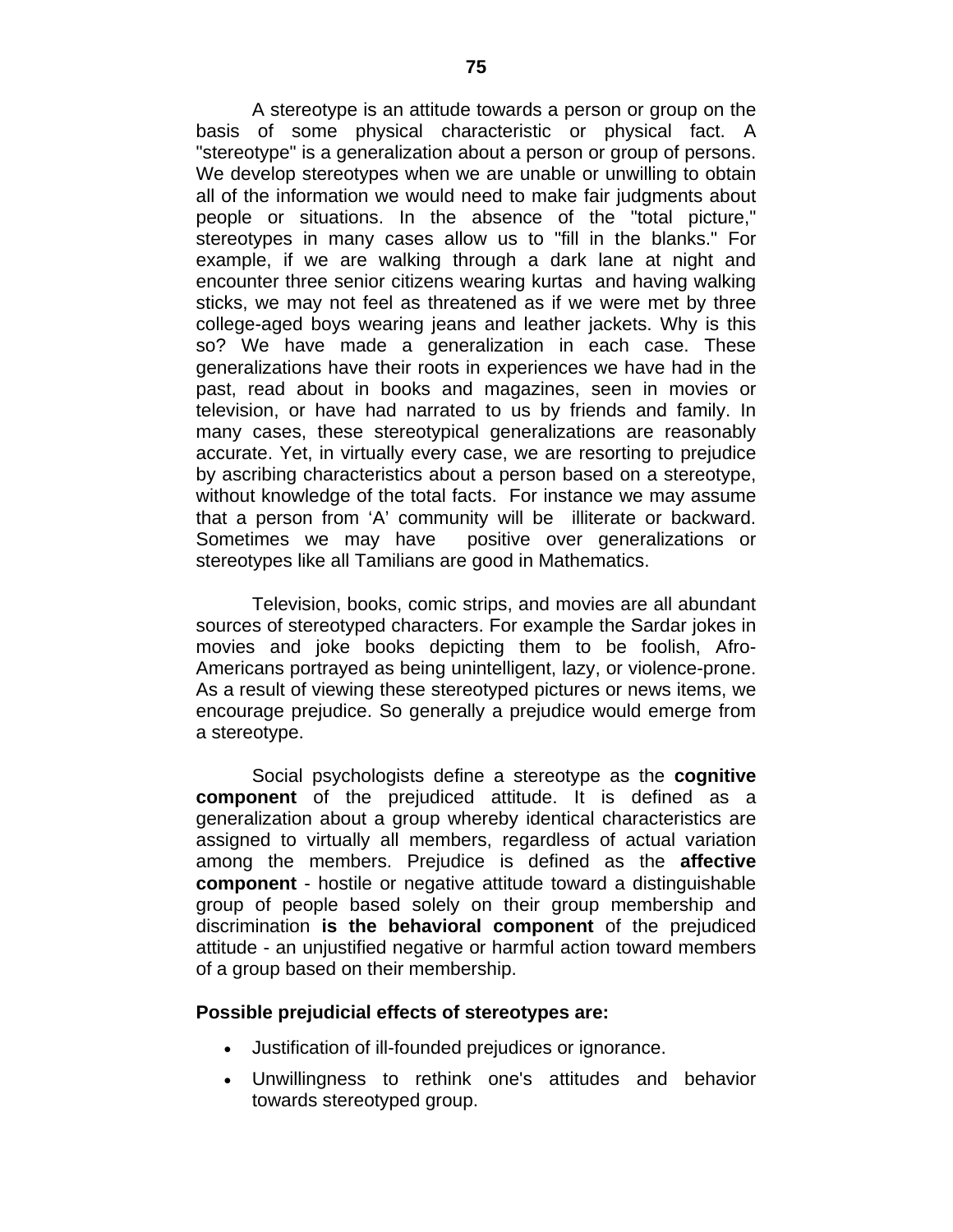- Negative attitudes towards different social groups resulting in hatred, alienation.
- Preventing some people of stereotyped groups from entering or succeeding in activities or fields.

In simple words stereotypes distort our perceptions. Once a stereotype is activated, these traits come easily to the mind and will affect the way we perceive things. Another important ill effect is we will tend to attend more to stereotype–consistent information and reject information that does not confirm to the stereotype we have. Thus, stereotypes obviously influence social judgments we make about the other group, they influence how much we like or dislike a person or a given group.

## **8.2 HOW MEMBERS OF DIFFERENT GROUPS PERCEIVE INEQUALITY?**

People's perceptions always have to be analyzed carefully and critically and there can be several reasons why the society may be considered unequal. First of all, the inequality may be structurally reproduced. This means that the existing system in a society does not guarantee people justice principles that are promised by the state and expected by the people. It means that people's basic needs in a society are not satisfied, equal liberties are not guaranteed, there is discrimination, no equal opportunity to get ahead in life and the input of people is not fairly rewarded. If structural inequality exists then everybody should notice that. Empirically it means that all or at least the majority of people in a society should perceive high inequality – independent of their own socio-economic position.

The perceived inequality is often influenced by personal experiences. People who have a higher socio-economic position usually think they have achieved their status in a fair competition. On the other hand, people in a lower position in a society tend to think that the reasons for them to be unsuccessful are restrictions created by the society and the structural system. Generally it can be seen that people from the lower socio-economic status perceive more inequality and vice versa. So an assumption can be made that perceived inequality depends on the individual's position in a society.

There are many types of inequality that leads one group to perceive the other group as less equal. E.g. Racial inequality. Racial group – a category of people who have been singled out, by others or themselves, as inferior or superior, on the basis of subjectively selected physical characteristics such as skin color, hair texture and eye shape. E.g. White or non-white. Racism is a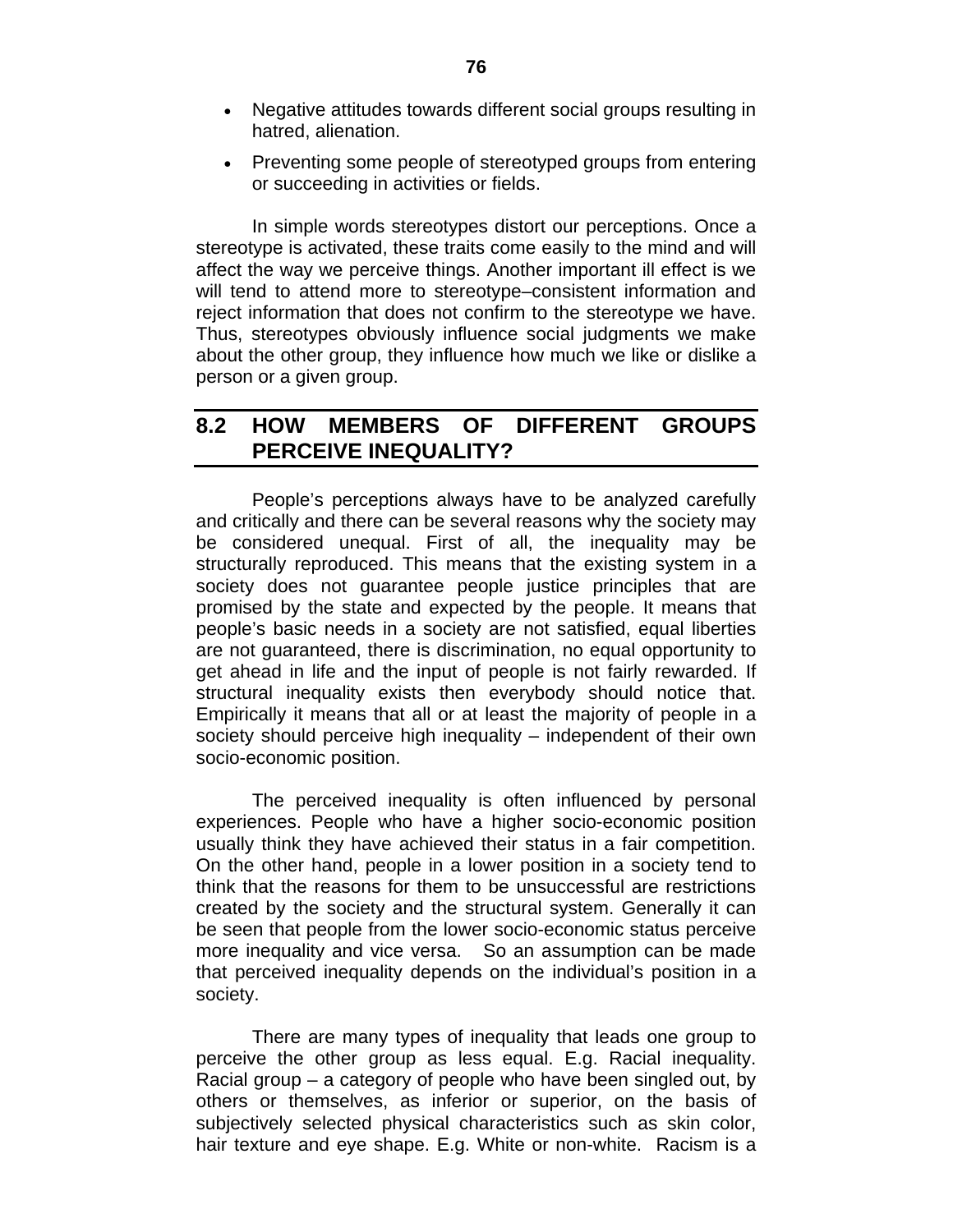set of attitudes, beliefs and practices used to justify the superior treatment of one racial or ethnic group and the inferior treatment of another racial or ethnic group. Another very old and strong inequality that exists is gender inequality. Gender inequality leads to gender prejudice called sexism. It is a term coined in the mid-20th century, refers to the belief or attitude that one gender or sex is inferior to, less competent, or less valuable than the other. Gender Prejudice is a universal phenomenon though more rampant in less advanced countries. India is a good example of rampant gender prejudice. In addition, today we have perceived regional and caste inequalities, religion, etc., all reasons for perceived inequalities to come into play. We see people from other religions as different and begin to associate negative characteristics with them.

Some of the different forms of prejudice arising from perceived inequality is given in the table below.

| <b>Prejudice</b>                    | Inequality felt on the<br>basis of differences in              | <b>Example</b>                                                                                                                                                                      |
|-------------------------------------|----------------------------------------------------------------|-------------------------------------------------------------------------------------------------------------------------------------------------------------------------------------|
| Racism /<br>anti<br><b>Semitism</b> | Skin, color, Race<br>Religion Culture,<br>Dress Country/origin | White, black, yellow<br>Caucasian, Asian, Arab etc.<br>Moslem, Hindu, Christian<br>Asian, American, oriental<br>etc.<br>Sari, headscarf, burkha,<br>Country<br>developed/developing |
| <b>Classism</b>                     | Economic class<br>Intellectual class<br>Social class           | Poor or rich College degree,<br>Blue-collar,<br>White collar etc<br>Social group, interests,<br>activities, sport, etc.                                                             |
| <b>Sexism</b>                       | sex and gender<br>Sexual or gender<br>orientation              | Male, female, girls, boys,<br>men, heterosexual,<br>homosexual.                                                                                                                     |
| Lookism                             | Appearance and looks                                           | Attractive, unattractive,<br>facial, body features, etc                                                                                                                             |
| <b>Ableism</b>                      | <b>Physical and Mental</b><br>Ability                          | Differently abled, strengths,<br>weaknesses, intelligence,<br>etc.                                                                                                                  |
| <b>Ageism</b>                       | Age                                                            | Adults, youths, elderly, etc.                                                                                                                                                       |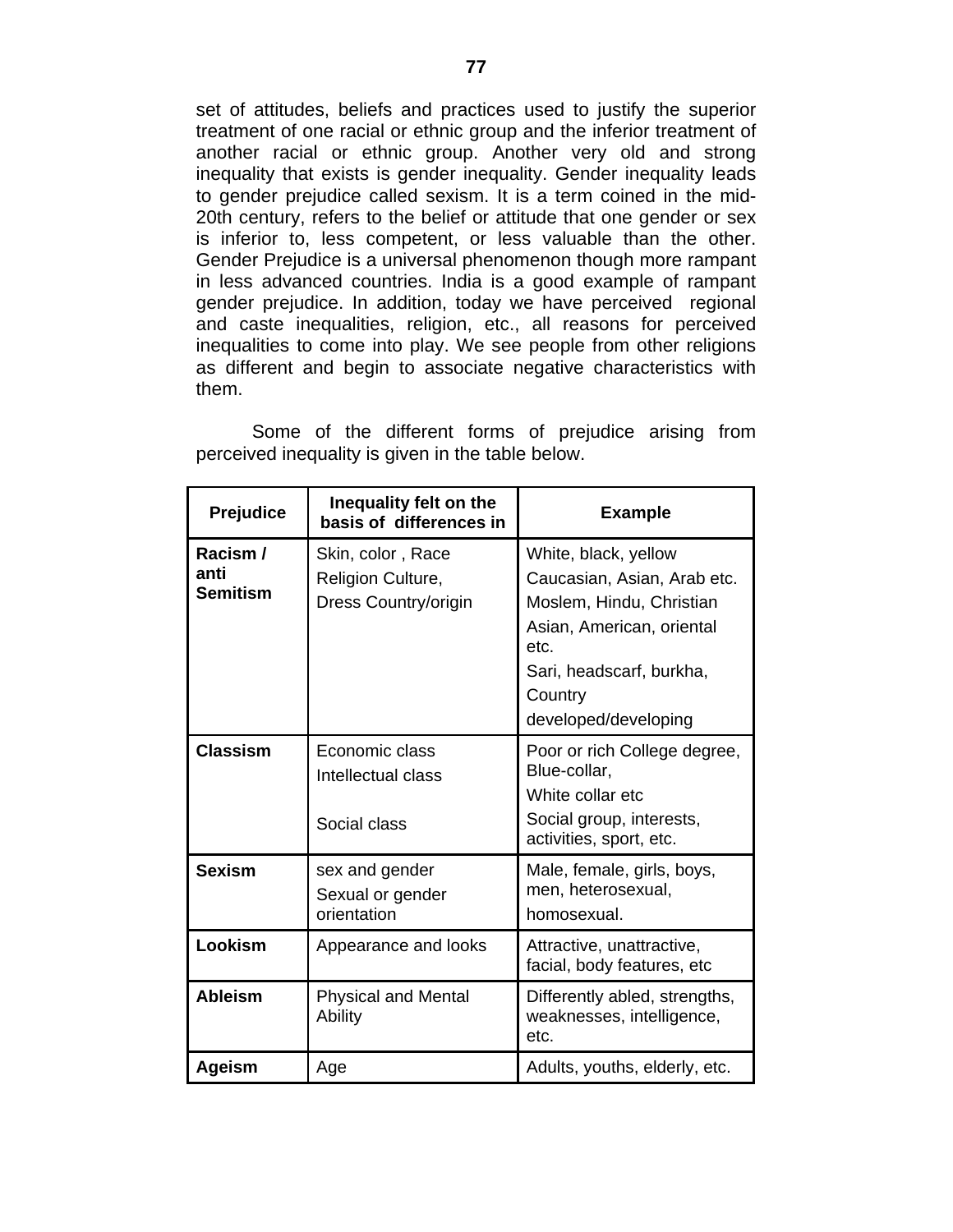## **8.3 NATURE AND ORIGINS OF STEREOTYPING :**

 From where does stereotype and prejudice emerge? Why do they exist? Why do people even today carry stereotypes leading to prejudice and discrimination? There are many possible sources from where this stems.

- **1. Direct inter-group conflict (competition as a source of Prejudice)** : It is sad but true that people want and value most good jobs, nice homes, high status, which is always in short supply. This fact serves as the oldest explanation for stereotypes and prejudice. This is the realistic conflict theory, the view that prejudice stems form direct competition between various social groups over valued commodities and opportunities.
- **2. The social learning view :** A second explanation for the origins of stereotype and prejudice is straightforward. It suggests that prejudice is learned and that it develops in the same manner and through the same basic mechanisms as other attitudes towards social groups because we hear such views expressed by parents, teachers and others and because they are directly rewarded for adopting such views. Another reason is also conformity with social norms or with groups to which they belong. The development of stereotype and prejudice comes form this tendency. "If the members of my group dislike them, then so should I."
- **3. Social categorization:Us versus–Them Effect :** A third perspective on the origins of stereotyping and prejudice begins with this basic fact that people generally divide the social world into two distinct categories Us and Them–social categorization **Ingroup** is **us** and the **Outgroup** is **them.** Persons in the Ingroup are perceived favorably while those in the latter are perceived more negatively. This tendency to make more favoruable and flattering attributions about members of one's group than members about the other group is known as the ultimate attribution error. Research evidence shows that individuals seek to enhance their self-esteem by identifying with some special groups. And so the final result is inevitable, each group seeks to view itself better than the rivals. Thus, one of the important source of stereotyping and prejudice is to divide our world into two opposing camps.
- Ingroup group you belong to or identify with.
- Outgroup groups you don't belong to or identify with.
- "Us" versus "them.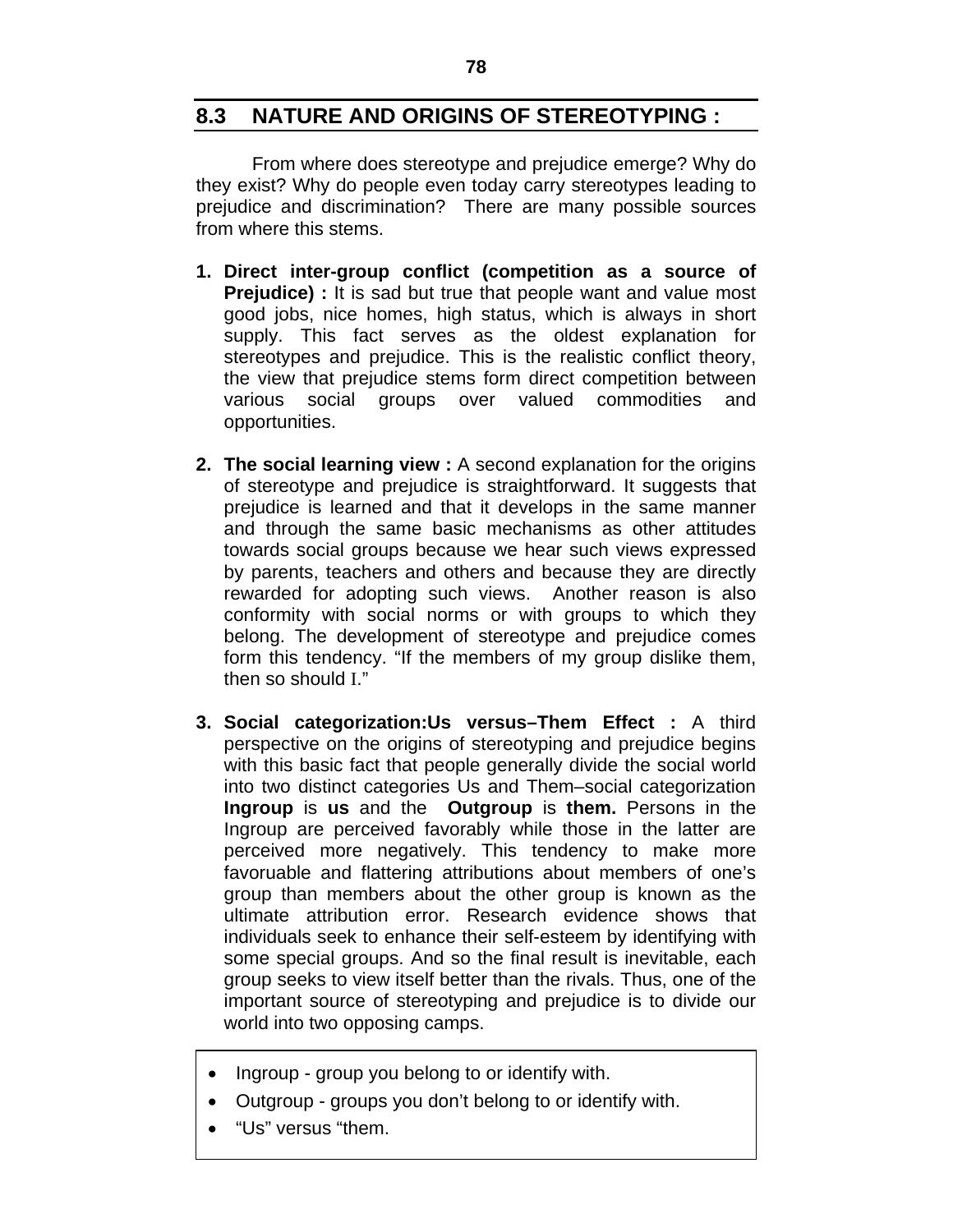**4. Outgroup Homogeneity Effect:** Tendency for social perceivers to assume there is greater similarity among members of outgroups than among members of ingroups. Sometimes we come across statements like you know what they are like? "They are all the same if you have met one you have met all" this means members of out group are more similar than the ingroup.

\*\*\*\*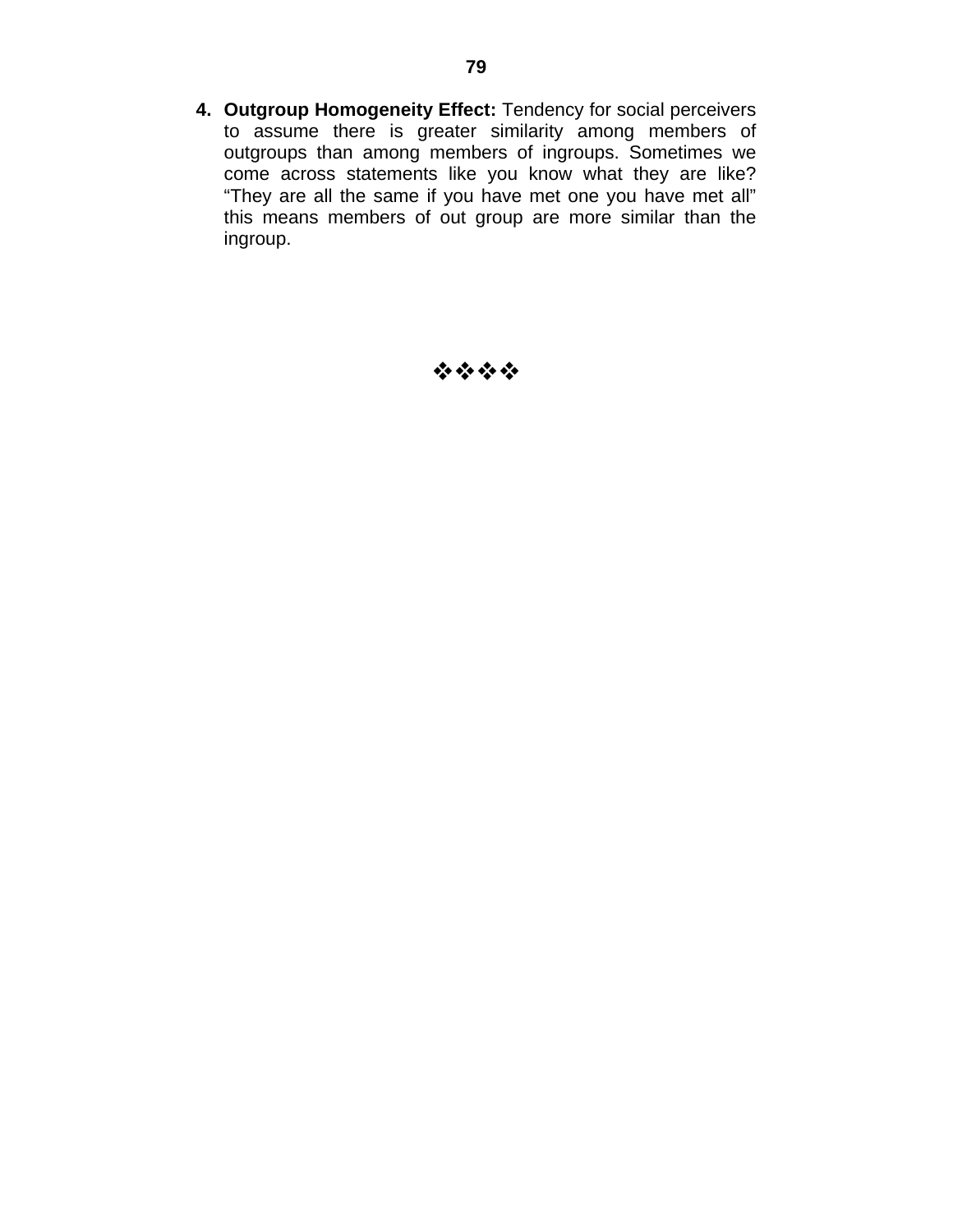## **PREJUDICE AND DISCRIMINATION**

## **Unit Structure:**

- 9.0 Objectives
- 9.1 Introduction
- 9.2 Prejudice and discrimination: feelings and actions towards social groups
- 9.3 Is prejudice inevitable? Techniques to counter Prejudice and its effects
- 9.4 Questions
- 9.5 References

## **9.0 OBJECTIVES :**

After studying this unit you should :

- Know why stereotypes leading to prejudice and discrimination persist.
- Understand different techniques for overcoming prejudice and its effect.

## **9.1 INTRODUCTION :**

 Prejudice are belief about certain specific groups which may not be expressed in behaviour. When prejudice is expressed in behaviour it is called discrimination. There are many different techniques for countering prejudice and its effects, which are discussed in this unit.

## **9.2 PREJUDICE AND DISCRIMINATION : FEELINGS AND ACTIONS TOWARDS SOCIAL GROUPS :**

You have now understood the different terms like in-group out-group and the Us versus Them attitude. So it is now important to understand how our perception of inequality leads to forming outgroups.

Beliefs about the characteristics of social groups and members of these groups are known social stereotypes. And prejudice is the unjustifiable attitude towards out groups. This could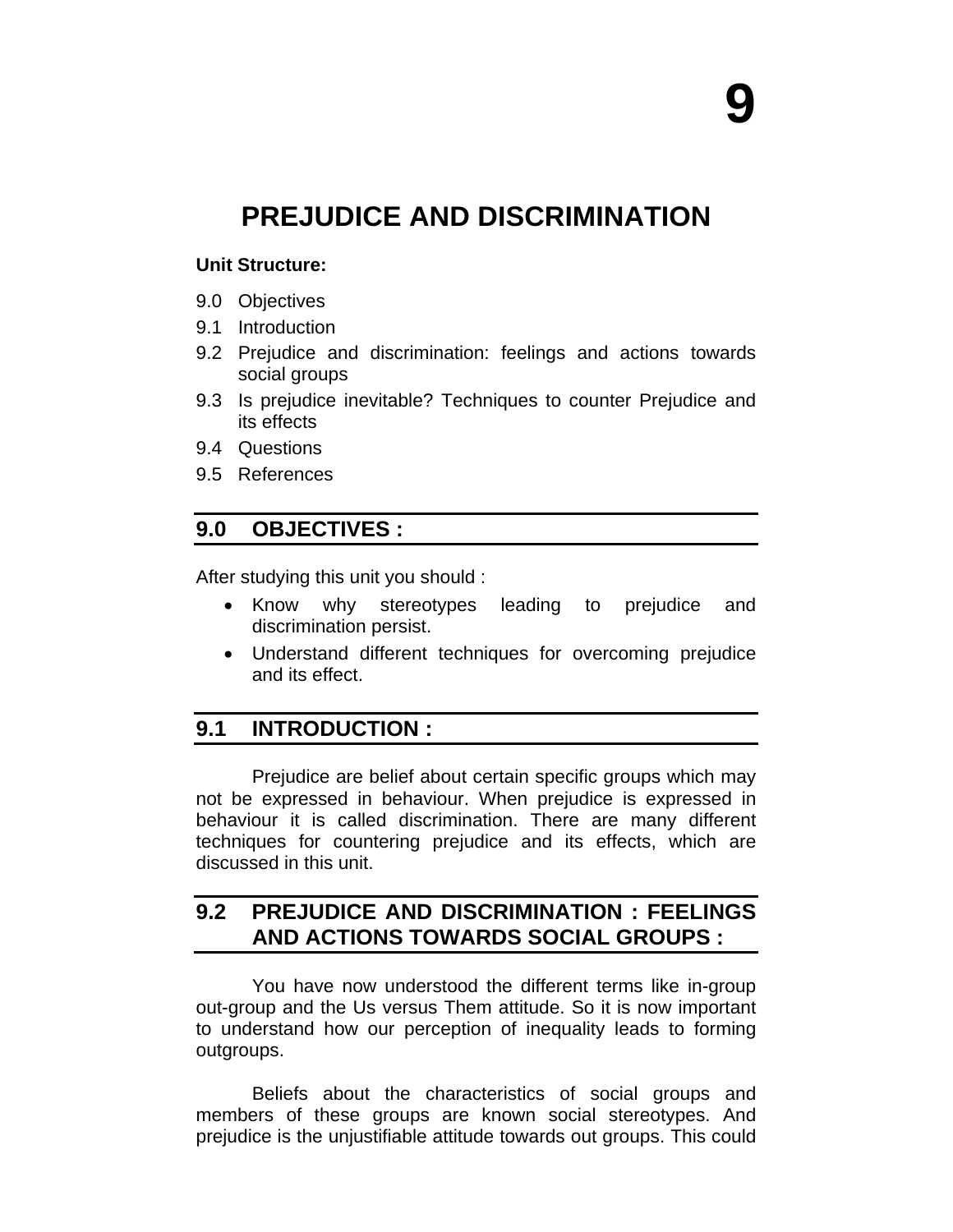sometimes include negative feelings like hatred, anger, fear, dislike, disgust, etc., Example, You may be denied housing or a job because you belong to a particular group or category. Stereotypes are pre-learned from parents, adults, peers, media. Ruscher's research (2001) shows that even four year olds stereotype about appropriate activities for boys and girls.

Children acquire negative attitudes toward various social groups through direct and vicarious learning experiences. Parents, teachers, friends, the mass media all play roles in the development of prejudice. Consider how minority groups or the two genders have been portrayed in the media. Some even argue that we are "born" with a bias to perceive dark stimuli as more fearful than lighter stimuli or fair color.

A prejudice is an extreme stereotype. The cognitive component is the stereotype; the affective component is a feeling of liking or disliking; the behavioural component is the various types of discriminatory action. Feelings and actions towards the social groups can progress, according to Allport, in five stages:

(1) *Anti-locution* comprising such things as malicious gossips, verbal putdowns and nasty jokes; (2) *avoidance*; (3) *discrimination*– when the object of the stereotype is excluded from certain rights; (4) *physical attack*; (5) *extermination*. Allport's definition (1954) of prejudice is, "an antipathy based on faulty and inflexible generalization directed towards a group as a whole or towards an individual because he is a member of that group. It may be felt or expressed."

 Feelings and actions towards different social groups are fairly stable over time, which means that once you have a prejudice then you, will keep it. Many research studies demonstrate that people often recall those facts that support their stereotype. Thus, a filtering process reinforces and sustains the prejudice.

## **Why Do Stereotypes leading to Prejudice and discrimination persist?**

#### **Confirmation bias :**

 People look for confirming evidence to support the stereotype they hold

#### **Ethnocentrism :**

The belief that one's own ethnic group, nation, or religion, region or language is superior to all others and a corresponding disdain for all other groups.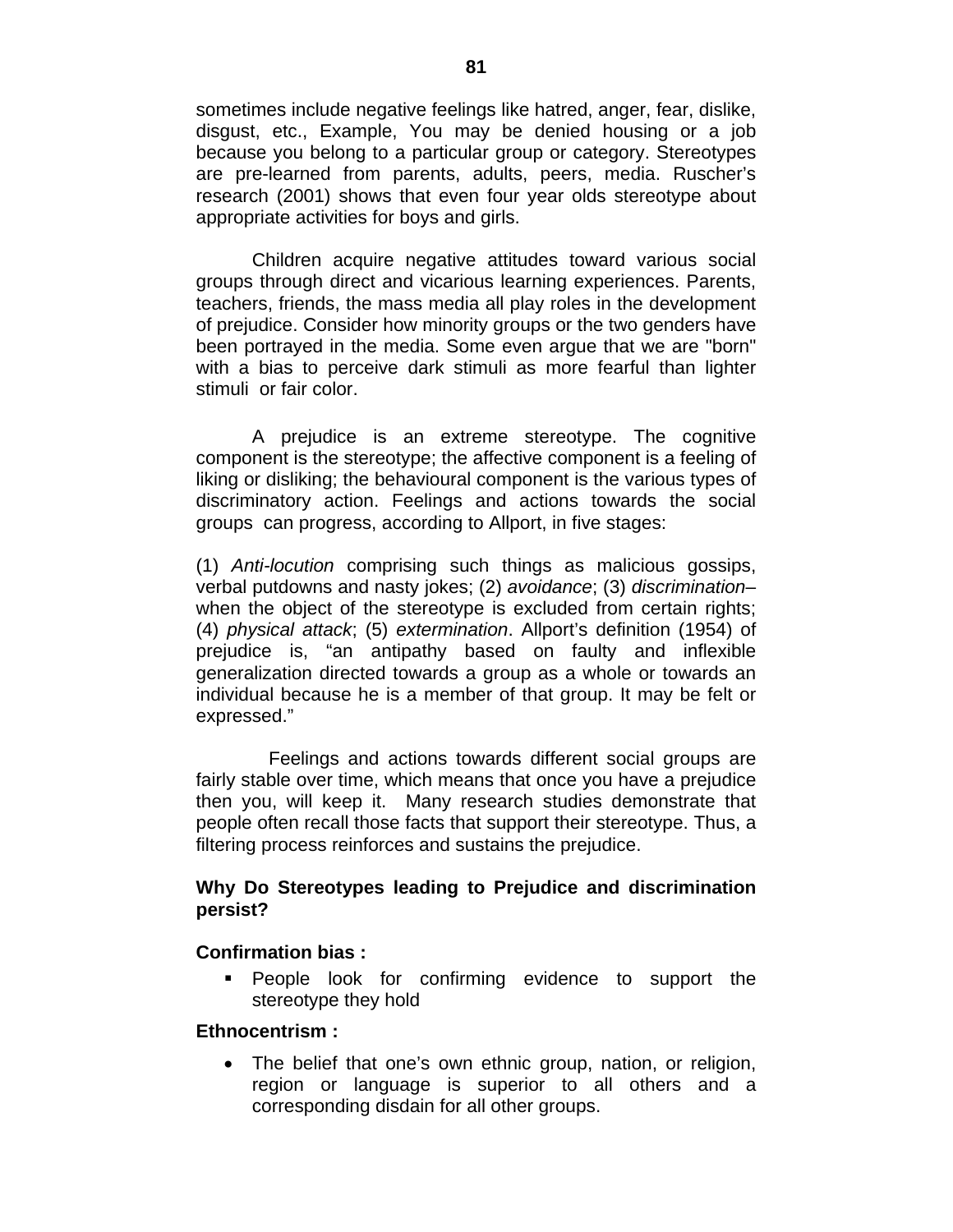• Aids survival by making people feel attached to their own group and willing to work on their group's behalf.

#### **Intergroup conflict :**

- People favour ingroups over outgroups in order to enhance their self-esteem
- Our self-esteem has 2 components: 1) personal identity 2) social identities (based on the groups we belong to)
- People belittle "them" in order to feel secure about "us".

## **9.3 IS PREJUDICE INEVITABLE? TECHNIQUES TO COUNTER PREJUDICE AND ITS EFFECTS :**

 Given that prejudice is common in all human societies and exerts damaging effects both on the victims and on those who hold such views, the important question to address is 'Is it possible to remove prejudice? What steps can be taken to do this?

Considering the growing prejudice among people over religion, region, language, race, it seems almost like prejudice is inevitable. But stereotyping and prejudice can be definitely reduced to a large extent by becoming aware and educating ourselves. And with concentrated multi-pronged approach we can do many things to counter prejudice.

- **1. Teaching children Acceptance Instead of Bigotry (narrowmindedness) :** Homes and schools are places where children learn to get their generalizations leading to stereotypes. It is the responsibility of parents, teachers to bring their children up with acceptance and positive attitudes towards other groups and be role models. Because often the attitudes and prejudiced notions are not necessarily taught but 'caught' from adults and the environment the children operate in. There is sufficient evidence, today that teachers can be victims of bias and prejudice and can reflect in their classrooms.
- **2. Teaching children from an early age to respect all groups :**  We must teach children, including ones very different from their own - prejudice can be nipped in the bud or at least curbed. Valuing Diversity is very important. Ethnocentrism should be discouraged. The education of young children should promote respect for a multicultural society and tolerance and acceptance virtures that need to be developed quite consciously.
- **3. Increased Intergroup Contact :** This is based on the **Contact hypothesis**: the theory that direct contact between hostile groups will reduce prejudice. Recent findings indicate that if people merely know that friendly contacts between members of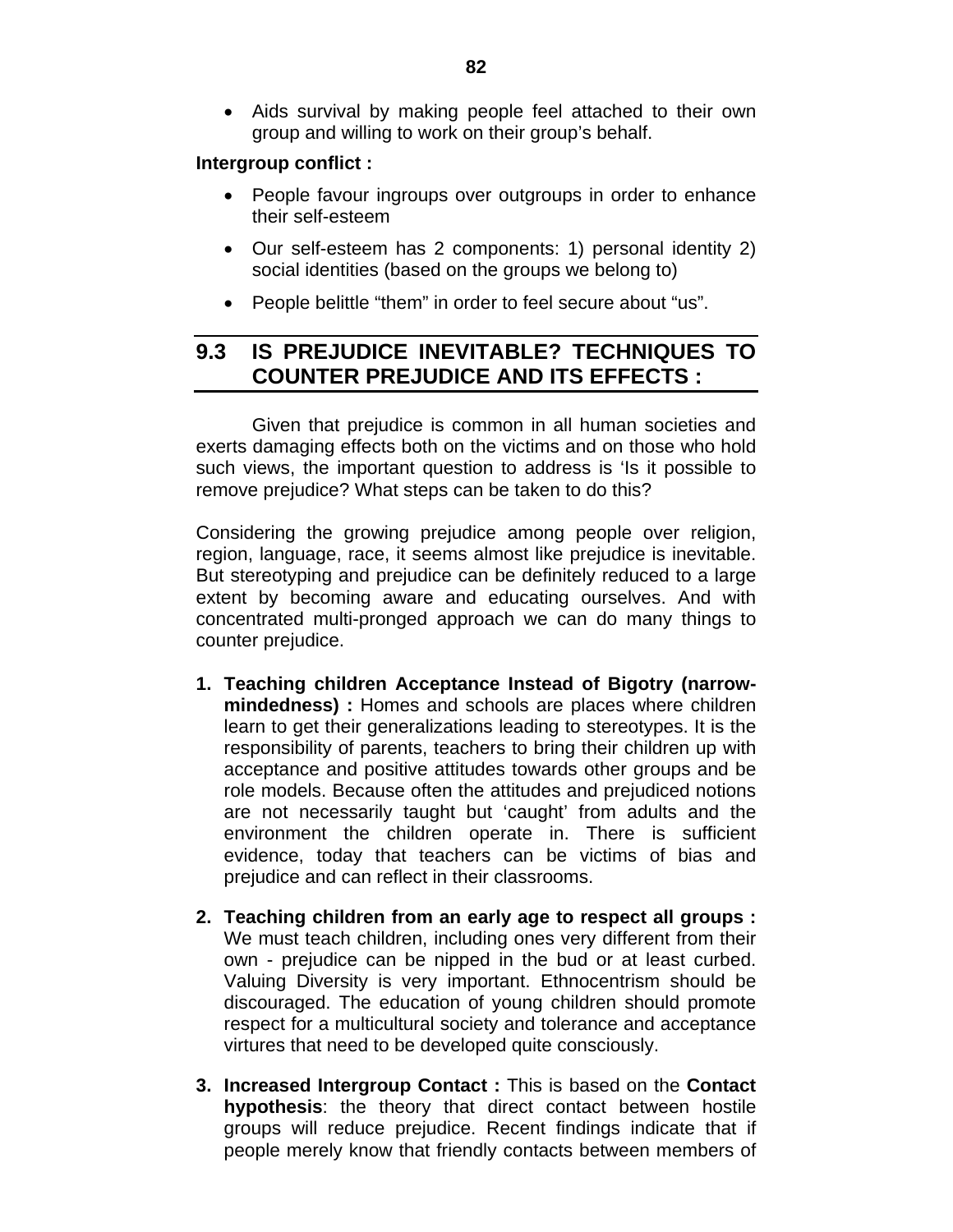their own group and members of various **out groups (**groups in which we do not belong) is possible, their prejudice towards these groups can be sharply reduced. E.g., The various Mohalla committees that operate in different areas after the 1992 communal riots in Mumbai are based on this reasoning that increased inter-group contact can remove prejudice and hatred. However, there are some conditions like the groups interacting must be roughly equal in status, the contact situation must involve cooperation and not competition. They should work towards shared goals and the setting should help them understand each other better. In short, direct inter-group contact can be an effective tool to combat cross-group prejudice.

- **4. Recategorization: redrawing the boundary between 'Us and Them':** Once individuals mentally include people, they once excluded from their **ingroup** (groups in which we belong) within it, prejudice toward them may disappear. Reminding people that they are part of large groups - for instance, that they are all Indians, Americans Canadians or even human beings - can help accomplish this kind of recategorization.
- **5. Undermining-Stereotypes:** Stereotypes suggest that all persons belonging to specific social groups alike - they share the same characteristics. Such beliefs can be weakened if people are encouraged to think about others as individuals not simply as members of social groups. Also, some evidence suggests that affirmative action programs in schools and colleges, offices may actually encourage positive perceptions and the persons who benefit from them will look at people and events more objectively. This will serve to counter prejudice by undermining(deflating) stereotypes. There must be an effort to look down upon people with prejudiced attitudes.
- **6. Reducing Prejudice through Cognitive interventions: Weakening stereotypes**: Stereotypes involve **category-driven** processing -- thinking about others in terms of their membership in social categories or groups. Stereotypes can be reduced if persons can be made to engage in **attribute-driven** processing -- thinking about the unique characteristics of individuals and objective judgment.
- **7. Cooperative activities:** Cooperative activities such as team building exercises, workshops involving games that help to remove bias and prejudice should be carried out in schools, colleges, work places, etc. It is a good way to reduce animosity and bitterness that stems from low self esteem and stereotyped attitudes. Thus, non-competitive contact between in and out groups on terms of equal status and the pursuit of common,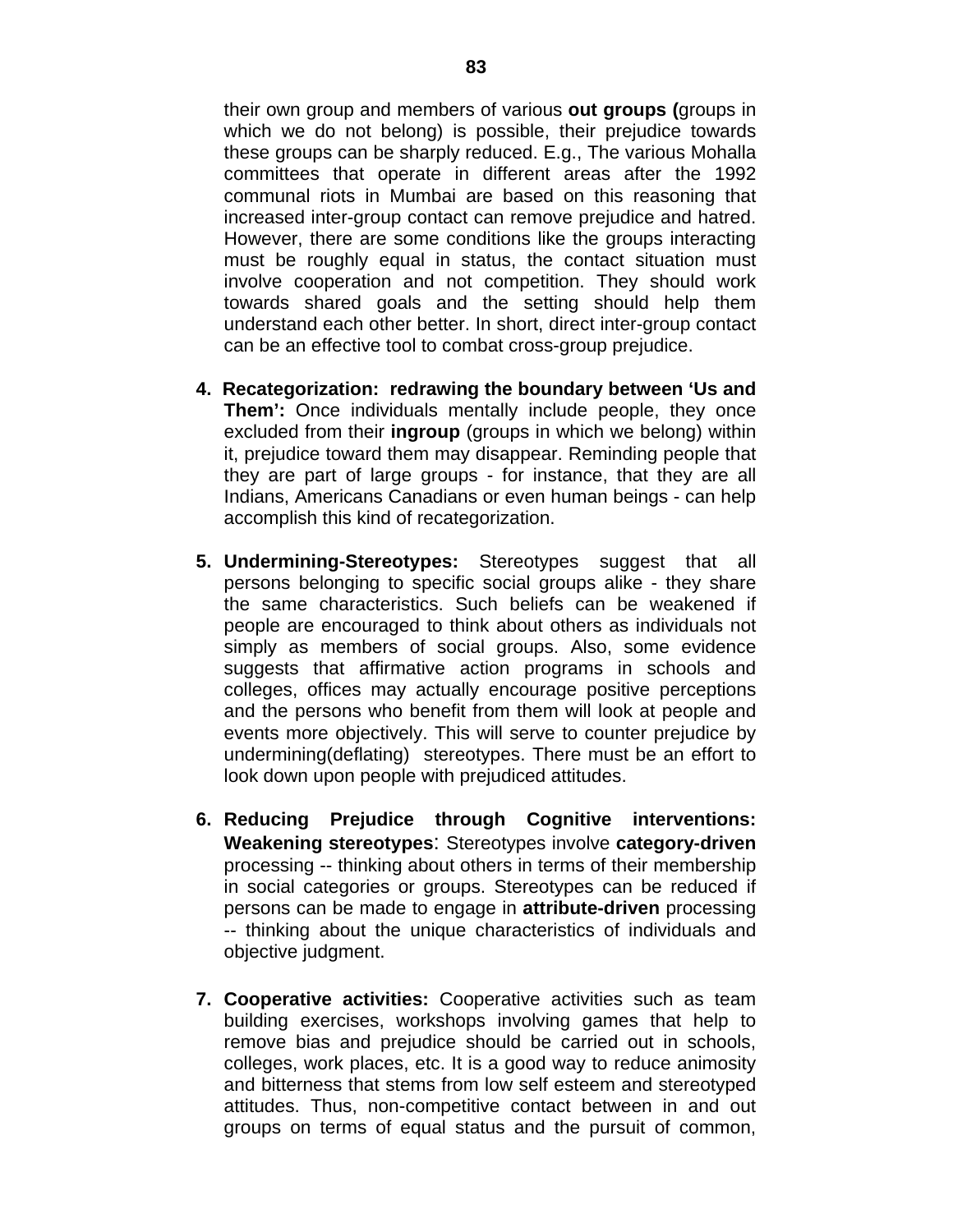superordinate goals which are attainable by cooperation is the way forward.

- **8. Media responsibility :** Instead of perpetuating stereotypes the media should take responsibility to remove prejudices and negative attitudes. It is the responsibility of every individual to be aware of the stereotypes and take care so as to not to discriminate and create a more equitable society.
- **9. Role of educational institutions:** Educational inequality leads to bias and discrimination. High standards of educational experience, should be available to every student. In addition schools and colleges have to deal with so many other situations that cause prejudice and hatred. Efforts to address bias, prejudice and discrimination should be comprehensive in nature.

## **Conclusion :**

There is no single correct way to eliminate stereotypes. And indeed it is not possible to eliminate all stereotypes. In fact sometimes stereotypes help to add humor in our lives. It is only when the stereotypes result in harmful, negative attitudes that leads to hatred and discrimination and takes away the ability to see reason then the stereotype becomes detrimental to society.

*No one is born prejudiced! Prejudice is learned and can be unlearned.*

## **9.4 QUESTIONS :**

- 1. Explain the terms, stereotype, prejudice and discrimination. Illustrate your answer with an example for each.
- 2. Stereotypes, prejudice and discrimination are interrelated. Justify the given statement.
- 3. What are the ill-effects of Stereotypes and Prejudice?
- 4. How do members of different groups perceive inequality?
- 5. Give three reasons why stereotypes persist?
- 6. Describe ways to counter the prejudice and its effects.
- 7. 'Prejudice seems inevitable in today's world? Write your arguments for or against.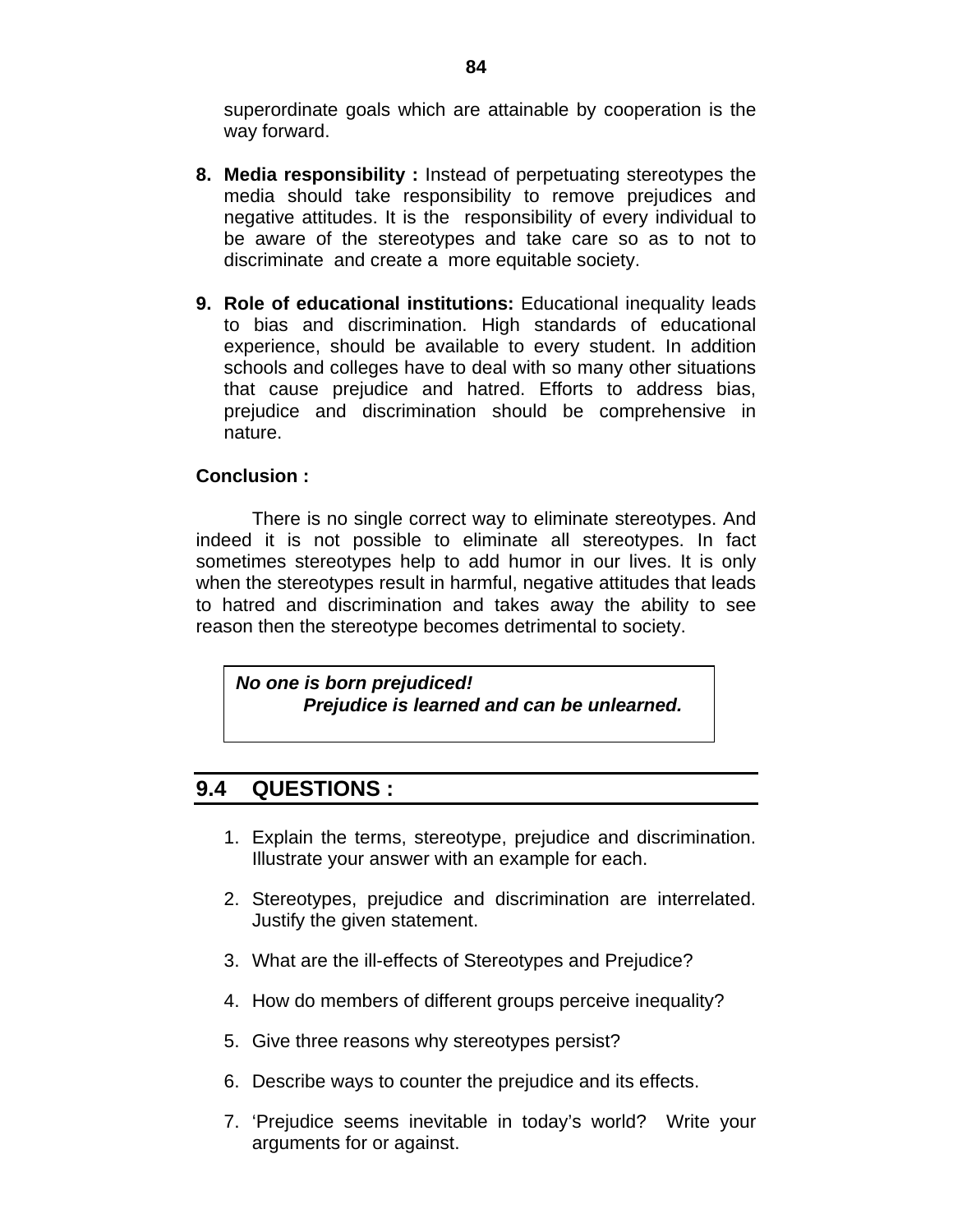- 8. Say True or false.
	- a) Prejudice stems from Stereotypes.
	- b) Discrimination is the cognitive component of prejudiced attitude.
	- c) Discrimination based on male female differences is racism.
	- d) Stereotypes and prejudice are learned behaviors.
	- e) The belief that 'my language or my religion' is the best is an example of ethnocentrism.

## **9.5 REFERENCES :**

- Social Psychology  $8^{th}$  Edn by Baron and Byrne; Aallan and Bacon publications1997.
- Multi-culutalism and TQE : Addressing cultural diversity in schools volume 7 Corderio et al Sage publications 1994.
- Social Psychology: The study of Human interaction Harry Kaufman, Rolt , Rinehart and Winston 1973.

## **Websites:**

• http://www.planetpals.com/IKC/prejudice.html

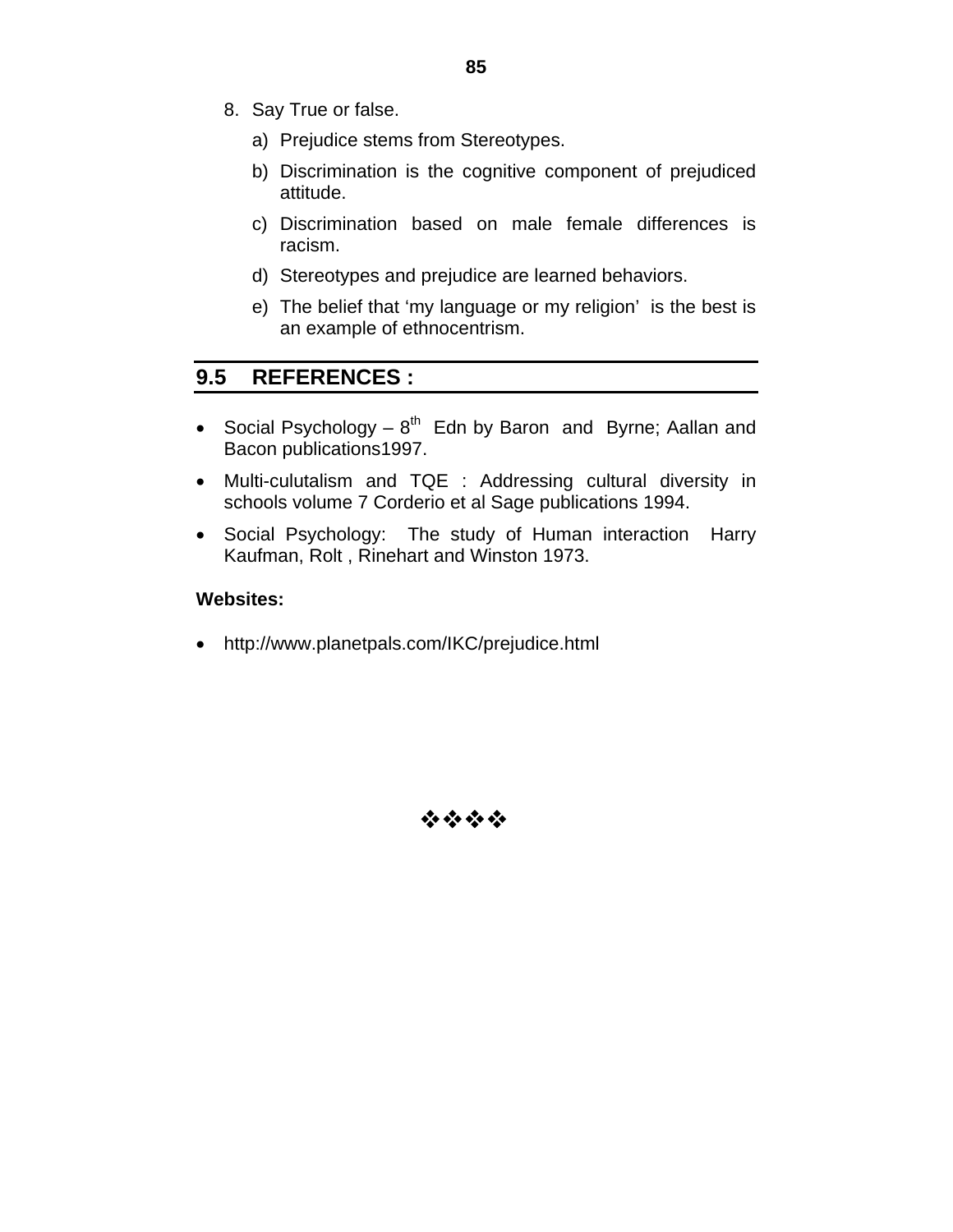# **10**

## **INTERPERSONAL ATTRACTION AND CLOSE RELATIONSHIPS**

## **Unit Structure :**

- 10.0 Objectives
- 10.1 Introduction
- 10.2 Internal determinants of attraction: the need to affiliate and the basic role of affect.
	- 10.2.1 The importance of affiliation for human existence.
	- 10.2.2 Affect as a basic response system.
	- 10.2.3 Affect and attraction.
	- 10.2.4 Additional implication of the affect-attraction relationship.
- 10.3 External determinants of attraction: proximity and other observable characteristics.
	- 10.3.1 The power of proximity: unplanned contacts.
	- 10.3.2 Observable characteristics: instant evaluations.
- 10.4 Factors based on interacting with others: similarity and mutual liking.
	- 10.4.1 Similarity.
	- 10.4.2 Mutual liking.
- 10.5 Close relationships: family and friends.
	- 10.5.1 Family: where relationships and attachment styles begins.
	- 10.5.2 Beyond the family: friendships.
- 10.6 Let's sum up
- 10.7 References

## **10.0 OBJECTIVES :**

By the end of this unit you will be able to:

- State what is interpersonal attraction?
- Explain internal, external and other factors responsible for interpersonal attraction.
- Discuss family and friends as close relationships.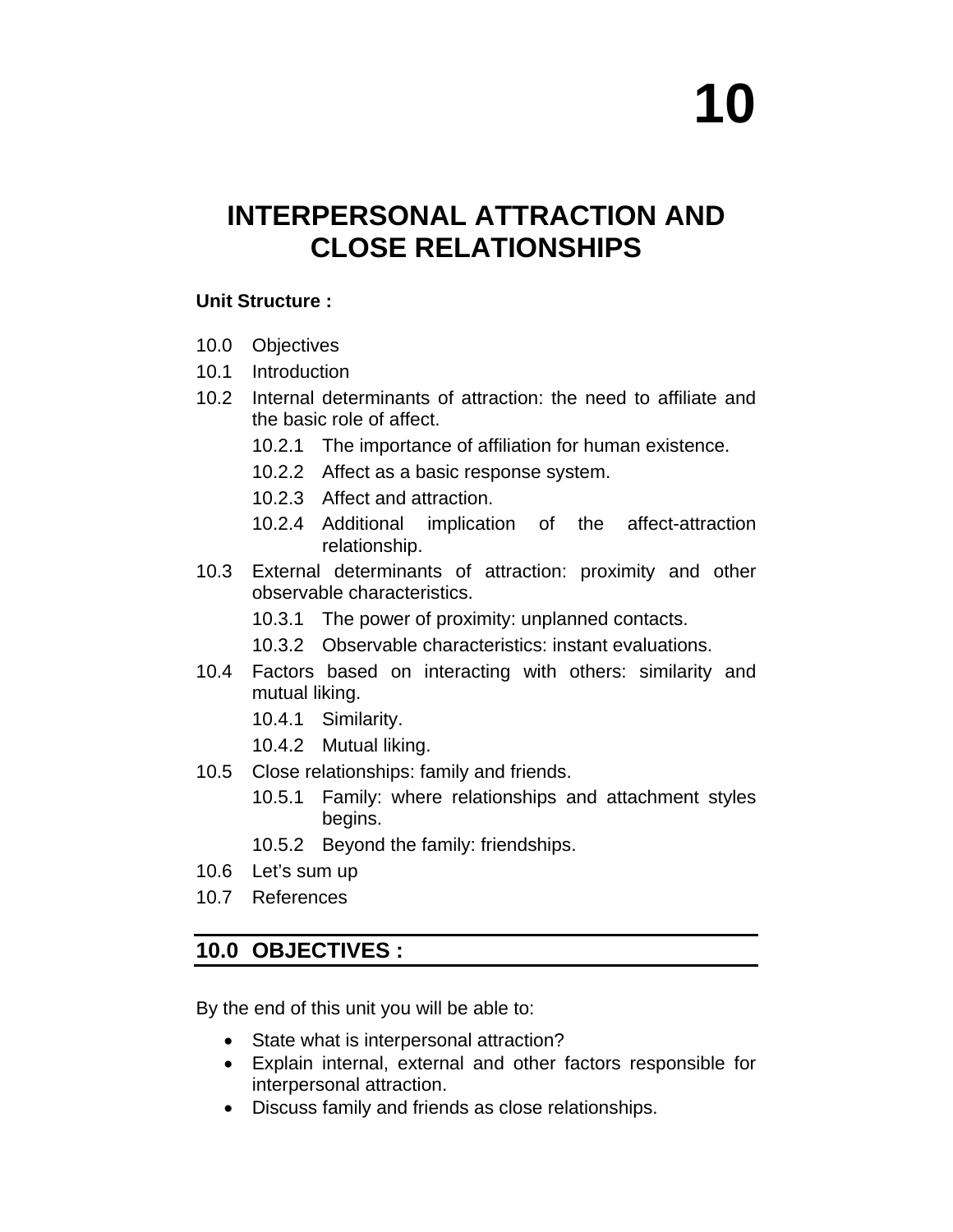## **10.1 INTRODUCTION :**

 In society it can be observed that individuals either get attracted towards each other or do not get attracted. Interpersonal attraction leads to further communication among two or more people. Interpersonal attraction can be determined by some internal as well as external factors. As a social being we have a need for affiliation. Coupled with the need to be affiliated emotional response plays a significant role in interpersonal attraction. A positive emotional state leads to a smother interpersonal attraction and a negative emotional state can lead in repulsion of some one.

 There are external determinants in interpersonal attraction like similarity among individuals, physical proximity and the mutual responding. Further, interpersonal attraction leads to formation of relationships.

 Generally close relations can be categorised in to members in the family and the friends from our social milieu. Family is the place where relationship builds. These relationships or attachment styles are different for every individual. The attachment styles formed during the interactions with the family can get generalised to the relationships outside the family i.e., spouse, friends and others.

## **10.2 INTERNAL DETERMINANTS OF ATTRACTION: THE NEED TO AFFILIATE AND THE BASIC ROLE OF AFFECT :**

#### **10.2.1 The importance of affiliation for human existence :**

 Human being have the basic need to be part of a group, be affiliated and accepted by someone. There are certain internal factors that drive this behaviour. This behaviour has a survival value of being protected, reproduction and health interdependence. Need for affiliation is the basic motive to seek and maintain interpersonal relationships.

 It is observed that there are individual differences in expression of need for affiliation. It is like a personality trait which reflects person's preferences for need for affiliation. Some may like to affiliate at some time and in particular context and some may not. People with high need for affiliation will be more sociable and will desire to interact with others. This appears to be a conscious expression of affiliation. However, some may have implicit need for affiliation and would like to be primarily interested in limited twoperson interaction situations.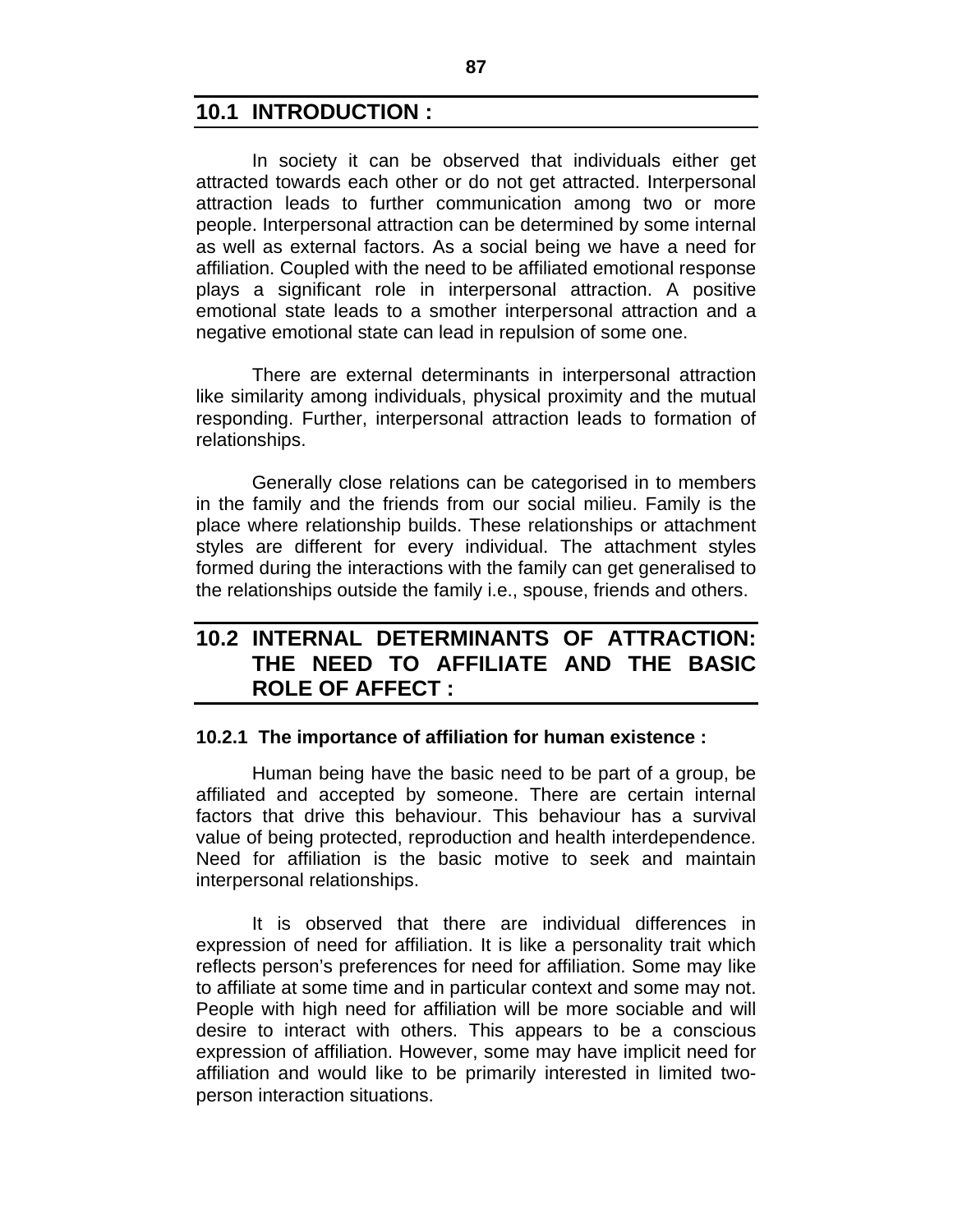It is very unpleasant experience to be excluded and ignored. It gives a left-out and neglected feeling as reaction to be excluded. This kind of behaviour in society generates adverse effect on the individual or group that is excluded. This kind of deprivation results in sensitivity to interpersonal information and cognitive functioning.

 There are certain situation and contexts where need for affiliation is clearly evident. During natural disasters it can be seen that people help each other. This behaviour is seen because it provides an opportunity for social comparison. An opportunity to communicate what they feel and think further, generating an experience comfort.

#### **10.2.2 Affect as a basic response system :**

 Affect refers emotional state of a person, his positive and negative feelings and moods. It is understood that emotional state of a person influences his cognition and emotion as well as the interpersonal attraction. Affect has two basic characteristics one is the intensity of the affect, indicating its strength and second is the direction of the emotion, regarding the positive or negative emotion.

 Affect is considered as a basic aspect of human behaviour because it has survival value from the evolutionary perspective. It helps us in avoiding the negative experiences as well as reinforcing positive experiences. The ability to discriminate between positive and negative affect serves an important purpose to understand hostility and attraction in social situations. Hence, affect stands as an important internal determinant of interpersonal attraction.

#### **10.2.3 Affect and attraction :**

The role of affect in interpersonal attraction suggests that the positive affect will lead to positive evaluation of other people and negative affect will lead to negative evaluation of other person. In this manner a direct effect of emotion on attraction is observed. However, a more interesting phenomenon is referred to as associated effect, this effect occurs when another person is simply present in that situation when your emotional state is aroused by some situation or by some person. For example when you are emotionally in positive state you will evaluate a person positively, even though he is a stranger and will negatively evaluate a friend in a negative state. This can be understood as a form of classical conditioning where a neutral stimulus paired with positive stimulus elicits a positive response and vice versa.

## **10.2.4 Additional implication of the affect-attraction relationship :**

Some applications or implicit relationship between affect and attraction can be observed in daily life situations. Laughter leads to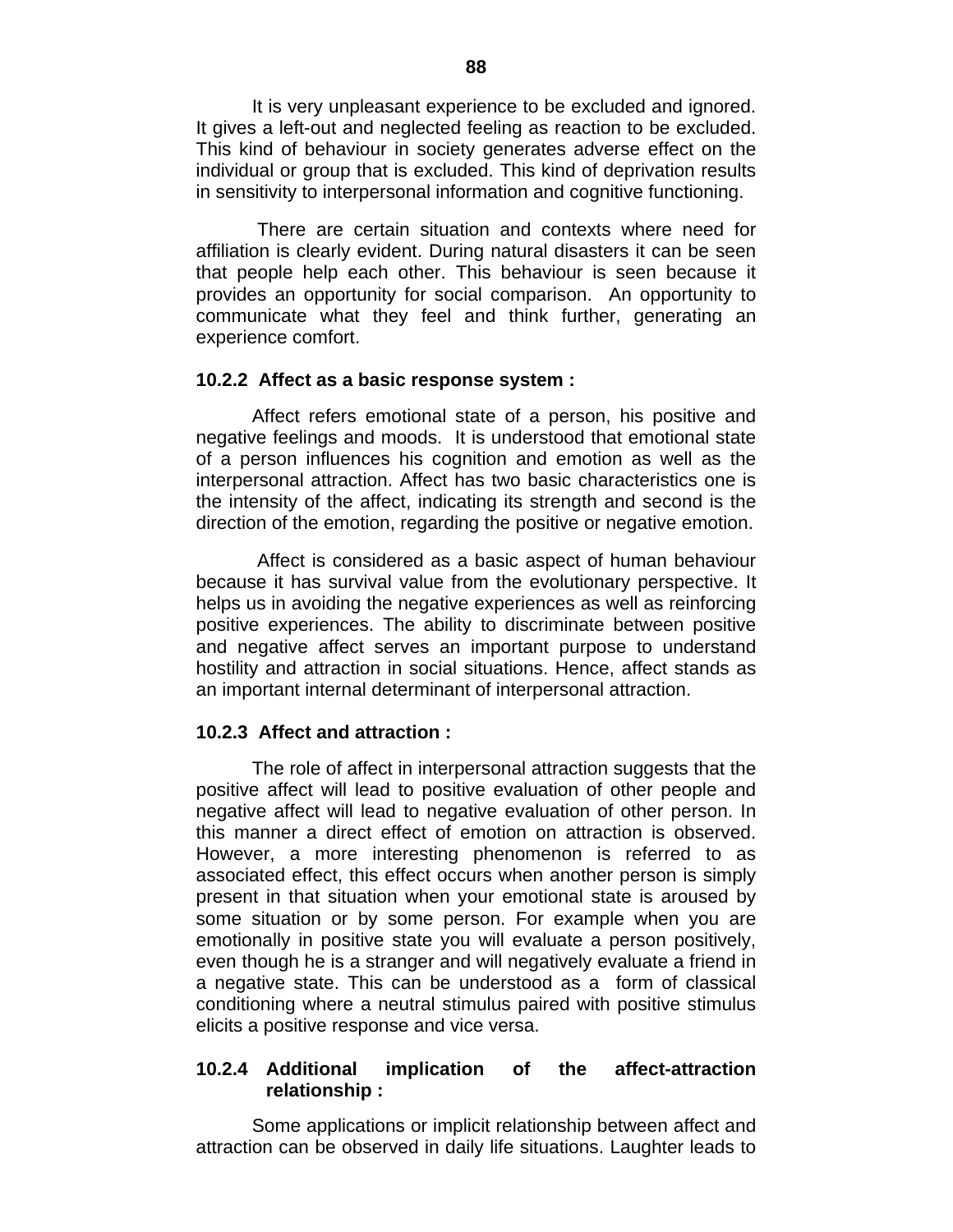a positive evaluation among individuals in a first interaction. Because something humorous happening make the affect positive and further distracts from the discomfort of the situation and gives new perspective to the situation. It is also seen that this understanding leads to manipulating affect to influence behaviour. For example, arousing positive affects and associating it with some product in an advertisement is very much evident. A political leader can be more humorous and arouses a positive emotional state further leading to attracting the voters.

## **10.3 EXTERNAL DETERMINANTS OF ATTRACTION: PROXIMITY AND OTHER OBSERVABLE CHARACTERISTICS :**

#### **10.3.1 The power of proximity: unplanned contacts :**

One of the important external determinants of interpersonal attraction is physical closeness. Interpersonal attraction increases as a result of physical proximity and is referred as mere repeated exposure effect. For example in a classroom students sitting beside each other are more likely to making positive evaluations just because of repeated exposure. Another example would be of people working in same office, where mere physical exposure leads to attraction. The mechanism underlying is that with repeated exposure uncertainty reduces and increases the familiarity in the absence of any harmful consequences resulting in to feelings of being safe.

 Repeated exposure leads to stronger positive evaluation even when the person is not aware of the exposure. The positive affect generated due to repeated exposure can get generalised to other new stimulus. It is also understood that initial negative reaction to the stimulus leads to negative evaluation and repeated exposure leads to adding in to the continuous negative evaluation of the stimulus.

 Application of the knowledge regarding the effect of proximity can help us in variety of life situations. If you are in class and prefer to have fiends or prefers isolation than you can chose the place to sit in the classroom accordingly. We can also make out that how interpersonal attraction gets affected by the structure of the residential complex we live.

#### **10.3.2 Observable characteristics : instant evaluations :**

Instant likes and dislikes are seen to be arousing a strong affect suggesting a phenomenon that goes against the repeated proximity effect. It is possible because something about the person is responsible to elicit a positive or negative affect. Affect is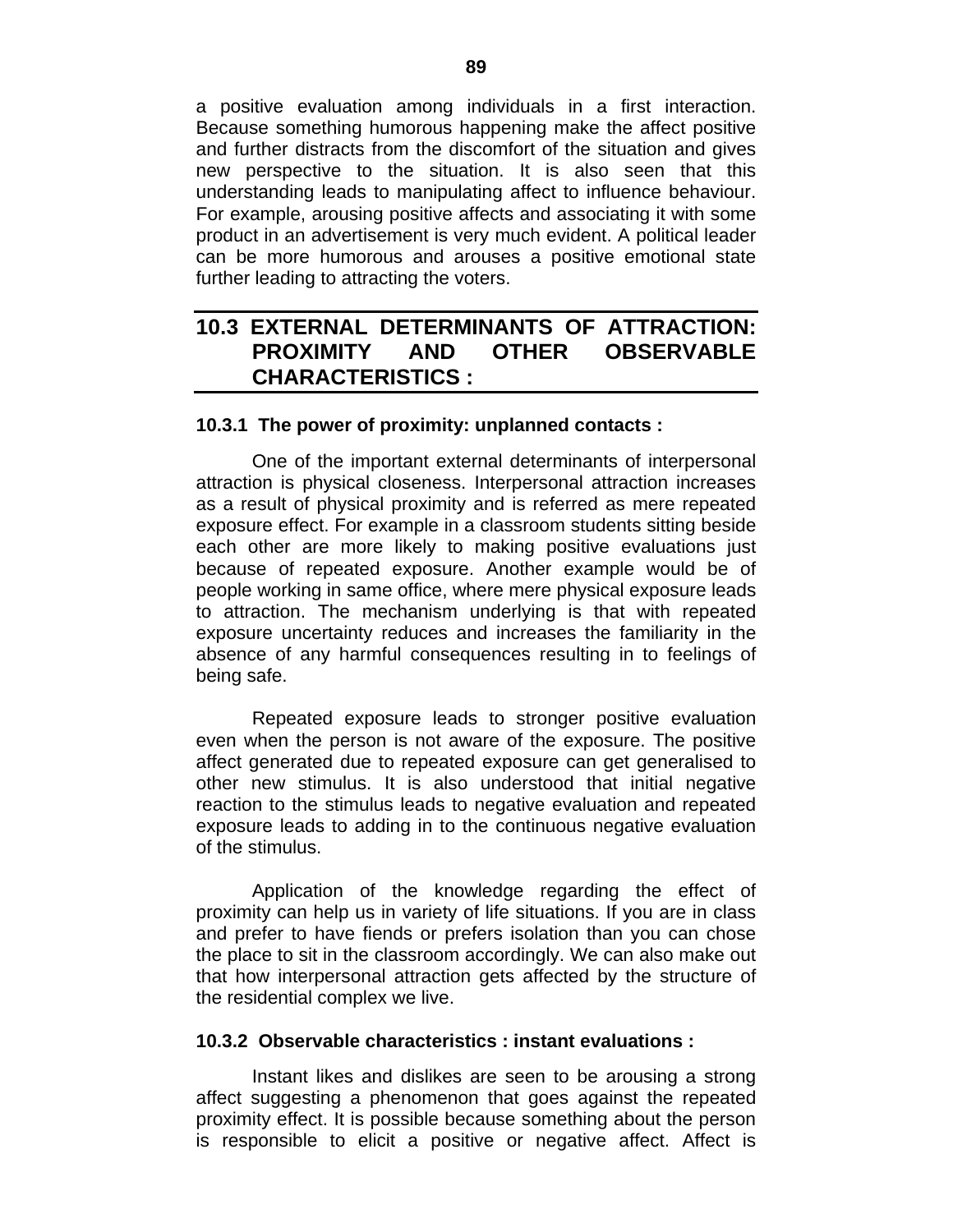considered to be based on the past experiences, stereotypes and our attributions. These aspects of a person could be incorrect or irrelevant. However, it is seen that these aspects influences an individual's instant evaluations of other person or situation.

 The other observable characteristics like physical attractiveness and appearance play an important role. Physical attractiveness is a phenomenon that ranges from being evaluated as beautiful or handsome to one extreme and unattractive at the other extreme. It is observed that people do respond positively to a person who is physically attractive and negatively to the person who is physically unattractive. Hence, physical attractiveness is considered as an initial factor that influences positive or negative evaluations.

 Appearance anxiety is the apprehension of one's own appearance and possible negative evaluation by other people. One's own negative evaluation can lead to negative self-image and decreased self-esteem. However, stereotypes based on appearance are not necessarily correct. For example, it is generally accepted but not necessary that a physically attractive person will be social and have a high self-esteem and a physically unattractive person will be asocial.

 The question arises that physical attractiveness is exactly constituted of what? It is understood that child like features and mature features are seen as characteristics of attractiveness.

## **10.4 FACTORS BASED ON INTERACTING WITH OTHERS: SIMILARITY AND MUTUAL LIKING :**

 The above discussion clearly indicates that interpersonal attraction or beginning of any relationship is influenced by the need for affiliation, positive affect (positive emotional state), physical proximity and the positive evaluation or reaction to the observable characteristic of the other person. These are the internal and external salient features of the attraction phenomenon. However, the verbal communication that takes place among the two individuals is equally very important. There are two aspects of this communication one the similarity which the interacting individuals found among each other and the mutual liking expressed in the interaction.

#### **10.4.1 Similarity :**

It is a well accepted fact that people like to be with persons who are more similar to them. Similarity can be of attitudes, beliefs, values and many more things. The tendency to respond positively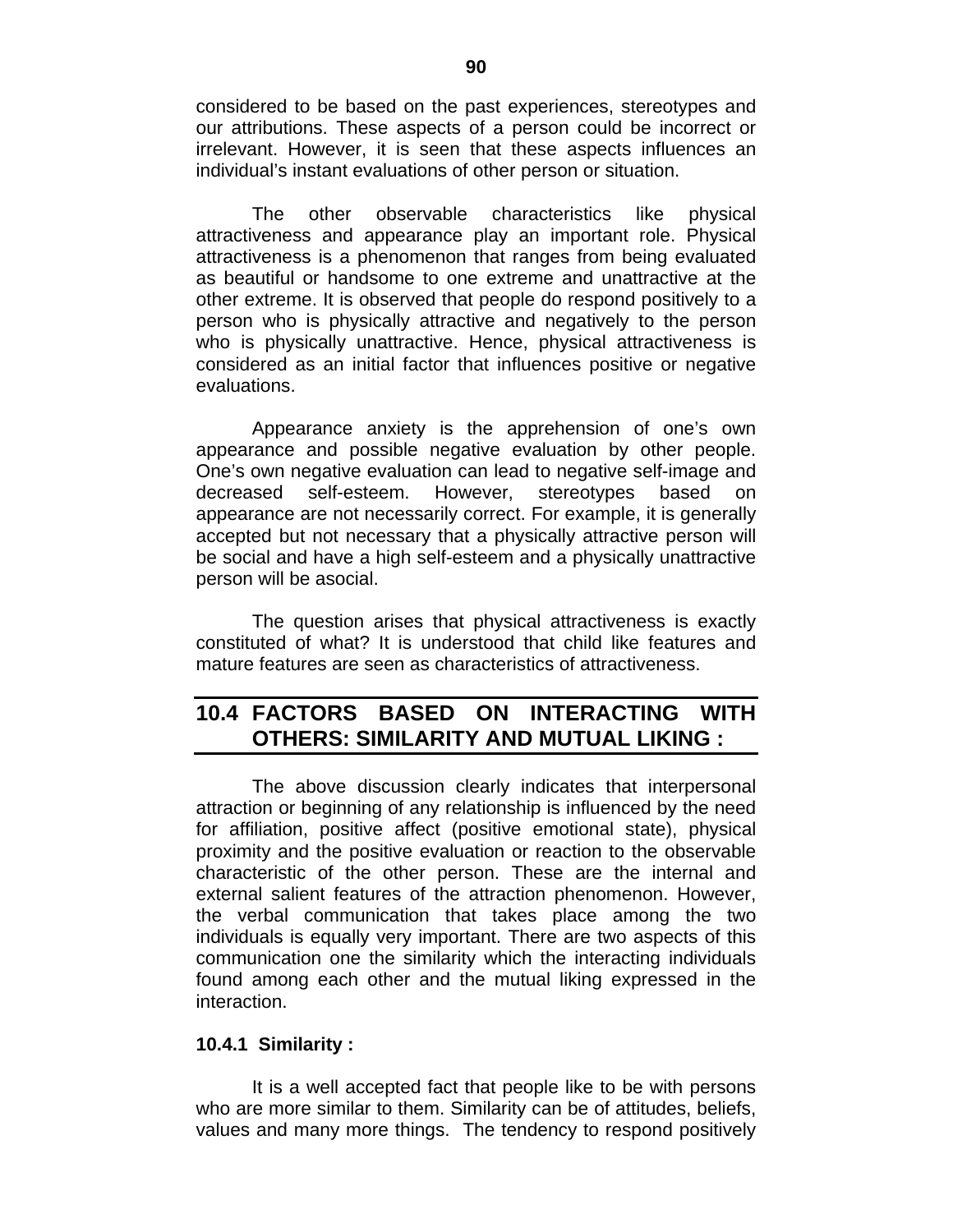to indications that another person is similar to them and negatively to indications that another person is dissimilar from them is referred as *similarity-dissimilarity effect*. The similarity effect also makes one to judge the similar person having positive traits. More the proportion of similarity among two people more possibility of attraction can be expected. A idea that was proposed as an alternative to similarity-dissimilarity hypothesis is that rather than people getting attracted on the basis of similarity it is opposite of that, people repulse about dissimilarity. This is referred as *repulsion hypothesis*. This hypothesis could not stand on empirical ground but it is believed that not only similarity but the dissimilarity among two people generates negative affect and hence influences interpersonal attraction.

 Research literature provides three theoretical explanations for the phenomenon that similarity generates positive affect and dissimilarity produces negative affect.

First is the balance theory which states that people has a tendency to organise their likes and dislikes in symmetrical way. When people like each other and find similarity among each other, this generates a balance and elicits positive emotional state which is pleasant state of mind. When people like each other and find dissimilarity between them, this generates imbalance which is an unpleasant emotional state. This situation drives the individual to restore balance by either change in one of them for similarity or misperceive the dissimilarity or decide to dislike each other. The non-balance occurs whenever two people dislikes each other, this does not necessarily generates pleasant or unpleasant state. Each person can be just indifferent to each other's similarity and dissimilarity.

 Second is the social comparison theory. It states that you compare your attitude, views and beliefs with other person as this is the only way to evaluate that other people agree with you or not. Through this process you keep on evaluating that you are not exceptionally different from other people. This is referred as obtaining consensual validation by turning to others.

 The third approach is to explain this phenomenon by adaptive response to potential danger. This is an evolutionary explanation, which states that we are primed to respond like our ancestors as they use to respond to the individual from other group by moving towards him-for friendship, moving away from him because of some threat and moving against him-being aggressive towards him. This indicates that these behaviours have survival value.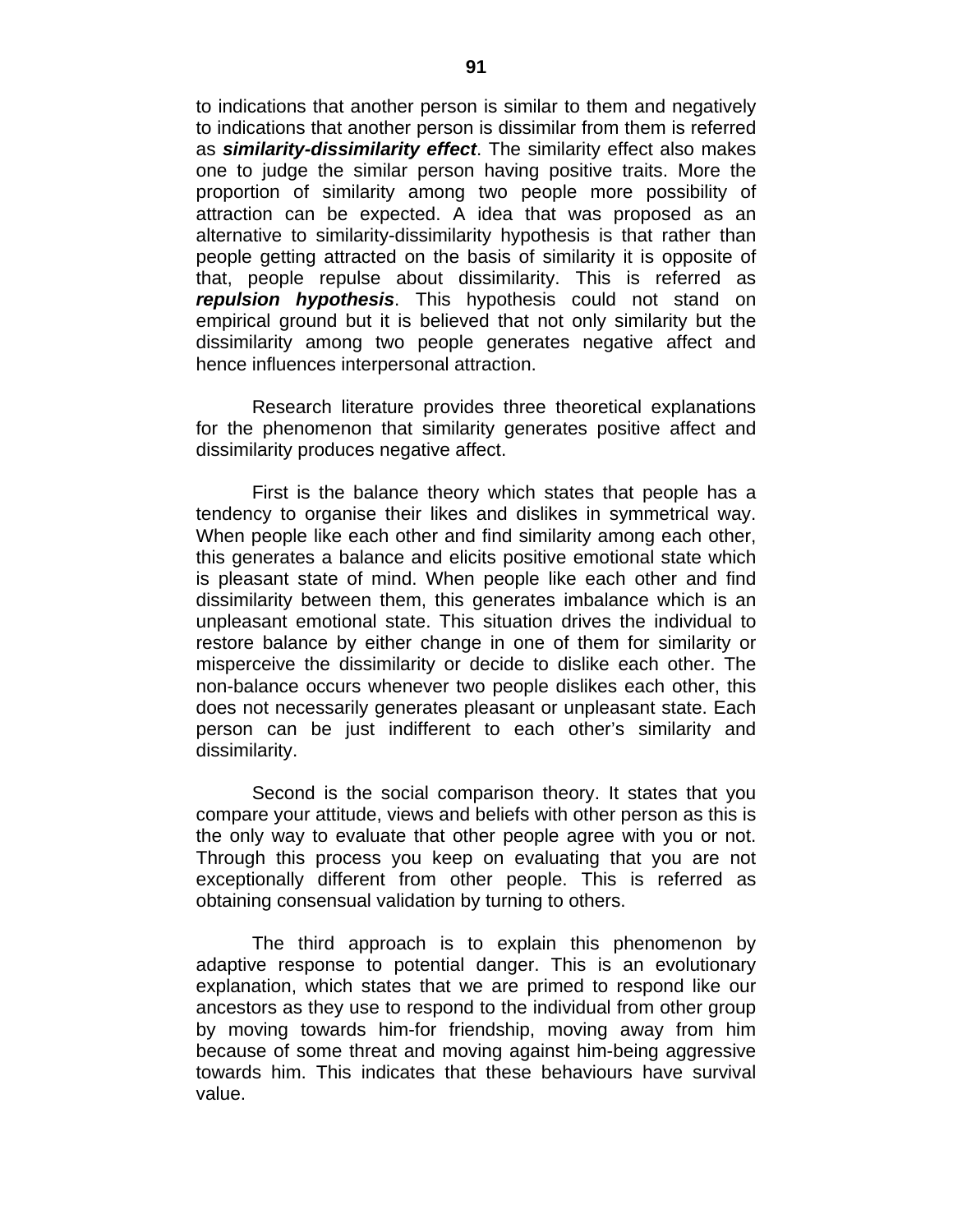Till now our discussion is centred on the fact that affect is central to the interpersonal attraction, especially similarity as it elicits positive emotional state and fosters attraction. However, along with affective state the cognitive evaluation is also said to be equally important. Though we follow affect centred understanding for interpersonal attraction the role of cognitive factors like stereotypes, beliefs and the factual knowledge needs to be considered.

#### **10.4.2 Mutual liking :**

It will not give us a complete understanding if we ignore a very important process which mediates initial attraction and the established interpersonal relationship. The intention is to refer the reciprocating cues of liking. The exchange of communicating the likings that leads to generation of positive emotional state. The next in the process is the clear communication of mutual liking which further strengthens mutual liking.

## **10.5 CLOSE RELATIONSHIPS: FAMILY AND FRIENDS :**

### **10.5.1 Family : where relationships and attachment styles begins :**

 Family is the immediate social unit of an individual in a given society. This is the first experience of interaction. However, there may be relatively quantitative and qualitative difference between the individual and his or her family members. First interaction begins with the care giver especially mother. These interaction shapes individual's world. It has a lasting impact on individual's future interpersonal behavior.

 The degree of security an individual feels in interpersonal relationships is called as attachment style. It is understood that an infant develops two basic attitudes as a result of these early interpersonal interactions with adults. These are self-esteem, which is an attitude towards self and second is interpersonal trust, which is an attitude towards others. Development of self-esteem is dependent on the reactions of the care giver of being important, valued, and loved or the other extreme of being unimportant, unloved, etc. Interpersonal trust is dependent upon being trustworthy, dependable and reliable or the other extreme of this. On the basis of these two basic attitudes and they being high or low can be placed in four types of interpersonal styles as given below:

- a. Secure attachment style
- b. Fearful- avoidant attachment style
- c. Preoccupied attachment style
- d. Dismissing attachment style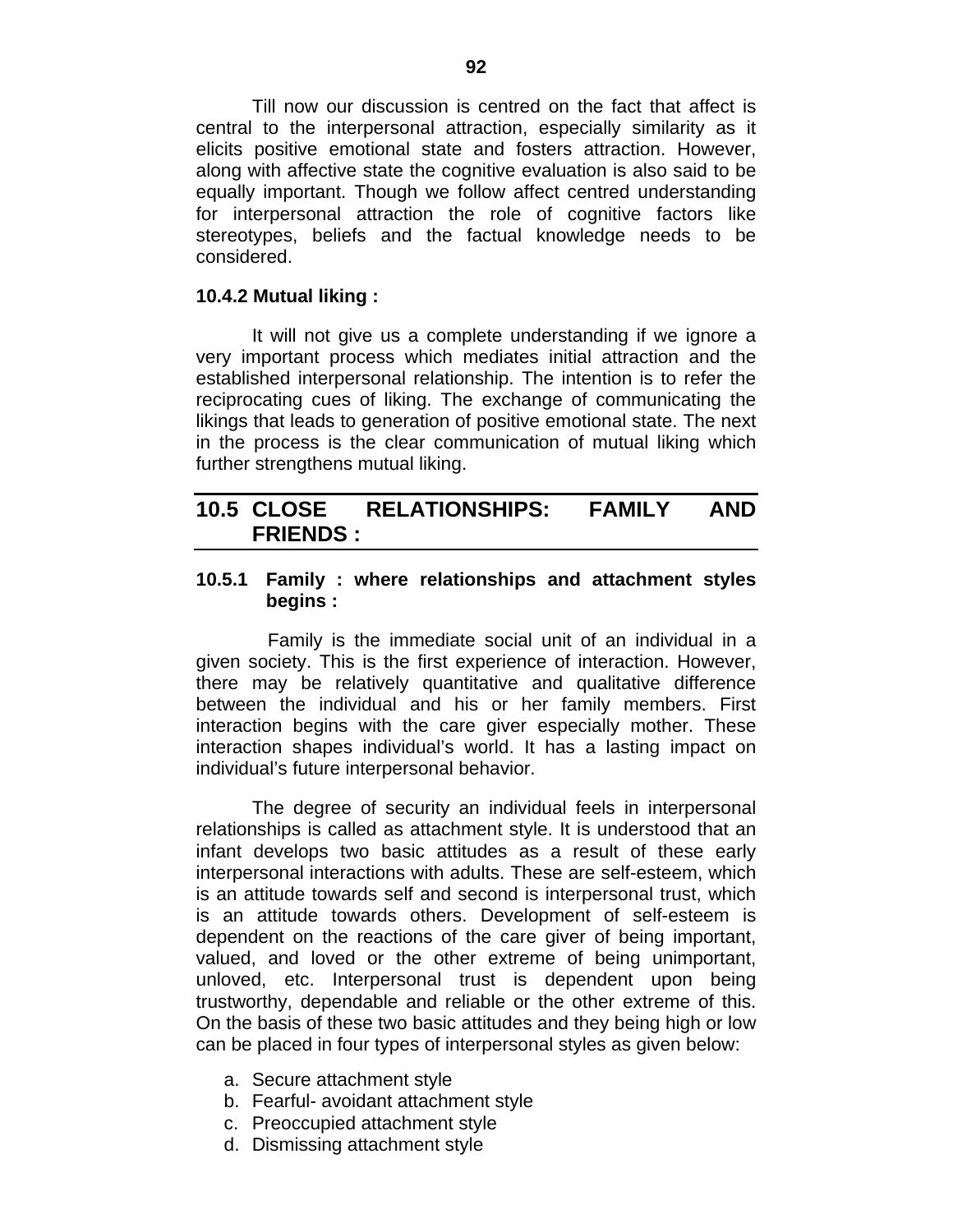#### **Secure attachment style :**

 A secure attachment style is a characteristic of an individual who is high on both, self-esteem and interpersonal trust. Person with this type of attachment style is found to be good at relationships, self-confidence, high on need for achievement and has less fear of failure are other characteristics of secure attachment style.

#### **Fearful- avoidant attachment style :**

 This type of attachment style is a result of low self-esteem and interpersonal trust. A person with fearful-avoidant attachment style is poor at interpersonal relationships and also avoids close relationships.

#### **Preoccupied attachment style :**

 A negative attitude towards oneself and a high interpersonal trust results in preoccupied attachment style. These types of people are ready to get in to interpersonal relationships but are often found to be pessimistic about their relationships.

#### **Dismissing attachment style :**

 This type of attachment style is an outcome of high selfesteem and low interpersonal trust. Individuals with this attachment style avoid genuine close relationship. They feel insecure due to the belief that they deserve a close relationship but are frustrated because of the mistrust towards others.

 The above mentioned are the four basic attachment styles as result of the variations in the attitude towards self and others. These attachment styles are assumed to be formed in infancy and continue in the adult life, however, certain life experiences can influence and change the attachment style of an individual.

 It's not only the mother who influences the child. In a given family the presence of others and interaction with them definitely have an impact on the child. Every member in the family has different experiences, different personality and attitude. Every interaction of each member of the family with the child is likely to have positive or negative effect. The point is that it is not only the immediate care taker but the interactions with the entire family can influence the child.

 Interaction among siblings is also a significant factor. There can be variety of situations like; single child, two siblings-either both male and female or a combination. These variations can result in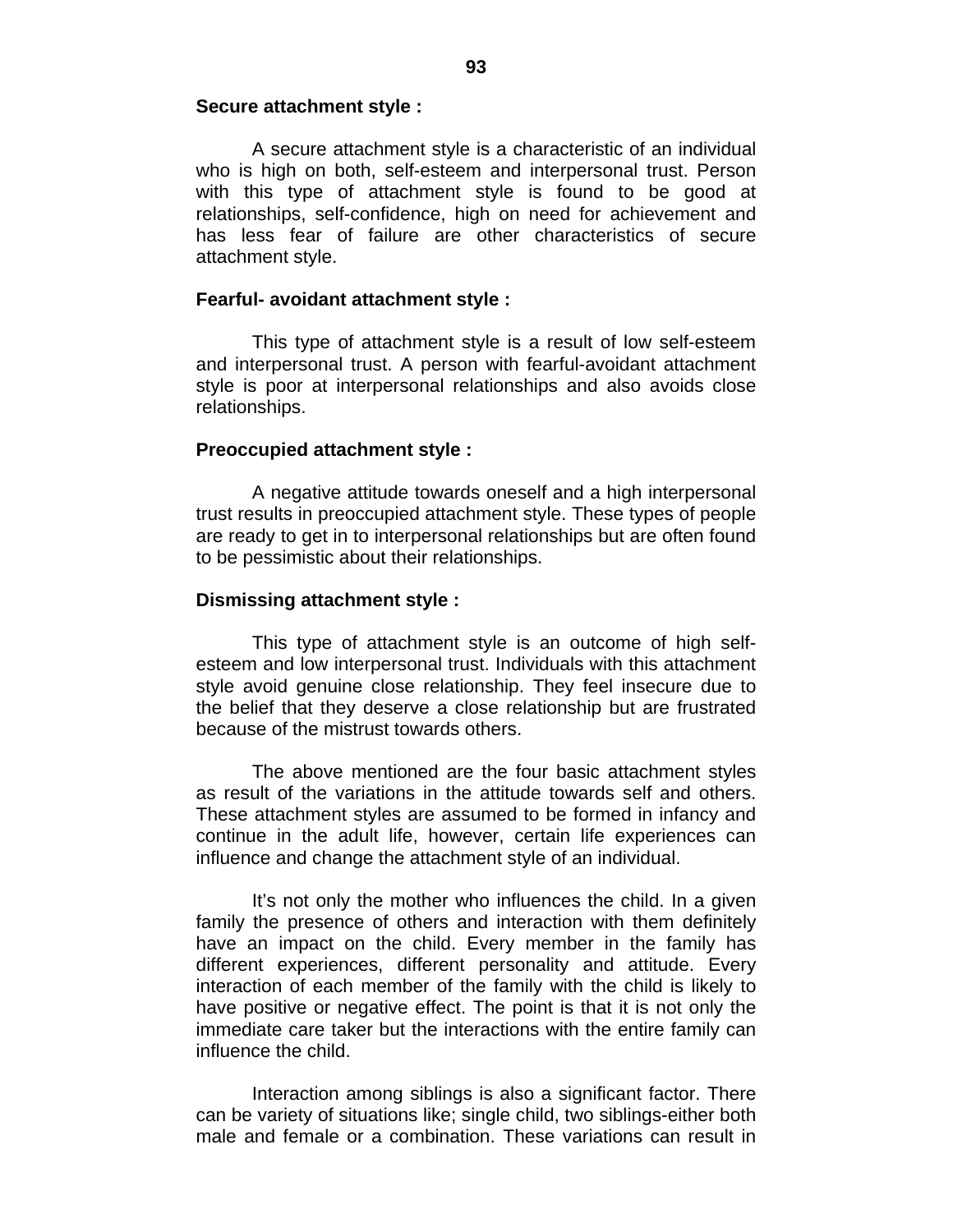different experiences with people outside the home. However, it is observed that relationships among sibling are also dependent upon the interpersonal relation among parents and their marital satisfaction.

### **10.5.2 Beyond the family : friendships :**

 Family where relationships begin and attachment styles develop generally have close relationships among themselves. However, close relationships extend beyond family. A close friendship is a relationship where people spend great deal of time together, interact in variety of situations, are self-disclosing and provide mutual and emotional support. Having friends or not has become a social qualification and a loner is described as person having no friends. Friends are an integral part of our life. It is seen as a source of practical and emotional support. Generally it can be understood that the individuals who elicits positive effect can become close friends.

 Gender difference is seen in friendships. We will find two females discussing more on the topics of their interests than males. It is observed that male gets attracted towards females thinking that eventually their relationship will result in sexual interactions, if not then males eventually end the relationship. In contrast females look for protective role from males and eventually ends up the relationship if she finds nothing as expected in the relationship.

## **10.6 LET US SUM UP :**

 In this topic we have emphasised on the interpersonal attraction specifically the factors responsible for attraction. We have come across some internal factors like affect-emotional state and external factors like proximity and similarity among individuals responsible for attraction. However, we have also discussed that mutual responses can also play a significant role in attraction. Close relationships begins in the family right from the infancy as a result of interaction with the family members where mother, father, grand parents and siblings influence such relationship significantly.

## **10.7 REFERENCES :**

• Baron, R. A., Byrne, D., and Branscombe, N. R. (2006). Social Psychology. (11<sup>th</sup> edition, Indian print).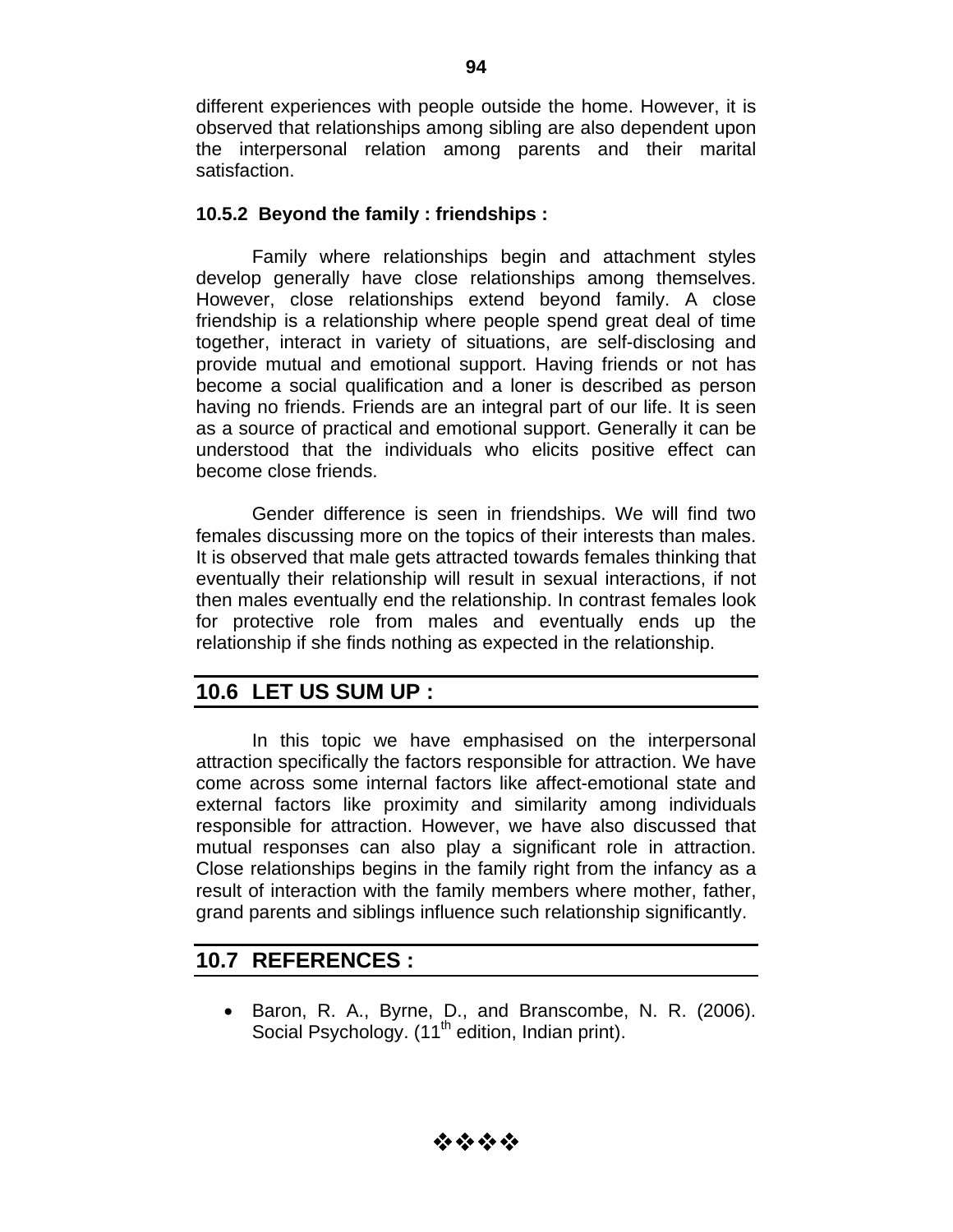# **11**

# **SOCIAL INFLUENCE**

## **Unit Structure:**

- 11.0 Objectives
- 11.1 Conformity: Group Influence in Action
	- Definition of Conformity
	- Factors affecting Conformity: Cohesiveness, Group Size, Descriptive and Injunctive Norms.
	- Bases of Conformity: the desire to be liked, the desire to be right, justifying conformity.
	- Resistance to Conformity: the need for individuality, the need for control.
	- Minority Influence.
- 11.2 Compliance: To Ask-Sometimes-Is to Receive
	- The underlying Principle: Friendship/Liking, Commitment/Consistency, Scarcity, Reciprocity, Social Validation, Authority.
	- Tactics Based on Friendship or Liking: Ingratiation.
	- Tactics Based on Commitment or Consistency: The Foot in the Door, the Lowball, and others.
	- Tactics Based on Reciprocity: The Door in the Face, the Foot in the Mouth, and the "That's-Not-All" Approach.
	- Tactics Based on Scarcity: Playing Hard to Get and the Fast-Approaching-Deadline Technique.
	- Other Tactics for Gaining Compliance : Complaining and Putting Others in a Good Mood.
- 11.3 Obedience: Social Influence by Demand
	- Destructive Obedience: Its Social Psychological Basis.
	- Destructive Behaviour: Resisting Its Effects.
- 11.4 Summary
- 11.5 Reference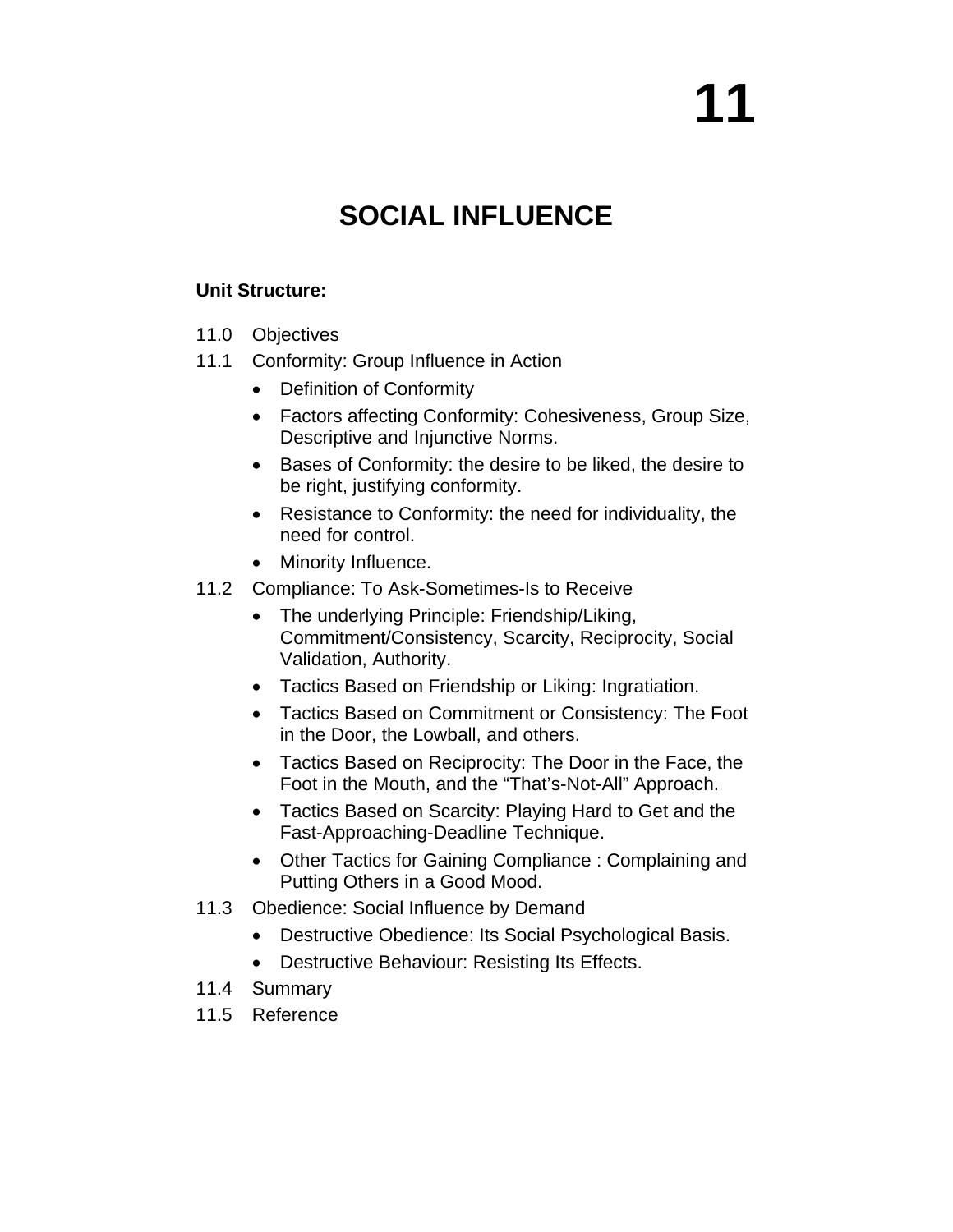## **11.0 OBJECTIVES :**

- Understanding the social influence phenomenon.
- Studying factors affecting conformity.
- Understanding why we conform and why sometimes we resist.
- Understanding the compliance.
- Understanding tactics used to achieve compliance from others.
- Understanding Obedience behaviour.

**Social influence** occurs when an individual's thoughts or actions are affected by other people. **Social Influence** can be defined as efforts by one or more individuals to change the attitudes, beliefs, perceptions, or behaviours of one or more others. For example, the colleagues have strong influence on one's work, while the friends have strong influence on one's daily life.

## **11.1 CONFORMITY: GROUP INFLUENCE IN ACTION :**

#### **Conformity :**

A type of social influence in which individuals change their attitude or behaviour in order to adhere or to stick to the existing social norms.

#### **Factors affecting Conformity: Cohesiveness, Group Size, and Type of Social Norms :**

#### **Cohesiveness and Conformity :**

We are going to discuss how cohesiveness has impact on conformity. With respect to conformity, cohesiveness can be defined as the degree of attraction felt by an individual toward an influencing group.

Groups with similar attitudes are more cohesive than groups with dissimilar attitudes, successful groups are more cohesive than unsuccessful groups, and groups with clear paths to goals are more cohesive than groups lacking clear paths.

 A classic finding of social psychology is that when cohesiveness (attraction) is high, pressures toward conformity are magnified. This is a basic reason why most persons are more willing to accept social influence from friends or persons they admire than from others.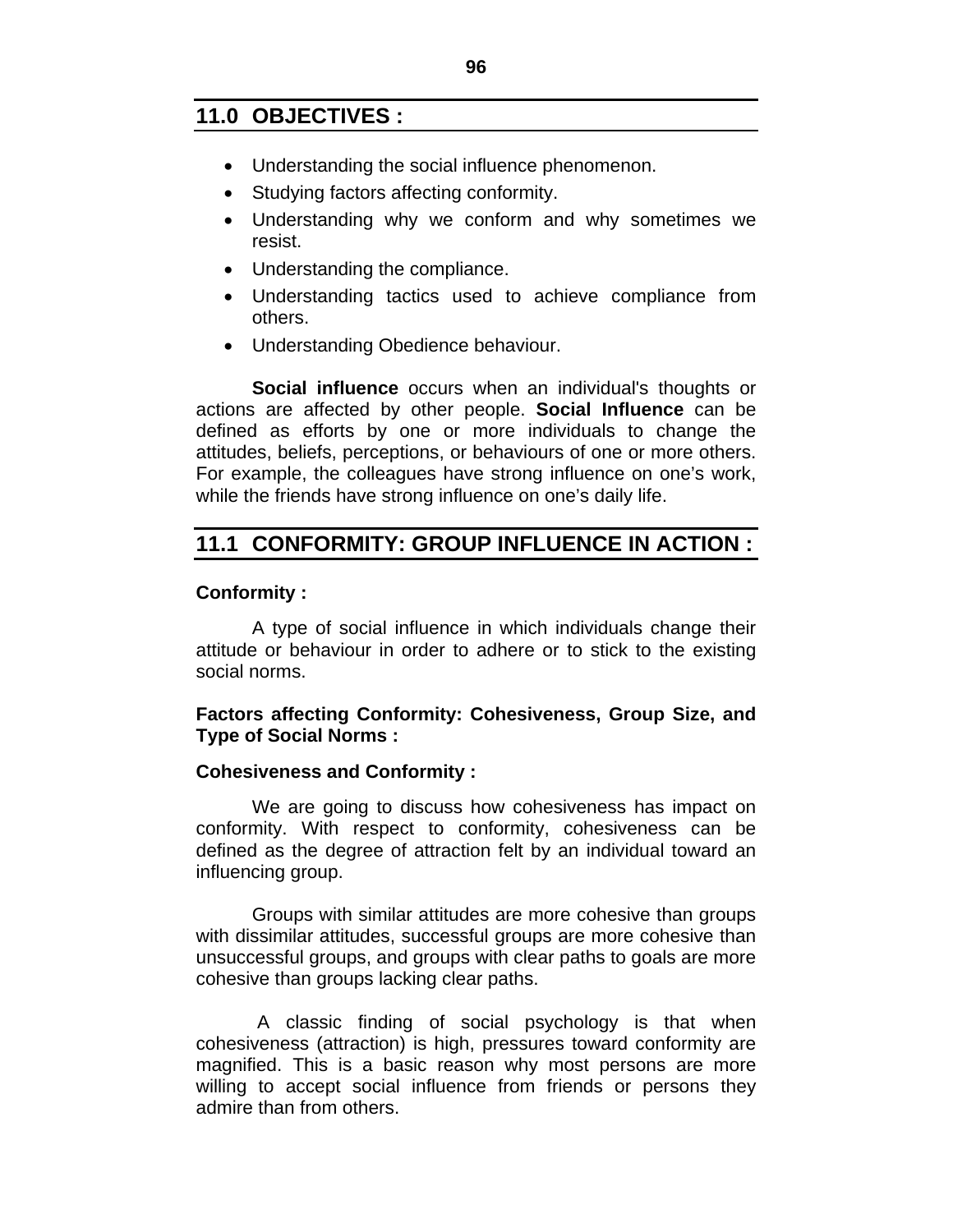E.g., if we join a new college and we have been put in a group of students for project work. Over the period, you realize that they have conservative views about educational policies.

It is interesting to think whether our own views change as a function of working together with these new friends. There is strong possibility that we may find ourselves agreeing with them more and more as time passes. It may happen because of cohesiveness i.e., Degree of attraction with the group of friends working on same project.

#### **Conformity and Group Size :**

Group size has the important effects on the tendency to conform i.e., the size of the influencing group. We are likely to conform to the opinion held by the group if the number of group members holding the same opinion is large i.e., group size is large.

However, there is interesting finding which says that conformity increases with group size up to about three members, but then seems to level off. The possibility for this may be that subject conclude that group members are not expressing individual views but are actually working together to influence them. When too many people agree, therefore, this may be perceived as a signal and tendency to be cautious while conforming.

#### **Descriptive and Injunctive Norms :**

Descriptive norms are ones indicating what most people do in a given situation. They influence behaviour by informing us about what is generally seen as effective or adaptive behaviour in that situation. e.g., witnessing somebody blow out the cigarette before entering in to bus.

In contrast, injunctive norms specify what ought to be donewhat is approved or disapproved behaviour in a given situation. e.g., a instruction displayed in the bus "Smoking is prohibited in the public places".

#### **The Bases of Conformity: Why We Often Choose to "Go Along'-and What Happens after We Do :**

One of the basic question concerning group is as to what makes people to choose to go along with social rules or expectations instead of resisting them? The answer is primarily types of two needs possessed by all human being-the desire to be liked or accepted by others and the desire to be right and also the cognitive processes that lead us to view conformity as fully justified after it has occurred. Here are some of the tactics to make people conform to our opinions, decisions.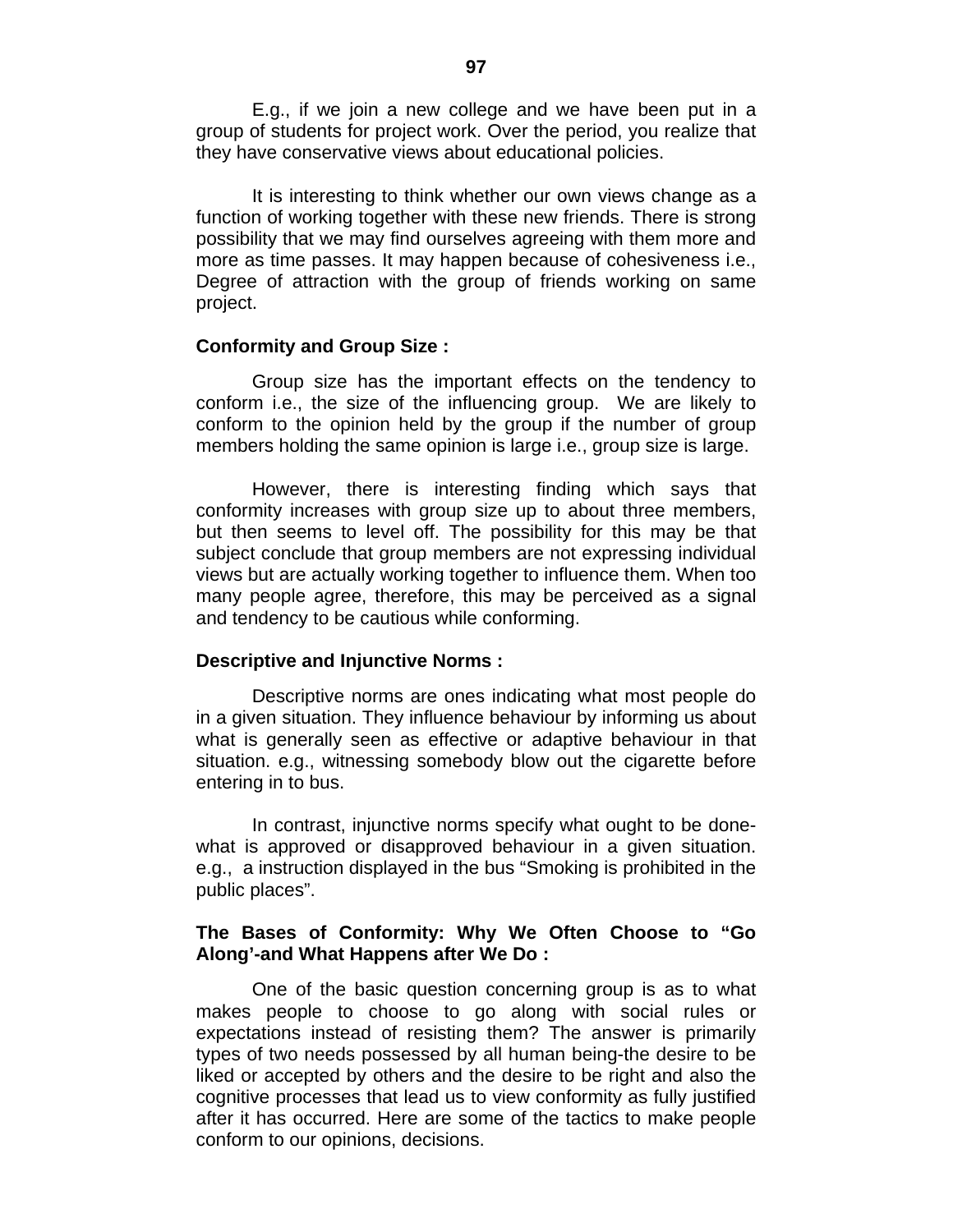#### **The Desire to Be Liked : Normative Social Influence :**

One of the most successful tactics is that we can make conscious efforts to appear to be as similar to others as possible. From childhood, we learn that agreeing with the persons around us, and behaving as they do, causes them to like us. One important reason we conform is simple: we learn that doing so can generate the approval and acceptance we expect. This source of social influence-and especially of conformity-is known as **normative social influence**, since it involves making other alter their behaviour to meet our expectations.

#### **The Desire to Be Right; Informational Social Influence :**

There are many matters or topics on which we have strong desire to be correct or appropriate e.g., about questions like which colour of dress suits you best? Whether your political or social views are correct or not? or Which hair style suits you? However, there is difficulty in finding a system through which we can accurately get answer to these things? But the solution to these questions is obvious: to answer these questions, there is necessity of approaching other people. We use their opinion and their actions as guides for our own. The verbal and non-verbal feedback given by them helps us to satisfy question mentioned earlier to major extent. Obviously, such reliance on others can be another source of conformity, for in an important sense, other people's actions and opinions define social reality for us. This source of social influence is known as informational social influence, since it is based on our tendency to depend upon others as a source of information about many aspects of the social world. Therefore, we conform to other people's feedback because there is no availability of alternate system to get answers to some typical questions or topics discussed earlier.

#### **Justifying Conformity : The Cognitive Consequences of Going Along with the Group :**

Asch reported that some people who conform do so without any much thinking. They conclude that they are wrong and the others are right. For these people, conforming to others poses only a temporary dilemma, at most.

However, for many persons, the decision to yield to group pressure and do what others are doing is not so straight but it is more complex. Such persons feel that their own judgement is correct, but at the same time, they do not want to be different from their group; so they behave in ways that are inconsistent with their private beliefs i.e., they follow behaviour or opinion followed by group to which they belong. This process can be interpreted as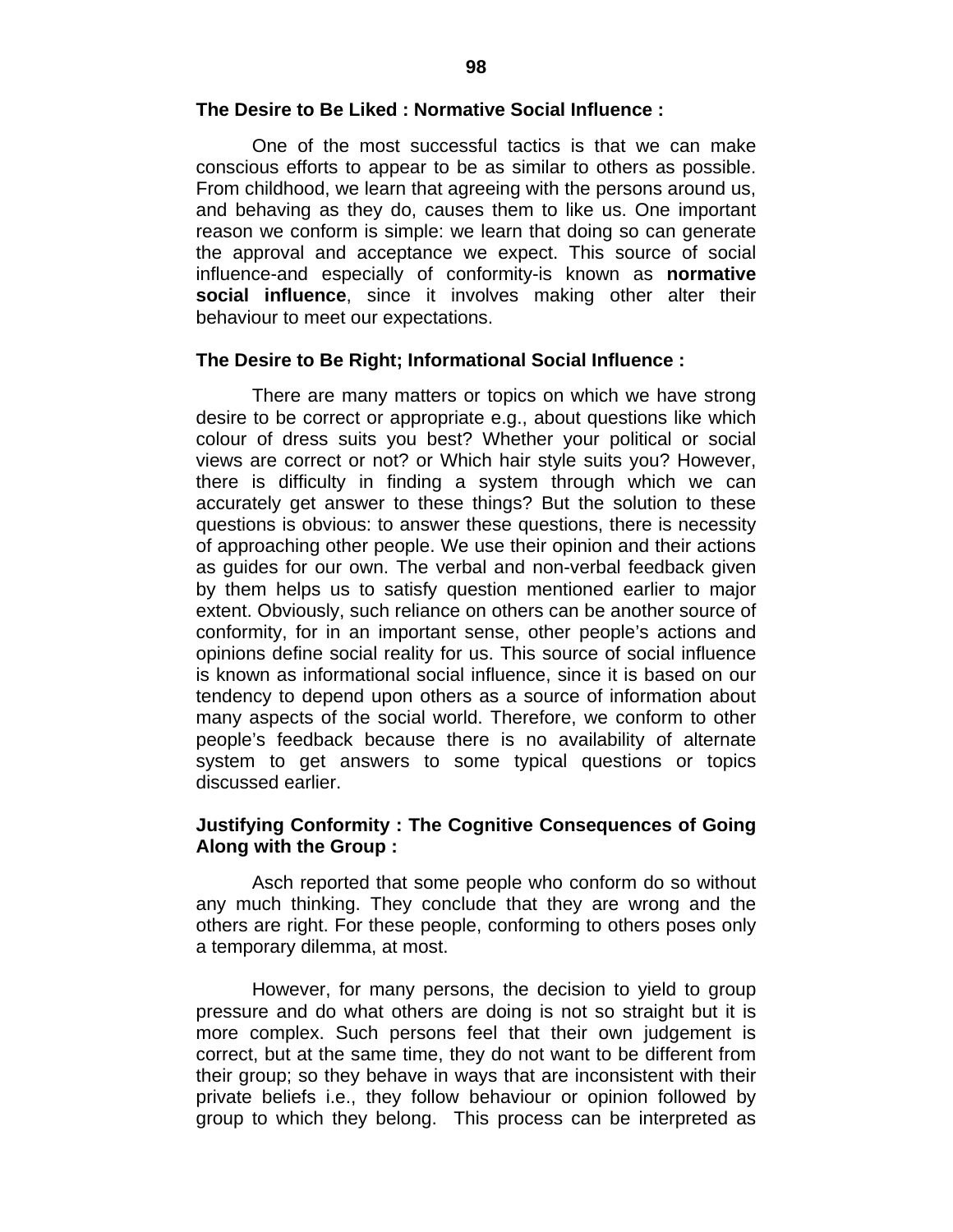defence mechanism adapted by a person to overcome his anxiety of not following his own opinion.

Recent findings suggest that one may involve a tendency to alter their perceptions of the situation so that conformity appears or rather to be justified for his decision to follow group's or others' decision or opinion.

Several studies suggest that the decision to conform may be followed by changes in perceptions of the facts that make justification available for conformity.

### **The Need for Individuality and the Need for Control: Why, Sometimes, We Choose Not to Go Along :**

It becomes important to understand the underlying process or reasons for the ability of an individual to resist even powerful pressures toward conformity. Research findings point to two key factors underlying this process.

First, most of us have desire to maintain our uniqueness or individuality. Even though, we have tendency to be like others still not to the extent that we lose our personal identity. Most of us possess a desire for individuation-for being distinguished from others in some respects.

Second, many individuals have desire to maintain control over the events in their lives. The conforming behaviour develops a feeling of driven away by the external factors, which threatens the desire to be control life events. Therefore, they choose to resist group pressures. Most persons want to believe that they can determine what happens to them, and yielding to social pressure sometimes runs counter to this desire.

#### **Minority Influence: Does the Majority Always Rule?**

We have often noted that minorities do influence majority on many occassions. It will be interesting to know the process, which make them successful. Research findings suggest that they are most likely to succeed under certain conditions, which are discussed below:

First, the members of such minority groups must be consistent in their opposition to majority opinions. If they show sign of yielding to the majority view, their impact is reduced.

Second, the members of the minority must avoid appearing to be rigid and dogmatic. A minority that merely repeats the same position over and over again is less persuasive than one that demonstrates degree of flexibility.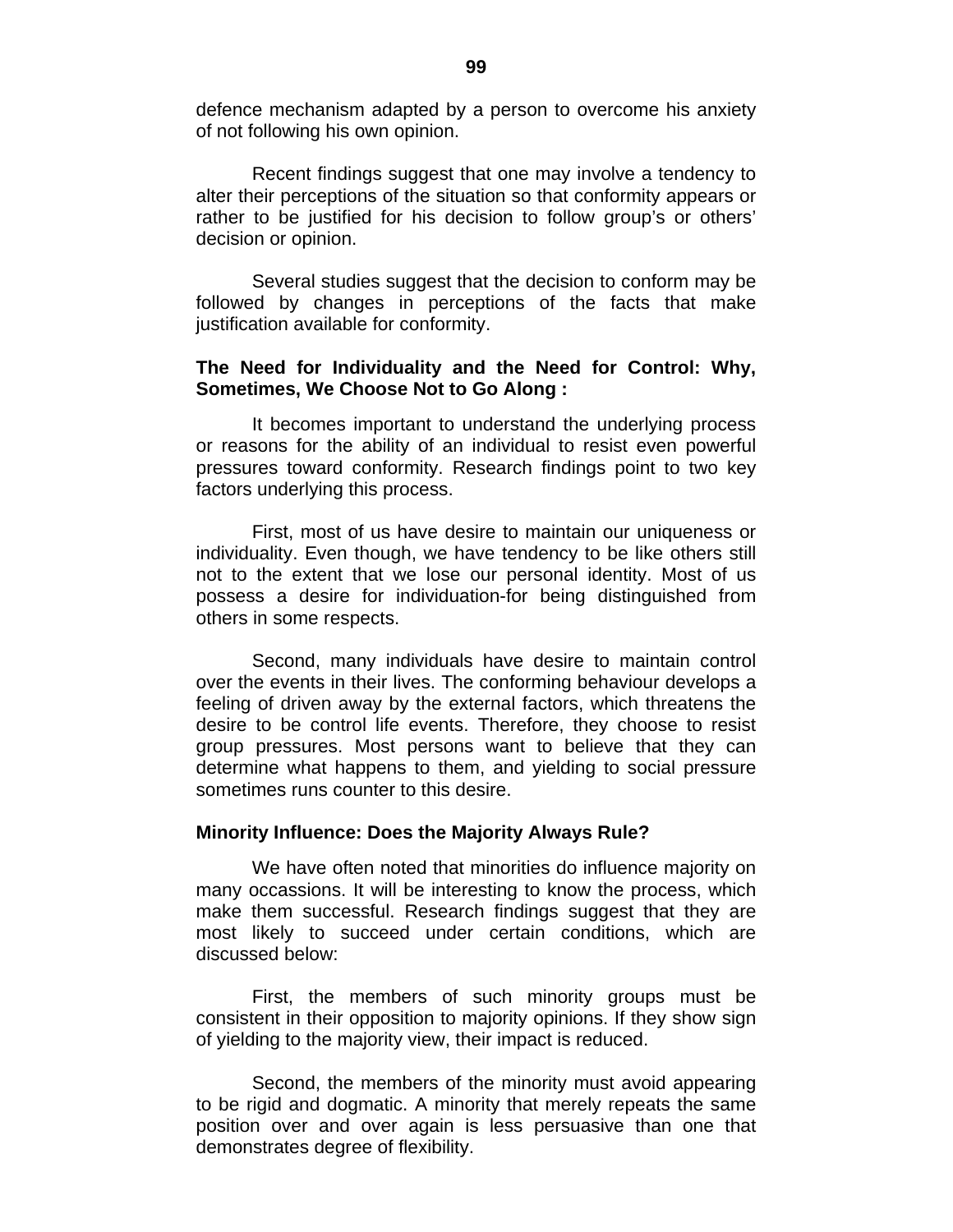Third, the general social context in which a minority operates is important. If a minority argues for a position that is consistent with current social trends (e.g., conservative views at a time of growing conservatism), its chances of influencing the majority are greater than if it argues for a position that is out of step with such trend.

#### **Symbolic Social Influence: How we are Influenced by others even when they are not there :**

Other people can influence us when they are present and trying to do so is not that surprising but growing evidence suggest that others can influence us even when they are not present and not trying to change our behaviour or thoughts, a process that can be described as **symbolic social influence.**

Symbolic Social Influence can be defined as social influence resulting from the mental representations of others or of our relationships with them.

It will be interesting to know how the psychological presence of others in our mental representations of others or of relationship with them influence our behaviour and thought. Some of the explanations are given below:

First, we have relational schemas i.e., mental representations of people with whom we have relationships, when these relational schemas are triggered, in turn, goals relevant to them may be activated. These goals, in turn, can affect our behaviour, our thoughts about ourselves, and our evaluations of others. e.g., if we think of our professor in university, the goal of respecting and following the instructions given by him/her is activated. Then we become more inclined toward giving respect to other faculty members in the department.

Second, the psychological presence of others may trigger goals with which those persons are associated-goals they want us to achieve. For instance, if we have thoughts of our friend, we know that he wants to start a student's movement in college, and our commitment to this goal may be increased and we may put efforts to attain it, especially if we feel very close to him.

Therefore, it is to the extent that others are psychologically present in out thoughts, the nature of our relationships with them, goals we keep in these relationships and goals these people themselves want us to achieve can all be stimulated or triggered, and these ideas strongly affect our decisions to behave in particular ways.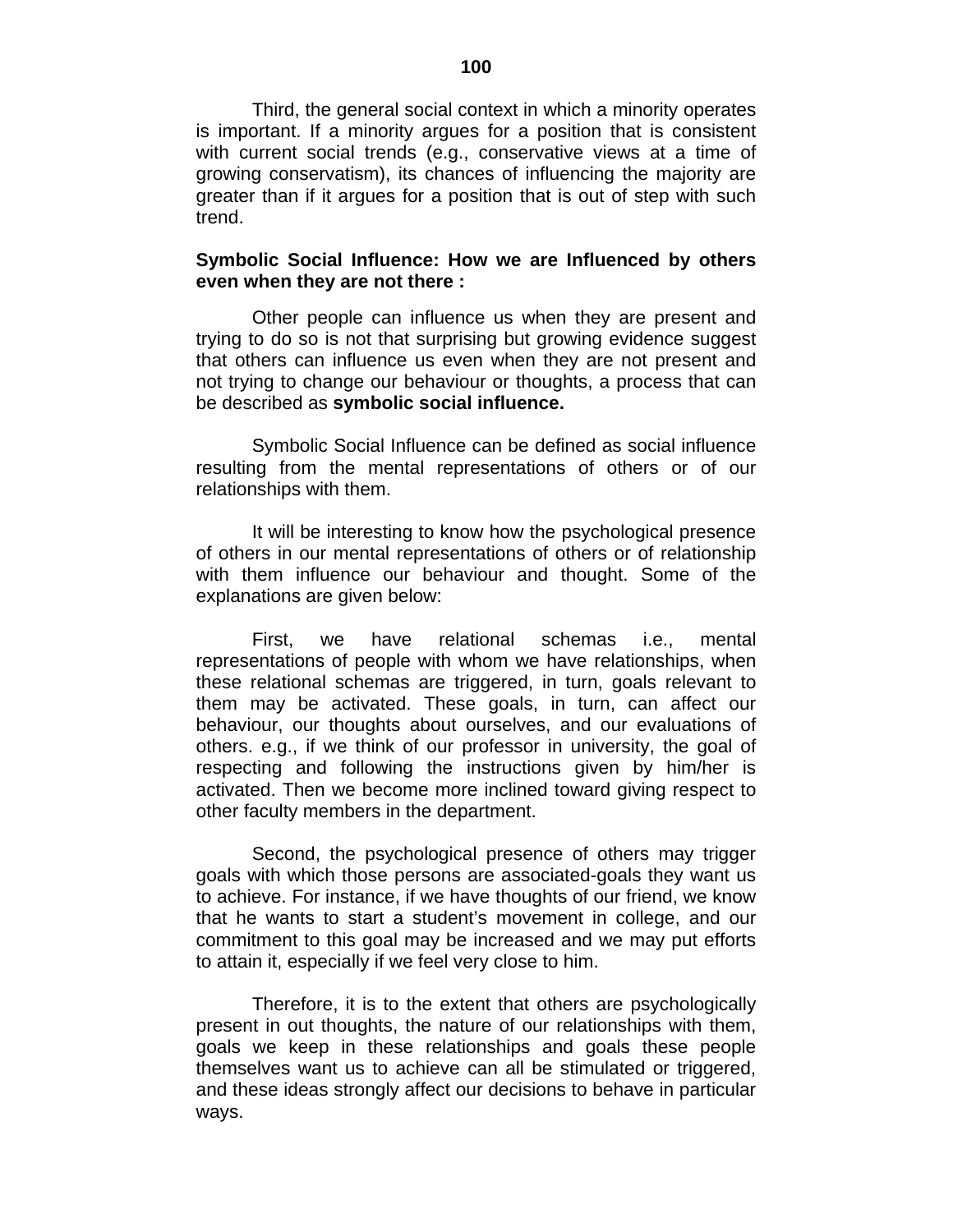## **11.2 COMPLIANCE : TO ASK-SOMETIMES-IS TO RECEIVE :**

In a situation when you wanted someone to do something for you, you start thinking about the tricks which you can use to get your things done. Social psychologists have put efforts to understand this process, the most frequent form of social influence. A well-known social psychologist (Robert Cialdini) termed Compliance Professionals- people whose success (financial or otherwise) depends on their ability to get others to say "yes". These people include salespeople, advertisers, political lobbyists, fundraisers, etc.

## **Basic Principles underlie many techniques professional use for gaining compliance :**

- **1. Friendship/Liking**: We are more willing to comply with requests from friends or from people we like than with requests from strangers or people we do not like.
- **2. Commitment/Consistency**: Once we commit our self to a position or an action, we are more willing to say or do things that fit with committed position in various ways. e.g., if in past, we express our opinion to some specific issue in a official meeting, then we are more inclined to think and act in favour of the opinion expressed in meeting.
- **3. Scarcity:** It is tendency to value, to feel worthy about and to secure, opportunities that are scarce or decreasing.
- **4. Reciprocity**: We are generally more willing to comply with a request from someone who has previously provided a favour or concession to us than to someone who has not.
- **5. Social Validation**: A tendency to comply with a request for some action if this action is consistent with what we believe persons similar to ourselves are doing (or thinking). We want to be correct, and one way to do so is to act and think like others.
- **6. Authority:** We are usually more willing to comply with requests from someone who authority or simply looks like one.

## **Techniques professionals use for gaining Compliance :**

## **A] Tactics Based on Friendship or Liking : Ingratiation :**

There are several techniques for increasing compliance through getting others to like us. This is called as impression management. These impression management techniques are often used for purposes of ingratiation i.e., getting others to like us so that they will be more willing to agree to our requests.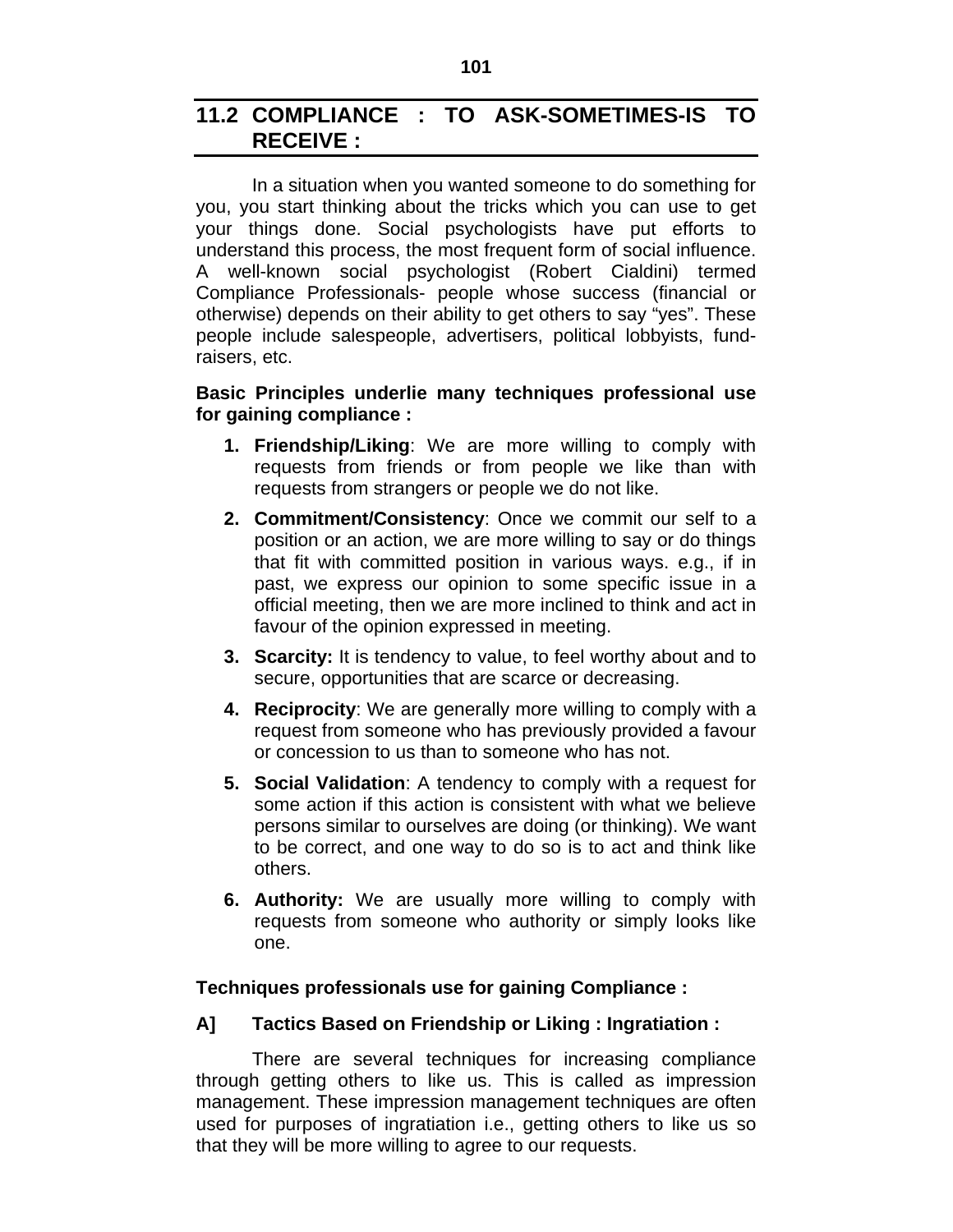There are many self-enhancing tactics of impression management such as improving one's appearance, emitting positive nonverbal cues (e.g., smiling, a high level of eye contact), and associating oneself with positive events or people the target person already likes. In contrast, other-enhancing tactics include flattery, agreeing with target persons, showing interest in them, and providing them small gifts or favours. Research findings indicate that all of these tactics can be successful, at least to a degree, in increasing others liking for us.

## **B] Tactics Based on Commitment or Consistency :**

## **The Foot in the Door :**

A procedure for gaining compliance in which requesters begin with a small request and then, when this is granted, escalate to a larger one (the one they actually desired to be agreed). Once the target person says yes to the small request, it is more difficult for that person to say no to a larger request, because if they don't agree it would be inconsistent with the first response.

## **The Lowball :**

It has been seen that auto dealers sometimes use the lowball technique. This involves offering an attractive deal to customers but then, after they accept, changing that offer in some way.

Rationally, customers should refuse: but in fact, they often accept less attractive deal because they feel committed to the decision of buying the car. To explain it futher, in this technique, a very good deal is offered to a customer. After the customer accepts, however, something is manipulated to show that it necessary for the salesperson to change the deal and make it less advantageous for the customer-for example, an "error" in price calculations is found, or the sales manger rejects the deal. The totally rational reaction for customers, of course, is to walk away. Yet often they agree to the changes and accept the less desirable arrangement.

## **Bait-and-switch tactic :**

A technique for gaining compliance in which once the customers enters the shop; items offered for sale are showed as unavailable or presented of very low quality. This leads customers to buy a more expensive item that is available. It happens because for customers point of view, changing one's mind and reversing an initial commitment requires hard work, and many people, it appears, would rather pay a higher price than change their minds.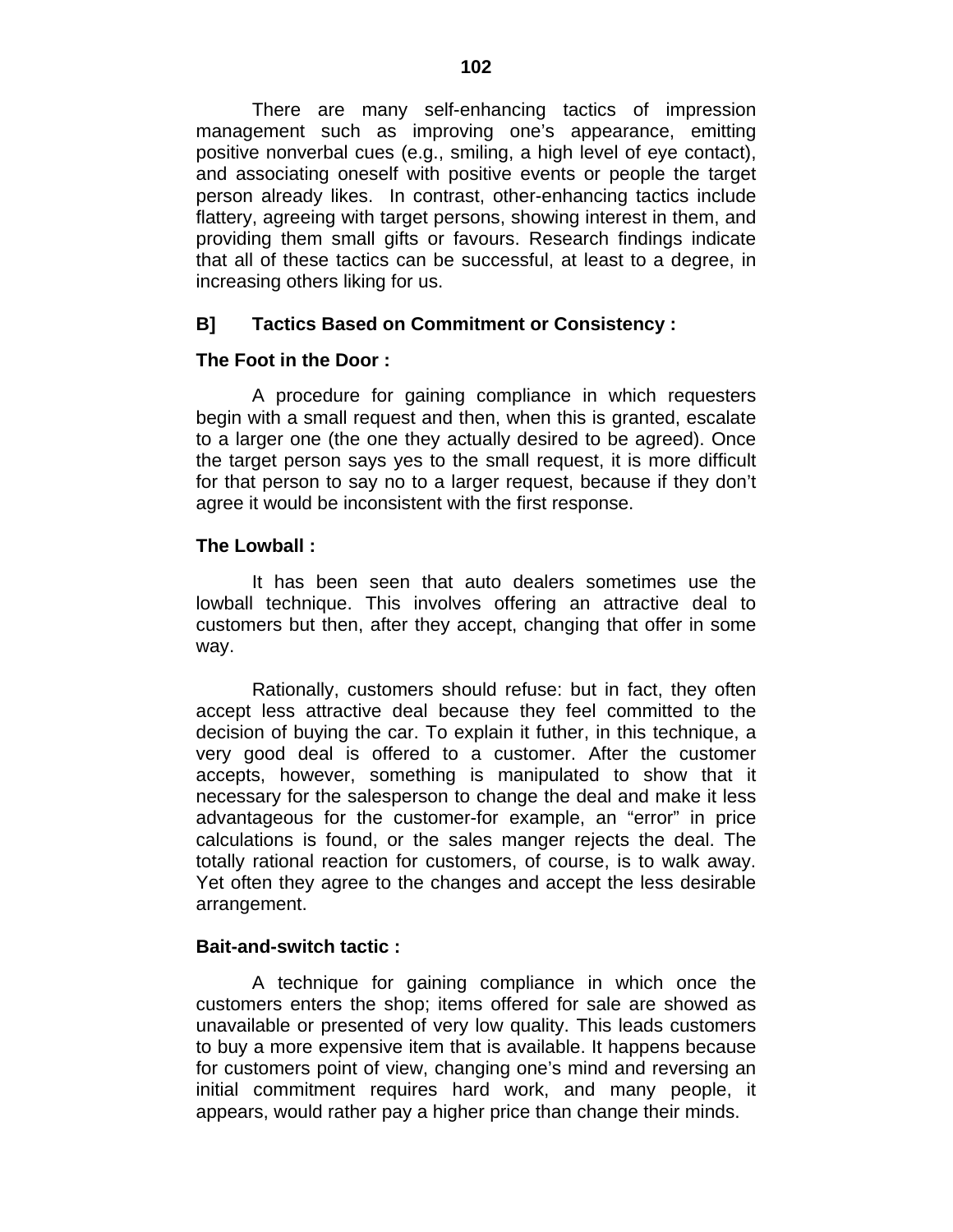## **C] Tactics Based on Reciprocity :**

### **The Door in the Face :**

A procedure for gaining compliance in which requesters begin with a large request and then, when this is refused, retreat to a smaller one (the one they actually desired to be agreed ). This is exactly opposite of the foot-in-the-door technique: instead of beginning with a small request and then presenting a larger one, persons seeking compliance sometimes start with a very large request and then, after this is rejected, shift to a smaller request-the one they wanted all along.

## **The Foot in the Mouth :**

When people feel that they are in a relationship with another person-no matter how trivial or unimportant-they often feel that they are obliged to help or considerate to that person simply because the relationship exists.

For example, friends help friends when they need assistance, and persons who perceive themselves as similar in some manner may feel that they should help one another when the need arises.

A clear demonstration of the power of this tactic is provided by research conducted by Aune and Basil (1994) as stated in Baron, R. A., Byrne, D., and Branscombe, N. R. (2006). These researchers had female accomplices stop students on a university campus and ask them to contribute to well-known charitable organization. In a control condition, they simply made this request without providing additional information. In another condition (which used the foot-in-the-mouth technique), they asked passerby if they were students, and they commented, "Oh, that's great, so am I." Then they made their request for funds. Results indicated that a much larger percentage of the persons approached made a donation in the foot-in-the-mouth condition (25.5 percent) than in the control group (9.8 percent). These finding, and those of a follow-up study by the same authors, suggest that the reciprocity principle can be stretched even to such tenuous relationships as "We are both students, right? And students help students, right? So how about a donation?"

#### **That's-not-all technique :**

An initial request is followed, before the target person can make up or his/her his mind to say yes or no, a small incentive is offered by the person who is using this tactic sweetens the deal. For example, auto dealers sometimes decide to throw in a small additional option to the car for e.g., free full tank fill, offer of seat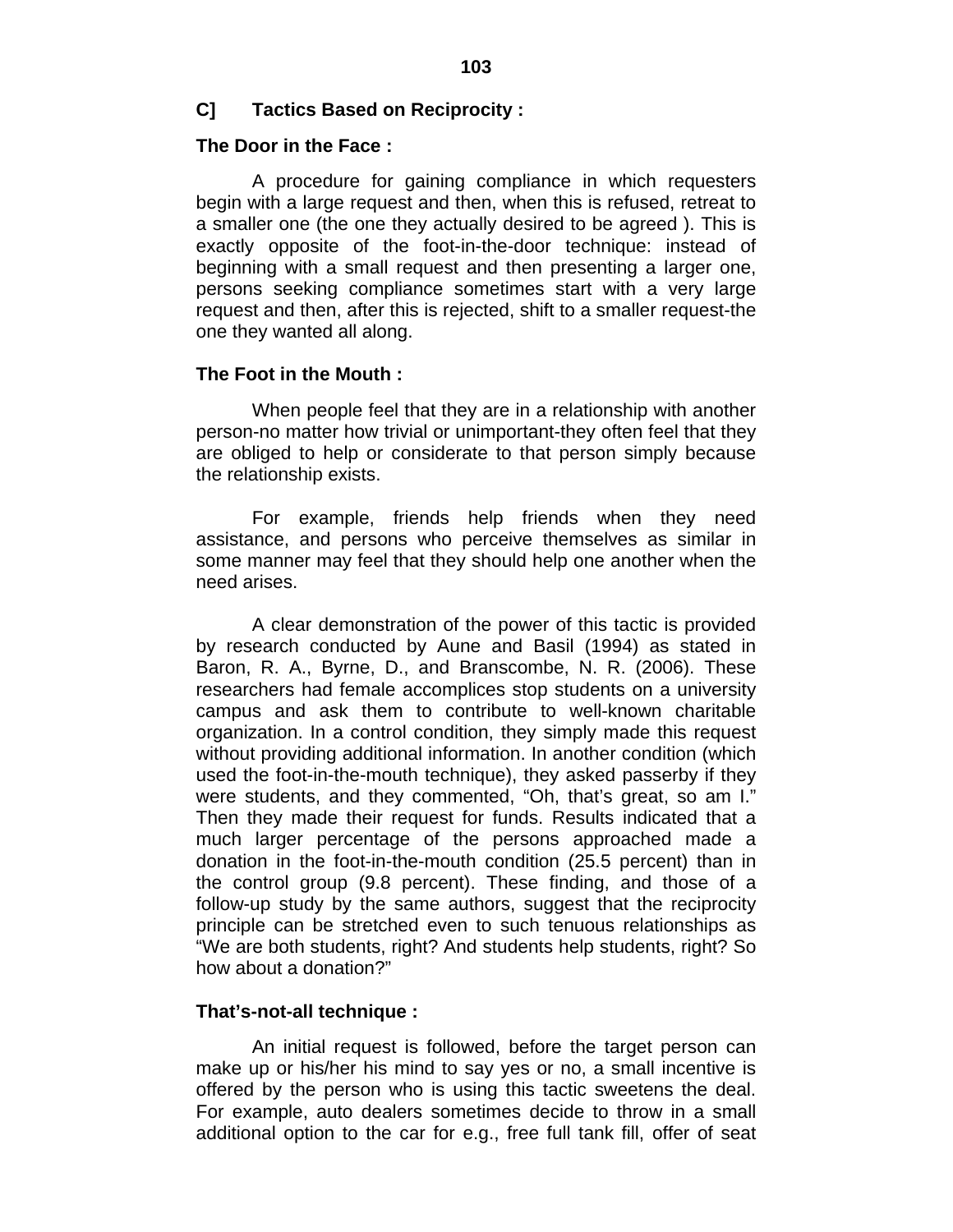cover, etc., in the hope that this will help them close the deal; and often, it really helps! Persons on the receiving end of the that's-notall technique view this small extra as a concession on the part of the other person, and so feel obligated to make a concession themselves.

## **D] Tactics Based on Scarcity :**

## **Playing Hard to Get :**

This technique involves the efforts to increase compliance by suggesting that a person or object is scarce, rare and hard to obtain.

A study carried out by Williams and her Colleagues (1993) as quoted in Baron, R. A., Byrne, D., and Branscombe, N. R. (2006) explains this phenomenon. Professional recruiters were arranged who were interviewing students at large universities to review information about potential job candidates. This information, which was presented in folders, indicated either that the job candidate already had two job offers (a hard-to-get candidate) or no other job offers (easy-to-get candidate), and was either highly qualified (very high grades) or less well-qualified (low average grades). After reviewing this information, the interviewers then rated the candidates in terms of their qualifications and desirability, the company's likelihood of inviting them to interview, and the likelihood of considering them for a job. Results clearly indicated that the hard-to-get candidate was rated more favourably than the easy-toget candidates regardless of their grades. However, the hard-to-get candidate who was also highly qualified received by far the highest ratings of all. Since it is persons who receive high ratings that usually get the interviews-and the jobs-these findings, indicate that creating the impression of being a scarce and valuable resource (being hard to get) can be another effective means for gaining compliance.

## **Deadline Technique :**

This is a technique for increasing compliance in which target persons are told that they have only limited time to take advantage of some offer or to obtain some item.

Advertisements using this deadline techniques state a specific time limit during which an item can be purchased for a specific price. After the deadline runs out, the ads suggest, the price will go up. Of course, in many cases, the sale is not a real one, and the time limit is bogus. Yet many persons reading such ads believe them and hurry down to the store in order to avoid missing a great opportunity.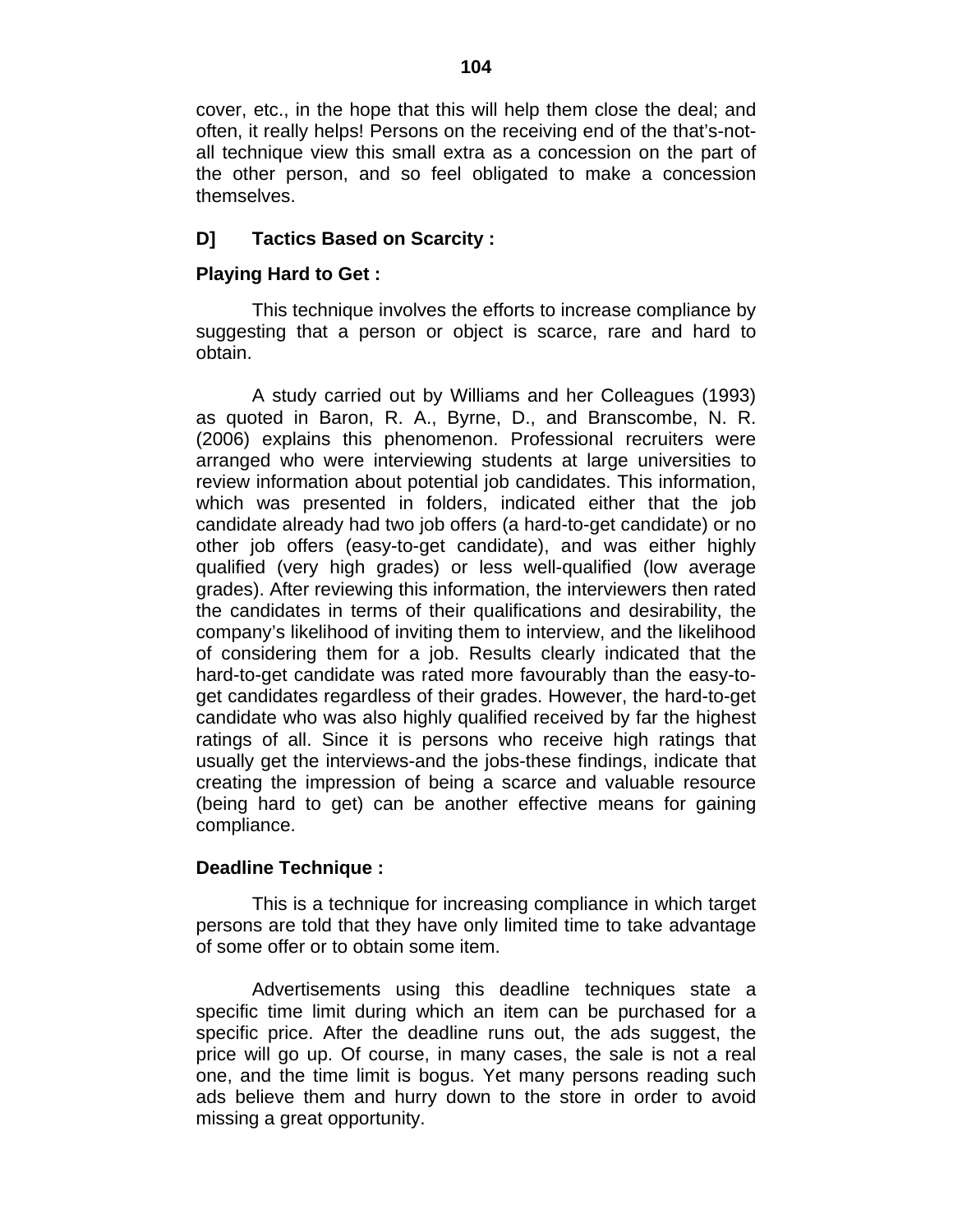## **E] Other Tactics for Gaining Compliance: Complaining and putting others in a Good Mood :**

## **Complaining :**

In the context of compliance, expressing discontent, dissatisfaction, resentment, or regret as a means of exerting social influence on others. Complaining involves expressions of discontent or dissatisfaction with one self or some aspect of the external world, and often such statements are simple expressions of personal states ("I feel lousy!") or comments on the external world ("Wow, is it cold today!"). Sometimes, however, complaining is used as a tactic of social influence:" Why didn't you take out the garbage like you, promised?" "We always see the movie you want; it's not fair," Statements such as these directed toward the goal of getting the recipient to change his or her attitudes or behaviours in some manner.

**Putting Others in Good Mood :** People's moods often exert a strong effect on their behaviour. And, it seems, this principle also holds with respect to compliance. When individuals are in a good mood, they tend to be more willing to say "Yes" to various request than when they are in a neutral or negative mood.

## **11.3 OBEDIENCE TO AUTHORITY :**

Obedience occurs when people obey commands or orders from others to do something. Obedience is less frequent than conformity or compliance, because even persons who possess authority and power generally prefer to exert it through the velvet glove-through requests rather than direct orders. Business executives sometimes issue orders to their subordinates; military officers shout commands that they expect to be followed without questions; and parents, police officers, and sports coaches, to name a few, seek to influence others in the same manner.

#### **Destructive Obedience: Its Social Psychological Basis :**

Why does such destructive obedience occur? Why were subjects in various experiments- and many persons in tragic situations outside the laboratory-so willing to this powerful form of social influence? Following factors play role in it-

1. In many life situations, Transfer of responsibility is the underlying phenomenon. "I was only carrying out orders" is the defense mechanism many offer after obeying harsh or cruel directions. In view of this fact, it is not surprising that many tended to obey; after all, they are not held responsible for their actions.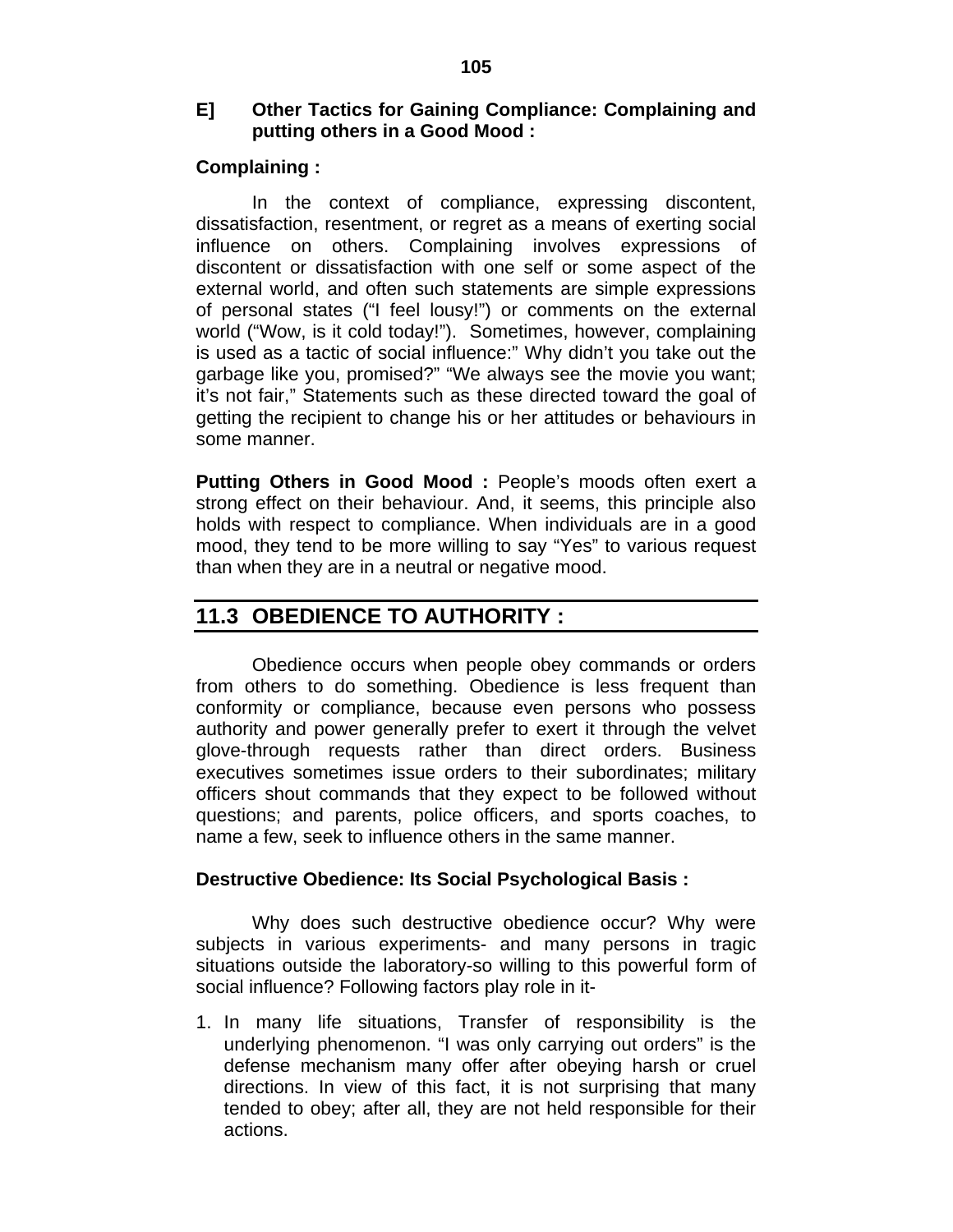- 2. Persons in authority often possesses visible badges or signs of their status. These consist of special uniforms, insignia, titles, and similar symbols. Faced with such obvious reminders of who is in charge, most people find it difficult to resist.
- 3. If there is anticipation that targets of influence might resist, then there is gradual intensification of the authority figure's orders. Initially command or request is made for comparatively mild action but later it is increased in scope and dangerous or objectionable behaviours are expected. For example, police are first ordered to question, threaten, or arrest potential victims. Gradually, demands are increased to the point where these personnel are commanded to even kill unarmed civilians.
- 4. Events in many situations involving destructive obedience move very quickly: demonstrations turn into riots, or arrests turn into mass beatings-or murders-suddenly. The fast pace of such events gives participants little time for reflection: people are ordered to obey and–almost automatically, they do so.

## **Destructive Obedience: Resisting Its Effects :**

How can this type of social influence be resisted? Several strategies seem to help to reduce tendencies to obey.

- 1. Individual can be reminded that you will be responsible for the harm produced by following commands and not the authority. This will develop a sense of responsibility for individual's behaviour even for taking decision to follow commands given by authority. Under these conditions, sharp reductions in the tendency to obey have been observed.
- 2. Individuals can be provided with a clear indication that beyond some point, unquestioning submission to destructive commands is inappropriate. One procedure that is highly effective in this regard involves exposing individuals to the actions of disobedient models- persons who refuse to obey an authority figure's commands. Research findings indicate that such models can greatly reduce unquestioning obedience.
- 3. Individuals may find it easier to resist influence from authority figures if they question the expertise and motives of these figures. Questions such, as are authority figures really in a better position to judge what is appropriate and what is not? What motives lie behind their commands-socially beneficial goals or selfish gains? By asking such questions, persons who might otherwise obey may find support for independence rather than submission.
- 4. Simply knowing about the power of authority figures to command blind obedience may be helpful in itself.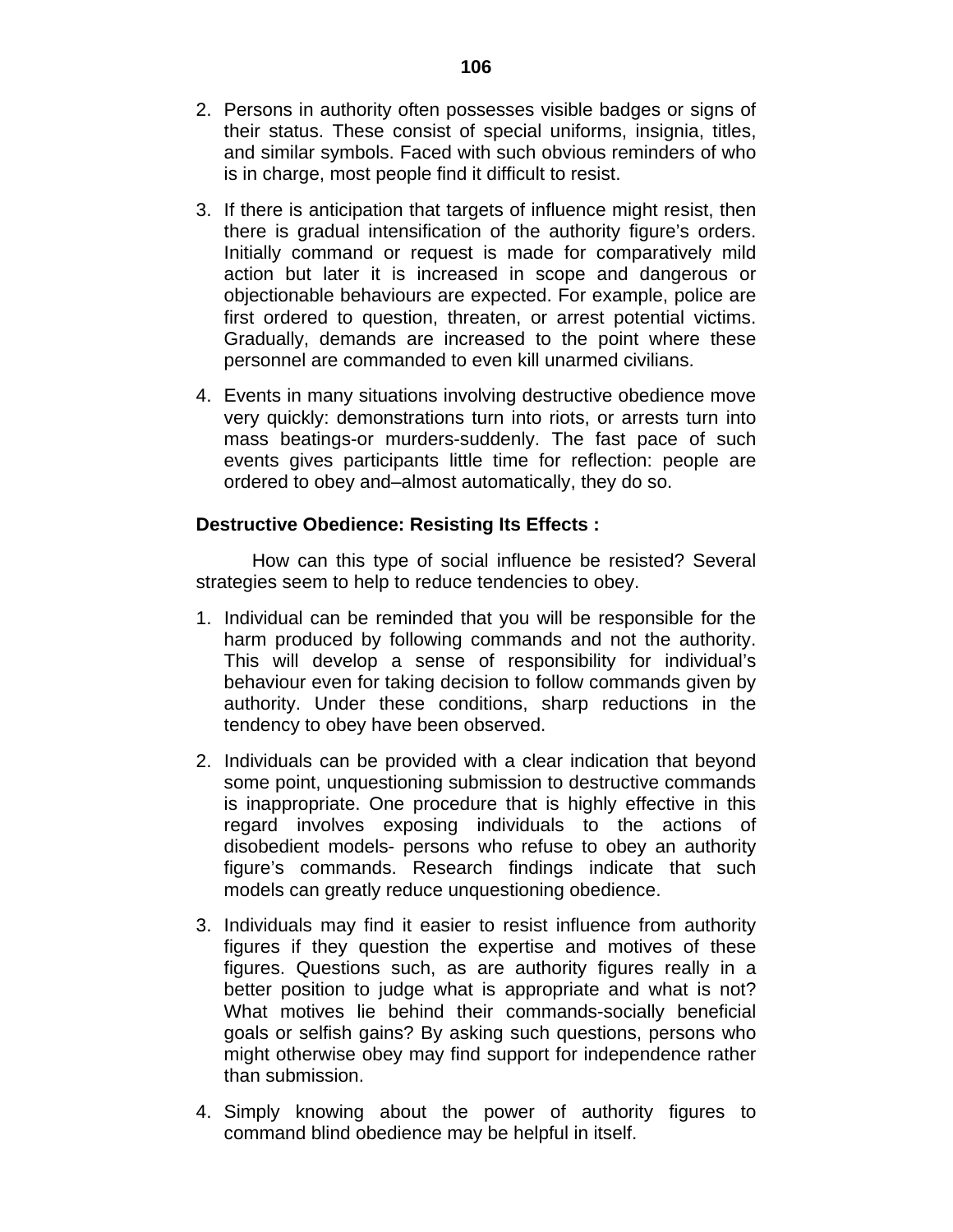5. Also, some research findings suggest that when individuals learn about the results of social psychological research, they sometimes change their behaviour to take account of this new knowledge There is hope that knowing about this process can enhance individual's ability to resist.

## **11.4 SUMMARY :**

Human being is constantly involved in social interactions. In this process, he/she affects or gets affected by social situations. Conformity is one of such phenomenon. Conformity occurs when individuals change their attitudes or behaviour to comply with social norms-rules or expectations about how they should behave in various situations. Conformity is affected by many factors like cohesiveness, group size and type of social norms. Two distinct types of social norms exist; descriptive norms, which describe how most people behave in a given situation and injunctive norms, which indicate which behaviours are approved or disapproved in a given situation. We conform because of two social motives: the need to be liked and the need to be right. Even, there are strong tendencies to conform; individuals often resist social pressure because there is wish to maintain individuality.

Compliance involves efforts by one or more individuals to change the behaviour of others. Mainly there are six principles to gain compliance: friendship/liking, commitment/consistency, scarcity, reciprocity, social validation, and authority. There are many techniques to gain conformity like door in the face, the foot in the mouth, and that's not all, playing hard to get and the fast approaching deadline technique, complaining and the pique technique.

The most visible form of social influence is obediencefollowing direct orders from another person. This obedience occurs because of factors as authority figures gradually escalate the scope of their orders, they have visible signs of power, and there is little time for target persons to consider their actions in details.

## **11.5 REFERENCE :**

• Baron, R. A., Byrne, D., and Branscombe, N. R. (2006). Social Psychology.  $(11^{th}$  edition, Indian print).

## 经合金金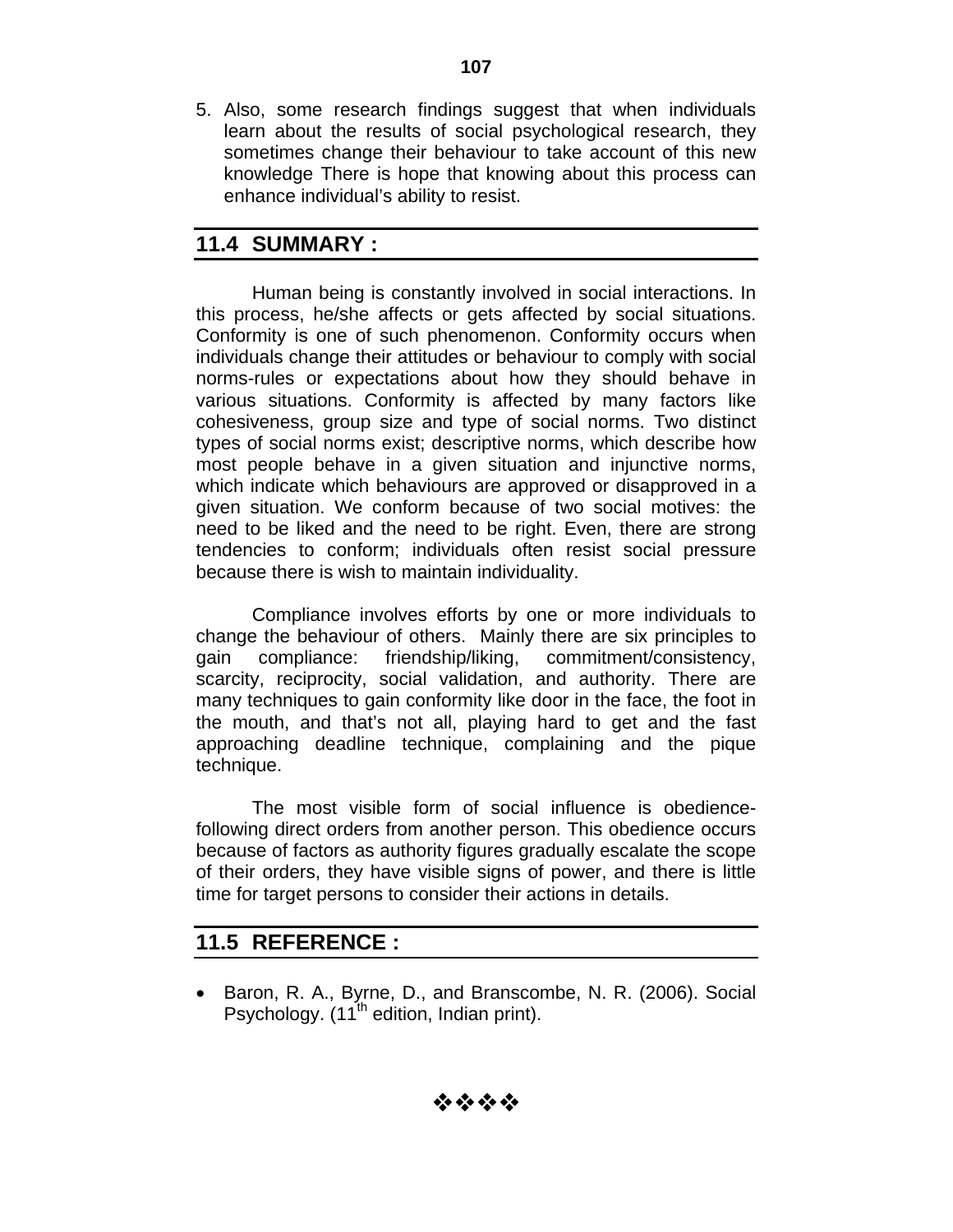# **12**

# **PROSOCIAL BEHAVIOUR: MOTIVES AND RESPONDING TO AN EMERGENCY**

## **Unit Structure:**

- 12.0 Objectives
- 12.1 Introduction
- 12.2 Motives behind Prosocial Behavior
- 12.3 Personality variables associated with Prosocial Behavior
- 12.4 Responding to an emergency
- 12.5 Crucial steps determine helping and non-helping
- 12.6 Summary
- 12.7 Questions

## **12.0 OBJECTIVE :**

This unit will explain:

- Why people help or do not help at the time of emergency.
- What are factors determining Bystander's response during emergency.
- Factors influencing helping behaviour.
- Long term commitment to Prosocial Acts.

## **12.1 INTRODUCTION :**

Hope you remember, the day of  $26<sup>th</sup>$  July when Mumbai city faced deluge. Number of residential areas and roads were under water due to heavy rains. That was the time when so many unnamed people volunteered to help those who were stuck up in the heavy down pour. Remember a policeman and several others who lost their life while saving others.

These are the actions that are described as prosocial behaviour. It refers to actions by individual that help others with no immediate benefit to helper; such actions are very common in our social life. People who engage in such behaviours do not gain anything in return.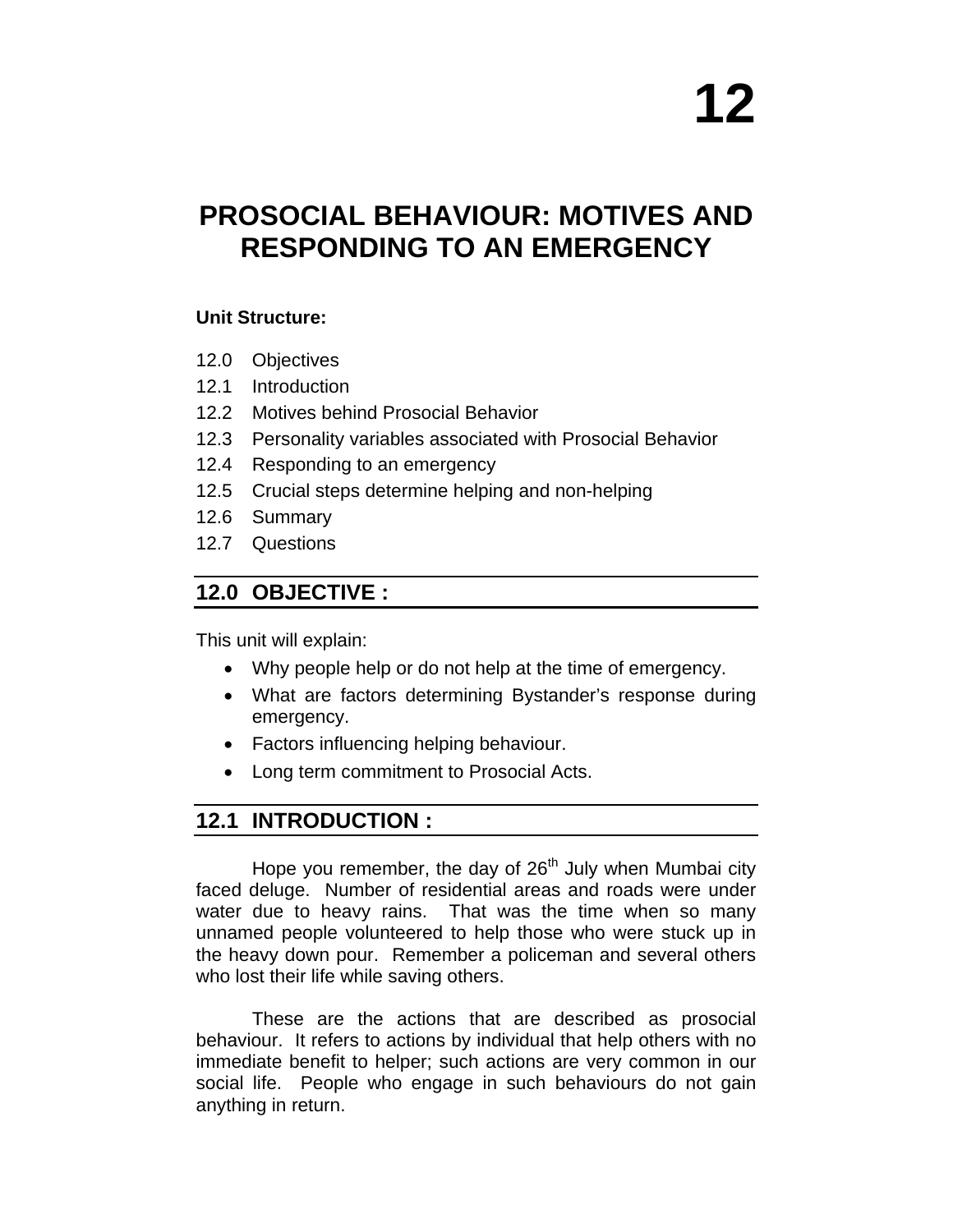In this chapter we will try to understand the reasons as to why people help each other. What are the motives behind such behaviours and in which situations they are more likely to help. When do they help? When are conditions under which such helping behaviour occurs? Why some people are more helpful in comparison to others?

In this unit we will understand: why people help? And Motives behind prosocial behaviour.

## **12.2 WHY PEOPLE HELP – MOTIVES BEHIND PROSOCIAL BEHAVIOUR :**

The following are the different views that explain helping behaviour.

#### **12.2.1 Empathy – Altruism :**

It refers to putting oneself in other's shoes. Understanding the situation from other's perspective. According to this perspective we help others because we experience empathy towards them; we want their plight to end. Batson, Duncan Ackerman Buckley and Birch (1981) gave the Empathy Altruism Hypotheses to explain prosocial behaviour. They suggested that at least some prosocial acts are motivated only by the desire to help someone in need. If such motivation is strong, the helper is willing to engage even in dangerous and life threatening activity (Batson & Batson et al 1995). Batson and his colleagues devised an experimental procedure to test this view of helping behaviour. The participants were divided into two groups. One group of participants was told that victim is similar to themselves. The other groups were hold that a victim is not similar to themselves.

 The participants were presented with an opportunity to help victims.

 They were given a role of observer who watched fellow student on T.V. monitor as she performed a task while receiving electric shock (victim was actually a research assistant recorded on videotape)

 As a task was underway research assistant confided that she was in pain and in childhood had traumatic experience with electricity. But she said if it was required she would continue the experiment.

 Now experimenter asked participants if they were willing to exchange the victims place in the experiment. The result showed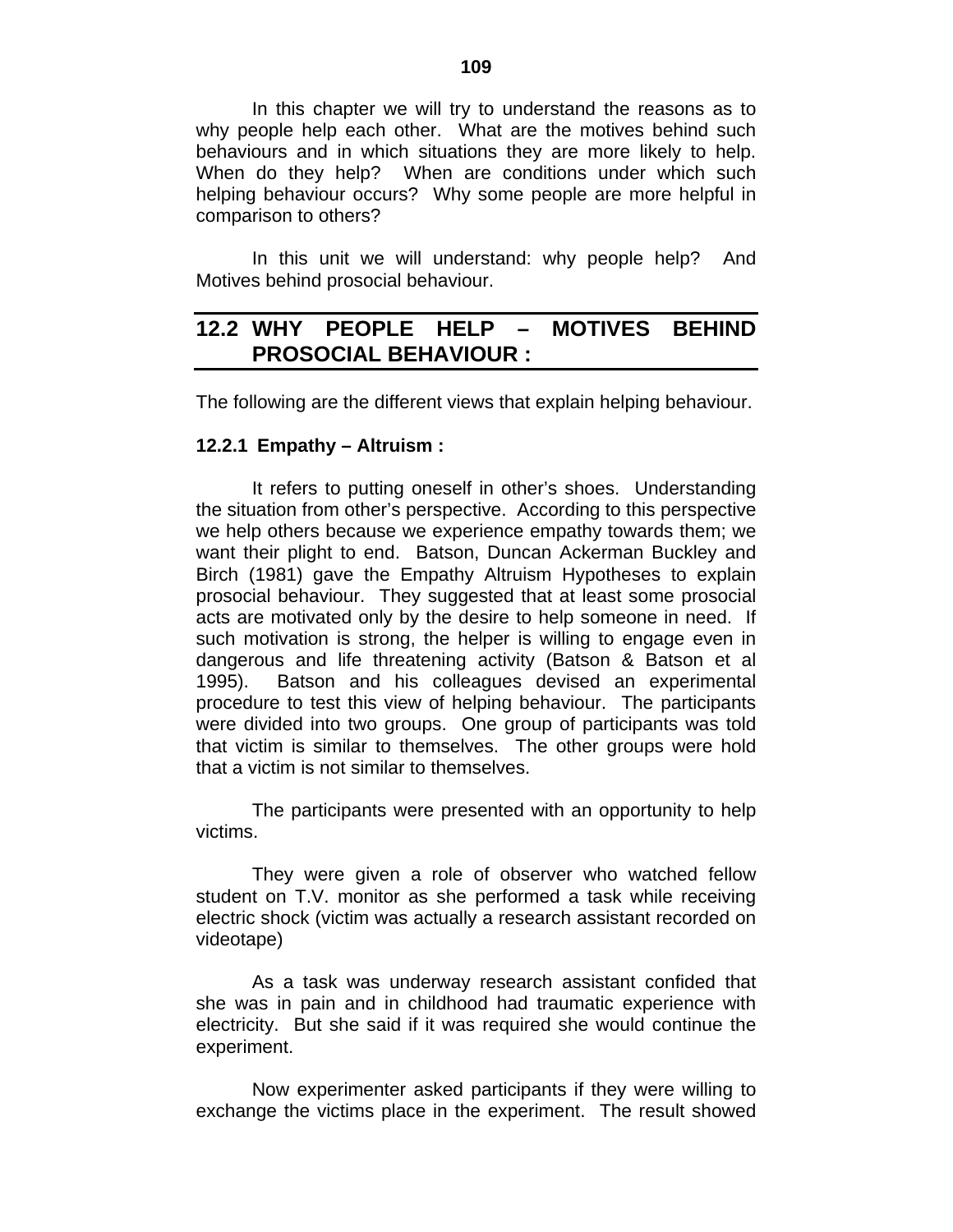that when participants were dissimilar (low empathy) they preferred to end the experience rather than engaging in painful prosocial act.

 Similar participant who had high empathy, were more likely take to victims place and receive shocks.

 It is difficult to experience empathy when there are many victims who are in the need of help. This is the reason why many charitable institutions mention the existence of large number of people in the need of help; they feature the photo of single child who is in the need. This allows individual for selective altruism, where helping one child may involve ignoring several others (Batson Ahmed et al 1999).

#### **12.2.2 Negative State Relief Model :**(Cialdini, Baumann & Kenrick 1981)

 According to this model we help either because our actions allow us to reduce our own negative feelings. These negative feelings are not necessarily aroused by emergency situation. We engage in prosocial act as a way to improve our own negative mood. In such cases unhappiness leads to prosocial behaviour. In such situations empathy may be there or not.

#### **12.2.3 Empathic Joy :**

Helping behaviour has been explained by Empathic Joy Hypothesis (Smith, Kealing & Stotland 1989). This theory suggests that helper responds and helps victims not because of empathy but because he wants to accomplish something and doing so is rewarding. The argument goes like this if we help people only for empathy, then they would not be concerned about feedback.

 To test this hypothesis Smith Keating and Stotland performed an experiment. In this experiment female student said that she might drop out of college because she felt isolated and distressed. She was described as similar to one group and dissimilar to other group. After watching the videotape the participants were asked to give helpful advice. Some were told that they would be given a feedback of effectiveness of their advice others were told that they would not come to know what student decided to do.

 Results showed that participants were helpful only if there was high empathy and feedback about the advice.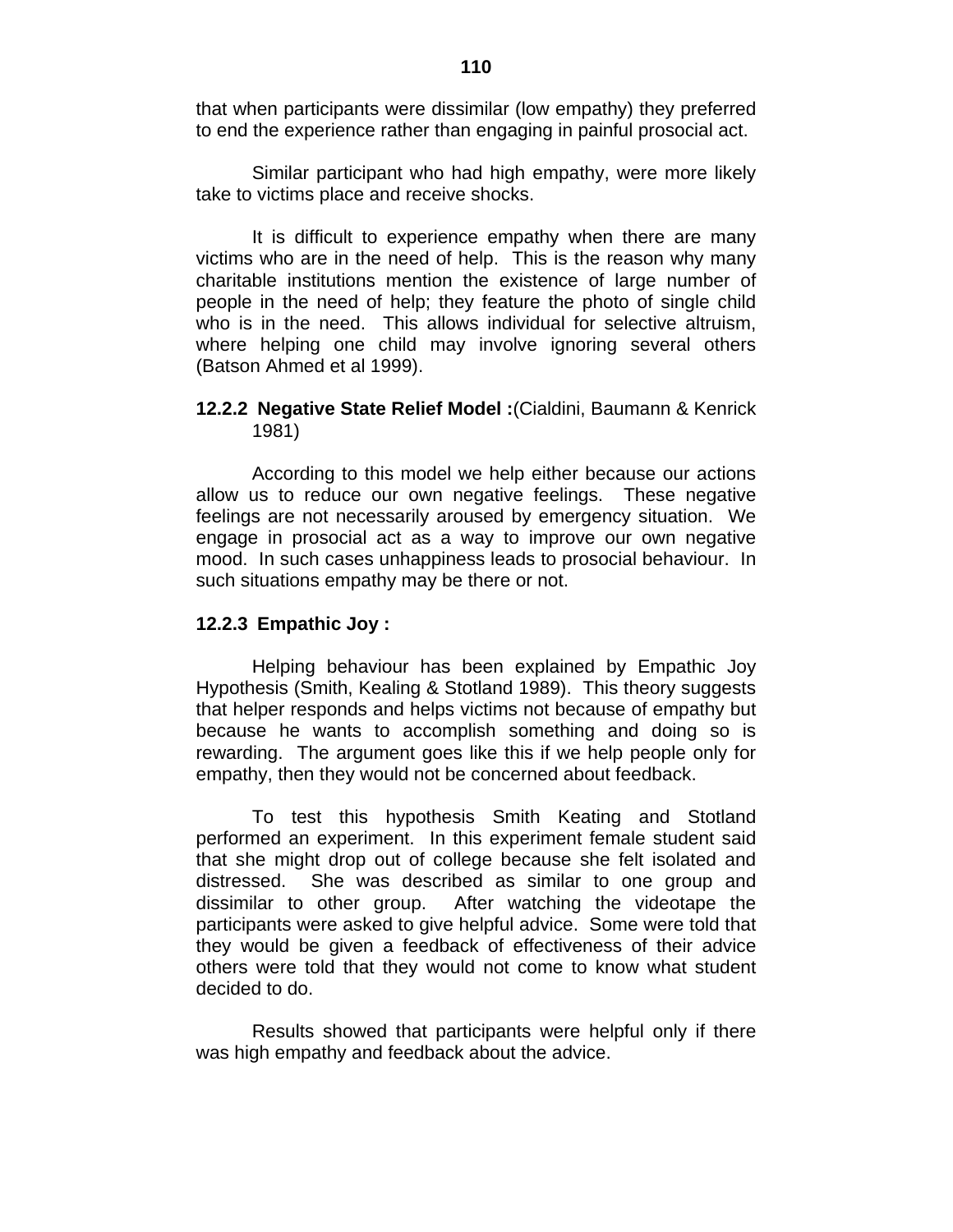#### **12.2.4 Competitive Altruism :**

According to this view people help others because in doing so their status and reputation is enhanced. Thus, the benefits incurred are larger than the cost of the prosocial behaviour.

Those people who help others get higher status because society will always prefer to have people who engage in prosocial behaviour. If helping person has higher status then such a person may be well compensated for engaging in prosocial action. They are not only treated as a star but they may have entire buildings named after them. The best example is dead diction centre at Poone, Yerwada, named after P.L. Deshpande, the famous Marathi author.

 Hardy and Van Vugt performed an interesting study (2006). In this study participant engaged in a public good dilemma. It was a game in which players could earn money for themselves or entire group.

 At the start participants were given 100 Pence and they were told that they could contribute any amount to a private fund, which they could keep as individuals, and any amount they wished to group fund. This could be divided equally among three group members. In one condition the participants were informed how other members contributed to public and private fund. In one condition the participants received information on other's contribution to the public and private fund and were told that information about their contributions would be also provided to other participants. This was a reputation condition where by donating to group would bring enhanced reputation and status to donors.

 In other conditions participants did not receive any information regarding the player's choices. Those acting in prosocial behaviour would not receive any information regarding other player's choices and thus it would not necessarily boost, the donor's reputation When later were asked to rate each member's status, the results offered clear support for Altruism Hypothesis.

 In reputation condition when prosocial actions were known to others the players donated more generously. The more one donated, higher was the status.

 Hardy and Van Vugt (2006) found that the greater, the cost involved in behaving in prosocial manner, greater the gains in status to people who behave in this way. Additional studies also suggest that people engage in prosocial behaviour as a way of boosting their social status.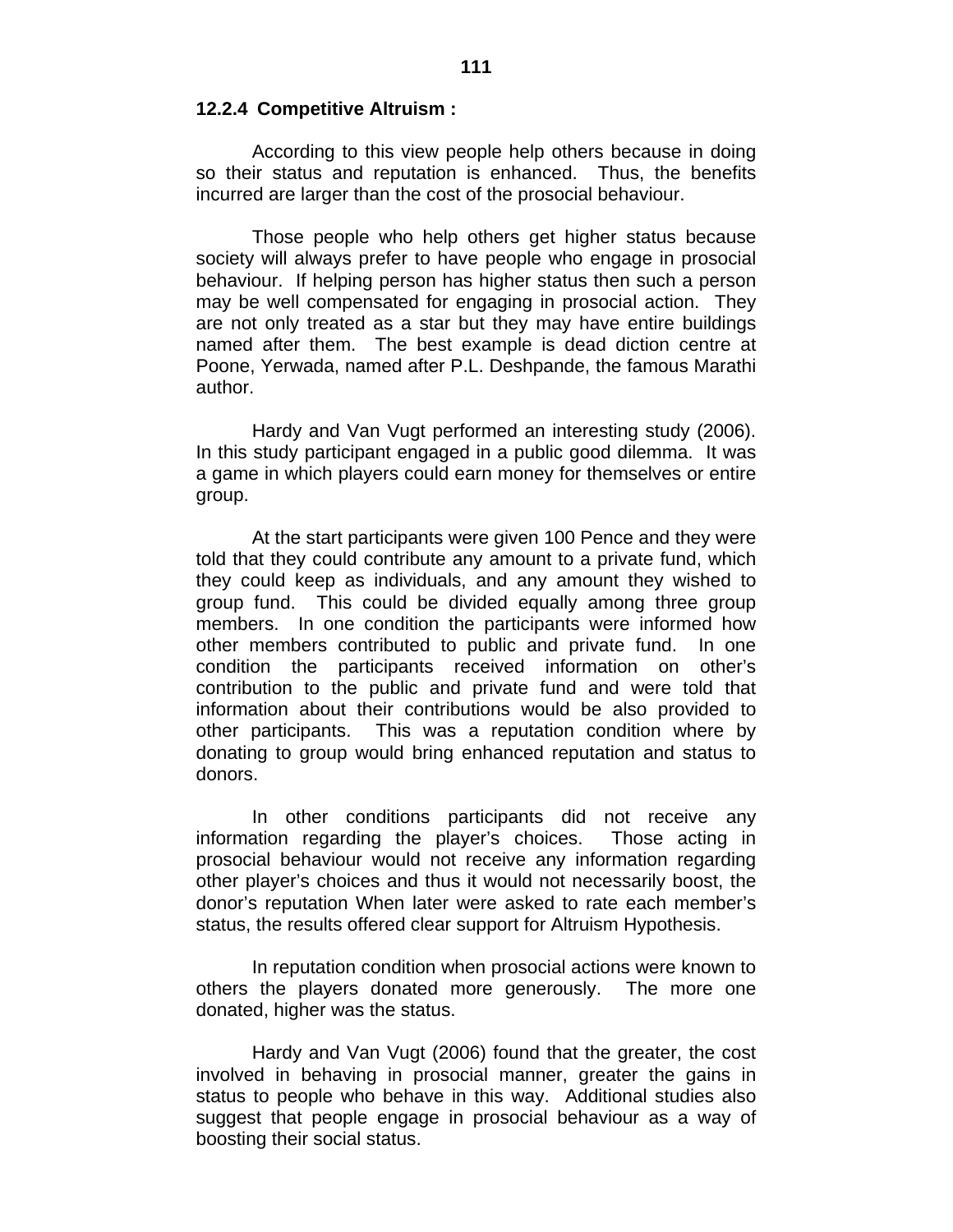In general, helping others is a signal to others that doing so would enhance their status. The benefits that are received are substantially more than the costs incurred.

#### **12.2.5 Kin Selection Theory :**

 Helping ourselves by helping people who share our genes. The Kin Selection Theory (as given by Cialdini Brown Lewis luck & Neuberg (Pinker 1997).

 From the evolutionary perspective the main goal of all the organism is passing our genes to next generation. Therefore, we are more likely to help others to whom we are closely related rather than those to whom we are not related.

 Crandall and Kitayama conducted series of studies in 1994. These studies showed that participants in the study preferred to help their close relatives in an emergency situation. Participants also preferred to help younger relatives rather than the older relatives; Kin selection theory suggests that this is done because they had more chances of passing on their genes to the next generation. But it is not always true, many a times we help people who may not be even distantly related to us.

 This is explained by reciprocal altruism theory which suggests that we help people, who are unrelated to us because helping is usually reciprocal. Helping others will ultimately benefit us as that increases, our chances of survival.

## **12.3 PERSONALITY VARIABLES ASSOCIATED WITH PROSOCIAL BEHAVIOUR :**

Empathy and altruistic motivation are related to other positive characteristic such as sense of well being, achievement motivation, sociability and emotional state that is consistently positive.

Empathy is found lower in people who are higher in aggressiveness. Similarly, people who score high on Machiavellianism tend to be distrustful, cynical, egocentric manipulative and controlling. People ranking high on this characteristic are less likely to show prosocial behaviour (Mctloskey 1999),

 People having altruistic personality are more likely to show prosocial behaviour. Altruistic personality refers to a combination of dispositional variable associated with prosocial behaviour.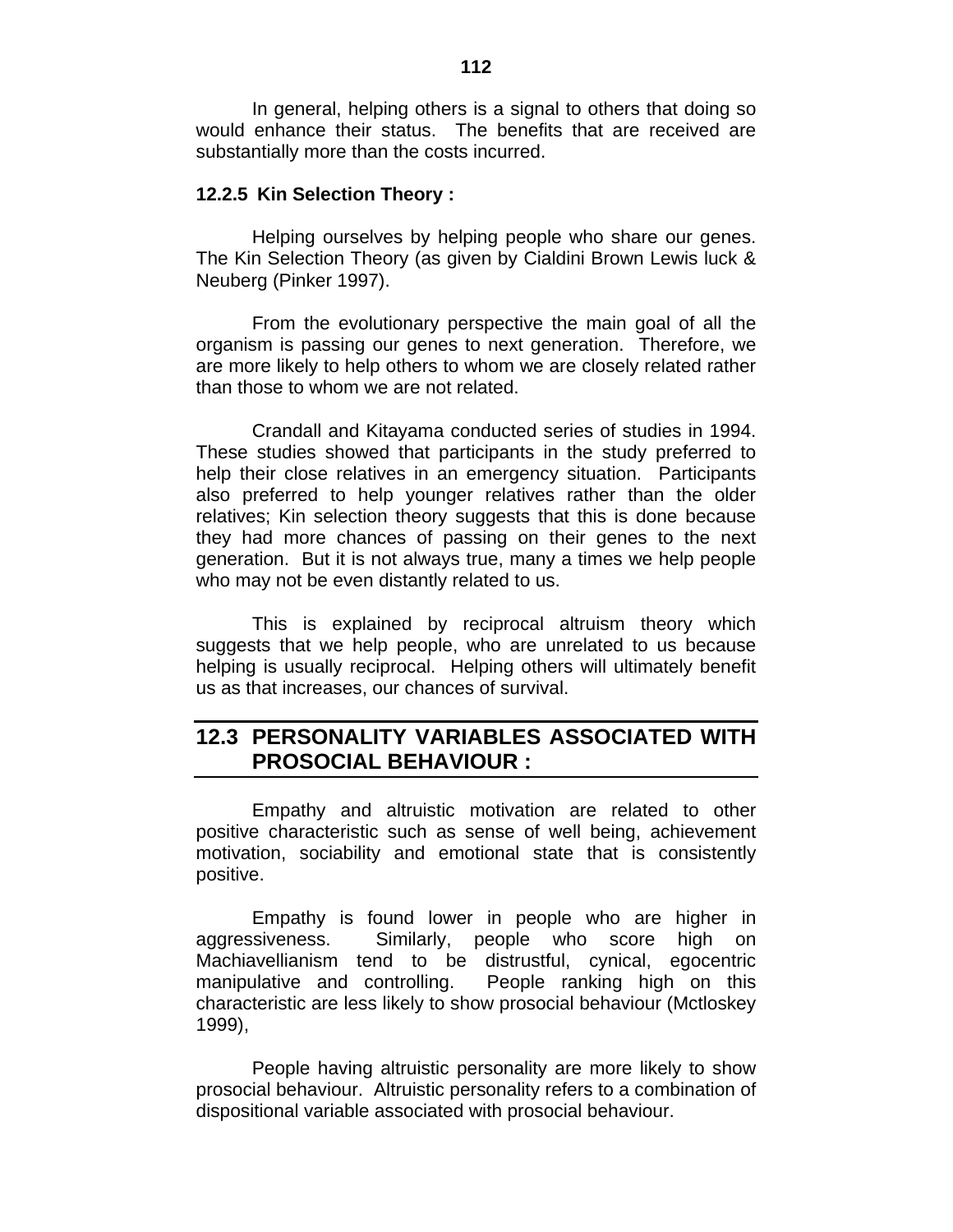## **The components of altruistic personality are as follows :**

- 1) Empathy,
- 2) Belief in just world,
- 3) Acceptance of social responsibility,
- 4) Having internal locus of control,
- 5) They are not egocentric.
- **1) Empathy: -** Most people who are higher on empathy are more likely to show more prosocial behaviour.
- **2) Belief in just world: -** Those people who help others, belive in just, fair and predictable world. They feel that the good behaviour is rewarded and bad behaviour is punished
- **3) Social responsibility: -** Those people who help others, belive that each person is responsible for doing her or his best to help anyone who wants to help.
- **4) Internal locus of control: -** This is the belief that people can choose to behave in ways that maximize good outcome, minimize bad outcome. People belive that they have the power to shape their destiny.

 People who do not help are more guided by external locus of control, belive that life is influenced by fate, luck whatever may be done, may not benefit others.

- **5) They are not egocentric: -** Altruistic people do not tend to be self absorbed and competitive.
- 1) Can you list the various explanations for helping behaviour?

#### **Match the columns :**

# A B 2) Negative State Relief Model

- 
- 
- 

- 1) Empathy 1) Helping in order to reduce our own negative feelings.
	- Understanding the situation from other perspective.
- 3) Competitive Altruism 3) Helping other in order to have feeling of accomplishment.
- 4) Empathic Joy **4**) Helping others in order to enhance one's status.
- 5) Kin Selection Theory 5) Helping ourselves by helping people who share our genes.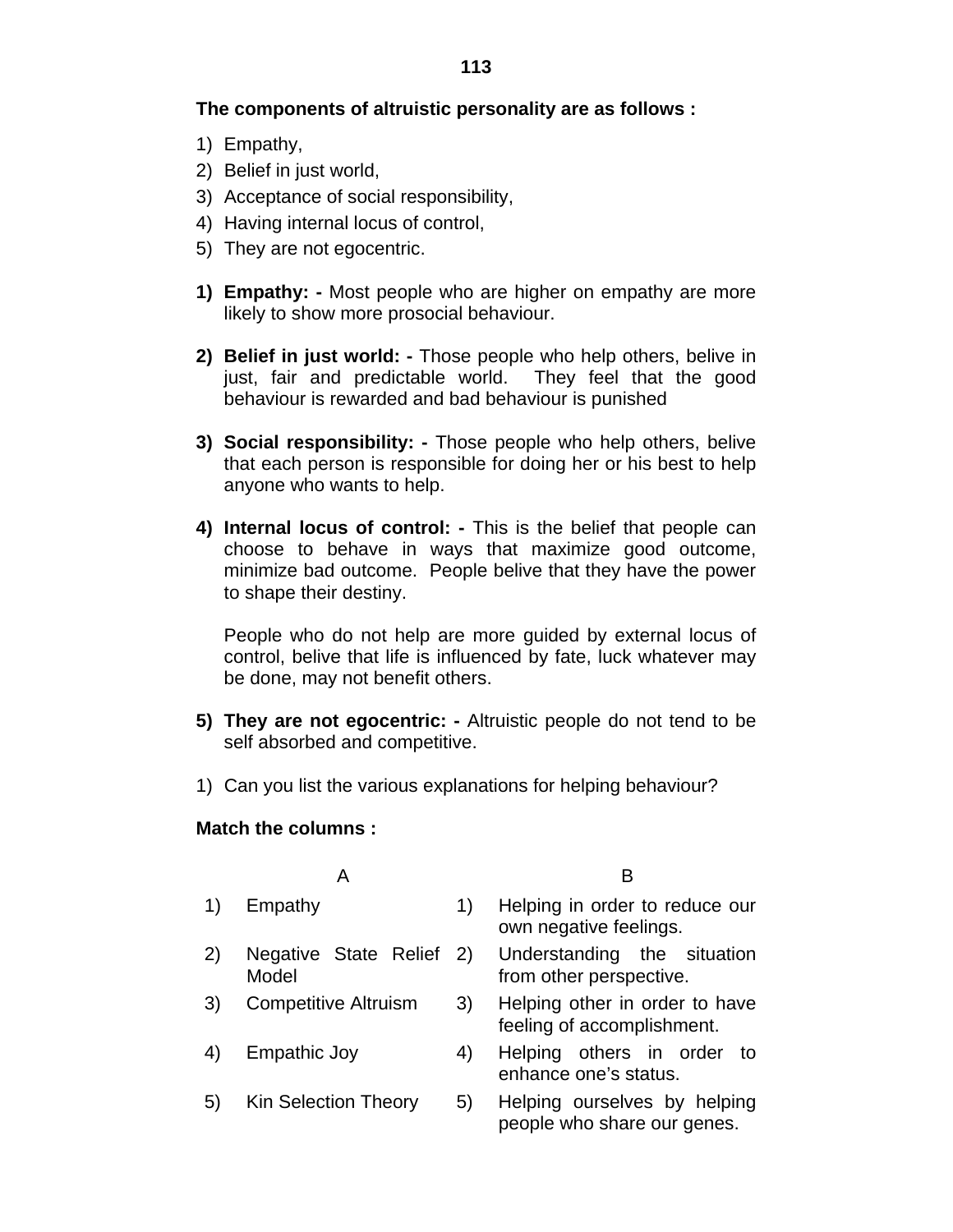| 12.4 RESPONDING TO AN EMERGENCY – WILL |                     |     |
|----------------------------------------|---------------------|-----|
| BYSTANDER HELP?                        | <b>HELPING</b>      | -IN |
| <b>EMERGENCIES</b>                     | <b>APATHY STEPS</b> |     |
| DETERMINING HELPING VS. NON-HELPING    |                     |     |
| <b>BEHAVIOUR :</b>                     |                     |     |

Do you remember the incident that look place some years at the Gateway of India. Two young girls sitting at the Gateway of India, were attacked by an unknown person, one girl almost collapsed other was saved by a young man who ran towards them amidst the mob who was only a spectator to the event.

This is a situation, in which witnesses towards emergency stood around and did nothing except the young man. The question is why such difference in behaviour is found?

#### **12.4.1 When stranger is Distressed :**

The world heroism is often used to describe anyone who completes difficult job or task.

Beeker and Eagly (2004) suggested that heroism actually refers to actions that involve courageous risk taking to obtain socially valued goal. Someone who engages in risky behaviour for the sake of fun is also not heroic deed. Someone who chooses prosocial occupation like nursing is not heroic act.

The brave acts performed by ordinary citizen for saving or attempting to save life of other are an example of bravery. On Republic day bravery awards are given to policeman and army personals who have lost their lives while saving others. How can one forget the heroic act of Mr. Tukarem Ombale, a policeman? Who caught hold of Kasab, who emptied his entire gun in Ombale's body?

Terrorist attack of 26<sup>th</sup> Nov will remain a permanent mark in the history of Mumbai when several members of anti terrorist squad lost their lives while trying to save the lives of others.

Beeker & Eagly (2004) also apply the term here to individuals who take risks in less dangerous and dramatic ways. Such as donating someone kidney, who is need of the transplant. Helping people affected by natural disasters such as Tsunami. Those individuals who are willing to help others are really Prosocial and unselfish by nature.

There are instances, when people still behave in an unresponsive manner that shows selfishness, unconcern and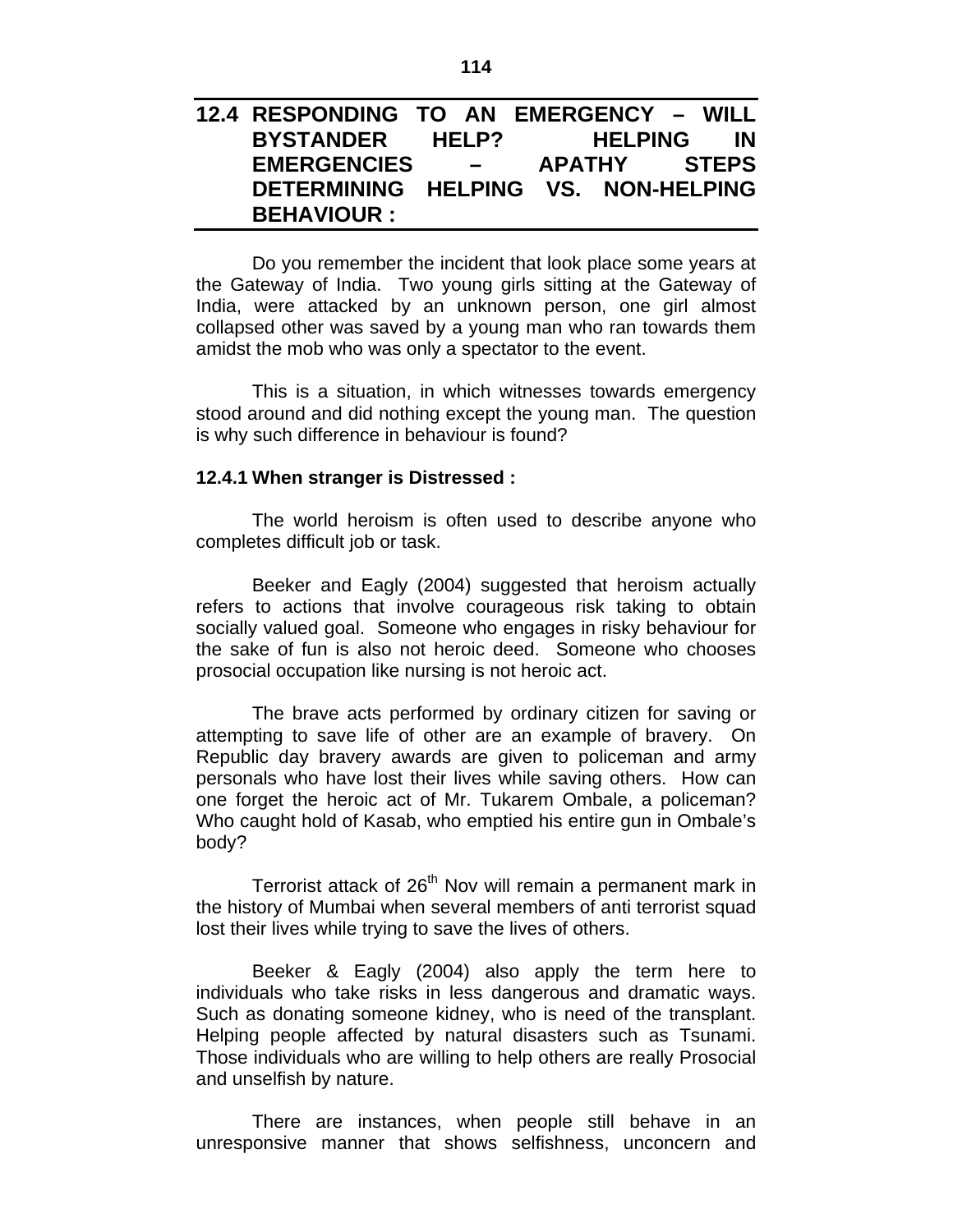apathy. These are the situations when victims are left to fend for themselves. We generally feel that more bystanders are present in any situation, more likely a victim to receive help from people. But reality is different.

The famous murder in New York City during mid 1960's made psychologist to really, think about the prosocial behaviour. In this tragic crime, a young woman Catherine (kitty) Genovese was assaulted by a man in a location where many people could see and hear what was going on. She screamed for help many people overlooked the scene. Despite this, attacker continued to stab the victim for many minutes and even left and returned to continue to assault her. But not every single person reported the crime to policeman or tried to stop the attacker.

Investigators found that this forty five minute attack was witnessed by residents of the area but not even one called the police.

After this incidence there was much speculation about selfishness and indifference of people in general from cities.

Darley and Latane developed several possible explanations for such behaviour. These explanations were tested through research. This research has become classic in the area of social psychology.

## **12.5 CRUCIAL STEPS DETERMINE HELPING AND NON-HELPING :**

Latane and Darley (1970) proposed that likelihood of a person engaging in prosocial is determined by series of decisions that must be made quickly by those who witness an emergency. When we are suddenly and unexpectedly faced with an emergency situation that is difficult to interpret, before acting we must first figure out what if anything is going on and what we should do about it. This requires series of decisions that will determine whether we will help a person.

The following factors determine the helping behaviour during emergency.

**1. Noticing or failing to notice that something unusual in happening.** In our day to day life we are thinking about something and concentrating on something else. For example when you are traveling by a local train, you hear a noise and hear that someone in having a problem of breathlessness. We may not notice, maybe we are in sleep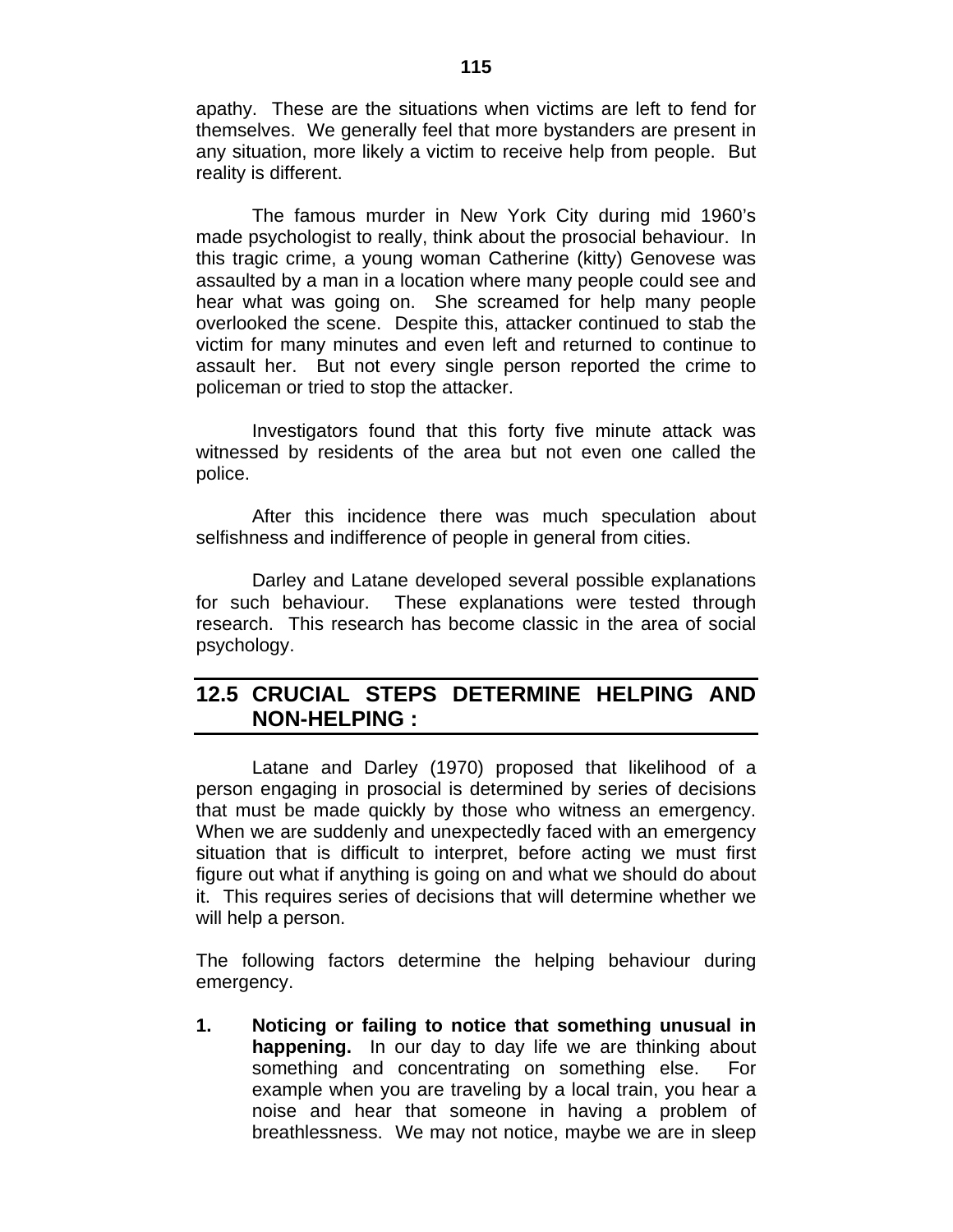or deeply engrossed in some thinking, concentrating on something else. Here we may fail to notice that something unusual is happening. In everyday life we ignore many sights and sounds that are not relevant to us, and may not notice the emergency situation.

 Darley and Latane performed a simple experiment on the students who were trained to become priest, those who are more likely to help. These priests were given a task of walking near by the campus and giving a talk.

 One group was told that they had plenty of extra time to reach the campus. The second group were hold that they were right on schedule with just enough time to get there, and third group was hold that they are late for speaking assignment and they needed to hurry.

 Along the route to campus an emergency situation was staged. A stranger, actually stumped in the way coughing and groaning. The question was, would students notice an emergency?

 The group that was least preoccupied (who had sufficient time) 63% of the participants provided help.

 The group that was on schedule, moderately preoccupied group, (The group that was on schedule) 45 percent helped. In the preoccupied condition, i.e. The Third group, only 9 percent responded to stranger. Many of the preoccupied students paid less or no attention to a stranger.

 This study clearly indicates that when a person is too busy to pay attention to his surroundings, he fails to notice obvious emergency.

**2) Correctly interpreting an event as an emergency – Even** those who pay attention to an emergency situation have incomplete information about what is happening? Most of the time whatever is noticed may not be always an emergency. Whenever potential helpers are not aware of what is happening, they are likely to hold back and wait for further information. It may be that when Genovese was murdered, people around could not understand what was happening, when they heard the screams it was felt that man and a woman were possibly having a fight. The situation itself was quite ambiguous for those who were possibly having a fight. The situation itself was quite ambiguous for those who were witnessing it. In such situations people tend to accept the interpretation that is most comfortable to them.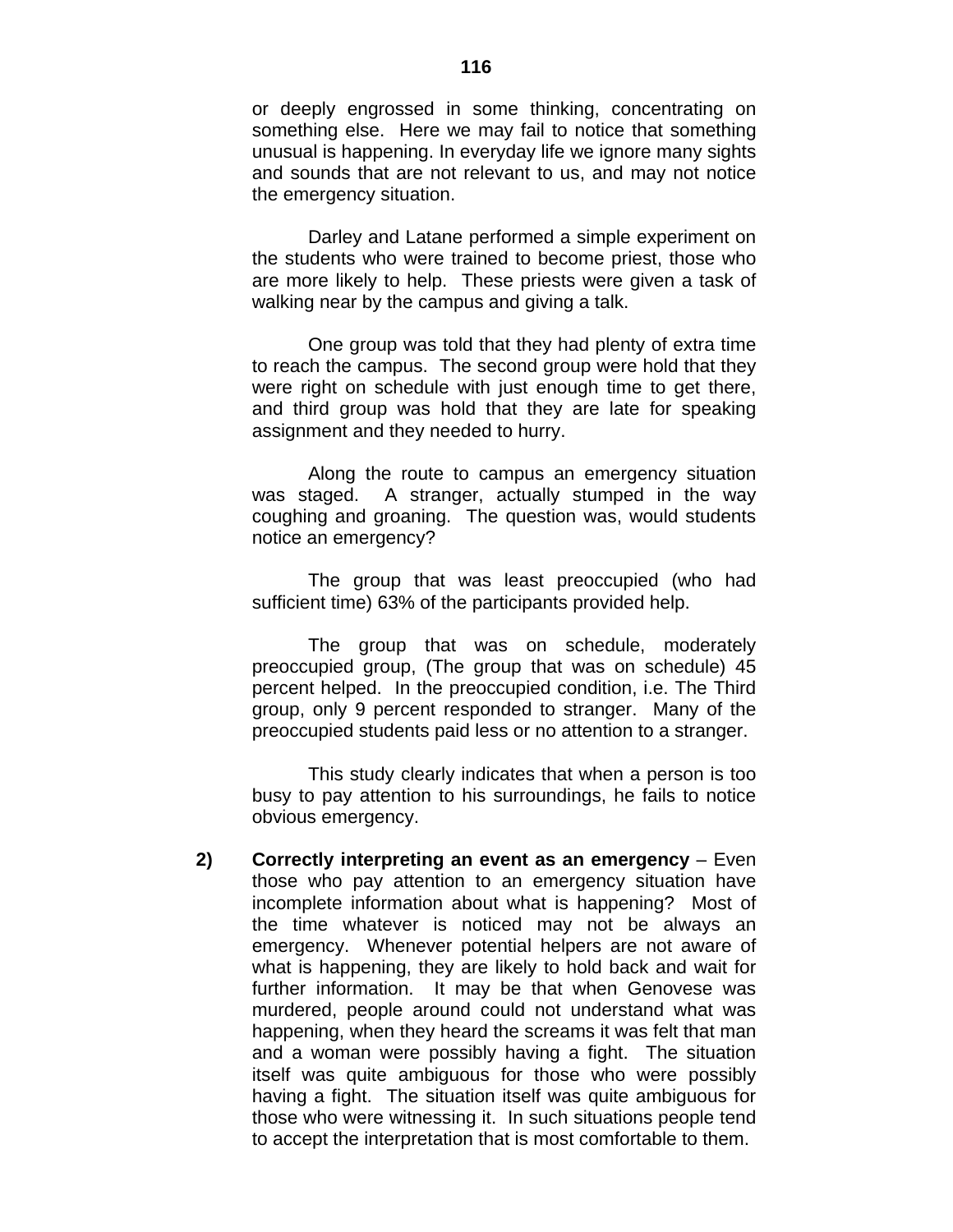It is observed that when three are many witness for a given incident. The help may not be given because of diffusion of responsibility, like when there are so many people who can help why me? Help is generally not given in such a situation with the fear of being misinterpreted by people generally, when we are uncertain about the situation and our actions we land up doing nothing.

 In the presence of others, we generally engage in a social comparison, we look at others as to how they are reacting and if others do not react we may feel foolish to react. It is always safe to follow majority. This situation is described as "pluralistic ignorance". It refers to the fact that because none of the witness responds to an emergency, no one knows for sure what is happening and each depends on others for interpretation of the situation.

 Latane and Darley (1968) performed an experiment to demonstrate how far people will go to avoid making possibly inappropriate response to a situation that may be or may not be an emergency situation.

 The investigators placed students alone or with two other students and asked them to fill out a questionnaire. After several minutes had passed, experimenter's secretly pumped smoke in the room through a vent. When participants were working alone (75%) they stopped and left the room to report the problem. When three people were there in the room, only 38% reacted to the smoke. Even after smoke became so thick that it was difficult to work, only 62% percent continued to work on the questionnaire and failed to make any response to smoke filled room. This study showed that the presence of others inhibited a response even when it meant risking their life.

 The inhibiting effect is less, especially, when group consists of friends because friends are more likely to communicate about what is happening, (Rutkowski, Ciruder & Romer 1983). The inhibiting effect is less if people are from small town, when they are more likely to know each other. Similarly, this inhibiting effect in still lesser under the influence of alcohol because anxiety about reactions of other and fear of doing wrong is reduced under the effect of alcohol, as a consequence, helping behaviour is more likely to be seen (Nitchlow & Liu 1985).

**3) Deciding that it is your responsibility to provide help :**  Building catches a fine, cards collide, in this situation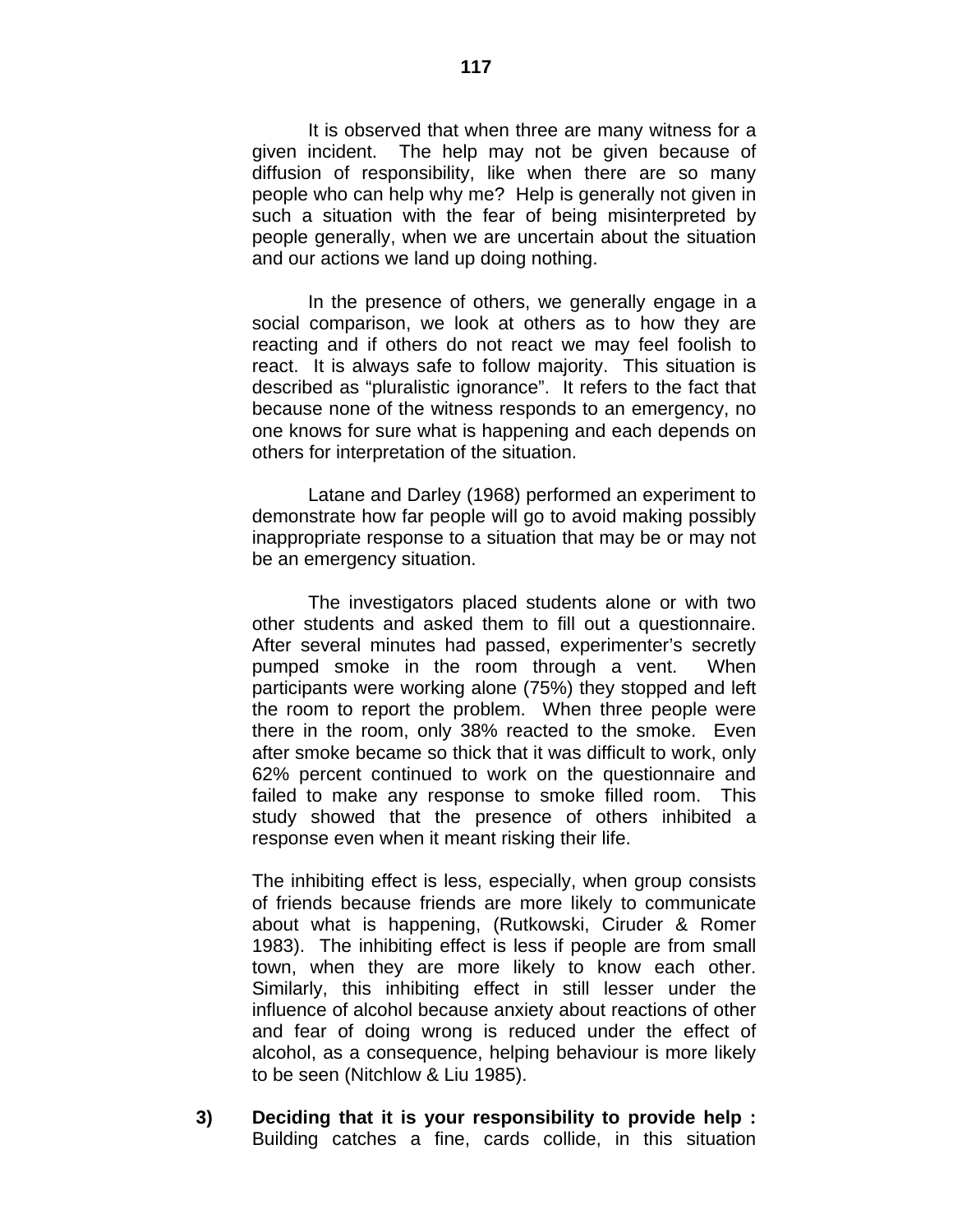responsibilities are clearly indicated. Fireman, policeman, etc., take the lead. But when the responsibility is not clear, people assume that someone must take responsibility. But when no one is present, the lone bystander has to take the responsibility.

- **4) Deciding that you have the necessary knowledge and**  skills to act : Prosocial behaviour cannot occur unless a person knows how to become helpful. Some emergencies are sufficiently simple; almost everyone knows how to become helpful. But when emergencies require a special help only some of the bystander can be of help. e.g. Good swimmer can help a person, who is drowning or a doctor can help patient with heart problem.
- **5) Making final decision to help :** During emergency situation keep is given to a person, only when a bystander makes a decision to help. Many times helping behaviour may be inhibited by potential negative consequences of the behaviour. Fritzsch and others held that helper engages himself in cognitive algebra where he weighs positive and negative consequences of it. In Mumbai, if any accident victim asks for help, the first consideration that a bystander has is what will be the consequences? Will he be questioned by the policeman for helping a person after the accident?

 To summarize, deciding whether to help or not to help is not a simple process. It requires series of decisions to be taken by the helper.

## **12.6 SUMMARY : WHY PEOPLE HELP?**

People help during emergency situations because.

- 1) We feel sympathetic towards them. Empathy altruism hypothesis suggests that some prosocial acts are solely motivated by the desire to help someone in need.
- 2) The negative state relief model suggests that we help because such actions help us in reducing our own negative and unpleasant emotions.
- 3) The competitive altruism view suggests that people help other during emergency because it boosts their own status and reputation. The benefits received are more than the costs incurred.
- 4) The empathic joy hypotheses suggests that people respond to the needs of victim because, he wants to accomplish something and doing so is rewarding in itself.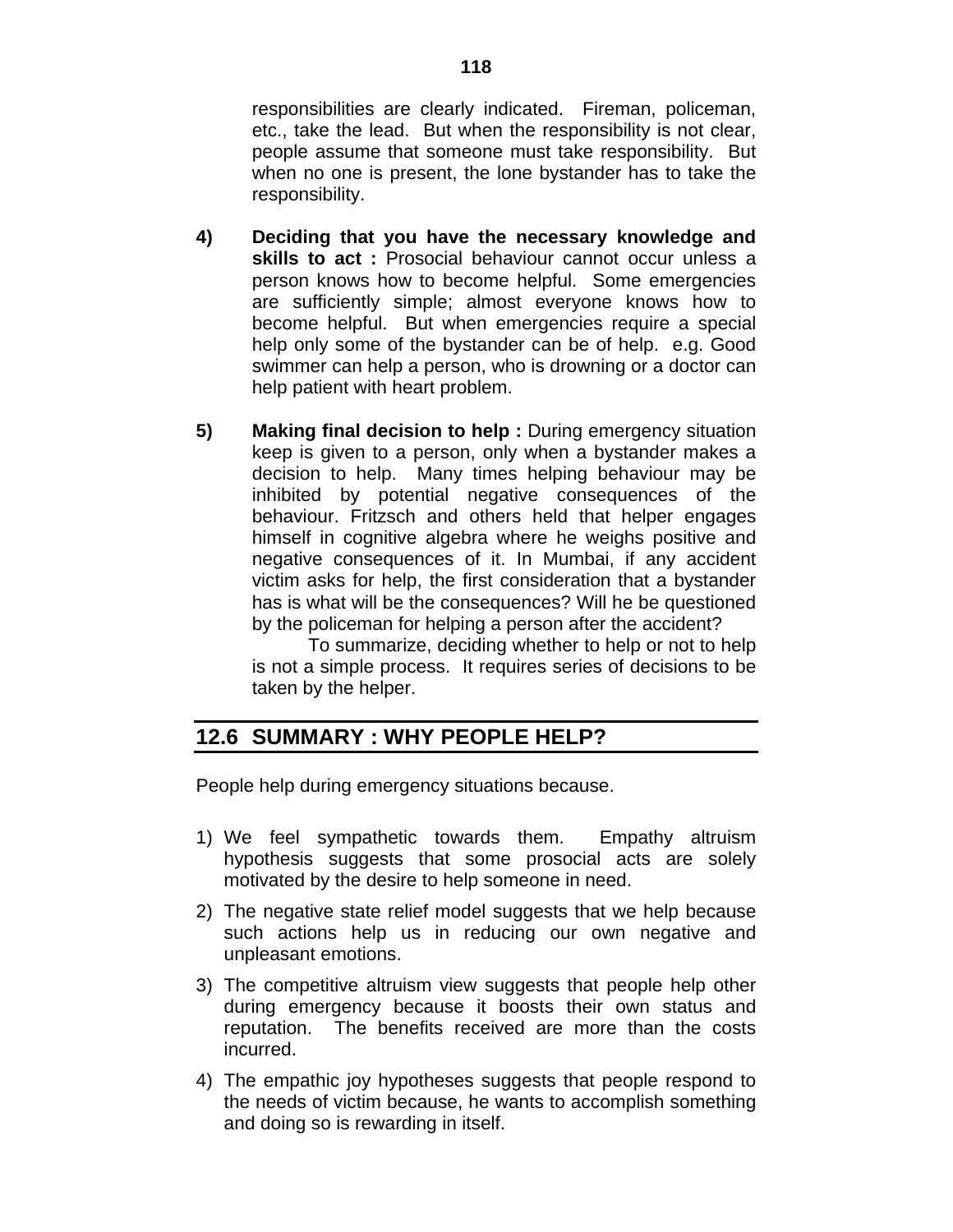#### **Responding to Emergency – Steps in deciding to help –**

In an emergency situation the bystander may or may not respond in prosocial manner. The response may range from heroism to total apathy.

Helping arises only when person or bystander must notice something unusual in happening.

When many bystanders are present, there is likely to be diffusion of responsibility. According to this principle, greater the number of witnesses, the less likely are the victims to receive help. The greater are the number of potential helpers, the less responsible any one individual will feel. In such a situation it is more likely that an individual will assume that someone else will do it.

Similarly, when many people are around, we depend on social comparisons to test our interpretations. In a situation of pluralistic ignorance, many when none of the bystander respond to an emergency, no one knows for sure, what in happening and each depends on other for interpretation.

- 5) The Kin selection theory suggests that people help because the main goal of all organisms is passing our genes in the next generation. In order to preserve our genes, we are more likely to help, those who are closely related to us.
- 6) Bystander must assume responsibility to provide help.
- 7) Person engaging in prosocial behaviour must decide that he/she has knowledge or skill to act.
- 8) The bystander must finally decide to act.

## **12.7 QUESTIONS :**

- 1. What is prosocial behaviour? Discuss the different views that explain prosocial behaviour.
- 2. What is bystander effect? Explain the steps in determining helping or non-helping behaviour.
- 3. Write a note on personality and helping behaviours.

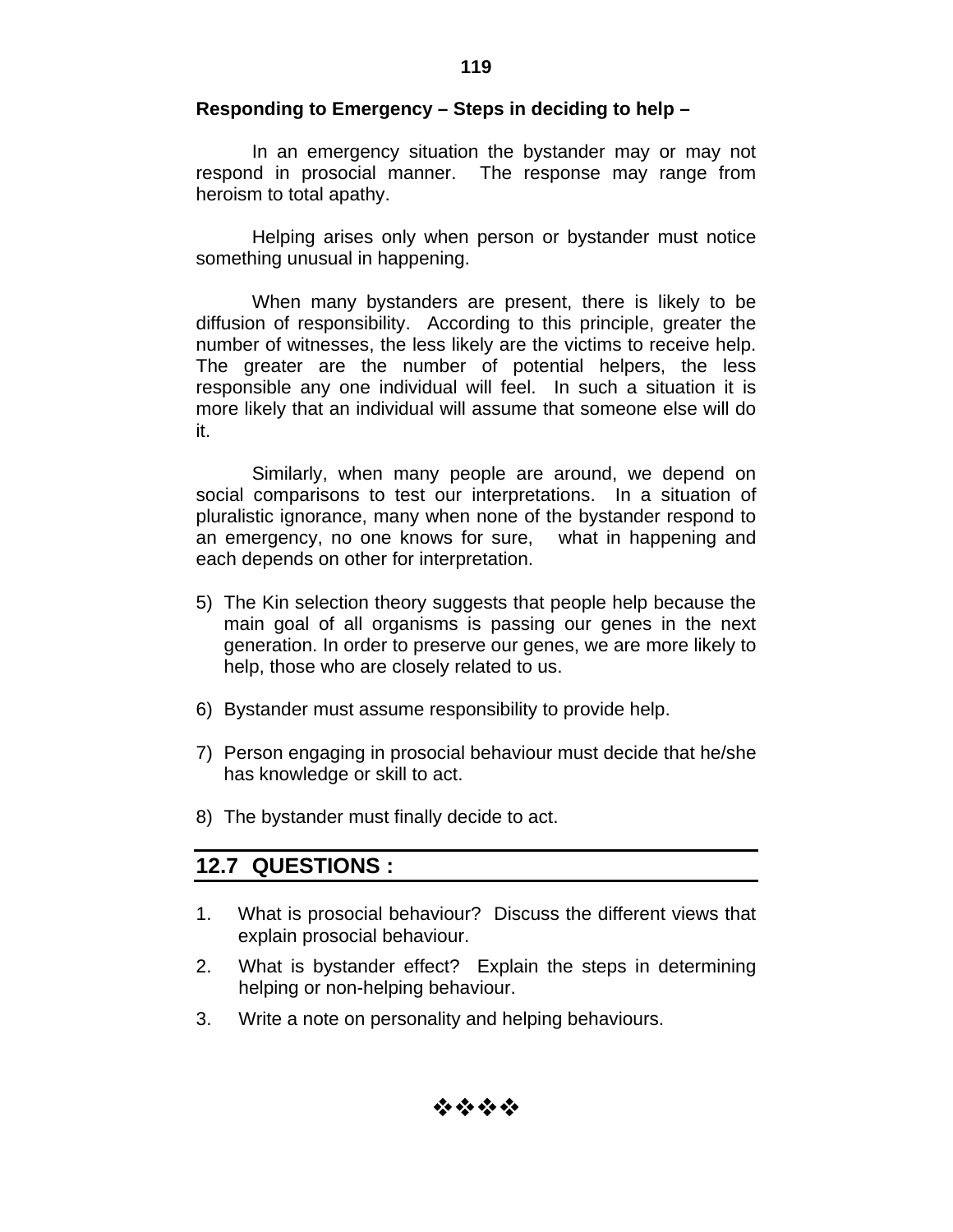## **EXTERNAL AND INTERNAL INFLUENCES ON HELPING BEHAVIOUR AND VOLUNTEERING AS PROSOCIAL BEHAVIOUR**

This unit explains the internal and external factors that influence helping behaviour – The situational factors that enhance or inhibit helping.

Research by social psychologists has revealed that following are the factors that might influence helping behaviour.

- a) People are more likely to help whom they know, but the situation is more complex, when strangers are in the need of help.
- b) Research done by Hayden, Jackson and Guydish (1984), has shown that we are more likely to help people whom we like, they may be our family members or friends.
- c) Any characteristics that affect attraction, rather that leads to increase in attraction leads to prosocial behaviour. Physically attractive people are more likely to get help than those who are unattractive (Benson, Karabrinks and Leener 1976).
- d) Men are more likely to help women rather than men, not because of gender differences but because women are more likely than men to ask for help.
- e) If victims happen to share similar values he is more likely to be helped. Generally, we are more likely to help those people who evoke positive feelings in us.

#### **Helping those who mimic us –**

Mimicry is the automatic tendency to imitate behaviour of those with whom we interact. Human beings are more likely to mimic accent, tone of voice, and rate of speech of people around them. The postures, mannerisms and moods of people around are also mimicked. This is an innate tendency; it has a positive impact on the persons being mimicked. Mimicry increases empathy and social attraction and one of the important effects of mimicry is that it increases prosocial behaviour. (Van Bawen et at 2003).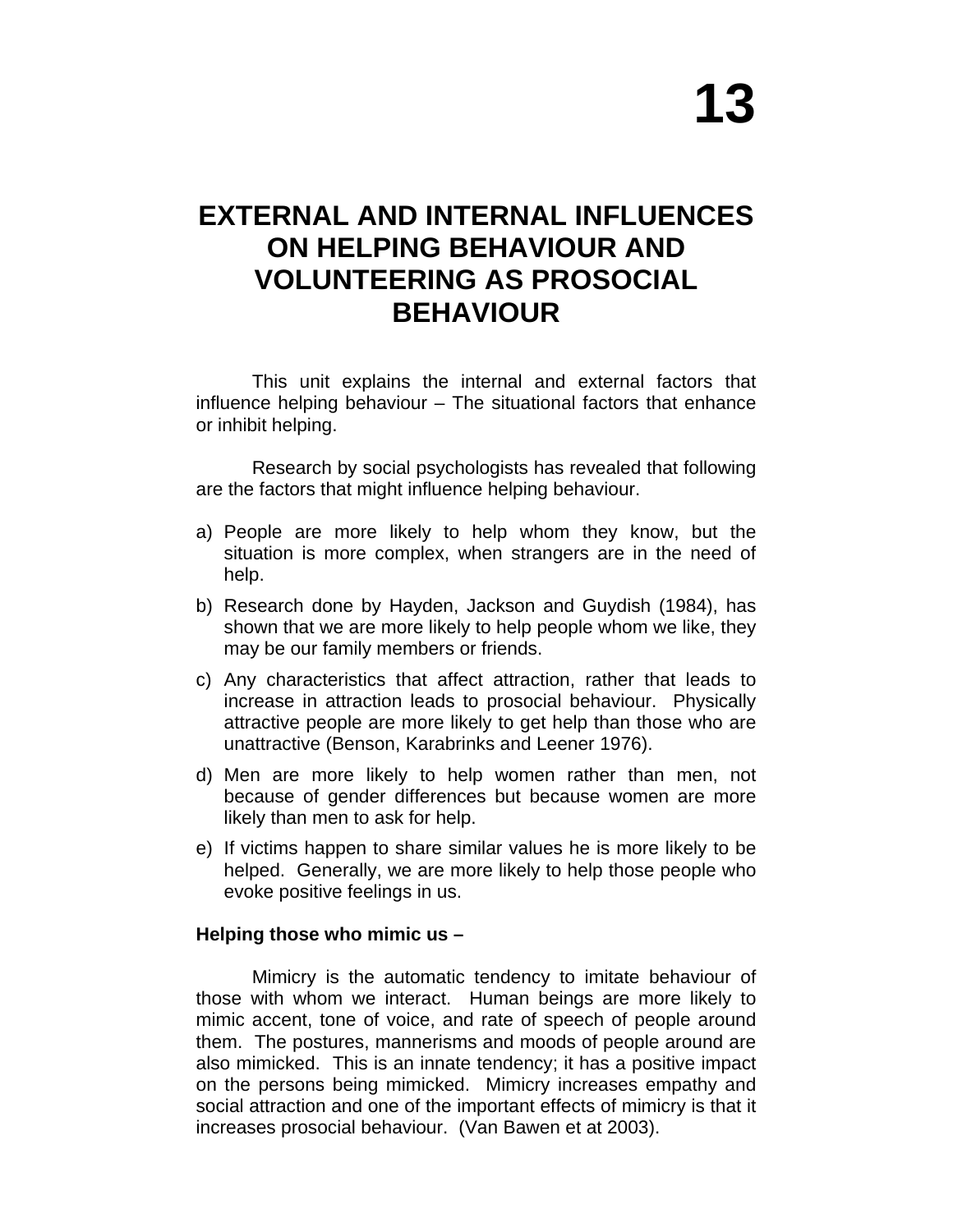The following experiment is an example of deliberate mimicry.

 The research participants interacted for six minutes either with an experimenter, who copied their posture, body orientation or position of arms and legs or with the experimenter who was not copying. Afterwards experimenter accidently dropped several pens on the floor. All the research participants who had been mimicked helped the experimenter by picking up pens as compared with those who were not mimicked.

 In another experiment additional experimental conditions were investigated and in each condition it was observed that those who were mimicked were likely to be helped that those who were not mimicked.

 This research confirmed that mimicry increases the chances of indulging in prosocial behaviour.

 Some investigators feel that mimicry has such an effect on prosocial behaviour that it plays an important role in survival and reproductive success because it enhances cohesion and safety among animals in a group (Dijksterhuis Bargh and Miedema, 2000). When one person mimics another person there is a message that we are similar.

**Helping those who are not responsible for their problem –** We generally help people or victims, those who are not responsible for their plight. Example, when building collapses, bystanders do make an effort to help the victims. On the contrary when a person is seen lying on the road with a bottle, he is less likely to be helped by people. In general, we are less likely to help victim, if we belive that he is to be blamed for his/her actions.

**Exposure to prosocial model increases prosocial behaviour –** you are out for some work, you see students or representatives of charity collecting money for some cause. You decide to contribute only when you see someone else also doing so. Number of shops have donation box with money in it. This is done to encourage you to donate as well. Seeing money makes you belive that others have also donated for a cause, may be you also can do so.

 In the situations of emergency, presence of helpful bystander provides a strong social model for helping. The following experiment provides the best example of such model.

 In this field experiment in which young women (a research assistant with a punctured tyre parked her car just off the road.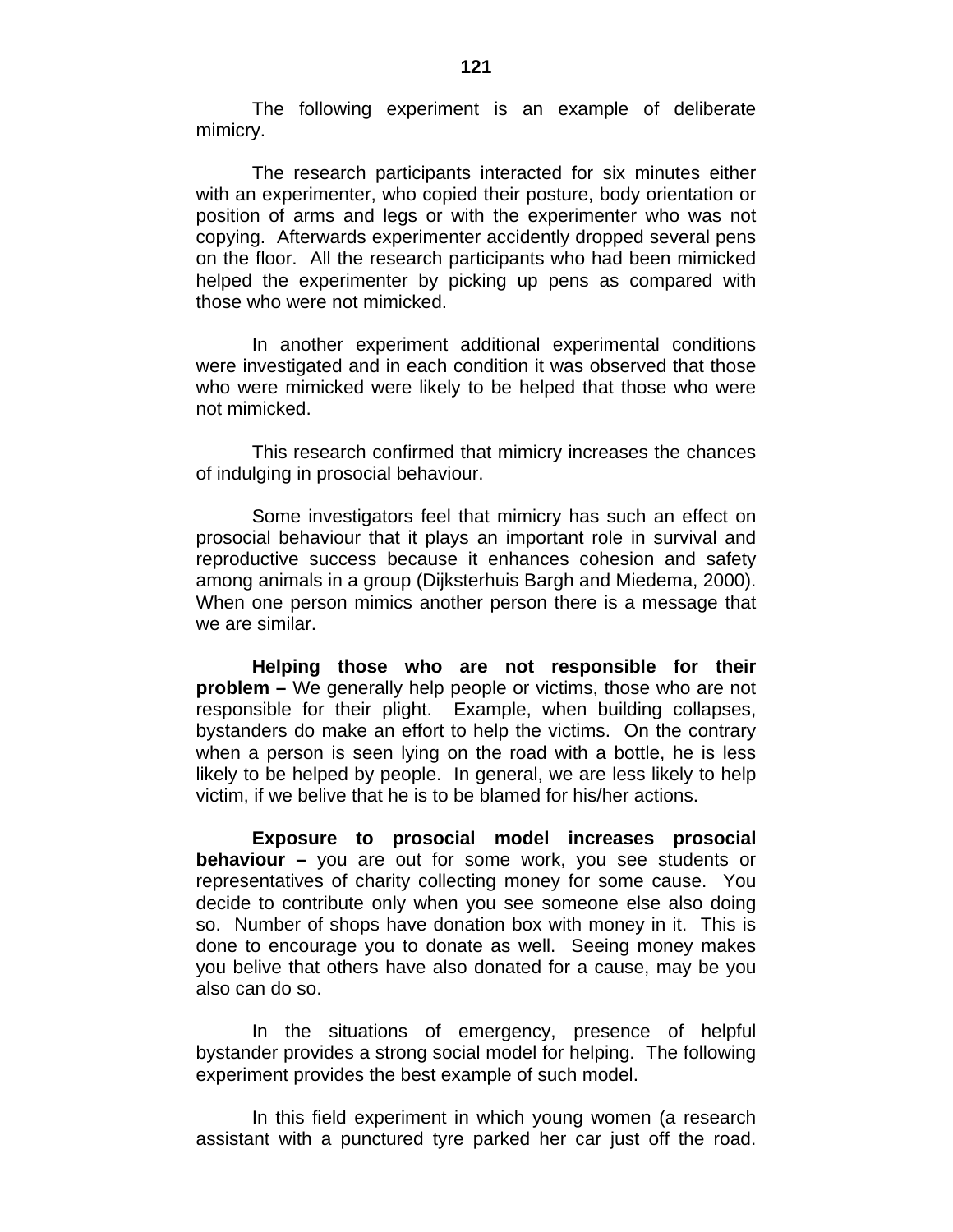Motorists were more likely to help this woman if they passed a staged scene in which another woman with a punctured tyre was being helped.

 The prosocial model depicted in media also creates a social norm for helping behaviour. Example, many a times the game winners of the reality show often donate a amount of price for a certain cause of charity.

Sprafkin, Liebert and Poulous (1975) – Carried out an investigation to study the power of T.V. in creating prosocial responsiveness. Children were divided in three groups. One group of children was shown Lassie, in when there was a rescue scene. The second group of children watched another episode of same serial, but did not focus on prosocial behaviour. A third group watched a show with numerous content, but did not have any prosocial model.

 After this children played the games and prizes were given to winners. Each group was made to encounter a group of hungry and shining pepper. At a point there was a chance that child had a chance that if could wail and help pip and loose the prize.

 The results showed that the group that watched the rescue episode stopped and spent more time in comforting animals as compared with other two groups.

 All the television shows do not necessarily encourage the prosocial behaviour. Eg. Children who watch violent video games show a decrease in the prosocial behaviour. (Anderson and Bushman 2001).

#### **Emotions and prosocial behaviour –**

Our emotional state or moods are influenced by both external and internal conditions. On any day we may experience rapid mood changes. These contrasting feelings have their impact or the prosocial behaviour. There is a general assumption suggesting that we are more likely to help if we are in a good mood as compared with when we are in a bad mood. Research done in this area suggests that there is no such simple relationship in the prosocial behaviour and our moods.

#### **Prosocial behaviour and Positive emotions –**

Every child quickly learns that it is better to request something, when parents are in a good mood. This extended to the prosocial acts also. Research suggest that people are more willing to help when they are in a good mood, may be when they are for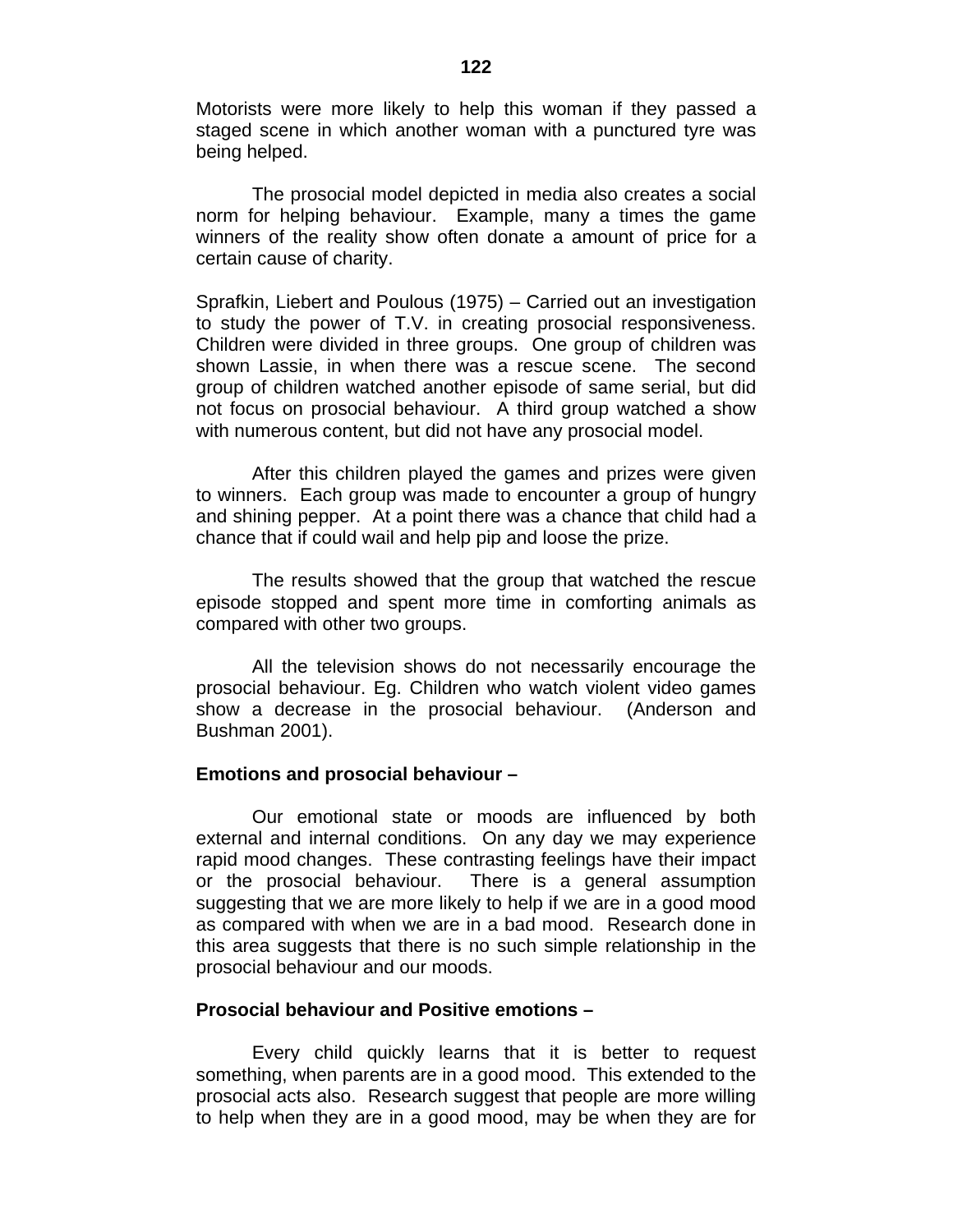some nice outings, or when they have watched some comedy film. (Cunningham 1997).

 This may not be always the case. A bystander, who is in the positive mood, may not be willing to help, because that may interfere with their good mood. Helping may require them to perform actions that are difficult and unpleasant.

#### **Negative Emotions and Prosocial behaviour –**

It is generally belived that when a person is in the bad mood he is less likely to help. But if such helping act generates positive feelings, people in the bad mood are more likely to help as compared with people in neutral or positive mood. (Ciadini Kenrick and Bauman 1982). This is explained by the negative state relief model of prosocial behaviour.

**Empathy –** There are individual differences, with regard to helping behaviour. Some people are move likely to help as compared to others. These differences are produced by both biological factors and personal experiences of an individual.

 Genetic difference in empathy were studied by Davis Lace, and Kraus. They examined more than 800 identical twins and no identical twins. They found that empathy, sympathetic concern for other is influenced by hereditary factors whereas cognitive empathy (taking perspective of other person) is not influenced by hereditary factors. The external factors are responsible for the development of cognitive empathy.

 Psychologist Janet Strayer (Azar 1997) suggests that we are all born with the biological and cognitive capacities but our personal experiences determine whether this empathy will be blocked or repressed. Schools play an important role in the development of empathy. In our primary school, the school programmes encourage children to be honest, help and respect others. The prosocial model depicted in media also encourages empathy. Psychologist Robert Coles (1997) emphasized the importance of mothers and fathers in shaping such behaviours in his book titled as "Moral Intelligence of children", he suggests that it is necessary to teach children to be good or kind and to think about other people rather than just about themselves. This study was performed on two groups of male students. One belonging to German cultural background and other group belonging to Muslim cultural background. They performed a task in which they learned about a serious problem faced by a person (he had no money, and had to find a place in a new city). The person was described either belonging to their own group or other group. After this the participants were required to indicate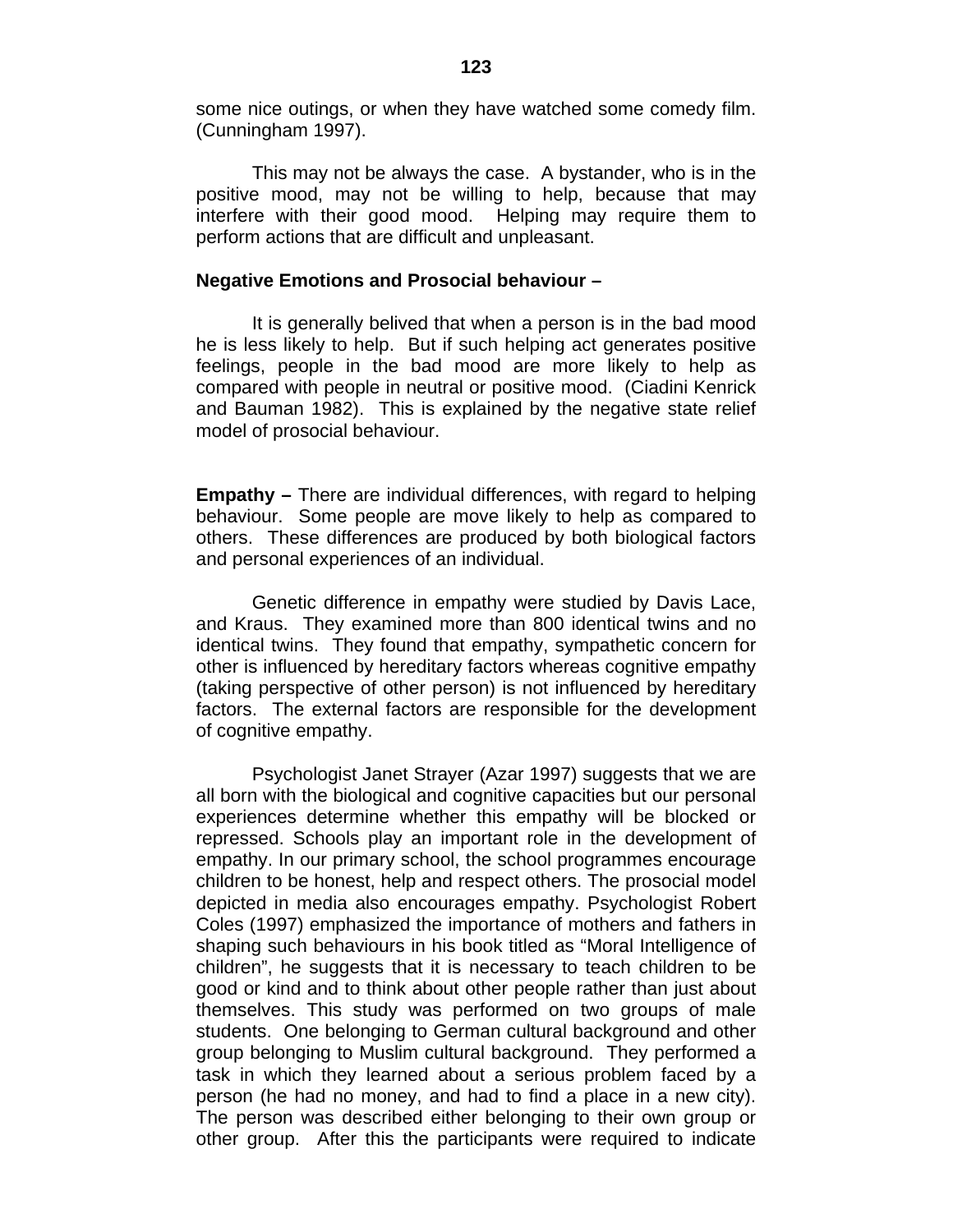their empathy for person on a test and a like hood of helping this person. The researchers predicted that empathy would be stronger for the member of own group rather than for a member of other social group.

 The results also showed that participants helped the person, who is perceived to be similar to themselves. The findings are very much similar to kinship selection theory of prosocial behaviour that suggests that we help people who share similar genes, may be belonging to same culture or same ethnic group.

#### **Development of empathy –**

 There are individual differences when helping during emotional distress. Some may help others at the cost of their own life, whereas some may enjoy the paid and sufferings of others. Good children are the children who are not self centered but those who respond to needs of others. Children acquire moral values by observing behaviour of parents what they do in their day to day life. Cole believes that primary school years are important during which child develops or fails to develop conscience. Research studies have provided the examples of how mother's warmth, and clear and forceful messages from parents explaining how others are affected by hurtful behaviour play an important role in the development of empathy. Child must learn to distinguish between justified guilt and unjustified guilt. Justified guilt is experienced after causing harm to other person. Unjustified guilt is experienced for the bad events for which one is not to be blamed. Child's sense of empathy is enhanced when parents are able to discuss emotions.

 There are wide variations in the experience of empathy, but generally children who come from family environments that are warm and supportive, tend to be highly sympathetic.

 Women generally express higher empathy than men (Trobst, Collins and Embree 1994). There are studies of non Jewish Germans, who helped rescue Jews from Nazis in this World War II. By a ratio of two to one women out numbered men in this brave prosocial activity (Anderson 1993). A special instance of such empathy is the response of people catastrophes like earthquake, bombing, and long lasting draught experienced by total strangers. Most people respond with empathy and sometimes with material assistance. The greatest concern is shown when victim resembles oneself. Those who have experienced hurricane are especially responsive to hurricane victims (Sattler, Adams and Watts 1995). Those who have experienced flood are more responsive to flood victims.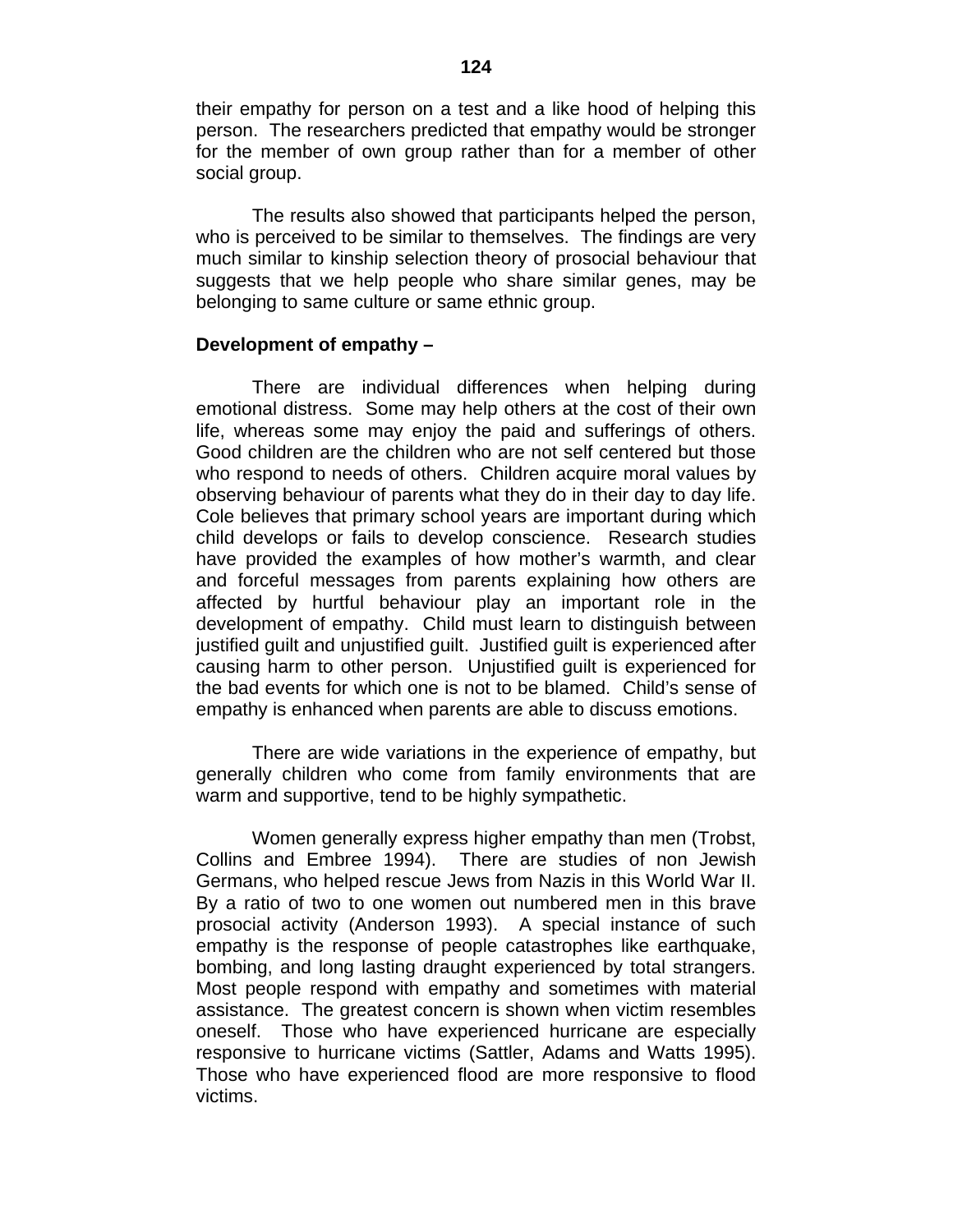#### **A very special Catastrope –**

Terrorist attack on Mumbai on 26<sup>th</sup> Nov. 2008, many ordinary people came forward to help, when the extent of horror was known. People shed tears, stood in long lines to donate blood. The cowardly attack on innocent persons was condemned by entire nation.

 Studies have shown that secure attachment style facilitates the empathic response to other's needs. (Mikulincer et al 2001).

 Prolonged exposure to prosocial T.V. model also leads to development of empathy. During childhood and adolescence, children acquire appropriate experiences and models to develop empathy.

 Empathy is more likely to develop if child's mother is a warm person and if both parents emphasize that how other people are affected by rude behaviour and if family is able to discuss emotions in supportive atmosphere. Those parents, who use anger as a way of dealing with children, inhibit the development of empathy among children.

**Social Exclusion –** Social Exclusion refers to conditions in which individuals feel that they have been excluded from some social group. Social exclusion leads to feelings of being distanced from others and it reduces the helping behaviour. The feeling of being excluded is a very painful experience and it leaves individuals with very few emotional sources. Such individuals are busy with their own feelings of rejection and abandonment and they have less emotion left for experiencing concern for others (Twenge, Baumeister, Dewall, Ciarocco and Barlels 2007).

 Twenge and others conducted series of studies in which they found that those people who experience social exclusion adopt a cautious attitude toward social relations. They want to have good relationship with others but because they have recently been rejected, they are less willing to expose themselves because of fear of further exclusion as a results they are less likely to experience empathy towards others and less likely to use prosocial actions as a way of winning ne friends or support.

 Thus, social exclusion has lasting effects and prevents people from building the social relationships. Thus, social exclusion is far more damaging in the group and even societies as it prevents people from building relationships.

 Being a target of discrimination is one factor that leads to experiences of social exclusion.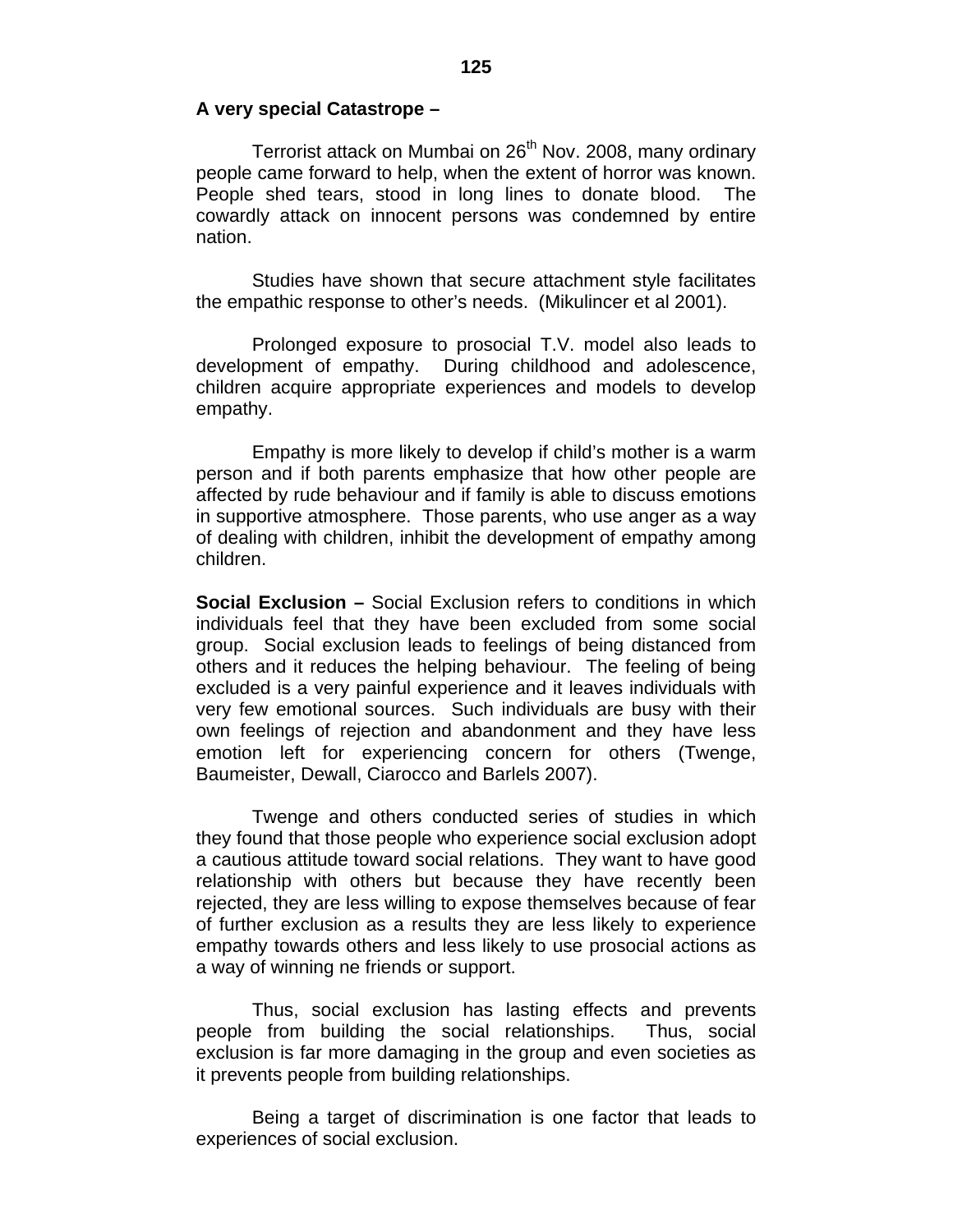#### **Summary :**

Situational factors that enhance or inhibit helping.

**Helping people we like –** We generally help those who are similar to us in terms age nationality or religion. People holding similar values are also helped more than others. We help those who are not responsible for their problems. A hopelessly drunk person lying on the footpath is rarely helped, as compared with the well dressed person with cut on his forehead.

**Exposure to prosocial models –** The helpful models in the real world or the models projected by media encourage the prosocial behaviour. Eg. Spiderman helping people in distress.

**Emotions and prosocial behaviour –** Good mood of the bystander increases the change of being helped. It may not be always true, under certain conditions; good mood may actually interfere with prosocial behaviour.

 Negative emotions are more likely to increase prosocial behaviour if negative feelings are not intense and situation is not ambiguous.

**Empathy –** Empathy is being able take the perspective of other people. It is an important determinant of prosocial behaviour. People tend to experience more empathy for people belonging to their own group.

 Studies have shown that empathy is influenced by genetic factors.

 Prosocial T. V. models and warm and accepting parents encourage the development of empathy among children. Women generally express higher levels of empathy than men.

**Social Exclusion –** It is condition is which people feel that they are being left out. Studies done by Twenge suggest that when people experience social exclusion they adopt a very cautious attitude in their social relations. Social exclusion is harmful for both individual and society because people experiencing of do not develop new relationships.

**Personality and prosocial behaviour –** Researchers proposed five important dimensions of altruistic personality.

- 1) Empathy
- 2) Belief is just world
- 3) Social responsibility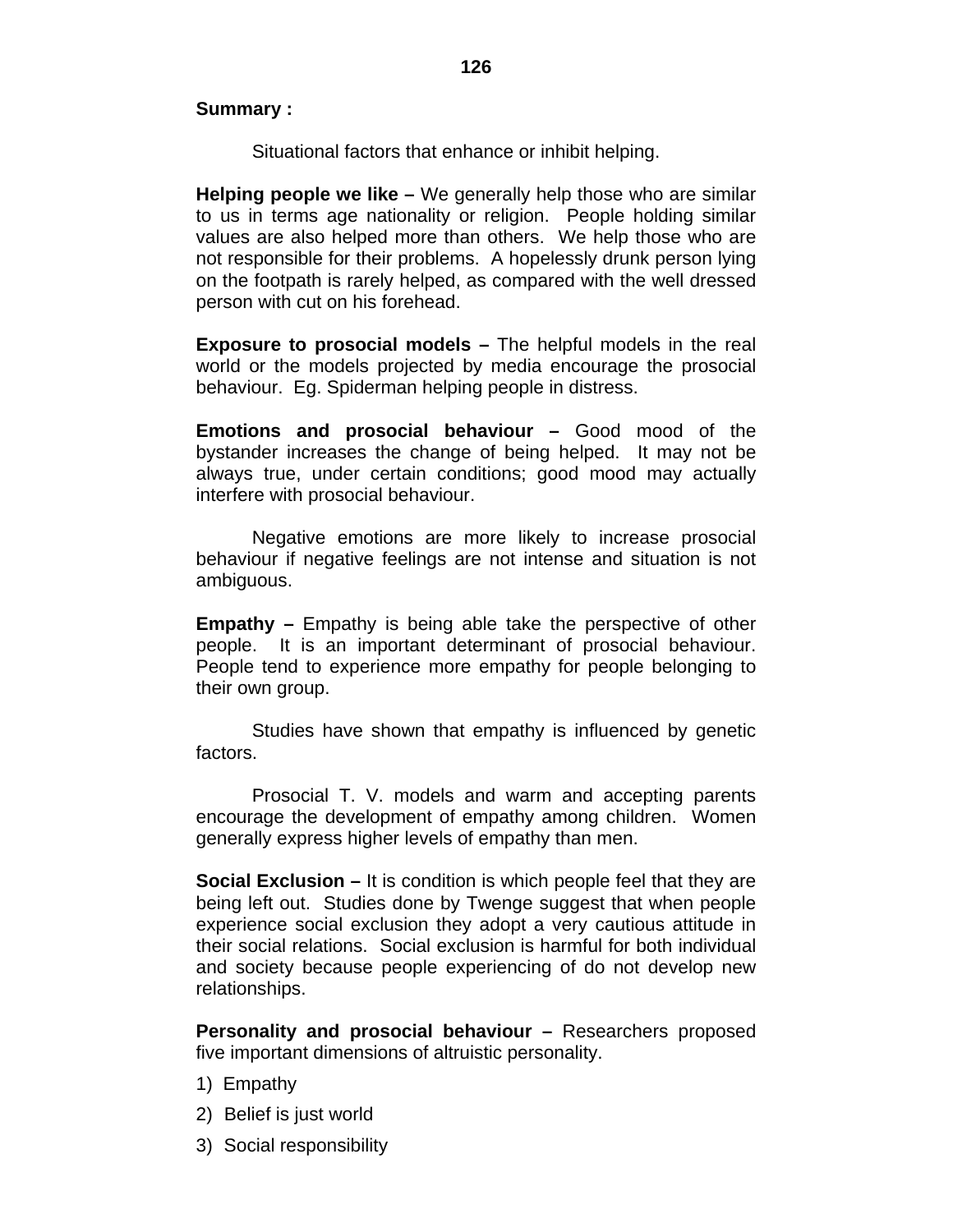- 4) Internal Locus of control and
- 5) Low egocentrism.

#### **How does one feel to receive help –**

 When someone comes to provide you help the expectation is that the victim must react positively with feelings of gratitude. But this may not happen in every instance, a person who receives help may experience discomfort and feel resentful towards a person who is providing help Elderly adults to require help from others due to physical impairment but they feel depressed that they have to depend on others for helping.

 Receiving help lowers the self esteem of the person, if a person who helps is similar in education, age and many other characteristics (Depaulo et al 1981). When self esteem is threatened, it creates a feeling of dislike towards a person who offers help. Similarly, when a member of a stigmatized group (eg. black) gets unasked help from non stigmatized group then it is perceived as patronizing insult (Schneider 1996).

 Help from younger sibling is also unpleasant (Searcy and Eisenberg 1992). Help from non sibling or non similar person is seen more positively. Generally, if someone who is similar to you helps you, it indirectly raises the question about competitiveness. When person responds negatively to being helped there is one positive aspect that accompanies it is that the person is motivated for self help in future (Fisher, Nadler and Whilche Algana 1982). Such motivation can reduce the dependence on others, eg., when a family receives a financial help from family, friends and neighbors it creates a feeling of inadequacy and resentment. This may motivate a person to work hard and avoid such problems in the future. But when help comes from government agencies, the positive self image is retained and very little efforts are made to avoid future crisis.

#### **Long term commitment to Prosocial acts –**

 The prosocial behaviour may take different forms like helping someone in need of money, protecting an animal or bird that is in trouble. Sometimes prosocial act may take the form of volunteering one's life for a worthy cause, this requires a long period of time. The efforts done by great personalities like Mother Teresa, Baba Amte and Medha Patkar. All forms of prosocial behaviour involve a moral issue like making a choice to act or not to act; this is where an individual is required to balance his self interest and moral integrity. The following section discusses all the related issues.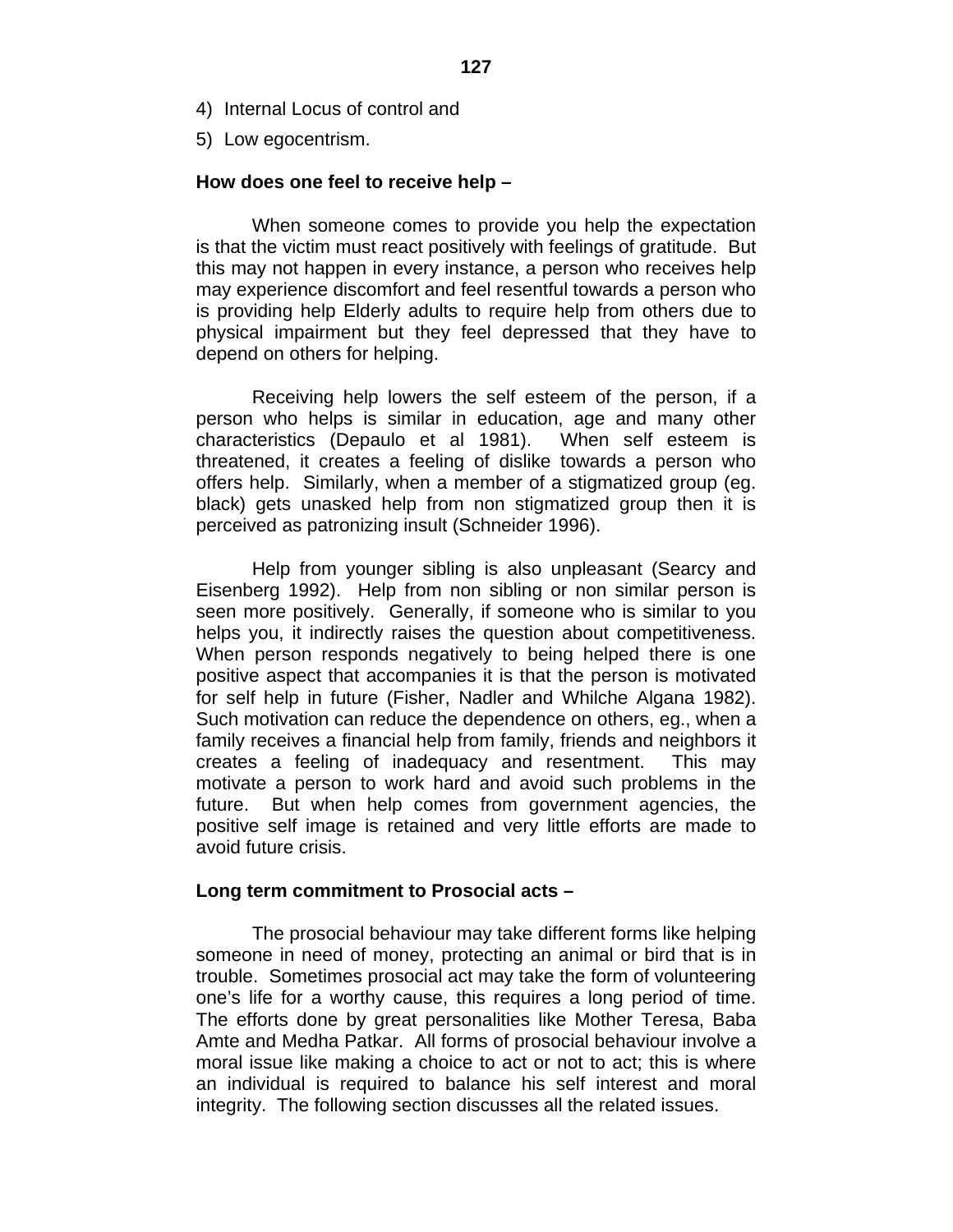**Volunteering –** Certain problems like poverty, AIDS affected patients and their children have chronic and continuing problems. Such problems require help over prolonged period. To provide help one must commit his efforts over weeks, months and may be even longer than that. For example after tsunami struck South Asia in 2004, thousands of volunteers went to these locations to help the victims to rebuild and to deal with number of medical and legal problems. The government agencies tried to cope up with the calamity but volunteers did great work. We can easily assume that around the world reasonable numbers of people are engaged in the voluntary work.

 The five steps that are required to respond to emergency are also required when decision of volunteering is made.

1) In order to help the homeless children, one must become aware of the problem 2) Interpreting the problem accurately so that some arrangement can be made that can provide shelter to homeless children on the street. 3) Assume a personal responsibility to help. 4) Decide a course of action that can be taken, may be find out the organizations those who help such children. 5) Start actually working with such organizations.

 Individuals are motivated to give up a portion of their private life because they are convinced about the need of the hour. There are many more causes that really require attention and help but it is not possible to help all the needy.

 When individuals volunteer with time and money, they are identified by ethnic race and group so that different cultures become apparent. People with different background are motivated by specific concerns of the group.

#### **Volunteering Motivation for Long Term Help –**

 Anyone who volunteers to help at the time of emergencies must commit his or her time special skills and money over extended period of time.

 Patients with AIDS provide an example of a problem of continuing help and that require a commitment of volunteers. Till today there is no effective way of immunizing against HIV infections. In India the problem is still more serious as the number of children born to HIV parents continually requires emotional and financial support. People can do efforts on acceptance of this children, or can become activist in the cause of awareness and preventive behaviour.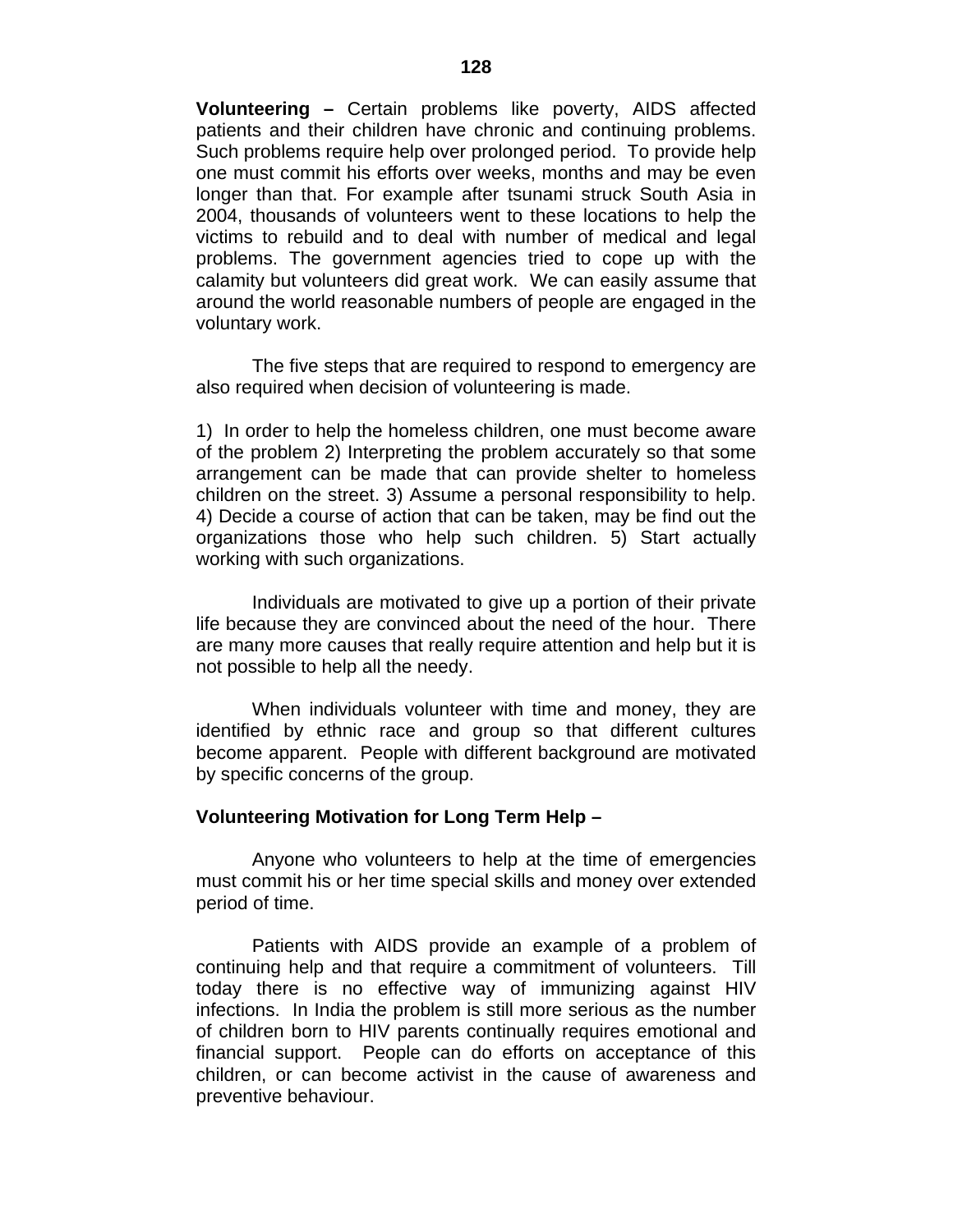Many a times help is not given to HIV affected persons, because the tendency is to blame the person for his own plight. But children of HIV parents are considered to be innocent victims. The potential volunteers find the cost of working with them to be very high, and the possibility of contracting disease by maintaining the inter actions with them is very high. There is also reactance to stigma by association. Why would anyone spend a part of his/her life when there are many more other things do in life?

 Given these considerations a person must have powerful motivation for help. Clary and Snyder (1999) have identified six basic functions that are served by working as a volunteer for AIDS. These functions are summarized in the following table.

**Motives for Volunteering –** People volunteer for many reasons some of the most important are shown here (Adopted from Baron and Branscombe).

| <b>Function</b><br><b>Served</b> | <b>Definition</b>                                                             |  |  |
|----------------------------------|-------------------------------------------------------------------------------|--|--|
| Values                           | To express or act on important values such as<br>humanitarianism.             |  |  |
| Understanding                    | To learn more about the world or exercise skills<br>that are often not used.  |  |  |
| Enhancement                      | To grow and develop psychologically through<br>volunteer activities.          |  |  |
| Career                           | To gain career related experiences.                                           |  |  |
| Social                           | To strengthen social relationships.                                           |  |  |
| Protective                       | To reduce negative feelings such as guilt or to<br>address personal problems. |  |  |

Branscombe

 The decision to volunteer can be based on personal values, the need to understand more about the disease, the desire to enhance one's own development, the chance to gain career related experience, the need to improve one's own personal relationships, the desire to reduce negative feelings, such as guilt or escape from personal problems.

#### **Volunteering because it Mandates Altruism or Generativity –**

 One way of encouraging volunteerism is to mandate it as when high schools and colleges require students to spend specified amount of time in volunteer work. Example, Scout Guides in Schools and N.S.S. programmes of the college encourage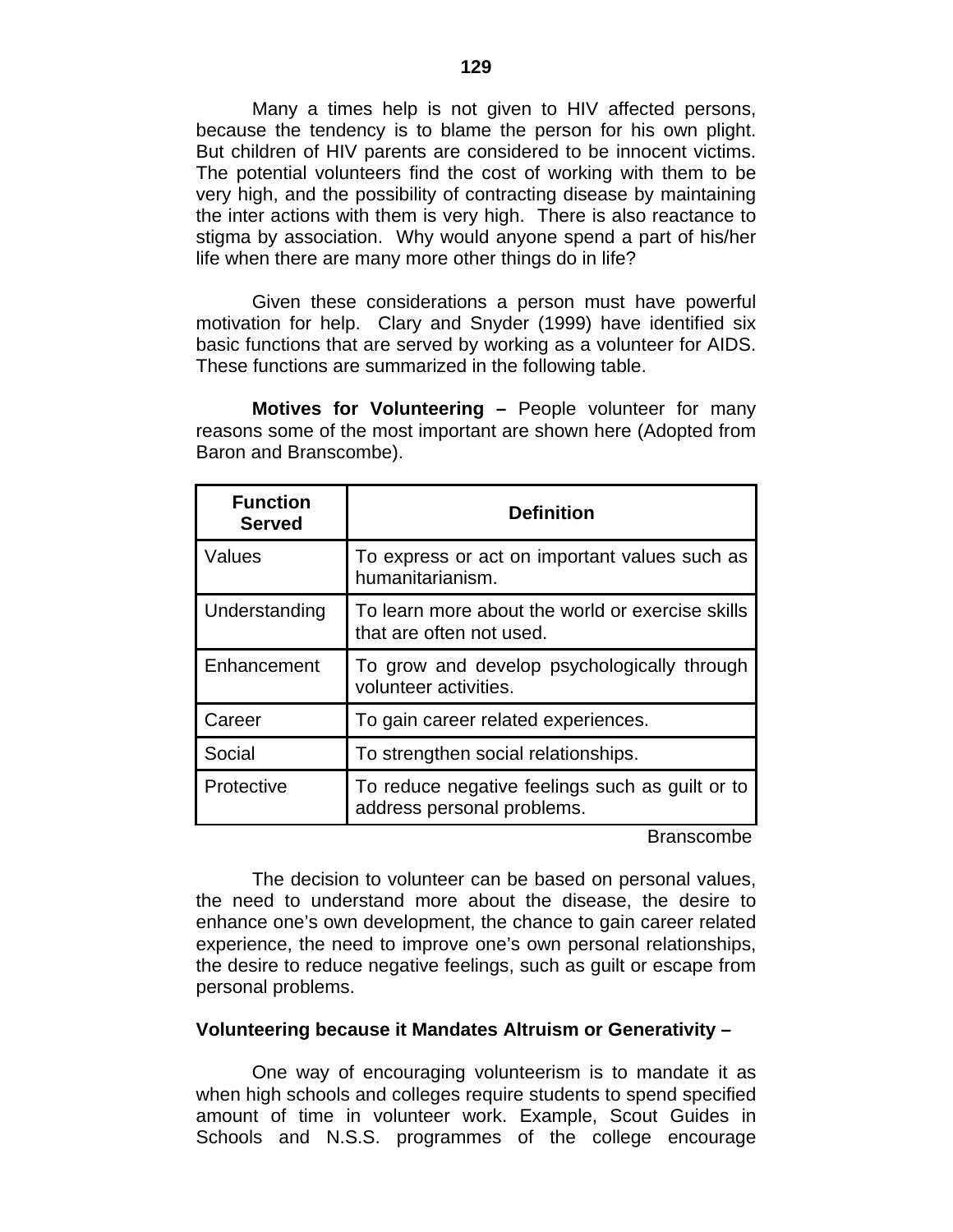volunteering in the younger students. This practice may not really encourage large number of volunteers. Such forceful approach may actually decrease the tendency to volunteer (Stukas, Snyder and Clarry 1999).

 People who engage in volunteering seem to belive in internal locus of control, and they are more empathetic (Guagnano 1995, Penner and Finkelstein 1998). Some researchers have proposed that, volunteers display Generativity. They defined Generativity as adult's interest in commitment by becoming parents, by teaching young people and by engaging in acts that will have positive effects beyond lifetime. The following are the characteristics of people having Generativity.

- They believe that people need to care for one another.
- They have enduring moral values that give purpose and meaning to life.
- They perceive bad events as an event for producing good outcomes.
- They make an effort for progressive development of society.

#### **Self Interest, Moral Integrity, and Moral Hypocracy :**

 Many people consciously ignore the victims of the emergency situation for various reasons.

 Batson and Thompson (2001) suggested that it is the moral dilemma whether to help or not that decides whether victim will get help or not. He suggested that this moral dilemma is related to three important motives. They are;

- Self interest (egoism)
- Moral integrity
- Moral Hypocracy
- **1) Self Interest –** Most of us are motivated by self interest. Generally we see if behaviour is rewarding to us or not. We seek rewards and try to avoid punishment. Those people whose main motive is self interest are not concerned with what's fair or unfair, what is right or wrong, they do what suits them.
- **2) Moral Integrity –** Those people who are motivated by moral integrity are concerned about fairness or unfairness. They accept self-sacrifice for doing something that is right. During the emergency situation, such individuals are motivated by moral concerns.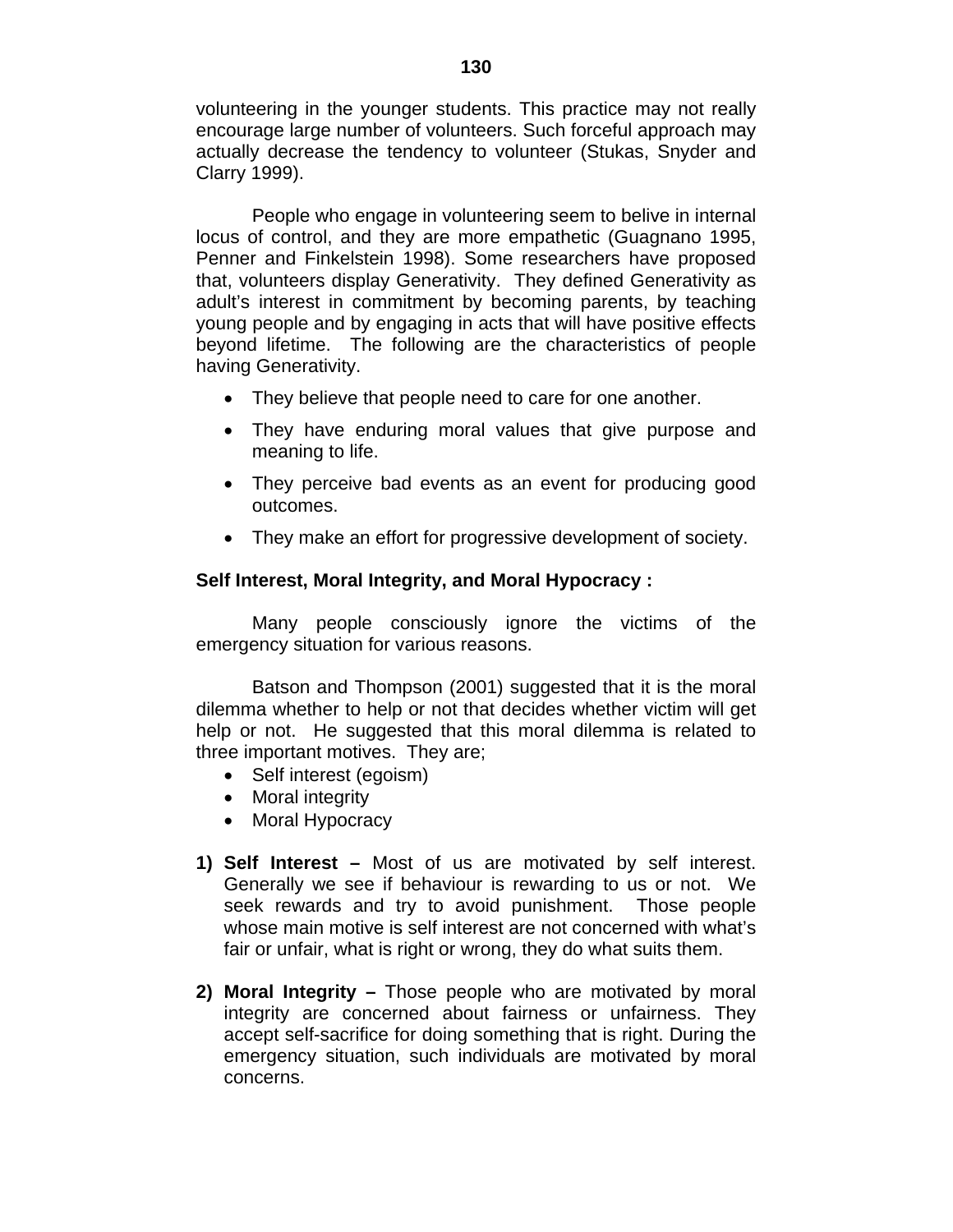Sometimes such individuals face a conflict between moral concerns and self interest and if they are unable to help victim, then they are more likely to experience guilt feelings.

**3) Moral Hypocracy –** Individuals belonging to this category want to appear moral while avoiding the cost of being moral. These people are more concerned with self interest at the same time they want to appear moral. They try to create an impression that they are highly moral, when they are persuing their self interests.

## **Questions :**

- 1. Explain the external and internal factors influencing prosocial behaviour.
- 2. Write short notes on
	- 1) Empathy and prosocial behaviour
	- 2)Long term commitment is prosocial acts.

## **Reference :**

- 1. Robert A. Barron, Nyla R. Branscombe, Donn Bysne, Gopa Bharadwaj (2010) Social Psychology, Prosocial Behaviour, Dorling Kindersley (India) Pvt. Ltd. of Pearson Education New Delhi.
- 2. Robert A. Barron, Donn Byrnna Nyla Branscombe (2007) Social Psychology, Prosocial behaviour Helping others, Pearson Education The and Porbing Kindersley publishing the New Delhi.

经合金额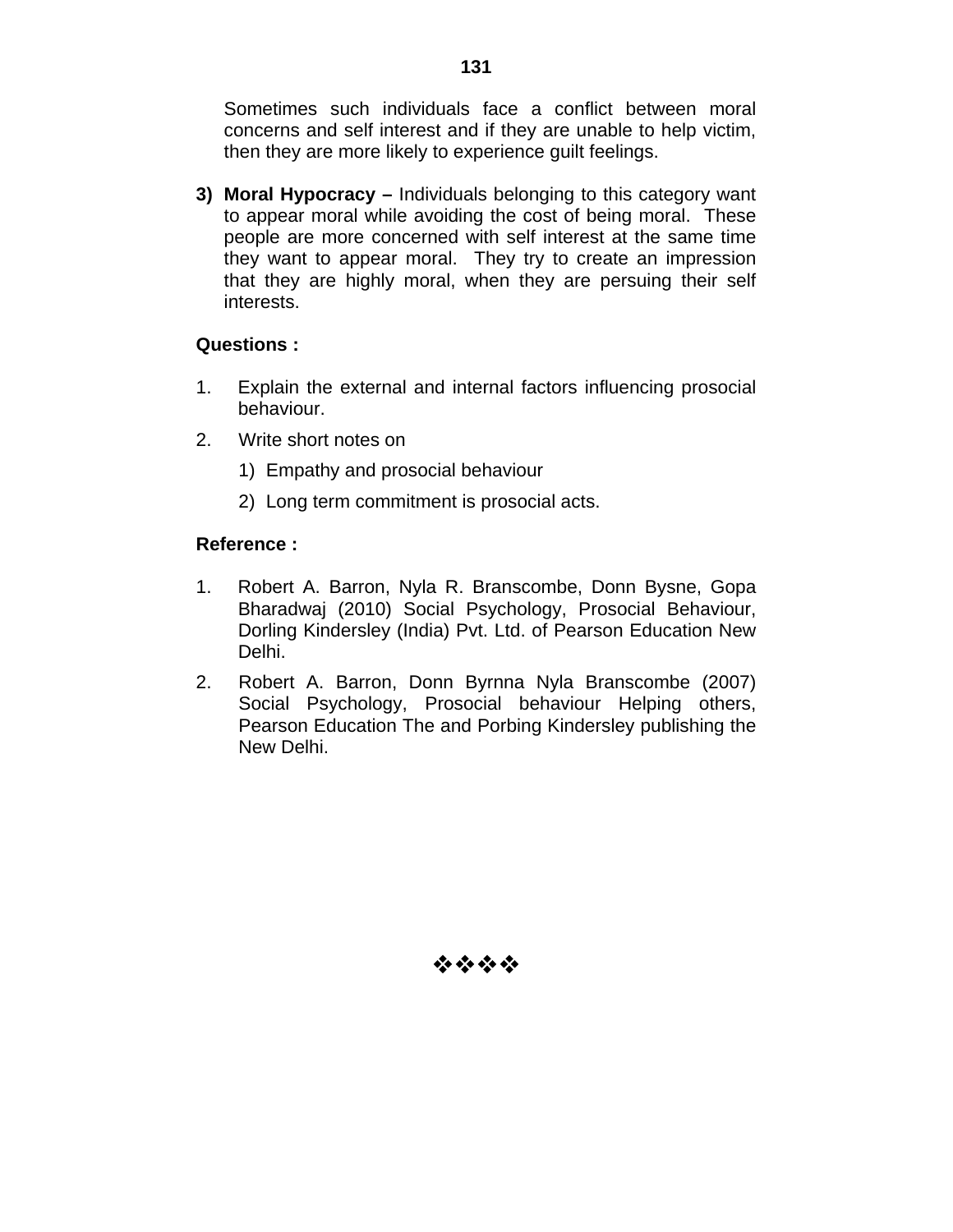# **14**

# **PERSPECTIVES AND CAUSES OF AGGRESSION**

## **Unit structure :**

- 14.0 Objectives
- 14.1 Definition of Aggression
- 14.2 Perspectives on Aggression
	- 14.2.1 The Role of Biological Factors
	- 14.2.2 Drive Theories
	- 14.2.3 Modern Theories of Aggression
- 14.3 Causes of Human Aggression: Social, Cultural, Personal, and Situational
	- 14.3.1 Social causes of Aggression
	- 14.3.2 Cultural causes of Aggression
	- 14.3.3 Personal Causes of Aggression
	- 14.3.4 Situational Causes of Aggression
- 14.4 Questions

Aggression is one of the most potential dangers to mankind. It is a greatest stumbling block for one's self development and growth. Aggression and violence have been experienced by almost all societies and times. The two world wars, terrorist attacks, racial conflicts, communal clashes, etc., have gradually increased over the years. Whether aggression is manifested by individuals or groups (including nations), it is the most destructive force in social relations and consequently an important social issue. A major concern in either individual or group aggression is its origin.

## **14.0 OBJECTIVES :**

After studying this unit you will be able to:

- Understand the various perspectives of aggression
- Appreciate the various causes of Aggression including the various social and personal causes of Aggression.

## **14.1 DEFINITION OF AGGRESSION :**

Aggression is behavior, verbal or physical, intended to physically hurt or harm in some other way another person or thing. Two important definitions of aggression are as follows :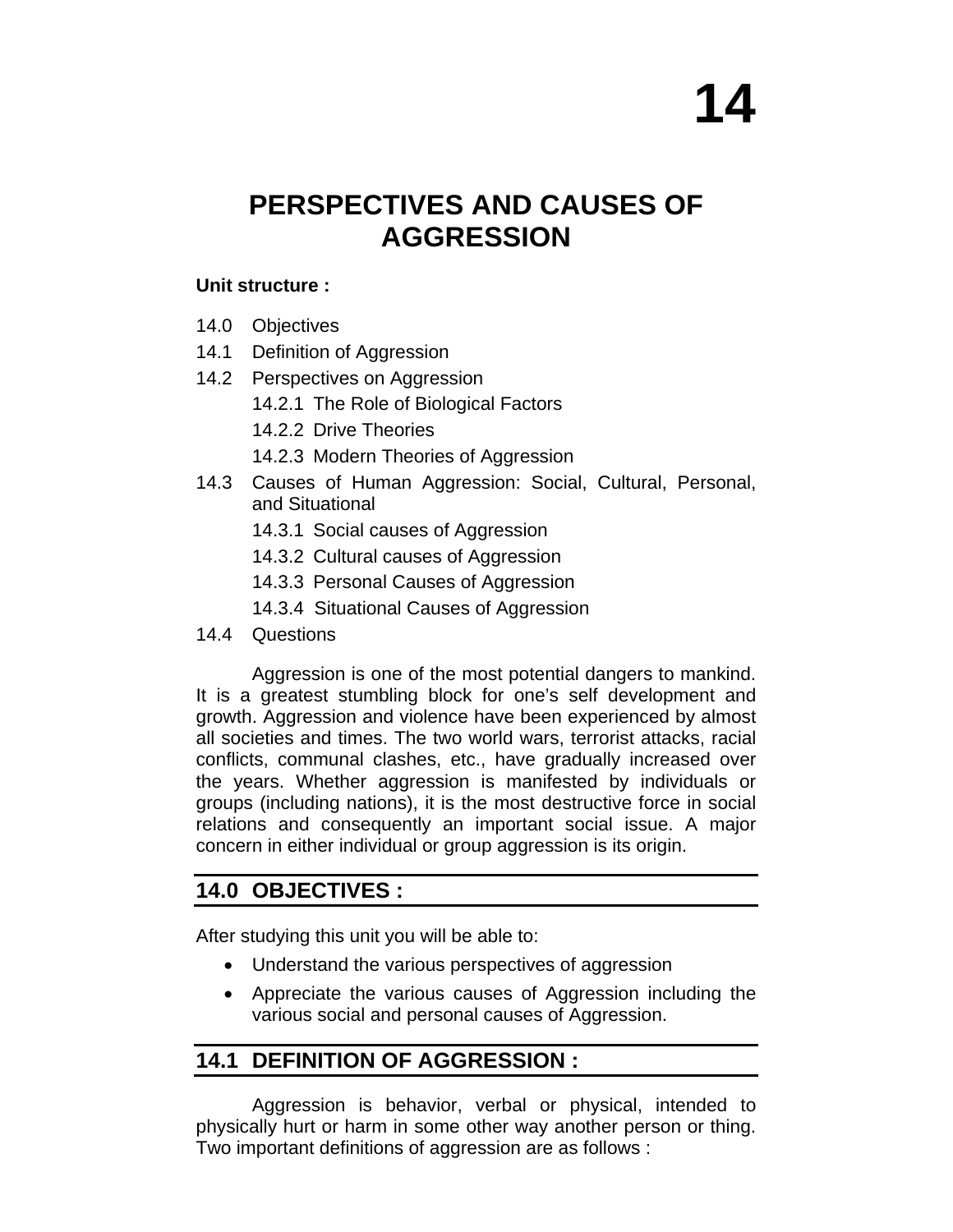- a) According to Dollard et al., aggression can be defined as "a behaviour whose goal is the injury of the person towards whom it is directed". Supposedly this includes physical and verbal aggression.
- b) Baron and Bryne has defined aggression in the following words "aggression is any form of behaviour directed towards the goal of harming or injuring another living being who is motivated to avoid such treatment".

Aggression is defined as behavior aimed at causing harm or pain, psychological harm, or personal injury or physical distraction. An important aspect of aggressive behavior is the intention underlying the actor's behavior. Not all behaviors resulting in harm are considered aggression. For example, a doctor who makes an injection that harms people, but who did so with the intent of preventing the further spread of illness, is not considered to have committed an aggressive act.

Aggression can be direct or indirect, active or passive, and physical or verbal.

## **14.2 PERSPECTIVES ON AGGRESSION :**

The term Perspective means viewpoint. Perspectives on Aggression mean different viewpoints on aggression or theories of aggression. It deals with the views of different researches as to the reasons concerning why human beings aggress against others. There are many different perspectives on aggression. The three most common perspectives are as follows:

- The Role of Biological Factors : From Instincts to Evolutionary Perspective.
- Drive Theories: The Motive to Harm Others.
- Modern Theories of Aggression: The Social Learning Perspective and The General Aggression Model.

#### **14.2.1 The Role of Biological Factors :**

**From Instincts to Evolutionary Perspective :** One of the important debatable issues has been what role do instincts or genetic factors play in aggression. One view holds that human beings are genetically programmed for aggression and violence.

**Views of Sigmund Freud :** One of the earliest instinct theories was given by Sigmund Freud which held the view that human violence stems from built-in (i.e., inherited) tendencies to aggress against others. He held the view that human aggression is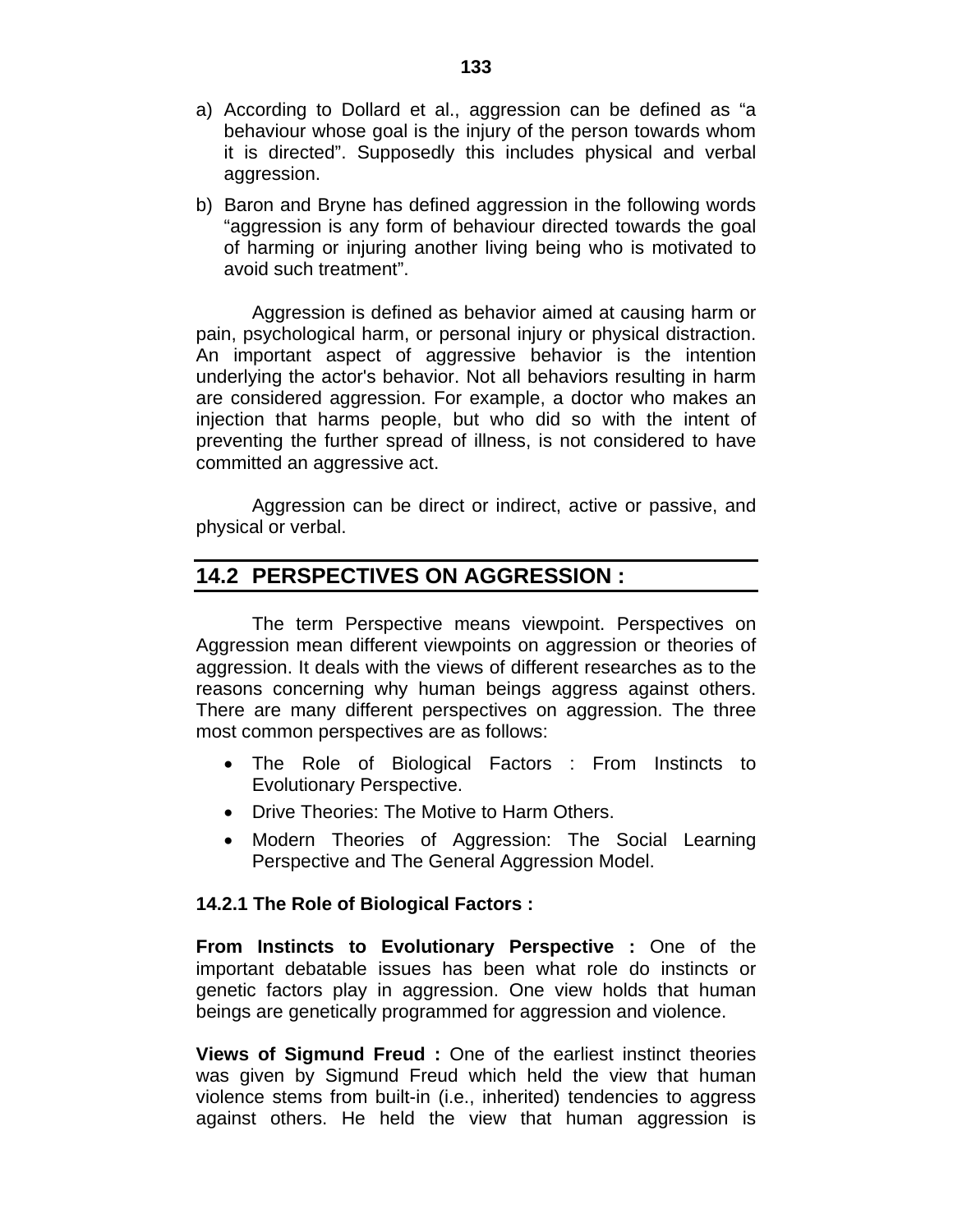instinctive. Freud believed that the individual has two basic instinctive drives:

- Eros (or libido or life instinct) and
- Thanatos or death instinct.

He called the instinct to live and obtain pleasure libido or eros and gave the name Thanatos to the death drive. When thanatos dominates, the result is self-punishment and suicide.

According to this viewpoint aggression springs mainly from a built in fighting, instinct that humans share with many other species. Presumably, this instinct developed during the course of evolution because it yielded many benefits. For example fighting serves to disperse populations over a wide area, thus, ensuring maximum use of available resources. And since it is often closely related to mating, such behaviour often helps to strengthen the genetic make up of a species by assuring that only the strongest and most vigorous individuals manage to reproduce.

**Konrad Lorenz on Aggression :** Konrad Lorenz held the view that instinct to aggress is common to many animal species. Lorenz, however, differs from Freud, since he states that aggressive behaviour will not occur unless it is triggered by external cues.

**Instinct view Rejected by Social Psychologists :** Most Social Psychologists rejected the instinctive theories of aggression. According to them it is difficult to give a genetic explanation of human aggression because aggression in human beings is expressed in many different forms, how can such a huge variation be caused by genetic factors. Secondly, the genetic theory of aggression is weak because all societies are not equally aggressive. The frequency of aggressive actions varies tremendously across human societies, so that it is much more likely to occur in some than in others. Do biologically inherited tendencies toward aggression actually exist among human beings? Most social psychologists doubt that they do, primarily for two important reasons:

- (i) First, they note that instinctive view such as the one proposed by Freud and Lorenz is somewhat circular in nature. These views begin by observing that aggression is a common form of behaviour. On the basis of this they then reason that such behaviour must stem from universal built-in urges or tendencies. Finally, they use the high incidence of aggression as support for the presence of such instances and impulses.
- (ii) Second, and perhaps more important several findings argue against the existence of universal, innate human tendencies toward aggression. Comparisons among various societies indicate that the level of at least some forms of aggression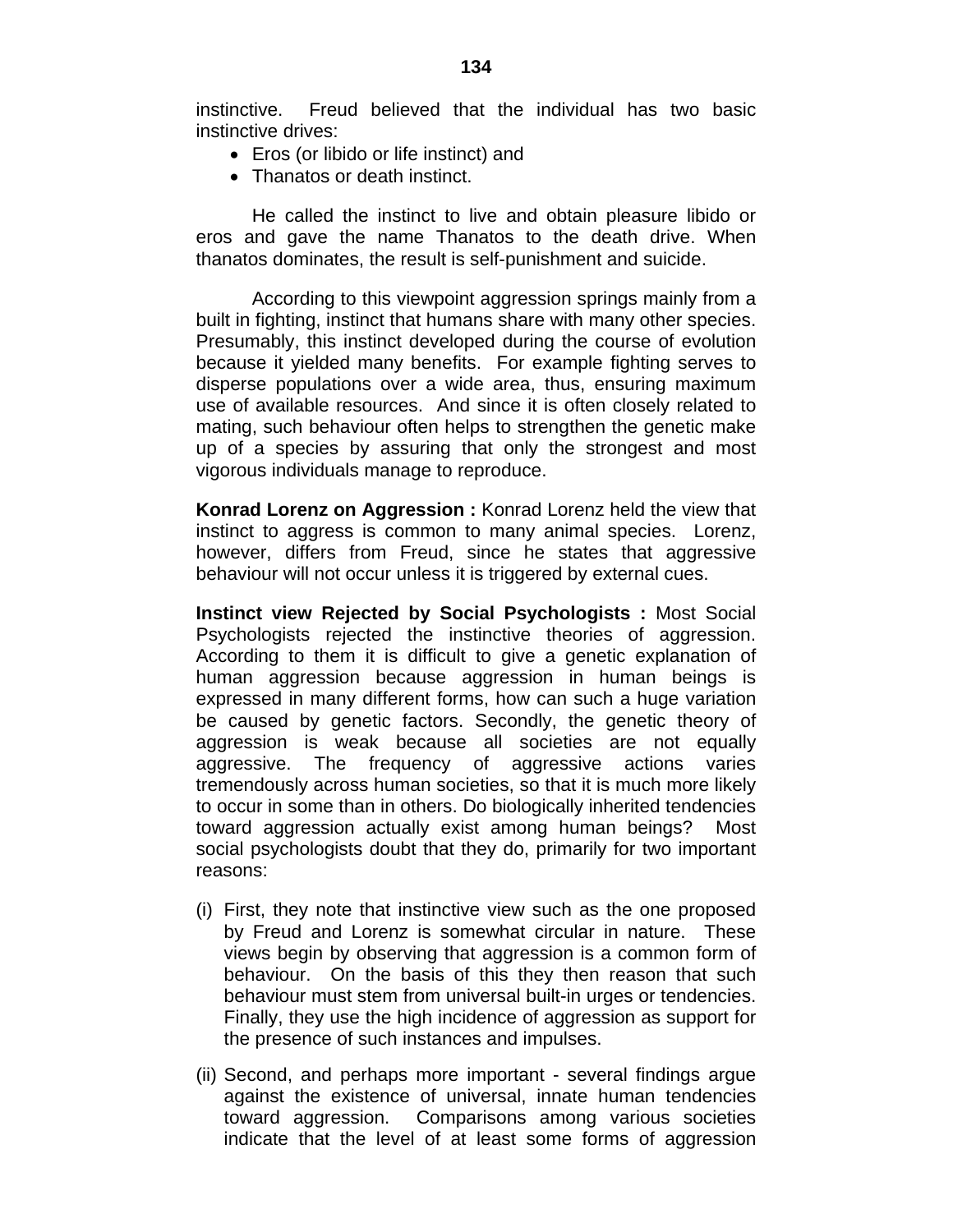varies greatly. For example, more murders are committed each year in each city in the United States than in entire nations (with ten times their population) in Europe and the Orient. Similarly, the incidence of aggression seems to change over time in different societies. If aggression is indeed a universal human tendency based largely on genetic factors, such differences and shifts would not occur.

 The present day Social Psychologists generally conclude that genetic and biological factors play little if any role in human aggression.

**Evolutionary Perspective :** Evolutionary perspective to a great extent believes that human aggression is adaptive in nature and that aggressive acts help individuals to preserve their genetic material. Studies of mate selection among human beings as well as aggression among animals have revealed that aggression confers many evolutionary advantages among individuals of a given species and help them to successfully survive and adapt to their environment.

#### **14.2.2 Drive Theories :**

**The Motive to Harm Others :** Drive theories suggest that aggression originates from external conditions that give rise to the motive to harm or injure others. In other words drive theories suggest that various external conditions (frustration, physical pain, loss of face) serve to arouse a strong motive to engage in harmproducing behaviour and such aggressive drive, in turn then leads to the performance of overt assaults against others. One important drive theories of aggression was presented by Dollard et al., called as Frustration-Aggression Hypothesis.

**Frustration Aggression Hypothesis :** This hypothesis was proposed by Dollard et. al., (1939), at Yale University. They stated that aggression is always a consequence of frustration and that frustration always leads to some kind of aggression. In short, it held that frustrated people always engage in some type of aggression and that all acts of aggression result from some type of frustration. Critics have objected to both the portions of the frustration aggression hypothesis.

• First, it is now clear that frustrated individuals do not always respond to thwarting with aggressive thoughts, words or deed. Rather, they may actually show a wide variety of reactions, ranging from resignation and despair on the one hand to attempts to overcome the source of their frustration on the other. In many cases, it appears that, the most likely reaction to powerful frustration is depression not overt acts of aggression (Bandura 1973).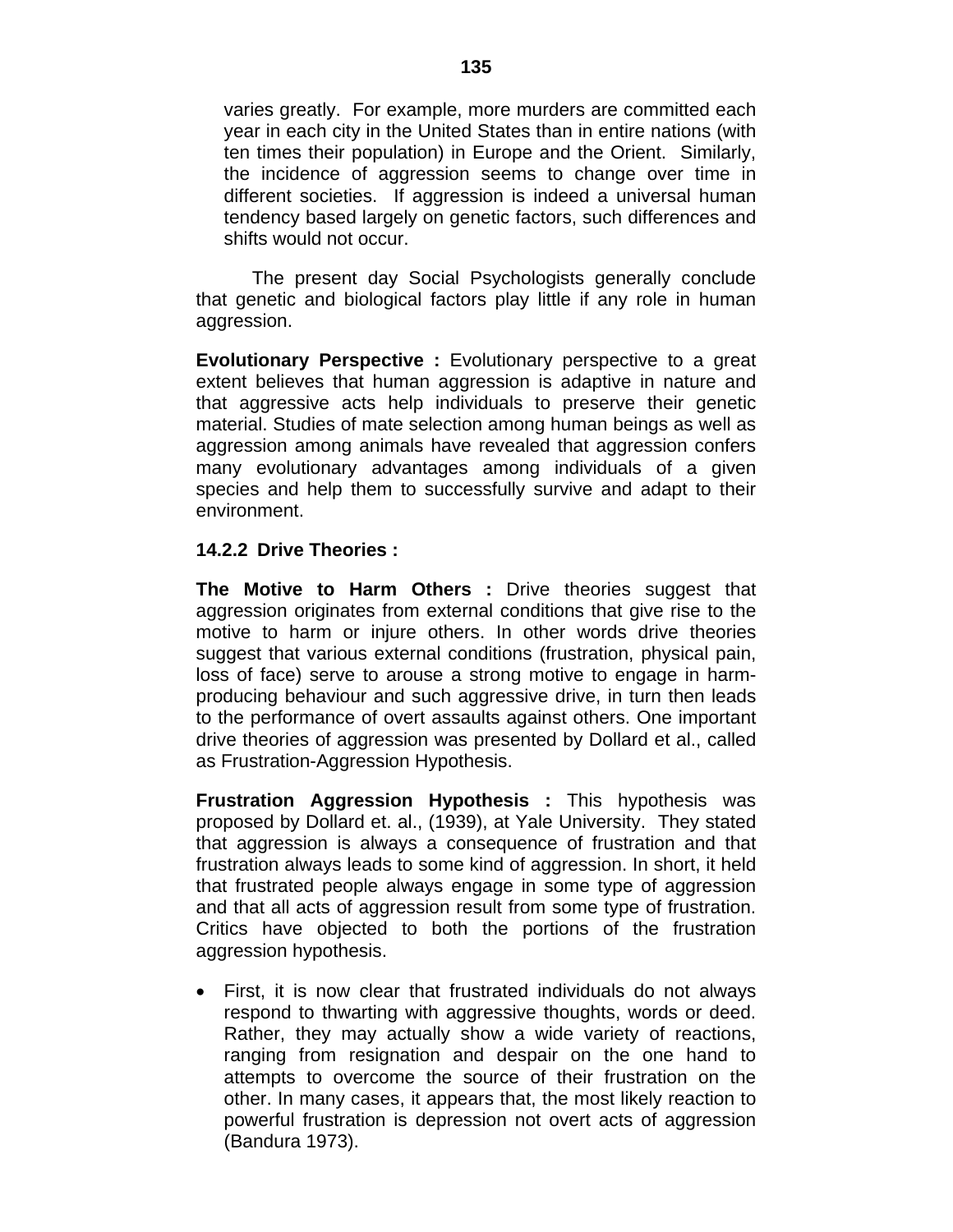• Second, all aggression does not result from frustration. People aggress for many different reasons and in response to many different factors. For example boxers hit and sometimes injure their opponents because it is a part of their job to do so, not because they are frustrated. Soldiers often attack and kill others out of a sense of patriotism or simply because it is their duty. Public executioners as well as hired assassin regularly kill individuals they do not know simply because they are being paid to carry out these actions. Thus, all aggression is not a result of frustration.

Social Psychologists have largely rejected this theory.

## **14.2.3 Modern Theories of Aggression :**

**The Social Learning Perspective and The General Aggression Model :** The two most well know modern theories of aggression are the social learning perspective and The General Aggression Model. We would discuss each of these briefly.

*i.* The Social Learning Perspective: This is one of the most popular theories of aggression. According to it aggression, like other complex forms of social behaviour, is largely learned. The theoretical position that aggression is learned social behaviour has been presented in the writings of Bandura (1973), Baron (1977) and Zillmann (1979). The social learning theories have basically attempted to see how social models lead to aggression. They have studied the effect of viewing violence, especially televised violence. The social learning view of aggression also states that through direct and vicarious experience we also learn.

- How to attack others (For, e.g., through guns, blows, sticks, etc.).
- Which persons or groups are appropriate targets for aggression?
- What actions by other either justify or actually require aggression retaliation and.
- What situations or contexts are ones in which aggression is appropriate or inappropriate.

Social learning perspective suggests that whether a specific person will aggress in a given situation depends on many factors, including an individual's past experience, the current rewards associated with past or present aggression and attitudes and values that shape an individual's thoughts concerning the appropriateness and potential effects of such behaviour.

*ii. The General Aggression Model:* The general model of aggression was presented by a group of researchers, chief among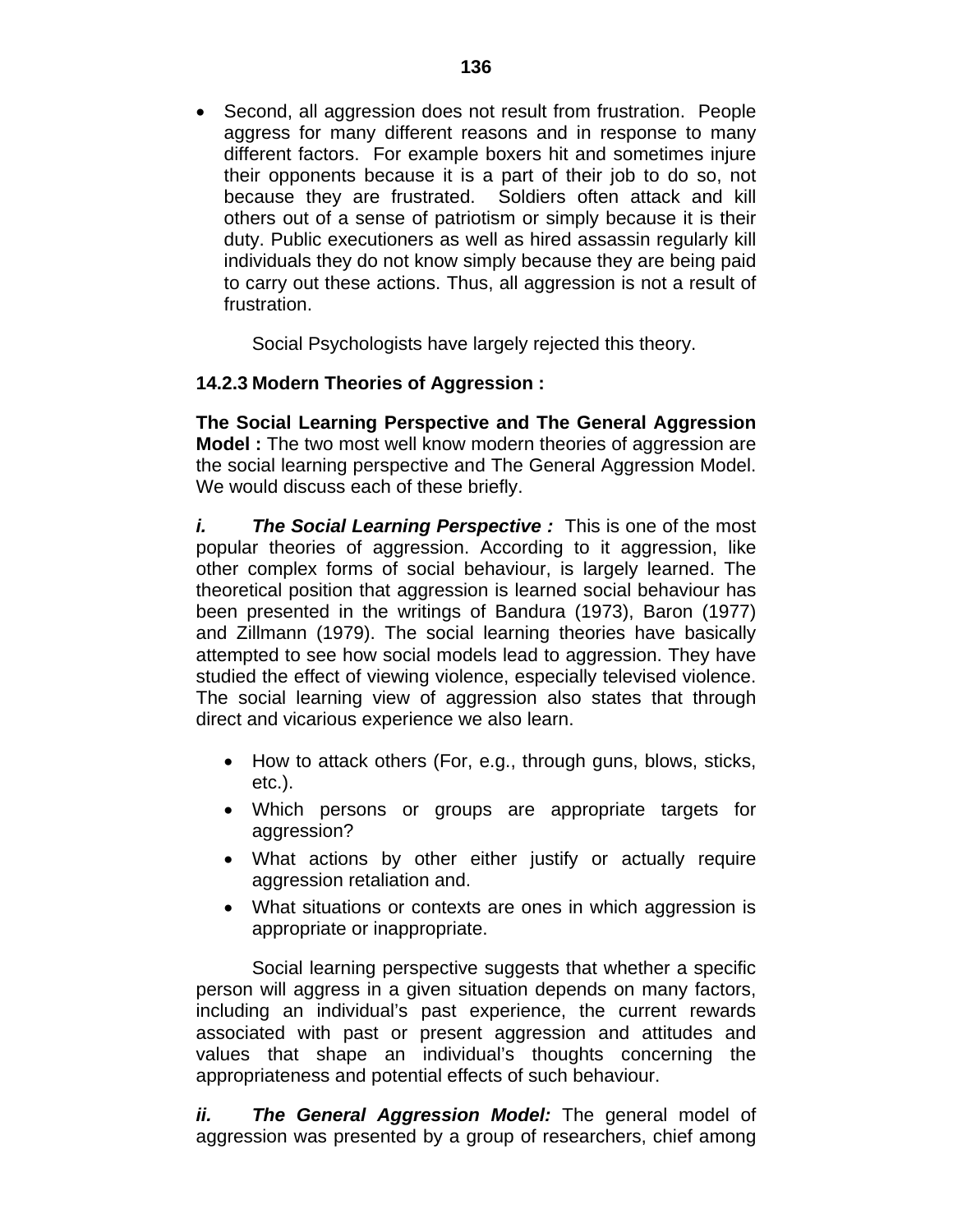them is Anderson (1997, 2002). According to this model aggression is a result of combination of two factors: (a) situational factors and (b) personal factors. We would discuss each of these briefly:

- **a) Factors relating to the current situation (situational factors):** 
	- Frustration.
	- Some kind of provocation from another person (e.g., insult),
	- Exposure to other people behaving aggressively (aggressive models – real or those shown in the media),
	- Any thing that causes individuals to experience discomfort such as high temperature, dentist injection / drill, extremely boring lecture.
- **b) Factors relating to the people involved (personal factors):**  These factors include individual differences of different types which we find among people. Some of the personal factors that can cause aggression in us are as follows:
	- **Traits that predispose some individuals towards aggression** (such as high irritability, antisocial personality, impulsivity, etc.).
	- Attitudes and belief about violence (e.g., believing that it is acceptable and appropriate).
	- A tendency to perceive hostile intentions in other's behaviour and
	- Specific skills related to aggression (e.g., knowing how to fight or how to use various weapons.

According to the General Aggression Model, these situational and individual (personal factors) variables lead to overt aggression through their impact on three basic processes:

- *i) Arousal :* They may increase physical arousal or excitement.
- *ii) Affective States :* They can arouse hostile feelings and outwards signs of these (e.g., angry facial expressions) and
- *iii) Cognitions :* They can induce individuals to think hostile thoughts or can bring beliefs and attitudes about aggression to mind.

## **14.3 CAUSES OF HUMAN AGGRESSION : SOCIAL, CULTURAL, PERSONAL, AND SITUATIONAL :**

Human aggression is a result of many causes acting in combination. The four most important causes of human aggression are as follows :

- 1. Social causes of Aggression
- 2. Cultural causes of Aggression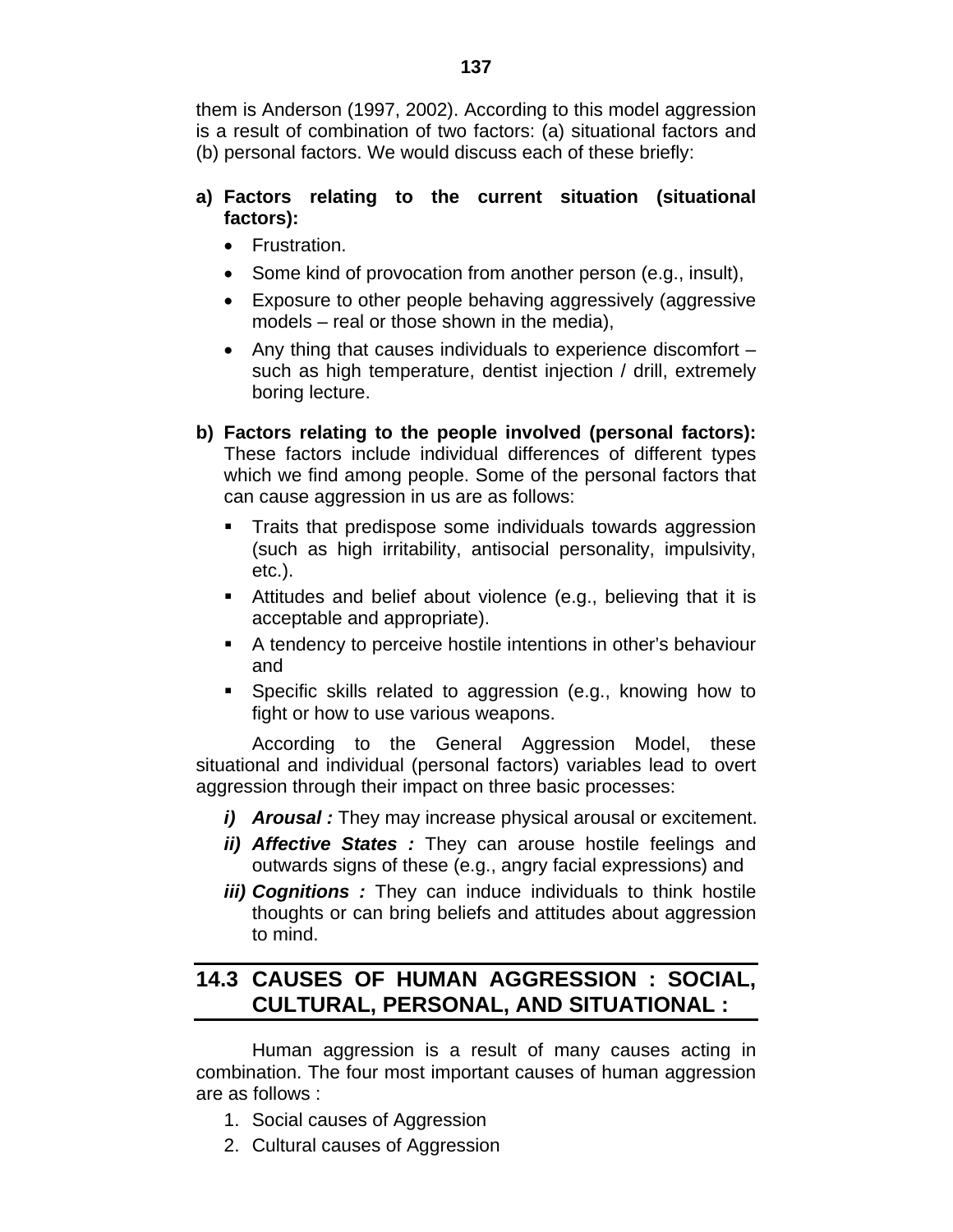- 3. Personal causes of Aggression and
- 4. Situational causes of Aggression

We would discuss each of these briefly.

#### **14.3.1 Social causes of Aggression :**

The following are the important social causes of aggression.

**i.** Frustration: Frustration is one important and powerful cause of aggression. Frustration can arise due to many factors such as environmental or natural calamities, accidents, personal limitations, lack of aptitude, others ill intentions, etc. In the preceding pages we have seen frustration-aggression hypothesis which stated that a) Frustration always lead to some form of aggression; and b) Aggression always stems from frustration. Recently Berkowitz (1989) has proposed a revised version of the frustration-aggression hypothesis. According to this view, frustration is an aversive, unpleasant experience, and frustration leads to aggression because of this fact. The frustration aggression viewpoint also helps to explain why unexpected frustration and frustration that is viewed as illegitimate or unjustified produce stronger aggression than frustration that is expected or legitimate. For e.g., an employee who has been abruptly terminated from service without a reasonable and proper explanation will feel that his termination is illegitimate and unjustified. Such an individual will develop hostile thoughts, experience intense anger and seek revenge against the perceived source of frustration (in this case the employer). This is due to the fact that unexpected or illegitimate frustration generates greater amount of negative affect than frustration that is expected or viewed as legitimate.

**ii. Provocation :** This is another major cause of aggression. Direct provocation leads to anger. Research studies suggest that direct provocation from others, either physical or verbal, often play a powerful role in eliciting overt aggression.

 Not every body reacts to provocation with aggression, whether we would react to provocation with aggression is influenced by many factors. One such factor is our attributions concerning provocation. For e.g., when we conclude that provocation from another person was intended, i.e., purposely performed, we become angry and engage in strenuous efforts to reciprocate. However, on the other hand if we conclude that provocation was unintended i.e., due to the result of accident or factors beyond other's control, we are much less likely to loose our temper and behave aggressively. Thus, attributions concerning the causes behind the provocative actions of others play an important role in determining how aggressively we would react.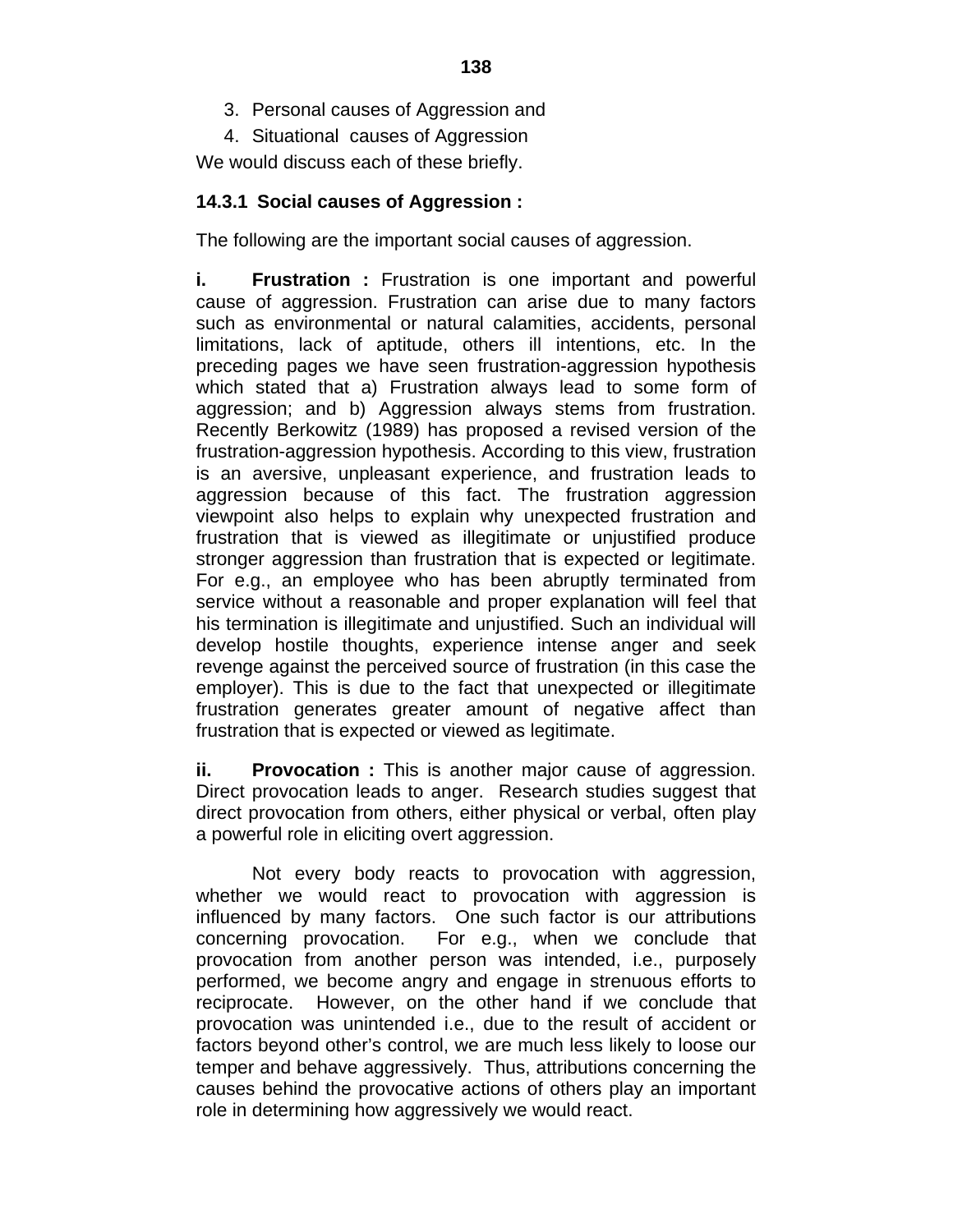**Kinds of Provocation :** Three important types of provocation that leads to aggression are as follows:

- **a) Condescension :** Expression of arrogance or disdain on the part of others
- **b) Harsh and Unjustified Criticism :** Harsh and Unjustified Criticism, Especially criticism that attacks us rather than our behaviour.
- **c) Teasing :** Provoking statements that points to an individual's flaws and imperfections. Teasing can range from mild, humorous remarks and humorous nicknames to comments that are designed to hurt and insult others. Research findings indicate that the more individuals attribute teasing to hostile motives – a desire to embrass or annoy them – the more likely they are to respond aggressively.

**Gender differences in Provocation :** Two important gender differences in provocation are as follows:

- ♦ Females were found to become much angrier as compared to males with respect to condescending actions—one's in which the other person showed arrogance or suggested that he/she was superior in some manner.
- ♦ Females were also found to become angrier in situations where someone hurt someone else and in situation where one was insensitive to others.

*iii. Heightened Arousal :* The results of a number of experimental studies show that heightened physiological arousal, irrespective of its source, may often serve to facilitate overt aggression. Heightened arousal created by such sources as loud and unpleasant noises, competitive activities and even vigorous exercise has been found to facilitate aggression under "certain" conditions.

*Excitation Transfer Theory : One of the theories that explain the* relationship between heightened arousal and aggression is called as Excitation Transfer Theory introduced by Zillmann (1983). Briefly Excitation Transfer Theory refers to the fact that often physiological arousal dissipates slowly overtime. As a result some portion of such arousal may persist as an individual moves from one situation to another. This residual excitement, in turn, can then transfer to the new context, and intensify any emotional experiences occurring in it. According to Zilimann, arousal occurring in one situation can persist and intensify, emotional reactions occurring in later, unrelated situations. For e.g., the arousal generated by a near miss in traffic can intensify feelings of annoyance or frustration produced, by later delays at an airport security gate.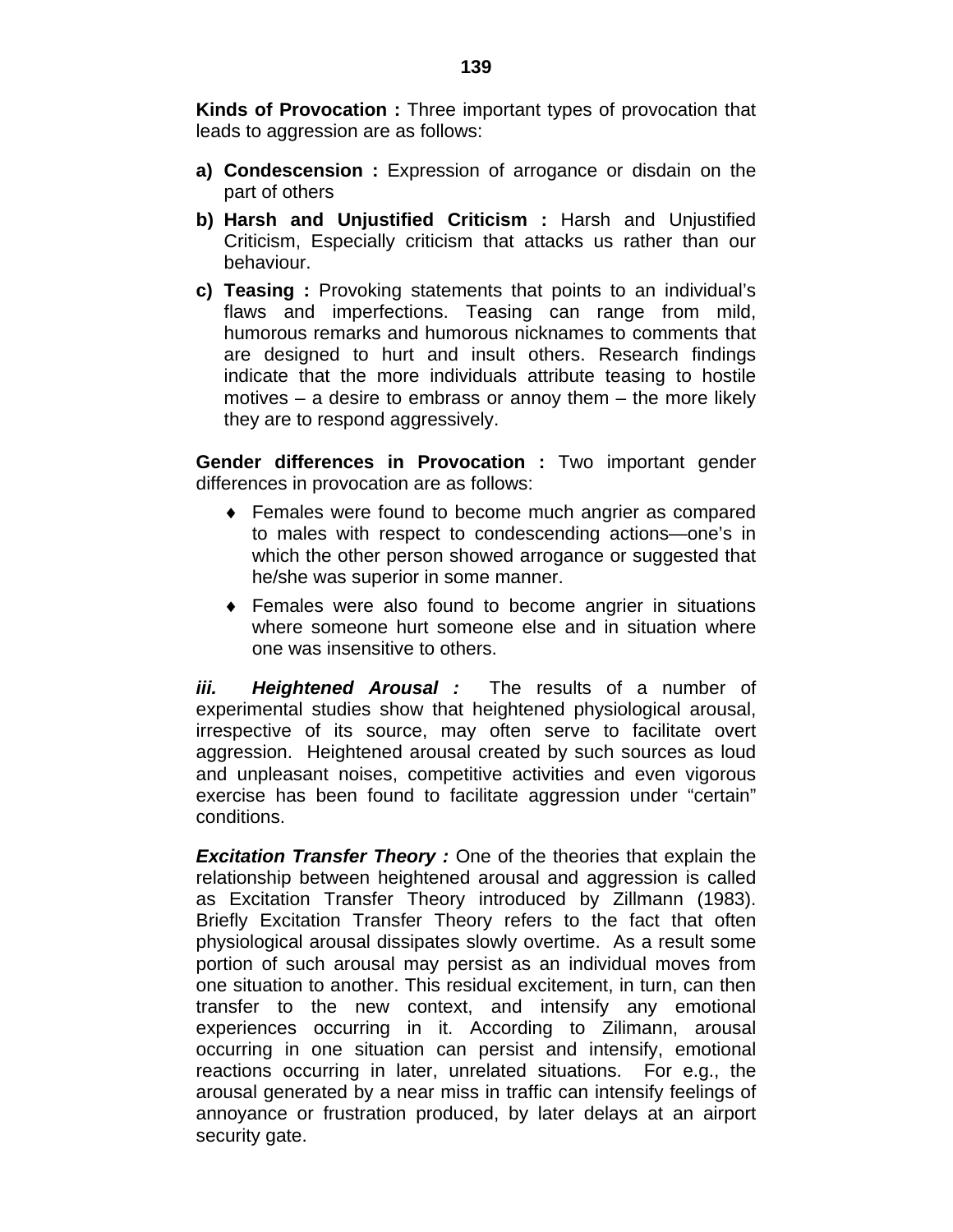**Emotion, Cognition and Aggression :** Zillmann (199) has revised his excitation transfer theory to explain the interaction of emotion and cognition in causing aggression. According to him our thoughts can lead us to reappraise various emotion provoking events as a result of which we would reinterpret the situation and this cognitive activity in turn, may well influence your emotional reactions leading to aggression. For e.g., Zillman (1994) found that if subjects are told in advance that some one with whom they will soon interact is very upset, they experience less anger in response to rudeness by this individual than if they do not receive such information. Emotional arousal influences our cognition to a considerable extent. According to Zillmann (1994) levels of emotional arousal influences our thoughts about other's behaviour and so our tendencies to aggress against them. According to Zillmann (994) strong emotional arousal sometimes produces what he describes as cognitive deficit - i.e., reduced ability to formulate rational plans of action or reduced ability to evaluate the possible outcome of various behaviours.

**iv.** Exposure to Media Violence: Exposure to media violence increases aggression in individuals. A large number of research studies have conclusively demonstrated that exposure to aggressive models stimulate similar behaviour among observers. Similarly, research studies have also conclusively shown that exposure to violence in the mass media (films and TV), increases aggression by viewers. Some important findings of the various research studies with respect to exposure to media violence and aggression are as follows:

- Research on exposure to violent television, movies, video games and music indicates that such material significantly increases the likelihood of aggressive behaviour by people exposed to them.
- Such effects are both short term and long term in nature.
- The magnitude of these effects is large, real and long lasting.
- If has been found that the more violent films or televisions programs participants watched as children, the higher their levels of aggression as teenagers or adults are.
- In a recent study Bartholow et al (2006) have found that individuals who reported that they had often played violent video games in the past directed more aggression against another person who had done nothing to provoke them than people who had rarely played such games. The more participants in the study had played violent video games in the past, the stronger the aggression they directed to their "opponent" on trials when they won.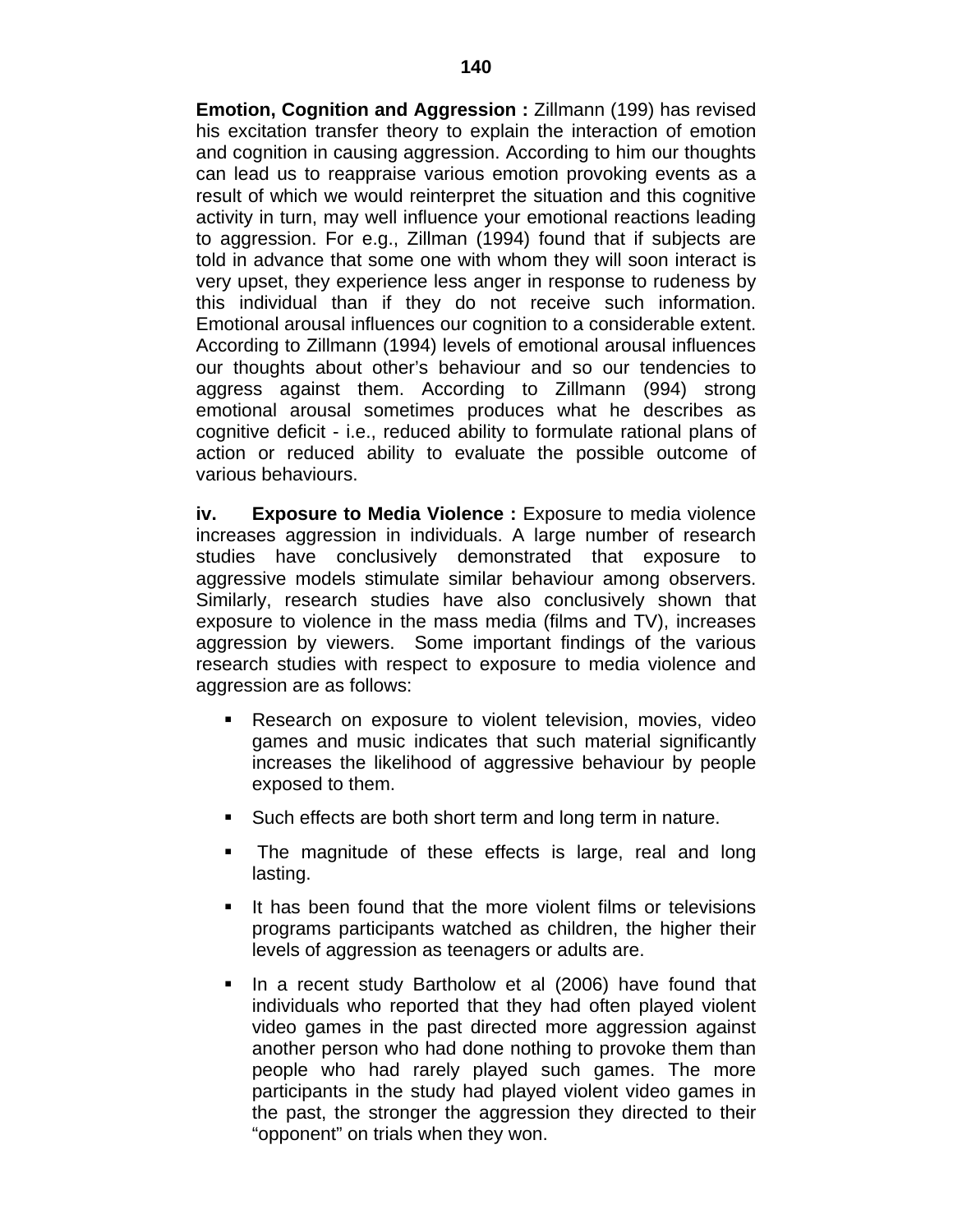Exposure to media violence enhances aggression because it desensitizes an individual to aggressive acts and makes the individual aggress against others with increasing intensity.

*v. Violent Pornography :* It means viewing sex films involving violence. A large number of research studies also indicate that violent pornography leads to aggressive behaviour. Exposure to violent pornography increases the tendency of males to aggress against females. Combination of explicit sexual content and violence against women is potentially dangerous. It makes men aggressive. Exposure to violent pornography also leads to desensitizing effect in which viewers react less negatively to the violence in these films as they watch more and more of them. Research studies have shown that prolonged exposure to scenes depicting sexual violence toward females (several hours of viewing such films), both men and women report more callous attitudes toward such actions. They perceive crimes such as rape as less serious, report less sympathy toward rape victims, indicate greater acceptance of false beliefs about rape (e.g., the myth that many women really want to be ravaged) and become more accepting of bizarre forms of pornography.

#### **14.3.2 Cultural causes of Aggression :**

Cultural factors also considerably influence aggression. Certain cultural practices with respect to honour, sexuality, etc., are filled with violence and aggression. An important concept in this area is **"Cultures of Honour"**. It refers to those cultures in which there are strong norms indicating that aggression is an appropriate response to insults to one's honour. In North India (especially Haryana), among the Rajputs, where such a culture is prevalent, incidents of Honour killings/punishments are fairly common, where the girl and sometimes the girl and the boy are both killed or punished by the family and/or community for engaging in an intercaste/interfaith relationships. Thus, in 'cultures of honor' there are strong norms suggesting that insults to one's honour must be avenged through aggression.

**Sexual Jealously :** Social psychological research as well as observation of scholars like Shakespeare and Freud have pointed out that sexual jealously is one of the most potential causes of aggression. Sexual jealously can be defined as the perception of a threat to a romantic relationship by a rival for one's partner. Research studies by Buss et al.,(1992). Parrot, (1991); and Sharpsteen, (1991) have demonstrated that individuals who feel that their lover has "done them wrong" by flirting with another person often experience strong feelings of anger and frequently think about or actually engage in actions designed to punish their lover, the rivals, or both. Some studies have found that most of the blame is on one's lover rather than the rival. It has also been found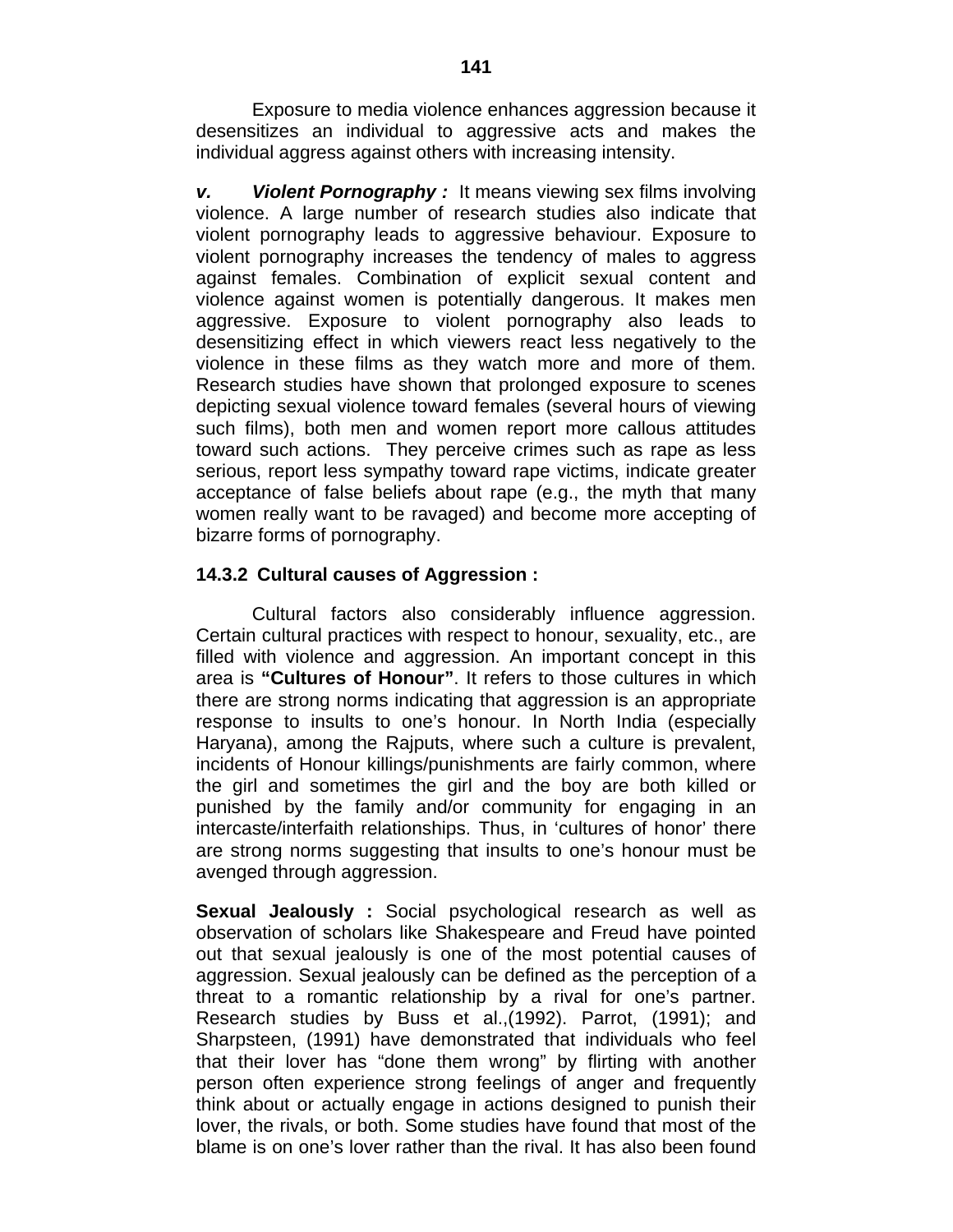(Paul et al., 1993) that females experience stronger feelings of anger at both the partner and the rival than males do and they are more likely to react aggressively to such betrayals.

#### **14.3.3 Personal Causes of Aggression :**

Many personal factors contribute towards aggression, some of which includes:

- i. Personality Factors
- ii. Type A Behaviour Pattern
- iii. Narcissism and Ego Threat
- iv. Sensation Seeking
- v. Gender Differences

We would discuss each of these briely.

**i.** Personality Factors: Many personality factors interact in complex ways with a given situational variable to determine how aggressively an individual reacts to a given situation. One such model is called as the TASS Model: The traits as Situational Sensitivities Model. It suggests that many personality traits function in a threshold-like manner, influencing behaviour only when situations evoke them. For example in people high in trait of aggressiveness, even a moderate level of provocation would trigger intense aggressive reactions. On the other hand for people low in trait of aggressiveness, a moderate provocation would trigger little or no aggression. Only a strong provocation would result in overt aggression.

**ii. Type A Behaviour Pattern :** The Term type A was introduced by Friedman and Rosenman to describe an individual's set of personality characteristics. The Type A behaviour pattern is a pattern of behaviour consisting primarily of high levels of competitiveness, time urgency and hostility. The Type A personalities are highly competitive, achievement oriented and always worried about time. They take too many activities at hand and always work against the pressure of time. Type A individuals are prone to aggressive and hostile behaviours. Type A individuals are hostile because aggressing against others is a useful means for reaching one's goals, such as furthering one's career or winning in athletic competitions (This is called as instrumental aggression). Type A individuals also engage in hostile aggression i.e., aggression whose prime purpose is that of inflicting pain and suffering on the victims. It has been found that Type A's are more likely than Type B's to engage in such actions as child abuse or spouse abuse (Strube et al, 1984).

**iii. Narcissism and Ego Threat :** The term Narcissism is derived from the story of a character from Greek mythology.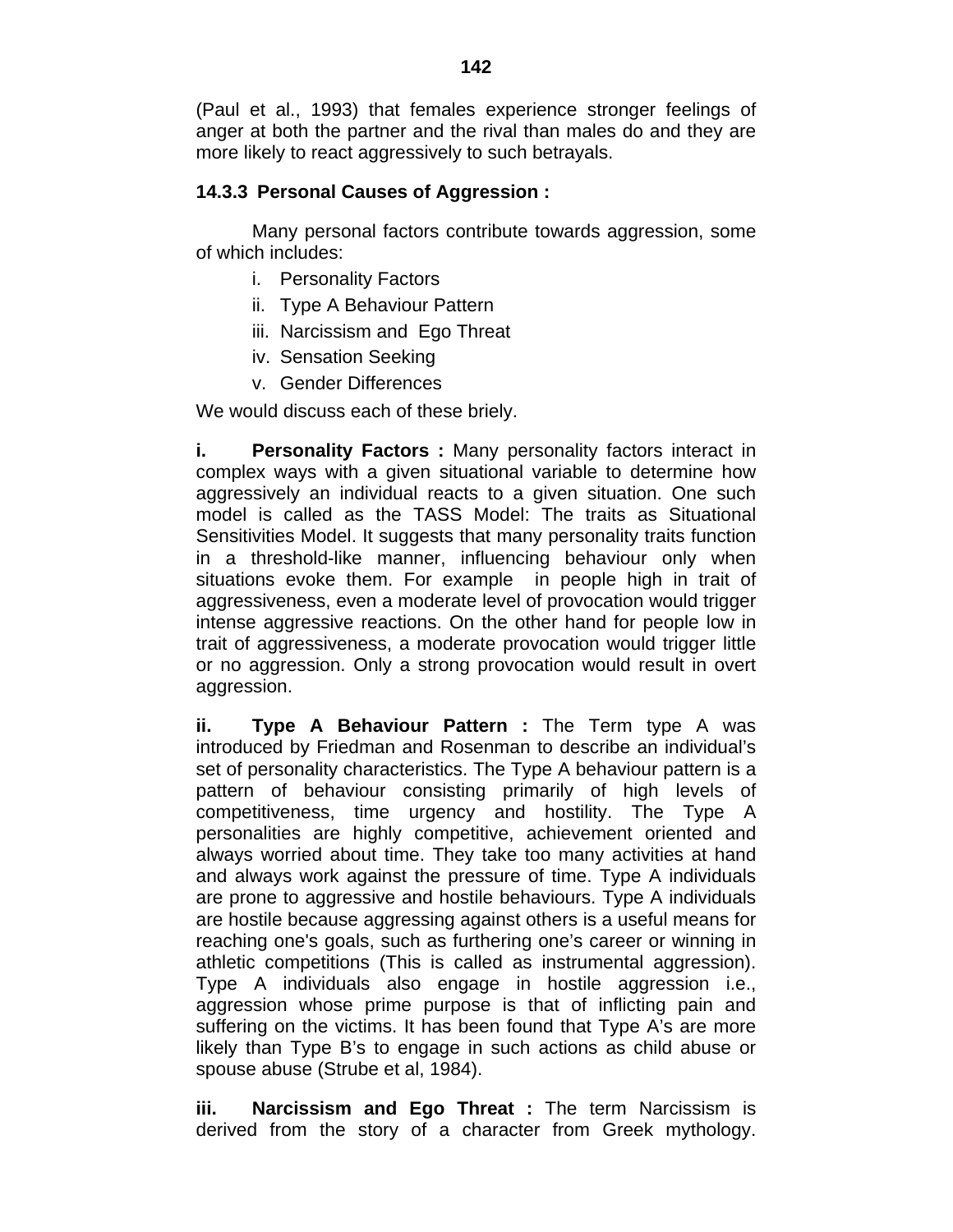Narcissus fell in love with his own reflection in the water and drowned trying to reach it. His name has now become a synonym for excessive self-love. Narcissistic individuals are highly selfcentered and hold an over-inflated view of one's own virtues or accomplishments. It has been found that high levels of Narcissism are associated with aggressive behavior. Bushman and Baumeister (1998) found that individuals who have high levels of Narcissism often react with exceptionally high levels of aggression to slights from others, i.e., feedback that threatens their inflated self-image. They also react in an aggressive manner to mild provocations because they believe that they are much better than other people and as a result, perceive mild critical comments form others as strong slurs on their inflated self-image. Due to their inflated selfimage narcissistic individuals perceive themselves to be victims of transgressions (wrong doings).

**iv. Sensation Seeking :** Sensation seeker is one personality characteristics. Individuals who are described as sensation seekers are ones who are highly impulsive, adventurous, seeks new experiences and gets bored quickly. These individuals seek exciting events having an element of risk in it. They are also less inhibited. According to Zuckerman such individuals are high in aggression. Those who are high in sensation seeking are found to be highly aggressive due to following reasons:

- **They experience anger and hostile feelings in higher amount** as compared to others.
- **Their emotions are easily aroused.**
- **They have lower thresholds for becoming angry.**
- Moreover, their tendencies to get bored and to seek exciting new experiences may lead them to have more hostile thoughts.

Joiereman et al (2003) found that those scoring high on sensation seeking were found to be high on verbal and physical aggression due to following reasons:

- High sensation seekers are generally attracted to situations that elicit aggression because they find such situations as exciting and appealing.
- They experience anger and hostility in higher proportions as compared to those who score lower on sensation seeking.
- **They are also more likely to focus on immediate rather than** delayed consequences of their behaviour.

**v. Gender Differences :** Research studies have shown that there are sex differences in aggression. Males are found to be more aggressive than females. Statistical data indicates that males are more likely than females to be arrested for violent acts.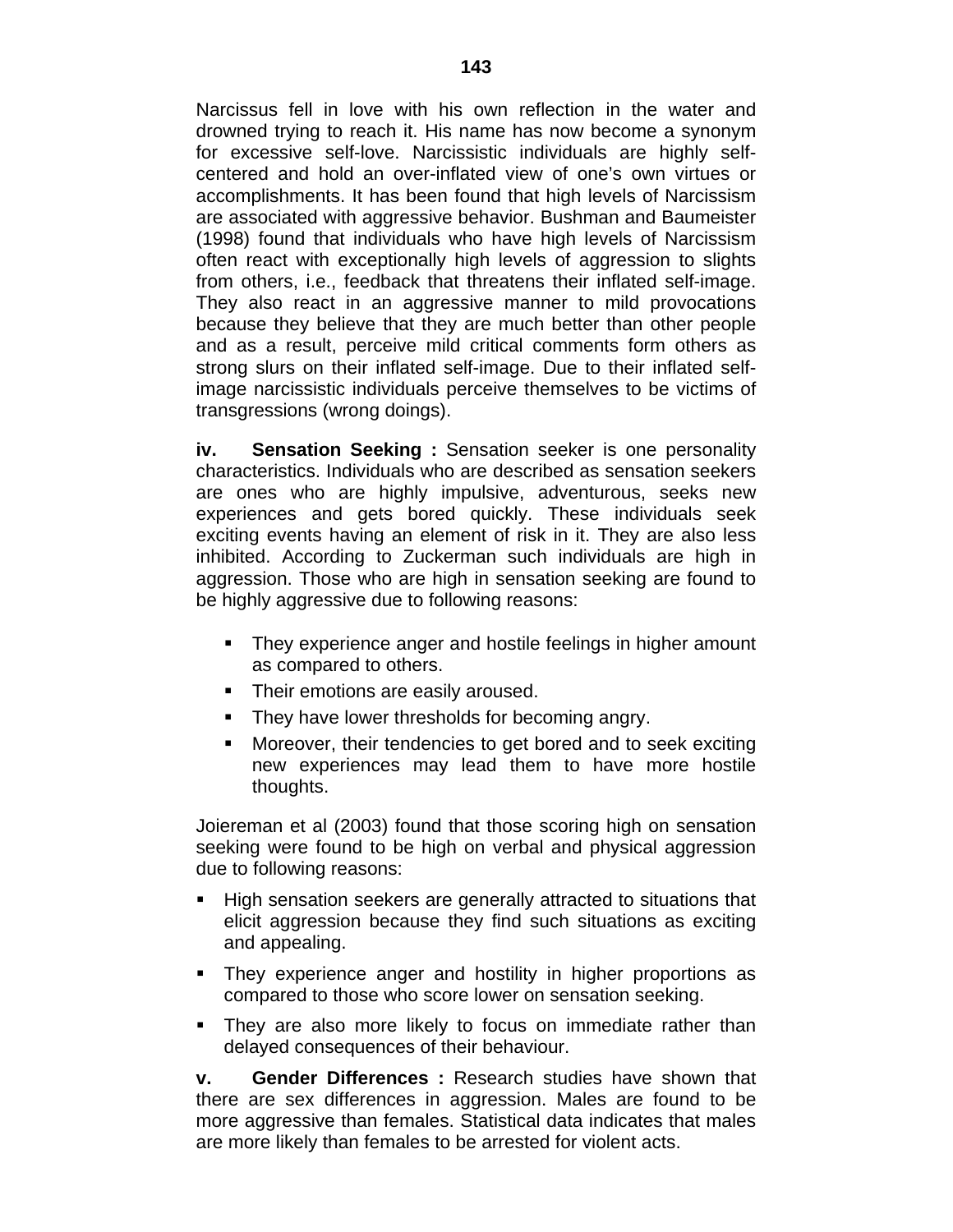Harris (1994) in his research study found that males have indulged in wide range of aggressive actions as compared to females. Some important research findings with respect to gender differences in aggression are as follows :

- a. Males are significantly more likely than females to aggress against others when the provocation for aggression was absent.
- b. Gender difference tends shrink or even disappears when there is provocation.
- c. Gender differences are also found with respect to types of aggression. Males are more likely than females to engage in various forms of physical aggression such as kicking, punching, hitting and use of weapons. On the other hand women are found to indulge more in verbal assaults. It has been further found that females engage in forms of aggression that make it difficult for victims to identify the aggressor or even to realize that they have been the targets of aggressive behaviour.
- d. Males and females also differ with respect to one form of aggression called as sexual coercion. It involves words and deeds designed to overcome a partner's objections to engaging in sexual behavior and they can range from verbal tactics such as false statements of love to threats of harm and actual physical force. It has been found (Mussweiler and Forster 2000, Hogben et al 2001) that males are far more likely to indulge in sexual coercion as compared to females.
- e. Research findings indicate that males are more likely than females to engage in various forms of direct aggression actions aimed directly at the target and which clearly stem from the aggressor, e.g., physical assaults, pushing, shoving, throwing something at another person, shouting, making insulting remarks, etc. Females were found to indulge more in indirect forms of aggression - actions that allow the aggressor to conceal his/her identity from the victim, and which, in some cases, make it difficult for the victim to know that they have been the target of intentional harm doing. Such actions include:
	- Spreading vicious rumors about the target person.
	- Gossiping behind this person's back
	- **Telling others not to associate with the intended victim,**
	- Making up stories to get them in trouble, etc.

#### **14.3.4 Situational Causes of Aggression :**

#### **Heat (Temperature) and Alcohol :**

There are many Situational factors that influence aggressive behavior. Situational forces refers to the context in which the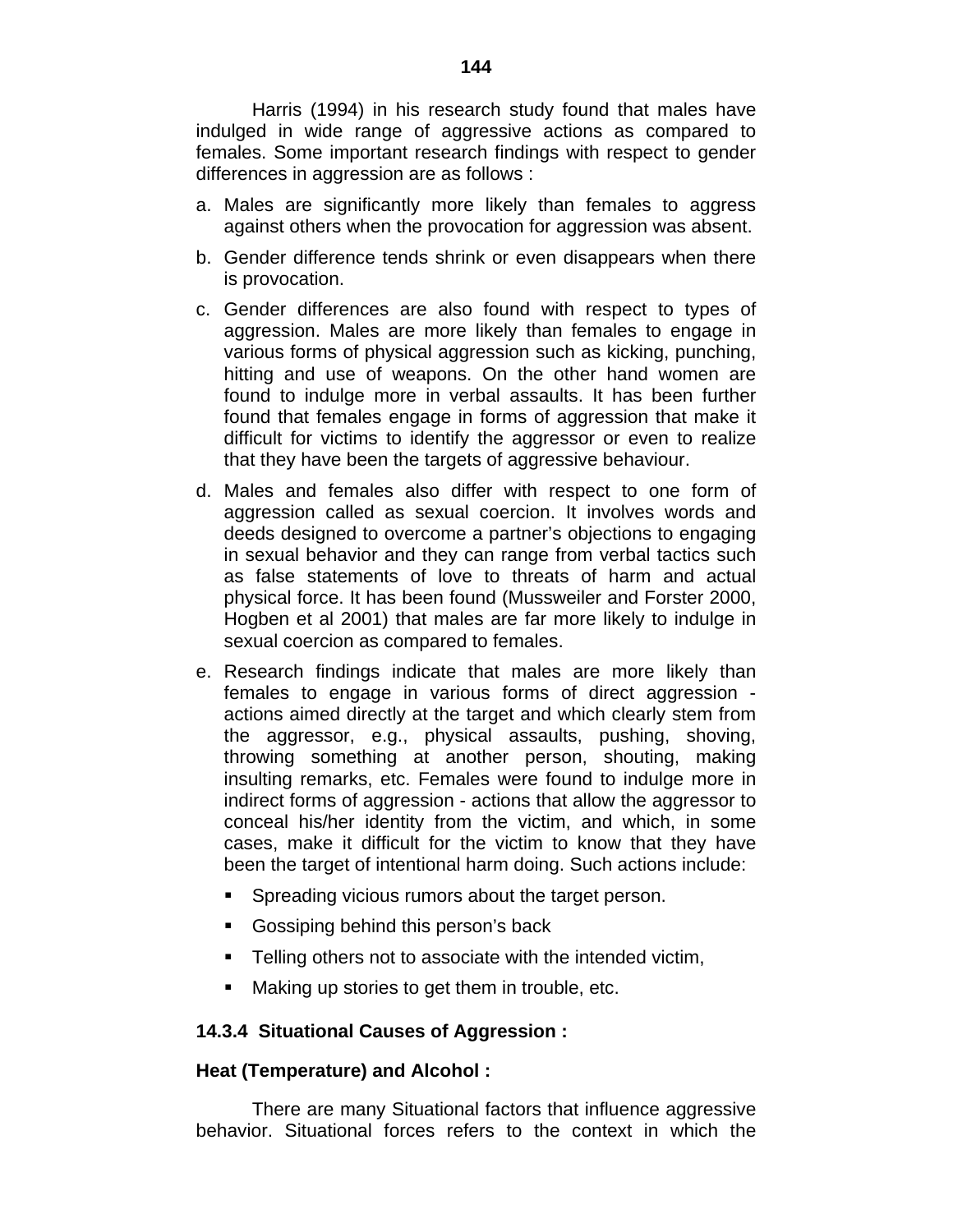aggression occurs and weather it is viewed as acceptable in a given culture or not. There are many situational factors that influence aggression. The two most important situational factors that can influence aggression are as follows:

- Heat (Temperature)
- Alcohol

We would now briefly discuss these two situational causes of aggression.

**a) Heat (Temperature) :** Social psychological researchers have found a close connection between temperature (heat) and aggression. Some earliest classic studies in this area was conducted in the 1970s by Baron (1972) and his associates (Baron and Lawton, 1972). Their results indicated that heat increases aggression, but only up to a point. Beyond some level, people become so uncomfortable that they lack the energy for engaging in aggression or any other kind of vigorous activity. Paul Bell and Baron (1975) have presented a negative affect escape model to explain this phenomenon. According to them aggression did increase as temperatures rose in to the mid-80s Fahrenheit, but then dropped off at higher levels. Recently Anderson, Bushman and Groom (1997) obtained correlation between temperature and violent crimes. These researchers collected average annual temperatures for 50 cities in the USA over a 45-year period (1950 – 1995). In addition, they obtained information on the rate of both violent crimes (aggravated assault, homicide, etc.) and property crimes (burglary, car theft, etc.) as well as another crime that has been often viewed as primarily aggressive in nature: Rape. They then performed analysis to determine whether temperature was related to these crimes. Results indicated that the hotter years did indeed produce higher rates of violent crimes, but that they did not produce increase in property crimes or rape. This was true, even when the effect of many other variables that might also influence aggressive crimes (e.g. poverty, age distribution of the population, etc.) was eliminated. These findings and those of related studies (e.g. Anderson, Anderson and Deuser, 1996), suggest that heat is indeed linked to aggression.

 Recent research by Rotton and Cohn, (2000), has revealed that the relationship between heat and Aggression is curvilinear. These researchers found that in two large U.S. cities, the incidence of violent assaults rose with increasing temperatures, but only up to a point; beyond this level, as temperature continued to rise, the incidence of assaults actually dropped.

**b) Alcohol :** Social Psychologists have found a close relationship between alcohol and aggressive behaviour. Bars, nightclubs, and other places in which people consume alcohol are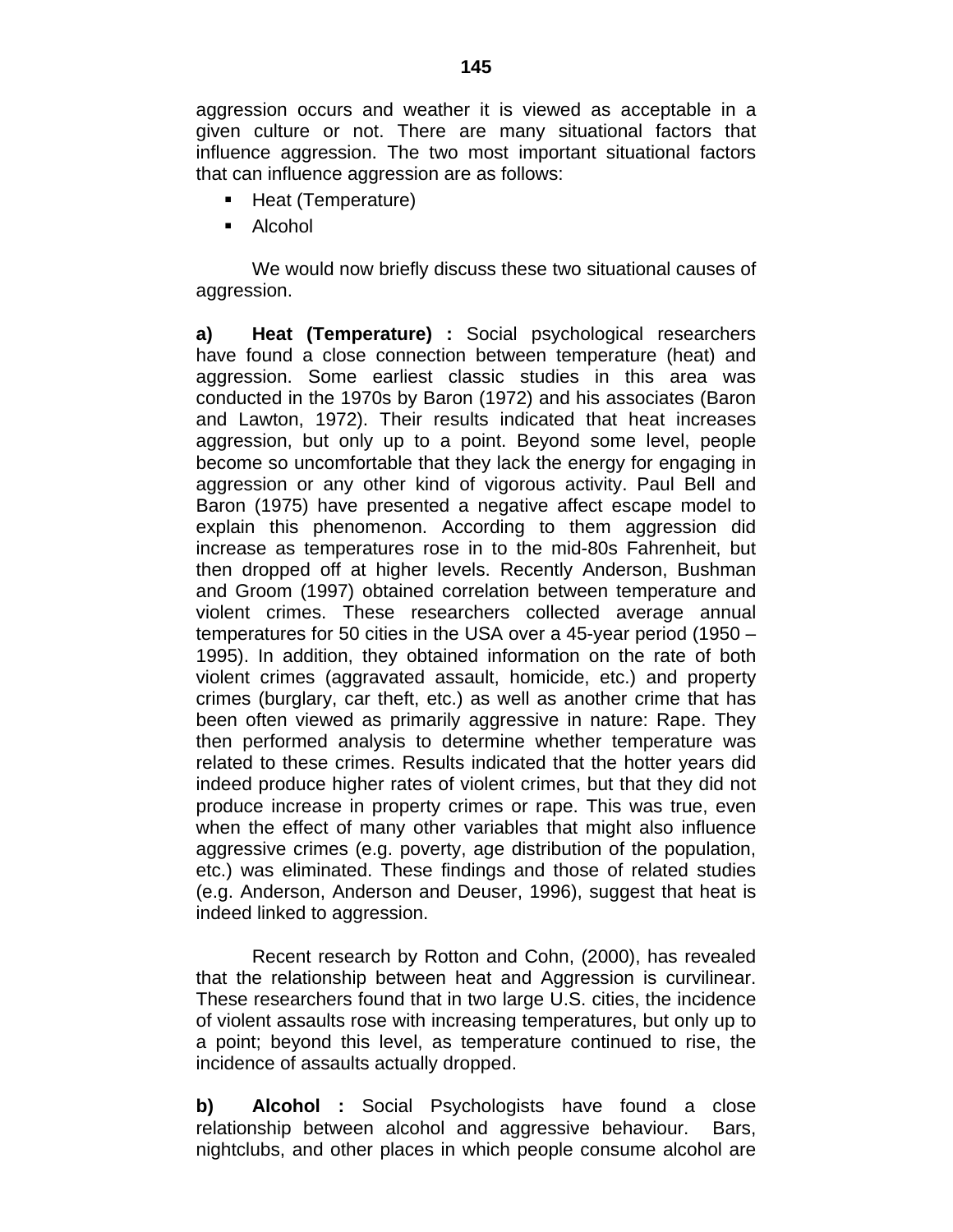often the scene of aggressive behaviour. These results and those of several related studies (e.g., Jeavons and Taylor, 1985) suggest that alcohol does not automatically increase aggression by individuals who consume it. Such persons do sometimes become more aggressive, but only in the context of social or situational cues suggesting that such behaviour is appropriate (e.g., strong provocation from other, social pressure to behave aggressively, etc.).

 Recent research has also established a strong correlation between consumption of alcohol and aggressive behavior. In several experiments, participants who consumed substantial doses of alcohol (enough to make them legally drunk), have been found to behave more aggressively and to respond to provocations more strongly, than those who did not consume alcohol (Bushman and Cooper, 19900, Gustafson, 1990). Alcohol triggers aggression because consumption of alcohol impairs our cognitive functions of higher order such as rational and logical thinking. It makes us more impulsive resulting in higher levels of aggression.

# **14.4 QUESTIONS :**

- 1. Discuss the different perspectives on Aggression.
- 2. Write short notes on the following:
	- a) Frustration Aggression Hypothesis
	- b) The General Aggression Model
- 3. Discuss the various causes of Aggression.
- 4. Write short notes on the following:
	- i) Provocation and Aggression
	- ii) Heightened Arousal
	- iii) Violent Pornography and Aggression
	- iv) Culture and Aggression
	- v) Situational causes of Aggression

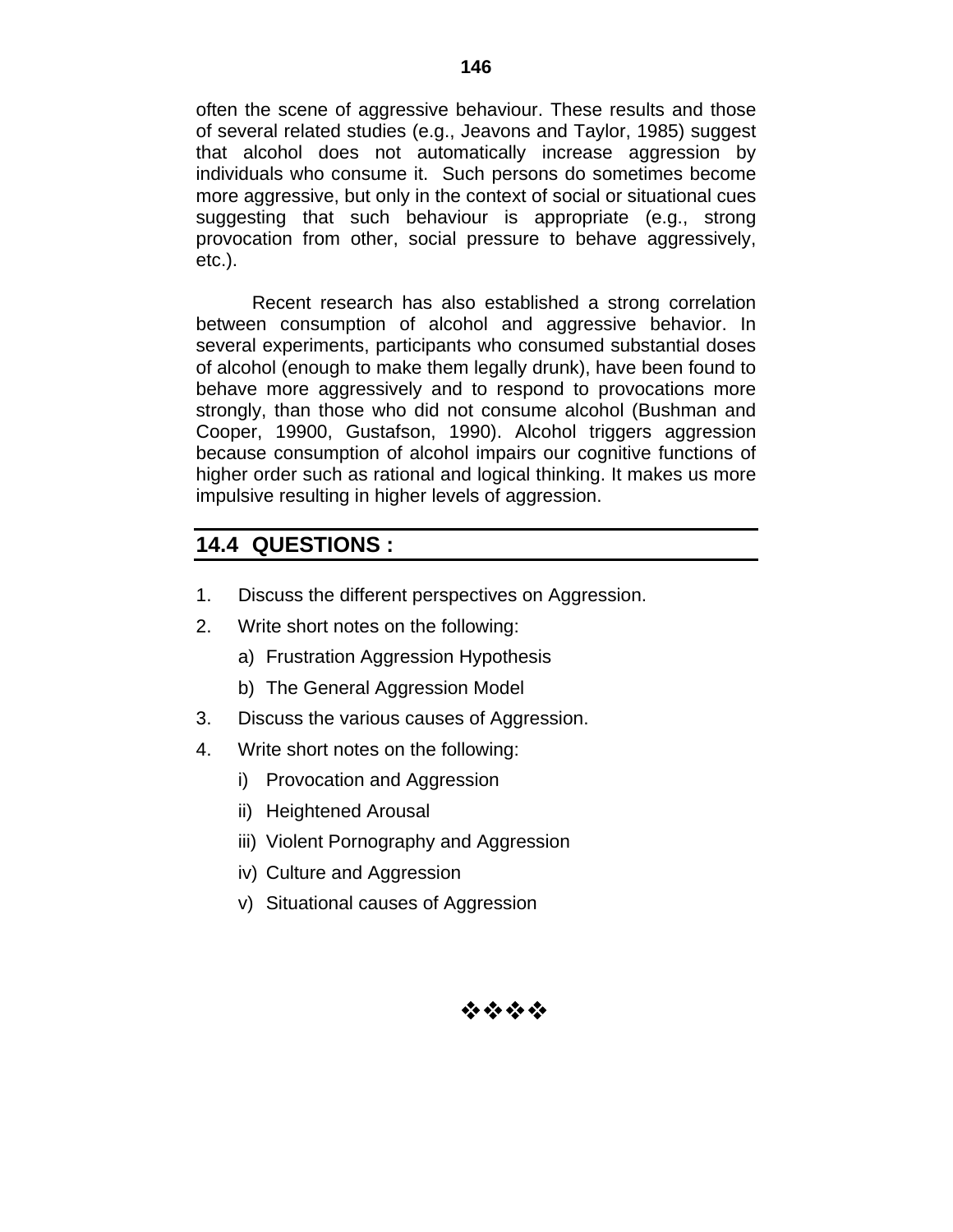# **15**

# **AGGRESSION IN LONG TERM RELATIONSHIP AND PREVENTION AND CONTROL OF AGGRESSION**

# **Unit Structure:**

- 15.0 Objectives
- 15.1 Bullying
	- 15.1.1 Characteristics of the Bullies
	- 15.1.2 How to Reduce the Occurrence of Bullying
- 15.2 Workplace Aggression
	- 15.2.1 Effect Danger Ratio
	- 15.2.2 Types of Workplace Violence
	- 15.2.3 Causes of Workplace Aggression
	- 15.2.4 Abusive Supervision
- 15.3 The prevention and control of violence (Aggresssion)
- 15.4 Questions

Aggression in long-term relationship especially with those involving family members, schoolmates, friends, and coworkers and with people with whom we have intimate relationships is well known phenomenon. Such aggression can take many different forms such as child abuse, marital cruelty, domestic violence, etc. It can range from verbal abuses to physical fights and even murders. Two important types of aggression in long term relationship that we will discuss include Bullying and Workplace Violence (Aggression). Towards the end of this unit we would discuss the various techniques for prevention and control of aggression.

# **15.0 OBJECTIVES :**

In this unit we will attempt to:

- Understand the phenomenon of bullying.
- Understand the characteristics of Bullies and Victims.
- Discuss how to reduce the Occurrence of Bullying.
- Study the concept of workplace aggression and its various types.
- Discuss the various techniques for prevention and control of aggression.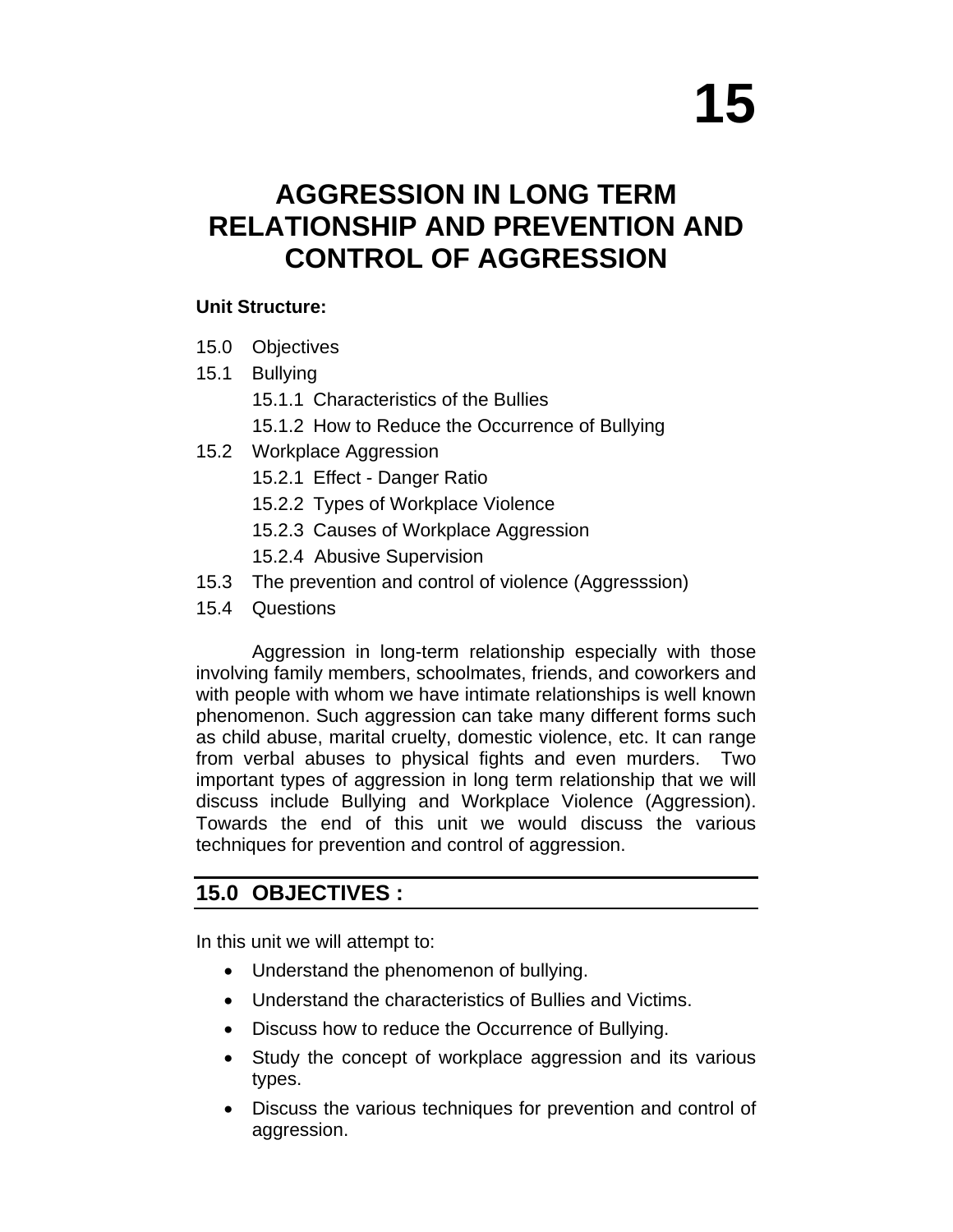# **15.1 BULLYING :**

It is one type of aggression generally seen in long term relationship. Bullying means Singling out others for Repeated Abuse. It is a pattern of behavior in which one individual is chosen as the target of repeated aggression by one or more others. The target person (the victim) generally has less power than those who engage in aggression (bullies). The targets of bullying are less able to stand up for them and bring bullying to an end. Bullying generally occurs with reference to children and teenagers. It is also common in workplaces and prisons. Two important topics with respect to bullying include characteristics of Bullies and Victims and reducing the occurrence of Bullying.

#### **15.1.1 Characteristics of the Bullies :**

Bullies have different perceptions of the social world. They often behave in ways in which others have treated them. Bully and victims display the following characteristics:

- **They demonstrate Low self-esteem.**
- **They are also more likely to respond to stress with** aggression or by engaging in self-destructive behaviors.
- **They are less effective in coping with stress than are other** children, especially those not involved in bullying.
- **Lower in belief that they can control their own outcomes.**
- **Higher in Machiavellianism a tendency to adopt ruthless,** manipulative approach to dealing with other persons.
- They have a more negative view of the world than other children and
- **They show personal characteristics that may interfere with** their personal happiness and adjustment.

#### **15.1.2 How to Reduce the Occurrence of Bullying :**

There are many ways in which the occurrence of bullying can be reduced. Some of these are as follows:

- **Train children to intervene rather than to simply stand by:**  Bullying can be reduced if children are trained to intervene rather than to simply stand by when bullying occurs. It has been observed that girls are more willing to intervene as compared to boys.
- **Provide direct means for dealing with bullying:** Potential victims must be provided with direct means for dealing with bullying, they must be told precisely what to do and who to see when bullying occurs. Details of the contact person including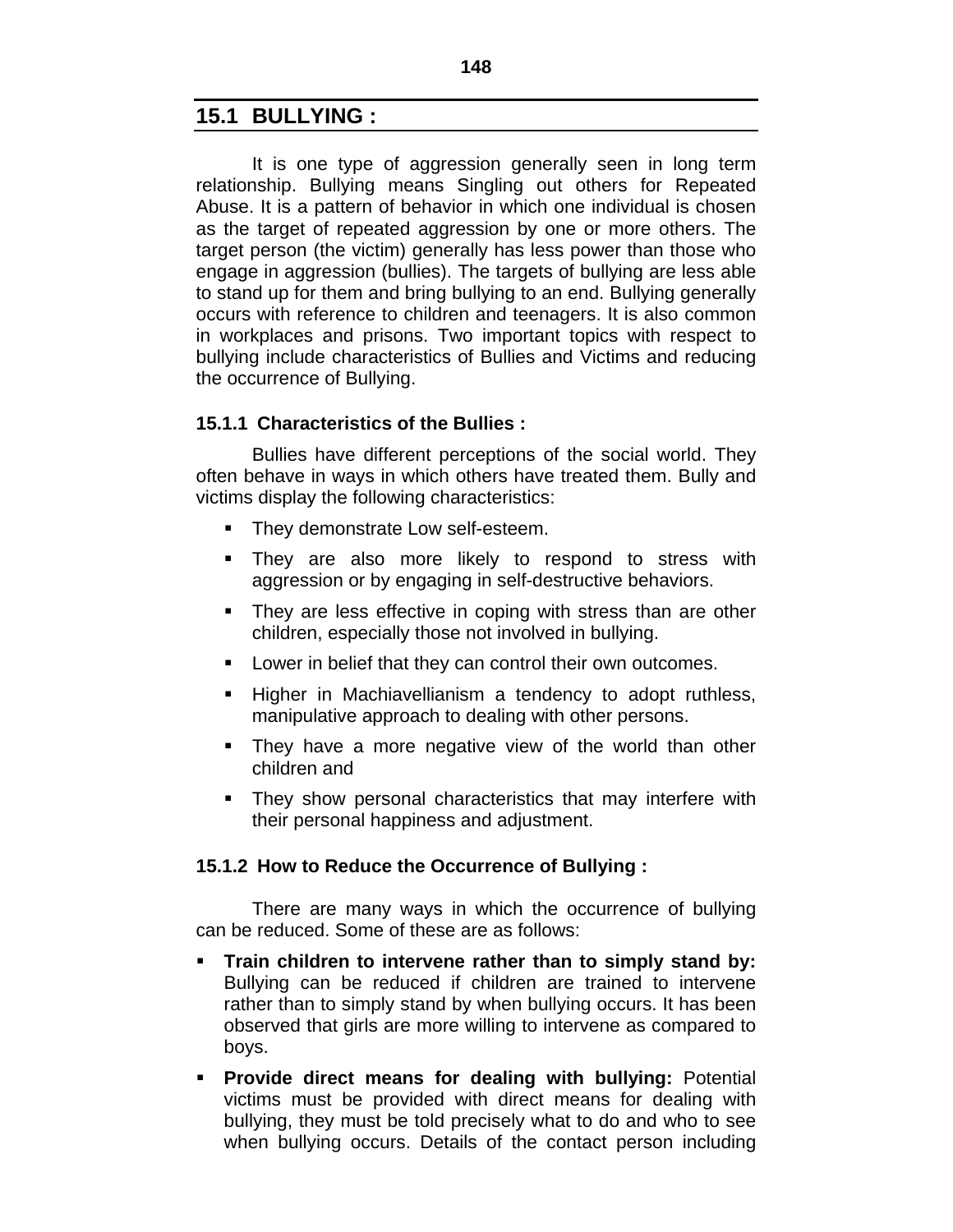his/her telephone numbers should be prominently displayed and distributed among students. Regular seminars and workshops and involvement of peer groups in tackling bullying can go a long way in reducing this problem.

- **Role of Teachers:** Bullying can also be reduced with the help of teachers. One recent study (O'Moore, 2000) found that teachers should be taught the important fact that bullying involves low self-esteem and that attempts should be made by teachers to enhance children's feelings of self-worth and this can help in reducing bullying.
- **Role of Parent's and Parent's Association:** In Norway (Roland, 2000) and Netherlands (Limper, 2000) parents help has been taken through Parent's Association as well as the help of outside experts such as Psychologists, etc., to reduce bullying. In these programs, efforts have been made to change the entire school environment so that it is clear to students, teachers and parents alike that bullying is not a normal part of growing up and is not to be tolerated.

# **15.2 WORKPLACE AGGRESSION :**

Work place aggression is also called as work place violence. It refers to aggression occurring in work setting. According to Neuman and Baron (1998) workplace aggression can be defined as any form of behavior through which individuals seek to harm others in their workplace.

**Covert Aggression at Work Place : Large number of research** studies has suggested that workplace violence is largely covert rather than overt in nature. Covert aggression is very much similar to indirect aggression. Covert aggression is relatively subtle in nature and allows aggressors to harm other persons while simultaneously preventing such persons from identifying them as the source of harm. Such violence has been increasing at a higher frequency. With respect to violence at work place two points are worth noting.

- A large majority of violence occurring in work setting takes place in connection with robberies and related crimes and is generally performed by outsiders, i.e., people who do not work there but who enter a work-place to commit robbery or other crimes.
- Threats of physical harm or actual harm in work settings are actually quite rare.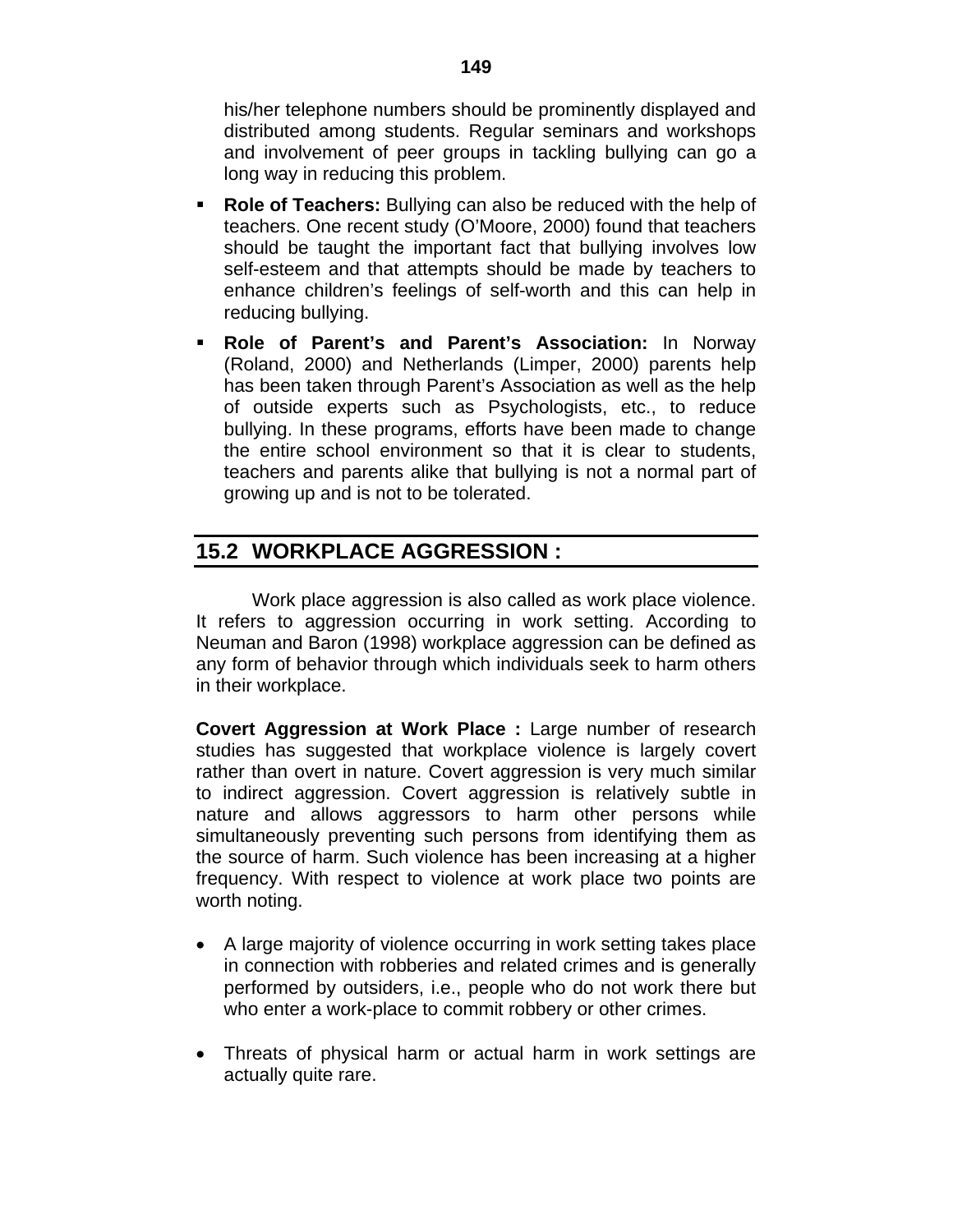Aggression at workplace occurs in very covert ways. There are two reasons why aggression at workplace occurs in covert (subtle) manner.

- At workplace, aggression occurs in very many subtle ways because in work settings there are many potential witnesses to acts of aggression.
- Since would be aggressors in workplace usually expect to interact with their intended victims in the future, they prefer covert forms of aggression because with respect to covert forms of aggression there is reduced likelihood of retaliation.

#### **15.2.1 Effect - Danger Ratio :**

It is a principle suggesting that in situations in which individuals interact frequently with potential victims, most people try - when engaging in aggression - to maximize the harm they produce while minimizing the danger of retaliation. One useful way to do this is aggress in subtle ways so that the victim can't be sure who caused the harm she/he is suffering and in fact, can't even tell whether the harm is the result of the actions of someone else or just as a result of impersonal factors, such as bad luck.

#### **15.2.2 Types of Workplace Violence :**

Arnold Buss (1961) suggested three types of covert aggression at workplace:

- i) Verbal,
	- ii) Passive and
	- iii) Indirect.

Baron et al (1999) found that aggression occurring in workplace falls in to following major categories:

- *i) Expression of Hostility :* Hostility expressed through verbal and symbolic behavior such as belittling other's opinions, talking behind their backs, etc., is very common at workplace.
- *ii) Obstructionism :* In this form of behavior attempt is made to obstruct or impede the target's performance. It can take many different forms, some of which are as follows :
	- Failure to return phone calls.
	- Failure to respond to memos, letters, etc.
	- **Failure to provide or transmit needed information.**
	- **Interfering with activities that are important to the target.**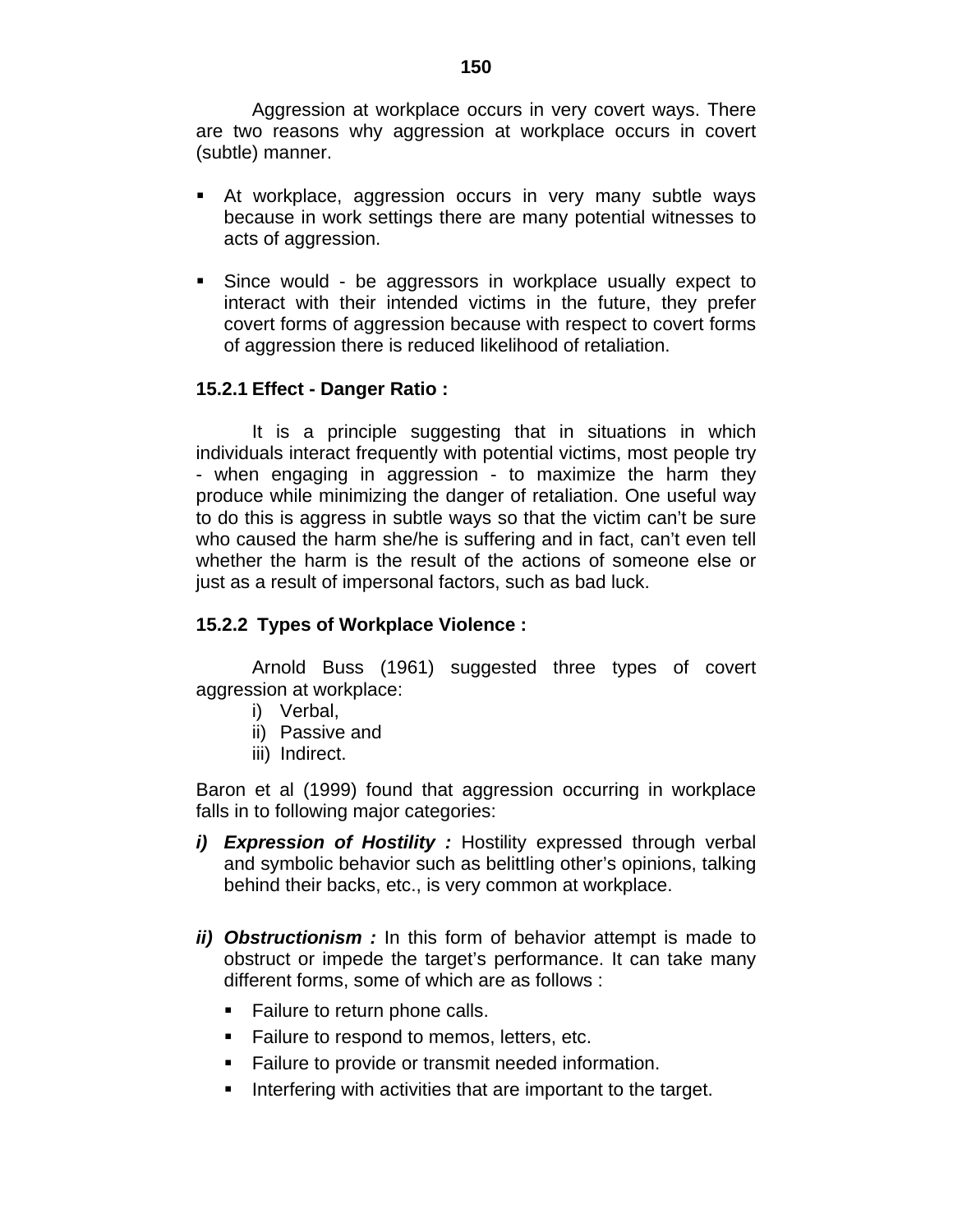- *iii) Overt Aggression : This form of aggression is generally rare* but does occur, sometimes in extreme forms. Some types of overt aggression include :
	- Physical assault
	- Theft or destruction of property
	- **Threats of Physical violence**
	- **Murder, etc.**
- *iv)* **Incivility :** It can be defined as low-intensity deviant behavior with ambiguous intent to harm the target. This form of aggressive act is in violation of workplace norms for mutual respect and includes the following acts:
	- Sending a rude e-mail.
	- **Excluding someone from a meeting, giving hostile looks** or stares.
	- Addressing a co-worker inappropriately or unprofessionally.

 Research studies have revealed that expression of hostility and instances of obstructionism are much more frequent than instances of overt aggression.

#### **15.2.3 Causes of Workplace Aggression :**

Some of the major causes of workplace violence are as follows:

**Perceived Unfairness :** Workplace violence occurs when individuals perceive unfairness (Neuman and Baron, 1997). When individuals feel that they have been treated unfairly either by organization or its members, they experience intense feelings of anger and resentment and often seek to settle their score by harming the people they hold as responsible for their problems.

**Structural changes :** Workplace aggression has also been attributed to many structural changes that are taking place in our organizations. These structural changes include as follows:

- **Downsizing**
- **Layoffs**
- **Increased use of part-time employees, etc.**

 The greater the number of such changes that have occurred, the greater the aggression occurring in such workplaces. Three additional points with respect to workplace violence, which are worth noting, are as follows: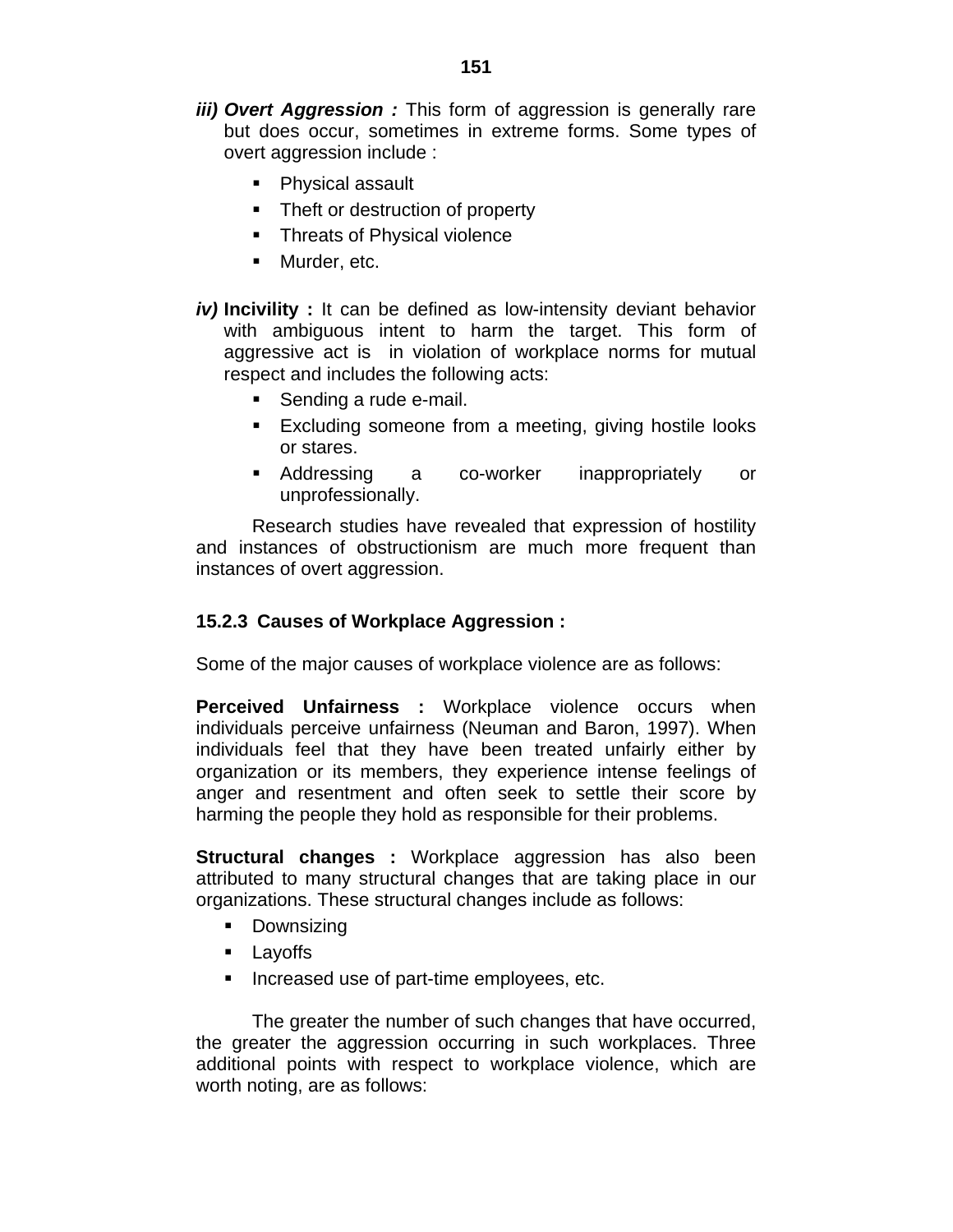- Media attention to dramatic instances of workplace violence may be somewhat misleading.
- Workplace violence is far less frequent and subtler in occurrence.
- Workplace aggression is influenced by many of the same factors that influence aggression in other contexts.

#### **15.2.4 Abusive Supervision :**

Abusive supervision involves a continued pattern of aggression by bosses towards their subordinates. It is one form of work place aggression in which your supervisor or immediate boss often shouts at you, ridicules your work, always seemed to be in an irritable mood and who seemed to evaluate your work in a totally unpredictable – and unfair manner.

Abusive supervision is one type of aggression at work place that is fairly common, experienced by about 10 % of the employees currently and that 30% of the employees have reported being exposed to abusive treatment by their supervisor/boss at some point in the past. Hornstein (2004) found that bosses indulged in abusive supervision partly to vent out their own frustrations but mainly for the sheer pleasure of exercising their power and the gains in self-esteem. Abusive supervision has many damaging consequences:

- **It creates unpleasant work environment which can influence** efficiency and productivity.
- It damages not only employees but also organizations as well.
- Abusive supervision may reduce the willingness of employees to help one another at work.

One can overcome abusive supervision through family support, help of the unions and peer groups and even taking the help of law by reporting such supervision to the seniors/management or police.

# **15.3 THE PREVENTION AND CONTROL OF VIOLENCE (AGGRESSION) : SOME USEFUL TECHNIQUES :**

Prevention and control aggression is a well planned strategy. Since aggression originates from a complex interplay of external events, cognitions and personal characteristics, it can be prevented or reduced. Some important techniques for preventing and controlling aggression are as follows: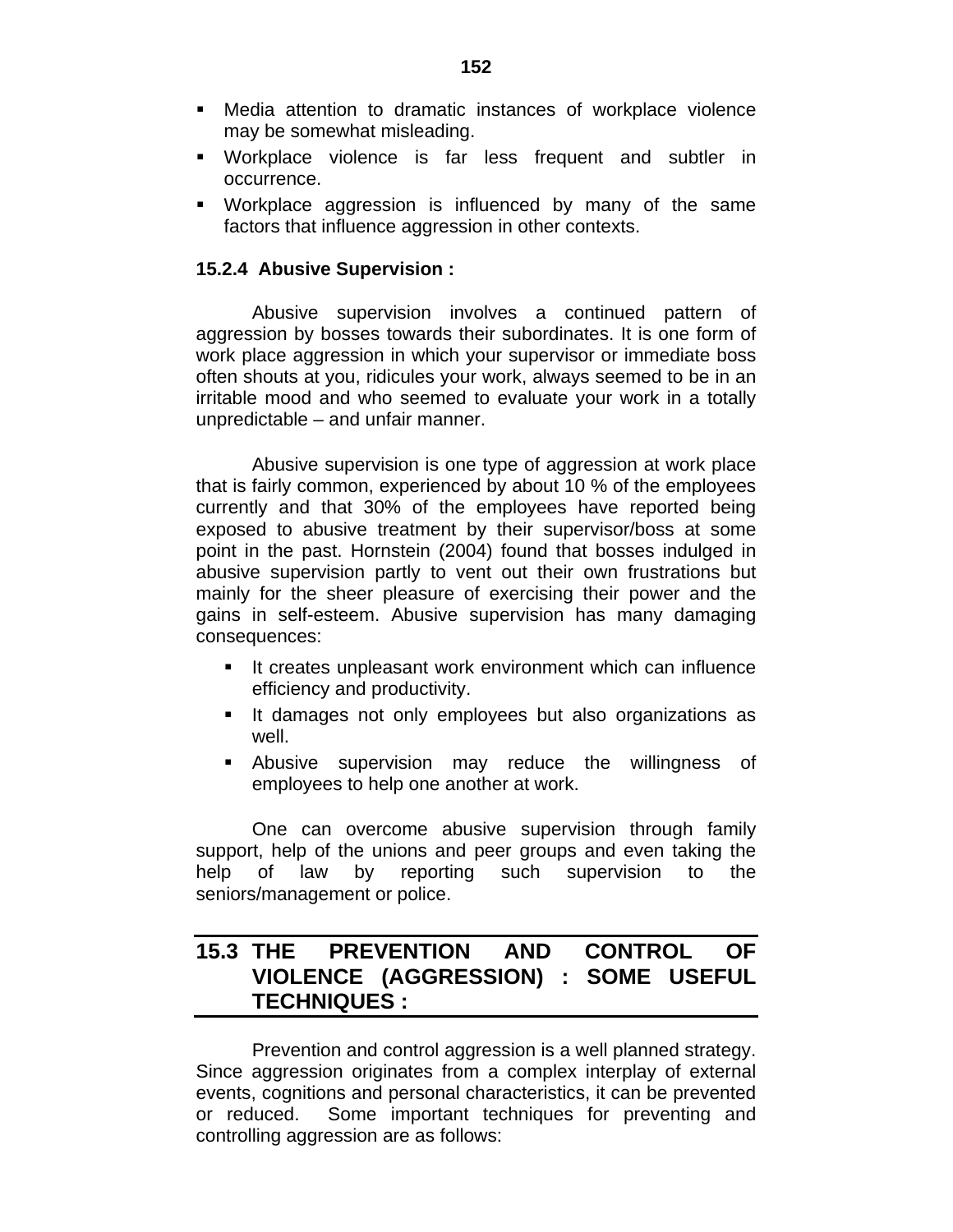- 1. Punishment
- 2. Self-regulation
- 3. Forgiveness
- 4. Non-violence
- 5. Other methods of reducing aggression

We would discuss each of these briefly.

- **1. Punishment :** Punishment can be defined as delivery of aversive consequences. It is a major technique for reducing aggression. People who are given punishment:
	- Are made to pay fines
	- Put in prison
	- Placed under solitary confinement
	- Receive physical punishment for their aggressive acts, etc.

It is a common belief among the members of the society that those individuals who have indulged in acts of aggression needs to be punished. The amount of punishment people receive should be matched to the magnitude of the harm they have caused. For example breaking someone's arm should deserve less punishment than permanently harming them or killing them. In addition, the magnitude of punishment should take in to account the extenuating (mitigating or justifying) circumstances. For example, was there some good reason for indulging in aggressive actions such as self-defense or was it an act of hostile aggression. The main aim of punishing the individual who have indulged in acts of aggression is to deter him/her form engaging in such acts in the future. Secondly, aggressive acts which are hard to detect, For example, that involve hidden or covert forms of harming others, should be strongly punished because only strong punishment will deter people from engaging in actions they believe they can get away with.

 Common sense suggests that either punishing the aggressors for their violent behaviour or merely threatening to do so may be a highly effective means of preventing these persons from engaging in such activities. On the basis of such a general belief, most societies have established severe punishments for murder, rape, assault and similar aggressive crimes. Even psychologists have generally accepted the suggestion that actual or threatened punishment is an effective deterrent to human violence. Dollard and Miller have remarked that "the strength of inhibition of any act of aggression varies positively with the amount of punishment anticipated to be a consequence of that act." Similarly, Richard Walters suggested that "it is only continual expectation of retaliation of the recipient or other members of society that prevents many individuals from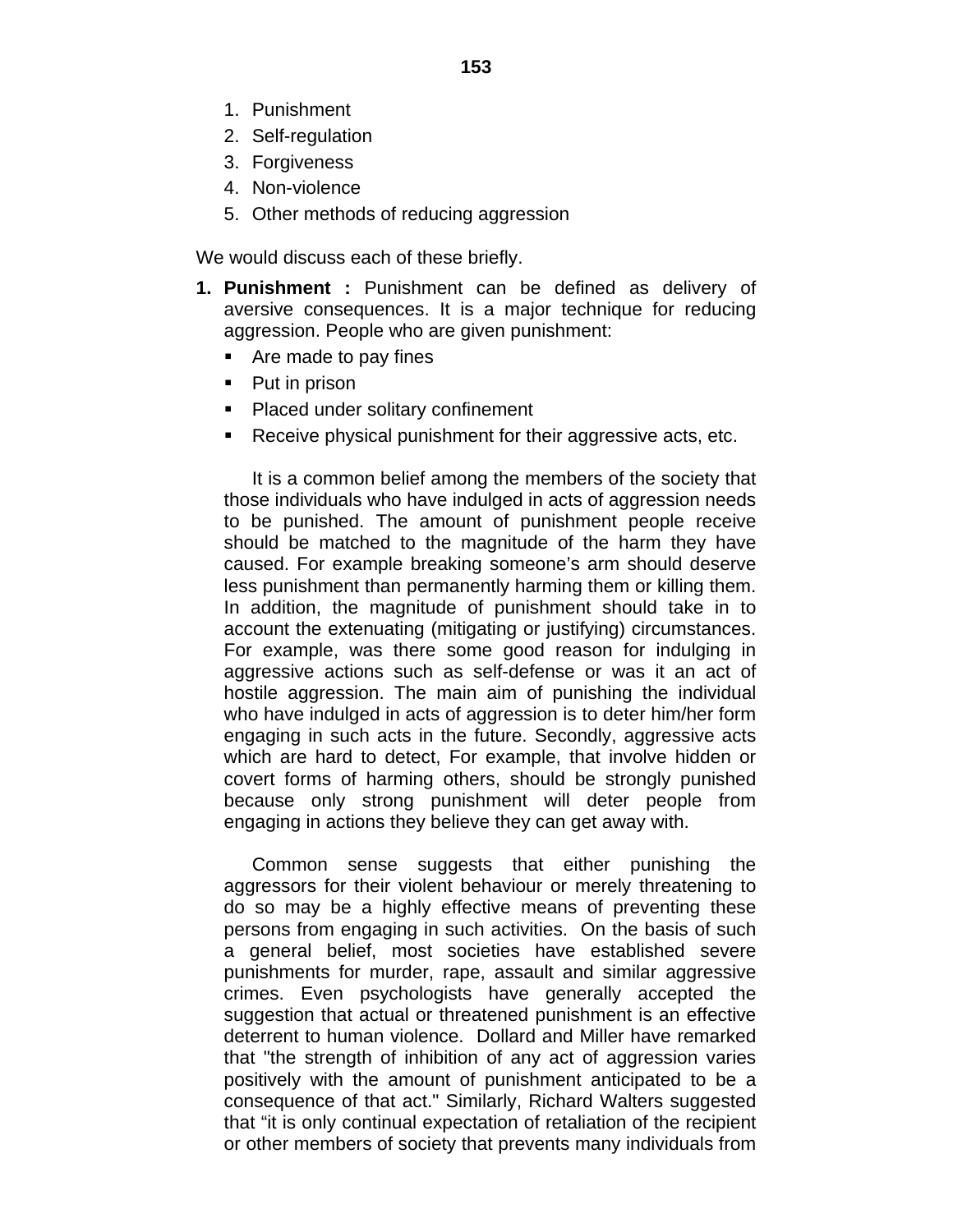more freely expressing aggression." These remarks indicate that if the aggressor knows that he will be punished for his aggressive behaviour, he is likely to control his aggression, at least to some extent.

Parents as well as social institutions resort to punishment to control children's aggressive behaviour and aggressive activities of the criminals. Punishment is assigned in proportion to the extent of seriousness of the aggressive behaviour. It is true that punishment is sometimes quite effective. Results of several studies conducted with children suggest that the frequency or intensity of such behaviour can often be considerably reduced by even mild forms of punishment like social disapproval.

**Conditions necessary for punishment to be effective :** In order for punishment to be effective several conditions as follows must be met.

- (a) Punishment must follow objectionable behaviour immediately or at least quickly. In other words punishment must be delivered promptly.
- (b) It must be of sufficient magnitude to be aversive to the recipient.
- (c) There must be clear contingency between individual behaviour and punishment.
- (d) Punishment must also be certain, i.e., the probability that it will follow aggression must be very high.
- (e) Punishment must be strong, i.e., strong enough to be highly unpleasant to potential recipients.
- (f) Punishment must also be effective.
- **2. Self-regulation :** Self-regulation refers to internal mechanism for controlling aggression. It involves displaying self-control and restraints. It refers to our capacity to regulate many aspects of our behaviour including display of overt aggression. Selfregulation involves the use of cognitive effort to control aggression. Changing one's cognitions and attributions about a given event can lead to reductions in aggression.
- **3. Forgiveness :** Forgiveness can be defined as giving up the desire to punish some one who has hurt us and seeking, instead, to act in a kind and helpful ways towards them. Forgiveness helps to reduce subsequent aggression and retaliation.
- **4. Non-violence :** It is an important principle of peace that has been a part of the Indian philosophy and has been advocated by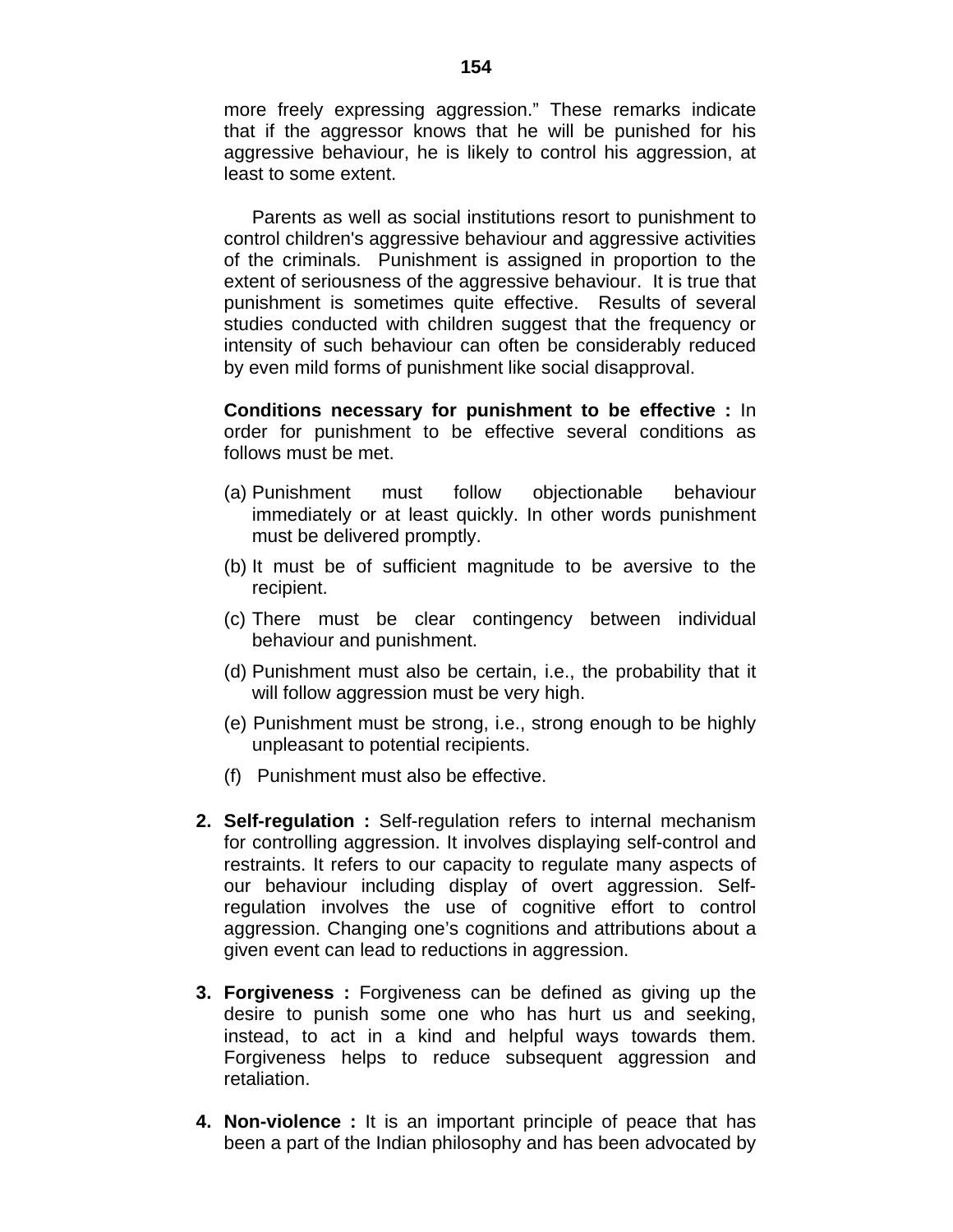Lord Buddha, Mahatma Gandhi and others. Non-violence helps to reduce aggressive acts. In public life, especially protests against the authorities, non-violence plays an important role.

- **5. Other methods of reducing aggression :** Many different methods of reducing aggression are available. These include as follows:
	- a) Catharsis
	- b) Cognitive Intervention Strategies
	- c) Exposure to Non-aggressive models
	- d) Incompatible Response
	- e) Legislation
	- f) Decreasing Anonymity
	- g) Prison Reform

We would discuss each of these briefly.

- **a) Catharsis :** It refers to a view that if individuals give went to their anger and hostility in relatively non-harmful ways, their tendencies to engage in more dangerous types of aggression will be reduced. In other words catharsis hypothesis, as presented by Dollard et al (1939), states that providing angry individuals with the opportunity to "blow off steam" through vigorous but non-harmful actions will:
	- Reduce their level of arousal, and
	- **EXEC** Lower their tendencies to engage in overt acts of aggression.
- **b) Cognitive Intervention Strategies :** By cognitive intervention strategies we mean various forms of perception, thoughts, reasoning or inferences that will help us to change our ideas, behaviour or outlook with respect to aggression. There are many cognitive intervention strategies.

(i) One type of cognitive intervention strategy is *our attributions concerning a given event*. Attributions often play a major role in determining reactions to provocation. If we decide that provocation from another stems mainly from internal causes (e.g., his or her motives and intentions) we are much more likely to grow angry and respond aggressively than if we conclude that these actions stem largely from external factors beyond his or her control. This fact in turn points to an intriguing possibility "perhaps aggression can be reduced in many situations by conditions encouraging individuals to make such external attributions". In short, if persons exposed to provocation can be induced to interpret provocative actions by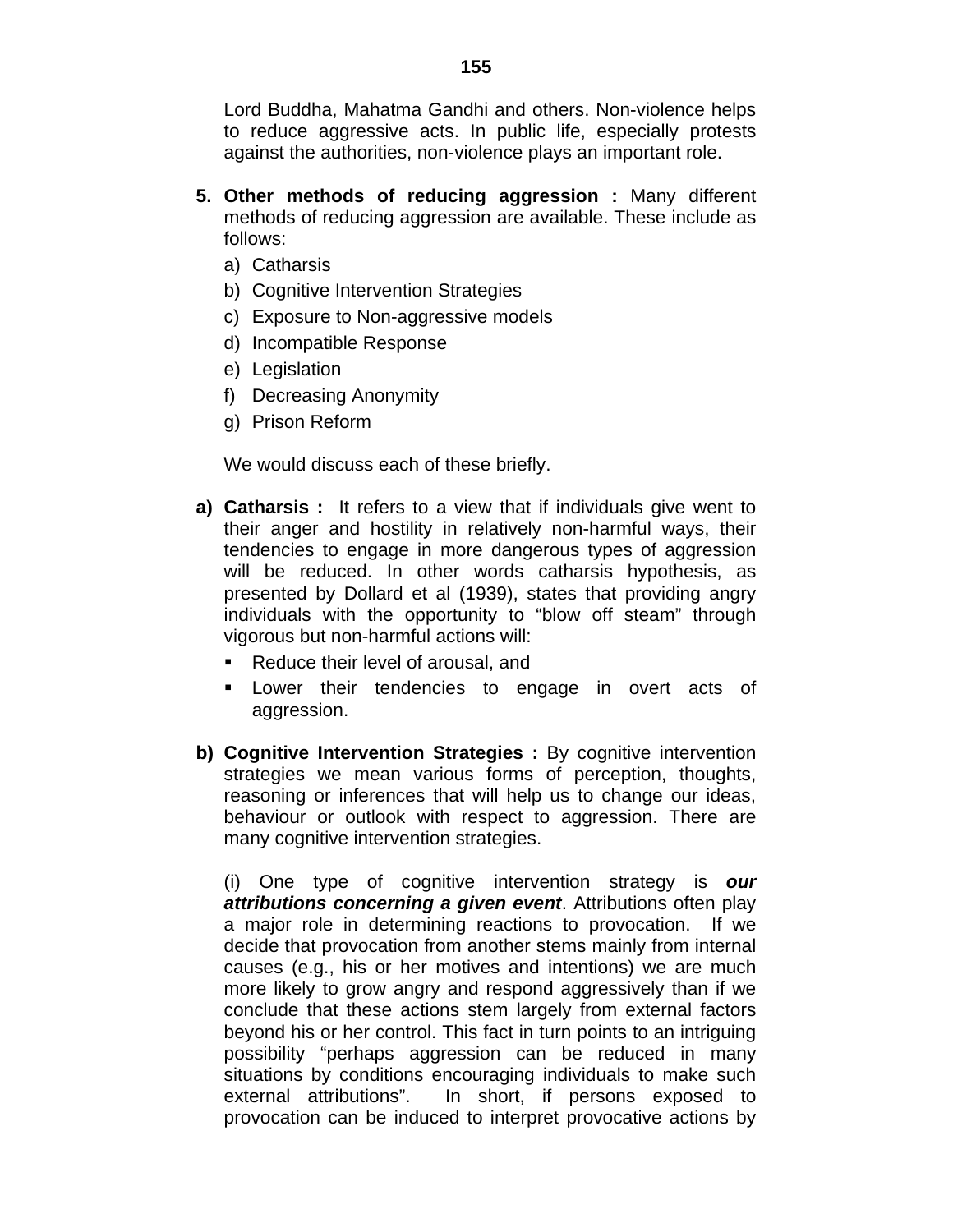others as stemming mainly from external causes, later aggression may be greatly reduced.

(ii) Another cognitive intervention strategy is to *help an individual to overcome his/her cognitive deficit.* Very often, when we become angry our ability to evaluate the consequences of our actions is reduced. Helping the individual to overcome his/her cognitive deficit will help to reduce aggression to a considerable extent. Two important procedures that will help us to overcome cognitive deficits are as follows:

- **Pre-Attribution:** Attributing annoying actions by others to unintentional causes before the provocation actually occurs. For example, before meeting with someone you know can be irritating, you could remind yourself that she or he doesn't mean to make you angry—it's just the result of an unfortunate personal style.
- **Prevention of Rumination:** Another technique involves preventing yourself—or others—from ruminating about previous real or imagined wrongs (Zillmann, 1993). You can accomplish this by participating in pleasant, absorbing activities that have no connection to anger and aggression, for e.g., watching a funny movie or television program to solving interesting puzzles. Such activities allow for a cooling-off period during which anger can dissipate, and also help to reestablish cognitive control over behavior.

(iii) Still another cognitive intervention strategy includes *apologies and offering good excuses.* By apologies we mean admissions of wrong doings that include requests for forgiveness. Offering good excuses also helps to reduce anger in others. Good excuses are ones that make references to factors beyond the excuse-giver's control.

- **c) Exposure to Non-aggressive Models :** Aggression results due to exposure to aggressive models. Similarly, exposing individuals to non-aggressive models can lead to decrease in aggression. Research studies by Baron and associates (1972) have shown that individuals exposed to the actions of nonaggressive models later demonstrated lower levels of aggression than persons not exposed to such models. Research has shown that it is very useful to plant nonaggressive models in tense and threatening situations. Their presence will help to reduce aggression and violence.
- **d) Training in Social Skills :** One of the reasons why individuals indulge in aggression is that they lack some form of social skill. There is a communication breakdown. Research has shown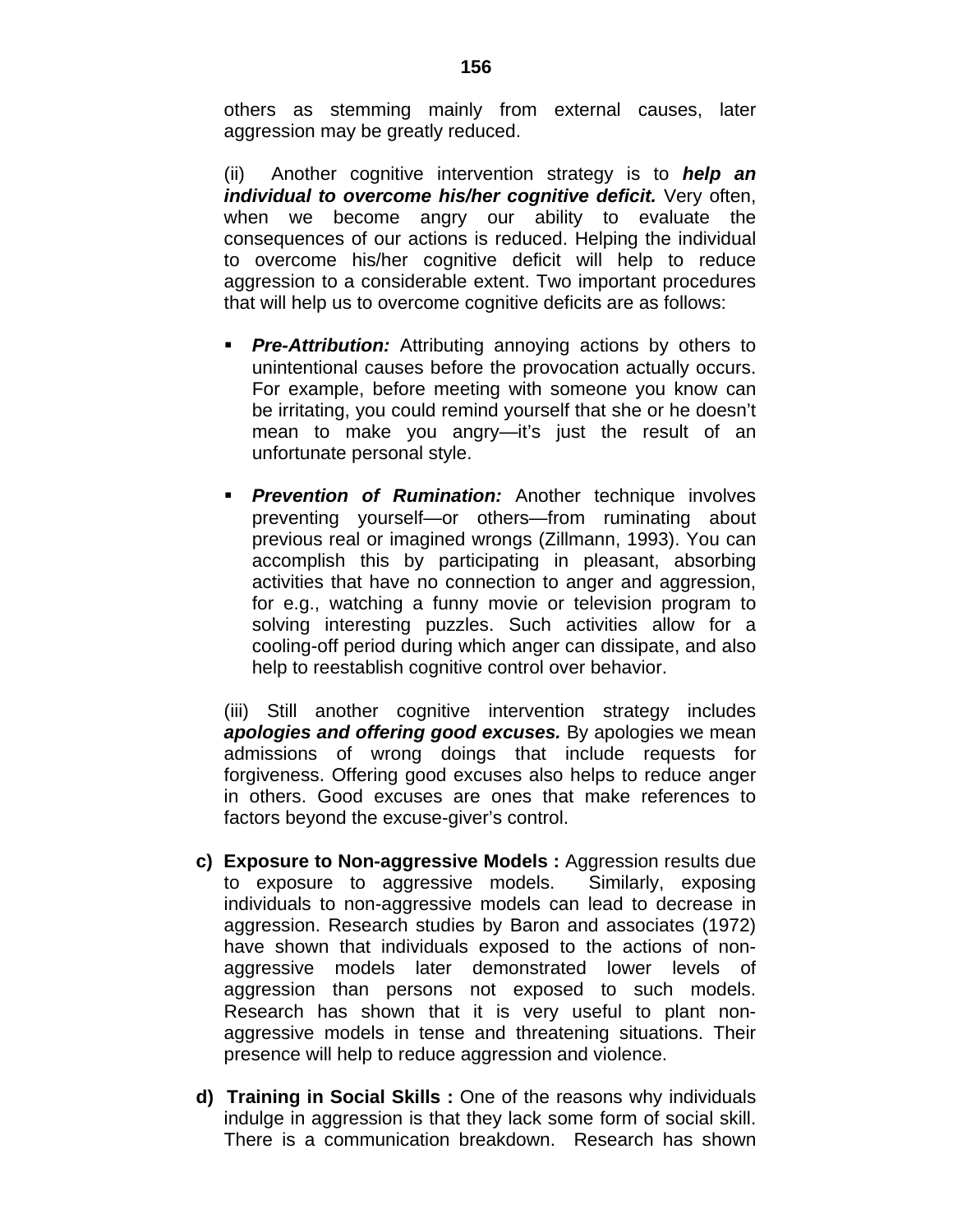that individuals, who lack the social skill of communication, selfexpressions are insensitive to the feelings and emotions of others and are likely to become more aggressive. Helping such individuals to learn appropriate communication skills, to learn expressive modes of frustration and to become sensitive to emotional feelings of others will considerably help to reduce aggression**.** 

- **e) Incompatible Response :** All organisms (including human beings) are incapable of engaging in two incompatible responses at once. For e.g., it is impossible, both to day dream and balance your checkbook. Similarly, it is difficult (if not impossible) to feel depressed and elated at once. The term *incompatible response technique* has been used by Baron (1993) to refer to this process. It is a technique for reducing aggression in which individuals are exposed to events or stimuli that cause them to experience affective states incompatible with anger or aggression. Extending this principal to the control of aggression, it seems possible that such harmful behaviour can be reduced through the induction (among potential aggressors) of response incompatible either with overt aggression itself or with the emotion of anger. In fact, a growing body of research evidence suggests that this is the case. When angry individual are induced to experience emotional states incompatible with anger or overt aggression such as empathy, mild sexual arousal or humour, they do show reduced levels of aggression.
- **f)** *Legislation :* Making stricter rules and regulations can help curtail aggression. Two experts on criminal homicide have estimated that probably less than 5 per cent of all known killings are premeditated, planned, or intentional (Wolfgang and Ferracuti, 1967, p. 189). The other 95 per cent occur in the heat of passion or as the result of one person's intention to harm, but not to kill another. The availability of a gun makes it easier for an individual to use the weapon impulsively.

These findings suggest the need for stricter gun legislation especially the regulation of handguns. In further support of this proposal, it has been found that some countries with very strict gun control laws have much lower homicide rates than the United States. In Japan, for instance, it is illegal for any resident - except members of the armed forces, the police, ballistics researchers, and sporting marksmen - to own a handgun. Laws concerning the use of guns is very carefully regulated. Although there are many differences between Japanese and American society, which might account for the different homicide rates, police officials in Japan feel that their gun laws - coupled with their very strict drug laws have significantly reduced the incidence of homicide.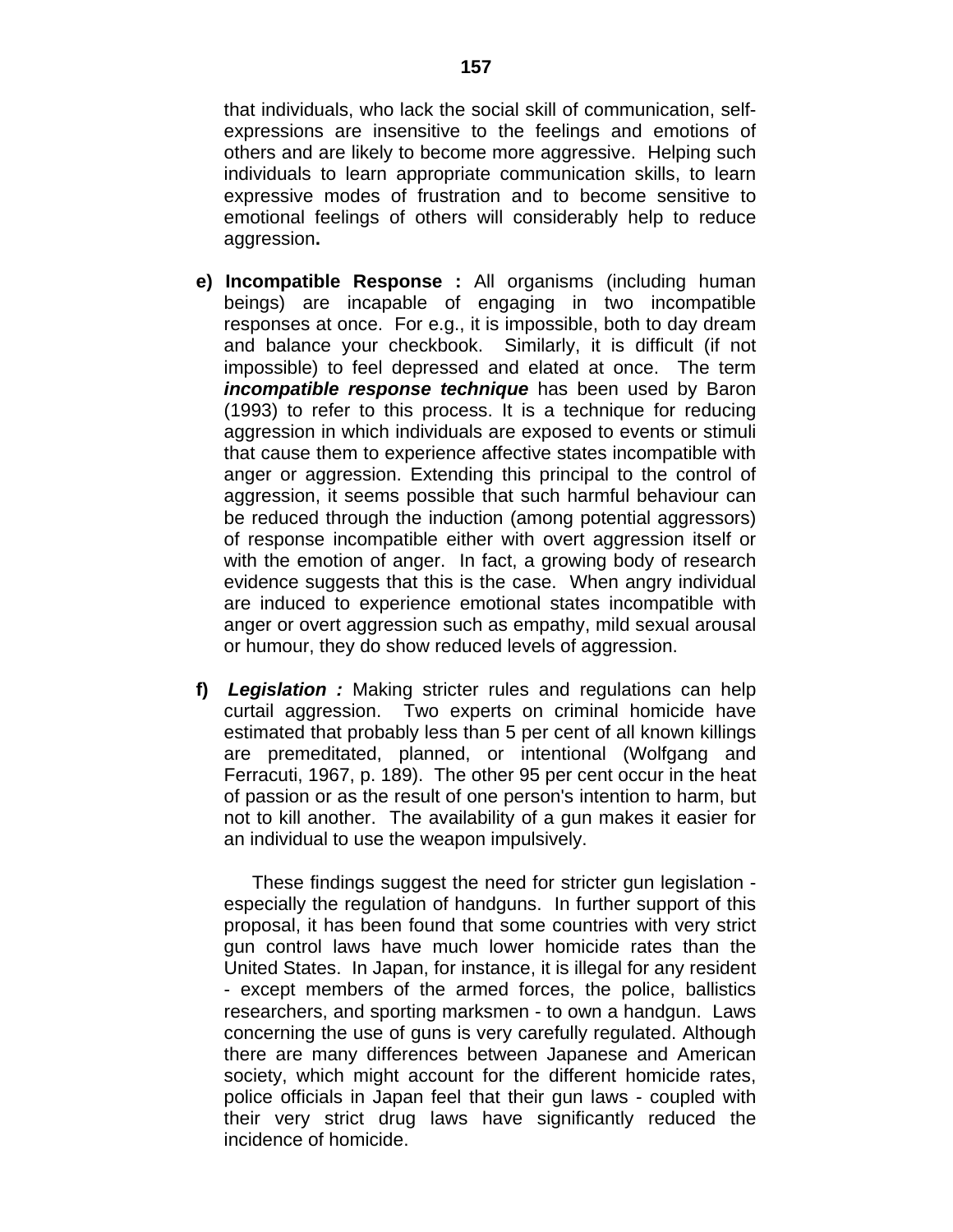- **g) Decreasing Anonymity :** Urban living arrangement fosters anonymity. City residents who live in high-rise apartments may neither know nor want to know their neighbors. Although the values and traditions of the group foster this kind of impersonal anonymity, so do the physical arrangements of the apartments. In the usual high-rise apartments there are no provisions or incentives for groups of tenants to meet, and therefore occupants are discouraged from spending time outside their own apartments. Research has shown that the crime rate was significantly higher in high-rise buildings. One obvious implication of this finding is that families should not be placed in high-rise buildings in large public housing project. Of course, walkup buildings would mean a lower density of people about fifty units to an acre. In most parts of the country, however, this lowered density would not be a problem. Where high-rise housing is the only housing solution possible, the tenants should be made to make those spaces safer through good lighting, television monitoring or the frequent presence of security personnel. Attention should be devoted to designing buildings and communities in a manner that curtails crime. Lack of anonymity leads to lack of identity, which leads to aggressive behaviour. Decreasing anonymity can help to control crimes.
- *h)* **Prison Reform :** Seventy per cent of prison inmates released return to patterns of crime, and their crimes are more violent after imprisonment than they were before (Zimbardo, 1971). This fact makes it very clear that the present prison system is failing to rehabilitate prisoners. Instead, the prisons are training grounds for aggression. How could the prisons be improved? The social psychologist who performed the prison experiment and who has had extensive contact with several ex-convicts has made a number of suggestions, which if implemented can help to reduce aggression. In India urgent prison reforms are needed so that prisoners are rehabilitated and prisons do not become a place for "networking" crimes.

# **15.4 QUESTIONS :**

- 1. Write Short Notes on the following :
	- a) Bulling.
	- b) Workplace Aggression.
	- c) Abusive Supervision.
	- d) Types of Workplace Violence.
- 2. Discuss some Techniques for Prevention and Control of Aggression.

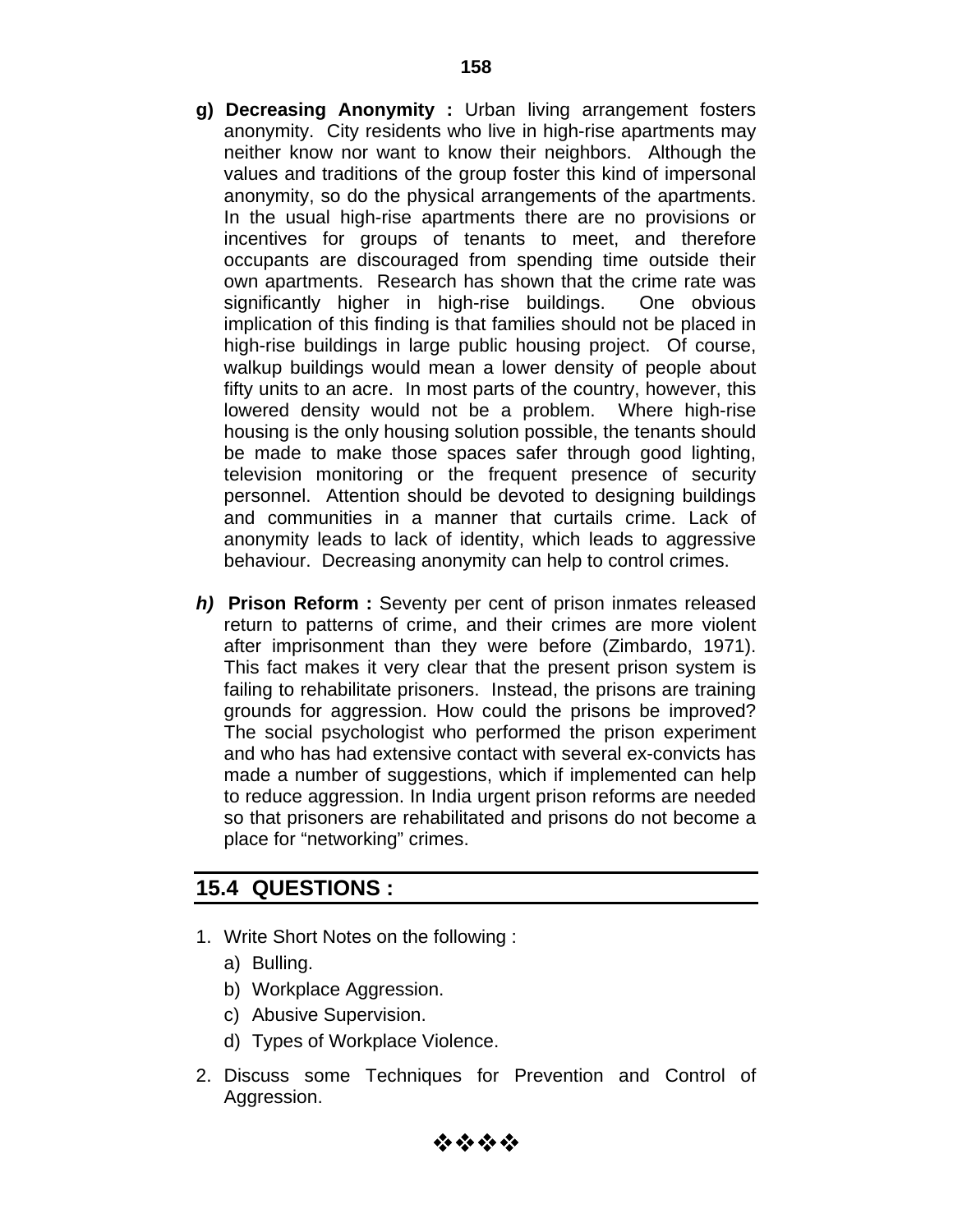# **16**

# **GROUPS AND INDIVIDUALS**

When you have read this chapter, you should be able to define those key concepts in your own words, and you should also be able to :

- Explain the basic tenets of group.
- Distinguish between social grouping and social loafing.
- Understand why groups develop norms and use sanctions to regulate the behaviour of their members.
- Understand the process of group socialization of individuals.
- Explain why individuals conform to the dictates of their group.
- Distinguish between cooperation and conflict

#### **Background :**

Groups are a fundamental part of social life. As we see they can be very small - just two people - or very large. They can be highly rewarding to their members and to society as a whole, but there are also significant problems and dangers with them. All this makes them an essential focus for research, exploration and action.

#### **Defining 'group' :**

As researchers turned to the systematic exploration of group life, different foci for attention emerged. Some social psychologists, looked at the ways in which, for example, working in the presence of others tend to raise performance (Allport 1924). Others looked at different aspects of group process. Kurt Lewin (1948), for example, found that nearly all groups were based on interdependence among their members – and this applied whether the group was large or small, formally structured or loose, or focused on this activity or that. In a famous piece Lewin wrote, 'it is not similarity or dissimilarity of individuals that constitutes a group, but interdependence of fate' (op. cit.: 165). In other words, groups come about in a psychological sense because people realize they are 'in the same boat' (Brown 1988: 28).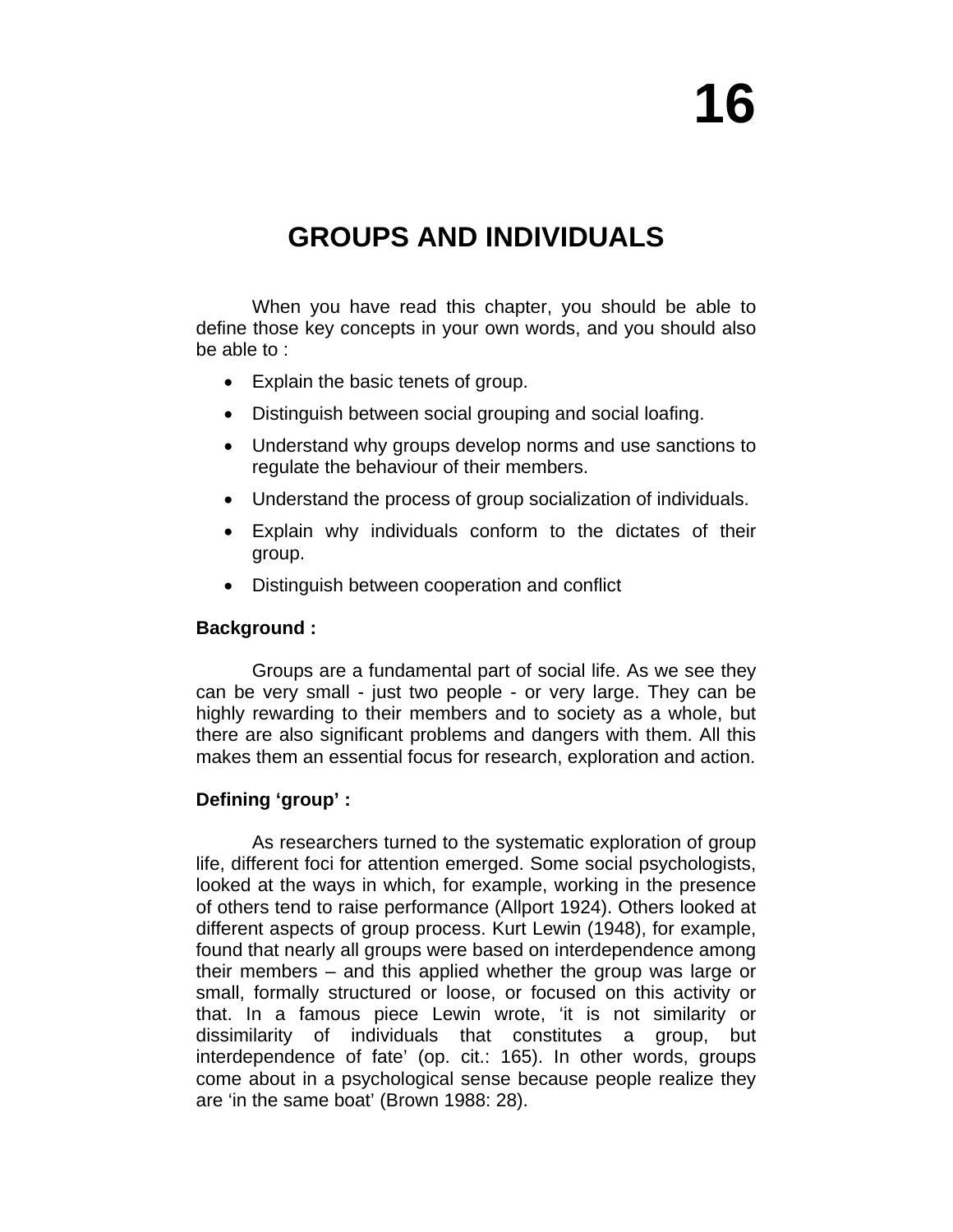"Hundreds of fish swimming together are called a school. A pack of foraging baboons is a troupe. A half dozen crows on a telephone line is a murder. A gam is a group of whales. But what is a collection of human beings called? A group. …. [C]ollections of people may seem unique, but each possesses that one critical element that defines a group: connections linking the individual members…. [M]embers are linked together in a web of interpersonal relationships. Thus, a group is defined as two or more individuals who are connected to one another by social relationships". [ Donelson R. Forsyth (2006: 2-3) ]

In part differences in definition occur because writers often select those things that are of special importance in their work and then posit 'these as the criteria for group existence' (Benson 2001: 5). This said, it is possible, as Jarlath F. Benson has done, to identify a list of attributes:

- A set of people engage in frequent interactions.
- They identify with one another.
- They are defined by others as a group.
- They share beliefs, values, and norms about areas of common interest.
- They define themselves as a group.
- They come together to work on common tasks and for agreed purposes (Benson 2000: 5).

**GROUPS :** When we join and when we leave.

#### **Group Formation :**

Well functioning groups do not just form out of the blue. It takes time for a group to develop to a point where it can be effective and where all members feel connected to it. Bruce Tuckman has identified four stages that characterize the development of groups. Understanding these stages can help determine what is happening with a group and how to manage what is occurring. These four group development stages are known as forming, storming, norming, and performing as described below and the skills needed to successfully guide a group through these stages are described.

**1. Forming :** This is the initial stage when the group comes together and members begin to develop their relationship with one another and learn what is expected of them. This is the stage when team building begins and trust starts to develop. Group members will start establishing limits on acceptable behavior through experimentation. Other members' reactions will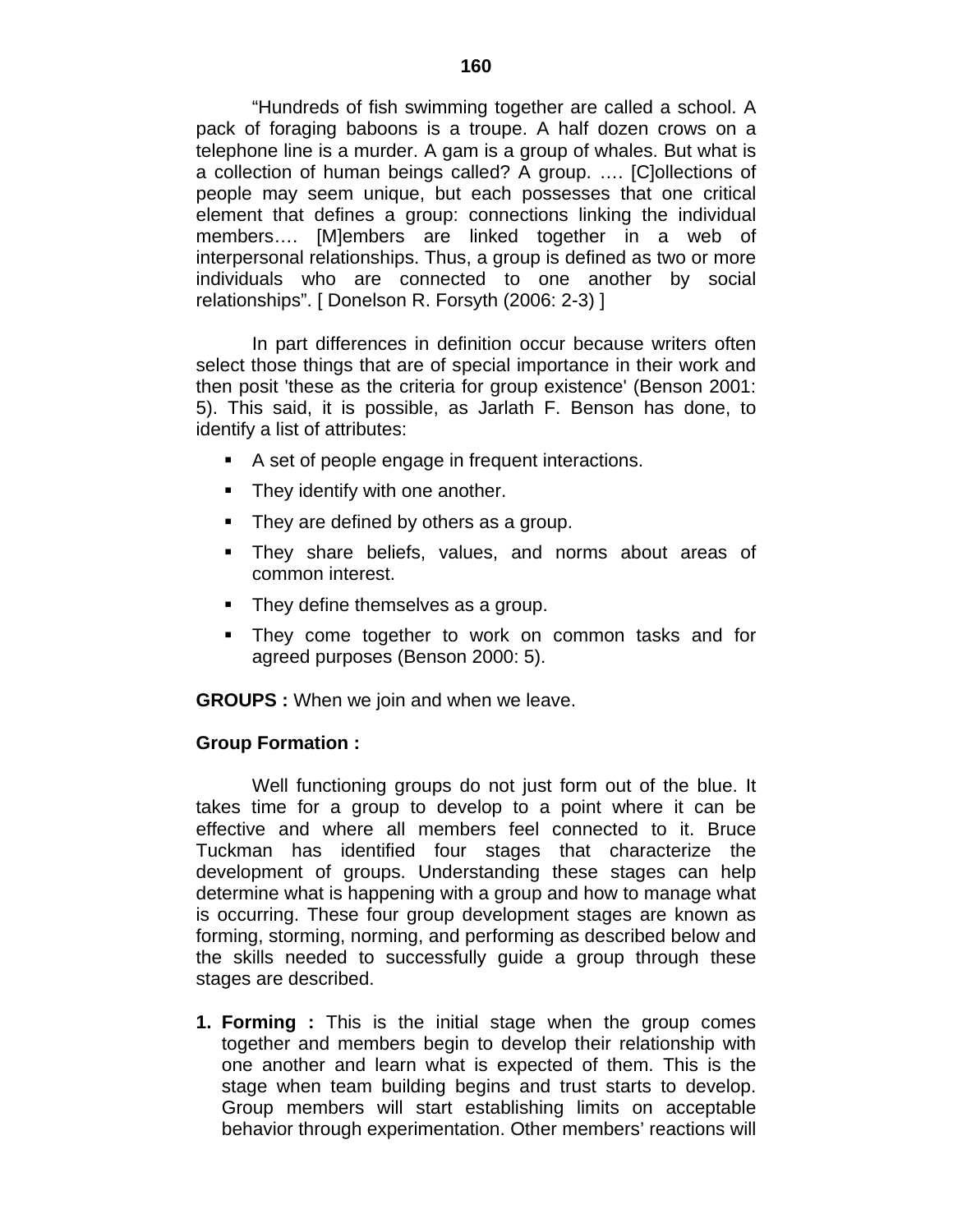determine if a behavior will be repeated. This is also the time when the tasks of the group and the members will be decided.

- **2. Storming :** During this stage of group development, interpersonal conflicts arise and differences of opinion about the group and its goals will surface. If the group is unable to clearly state its purposes and goals or if it cannot agree on shared goals, the group may collapse at this point. It is important to work through the conflict at this time and to establish clear goals. It is necessary that there should be discussion so everyone feels heard and can come to an agreement on the direction the group is to move in.
- **3. Norming :** Once the group resolves its conflicts, it can establish patterns of how to get its work done. Expectations of one another are clearly articulated and accepted by members of the group. Formal and informal procedures are established in delegating tasks, responding to questions, and in the process by which the group functions. Members of the group come to understand how the group as a whole operates.
- **4. Performing :** During this final stage of development, issues related to roles, expectations, and norms are no longer of major importance. The group is now focused on its task, working intentionally and effectively to accomplish its goals. The group will find that it can celebrate its accomplishments and that members will be learning new skills and sharing roles. After a group enters the performing stage, it is unrealistic to expect it to remain there permanently.

When new members join or some people leave, there will be a new process of forming, storming, and norming engaged as everyone learns about one another. External events may lead to conflicts within the group. To remain healthy, groups will go through all of these processes in a continuous loop.

When conflict arises in a group, do not try to silence the conflict or to run from it. Let the conflict come out into the open so people can discuss it. If the conflict is kept under the surface, members will not be able to build trusting relationships and this could harm the group's effectiveness. If handled properly, the group will come out of the conflict with a stronger sense of cohesiveness then before.

#### **The Benefit of Joining of Group :**

#### **1) Sharing common interests :**

If you joined a group of weekend bikers, you already know what the central topic and subtopics are. You'll probably talk about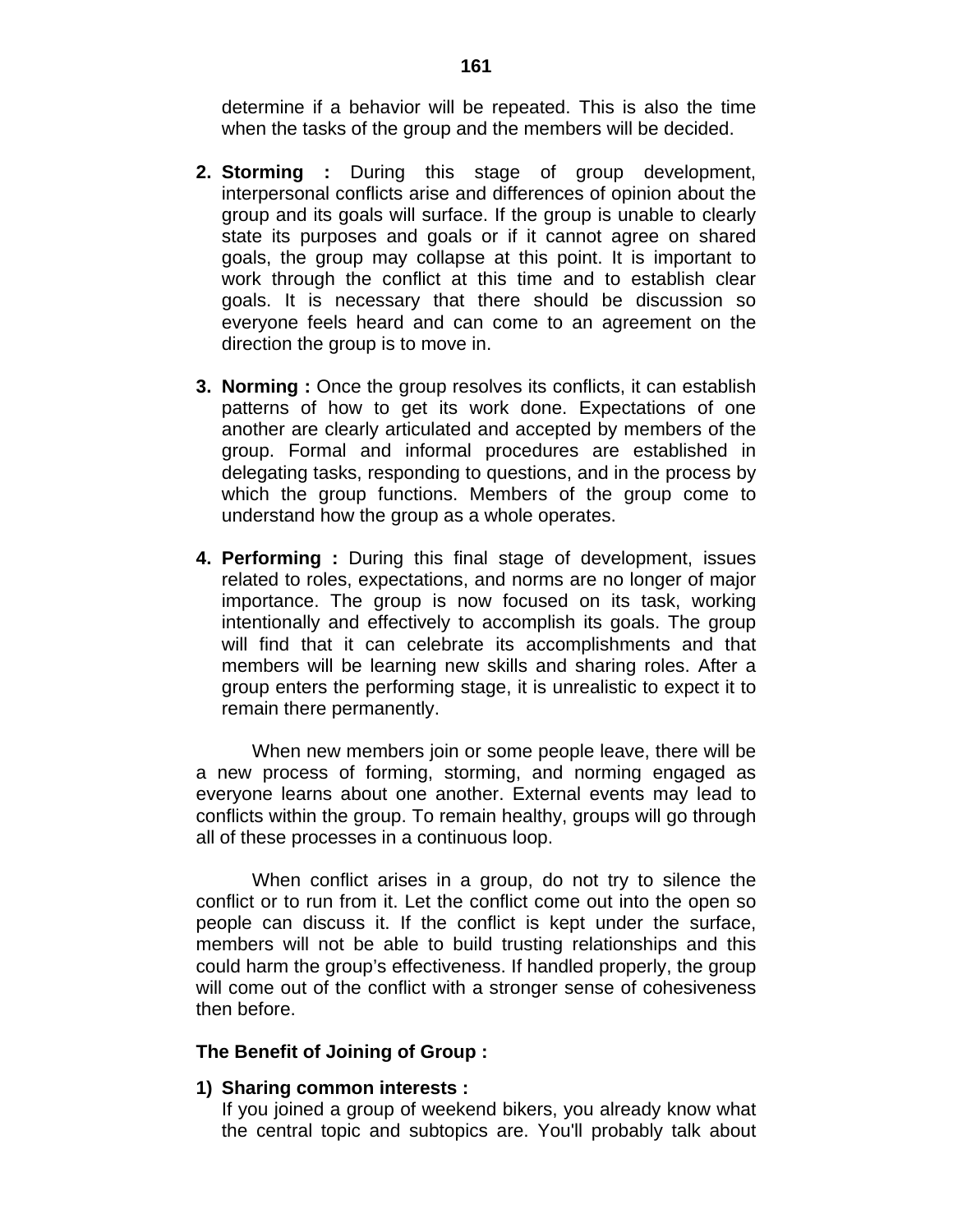motorcycle magazines, accessories, maintenance, detailing and tuned exhaust pipes. You will also share a bunch of biking stories, run-ins with the law, and near misses that could make the hairs on the back of everyone's necks stand at attention.

#### **2) Flow of new ideas :**

Imagine giving, receiving and recommending tips, tools and pointers that foster your group's growth. You get to pool together the resources of your entire group to solve problems, share tactics and testify to success stories.

#### **3) Minimal investment :**

Most special interest groups, clubs or organizations do not charge high dues for membership. Their goal is to build a steady, growing membership. Its when you get involved with business groups, investment clubs and marketing mentorshipyou can expect to pay anywhere from two- to four-figures a month.

#### **4) Networking opportunities :**

You can expand your business network and exposure through word-of-mouth marketing, referrals and sponsored events. The more people know and like you-the more business will come your way. Its easier to land the big account if someone in your sphere of influence puts in a good word for you.

#### **5) Forming new friendships and alliances :**

This is the icing on the cake. Not only do you share common interests already, but also you get to share it with people you like. And you get to look forward to deeper and more meaningful experiences the more time you spend together.

#### **Task Performance and Behaviour :**

**Performance in the Presence of Others:** Imagine you are a dancer and you are preparing for a national level stage performance for days and months, several hours each day. Finally on the big day you are on the stage with hundreds of people around. How will you do? Better or worse than you practiced alone? This was the first researched topic studied in social psychology by Allport (1920). Allport and other researchers referred to the effects on performance of the presence of other persons as **social facilitation,** because it appeared that when others were present, performance was enhanced. But some researchers soon called the accuracy of this research into question. It was soon clear that on certain occasions the presence of others reduced performance. (Pessin, 1933) One elegant answer to this mystery was offered by Robert Zajonc.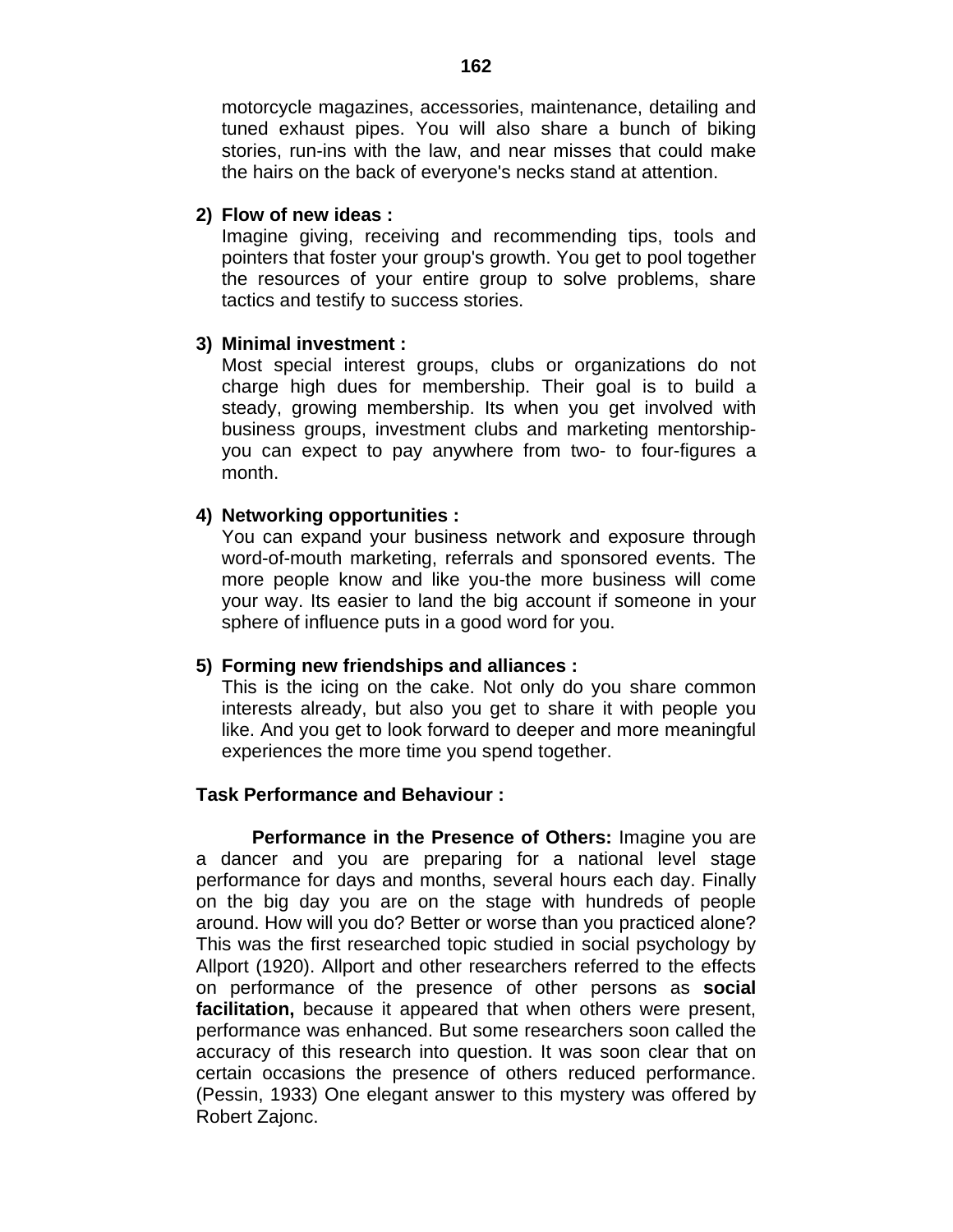Zajonc gave the **drive theory of social facilitation** which propounds, the presence of others will improve when they are highly skilled. Individuals were likely to perform dominant responses in the presence of others than when alone, and their performance on various tasks was either enhanced or impaired, depending on whether the responses were correct or incorrect in each situation.

The following figure illustrates the drive theory of Social Facilitation.

# **THE DRIVE THEORY OF SOCIAL FACILATION :**



经合金券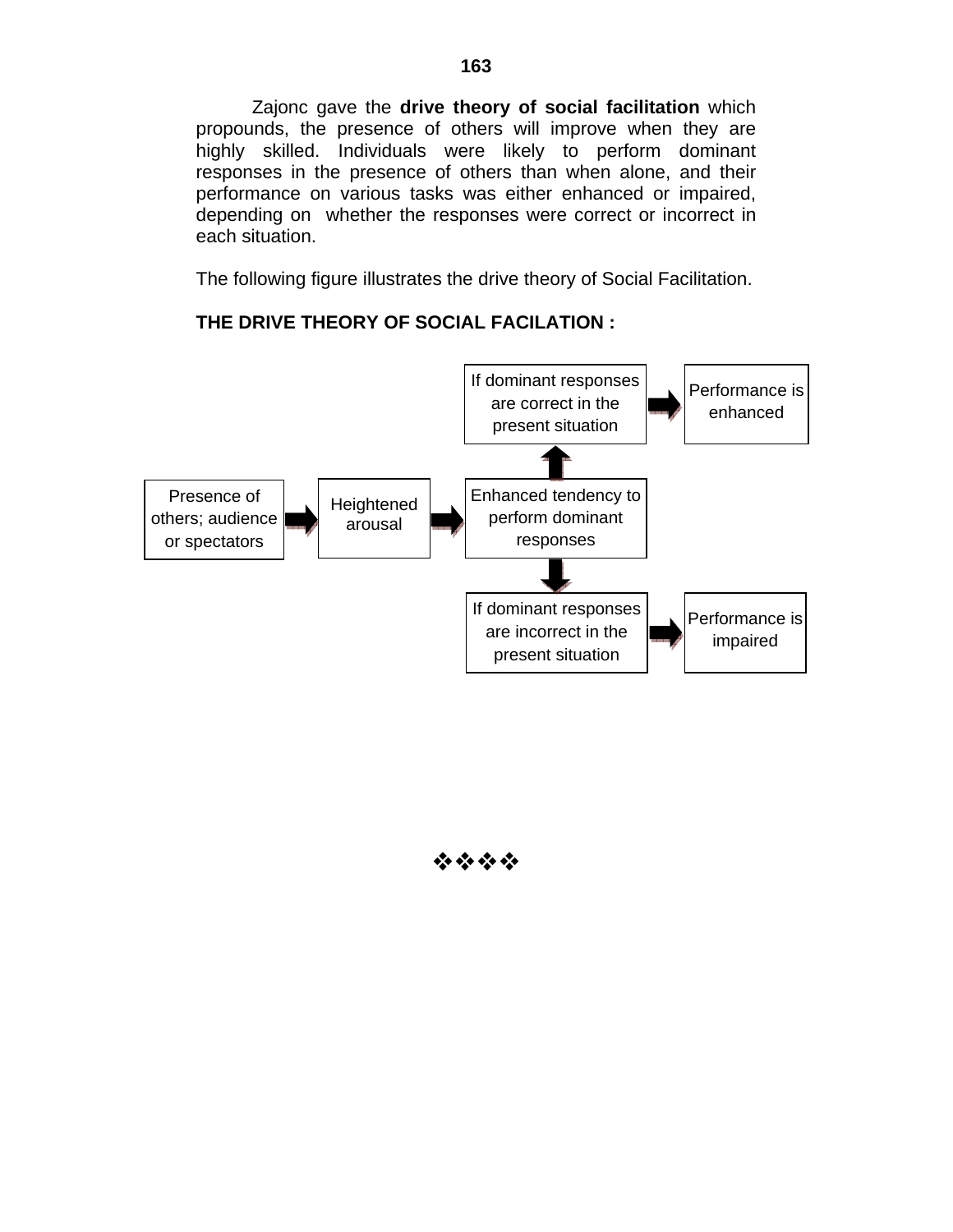# **SOCIAL LOAFING AND OTHER TOPICS**

When you read this unit you will be able to:-

- Understand social loafing.
- Distinguish between cooperation and conflict.
- Comprehend perceived fairness in group.
- Understand the process of decision making in the group.

In the social psychology of groups, **social loafing** is the phenomenon of people making less effort to achieve a goal when they work in a group than when they work alone. This is viewed as one of the main reasons as to why groups are sometimes less productive than the combined performance of their members working as individuals.

The main explanation for social loafing is that people feel unmotivated when working with a team, because they think that their contributions will not be evaluated or considered.

According to the results of a meta-analysis study, social loafing is a pervasive phenomenon, but it does not occur when team members feel that the task or the team itself is important. It can occur when the person feels under appreciated within their team or group.

Social loafing occurs in a group situation in which the presence of others causes relaxation instead of arousal. When individuals relax their performance, they are able to fade into the crowd, which is especially appealing to people when they know they are not going to be accountable for their actions or performance. In easier, less demanding tasks, such as singing happy birthday or giving applause, one is likely to exert less effort due to the concept of diffusion of responsibility. This occurs when people think that they can "get a free ride" because someone else will surely pick up the slack.

Social loafing is associated with poor performance on easy tasks. However, people tend to exert more effort on challenging or rewarding tasks. If a group is completing a task for some kind of reward, such as money or a good grade, then members are more likely to try harder. Generally, a greater reward results in more motivation to perform well, and therefore, more effort. People will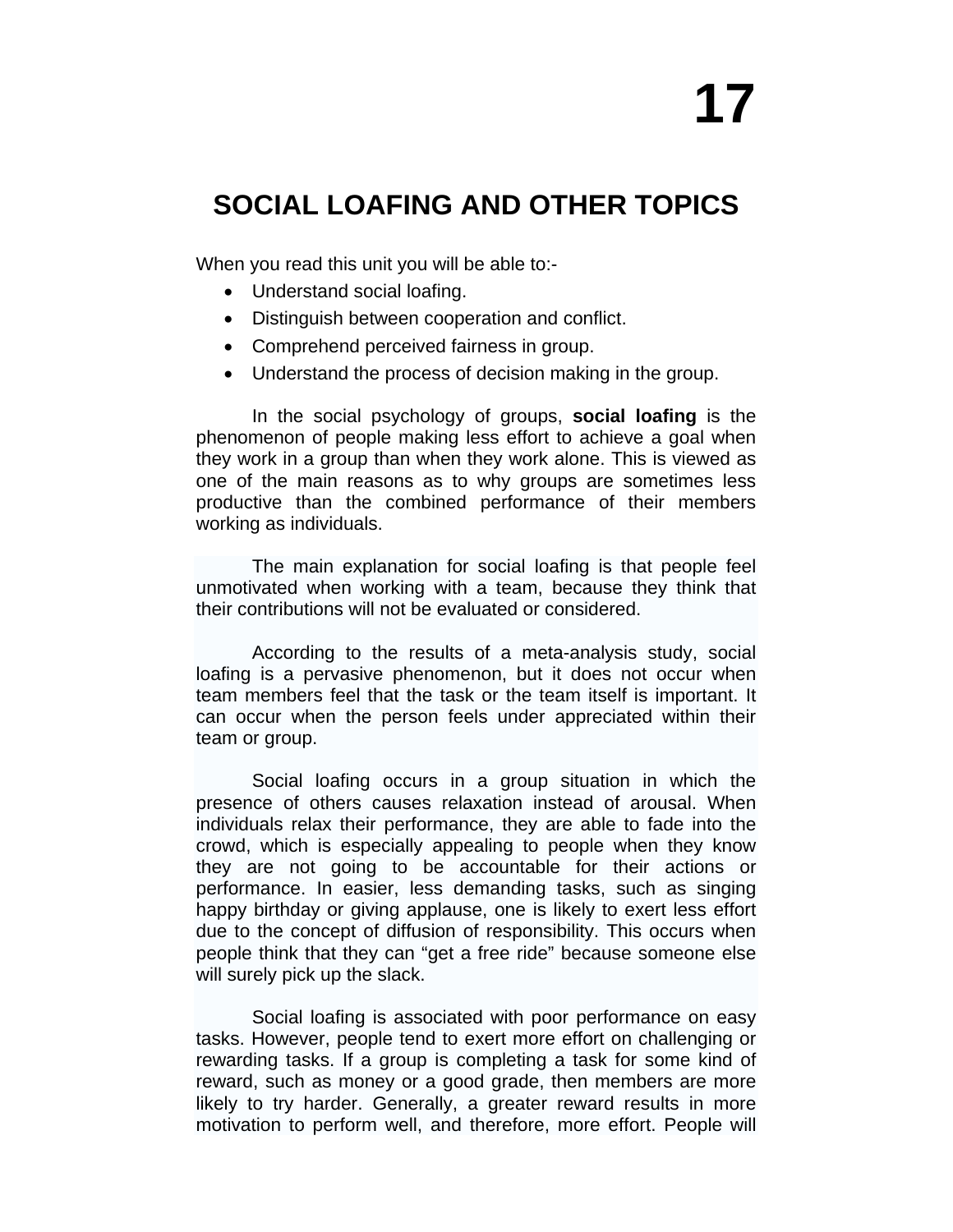also work harder when they feel their particular tasks or efforts are indispensable to the group's success.

#### **Solutions :**

According to Dan J. Rothwell, it takes "the three C's of motivation" to get a group moving: collaboration, content, and choice. Thus, the answer to social loafing may be motivation. A competitive environment may not necessarily get group members motivated.

- **1. Collaboration** is a way to get everyone involved in the group by assigning each member special, meaningful tasks. It is a way for the group members to share the knowledge and the tasks to be fulfilled unfailingly. For example, if Sally and Paul were loafing because they were not given specific tasks, then giving Paul the note taker duty and Sally the brainstorming duty will make them feel essential to the group. Sally and Paul will be less likely to want to let the group down, because they have specific obligations to complete.
- **2. Content** identifies the importance of the individual's specific tasks within the group. If group members see their role as that involved in completing a worthy task, then they are more likely to fulfill it. For example, Sally may enjoy brainstorming, as she knows that she will bring a lot to the group if she fulfills this obligation. She feels that her obligation will be valued by the group.
- **3. Choice** gives the group members the opportunity to choose the task they want to fulfill. Assigning roles in a group causes complaints and frustration. Allowing group members the freedom to choose their role makes social loafing less significant, and encourages the members to work together as a team.

 In conjunction with the "three C's of motivation," Latane, Williams and Harkins have listed three possible causes, and thus options to combat social loafing. They include :

- **1. Attribution and equity:** Many times, people come into groups with preconceived notions of how much effort they will put in or how other slack off in groups.
- **2. Submaximal goal setting:** Like Collaboration, tasks should be made and distributed with optimization instead of maximization. Once each member has a specific duty, instead of many working on the same task, then they will have the opportunity to be evaluated as an individual as well as a group member.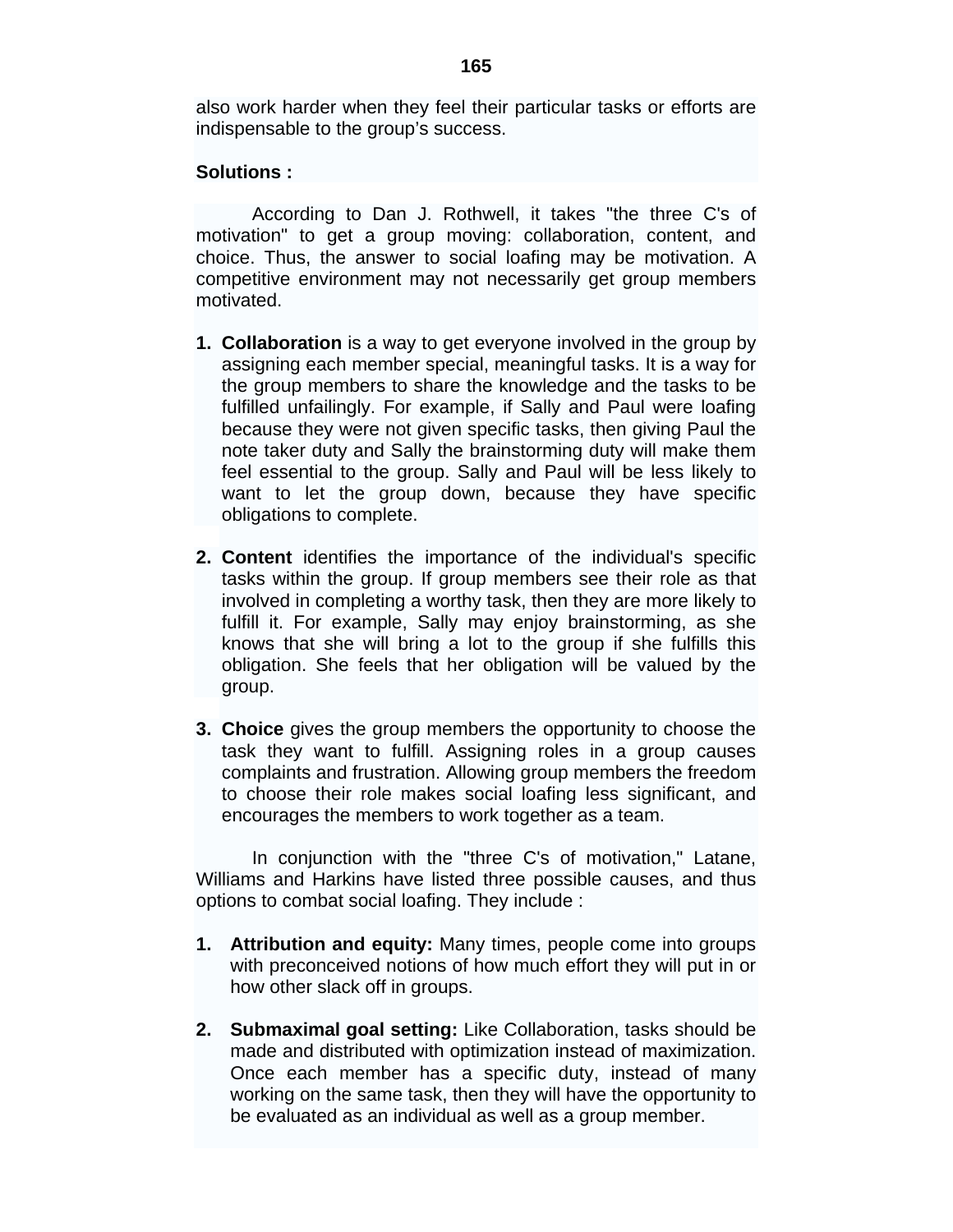**3. Lessened contingency between input and output:** Social loafers believe that they can "hide in the crowd" to avoid negative effects,or that they will "get lost in the crowd" and feel that they will not get proper credit when they deserve it.

#### **Social loafing and the workplace :**

According to Hwee Hoon Tan and Min Li Tan, social loafing is an important area of interest in order to understand group work. While the opposite of social loafing, called "organizational citizenship behavior", can create significant productivity increases, both of these behaviors can significantly impact the performance of organizations. Social loafing is a behavior that organizations want to eliminate. Understanding how and why people become social loafers is critical to the effective functioning, and effectiveness of an organization.

#### **COORDINATION IN GROUPS: COOPERATION OR CONFLICT?**

We often note that individuals engage in prosocial behaviour- action that benefit others but have no obvious or immediate benefit to the persons who is performing the task. While such behaviour is far from rare, another pattern - one in which helping is mutual and both sides benefit. This pattern is known as **cooperation** and involves situation in which groups work together to **attain shared goals.** Cooperation can be highly beneficial through this process group of persons can attain goals they could never hope to reach by themselves. Surprisingly, though, cooperation does not always develop, frequently persons belonging to a group try to coordinate their efforts but somehow fail in the attempt.

Some times for worse person may perceive their personal interests as incompatible, with the result that instead of working together and coordinating their effort, they often **work against each other**. In this way they produce negative results for both sides, which are known as **conflict.** A process in which individuals or groups perceive that others will soon take actions incompatible with their own interest. Conflict has a nasty way of escalating, with a simple mistrust and quickly moving through a spiral of anger, resentment and actions designed to harm the other side. When carried to extremes, the ultimate effects can be very harmful to both the sides.

Cooperation is often highly beneficial to the person involved. The question is then why don't group members always coordinate their activities in this manner? They don't cooperate because some goals people don't like to simply share. Several people seeking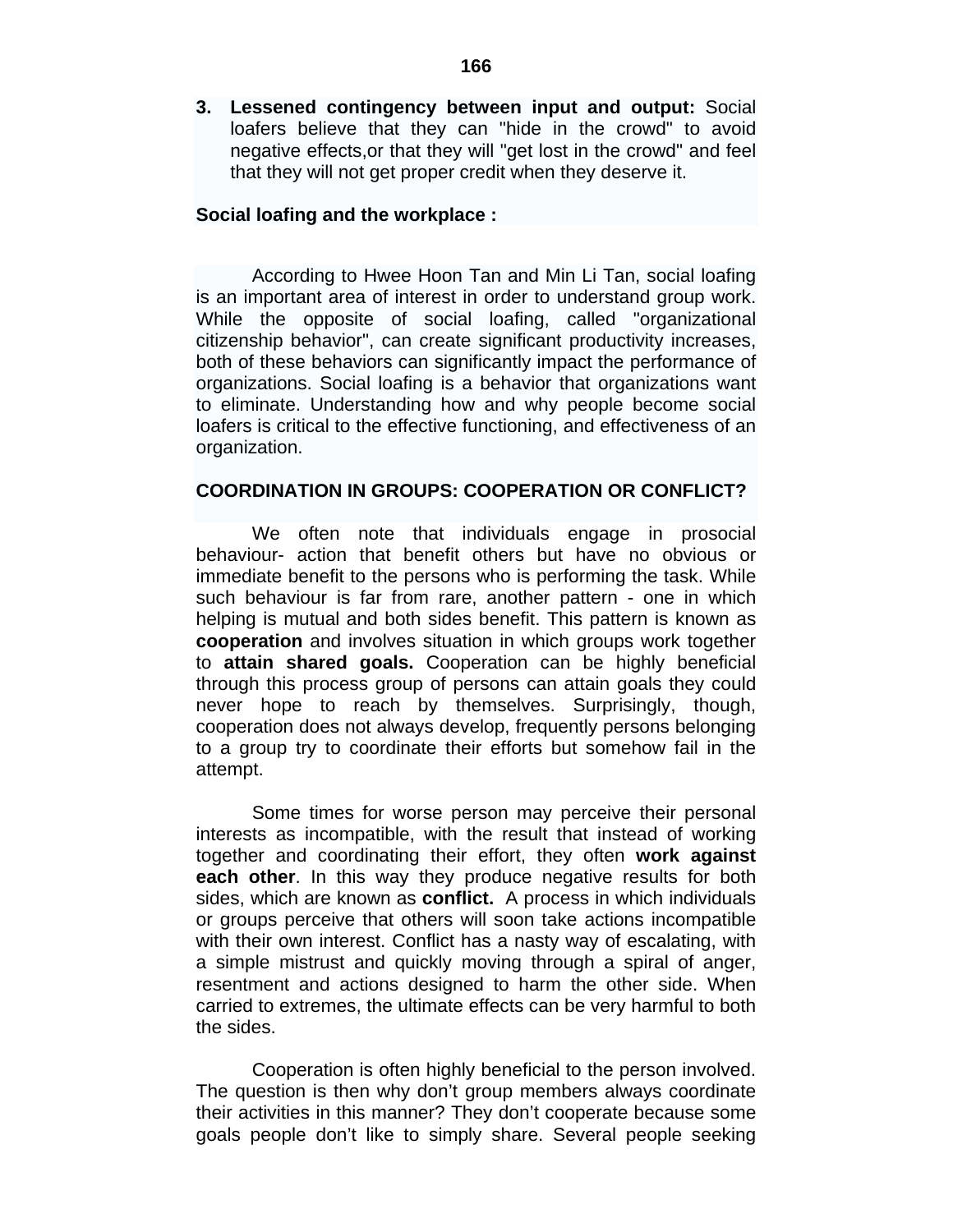promotion, same job or romantic partner cannot come together to attain the goal; rewards can go to only one. In such cases **cooperation** is not possible, and **conflict** may quickly develop in group as each person will maximise his or her own outcomes.

#### **PERCEIVED FAIRNESS IN GROUPS: ITS NATURE AND EFFECTS :**

Have you ever been in a situation in which you felt that you were getting less than you deserve in a group that you are working for? If so, you are reacting to perceived unfairness strongly and you are not happy in the group. Perhaps you are experiencing anger, resentment, powerful feelings of injustice. (Cropanzano,1993) if you felt this you would not sit around waiting for the situation to improve, you do some concrete action to rectify the situation and get what you deserve. If this is not done you demand more, reduce your contribution in the group or even leave it. Social psychologist have recognised such effects for many years and studied it. They have come out with the following types of justice occurring in the group:

- **i)** Distributive justice: It refers to individual's judgements about whether they are receiving fair share of available rewards or not; a share as per contribution in their group or any other relationship.
- **ii) Procedural justice**: The fairness of the procedures used to distribute available rewards to the group.
- **iii) Interpersonal Justice:** The extent to which persons who distribute rewards explain or justify their decisions and show consideration and courtesy to those who receive the rewards.

When individuals feel that they are treated badly, they often take steps to restore fairness. These steps range from overt actions such as sabotage or double cross or change in perception, suggesting they need better treatment. In intimate relationship, conflicts can lead to increased feelings of unfair treatment and this in turn can further intensify conflict.

#### **DECISION MAKING BY GROUPS :**

#### **How It Occurs and The Pitfalls It Faces :**

**Groups decision making** is the process of decision making in groups consisting of multiple members/entities. The challenge of group decision is deciding what action a group should take. Decision making in groups is sometimes examined separately as process and outcome. Process refers to the group interactions.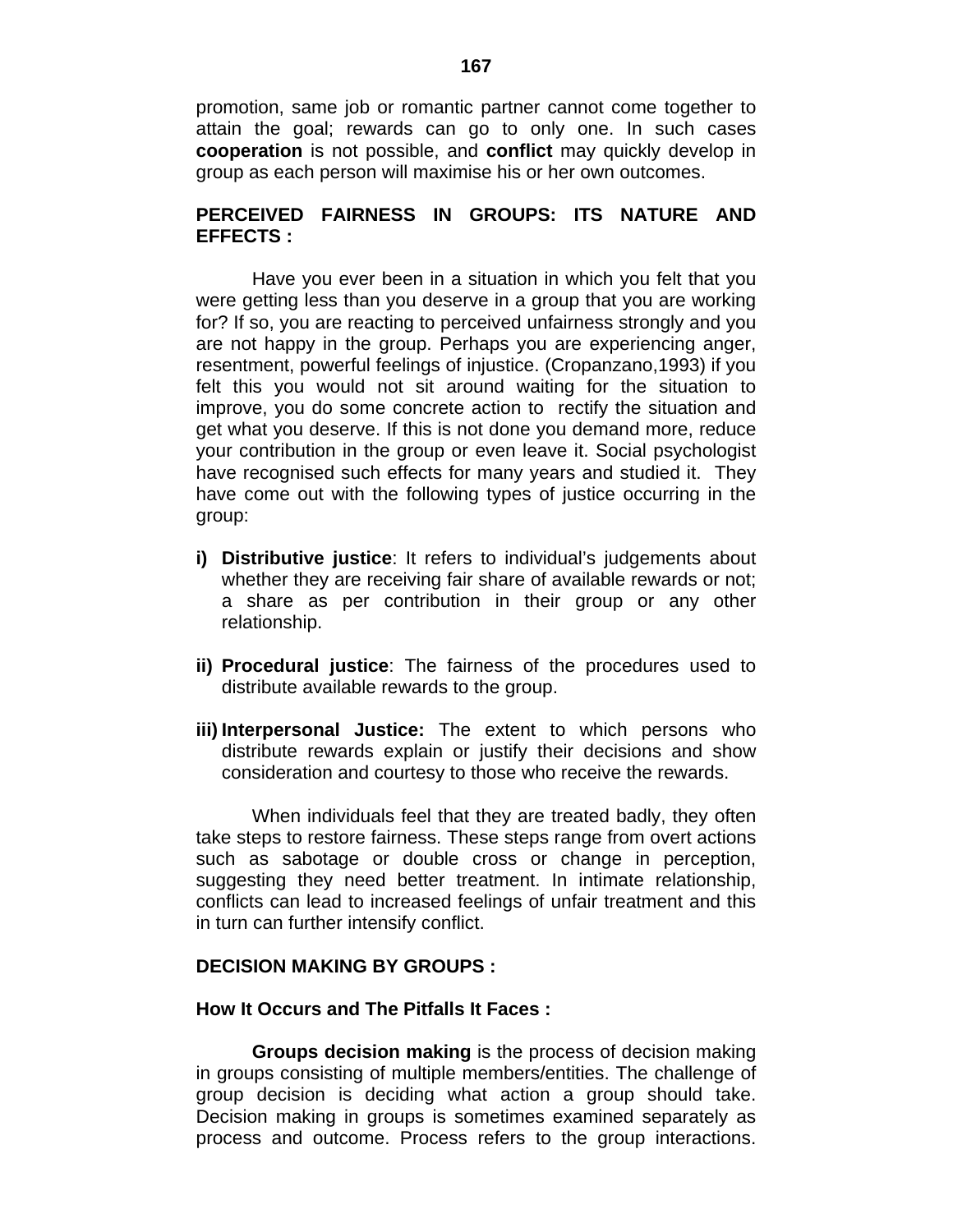Some relevant ideas include coalitions among participants as well as influence and persuasion. The use of politics is often judged negatively, but it is a useful way to approach problems when preferences among actors are in conflict, when dependencies exist that cannot be avoided, when there are no super-ordinate authorities, and when the technical or scientific merit of the options is ambiguous.

There are many ways that a group can make a final decision, decide on a solution, or come to agreement. Some of the most popular ways of making the decision include :

- **Consensus :** The group members all agree on the final decision through discussion and debate.
- **Compromise :** Through discussion and readjustment of the final plan, group members come to agreement by giving up some of their demands.
- **Majority Vote :** The decision is based on the opinion of the majority of its members.
- **Decision by Leader :** The group gives the final decision to its leader.
- **Arbitration :** An external body or person makes a decision for the group

#### **What are the actual steps in a decision made by a group?**

- **1. Identify The Problem :** Tell specifically what the problem is and how you experience it. Cite specific examples.
	- "Own" the problem as yours and solicit the help of others in solving it rather than implying that it's someone else's problem that they ought to solve. Keep in mind that if it were someone else's problem, they would be bringing it up for discussion.
	- In the identification phase of problem-solving, avoid references to solutions. This can trigger disagreement too early in the process and prevent ever making meaningful progress.
	- Once there seems to be a fairly clear understanding of what the problem is, this definition needs to be written in very precise language If a group is involved, it must be displayed on a flip chart or chalkboard.
- **2. Clarify The Problem :** This step is most important when working with a group of people. If the problem is not adequately clarified so that everyone views it the same, the result will be that people will offer solutions to different problems. To clarify the problem, ask someone in the group to paraphrase the problem as they understand it. Then ask the other group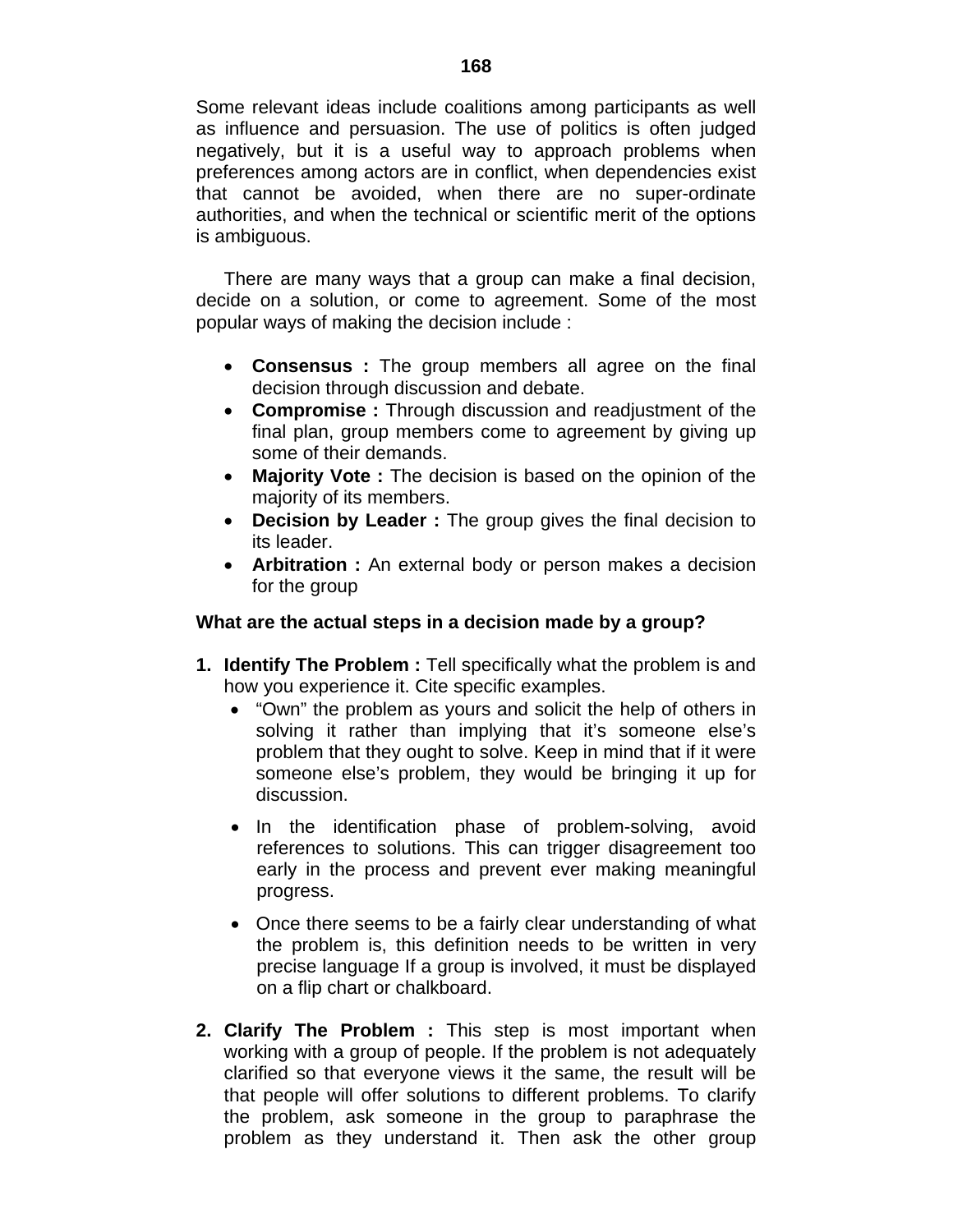members if they see it essentially the same way. Any differences must be resolved before going further.

In clarifying the problem, ask the group the following questions: Who is involved with the problem? Who is likely to be affected? Can we get them involved in solving the problem? Who legitimately or logically must be included in the decision? Are there others who need to be consulted prior to a decision? These questions assume that commitment of those involved (and affected by the problem) is desirable in implementing any changes or solutions. The best way to get this commitment is to include those involved and affected by the problem in determining solutions.

- **3. Analyze the Cause :** Any deviation from what must be is produced by a cause or interaction of causes. In order to change "what is" to "what is wanted" it is usually necessary to remove or neutralize the cause in some way. This calls for precise isolation of the most central or basic cause(s) of the problem, and requires close analysis of the problem to clearly separate the influencing from the non-influencing factors. This is probably an easier process to follow when dealing with problems involving physical things rather than with interpersonal or social issues. Typically, interpersonal and social problems are more likely to spring from a dynamic constellation of causes that will be more difficult to solve if the causes are only tackled one at a time. Still, whether dealing with physical or social problems, it is important to seek those causes that are most fundamental in producing the problem. Don't waste energy on causes that have only a tangential effect.
- **4. Solicit Alternative Solutions to the Problem :** This step calls for identifying as many solutions to the problem as possible before discussing the specific advantages and disadvantages of each. What happens frequently in problem solving is that the first two or three suggested solutions are debated and discussed for the full time allowed for the entire problem solving session. As a result, many worthwhile ideas are never identified or considered. By identifying many solutions, a superior idea often surfaces itself and reduces or even eliminates the need for discussing details of more debatable issues. These solutions may be logical attacks at the cause or they may be creative solutions that need not be rational. Therefore, it is important at this step to limit the time spent discussing any one solution and to concentrate rather on announcing as many as possible. The basic tool used in generating many possible solutions to a problem is **brainstorming.** To use the brainstorming process effectively requires following a prescribed set of rules very closely. These rules are :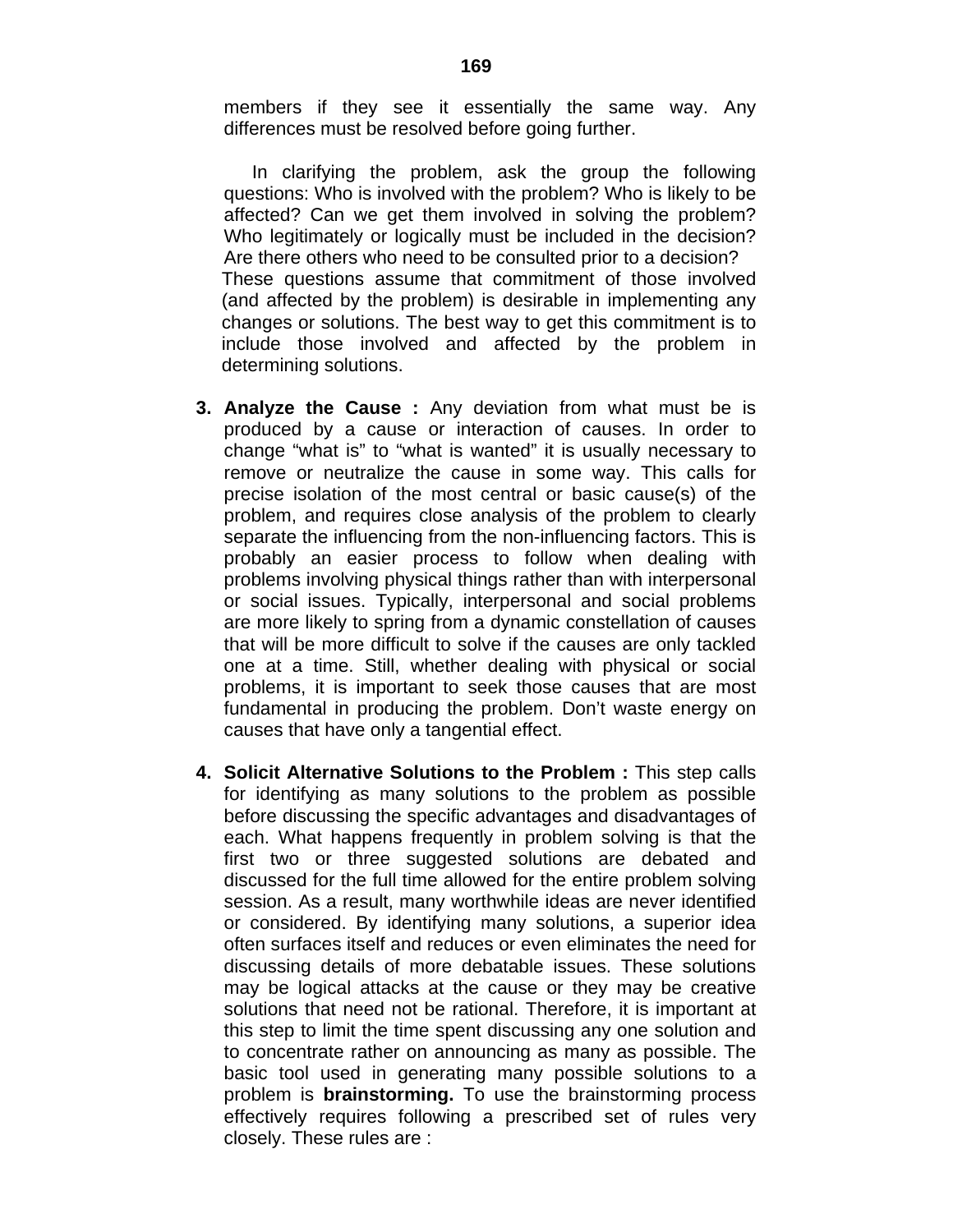- 1. No positive or negative comments are allowed during the brainstorming phase.
- 2. Positive or negative non-verbal evaluations are discouraged as well.
- 3. A group member may ask for clarification if the member does not understand a given suggestion, but it is important to avoid any questions that are directed to "how" or "why" of the idea. In other words, the person suggesting a solution is not to be asked to defend the idea!
- 4. "Far out" or amusing suggestions are encouraged. Laughter can serve as a good release and help people relax. A seemingly wild or amusing suggestion is listed with the more serious ideas for group consideration, unless the "author" of the idea specifically asks that it be withheld. Sometimes a wild idea can be changed or built upon for creative practical solutions. The idea here is to relax and let the ideas flow.
- 5. Encourage group members to generate solutions that are based upon changing ideas already presented, (e.g., reversing, expanding, limiting).
- 6. Combine ideas that seem to compliment each other.

#### **Selecting One Or More Alternatives :**

For action before actually selecting alternatives for action, it is advisable to identify criteria that the desired solution needs to meet. This can eliminate unnecessary discussion and help focus the group towards the solution (or solutions) that will most likely work. At this point it becomes necessary to look for and discuss the advantages and disadvantages of options that appear viable. The task is for the group members to come to a mutual agreement on which solutions to actually put into action. It is desirable for positive comments to be encouraged (and negative comments to be ignored or even discouraged) about any of the solutions. One solution needs to be the best, but none must be labeled as a "bad idea".

#### **Plan For Implementation :**

This requires looking at the details that must be performed by someone for a solution to be effectively activated. Once the required steps are identified, it means assigning these to someone for action; it also means setting a time for completion. Not to be forgotten when developing the implementation plan: Who needs to be informed of this action?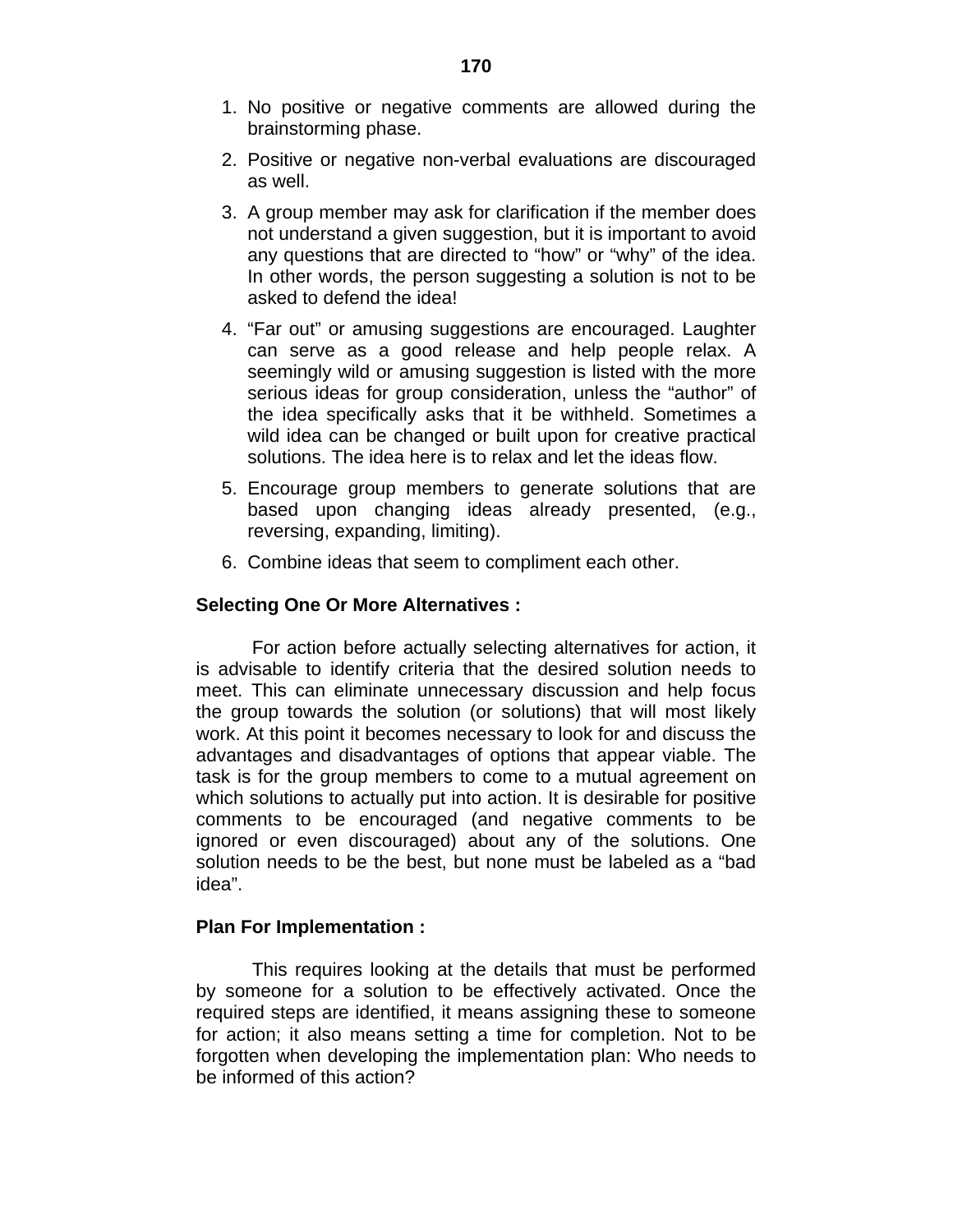#### **Clarify The Contract :**

This is to insure that everyone clearly understands what the agreement is that people will do to implement a solution. It is a summation and restatement of what people have agreed to do and when it is expected they will have it done. It rules out possible misinterpretation of expectations.

#### **The Action Plan :**

The best of plans are only intellectual exercises unless they are transformed into action. This calls for people assigned responsibility for any part of the plan to carry out their assignments according to the agreed upon contract. It is the phase of problem solving that calls for people to do what they have said they would do.

#### **Provide For Evaluation And Accountability :**

After the plan has been implemented and sufficient time has elapsed for it to have an effect, the group should reconvene and discuss evaluation and accountability. Have the agreed upon actions been carried out? Have people done what they said they would do?

#### **Decision-making Problems and Pitfalls :**

The way that people think, both as individuals and collectively within organizations, affects the decisions that they make, in ways that are far from obvious and rarely understood. John Hammond, Ralph Keeney and Howard Raiffa writing in the Harvard Business Review have provided some of the most intriguing research and insights in this area. (See John S. Hammond, Ralph L. Keeney and Howard Raiffa, The Hidden Traps in Decision-making, Harvard Business Review, September-October 1998.)

Although bad decisions can often be traced back to the way the decisions were made (the alternatives were not clearly defined; the right information was not collected; the costs and benefits were not accurately weighed), the fault sometimes lies not in the decision making process, but in the mind of the decision maker.

#### **Fragmentation :**

- This occurs when people are in disagreement, either with their peers or their superiors in the organization.
- Usually, the expression of emerging dissent is disguised or suppressed, although it may appear as 'passive aggression.'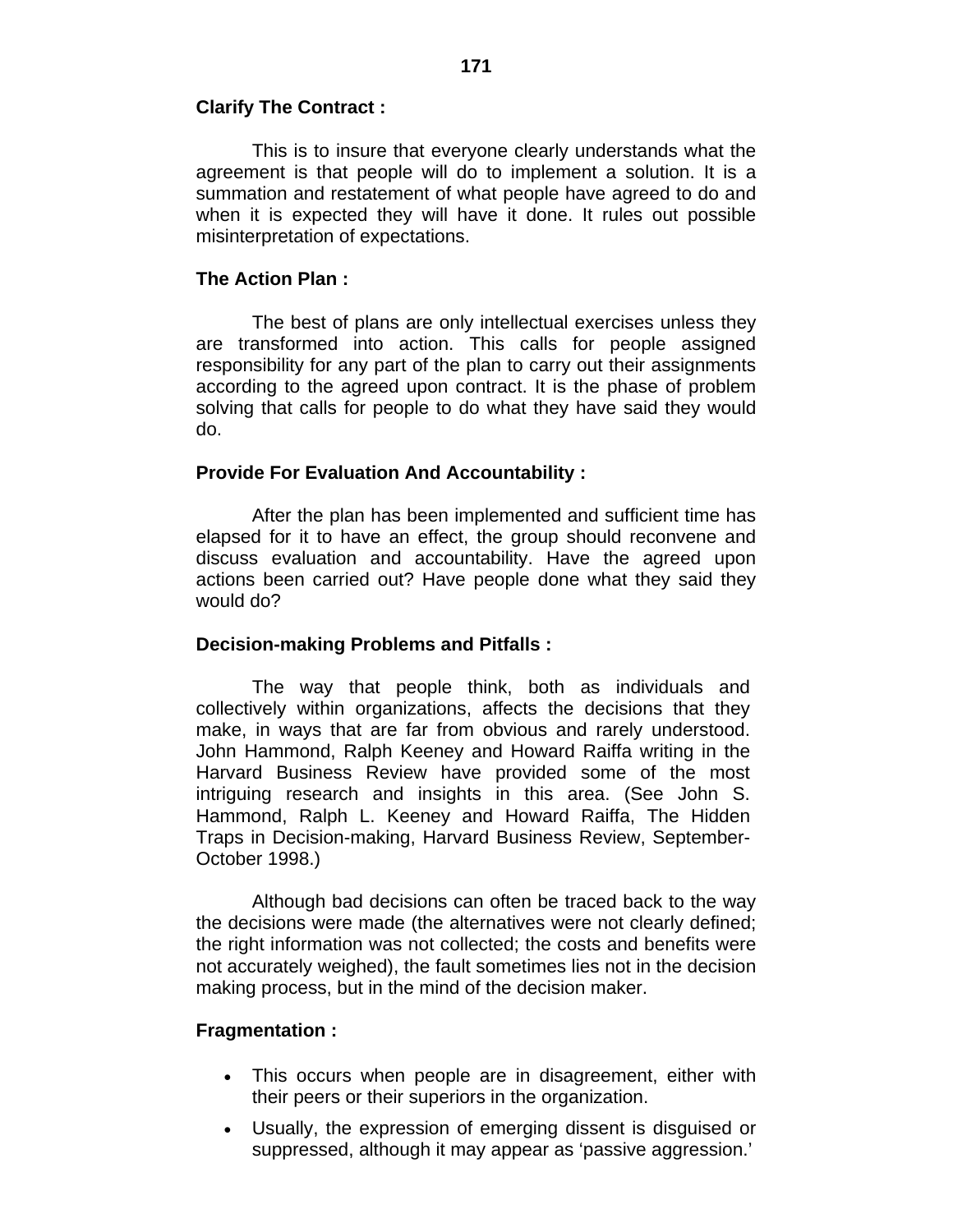- Dissenting opinion can often fester in the background, for example, mentioned informally in conversation, rather than clearly raised in formal situations, such as meetings.
- Each of the fragmented groupings  $-$  and there may be several – often show a confirmation bias. In other words, they evaluate incoming information to support initially held opinions, rather than viewing it more objectively.
- Fragmentation is corrosive, hindering effective analysis and decision making.
- Fragmentation can worsen when the views of one grouping are dominant.
- Fragmentation feeds off itself in a feedback loop, with any move to break it cynically seen as an attempt to gain dominance by one side or faction. It can, therefore, become locked-in to the organization, and be extremely difficult to reverse.

### **Groupthink :**

- Groupthink is the opposite of fragmentation, and is no less of a hindrance to decision making.
- Groupthink occurs when the group suppresses ideas that are critical or not in direct support of the direction in which the group is moving.
- The group appears in agreement, and this may be caused by many factors. For example, past success can breed a belief of an infallible team, a complacency that the team cannot err.
- Groupthink may occur because the group is denied information, or lack the confidence or ability to challenge the dominant views of the group.
- People may be concerned about disagreeing, either because of past events, present concerns or a fear of what the future might hold, and so seek safety in numbers.
- Groupthink is exacerbated by the fact that cohesive groups tend to rationalize the invulnerability of their decision or strategy, and this in turn inhibits critical analysis and the expression of dissenting ideas. The effect is an incomplete survey of available options, and a failure to examine the risks of preferred decisions.
- Groupthink can occur in organizations where teamwork is either strong or weak. As with fragmentation, groupthink is also self-sustaining. Moreover, the longer it lasts, the more entrenched and 'normal' it becomes in people's minds and behaviours. After a little time, it is also very difficult to reverse.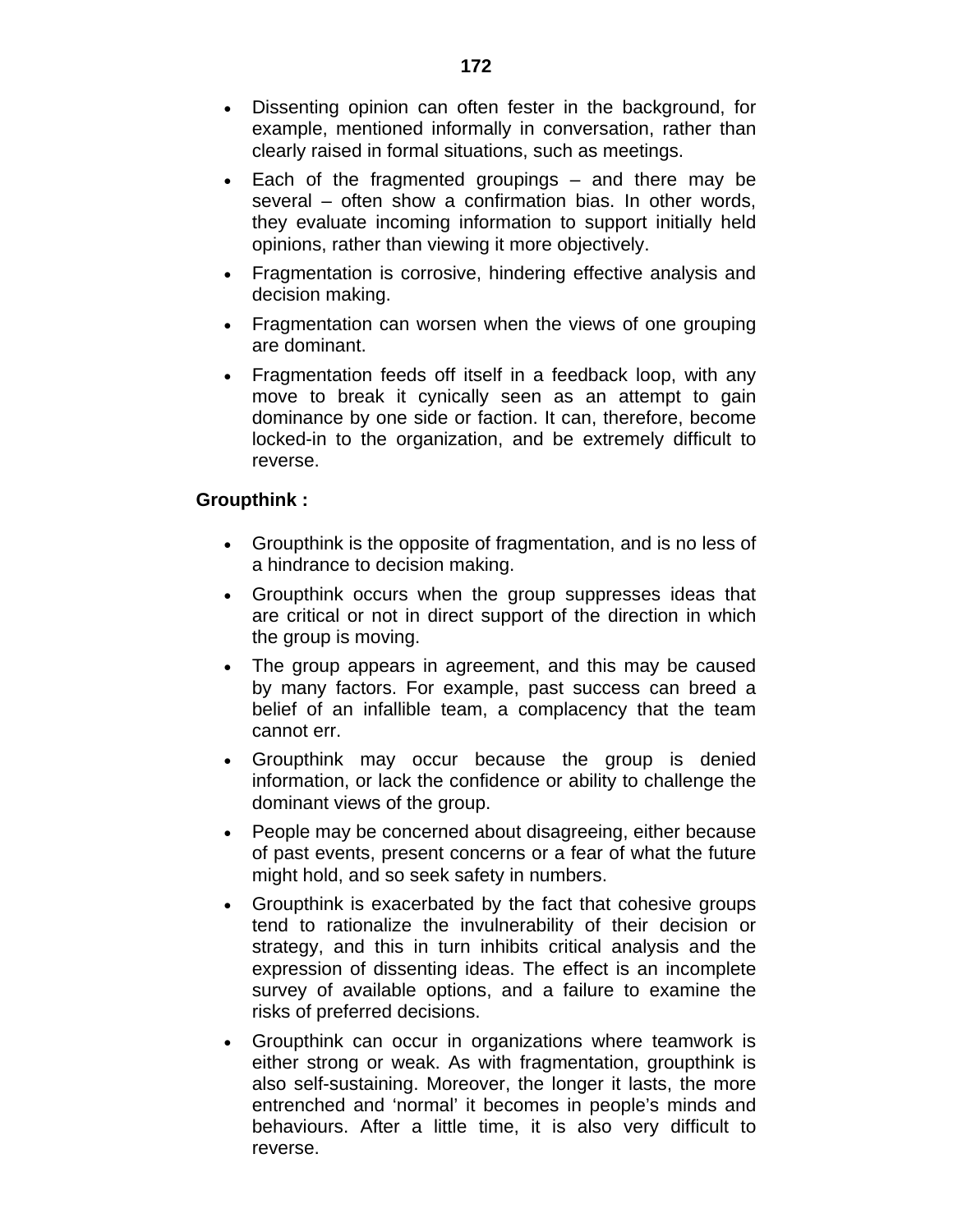#### **REFERENCES :**

- **Baron,R.A. Byrne D. (2002)** "Social Psychology"
- **Lewin, K. (1952)**. "Group Decision and Social Change." in *Readings in Social Psychology*. edited by G. E. Swanson, T. M. Newcomb and E. L. Hartley.
- **Snyder, M., E. D. Tanke, et al. (1977)**. "Social Perception and interpersonal behavior: on the self-fulfilling nature of social stereotypes." *Journal of Experimental Social Psychology*. vol. 35: p. 656-666.

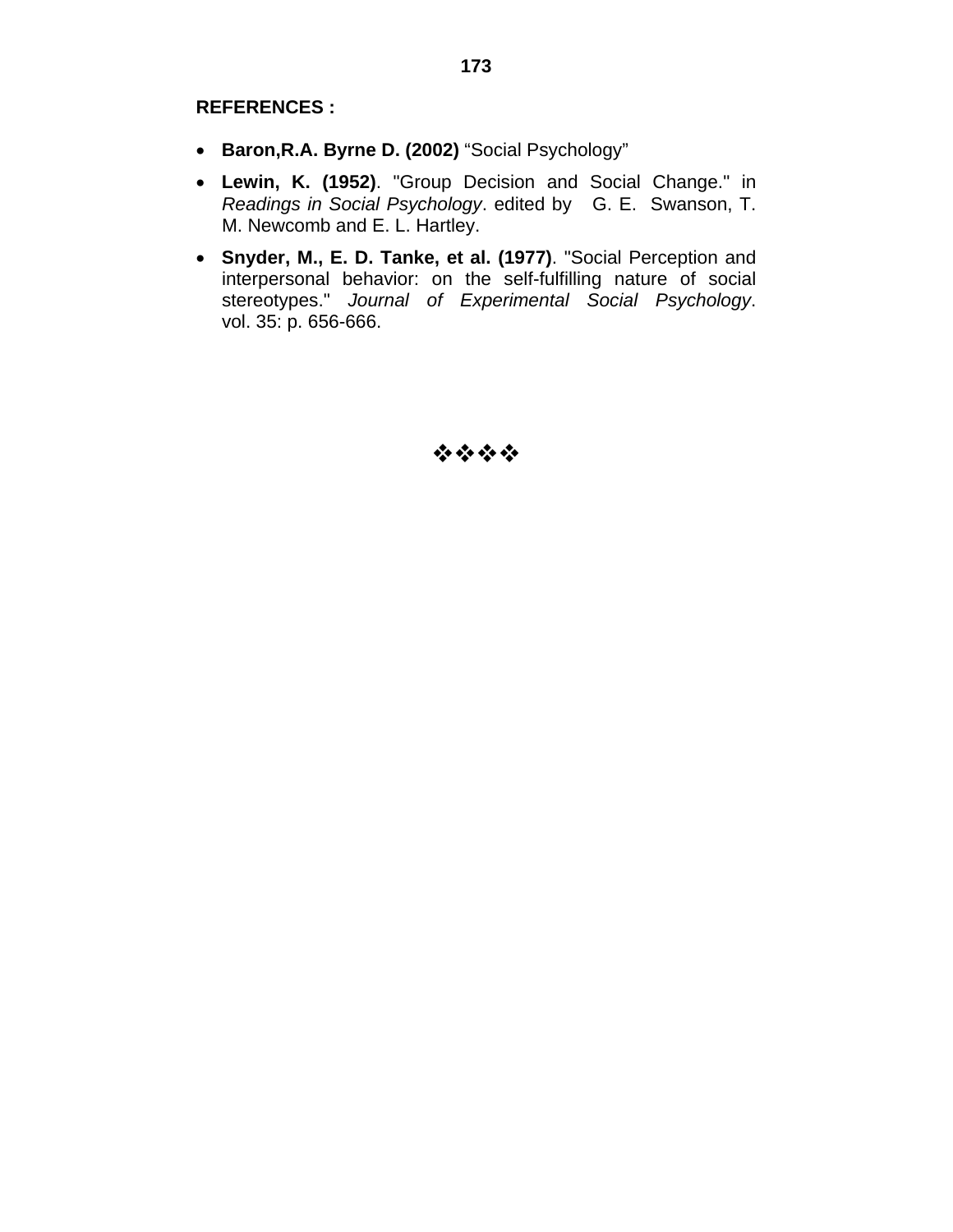# **Syllabus S.Y.B.A. Psychology, Paper-II Social Psychology**

#### **Academic Council Meeting held on 13 February 2009 (Items no. 4.26, 4.27, 4.28, 4.29, 4.30 (final, after corrections)**

Agenda – Item no. 4.26

 Recommendation made by the Board of Studies in Psychology at its meeting held on Tuesday, 27<sup>th</sup> January, 2009, that the revised syllabi for Psychology Papers II and III at S.Y.B.A. be as per appendix and that the same be brought into force with effect from the academic year 2009-10.

#### **Appendix :**

 Revised syllabus in the subject of Psychology Paper II 'Social Psychology' at the S.Y.B.A. to be brought into force with effect from the academic year 2009-2010.

#### **Objectives :**

- 1. To Impart knowledge of the basic concepts and modern trends in Social Psychology.
- 2. To foster interest in Social Psychology as a field of study and research.
- 3. To make the students aware of the applications of the various concepts in Social Psychology in the Indian context.

 3 lectures per week; 36 lectures per term; 7 lectures per topic and 1 lecture for orientation to the paper and discussion of question paper pattern

# **Term 1 (Topics 1 to 5)**

#### **Topis 1 : The Field of Social Psychology**

- (a) Social Psychology : what it is and what it does
- (b) Social Psychology : its cutting edge
- (c) A brief look at history : the origins and early development of Social Psychology
- (d) Research as the route to increased knowledge
- (e) The Role of theory in Social Psychology
- (f) The quest for knowledge and rights of individuals : seeking an appropriate balance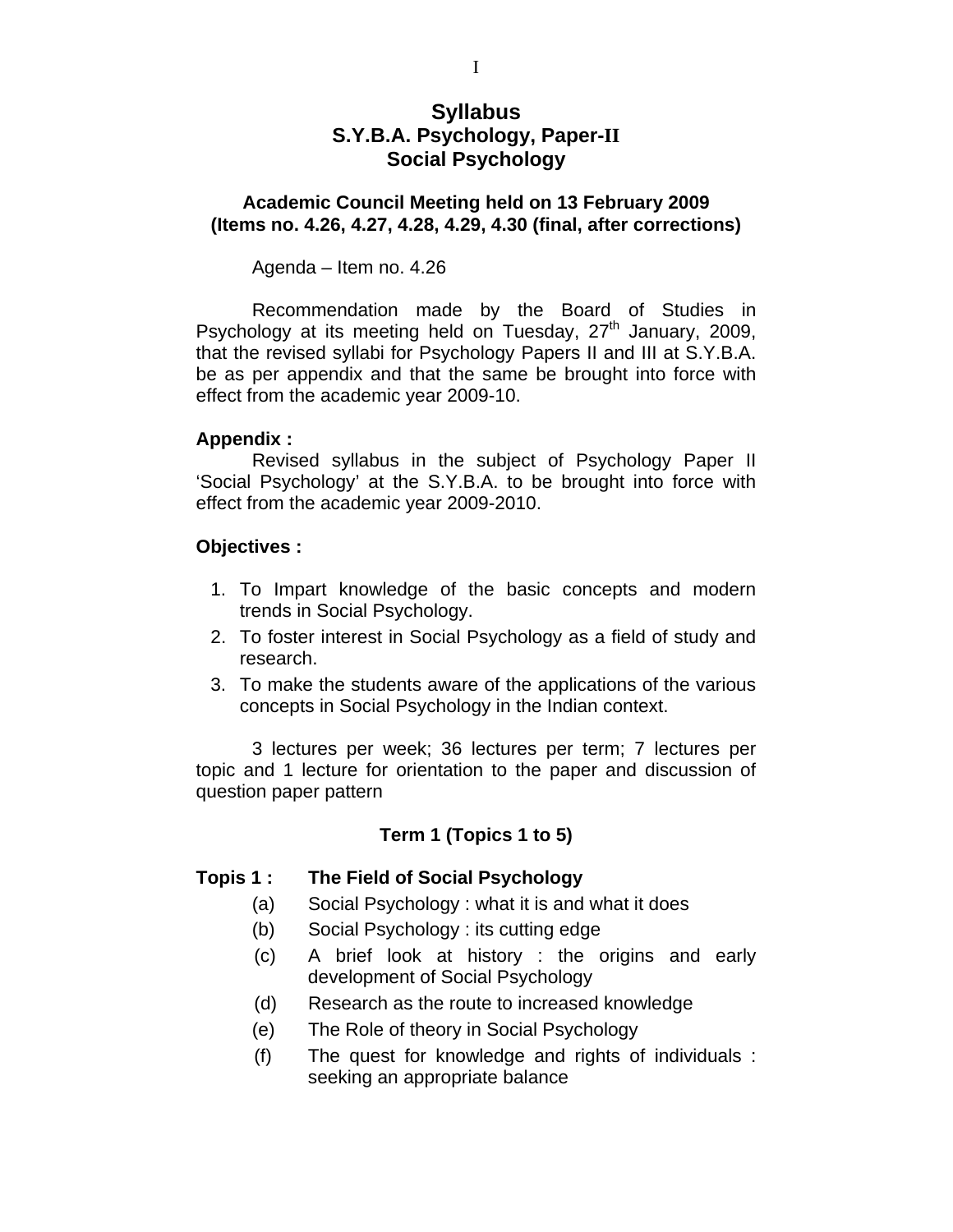# **Topic 2 : Social Cognition**

- (a) Schemas : mental Frameworks for organising and using social information
- (b) Heuristics : how we reduce our Effort in Social cognition
- (c) Automatic and controlled processing : two basic modes of social thought
- (d) Potential Sources of error in social cognition
- (e) Affect and cognition: how feelings shape thought and thought shapes feelings

# **Topic 3 : Social Perception**

- (a) Nonverbal communication : the unspoken language of expressions, gazes and gestures
- (b) Attribution : understanding the causes of other's behaviour
- (c) Impression formation and impression management

# **Topic 4 : Attitudes**

- (a) Attitude formation : how attitudes develop
- (b) When and why do attitudes influence behaviour?
- (c) How do attitudes guide behaviour?
- (d) The fine art of persuasion : how attitudes are changed
- (e) Resisting persuasion attempts
- (f) Cognitive dissonance what it is and how we manage it?

# **Topic 5 : Stereotyping, Prejudice and Discrimination**

- (a) How members of different groups perceive inquality
- (b) The nature and origins of stereotyping
- (c) Prejudice and discrimination : feelings and actions toward social groups
- (d) Why prejudice is not inevitable : techniques for countering its effects

# **Term 2 (Topics 6 to 10)**

# **Topic 6 : Interpersonal Attraction and Close Relationships**

- (a) Internal determinants of attraction : the need to affiliate and the basic role of affect
- (b) External determinants of attraction : proximity and other's observable characteristics
- (c) Factors based on interacting with others : similarity and mutual liking
- (d) Close relationships : family and friends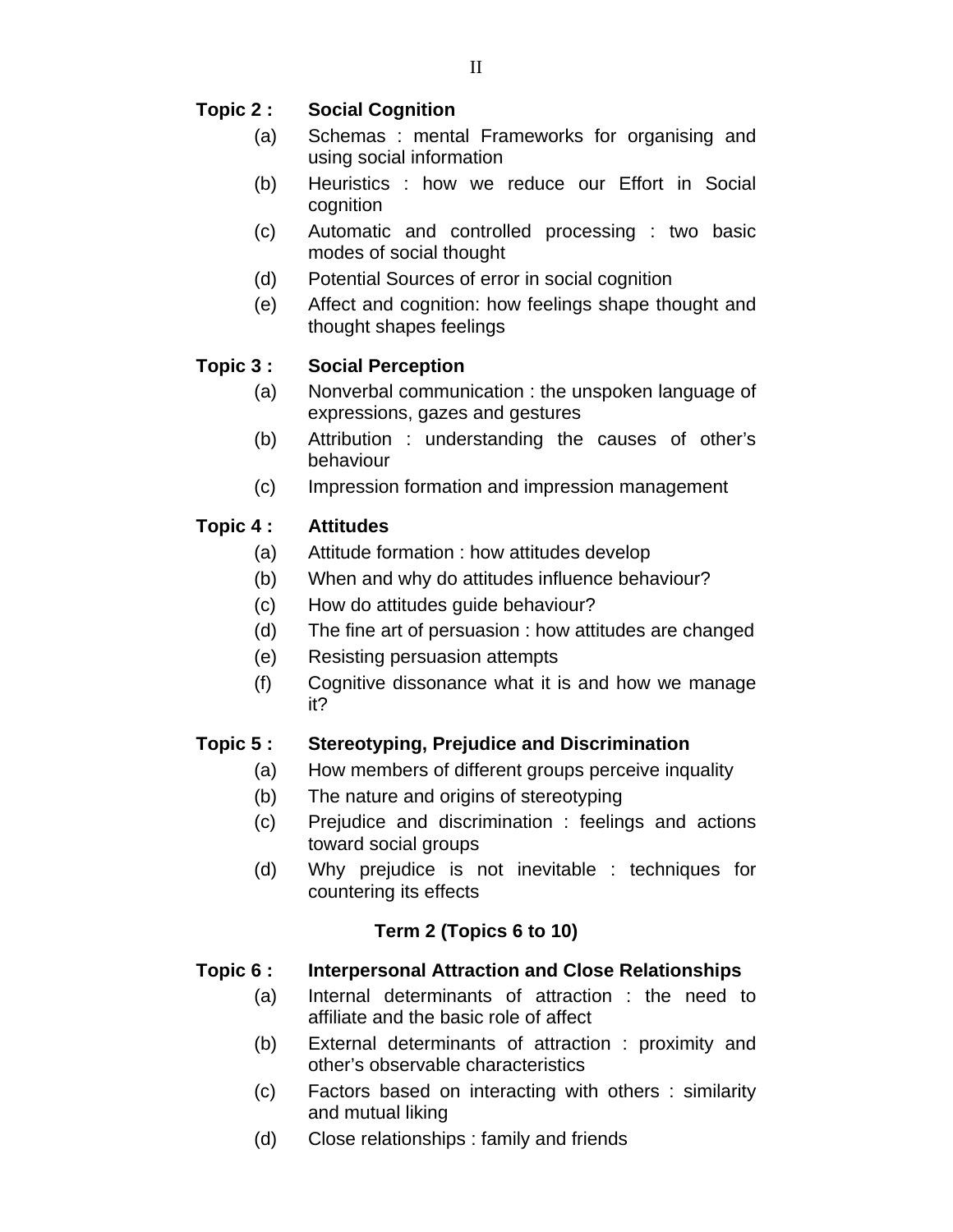# **Topic 7 : Social Influence**

- (a) Conformity : group influence in action
- (b) Compliance : to ask sometimes is to receive
- (c) Symbolic social influence : how we are influenced by others even when they are not there
- (d) Obedience to authority

# **Topic 8 : Prosocial Behaviour**

- (a) Why people help; motives for prosocial behaviour
- (b) Responding to an emergency : will bystanders help?
- (c) External and internal influences on helping behaviour
- (d) Long-term commitment to prosocial acts

# **Topic 9 : Aggression**

- (a) Perspectives on aggression : in search of the roots of violence
- (b) Causes of human aggression : social, personal, and situational
- (c) Aggression in long-term relationships : bullying and aggression at work
- (d) The prevention and control of violence : some useful techniques

# **Topic 10 : Groups and Individuals**

- (a) Groups : when we join and when we leave
- (b) The benefits of joining : what groups do for us
- (c) Effects of the presence of others : from task performance to behaviour in crowds
- (d) Social loafing : letting others do the work
- (e) Coordination in groups : cooperation or conflict?
- (f) Perceived Fairness in groups : its nature and effects
- (g) Decision making by groups : how it occurs and the pitfalls it faces

# **Book for Study :**

 Baron, R. A., Branscombe, N. R., and Byrne, D. (2008). Social Psychology.  $(12^{th}$  ed.). New Delhi : Pearson Education, Indian subcontinent adaptation 2009

# **Books for Reference :**

1. Aronson, E., Wilson, T.D., Akert, R.M., (2007). Social Psychology.  $(6<sup>th</sup>$  edi.), New Jersey : Pearson Education prentice Hall.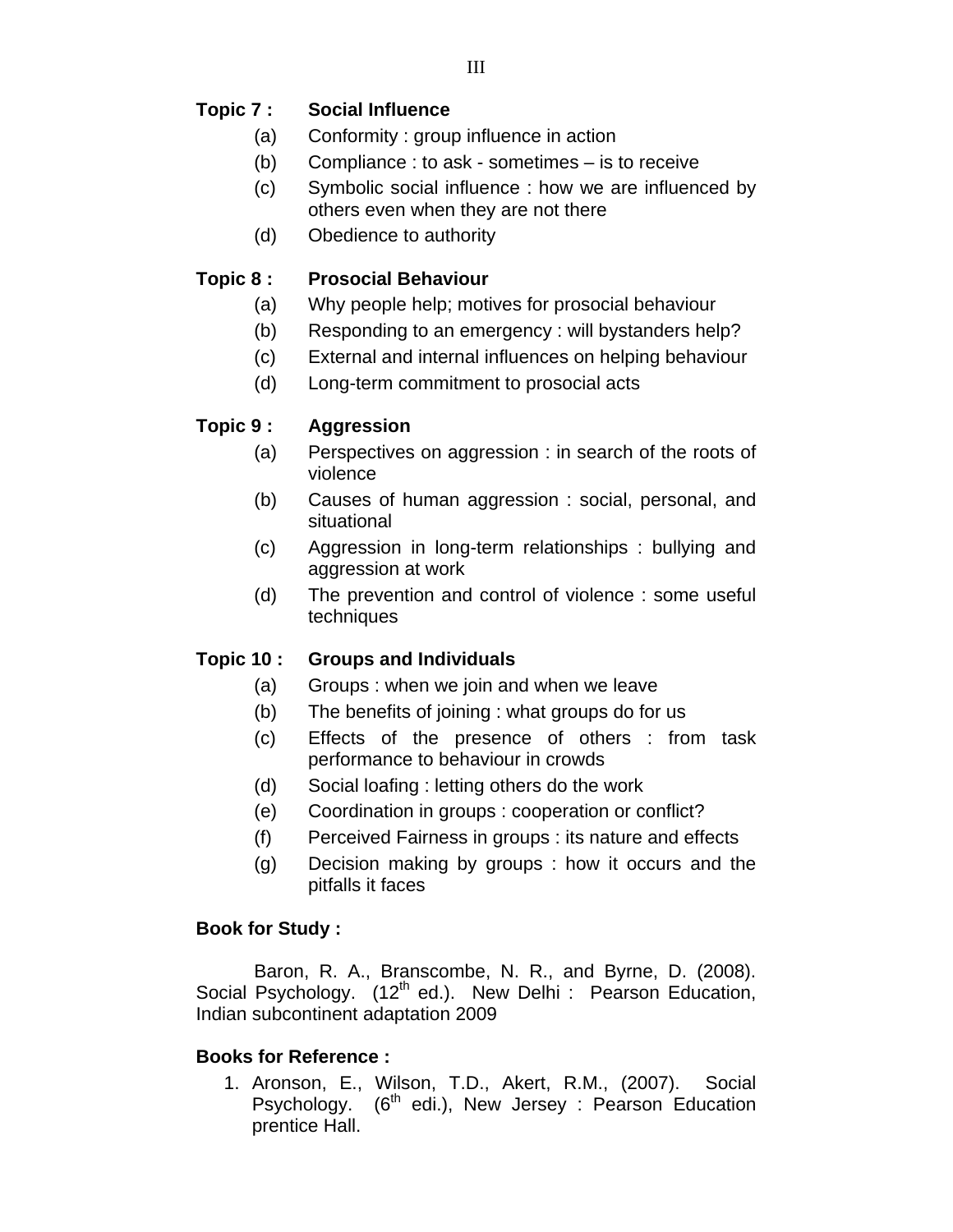- 2. Baumeister, R.F., and Busnman, B.J. (2008). Social Psychology and Human Nature. International student edition, Thomson Wadworth USA.
- 3. Delamater, J.D., and Myers, D.J., (2007). Social Psychology. (6<sup>th</sup> edi.), Thomason Wadworth International student edition, USA.
- 4. Franzoi, S.L., (2003). Social Psychology. (3<sup>rd</sup> edi.), New York Mcgraw Hill Co.
- 5. Kenrick, D.T., Newberg, S. L., and Cialdini, R.B., (2007). Social Psychology : Goals in Interaction.  $(4<sup>th</sup>$  edi.). Pearson Education Allyn and Bacon, Boston.
- 6. Taylor, S.E., Peplau, L.A., and Sears, D.O., (2006). Social Psychology. (12<sup>th</sup> edi.). New Delhi: Pearson Education.

#### **Item no. 4.28**

 Recommendation made by the Board of Studies in Psychology at its meeting held on Tuesday, 27<sup>th</sup> January, 2009, that the Question Paper Pattern for Term for Psychology Papers II and III and the 4 Applied Components in Psychology at S.Y.B.A. for term-end and A.T.K.T. examinations be as per Appendix and that the same be brought into force with effect from the academic year 2009-2010.

#### **Appendix**

 Pattern of Question Paper to be brought into force with effect from the academic year 2009-2010 at S.Y.B.A. Psychology – Revised syllabi

 Paper II (Social Psychology), Paper III (Development Psychology), and General Applied Component (4 Options – A-Health Psychology; B-Psychology of Adjustment; C-Stress Management; and D-Psychology of Gender)

Duration of examination = 2 hours; Marks =  $50$  (in each term)

- (1) Question No. 6 is compulsory; any three more questions to be attempted out of the remaining five questions.
- (2) The first 5 questions carry 12 marks each, and Question No. 6 carries 14 marks.
- $(3)$  Q. No. 1, 2, 3, 4 and 5 will be on the 5 topics covered in the term. Any one Question of these can have 2 parts, A and B, each having 6 marks, or all 5 questions can be full length essay-type.
- (4) Question No.  $6 W$ rite 4 short notes out of 5, each of  $3\frac{1}{2}$ marks; one short note will be form each of the 5 topics.